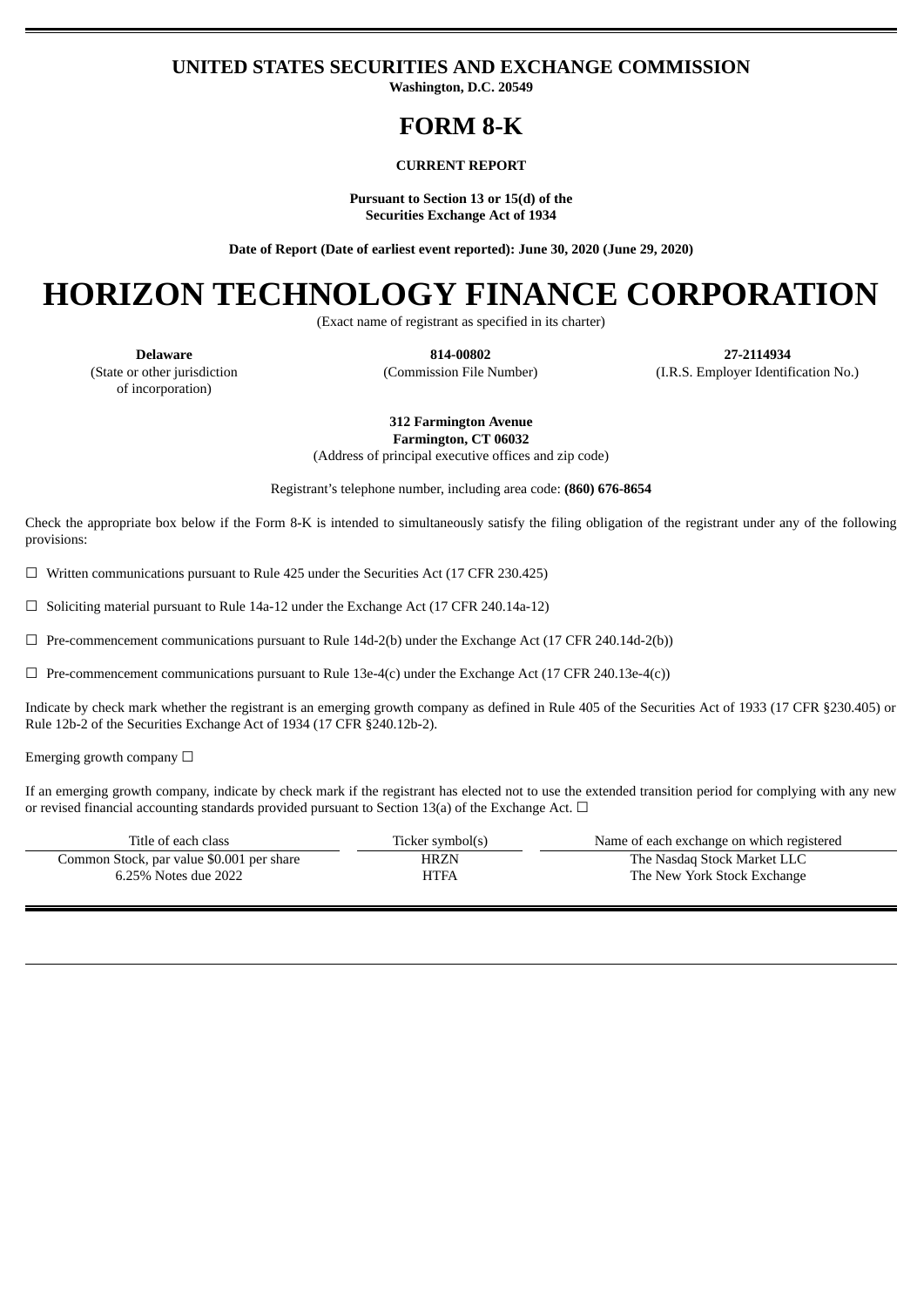#### **Section 1 Registrant's Business and Operations Item 1.01 Entry into a Material Definitive Agreement**

On June 29, 2020, Horizon Technology Finance Corporation (the "Company") through its wholly owned subsidiary, Horizon Credit II LLC ("Credit II"), entered into an amendment (the "Amendment") to the Amended and Restated Loan and Security Agreement, dated as of November 4, 2013 (the "Credit Facility") with KeyBank National Association. The Amendment, among other things, (1) extended the draw period of the Credit Facility to September 30, 2021, (2) replaced Cadence Bank NA with Hitachi Capital America (by way of merger with State Bank and Trust Company) as a lender under the Credit Facility, (3) increased the LIBOR rate floor from 0.75% to 1.00% and (4) provided a mechanism to determine a successor reference rate to LIBOR if, among other things, LIBOR becomes unavailable or is generally replaced as a benchmark interest rate in the market.

The description of the documentation related to the Credit Facility contained in this Current Report on Form 8-K is only a summary of the material terms of the Amendment and is qualified in its entirety by the terms of the Amendment filed as Exhibit 10.1 hereto, which is incorporated herein by reference.

#### **Item 9.01 Financial Statements and Exhibits**

(d) Exhibits.

| Exhibit |                                                                                                                               |
|---------|-------------------------------------------------------------------------------------------------------------------------------|
| No.     | <b>Description</b>                                                                                                            |
| 10.1    | Seventh Amendment to the Amended and Restated Loan and Security Agreement, dated as of June 29, 2020, among Horizon Credit II |
|         | LLC, as borrower, the Lenders party thereto, and KeyBank National Association, as arranger and agent.                         |

2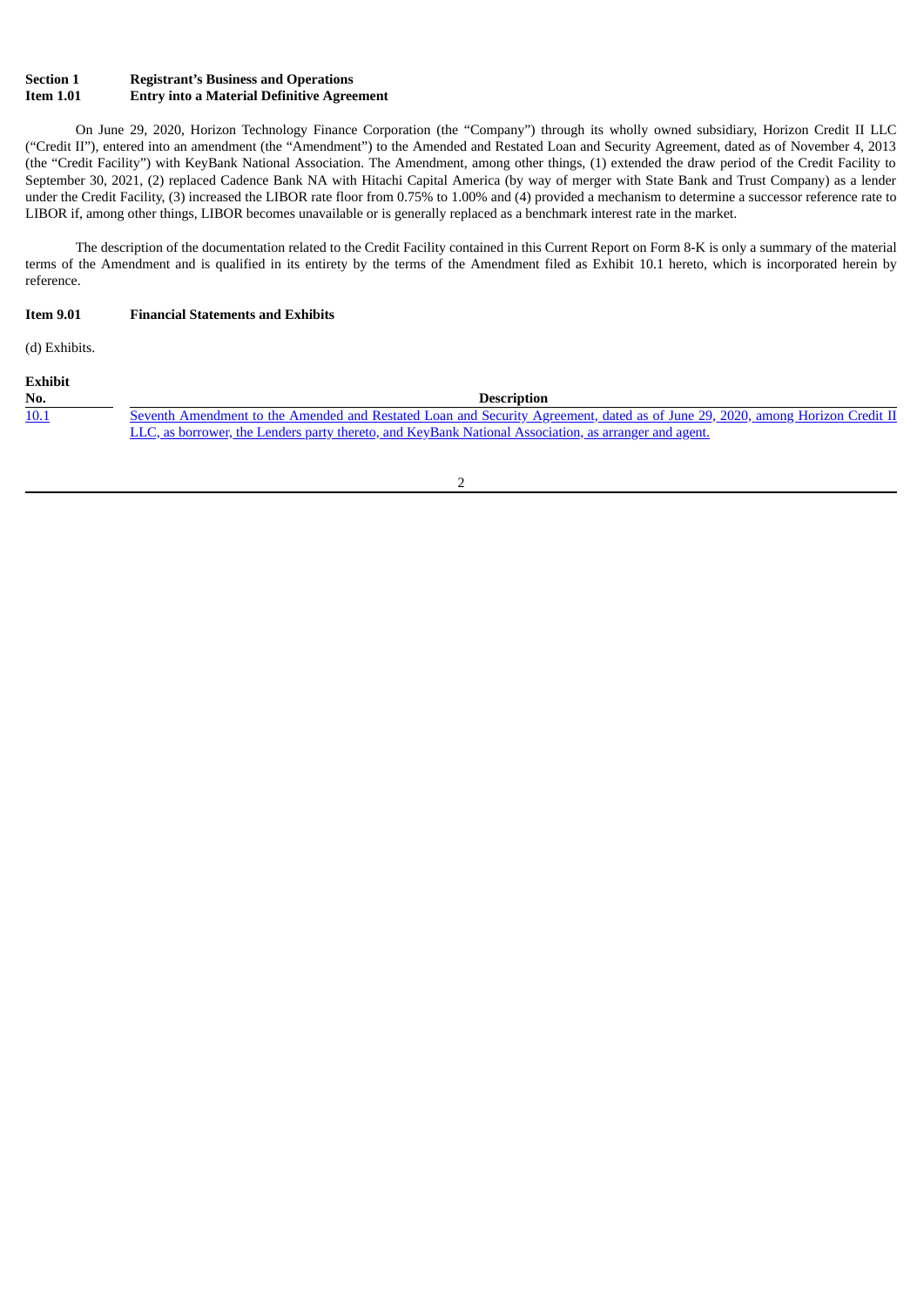### **SIGNATURE**

Pursuant to the requirements of the Securities Exchange Act of 1934, the Registrant has duly caused this report to be signed on its behalf by the undersigned hereunto duly authorized.

Date: June 30, 2020 HORIZON TECHNOLOGY FINANCE CORPORATION

By: /s/ Robert D. Pomeroy, Jr.

Robert D. Pomeroy, Jr. *Chief Executive Officer*

3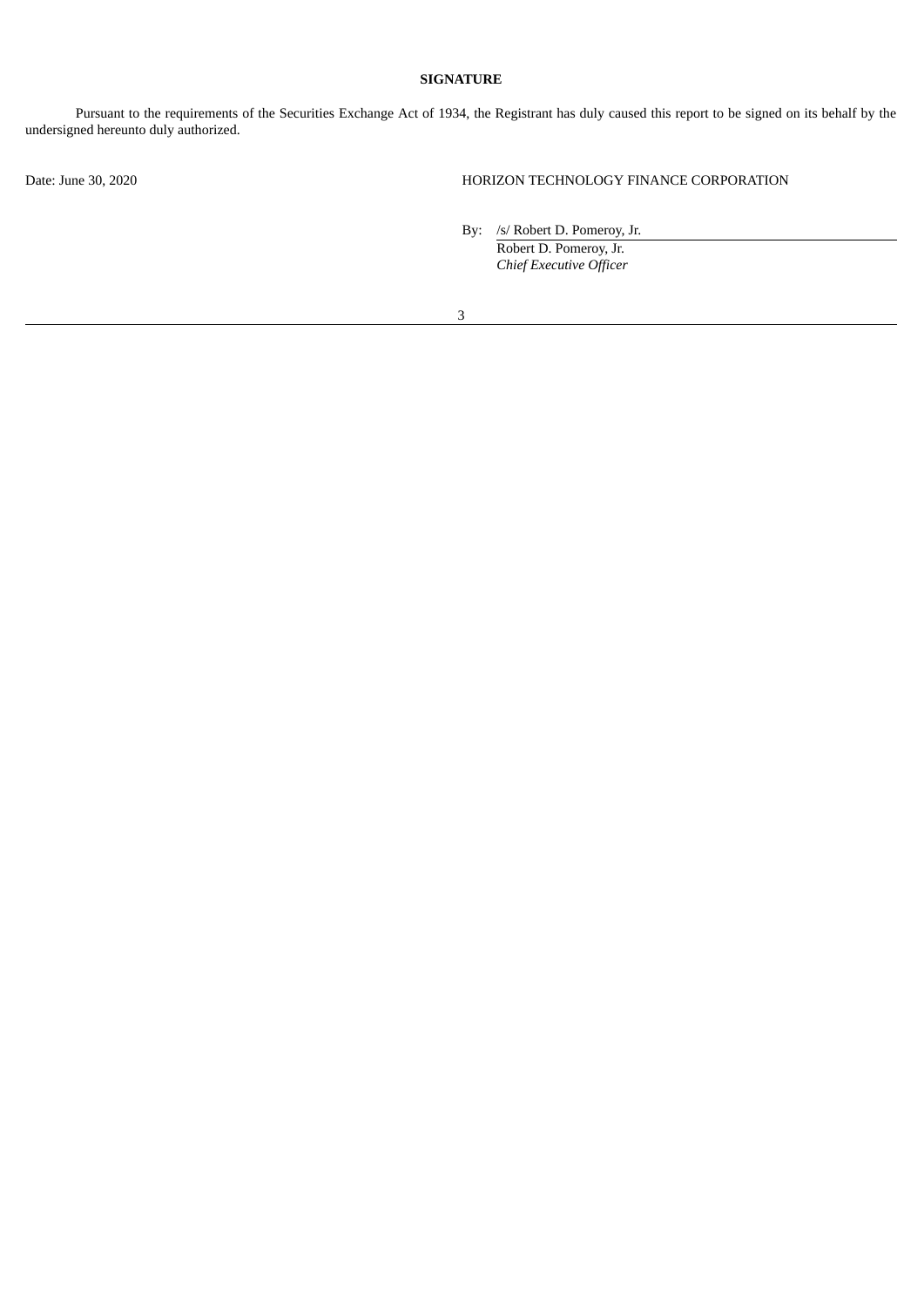#### AMENDMENT NO. 7 TO AMENDED AND RESTATED LOAN AGREEMENT

<span id="page-3-0"></span>THIS AMENDMENT NO. 7 TO AMENDED AND RESTATED LOAN AGREEMENT (this "Amendment") dated as of June 29, 2020, is entered into by and among HORIZON CREDIT II LLC (the "Borrower"), MUFG UNION BANK, N.A., as a Lender, and KEYBANK NATIONAL ASSOCIATION (successor by merger to Key Equipment Finance Inc.) as a Lender and as Arranger and Agent (in such capacity, the "Agent"), CADENCE BANK NA (successor by merger to State Bank and Trust Company), as an exiting lender (the "Exiting Lender"), and Hitachi Capital America Corp. (the "New Lender") as an acknowledging party. Capitalized terms used and not otherwise defined herein are used with the meanings set forth or incorporated by reference in the Loan Agreement (as defined below).

#### PRELIMINARY STATEMENTS

A. Reference is made to that certain Amended and Restated Loan and Security Agreement dated as of November 4, 2013 by and among the Borrower, the Lenders and the Agent (as amended, modified, supplemented or otherwise modified prior to the date hereof, the "Loan Agreement").

B. The parties hereto have agreed to amend certain provisions of the Loan Agreement upon the terms and conditions set forth herein.

NOW, THEREFORE, in consideration of the premises set forth above, and other good and valuable consideration the receipt and sufficiency of which is hereby acknowledged, the parties hereto agree as follows:

Article I. Amendments to the Loan Agreement. Upon satisfaction of the conditions precedent set forth in Article III hereof the Loan Agreement is hereby amended as set forth in the conformed copy of the Loan Agreement attached as Exhibit A to this Agreement, with text marked in **bold double underline** indicating additions to the Loan Agreement and with text marked in **bold strikethrough** indicating deletions to the Loan Agreement.

Article II. Representations and Warranties. The Borrower hereby represents and warrants to each of the other parties hereto (and the parties hereto agree that the following representations and warranties shall be deemed to have been made pursuant to the Loan Agreement for purposes of Section 8.5 thereof), that:

(a) this Amendment constitutes its legal, valid and binding obligation, enforceable against it in accordance with its terms;

(b) all of the representations and warranties contained in the Loan Agreement are true and correct on and as of the date hereof as though made on and as of such date, except to the extent that such representations and warranties relate solely to an earlier date; and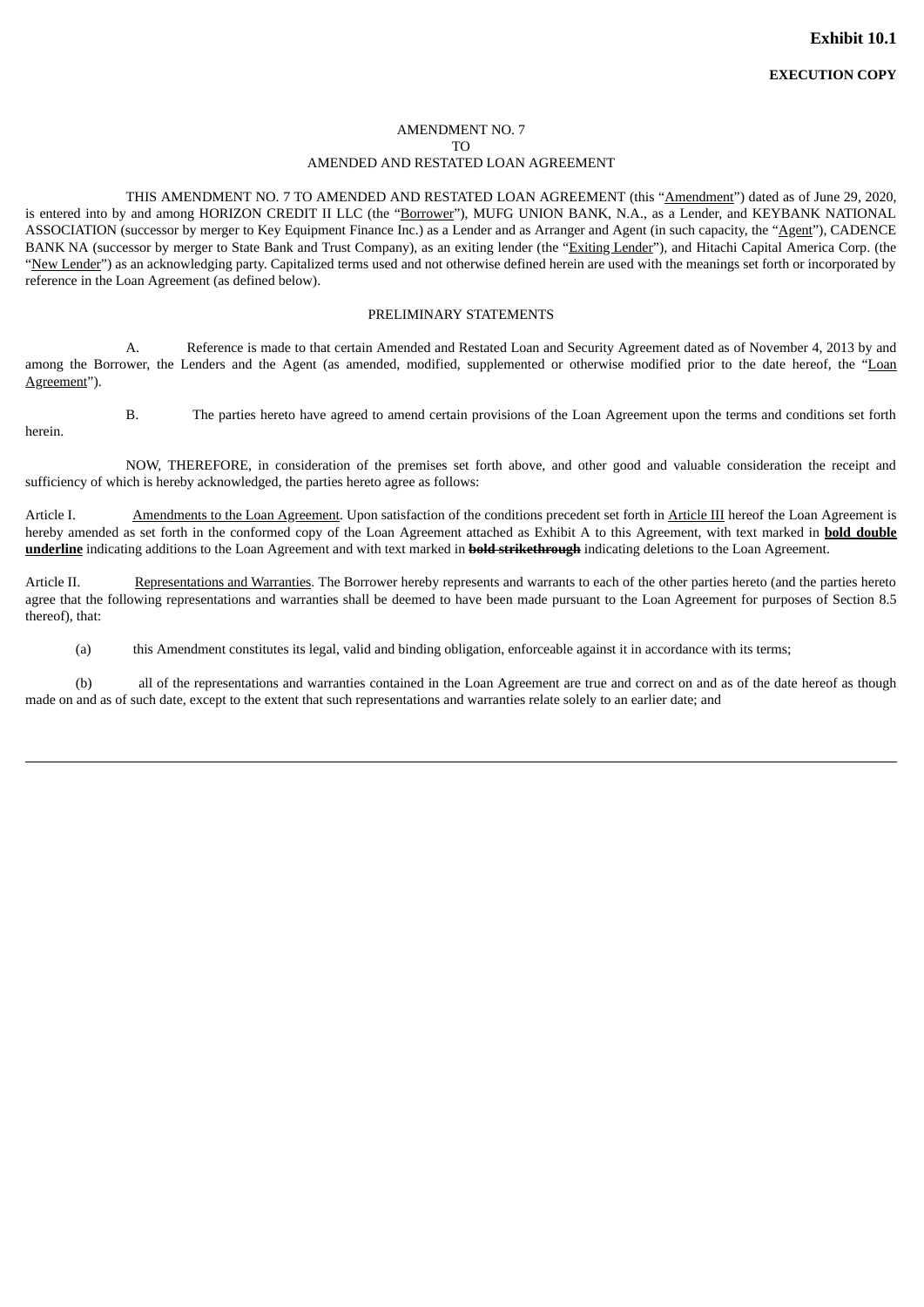(c) on the date hereof, before and after giving effect to this Amendment, other than as amended or waived pursuant to this Amendment, no Early Termination Event or Unmatured Termination Event has occurred and is continuing.

Article III. Conditions Precedent. This Amendment shall become effective on the first Business Day (the "Effective Date") on which the Agent or its counsel has received:

- (a) this Agreement, duly executed by Borrower, each Lender, the Exiting Lender, the New Lender and Agent;
- (b) a Joinder Agreement, duly executed by Borrower, the New Lender and Agent; and

(c) a certificate from the Secretary of the Borrower dated as of the Effective Date, in form and substance satisfactory to Agent, certifying that (i) a copy of the Certificate of Formation and Operating Agreement of the Borrower and any other Governing Documents, as well as all amendments thereto, are attached, (ii) other than as reflected by the documents delivered pursuant to (i) above, no action or proceeding for the amendment of such Person's Governing Documents has been taken or is presently contemplated, (iii) attached is a complete and correct copy of an authorization by or resolution of the Borrower's members, managers or board of directors (as applicable) authorizing the execution, delivery and performance of this Agreement and the Loan Agreement as amended hereby and the transactions contemplated hereby and thereby, and (iv) a specimen signature of each manager, member or officer of the Borrower who is authorized to execute this Agreement on behalf of the Borrower is included and that each of such individuals is duly qualified as of the Effective Date;

(d) confirmation by the Agent of payment by the Borrower of (i) the fees described in the letter agreement between the Borrower and the Agent with respect to the fees payable to the Lenders (other than the Exiting Lender) and the New Lender, dated the date hereof, and (ii) the fees described as payable on the date hereof in the fee letter agreement between the Borrower and the Agent with respect to the Agent's fees, dated the date hereof, and (iii) the Lender Group Expenses incurred by Agent in connection with this Agreement.

Article IV. Miscellaneous.

Section 4.01 Reference to and Effect on the Loan Documents.

(a) Upon the effectiveness of this Amendment, (i) each reference in the Loan Agreement to "this Loan Agreement", "this Agreement", "hereunder", "hereof", "herein" or words of like import shall mean and be a reference to the Loan Agreement as amended or otherwise modified hereby, and (ii) each reference to the Loan Agreement in any other Loan Document or any other document, instrument or agreement executed and/or delivered in connection therewith, shall mean and be a reference to the Loan Agreement as amended or otherwise modified hereby.

(b) Except as specifically amended, terminated or otherwise modified above, the terms and conditions of the Loan Agreement, of all other Loan Documents and any other documents, instruments and agreements executed and/or delivered in connection therewith, shall remain in full force and effect and are hereby ratified and confirmed.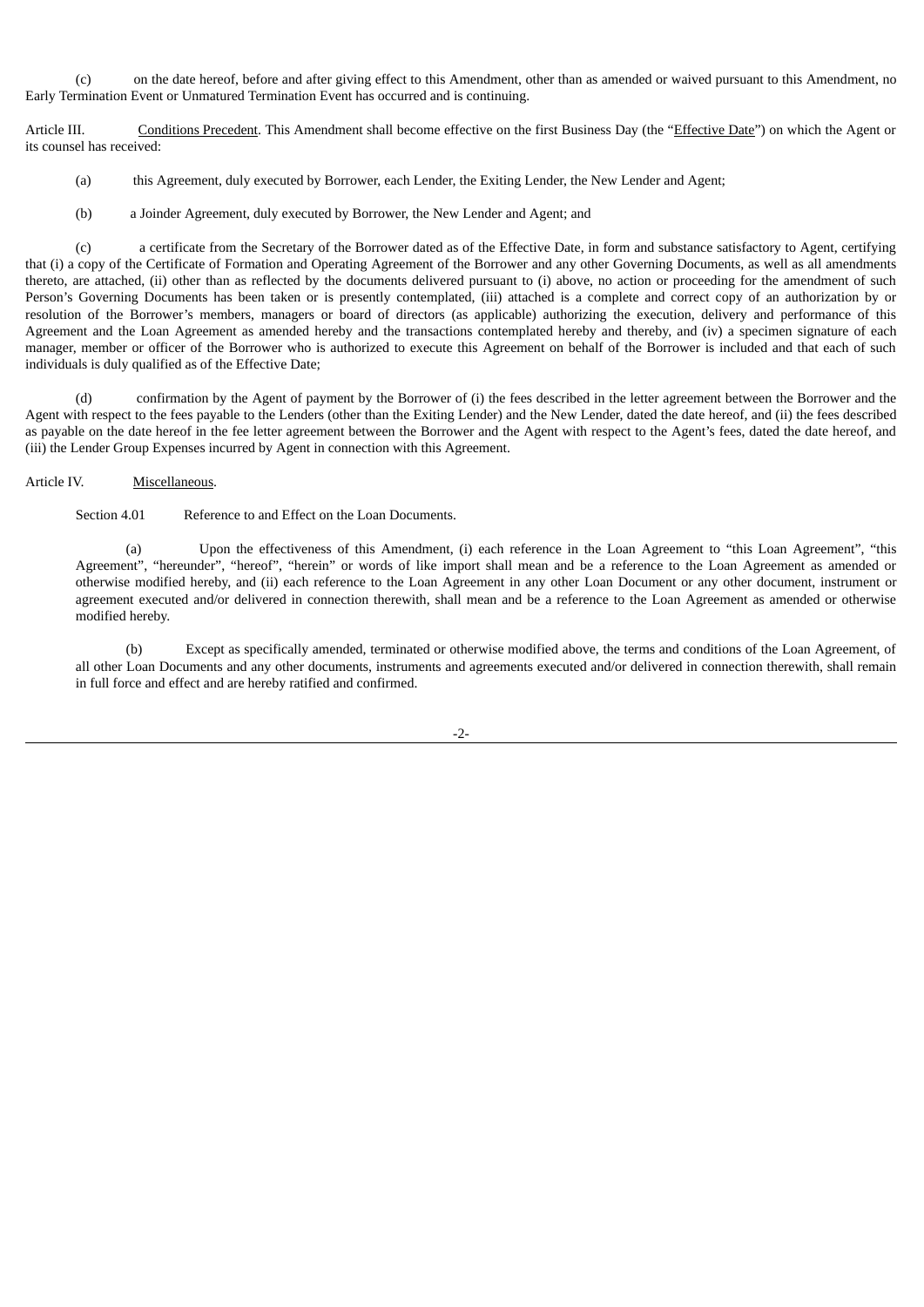(c) The execution, delivery and effectiveness of this Amendment shall not operate as a waiver of any right, power or remedy of the Agent or any Lender under the Loan Agreement or any other Loan Document or any other document, instrument or agreement executed in connection therewith, nor constitute a waiver of any provision contained therein, in each case except as specifically set forth herein.

Section 4.02 Execution in Counterparts. This Amendment may be executed in any number of counterparts and by different parties hereto in separate counterparts, each of which when so executed and delivered shall be deemed to be an original and all of which taken together shall constitute but one and the same instrument. Delivery of an executed counterpart of a signature page to this Amendment by telecopier shall be effective as delivery of a manually executed counterpart of this Amendment.

Section 4.03 Costs and Expenses. Notwithstanding anything to the contrary in clause (c) of Article III, the Borrower hereby reaffirms its agreement under the Loan Agreement to pay or reimburse the Agent on demand for all costs and expenses incurred by the Agent in connection with the Loan Documents, including without limitation reasonable attorney's fees. Without limiting the generality of the foregoing, the Borrower specifically agrees to pay all fees and disbursements of legal counsel to the Agent in connection with the preparation of this Agreement and the documents and instruments incidental hereto.

Section 4.04 Governing Law. This Amendment shall be governed by and construed in accordance with the laws of the State of New York.

Section 4.05 Headings. Section headings in this Amendment are included herein for convenience of reference only and shall not constitute a part of this Amendment for any other purpose.

[Signature Pages Follow]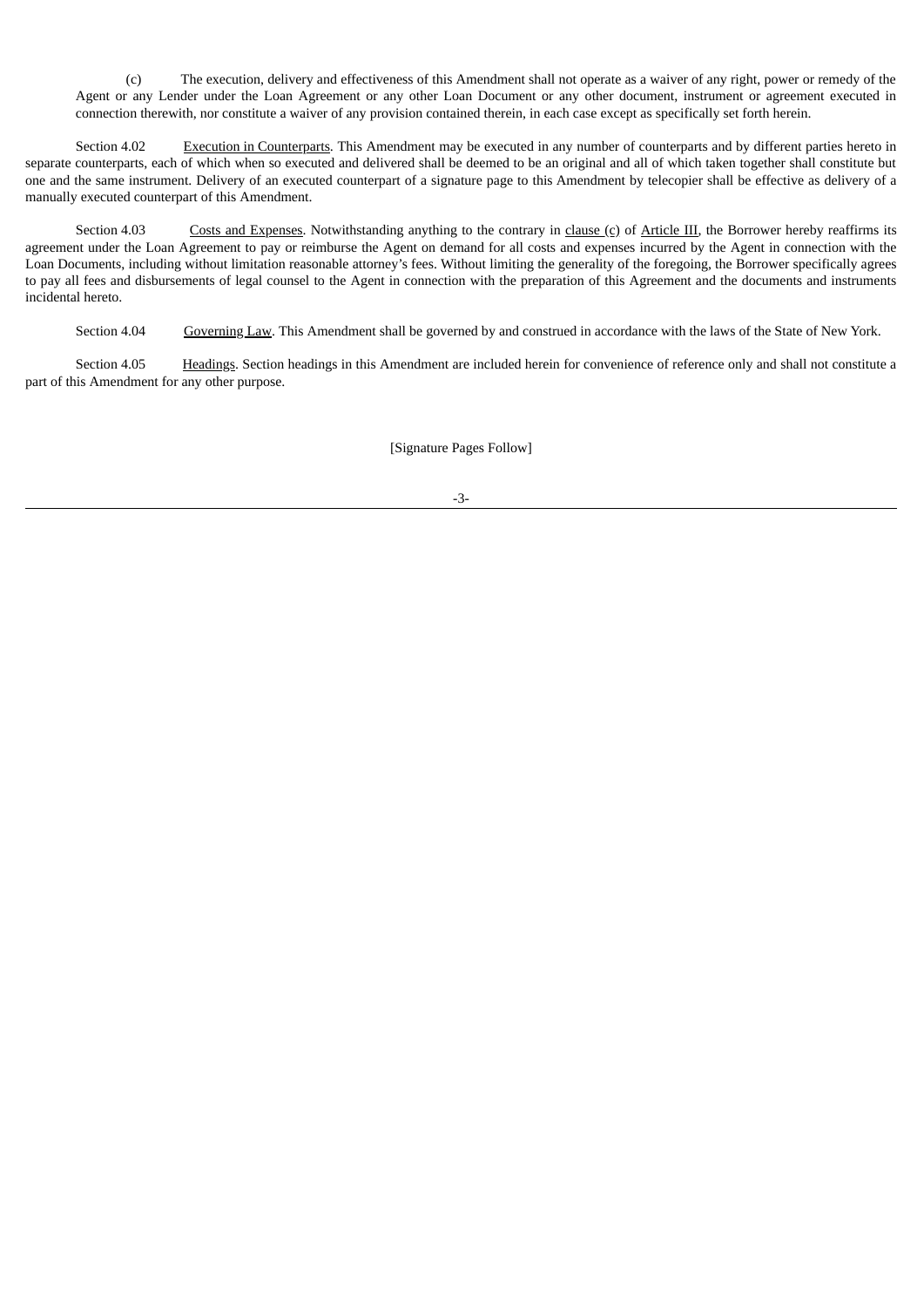IN WITNESS WHEREOF, the parties hereto have caused this Amendment to be duly executed by their respective officers as of the date first above written.

## HORIZON CREDIT II LLC

By:\_\_\_\_\_\_\_\_\_\_\_\_\_\_\_\_\_\_\_\_\_\_\_\_\_\_\_\_\_\_\_\_\_ Name:

Title: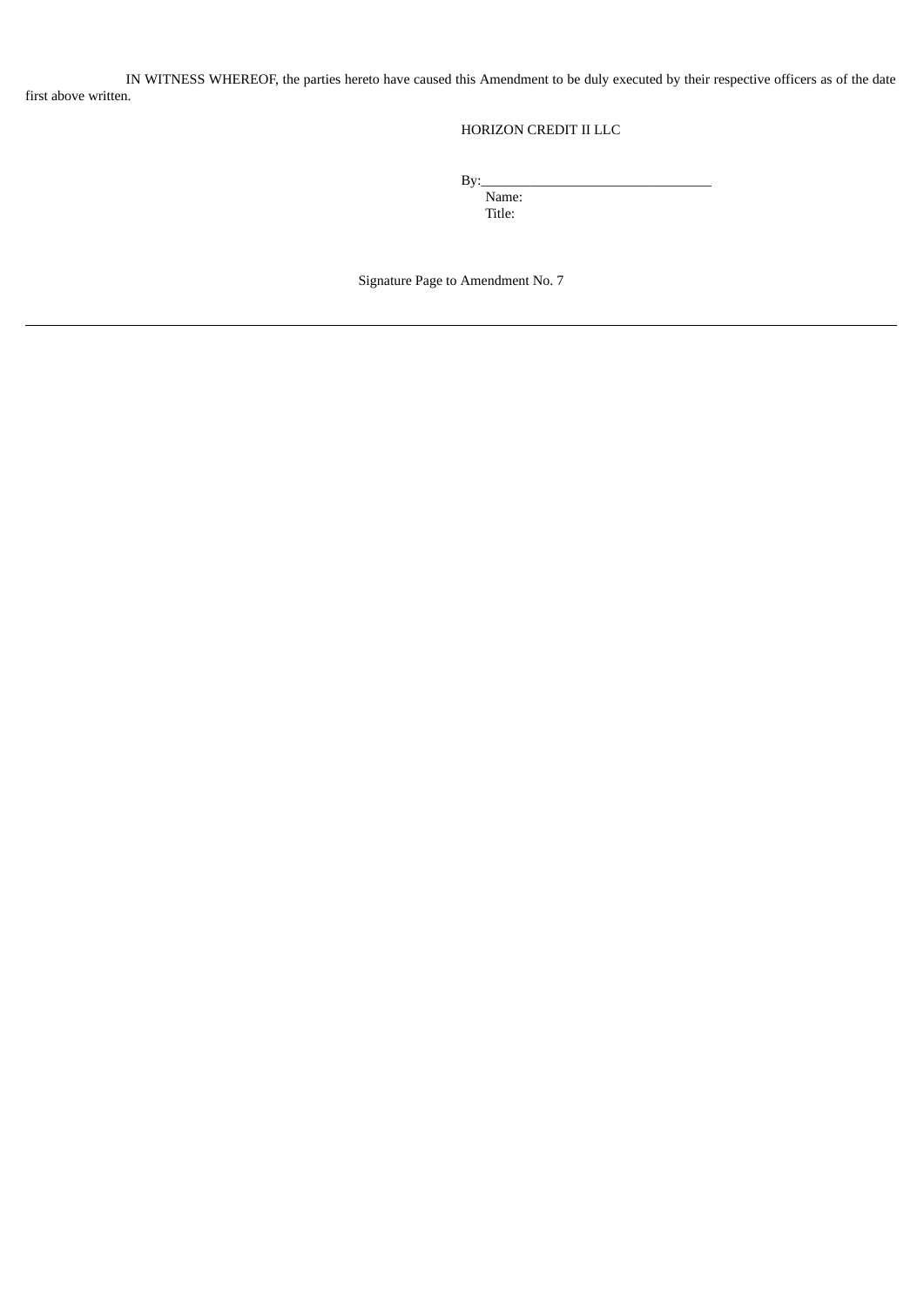## KEYBANK NATIONAL ASSOCIATION, as Agent

 $By:$ 

Name: Title:

KEYBANK NATIONAL ASSOCIATION, as a Lender

By:\_\_\_\_\_\_\_\_\_\_\_\_\_\_\_\_\_\_\_\_\_\_\_\_\_\_\_\_\_\_\_\_\_

Name: Title: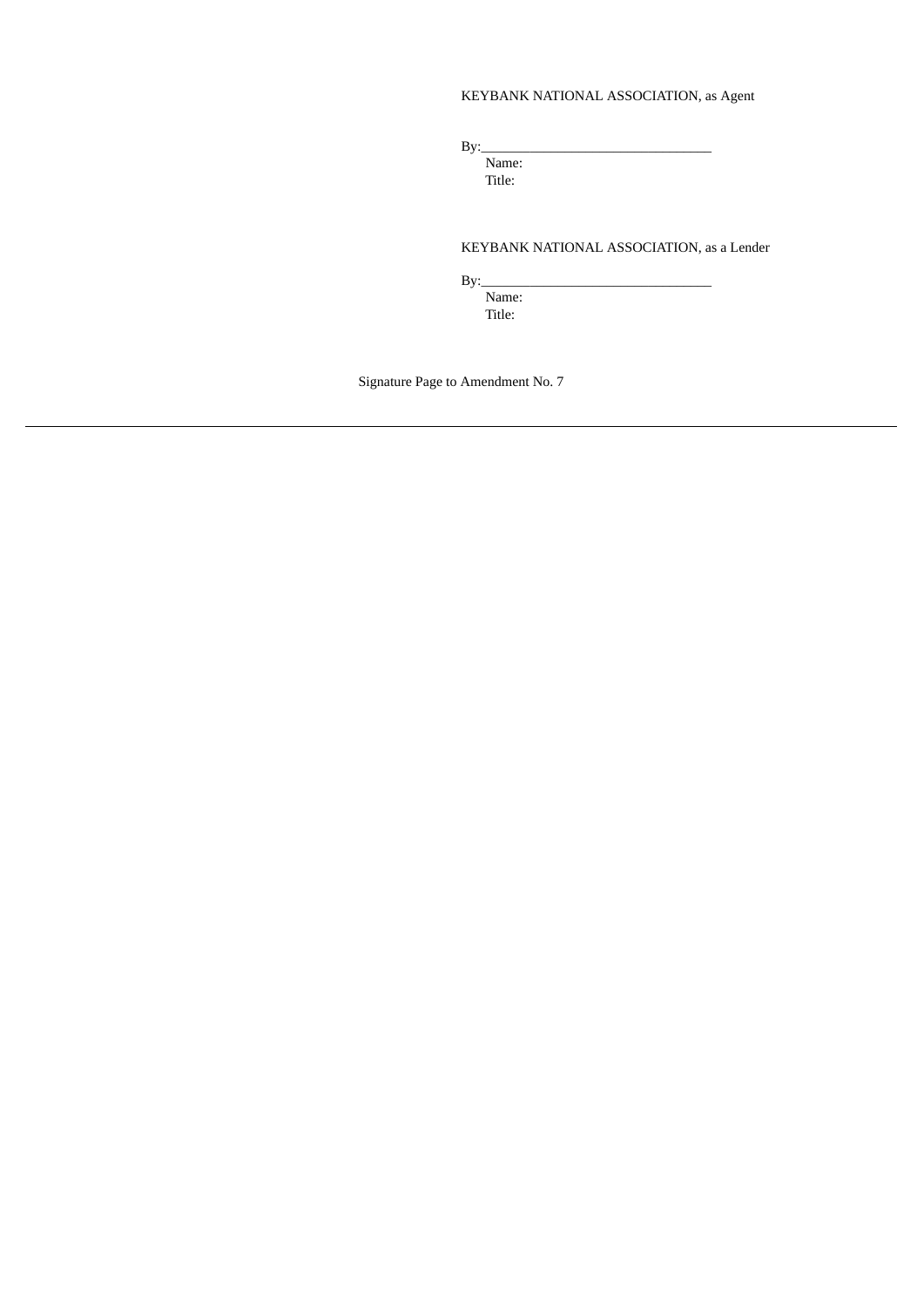## MUFG UNION BANK, N.A., as a Lender

By:\_\_\_\_\_\_\_\_\_\_\_\_\_\_\_\_\_\_\_\_\_\_\_\_\_\_\_\_\_\_\_\_\_

Name: Title: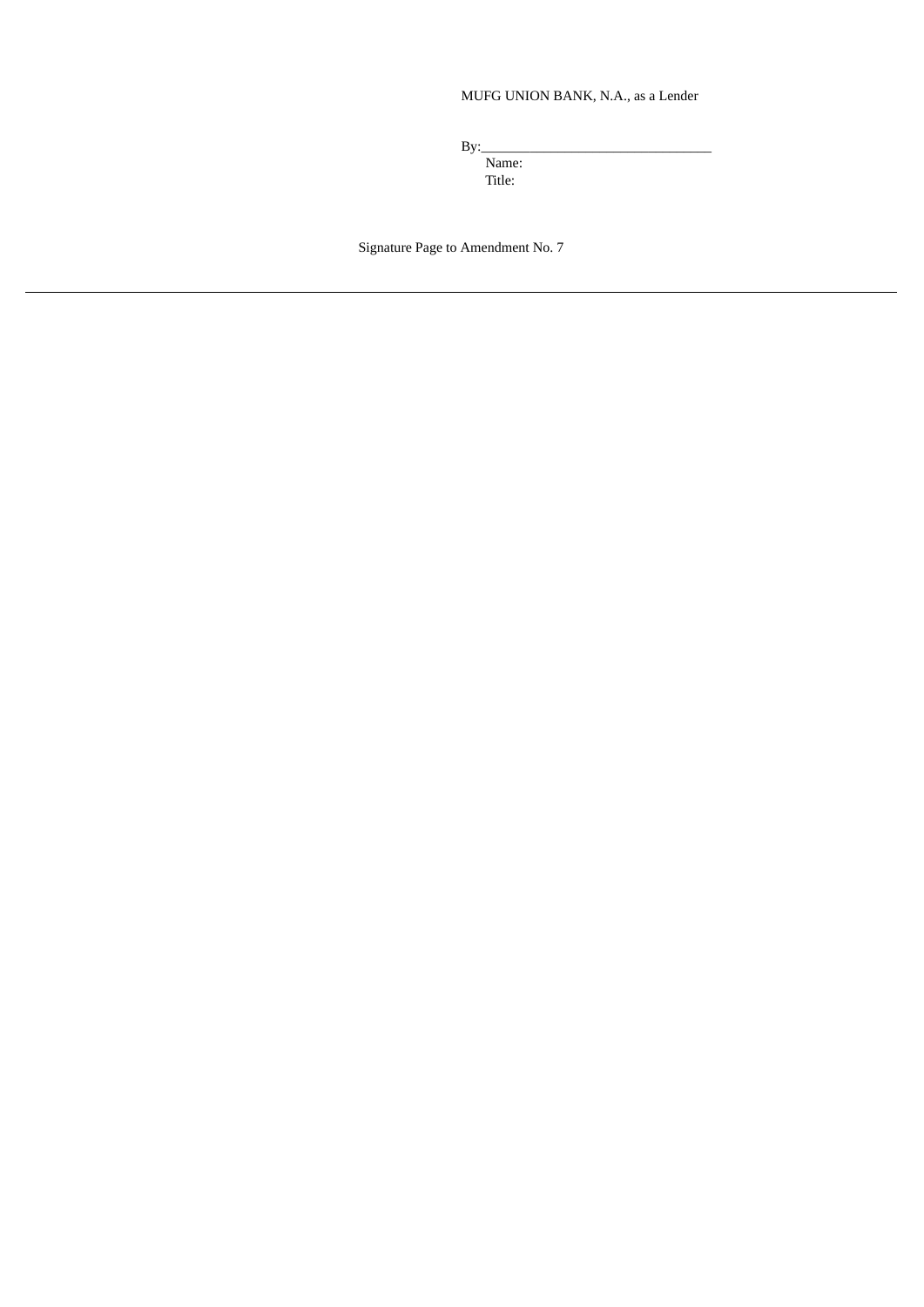#### CADENCE BANK NA by way of merger with STATE BANK AND TRUST COMPANY, as the Exiting Lender

By:\_\_\_\_\_\_\_\_\_\_\_\_\_\_\_\_\_\_\_\_\_\_\_\_\_\_\_\_\_\_\_\_\_

Name: Title: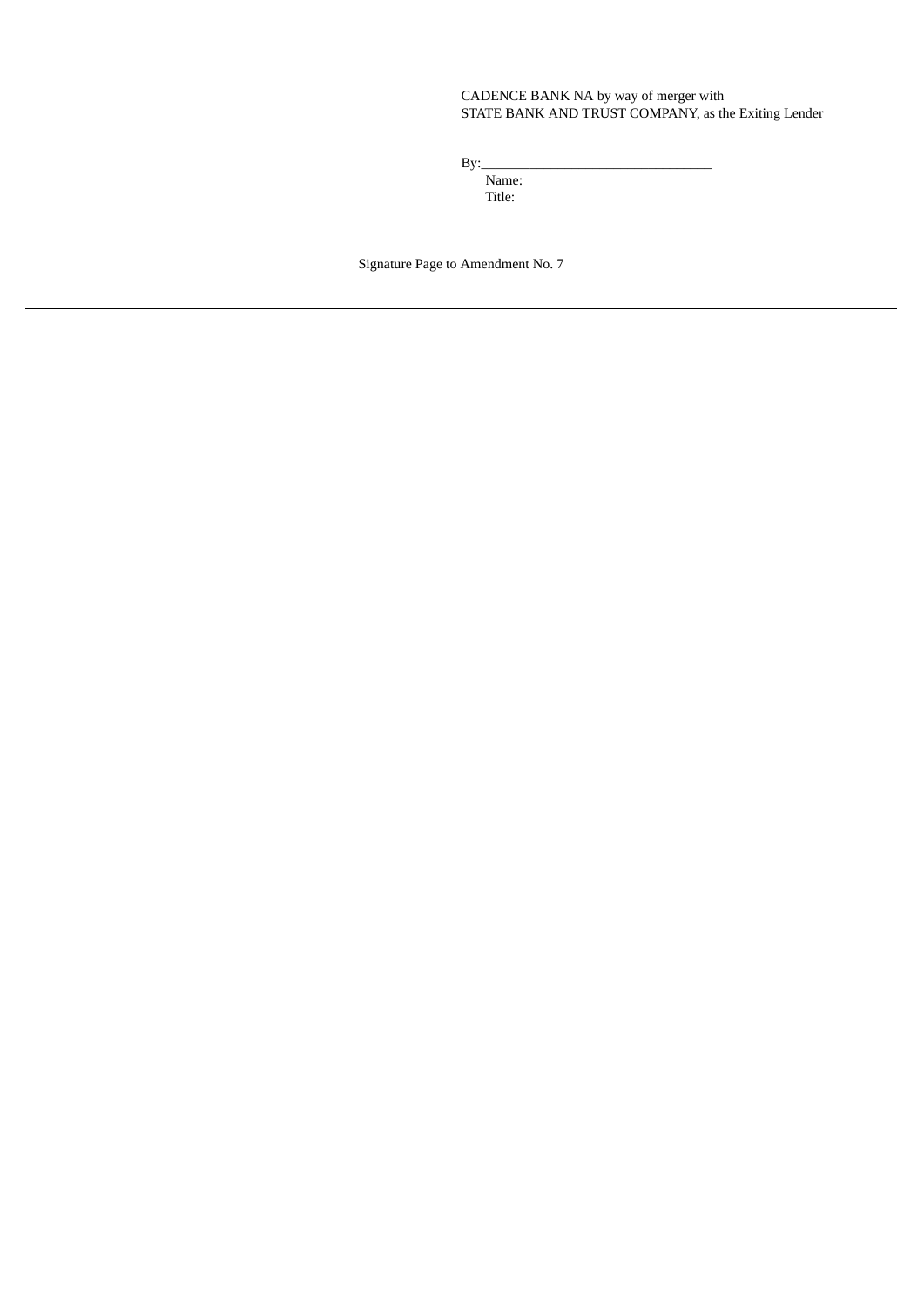## HITACHI CAPITAL AMERICA CORP., as the New Lender

 $\mbox{By:}\quad$ 

Name: Title: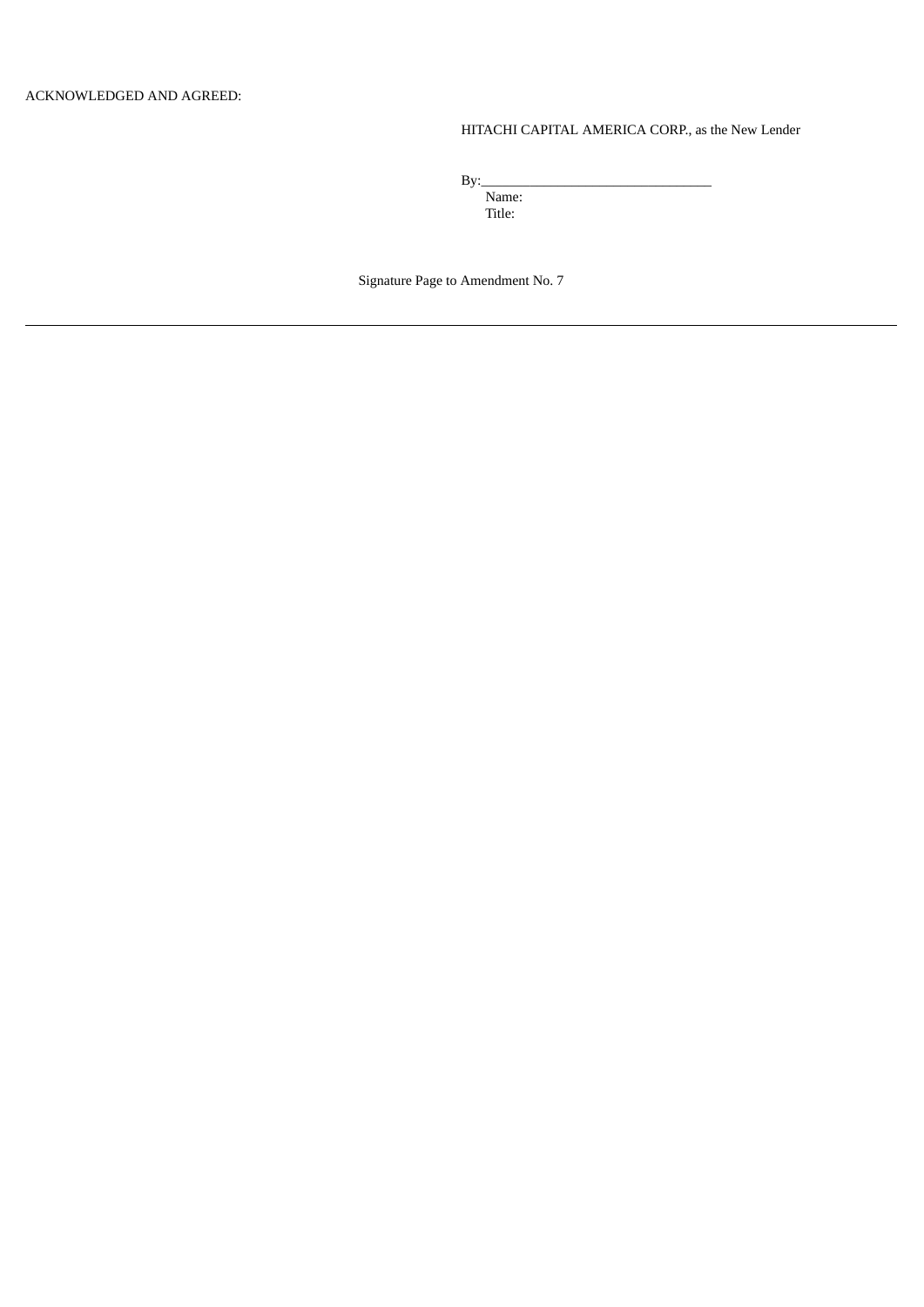Loan Agreement

[Attached.]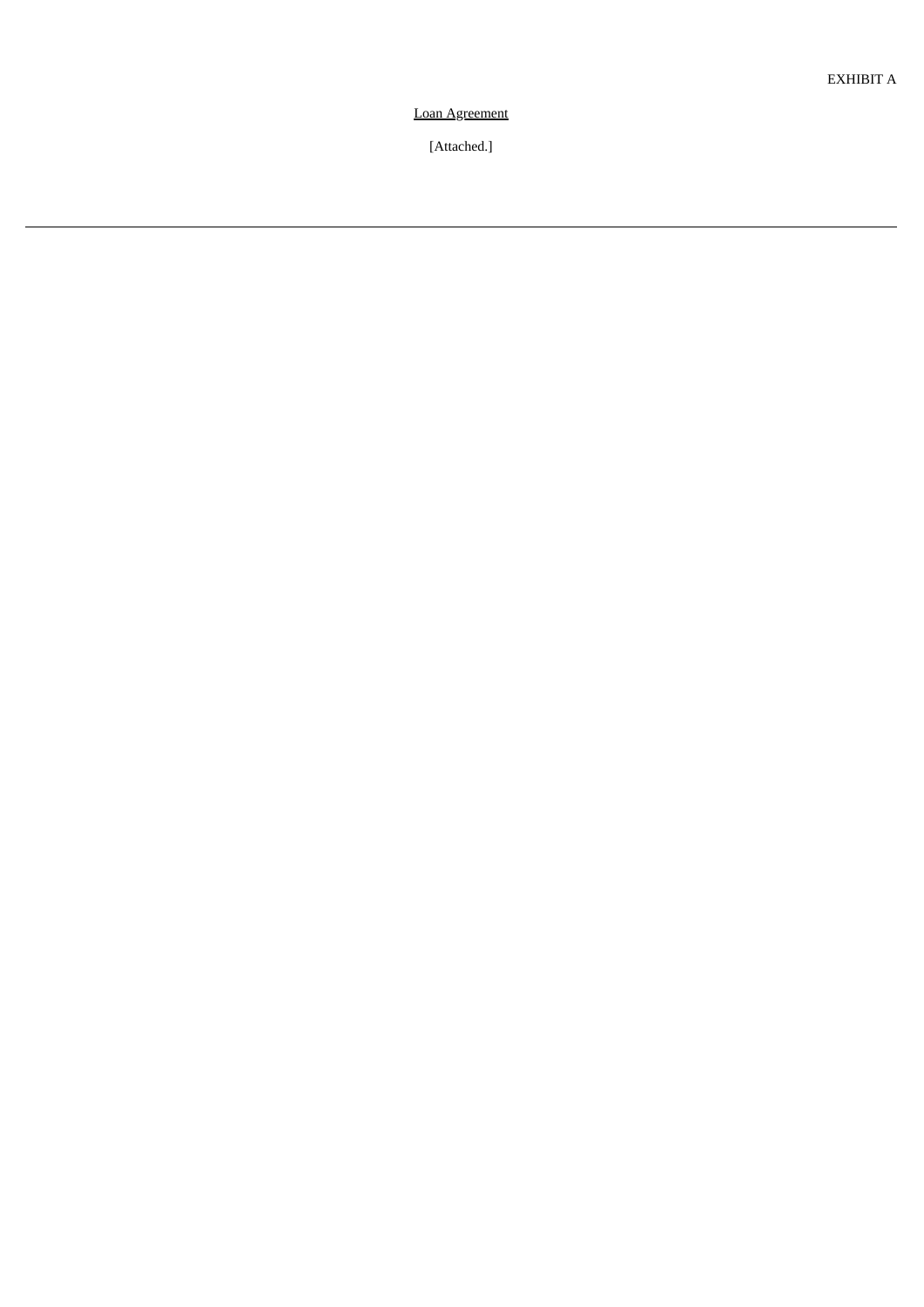Conformed Copy incorporating (i) Amendmendment No. 1, dated as of August 12, 2015, (ii) Amendment no. 2, dated as of April 6, 2018, (iii) Amendment No. 3, dated as of December 28, 2018, (iv) Amendment no. 4, dated as of March 29, 2019, (v) Amendment no. 5, dated as of July 1, 2019 **and,** (vi) Amendment no. 6, dated as of July 31, 2019**, and (vii) Amendment no. 7, dated as of June 29, 2020**

#### AMENDED AND RESTATED LOAN AND SECURITY AGREEMENT

by and among

#### HORIZON CREDIT II LLC

as Borrower,

#### THE LENDERS THAT ARE SIGNATORIES HERETO

as the Lenders,

and

## KEY EQUIPMENT FINANCE INC.

as the Arranger and Agent,

Dated as of November 4, 2013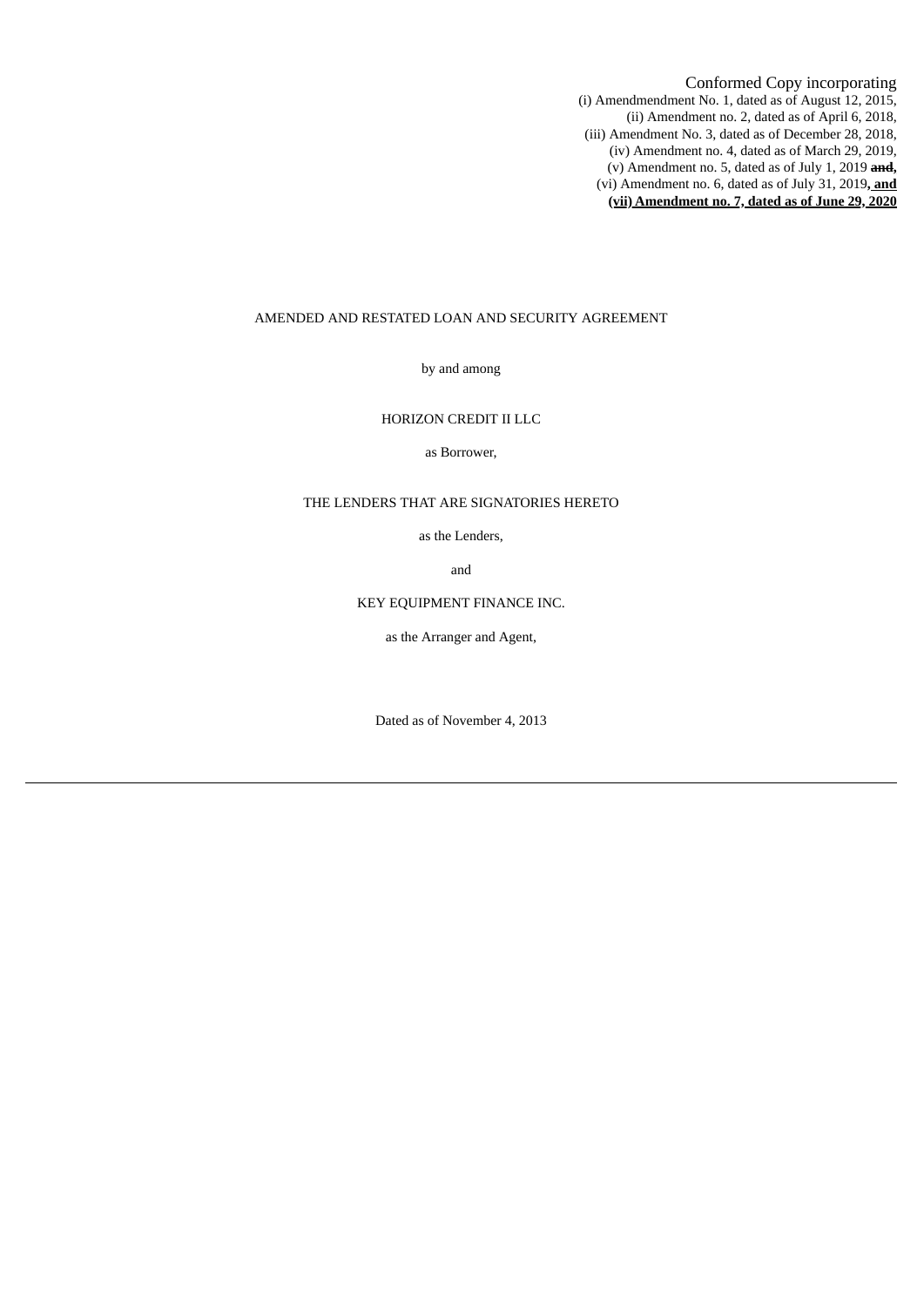| 1. | DEFINITIONS AND CONSTRUCTION |                                                                                                                            |              |
|----|------------------------------|----------------------------------------------------------------------------------------------------------------------------|--------------|
|    | 1.1                          | Definitions                                                                                                                | $\mathbf{1}$ |
|    | 1.2                          | <b>Accounting Terms</b>                                                                                                    | 4143         |
|    | 1.3                          | Code                                                                                                                       | 4144         |
|    | 1.4                          | Construction                                                                                                               | 4144         |
|    | 1.5                          | Schedules and Exhibits                                                                                                     | 4244         |
|    | 1.6                          | <b>LIBOR Notification</b>                                                                                                  | 44           |
|    |                              |                                                                                                                            |              |
| 2. |                              | <b>LOAN AND TERMS OF PAYMENT</b>                                                                                           | 4245         |
|    | 2.1                          | <b>Revolver Advances</b>                                                                                                   | 4245         |
|    | 2.2                          | <b>Borrowing Procedures and Settlements</b>                                                                                | 4346         |
|    | 2.3                          | Payments; Overadvances; Voluntary Prepayment; Collections Account Release                                                  | 4649         |
|    | 2.4                          | Apportionment and Application of Payments                                                                                  | 4851         |
|    | 2.5                          | Interest Rates: Rates, Payments, and Calculations                                                                          | 5053         |
|    | 2.6                          | Cash Management                                                                                                            | 5154         |
|    | 2.7                          | <b>Crediting Payments</b>                                                                                                  | 5356         |
|    | 2.8                          | <b>Designated Account</b>                                                                                                  | 5356         |
|    | 2.9                          | Maintenance of Loan Account; Statements of Obligations                                                                     | 5356         |
|    | 2.10                         | Fees                                                                                                                       | 5356         |
|    | 2.11                         | <b>Capital Requirements</b>                                                                                                | 5457         |
|    | 2.12                         | <b>LIBOR Rate Provisions</b>                                                                                               | 5558         |
|    | 2.13                         | Increase in Facility Amount                                                                                                | 5659         |
|    | 2.14                         | <b>Reduction of Facility Amount</b>                                                                                        | 5760         |
|    | 2.15                         | <b>Effect of Benchmark Transition Event</b>                                                                                | 60           |
|    |                              |                                                                                                                            |              |
| 3. |                              | <b>CONDITIONS; TERM OF AGREEMENT</b>                                                                                       | 5762         |
|    | 3.1                          | Conditions Precedent to the Restatement Effective Date and Initial Extension of Credit                                     | 5762         |
|    | 3.2                          | Conditions Subsequent to the Initial Extension of Credit                                                                   | 6064         |
|    | 3.3                          | Conditions Precedent to all Extensions of Credit                                                                           | 6165         |
|    | 3.4                          | Term                                                                                                                       | 6266         |
|    | 3.5                          | <b>Effect of Termination</b>                                                                                               | 6266         |
|    | 3.6                          | Early Termination of Commitments by Borrower                                                                               | 6266         |
| 4. |                              | <b>CREATION OF SECURITY INTEREST</b>                                                                                       | 6267         |
|    | 4.1                          | <b>Grant of Security Interest</b>                                                                                          | 6267         |
|    | 4.2                          | Negotiable Collateral                                                                                                      | 6367         |
|    | 4.3                          | Collection of Accounts, General Intangibles, and Negotiable Collateral                                                     | 6367         |
|    |                              |                                                                                                                            |              |
|    | 4.4<br>4.5                   | Filing of Financing Statements; Commercial Tort Claims; Delivery of Additional Documentation Required<br>Power of Attorney | 6367         |
|    |                              |                                                                                                                            | 6469         |
|    | 4.6                          | Right to Inspect and Verify                                                                                                | 6569         |
|    | 4.7                          | <b>Control Agreements</b>                                                                                                  | 6569         |
|    | 4.8                          | Servicing of Notes Receivable                                                                                              | 6670         |

-i-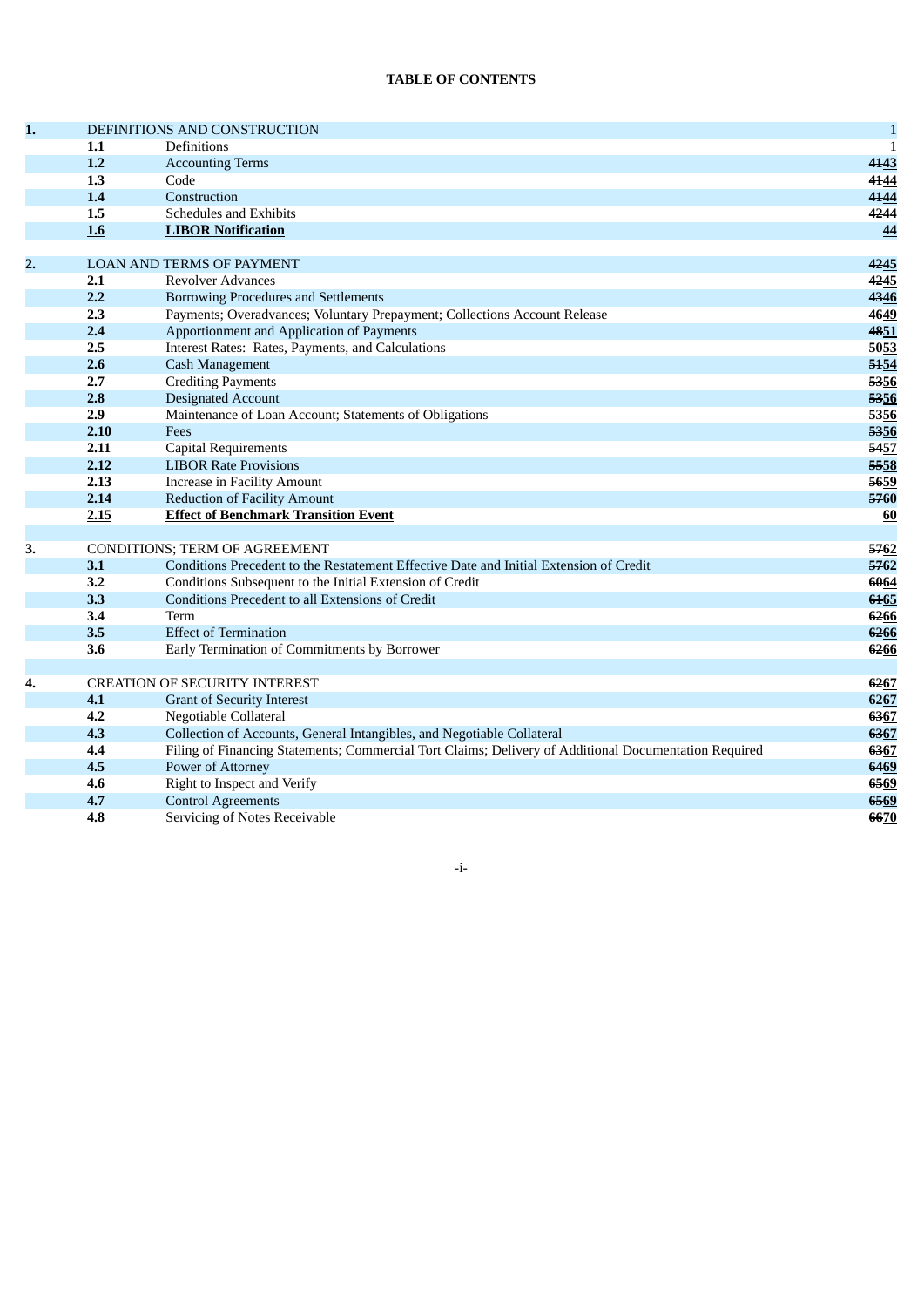|    | 4.9  | <b>Borrower's Perfection</b>                                                                                                | 6670 |
|----|------|-----------------------------------------------------------------------------------------------------------------------------|------|
|    | 4.10 | <b>Note Receivable Documents</b>                                                                                            | 6670 |
|    | 4.11 | Release of Notes Receivable                                                                                                 | 6671 |
|    |      |                                                                                                                             |      |
| 5. |      | REPRESENTATIONS AND WARRANTIES                                                                                              | 6771 |
|    | 5.1  | No Encumbrances                                                                                                             | 6771 |
|    | 5.2  | Eligible Notes Receivables                                                                                                  | 6771 |
|    | 5.3  | Equipment                                                                                                                   | 6872 |
|    | 5.4  | <b>Location of Collateral</b>                                                                                               | 6872 |
|    | 5.5  | Records                                                                                                                     | 6872 |
|    | 5.6  | State of Incorporation; Location of Chief Executive Office; Organizational Identification Number; Commercial Tort<br>Claims | 6872 |
|    | 5.7  | Due Organization and Qualification; Subsidiaries                                                                            | 6873 |
|    | 5.8  | Due Authorization; No Conflict                                                                                              | 6973 |
|    | 5.9  | Litigation                                                                                                                  | 7074 |
|    | 5.10 | No Material Adverse Change                                                                                                  | 7074 |
|    | 5.11 | Fraudulent Transfer                                                                                                         | 7074 |
|    | 5.12 | <b>Employee Benefits</b>                                                                                                    | 7074 |
|    | 5.13 | <b>Environmental Condition</b>                                                                                              | 7074 |
|    | 5.14 | <b>Brokerage Fees</b>                                                                                                       | 7175 |
|    | 5.15 | <b>Intellectual Property</b>                                                                                                | 7175 |
|    | 5.16 | Leases                                                                                                                      | 7175 |
|    | 5.17 | <b>Deposit Accounts and Securities Accounts</b>                                                                             | 7175 |
|    | 5.18 | <b>Complete Disclosure</b>                                                                                                  | 7175 |
|    | 5.19 | <b>Indebtedness</b>                                                                                                         | 7176 |
|    | 5.20 | Compliance                                                                                                                  | 7276 |
|    | 5.21 | Servicing                                                                                                                   | 7276 |
|    | 5.22 | Permits, Licenses, Etc.                                                                                                     | 7276 |
|    | 5.23 | <b>Margin Stock</b>                                                                                                         | 7276 |
|    | 5.24 | <b>Government Regulation</b>                                                                                                | 7277 |
|    | 5.25 | Sanctions; Anti-Corruption                                                                                                  | 7377 |
|    | 5.26 | <b>Patriot Act</b>                                                                                                          | 7377 |
|    |      |                                                                                                                             |      |
| 6. |      | <b>AFFIRMATIVE COVENANTS</b>                                                                                                | 7378 |
|    | 6.1  | <b>Accounting System</b>                                                                                                    | 7378 |
|    | 6.2  | <b>Collateral Reporting</b>                                                                                                 | 7478 |
|    | 6.3  | Financial Statements, Reports, Certificates                                                                                 | 7579 |
|    | 6.4  | Notices Regarding Authorized Persons or Servicing and Accounting Staff                                                      | 7781 |
|    | 6.5  | <b>Collection of Notes Receivable</b>                                                                                       | 7781 |
|    | 6.6  | Maintenance of Properties                                                                                                   | 7882 |
|    | 6.7  | <b>Taxes</b>                                                                                                                | 7882 |
|    | 6.8  | Insurance                                                                                                                   | 7882 |
|    | 6.9  | <b>Location of Collateral</b>                                                                                               | 7983 |
|    | 6.10 | Compliance with Laws                                                                                                        | 7983 |
|    | 6.11 | Leases                                                                                                                      | 7983 |
|    | 6.12 | Existence                                                                                                                   | 7983 |
|    |      |                                                                                                                             |      |

-ii-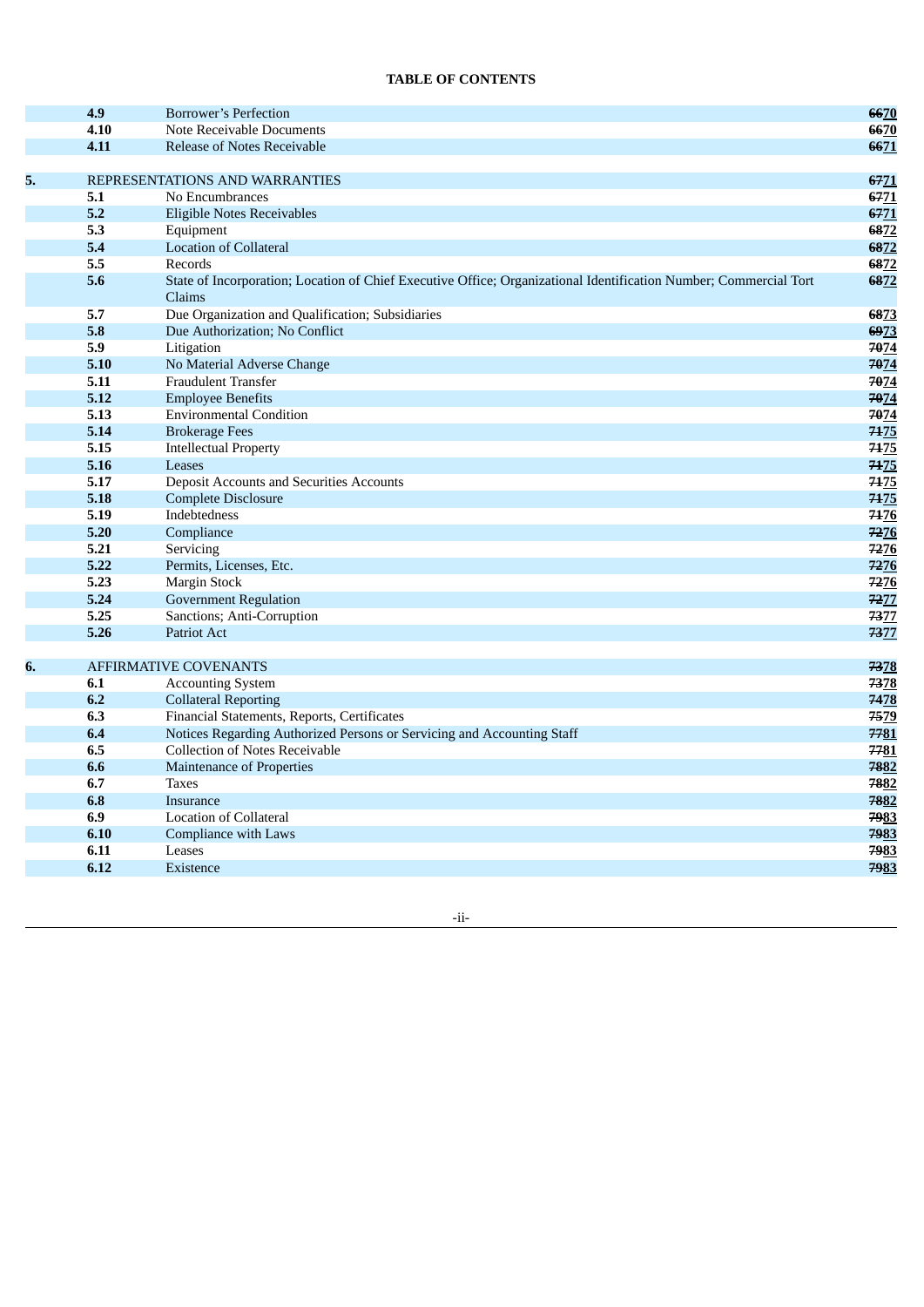|     | 6.13           | Environmental                                                                                  | 8084 |
|-----|----------------|------------------------------------------------------------------------------------------------|------|
|     | 6.14           | <b>Disclosure Updates</b>                                                                      | 8084 |
|     | 6.15           | Formation of Subsidiaries                                                                      | 8085 |
|     | 6.16           | <b>Required Asset Documents</b>                                                                | 8185 |
|     | 6.17           | Sale and Servicing Agreement                                                                   | 8185 |
|     | 6.18           | <b>Escrow Deposits</b>                                                                         | 8185 |
|     | 6.19           | Hedge Agreements.                                                                              | 8185 |
|     | 6.20           | Sanctions; Anti-Corruption Laws                                                                | 8286 |
| 7.  |                | <b>NEGATIVE COVENANTS</b>                                                                      | 8286 |
|     | 7.1            | Indebtedness                                                                                   | 8286 |
|     | 7.2            | Liens                                                                                          | 8286 |
|     | 7.3            | Restrictions on Fundamental Changes                                                            | 8387 |
|     | 7.4            | <b>Disposal of Assets</b>                                                                      | 8387 |
|     | 7.5            | Change Name                                                                                    | 8387 |
|     | 7.6            | Nature of Business                                                                             | 8387 |
|     | 7.7            | Prepayments and Amendments                                                                     | 8387 |
|     | 7.8            | [Intentionally Omitted].                                                                       | 8488 |
|     | 7.9            | <b>Required Procedures</b>                                                                     | 8488 |
|     |                | <b>Restricted Payments</b>                                                                     | 8488 |
|     | 7.10           |                                                                                                |      |
|     | 7.11<br>7.12   | <b>Accounting Methods</b>                                                                      | 8488 |
|     |                | Investments                                                                                    | 8488 |
|     | 7.13           | <b>Transactions with Affiliates</b>                                                            | 8488 |
|     | 7.14           | <b>Use of Proceeds</b>                                                                         | 8488 |
|     | 7.15           | <b>Collateral with Bailees</b>                                                                 | 8488 |
|     | 7.16           | Sale and Servicing Agreement.                                                                  | 8488 |
|     | 7.17           | Sanctions; Anti-Corruption Use of Proceeds                                                     | 8589 |
|     |                |                                                                                                |      |
| 8.  |                | <b>EVENTS OF DEFAULT</b>                                                                       | 8589 |
|     |                |                                                                                                |      |
| 9.  |                | THE LENDER GROUP'S RIGHTS AND REMEDIES                                                         | 8892 |
|     | 9.1            | <b>Rights and Remedies</b>                                                                     | 8892 |
|     | 9.2            | Special Rights of the Lender Group in Respect of Notes Receivable and Purchased Participations | 9094 |
|     | 9.3            | <b>Remedies Cumulative</b>                                                                     | 9195 |
| 10. |                | <b>TAXES AND EXPENSES</b>                                                                      | 9195 |
|     |                |                                                                                                |      |
| 11. |                | WAIVERS; INDEMNIFICATION                                                                       | 9196 |
|     | 11.1           | Demand; Protest; etc.                                                                          | 9196 |
|     | 11.2           | The Lender Group's Liability for Borrower Collateral                                           | 9196 |
|     | 11.3           | Indemnification                                                                                | 9296 |
| 12. | <b>NOTICES</b> |                                                                                                | 9297 |
|     |                |                                                                                                |      |
| 13. |                | CHOICE OF LAW AND VENUE; JURY TRIAL WAIVER                                                     | 9498 |
|     |                |                                                                                                |      |

-iii-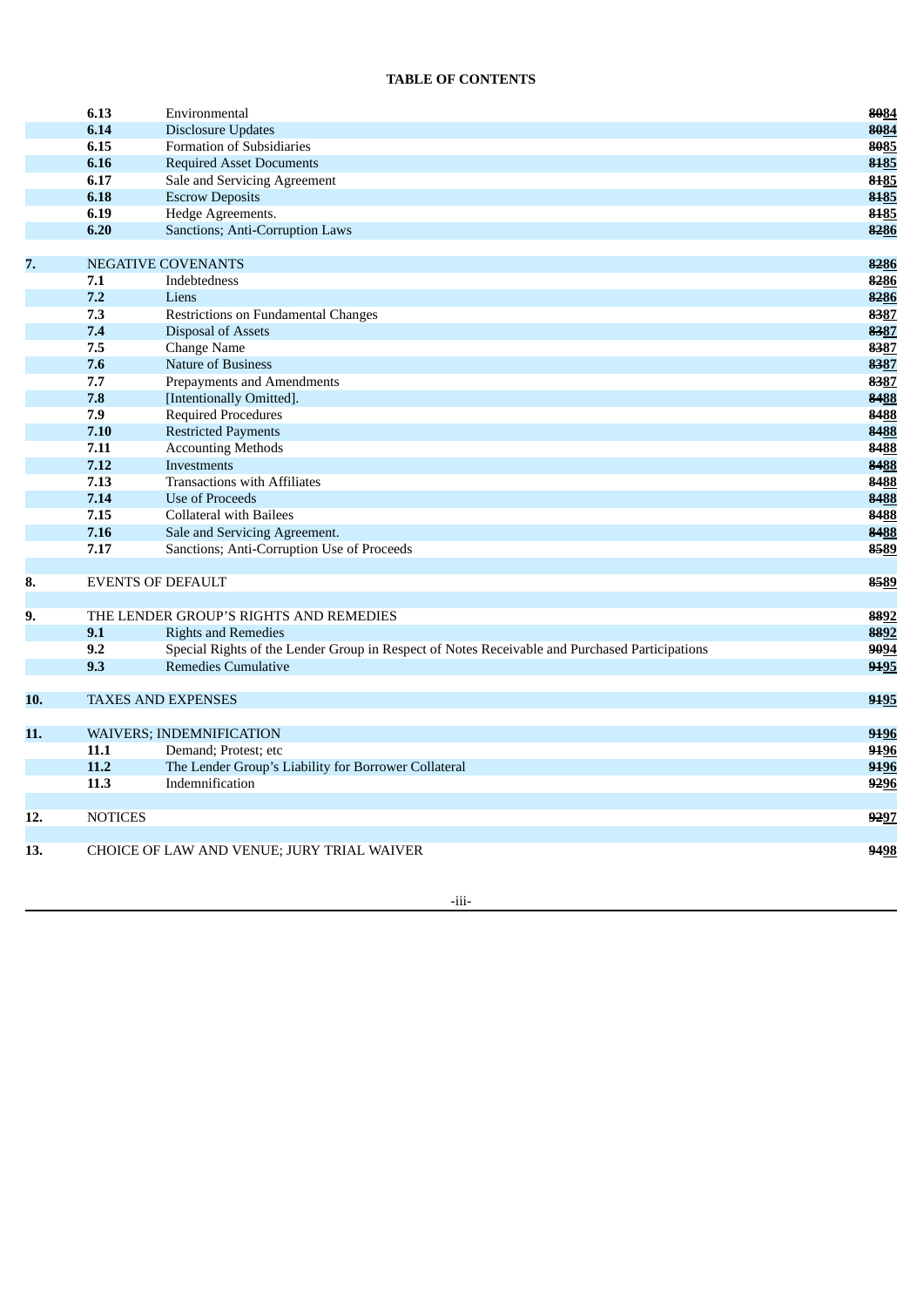| 14. |       | ASSIGNMENTS AND PARTICIPATIONS; SUCCESSORS                                                                   | 9599          |
|-----|-------|--------------------------------------------------------------------------------------------------------------|---------------|
|     | 14.1  | Assignments and Participations                                                                               | 9599          |
|     | 14.2  | <b>Successors</b>                                                                                            | 98102         |
|     |       |                                                                                                              |               |
| 15. |       | <b>AMENDMENTS; WAIVERS</b>                                                                                   | 98102         |
|     | 15.1  | <b>Amendments and Waivers</b>                                                                                | 98102         |
|     | 15.2  | <b>Replacement of Certain Lenders</b>                                                                        | 99103         |
|     | 15.3  | No Waivers; Cumulative Remedies                                                                              | 100104        |
|     |       |                                                                                                              |               |
| 16. |       | AGENT; THE LENDER GROUP                                                                                      | 100104        |
|     | 16.1  | Appointment and Authorization of Agent                                                                       | 100104        |
|     | 16.2  | <b>Delegation of Duties</b>                                                                                  | 101105        |
|     | 16.3  | <b>Liability of Agent</b>                                                                                    | 101105        |
|     | 16.4  | Reliance by Agent                                                                                            | 102106        |
|     | 16.5  | Notice of Default or Event of Default                                                                        | 102106        |
|     | 16.6  | <b>Credit Decision</b>                                                                                       | 103106        |
|     | 16.7  | Costs and Expenses; Indemnification                                                                          | 103107        |
|     | 16.8  | Agent in Individual Capacity                                                                                 | 104108        |
|     | 16.9  | <b>Successor Agent</b>                                                                                       | 104108        |
|     | 16.10 | Lender in Individual Capacity                                                                                | 105109        |
|     | 16.11 | <b>Withholding Taxes</b>                                                                                     | 105109        |
|     | 16.12 | <b>Collateral Matters</b>                                                                                    | 108112        |
|     | 16.13 | Restrictions on Actions by Lenders; Sharing of Payments                                                      | 109113        |
|     | 16.14 | <b>Agency for Perfection</b>                                                                                 | 110114        |
|     | 16.15 | Payments by Agent to the Lenders                                                                             | 110114        |
|     | 16.16 | Concerning the Collateral and Related Loan Documents                                                         | 110114        |
|     | 16.17 | Field Audits and Examination Reports; Confidentiality; Disclaimers by Lenders; Other Reports and Information | 111114        |
|     | 16.18 | Several Obligations; No Liability                                                                            | 111115        |
|     |       |                                                                                                              |               |
| 17. |       | <b>GENERAL PROVISIONS</b>                                                                                    | 112116        |
|     | 17.1  | <b>Effectiveness</b>                                                                                         | <b>112116</b> |
|     | 17.2  | <b>Section Headings</b>                                                                                      | 112116        |
|     | 17.3  | Interpretation                                                                                               | 112116        |
|     | 17.4  | Severability of Provisions                                                                                   | 112116        |
|     | 17.5  | <b>Bank Product Providers</b>                                                                                | 112116        |
|     | 17.6  | Debtor-Creditor Relationship                                                                                 | 113117        |
|     | 17.7  | Counterparts; Electronic Execution                                                                           | 113117        |
|     | 17.8  | Revival and Reinstatement of Obligations                                                                     | 113117        |
|     | 17.9  | Confidentiality.                                                                                             | 114118        |
|     | 17.10 | <b>Lender Group Expenses</b>                                                                                 | 115119        |
|     | 17.11 | Survival                                                                                                     | 115119        |
|     | 17.12 | Patriot Act                                                                                                  | 115119        |
|     | 17.13 | Integration                                                                                                  | 116120        |

-iv-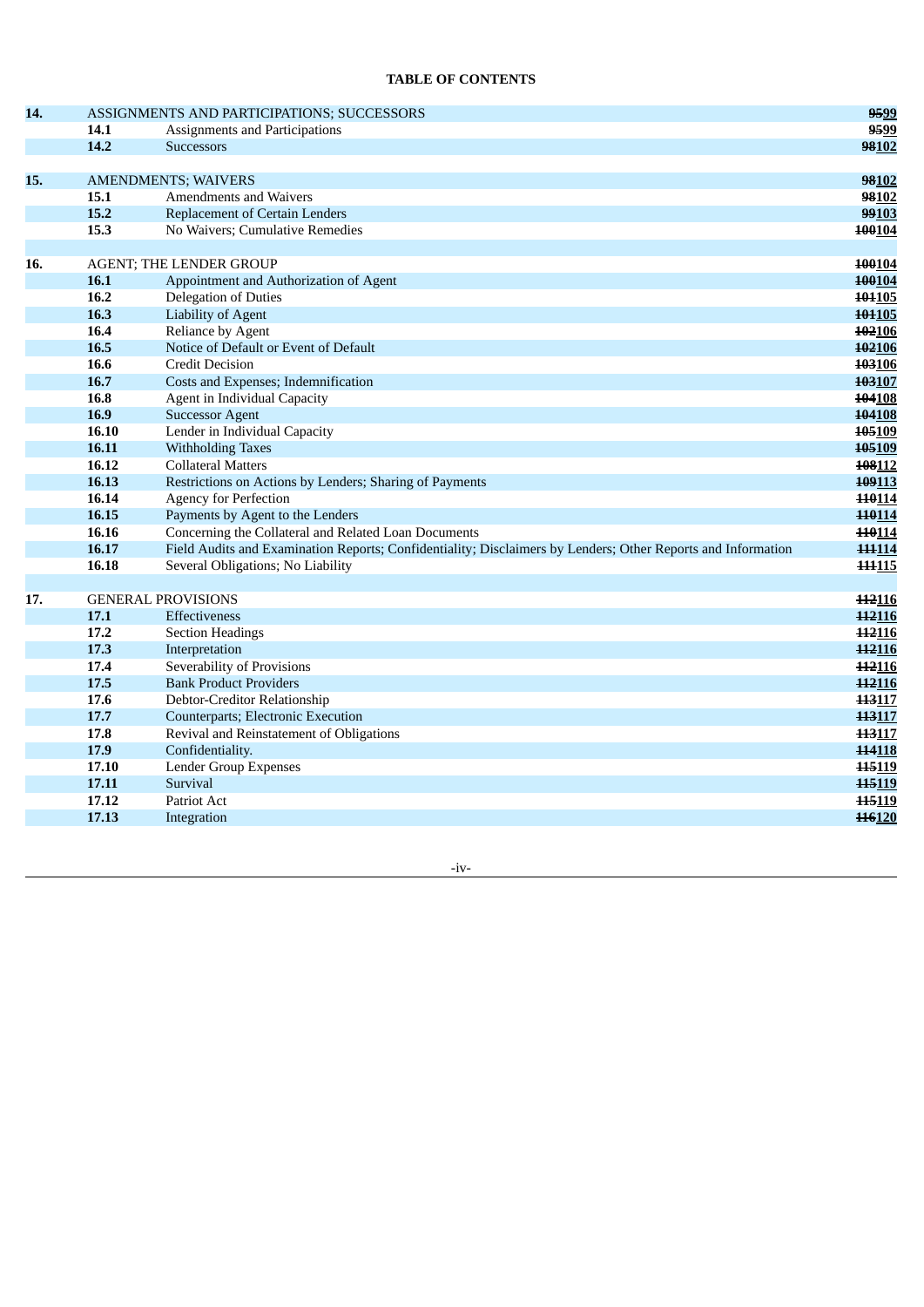| Exhibit A-1       | Form of Assignment and Acceptance               |
|-------------------|-------------------------------------------------|
| Exhibit B-1       | Form of Borrowing Base Certificate              |
| Exhibit B-2       | Form of Bank Product Provider Letter Agreement  |
| Exhibit C-1       | Form of Compliance Certificate                  |
| Schedule A-1      | <b>Approved Third-Party Lenders</b>             |
| Schedule A-2      | Approved Third-Party Originators                |
| Schedule A-3      | <b>Approved Senior Revolving Lenders</b>        |
| Schedule C-1      | Commitments                                     |
| Schedule P-1      | <b>Permitted Liens</b>                          |
| Schedule R-1      | <b>Required Asset Documents</b>                 |
| Schedule 2.6(a)   | <b>Cash Management Banks</b>                    |
| Schedule 5.4      | <b>Locations of Collateral</b>                  |
| Schedule $5.6(a)$ | Jurisdictions of Organization                   |
| Schedule 5.6(b)   | <b>Chief Executive Offices</b>                  |
| Schedule $5.6(c)$ | Organizational ID Numbers                       |
| Schedule 5.6(d)   | Commercial Tort Claims                          |
| Schedule 5.7(b)   | Capitalization of Borrower and Horizon          |
| Schedule 5.7(c)   | Capitalization of Horizon's Subsidiaries        |
| Schedule 5.9      | Litigation                                      |
| Schedule 5.13     | <b>Environmental Matters</b>                    |
| Schedule 5.15     | <b>Intellectual Property</b>                    |
| Schedule 5.17     | <b>Deposit Accounts and Securities Accounts</b> |
| Schedule 5.19     | Permitted Indebtedness                          |
| Schedule 5.22     | Licenses, Franchises, Consents and Approvals    |
|                   |                                                 |

#### - v -

EXHIBITS AND SCHEDULES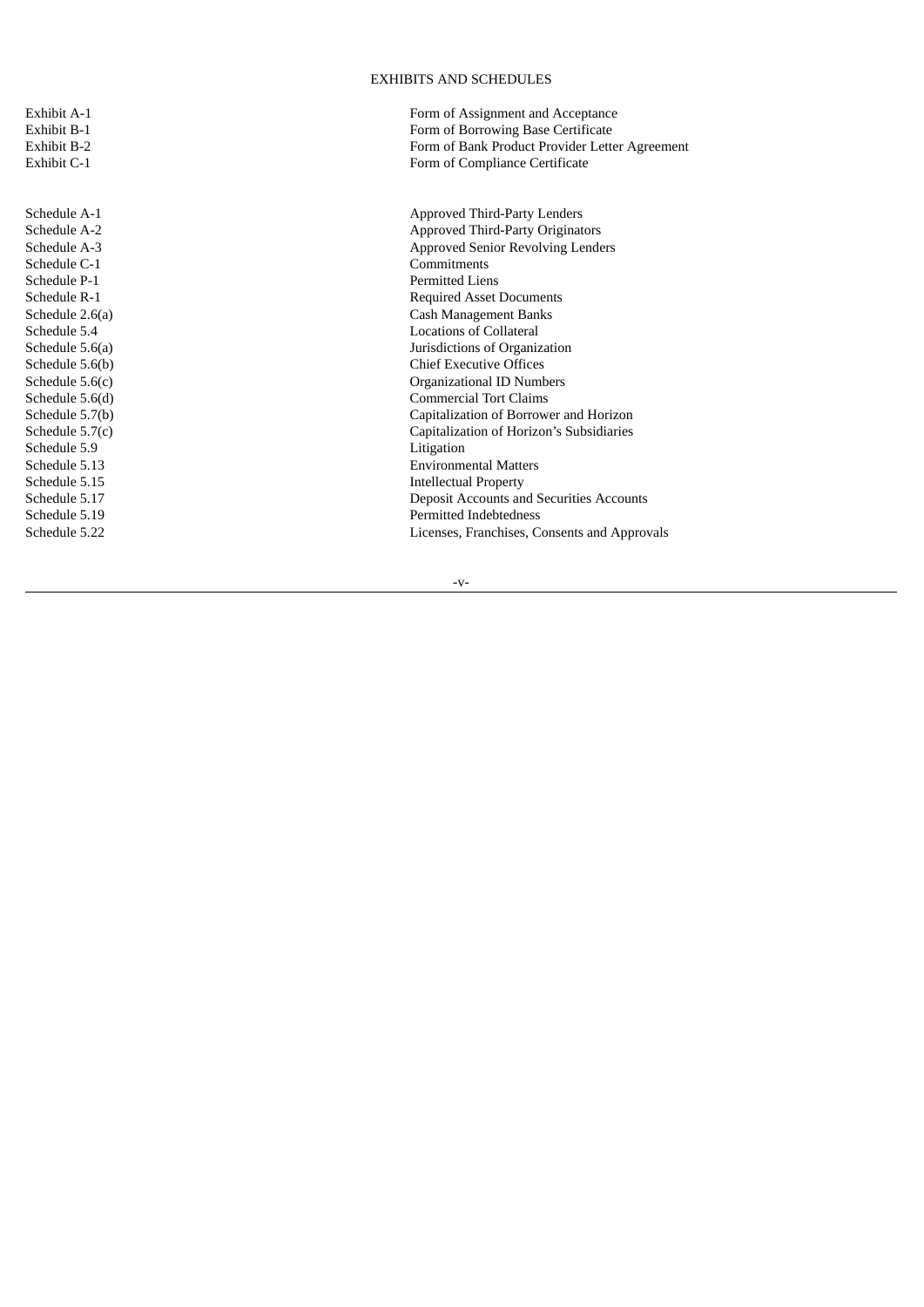#### AMENDED AND RESTATED LOAN AND SECURITY AGREEMENT

THIS AMENDED AND RESTATED LOAN AND SECURITY AGREEMENT (this "Agreement"), is entered into as of November 4, 2013, between and among, on the one hand, the lenders identified on the signature pages hereof (such lenders, together with their respective successors and assigns, are referred to hereinafter each individually as a "Lender" and collectively as the "Lenders"), KEY EQUIPMENT FINANCE INC., a Michigan corporation, as the arranger and administrative agent for the Lenders ("Agent"), and, on the other hand, HORIZON CREDIT II LLC, a Delaware limited liability company ("Borrower").

The parties agree as follows:

#### **1.** DEFINITIONS AND CONSTRUCTION.

**1.1** Definitions. As used in this Agreement, the following terms shall have the following definitions:

"Account" means an account (as that term is defined in the Code).

"Account Debtor" means any Person who is obligated under, with respect to, or on account of, an Account, chattel paper or a General Intangible, or is a debtor under, or a maker of, a Note Receivable, including any guarantor thereof.

"Accounting Changes" means changes in accounting principles required by the promulgation of any rule, regulation, pronouncement or opinion by the Financial Accounting Standards Board of the American Institute of Certified Public Accountants (or successor thereto or any agency with similar functions).

"Additional Documents" has the meaning set forth in Section 4.4(c).

"Advance" means a revolving loan advance made by a Lender to the Borrower under and in accordance with the terms hereof, including, without limitation, a Post-Termination Revolving Note Receivable Funding.

"Advance Rate" means 50%; provided, that, following the occurrence of the Termination Date, the Advance Rate with respect to Revolving Note Receivables shall be reduced by 5% as of the first day of each calendar month commencing thereafter until reduced to 0% (e.g., if the Termination Date occurs on June 15, 2014, the Advance Rate with respect to a Revolving Note Receivable, shall be 50% from and including June 15, 2014 until June 30, 2014, 45% from and including July 1, 2014 until July 31, 2014, 40% from and including August 1, 2014 until August 31, 2014, etc.).

"Affected Lender" has the meaning set forth in Section 2.11(b).

"Affiliate" means, as applied to any Person, any other Person who, directly or indirectly through one or more intermediaries, controls, is controlled by, or is under common control with, such Person. For purposes of this definition, "control" means the possession, directly or indirectly through one or more intermediaries, of the power to direct the management and policies of a Person, whether through the ownership of Stock, by contract, or otherwise; provided, however, that, in any event: (a) any Person which owns directly or indirectly 20% or more of the Stock having ordinary voting power for the election of directors or other members of the governing body of a Person or 20% or more of the partnership, membership or other ownership interests of a Person (other than as a limited partner of such Person) shall be deemed to control such Person, (b) each director (or comparable manager) of a Person shall be deemed to be an Affiliate of such Person, and (c) each partnership or joint venture in which a Person is a partner or joint venturer shall be deemed to be an Affiliate of such Person.

-1-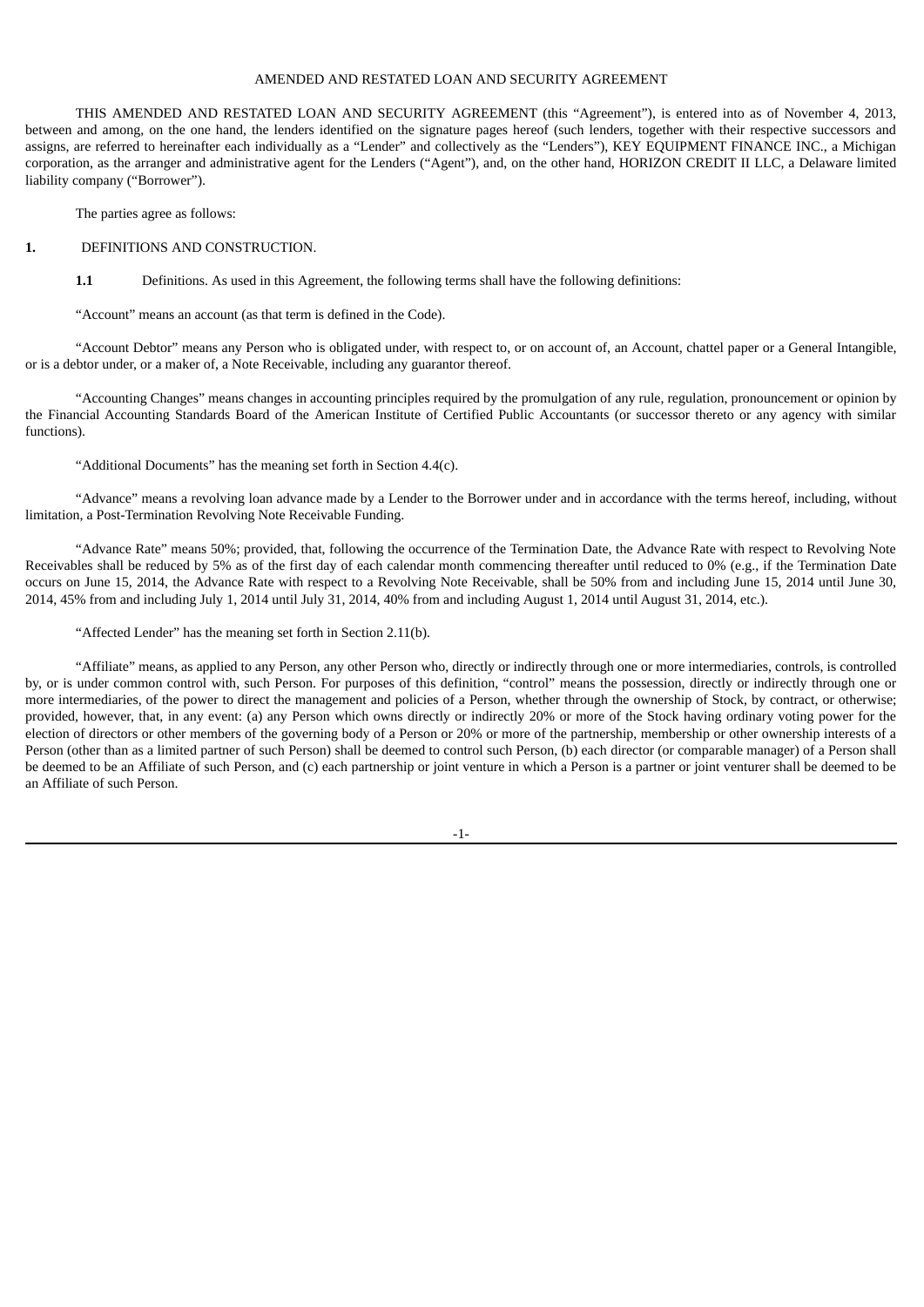"Agent" means KEF, solely in its capacity as agent for the Lenders hereunder, and any successor thereto.

"Agent Fee Letter" means that certain Agent Fee Letter dated as of the Restatement Effective Date between the Borrower and the Agent.

"Agent-Related Persons" means Agent together with its Affiliates, officers, directors, employees, and agents.

"Agent's Account" means an account at a bank designated by Agent from time to time as the account into which Borrower shall make all payments to Agent for the benefit of the Lender Group and into which the Lender Group shall make all payments to Agent under this Agreement and the other Loan Documents; unless and until Agent notifies Borrower and the Lender Group to the contrary, Agent's Account shall be that certain deposit account bearing account number 329953020917 at KeyBank, ABA number 021300077, account name Key Equipment Finance, REF: Las Operations, and all payments by Borrower or any member of the Lender Group to such deposit account shall be designated: "Credit to: Key Equipment Finance, Re: Horizon Credit."

"Agent's Fees" means the fees payable to the Agent pursuant to the Agent Fee Letter.

"Agent's Liens" means the Liens granted by Borrower to Agent for the benefit of the Lender Group under this Agreement or the other Loan Documents.

"Agreement" has the meaning set forth in the preamble hereto.

"Aggregate Outstanding Note Receivable Balance" means on any day, the sum of the outstanding note receivable balances of all Eligible Note Receivables.

"Amendment No. 1 Effective Date" means August 12, 2015.

"Amendment No. 2 Effective Date" means April 6, 2018.

"Amendment No. 3 Effective Date" means December 28, 2018.

#### **"Amendment No. 7 Effective Date" means June 29, 2020.**

"Amortization Commencement Date" means the day immediately following the end of the Revolving Credit Availability Period.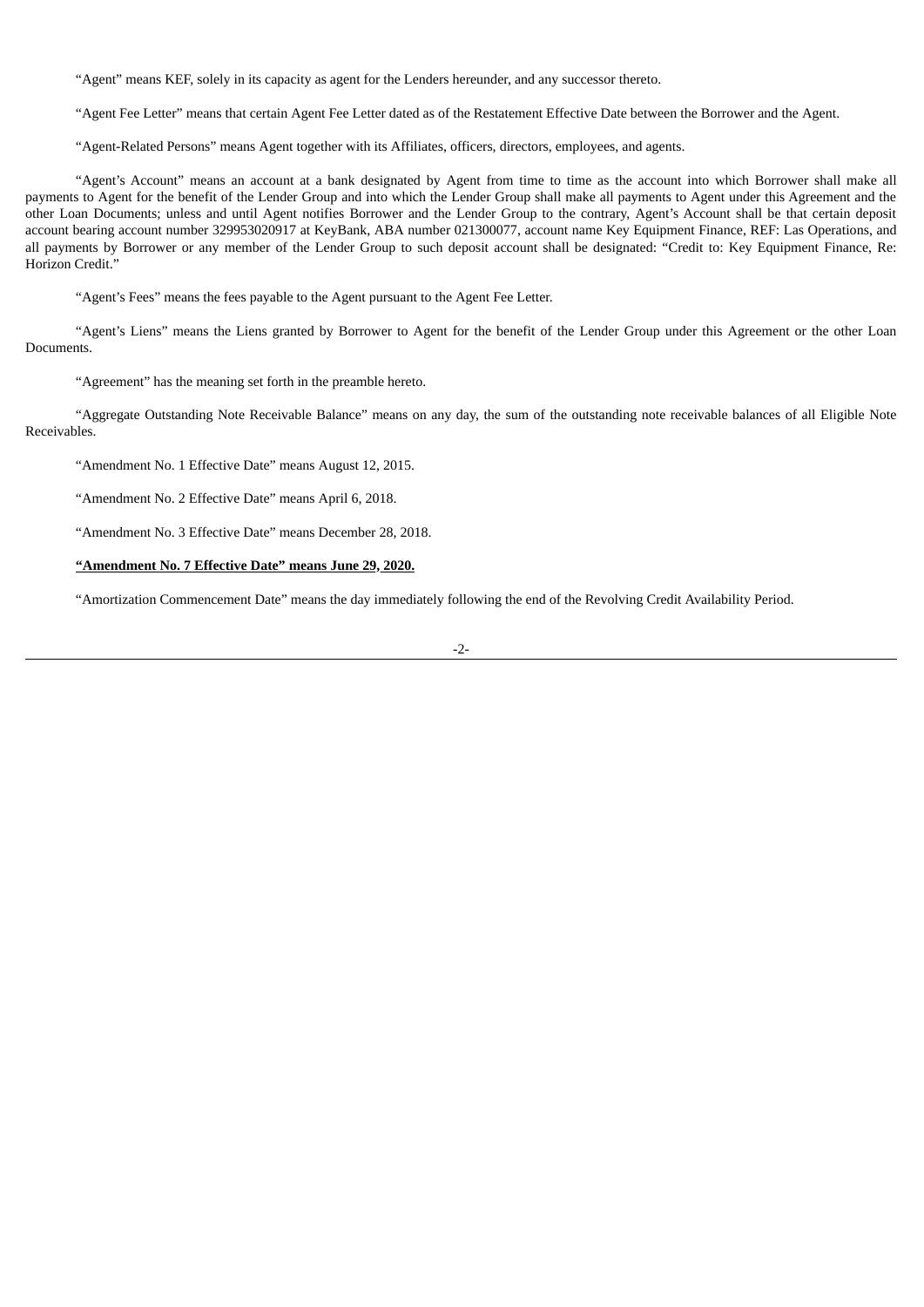"Amortization Period" means the period commencing on the Amortization Commencement Date and ending on the earlier of (a) payment in full of the Obligations, or (b) **the second anniversary of the Amortization Commencement DateApril 6, 2023**, unless otherwise extended.

"Applicable Margin" means, with respect to any Advances outstanding, a rate per annum equal to (x) 3.25% during the Revolving Credit Availability Period, (y) 3.75% during the first 12 months of the Amortization Period and (z) 4.25% thereafter; provided, that if the Interest Rate for the Advances is calculated by reference to the Base Rate for more than ten (10) consecutive calendar days and the Base Rate is more than the Lenders' actual cost of funds, the Agent shall reset the Applicable Margin to an amount which, after giving effect to such reset, will cause the interest rate (inclusive of both base interest and applicable margin), to reflect Lenders' actual cost of funds.

"Approved Forms" means the standard forms of Note Receivable Documents, including any loan application, promissory note, loan agreement, lien instrument, security agreement, guaranty, and related documents used by Horizon in the conduct of its business with its borrowers, and substantially similar in scope and content as the forms attached as an exhibit to the Closing Certificate, which forms shall be in form and substance satisfactory to Agent, together with such changes and modifications or additions thereto from time to time as Horizon may approve from time to time in accordance with the Required Procedures.

"Approved Senior Revolving Lender" means a Person listed on Schedule A-3, any bank, commercial finance company or other institutional lender that is a Subsidiary of, or a fund controlled by, a Person listed on Schedule A-3 and that targets the same market segment of the lending business as Borrower (i.e. in one of the Target Industries), or any other bank, commercial finance company or other institutional lender approved by Agent from time to time in its Permitted Discretion.

"Approved Third-Party Lender" means a bank, commercial finance company or other institutional lender listed on Schedule A-1, any bank, commercial finance company or other institutional lender that is a Subsidiary of, or a fund controlled by, a Person listed on Schedule A-1 and that targets the same market segment of the lending business as Borrower (i.e. in one of the Target Industries), or any other bank, commercial finance company or other institutional lender approved by Agent from time to time in its Permitted Discretion.

"Approved Third-Party Originator" means a bank, commercial finance company or other institutional lender listed on Schedule A-2, any bank, commercial finance company or other institutional lender that is a Subsidiary of, or a fund controlled by, a Person listed on Schedule A-2 and that targets the same market segment of the lending business as such Borrower (i.e. in one of the Target Industries), or any other bank, commercial finance company or other institutional lender approved by Agent from time to time in its Permitted Discretion.

"Asset Quality Test" means as of any date from and after the end of the Ramp-Up Period, a test which is satisfied so long as each of the following are true with respect to the Eligible Note Receivables: (i) the Weighted Average Remaining Maturity of the Eligible Note Receivables is less than or equal to 48 months as of such date, (ii) the Weighted Average Spread on the Eligible Note Receivables is equal to or greater than 6.00% as of such date, (iii) the weighted average internal credit rating assigned to the Eligible Note Receivables is equal to or better than 2.7 under the Servicer's Required Procedures, and (iv) the weighted average LTV **of the Eligible Note Receivablesfor all Account Debtors** shall not exceed 25.0%.

-3-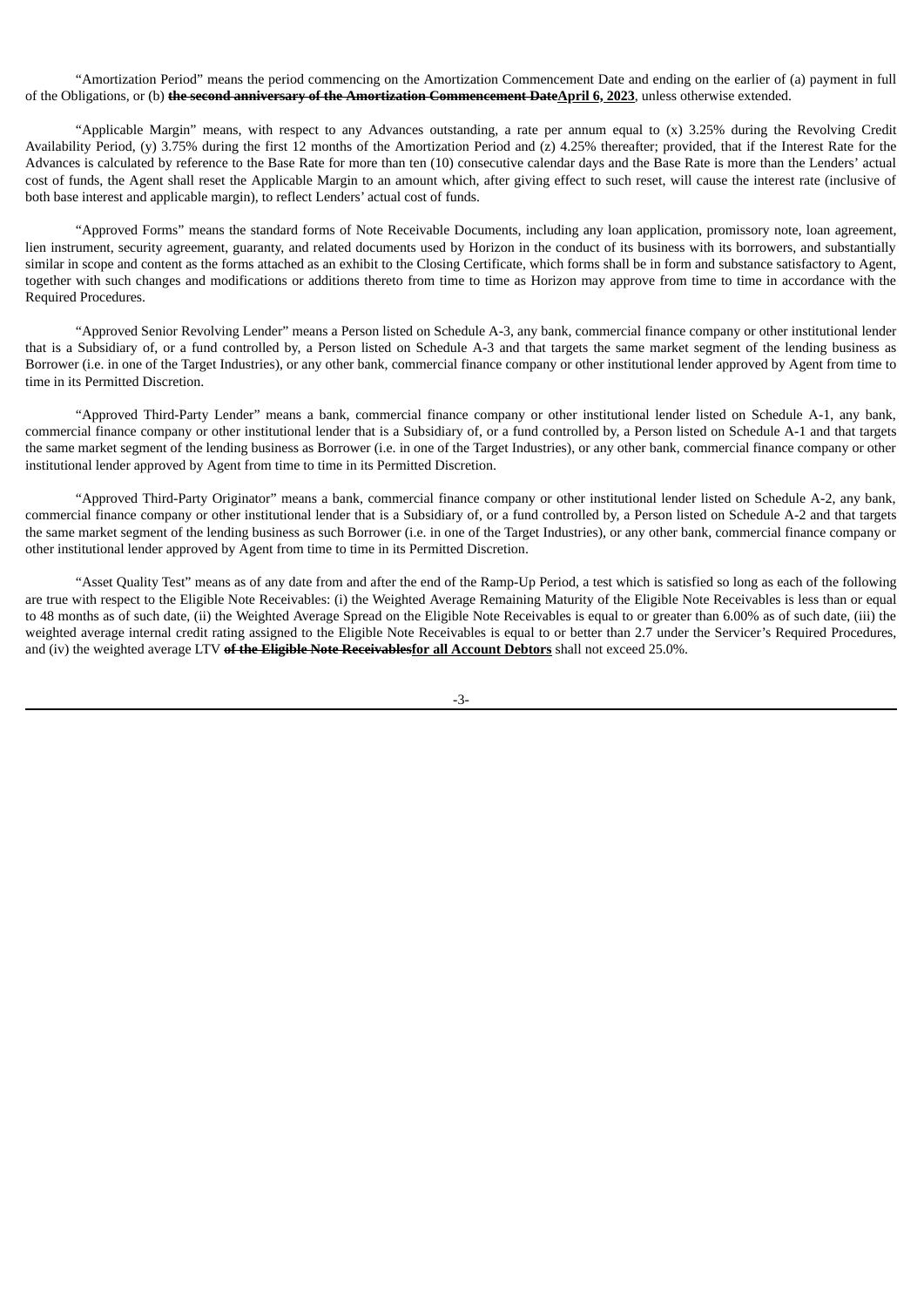"Assignee" has the meaning set forth in Section 14.1(a).

"Assignment and Acceptance" means an Assignment and Acceptance substantially in the form of Exhibit A-1.

"Authorized Person" means (a) with respect to Borrower, any of Robert D. Pomeroy, Jr., Chief Executive Officer, Gerald A. Michaud, President, or Daniel Trolio, Chief Financial Officer, or any other individual then serving as the Chief Executive Officer, President, or Chief Financial Officer of Borrower, (b) with respect to Horizon, any of Robert D. Pomeroy, Jr., Chief Executive Officer, Gerald A. Michaud, President, or Daniel Trolio, Chief Financial Officer, or any other individual then serving as the Chief Executive Officer, President, or Chief Financial Officer of Horizon, and (c) with respect to Servicer, any of Robert D. Pomeroy, Jr., Chief Executive Officer, Gerald A. Michaud, President, or Daniel Trolio, Chief Financial Officer, or any other individual then serving as the Chief Executive Officer, President, or Chief Financial Officer of Servicer; provided, that for purposes of this Agreement, no individual who is an Authorized Person shall cease to be an Authorized Person, and no individual who is not then an Authorized Person shall become an Authorized Person, unless and until Agent has received written notice of such change from Borrower, Horizon or Servicer, as applicable, and in the case of an individual becoming an Authorized Person such individual has qualifications and experience substantially similar to the Authorized Person being replaced and Agent has completed a background check on such proposed new Authorized Person with the results of such background check being acceptable to Agent in its Permitted Discretion.

"Available Amount" means the amount equal to the lesser of (a) (i) the Maximum Availability minus (ii) the aggregate Advances outstanding on such day, and (b) the Borrowing Base on such day minus the aggregate Advances outstanding on such day minus the amount by which the Borrowing Base plus the Revolving Note Receivable Unfunded Available Amount exceeds the Maximum Availability; provided, however, that following the Termination Date, the Available Amount shall be zero.

"Available Collections" has the meaning given to such term in Section 2.4.

"Average Daily Balance" means (a) the sum of the Daily Balances for each day during a measurement period divided by (b) the number of days in the measurement period.

"Backup Servicer" means U.S. Bank National Association, solely its capacity as the Person appointed as the backup servicer of the Note Receivables pursuant to the Sale and Servicing Agreement, or any replacement for such Person acceptable to both Borrower and Agent or otherwise appointed pursuant to the terms of the Sale and Servicing Agreement.

"Backup Servicer Engagement Letter" has the meaning set forth in the Sale and Servicing Agreement, as amended from time to time with the consent of the Agent, not to be unreasonably withheld.

-4-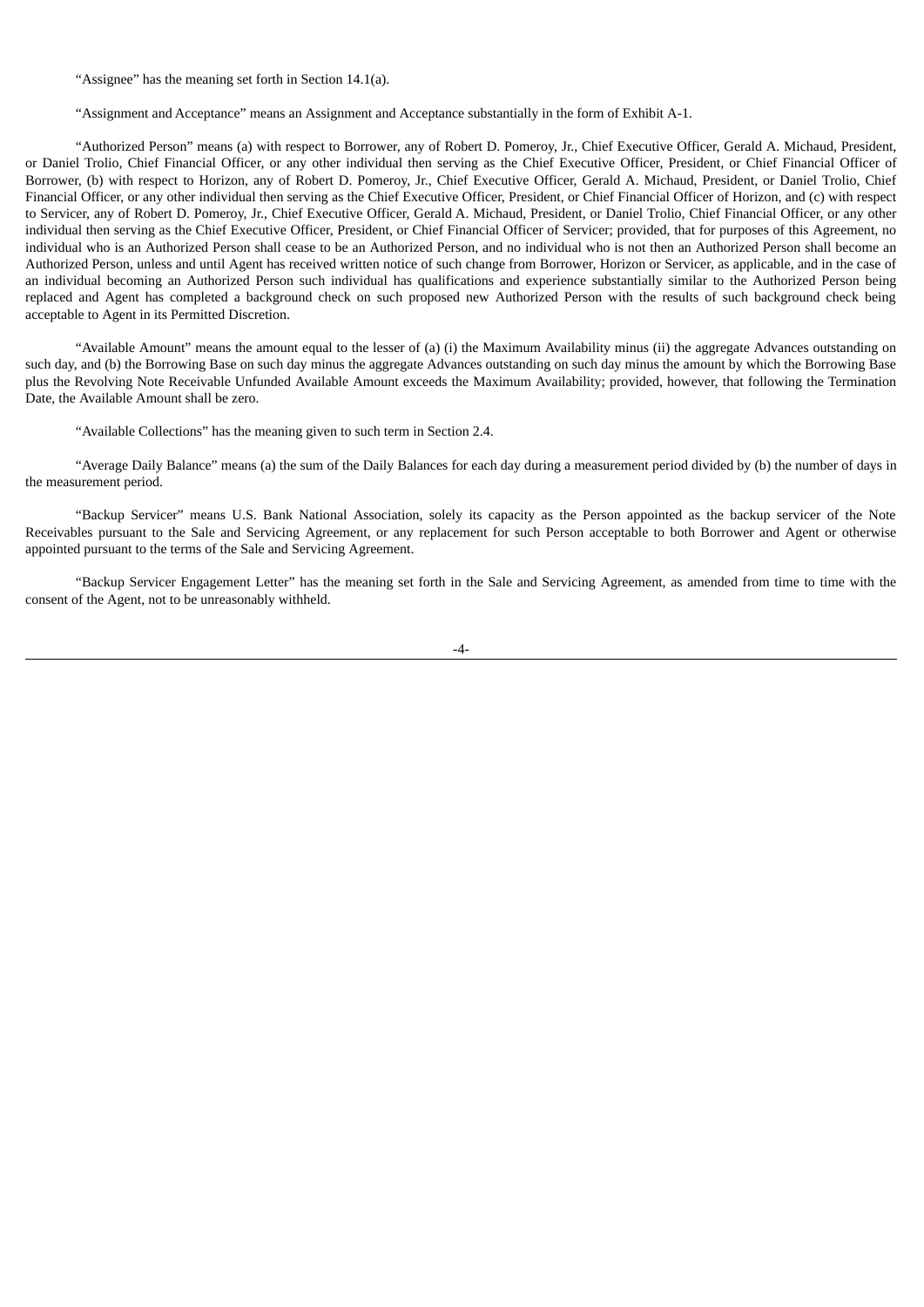"Backup Servicer Fees" means any fees payable to the Backup Servicer in accordance with the Sale and Servicing Agreement and the Backup Servicer Engagement Letter.

"Bank Product" means any one or more of the following financial products or accommodations extended to Borrower by a Bank Product Provider: (a) credit cards, (b) credit card processing services, (c) debit cards, (d) stored value cards, (e) purchase cards (including so-called "procurement cards" or "P-cards"), (f) Cash Management Services, or (g) transactions under Hedge Agreements.

"Bank Product Agreements" means those agreements entered into from time to time by Borrower with a Bank Product Provider in connection with the obtaining of any of the Bank Products.

"Bank Product Collateralization" means providing cash collateral (pursuant to documentation reasonably satisfactory to Agent) to be held by Agent for the benefit of the Bank Product Providers (other than the Hedge Providers) in an amount determined by Agent as sufficient to satisfy the reasonably estimated credit exposure with respect to the then existing Bank Product Obligations (other than Hedge Obligations).

"Bank Product Obligations" means (a) all obligations, liabilities, reimbursement obligations, fees, or expenses owing by Borrower to any Bank Product Provider pursuant to or evidenced by a Bank Product Agreement and irrespective of whether for the payment of money, whether direct or indirect, absolute or contingent, due or to become due, now existing or hereafter arising, (b) all Hedge Obligations, and (c) all amounts that Agent or any Lender is obligated to pay to a Bank Product Provider as a result of Agent or such Lender purchasing participations from, or executing guarantees or indemnities or reimbursement obligations to, a Bank Product Provider with respect to the Bank Products provided by such Bank Product Provider to Borrower.

"Bank Product Provider" means any Lender or any of its Affiliates; provided, however, that no such Person (other than KeyBank or its Affiliates) shall constitute a Bank Product Provider with respect to a Bank Product unless and until Agent shall have received a Bank Product Provider Letter Agreement from such Person and with respect to the applicable Bank Product within 10 days after the provision of such Bank Product to Borrower; provided further, however, that if, at any time, a Lender ceases to be a Lender under the Agreement, then, from and after the date on which it ceases to be a Lender thereunder, neither it nor any of its Affiliates shall constitute Bank Product Providers and the obligations with respect to Bank Products provided by such former Lender or any of its Affiliates shall no longer constitute Bank Product Obligations.

"Bank Product Provider Letter Agreement" means a letter agreement in substantially the form attached hereto as Exhibit B-2, in form and substance satisfactory to Agent, duly executed by the applicable Bank Product Provider, Borrower, and Agent.

"Bank Product Reserve Amount" means, as of any date of determination, the Dollar amount of reserves that Agent has determined it is necessary or appropriate to establish (based upon the Bank Product Providers' reasonable determination of their credit exposure to Borrower in respect of Bank Product Obligations) in respect of Bank Products then provided or outstanding; provided, however, that such amount shall at no time exceed the lesser of (a) ten percent (10%) of the Maximum Revolver Amount at such time, or (b) \$5,000,000.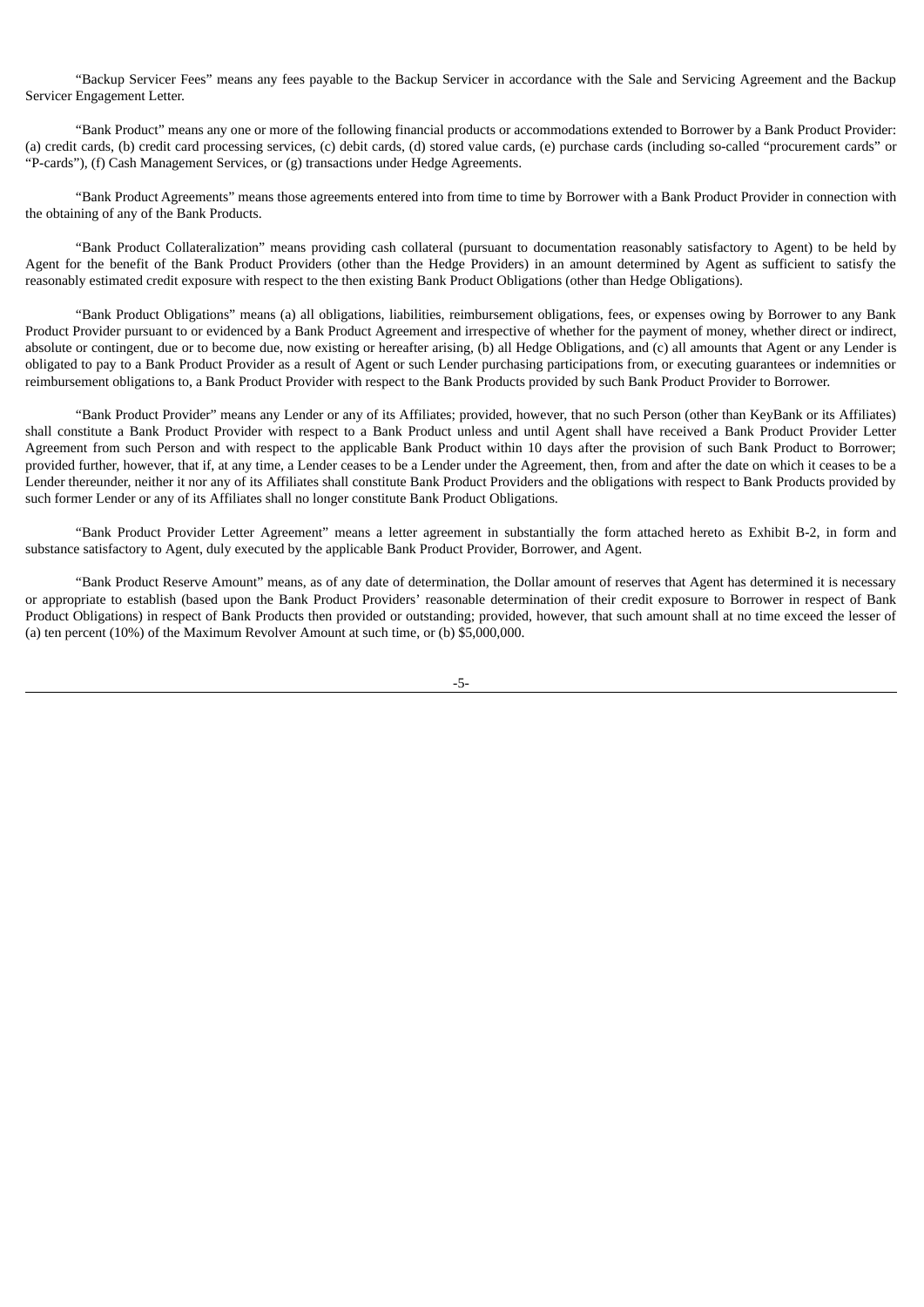"Bankruptcy Code" means title 11 of the United States Code, as in effect from time to time.

"Base Rate" means the greater of (a) the Federal Funds Rate plus one-half percent (0.50%), and (b) the rate of interest announced, from time to time, within KeyBank at its principal office in Ohio as its "prime rate", with the understanding that the "prime rate" is one of KeyBank's base rates (not necessarily the lowest of such rates) and serves as the basis upon which effective rates of interest are calculated for those loans making reference thereto and is evidenced by the recording thereof after its announcement in such internal publications as KeyBank may designate.

"Base Rate Loan" means each portion of an Advance that bears interest at a rate determined by reference to the Base Rate.

"Benchmark Replacement" means the sum of: (a) the alternate benchmark rate (which may include Term SOFR) that has been selected by the Agent and the Borrower giving due consideration to (i) any selection or recommendation of a replacement rate or the mechanism for determining such a rate by the Relevant Governmental Body or (ii) any evolving or then-prevailing market convention for determining a rate of interest as a replacement to LIBOR for U.S. dollar-denominated syndicated credit facilities at such time and (b) the Benchmark Replacement Adjustment; provided that, if the Benchmark Replacement as so determined would be less than one percent (1.00%), the Benchmark Replacement **will be deemed to be one percent (1.00%) for the purposes of this Agreement.**

"Benchmark Replacement Adjustment" means, with respect to any replacement of LIBOR with an Unadjusted Benchmark Replacement for each applicable Interest Period, the spread adjustment, or method for calculating or determining such spread adjustment (which may be a positive or negative value or zero) that has been selected by the Agent and the Borrower giving due consideration to (i) any selection or recommendation of a spread adjustment, or method for calculating or determining such spread adjustment, for the replacement of LIBOR with the applicable Unadjusted Benchmark Replacement by the Relevant Governmental Body or (ii) any evolving or then-prevailing market convention for determining a spread adjustment, or method for calculating or determining such spread adjustment, for the replacement of LIBOR with the applicable Unadjusted Benchmark Replacement for U.S. dollar-denominated syndicated credit facilities at such time.

"Benchmark Replacement Conforming Changes" means, with respect to any Benchmark Replacement, any technical, administrative or operational changes (including changes to the definition of "Interest Period," timing and frequency of determining rates and making payments of interest and other administrative matters) that the Agent decides may be appropriate to reflect the adoption and implementation of such Benchmark Replacement and to permit the administration thereof by the Agent in a manner substantially consistent with market practice (or, if the Agent decides that adoption of any portion of such market practice is not administratively feasible or if the Agent determines that no market practice for the administration of the Benchmark Replacement exists, in such other manner of administration as the Agent decides is reasonably **necessary in connection with the administration of this Agreement).**

-6-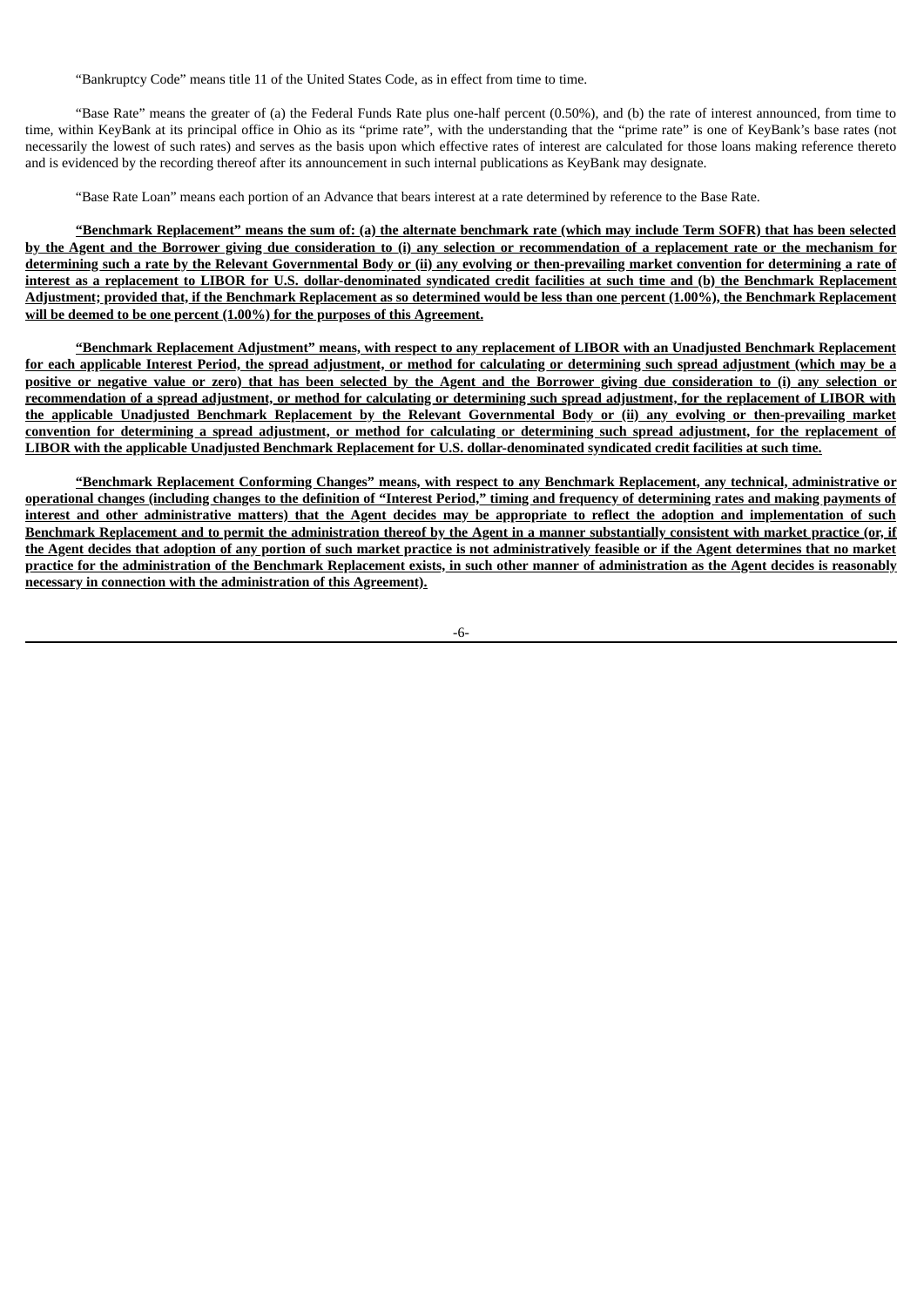## **"Benchmark Replacement Date" means the earlier to occur of the following events with respect to LIBOR:**

(1) in the case of clause (1) or (2) of the definition of "Benchmark Transition Event," the later of (a) the date of the public statement or publication of information referenced therein and (b) the date on which the administrator of LIBOR permanently or indefinitely ceases to provide **LIBOR; or**

(2) in the case of clause (3) of the definition of "Benchmark Transition Event," the date of the public statement or publication of **information referenced therein.**

"Benchmark Transition Event" means the occurrence of one or more of the following events with respect to LIBOR:

(1) a public statement or publication of information by or on behalf of the administrator of LIBOR announcing that such administrator has ceased or will cease to provide LIBOR, permanently or indefinitely, provided that, at the time of such statement or publication, **there is no successor administrator that will continue to provide LIBOR;**

(2) a public statement or publication of information by the regulatory supervisor for the administrator of LIBOR, the U.S. Federal Reserve System, an insolvency official with jurisdiction over the administrator for LIBOR, a resolution authority with jurisdiction over the administrator for LIBOR or a court or an entity with similar insolvency or resolution authority over the administrator for LIBOR, which states that the administrator of LIBOR has ceased or will cease to provide LIBOR permanently or indefinitely, provided that, at the time of such **statement or publication, there is no successor administrator that will continue to provide LIBOR; or**

(3) a public statement or publication of information by the regulatory supervisor for the administrator of LIBOR or a Relevant **Governmental Body announcing that LIBOR is no longer representative.**

"Benchmark Transition Start Date" means (a) in the case of a Benchmark Transition Event, the earlier of (i) the applicable Benchmark Replacement Date and (ii) if such Benchmark Transition Event is a public statement or publication of information of a prospective event, the 90th day prior to the expected date of such event as of such public statement or publication of information (or if the expected date of such prospective event is fewer than 90 days after such statement or publication, the date of such statement or publication) and (b) in the case of an Early Opt-in Election, the date specified by the Agent or the Required Lenders, as applicable, by notice to the Borrower, the Agent (in the case of such notice by **the Required Lenders) and the Lenders.**

<u>"Benchmark Unavailability Period" means, if a Benchmark Transition Event and its related Benchmark Replacement Date have</u> occurred with respect to LIBOR and solely to the extent that LIBOR has not been replaced with a Benchmark Replacement, the period (x) beginning at the time that such Benchmark Replacement Date has occurred if, at such time, no Benchmark Replacement has replaced LIBOR for all purposes hereunder in accordance with Section 2.15 and (y) ending at the time that a Benchmark Replacement has replaced LIBOR for all **purposes hereunder pursuant to Section 2.15.**

-7-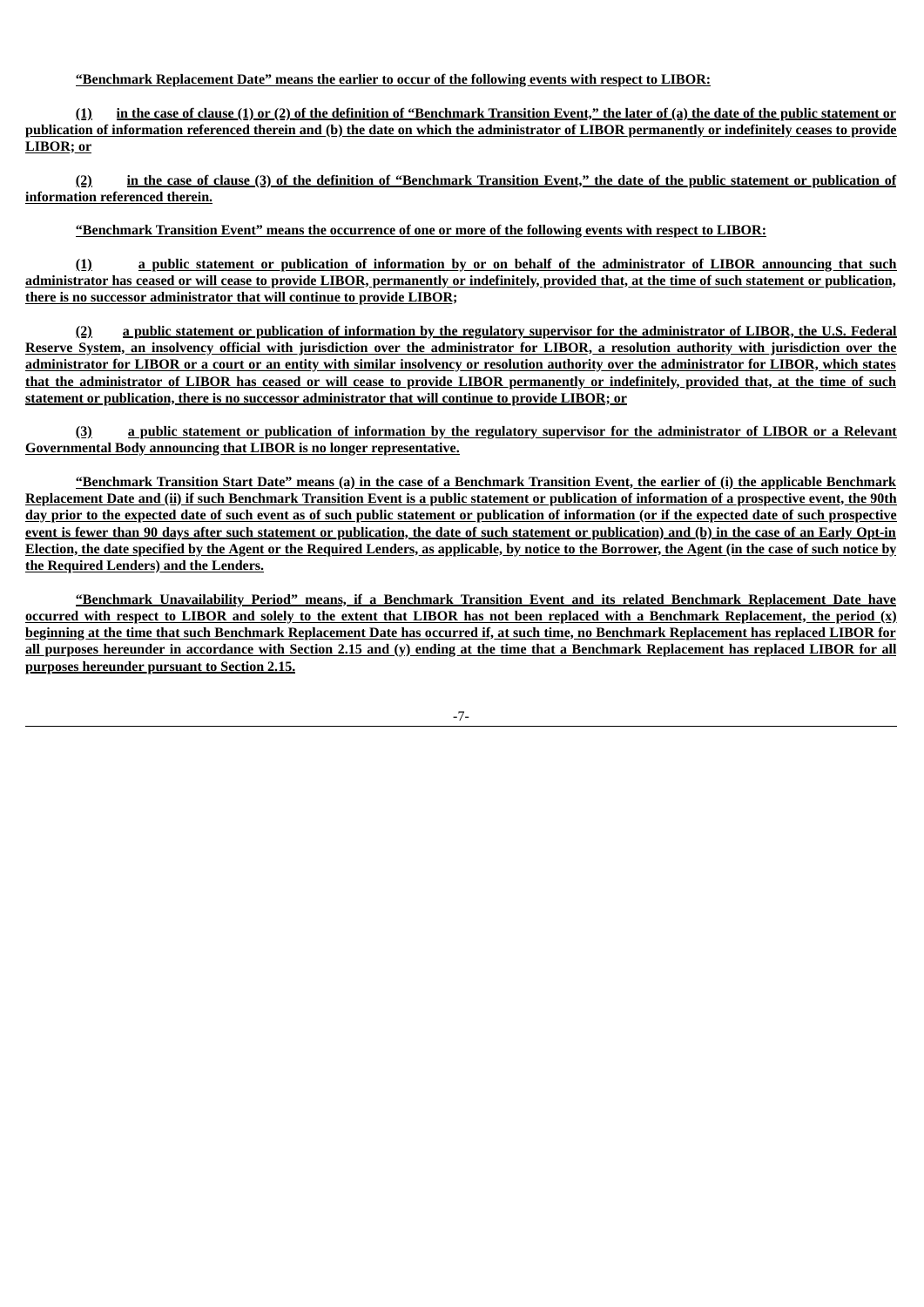"Benefit Plan" means a "defined benefit plan" (as defined in Section 3(35) of ERISA) for which Borrower or any Subsidiary or ERISA Affiliate of Borrower has been an "employer" (as defined in Section 3(5) of ERISA) within the past six years.

"Board of Directors" means the board of directors (or comparable managers or managing members) of a Person or any committee thereof duly authorized to act on behalf of the board of directors (or comparable managers or managing members).

"Books" means all of Borrower's and its Subsidiaries' now owned or hereafter acquired books and records (including all of their Records indicating, summarizing, or evidencing their assets (including the Collateral) or liabilities, all of Borrower's and its Subsidiaries' Records relating to their business operations or financial condition, and all of their goods or General Intangibles related to such information).

"Borrower" has the meaning set forth in the preamble to this Agreement.

"Borrower Collateral" means all of Borrower's now owned or hereafter acquired right, title, and interest in and to all property, including, without limitation, each of the following:

- (a) all of its Accounts,
- (b) all of its Books,
- (c) all of its commercial tort claims,
- (d) all of its Deposit Accounts,
- (e) all of its Equipment,
- (f) all of its General Intangibles,
- (g) all of its Inventory,
- (h) all of its Investment Property (including all of its securities and Securities Accounts),
- (i) all of its Negotiable Collateral, including all of its Notes Receivable,
- (j) all of its Hedge Collateral,
- (k) all of its Supporting Obligations,
- (l) all of its Supplemental Interests,

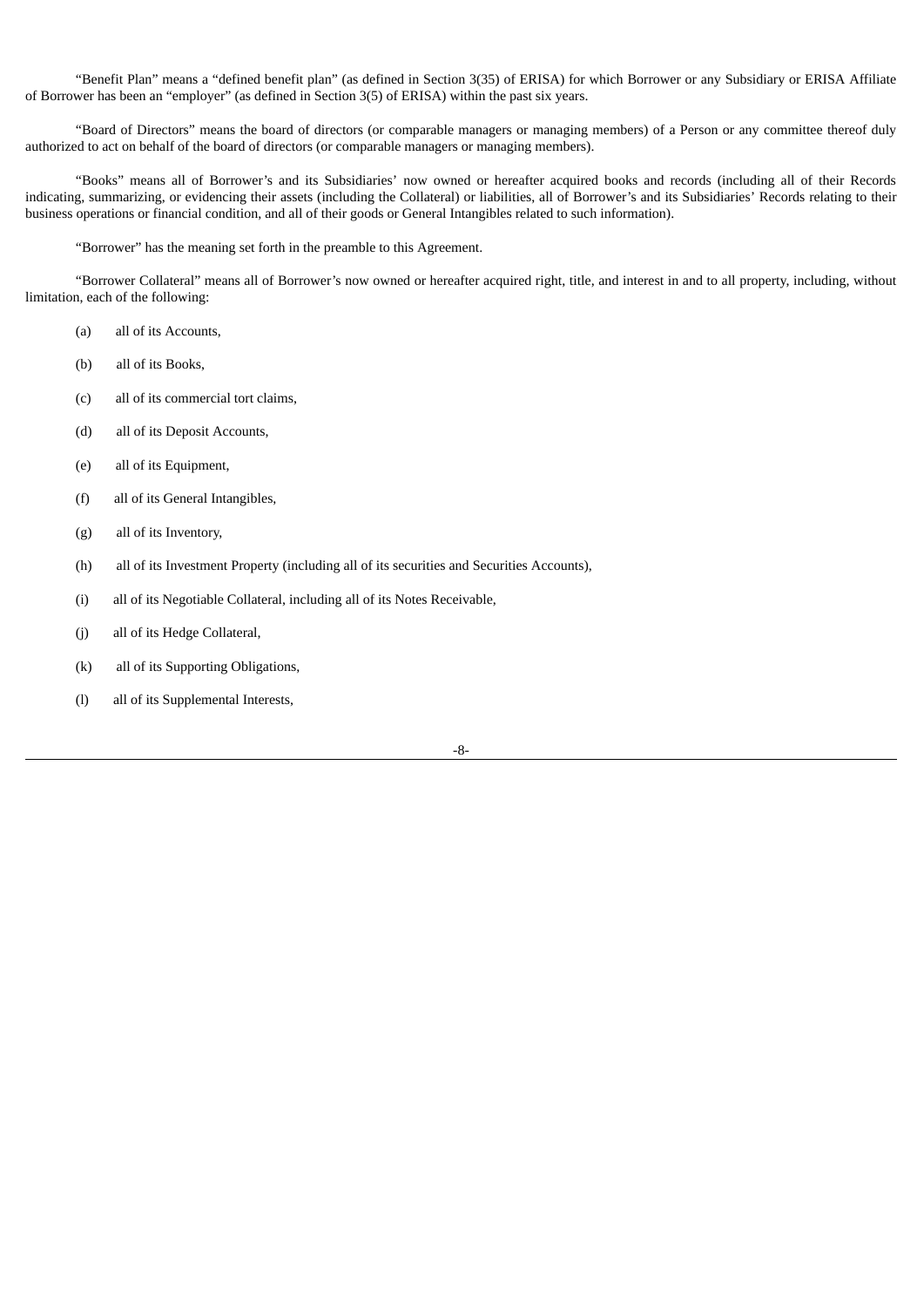(m) money or other assets of Borrower that now or hereafter come into the possession, custody, or control of Agent or any Lender, and

(n) the proceeds and products, whether tangible or intangible, of any of the foregoing, including proceeds of insurance covering any or all of the foregoing, and any and all Accounts, Books, Deposit Accounts, Equipment, General Intangibles, Inventory, Investment Property, Negotiable Collateral, Real Property, Supporting Obligations, money, or other tangible or intangible property resulting from the sale, exchange, collection, or other disposition of any of the foregoing, or any portion thereof or interest therein, and the proceeds thereof.

"Borrowing Base" means on any date of determination, the sum of (i) (x) the difference of (a) the Aggregate Outstanding Note Receivable Balance as of such date less (b) the Excess Concentration Amount as of such date times (y) the Advance Rate as of such date, plus (ii) the amount of cash and cash equivalents constituting Principal Collections held in the Collection Account.

"Borrowing Base Certificate" means a certificate in the form of Exhibit B-1.

"Breakage Costs" means any out-of-pocket loss, cost or expense incurred by any Lender (as reasonably determined by the applicable Lender) as a result of any prepayment of any Advance arising under this Agreement, including, without limitation, any loss or cost (excluding lost profits) in (i) liquidating or employing deposits acquired to fund or maintain such Advance or (ii) unwinding or terminating any deposit, hedging, swap or other capital market investment entered into by the Lender in the ordinary course of business in connection with funding or maintaining such Advance. The amount of any such loss or expense shall be communicated by the applicable Lender(s) to the Agent and set forth in a written notice to Borrower delivered by the Agent on behalf of such Lender(s) prior to the date of such prepayment in the case where notice of such prepayment is delivered to such Lender in accordance with Section 2.3(b) or within two (2) Business Days following such prepayment in the case where no such notice is delivered and shall be conclusive absent manifest error.

"Business Day" means any day that is not a Saturday, Sunday, or other day on which banks are authorized or required to close in the State of New York, the State of Connecticut, or the State of Ohio, except that if a determination of a Business Day shall relate to a LIBOR Rate Loan, the term "Business Day" also shall exclude any day on which banks are closed for dealings in Dollar deposits in the London interbank market.

"Capital Lease" means a lease that is required to be capitalized for financial reporting purposes in accordance with GAAP.

"Capitalized Lease Obligation" means that portion of the obligations under a Capital Lease that is required to be capitalized in accordance with GAAP.

"Carrying Costs" means, for any Collection Period, the sum of (i) the aggregate amount of interest accrued during such Collection Period with respect to all outstanding Advances during such Collection Period; plus (ii) all amounts due and payable to any Hedge Provider with respect to such Collection Period; plus (iii) an amount equal to the product of (x) 0.10% times (y) the Average Daily Balance during such Collection Period.

-9-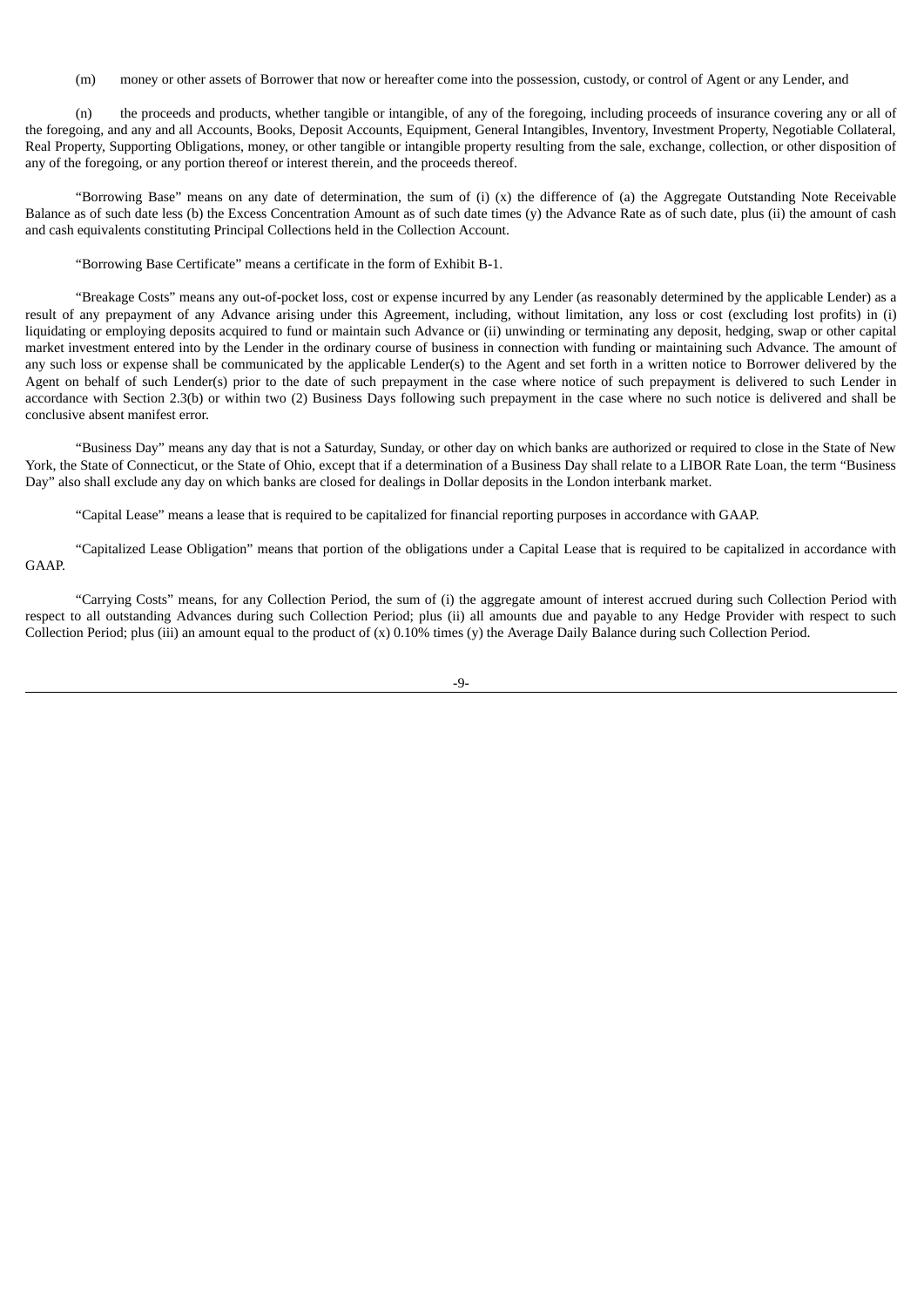"Cash Equivalents" means (a) marketable direct obligations issued by, or unconditionally guaranteed by, the United States or issued by any agency thereof and backed by the full faith and credit of the United States, in each case maturing within 1 year from the date of acquisition thereof, (b) marketable direct obligations issued or fully guaranteed by any state of the United States or any political subdivision of any such state or any public instrumentality thereof maturing within 1 year from the date of acquisition thereof and, at the time of acquisition, having one of the two highest ratings obtainable from either Standard & Poor's Rating Group ("S&P") or Moody's Investors Service, Inc. ("Moody's"), (c) commercial paper maturing no more than 270 days from the date of creation thereof and, at the time of acquisition, having a rating of at least A-1 from S&P or at least P-1 from Moody's, (d) certificates of deposit, time deposits, overnight bank deposits or bankers' acceptances maturing within 1 year from the date of acquisition thereof issued by any bank organized under the laws of the United States or any state thereof or the District of Columbia or any United States branch of a foreign bank having at the date of acquisition thereof combined capital and surplus of not less than \$1,000,000,000, (e) Deposit Accounts maintained with (i) any bank that satisfies the criteria described in clause (d) above, or (ii) any other bank organized under the laws of the United States or any state thereof so long as the full amount maintained with any such other bank is insured by the Federal Deposit Insurance Corporation, (f) repurchase obligations of any commercial bank satisfying the requirements of clause (d) of this definition or recognized securities dealer having combined capital and surplus of not less than \$1,000,000,000, having a term of not more than seven days, with respect to securities satisfying the criteria in clauses (a) or (d) above, (g) debt securities with maturities of six months or less from the date of acquisition backed by standby letters of credit issued by any commercial bank satisfying the criteria described in clause (d) above, and (h) Investments in money market funds substantially all of whose assets are invested in the types of assets described in clauses (a) through (g) above.

"Cash Management Account" has the meaning set forth in Section 2.6(a).

"Cash Management Agreements" means those certain cash management service agreements, in form and substance satisfactory to Agent, each of which is among Borrower or one of its Subsidiaries, Agent, and one of the Cash Management Banks.

"Cash Management Bank" has the meaning set forth in Section 2.6(a).

"Cash Management Services" means any cash management or related services including treasury, depository, return items, overdraft, controlled disbursement, merchant store value cards, e-payables services, electronic funds transfer, interstate depository network, automatic clearing house transfer (including the Automated Clearing House processing of electronic funds transfers through the direct Federal Reserve Fedline system) and other cash management arrangements.

"Cash Runway Analysis" means such analytical spreadsheet prepared by the Chief Credit Officer of Horizon or Horizon Management, reflecting the most recent qualitative and quantitative analysis of each Account Debtor's remaining cash runway, loan to value and compliance with the terms of its loan agreement with the Borrower.

"Change of Control" means any of the following: (a) Horizon ceases to directly own and control 100% of the outstanding capital Stock of Borrower; (b) Borrower ceases to directly own and control 100% of the outstanding capital Stock of each of its Subsidiaries; (c) Horizon or parties designated or appointed by Horizon cease to be the only Manager(s) of Borrower; (d) any person or group of persons (within the meaning of the Securities Exchange Act of 1934) shall have acquired beneficial ownership (within the meaning of Rule 13d-3 promulgated by the Securities and Exchange Commission under the Securities Exchange Act of 1934) of twenty percent (20%) or more of the issued and outstanding shares of capital Stock of Horizon having the right to vote for the election of directors of Horizon under ordinary circumstances; or (e) during any period of twelve consecutive calendar months, individuals who at the beginning of such period constituted the board of directors of Horizon (together with any new directors whose election by the board of directors of Horizon or whose nomination for election by the Stockholders of Horizon was approved by a vote of at least two-thirds of the directors then still in office who either were directors at the beginning of such period or whose election or nomination for election was previously so approved) cease for any reason other than death or disability to constitute a majority of the directors then in office.

-10-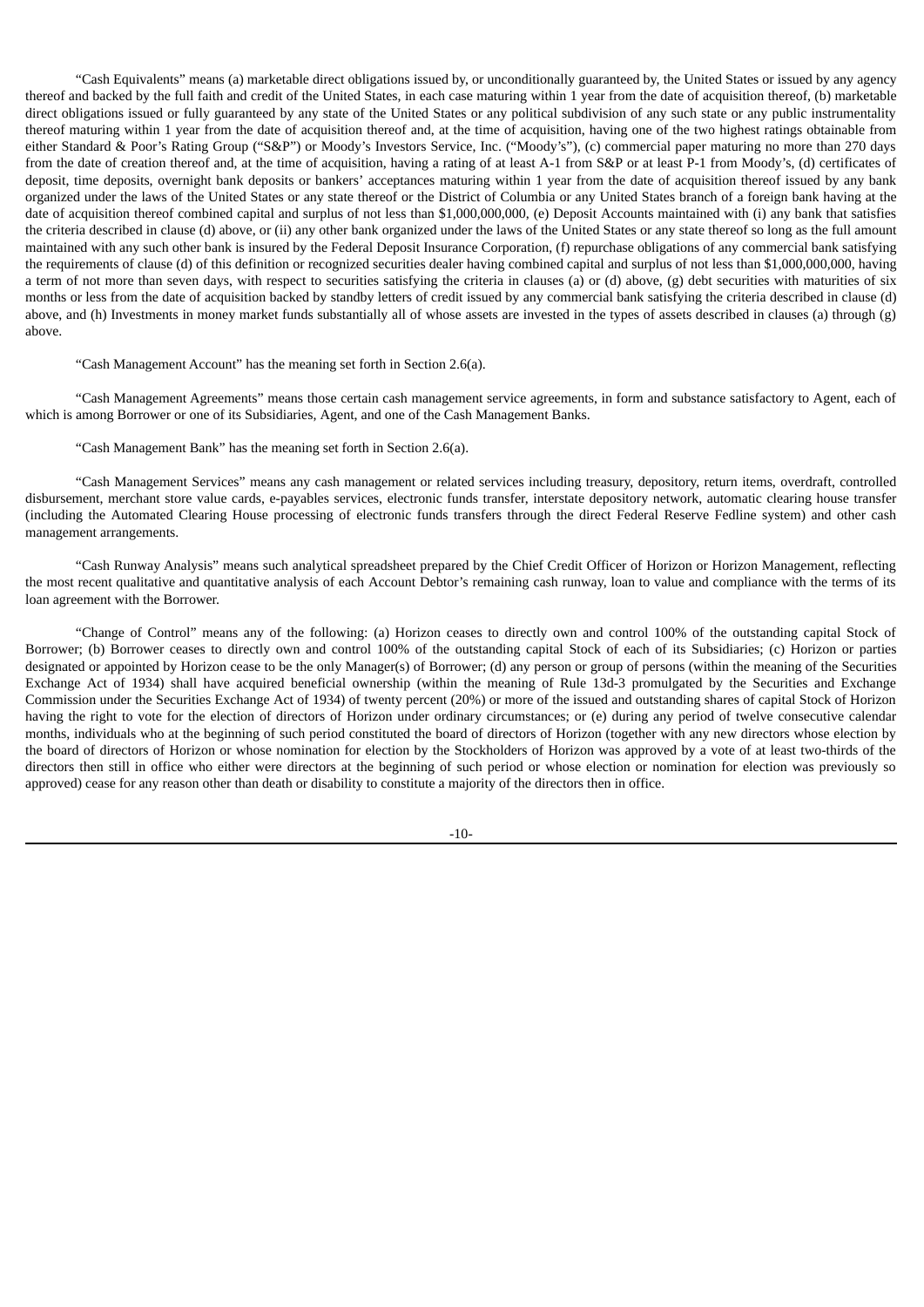"Charged-Off Note Receivable" means any Note Receivable (a) with respect to which any payment thereunder remains outstanding and unpaid, in whole or in part, for more than ninety (90) days past the date it became due and payable according to the original face and tenor of such Note Receivable or as extended in accordance with the Required Procedures, (b) with respect to which the Account Debtor is subject to an Insolvency Proceeding or is generally unable to meet its financial obligations, (c) that has been charged-off or deemed non-collectible by the Borrower or the Servicer, in accordance with the Credit Policy or (d) such Note Receivable is an Eligible Second Lien Note Receivable where the senior lien lender has reduced or delayed any interest or principal payments due Borrower.

"Charged-Off Ratio" means, with respect to any Collection Period, the percentage equivalent of a fraction, calculated as of the end of such Collection Period on the Determination Date occurring in the second calendar month following the end of such Collection Period, (i) the numerator of which is equal to the aggregate outstanding principal amount of all Note Receivables that were or became Charged-Off Note Receivables during such Collection Period and (ii) the denominator of which is equal to the sum of (A) the aggregate outstanding principal amount of all Note Receivables as of the first day of such Collection Period and (B) the aggregate outstanding principal balance of all Note Receivables as of the last day of such Collection Period divided by 2.

#### "Closing Certificates" means certificates from:

(a) an Authorized Person of Borrower, dated as of the Restatement Effective Date, in form and substance satisfactory to Agent, certifying the following: (i) each of the representations and warranties of Borrower contained in Section 5 of this Agreement is true and correct in all respects (in the case of any representation or warranty qualified by materiality or Material Adverse Change) or in all material respects (in the case of any representation or warranty not qualified by materiality or a Material Adverse Change) on and as of the Restatement Effective Date (except to the extent any such representation or warranty was expressly made only as of a specified date, in which case such representation or warranty was true and correct as of such date); (ii) no event has occurred and is continuing as of the Restatement Effective Date that constitutes a Default or an Event of Default; (iii) after giving effect to the incurrence of Indebtedness under this Agreement and the other transactions contemplated by this Agreement, Borrower will be Solvent, (iv) all tax returns required to be filed by Borrower have been timely filed and all taxes upon Borrower or its properties, assets, income, and franchises (including Real Property taxes, sales taxes, and payroll taxes) have been paid prior to delinquency, except such taxes that are the subject of a Permitted Protest, or the nonpayment of which could not reasonably be expected to result in a Material Adverse Change, and (v) attached thereto are true, correct and complete copies of the Required Procedures and the Approved Forms;

-11-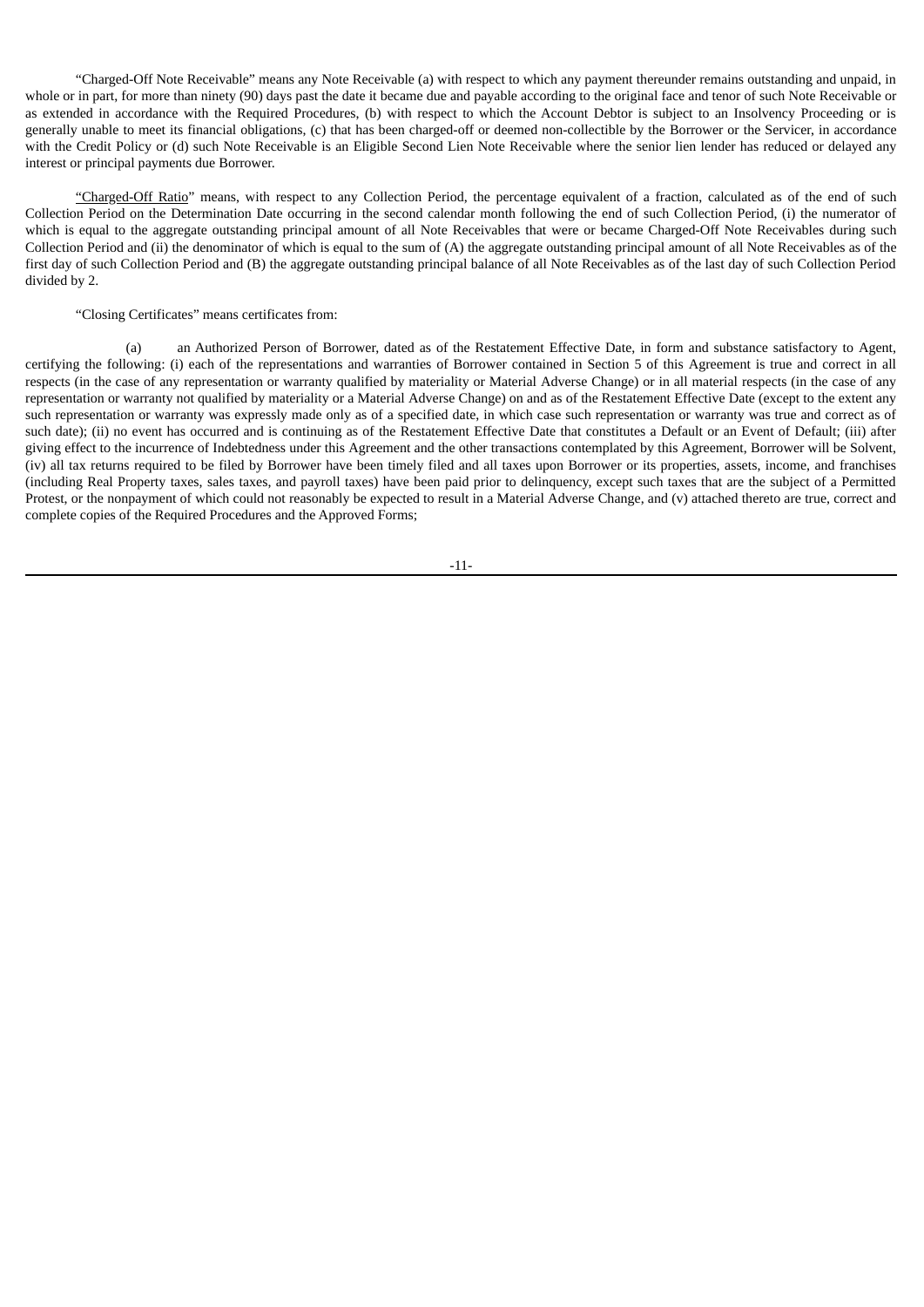(b) an Authorized Person of Horizon, dated as of the Restatement Effective Date, in form and substance satisfactory to Agent, certifying the following: (i) all tax returns required to be filed by Horizon have been timely filed and all taxes upon Horizon or its properties, assets, income, and franchises (including Real Property taxes, sales taxes, and payroll taxes) have been paid prior to delinquency, except such taxes that are the subject of a Permitted Protest or the nonpayment of which could not reasonably be expected to result in a Material Adverse Change, (ii) as of the Restatement Effective Date, Horizon has a Tangible Net Worth of not less than \$100,000,000; and (iii) attached thereto is true, correct and complete copies of Horizon's unaudited consolidated balance sheet, income statement and statement of cash flows covering Horizon's and its Subsidiaries' operations for its fiscal quarter ended September 30, 2013 and the fiscal year-to date period ending thereon; and

(c) an Authorized Person of Horizon Management, dated as of the Restatement Effective Date, in form and substance satisfactory to Agent, certifying the following: (i) as of the Restatement Effective Date, Horizon Management has a Tangible Net Worth of not less than \$500,000, and (ii) attached thereto is true, correct and complete copies of Horizon Management's unaudited consolidated balance sheet, income statement and statement of cash flows covering Horizon Management's operations for its fiscal quarter ended September 30, 2013 and the fiscal year-to date period ending thereon.

"Closing Date" means July 14, 2011.

"Code" means the New York Uniform Commercial Code, as in effect from time to time; provided, however, that in the event that, by reason of mandatory provisions of law, any or all of the attachment, perfection, priority, or remedies with respect to Agent's Lien on any Collateral is governed by the Uniform Commercial Code as enacted and in effect in a jurisdiction other than the State of New York, the term "Code" shall mean the Uniform Commercial Code as enacted and in effect in such other jurisdiction solely for purposes of the provisions thereof relating to such attachment, perfection, priority, or remedies.

"Collateral" means the Borrower Collateral and all other assets and interests in assets and proceeds thereof now owned or hereafter acquired by Borrower in or upon which a Lien is granted or purported to be granted under any of the Loan Documents.

"Collateral Access Agreement" means a landlord waiver, bailee letter, or acknowledgement agreement of any lessor, warehouseman, processor, consignee, or other Person in possession of, having a Lien upon, or having rights or interests in any Collateral, in each case, in form and substance satisfactory to Agent.

-12-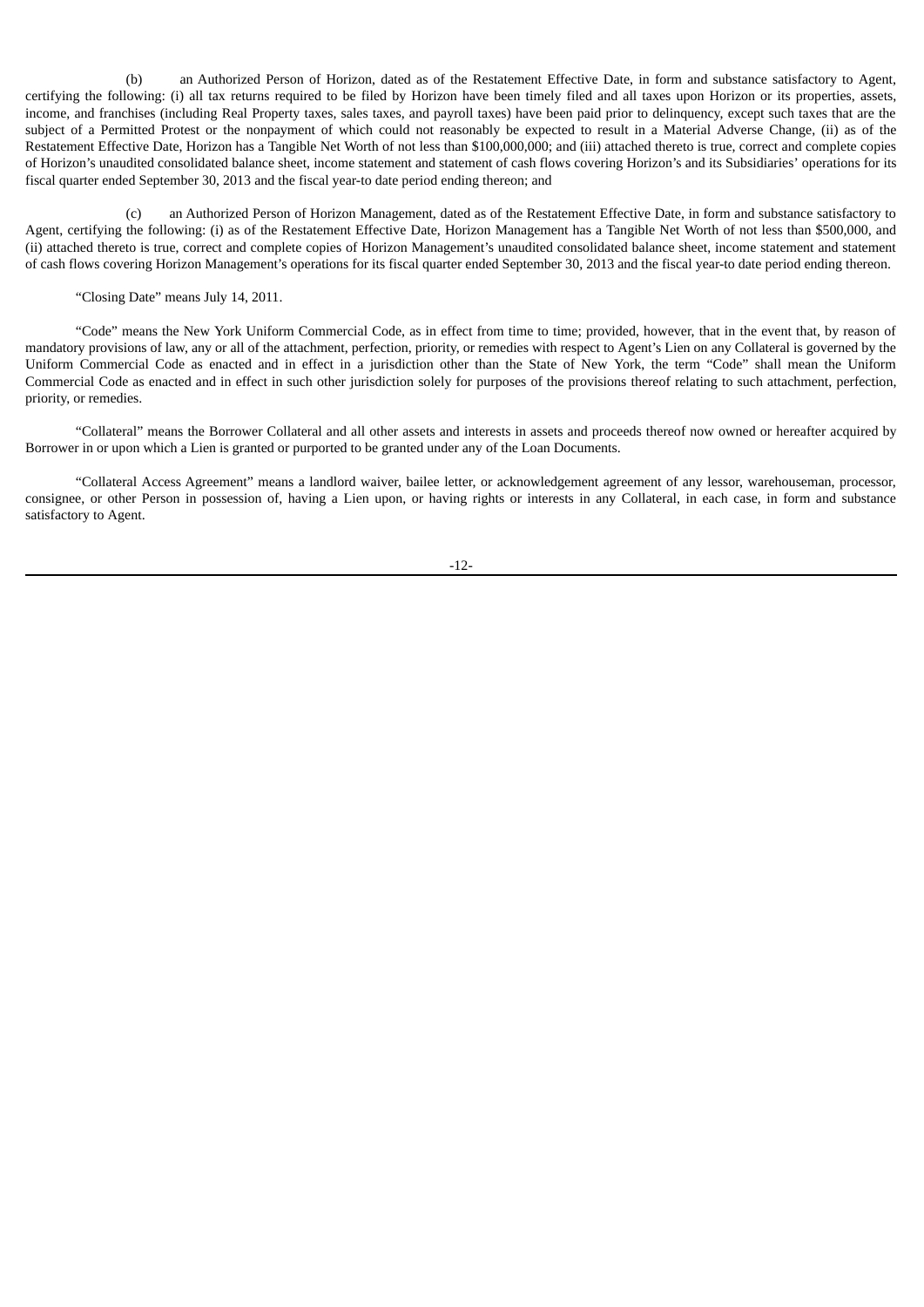"Collateral Custodian" means U.S. Bank National Association, solely its capacity as the Person appointed as the collateral custodian for Agent pursuant to the Sale and Servicing Agreement to hold the original Notes Receivable and certain other documents to be delivered under this Agreement or the Sale and Servicing Agreement for Agent's benefit, or any replacement for such Person acceptable to both Borrower and Agent or otherwise appointed pursuant to the terms of the Sale and Servicing Agreement.

"Collateral Custodian Fee Letter" has the meaning set forth in the Sale and Servicing Agreement, as amended from time to time with the consent of the Agent, not to be unreasonably withheld.

"Collateral Custodian Fees" means any fees payable to the Collateral Custodian in accordance with the Sale and Servicing Agreement and the Collateral Custodian Fee Letter.

"Collection Account" means an account in the name of Borrower, established at a Collection Account Bank, pledged to, and subject to a Control Agreement in favor of Agent, to which all Collections payable to Borrower in connection with Notes Receivable owed by an Account Debtor shall be deposited.

"Collection Account Agreement" means the Control Agreement by and among Borrower, Agent and the Collection Account Bank with respect to the Collection Account, in form and substance reasonably satisfactory to Agent, as modified, amended supplemented or restated, from time to time.

"Collection Account Bank" means KeyBank, or such other commercial bank acceptable to Agent in its Permitted Discretion.

"Collection Account Release" has the meaning set forth in Section 2.3(c)(ii).

"Collection Account Release Notice" has the meaning set forth in Section 2.3(c)(ii).

"Collection Period" means a period commencing on the first day of a calendar month and ending on the last day of such calendar month; provided, however, that the initial Collection Period shall be the period commencing on the Restatement Effective Date and ending on the last day of the calendar month in which the Restatement Effective Date occurs.

"Collections" means all cash, checks, notes, instruments, and other items of payment (including proceeds of cash sales, rental proceeds, warrant proceeds, and tax refund payments) and repayments and prepayments of principal, interest, fees, penalties, payments under policies of title, hazard or other insurance, payments under supporting obligations and other payments paid with respect to or in connection with Notes Receivable or Note Receivable Documents.

"Commercial Tort Claim Assignment" has the meaning set forth in Section 4.4(b).

"Commitment" means, with respect to each Lender, the aggregate commitment of such Lender to make Advances and, with respect to all Lenders, the aggregate commitments of all Lenders to make Advances, in each case as such Dollar amounts are set forth beside such Lender's name under the applicable heading on Schedule C-1 or in the Assignment and Acceptance pursuant to which such Lender became a Lender hereunder, as such amounts may be reduced or increased from time to time pursuant to assignments made in accordance with the provisions of Section 14.1.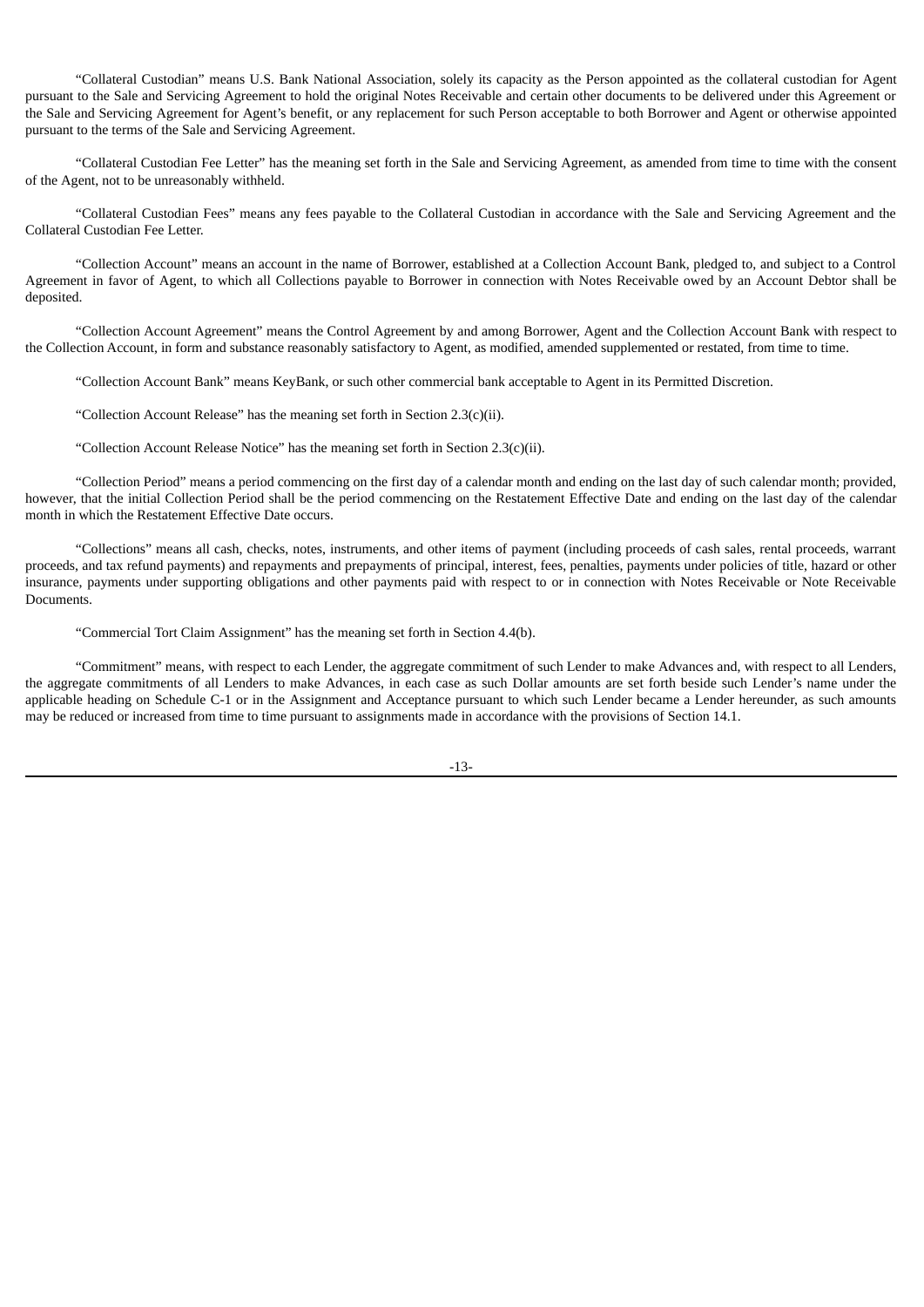"Commitment Termination Date" means **the third anniversary of the Amendment No. 2 Effective DateSeptember 30, 2021**, as such date may be extended pursuant to Section 2.2(b).

"Compliance Certificate" means a certificate substantially in the form of Exhibit C-1 executed and delivered to Agent by an Authorized Person of Borrower or an Authorized Person of Horizon, as applicable.

"Concentration Test Balance" means on any date (i) during the Ramp-Up Period, \$75,000,000 and (ii) at any day thereafter, the Aggregate Outstanding Note Receivable Balance on such date.

"Confidential Information" has the meaning set forth in Section 17.9(a).

"Control Agreement" means a control agreement, in form and substance satisfactory to Agent, executed and delivered by Borrower or one of its Subsidiaries, Agent, and the applicable securities intermediary (with respect to a Securities Account) or bank (with respect to a Deposit Account).

"Control Position Note Receivable" means any Note Receivable with respect to which Horizon or one or more of its Affiliates either (i) individually or collectively hold greater than 50% of the voting interests with regard to such Note Receivable and the related loan documents, (ii) hold a minority blocking interest such that decisions with regard to such Note Receivable under the related loan documents regarding material consents, amendments, waivers or approvals require Horizon and/or its Affiliates' vote, or (iii) hold rights to determine, direct and/or implement enforcement action in respect thereof.

"Credit Protection Laws" means all federal, state and local laws in respect of the business of extending credit to borrowers, including without limitation, the Truth in Lending Act (and Regulation Z promulgated thereunder), Equal Credit Opportunity Act, Fair Credit Reporting Act, Fair Debt Collection Practices Act, Gramm-Leach-Bliley Financial Privacy Act, Real Estate Settlement Procedures Act, Home Mortgage Disclosure Act, Fair Housing Act, antidiscrimination and fair lending laws, laws relating to servicing procedures or maximum charges and rates of interest, and other similar laws, each to the extent applicable, and all applicable regulations in respect of any of the foregoing.

"Daily Balance" means, with respect to each day during the term of this Agreement, the aggregate outstanding amount of all Advances or Obligations, as the context requires, at the end of such day.

"Data Tape" means a tape or other electronic file on each Note Receivable and the collateral therefor as of the most recent month end in a sortable format (which tape may be a roll forward of the Data Tape provided as of the previous month end indicating what data has been added, deleted or otherwise changed), which shall include, but not be limited to, the Account Debtor(s), each Account Debtor's address (street, city, state and zip code), contact name and telephone number, related Account Debtors, industry sector, guarantors (if any), equity sponsors (if any), credit rating, commitment amount, outstanding amount (advances and other usage), commencement date, maturity date, participation status, contractual interest rate basis and margin (and any applicable floor), current interest rate, payment type (interest only, principal plus interest, principal and interest, interest-only period, step-up amortization, etc), payment method if other than charge to loan, payment frequency, last payment date, next payment date, days past due, collection status (delinquent, defaulted, bankrupt, legal, etc.), current payment amount (interest and principal components if term loan), collections received for the period, advances made for the period, each applicable financial covenant and compliance therewith, modification history (number, type, date, result, etc.), and whether such Note Receivable is not approved, documented, managed and otherwise in conformance with the Required Procedures.

-14-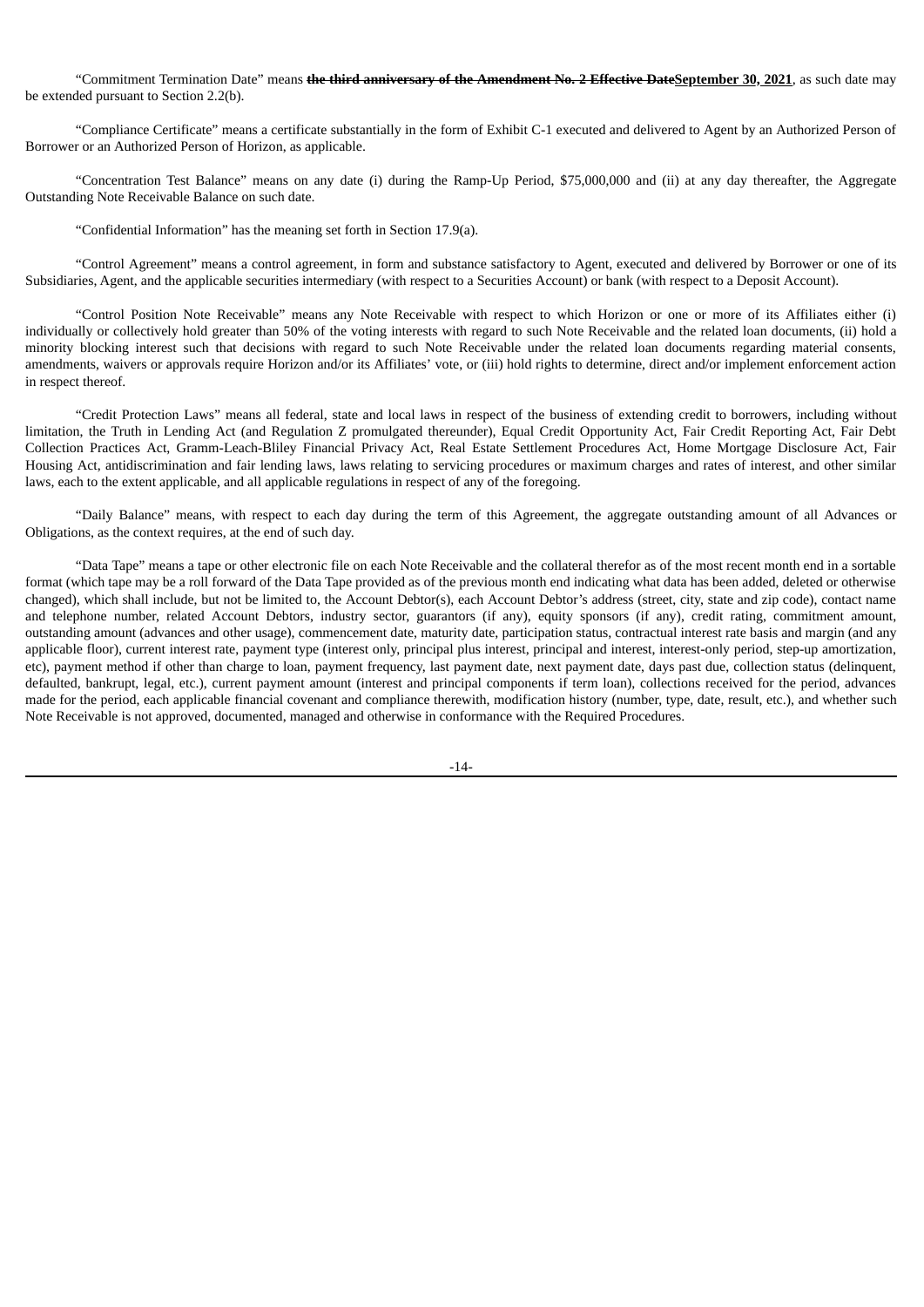"Default" means an event or condition that, but for the giving of notice or the passage of time, or both, would constitute an Event of Default.

"Default Rate" has the meaning set forth in Section 2.5(b).

"Defaulting Lender" means any Lender that (a) has failed to fund any amounts required to be funded by it under the Agreement on the date that it is required to do so under this Agreement, (b) notified the Borrower, Agent, or any Lender in writing that it does not intend to comply with all or any portion of its funding obligations under this Agreement, (c) has made a public statement to the effect that it does not intend to comply with its funding obligations under this Agreement or under other agreements generally (as reasonably determined by Agent) under which it has committed to extend credit, (d) failed, within 1 Business Day after written request by Agent, to confirm that it will comply with the terms of this Agreement relating to its obligations to fund any amounts required to be funded by it under this Agreement, (e) otherwise failed to pay over to Agent or any other Lender any other amount required to be paid by it under this Agreement on the date that it is required to do so under this Agreement, or (f) (i) becomes or is insolvent or has a parent company that has become or is insolvent or (ii) becomes the subject of a bankruptcy or insolvency proceeding, or has had a receiver, conservator, trustee, or custodian appointed for it, or has taken any action in furtherance of, or indicating its consent to, approval of or acquiescence in any such proceeding or appointment or has a parent company that has become the subject of a bankruptcy or insolvency proceeding, or has had a receiver, conservator, trustee, or custodian appointed for it, or has taken any action in furtherance of, or indicating its consent to, approval of or acquiescence in any such proceeding or appointment.

"Defaulting Lender Rate" means (a) for the first three (3) days from and after the date the relevant payment is due, the Base Rate, and (b) thereafter, the interest rate then applicable to Advances (inclusive of the Applicable Margin).

"Delinquent Note Receivable" means any Note Receivable with respect to which any payment thereunder remains outstanding and unpaid, in whole or in part, for more than sixty (60) days, but not more than ninety (90) days, past the date it became due and payable according to the original face and tenor of such Note Receivable or as extended in accordance with the Required Procedures.

"Deposit Account" means any deposit account (as that term is defined in the Code).

-15-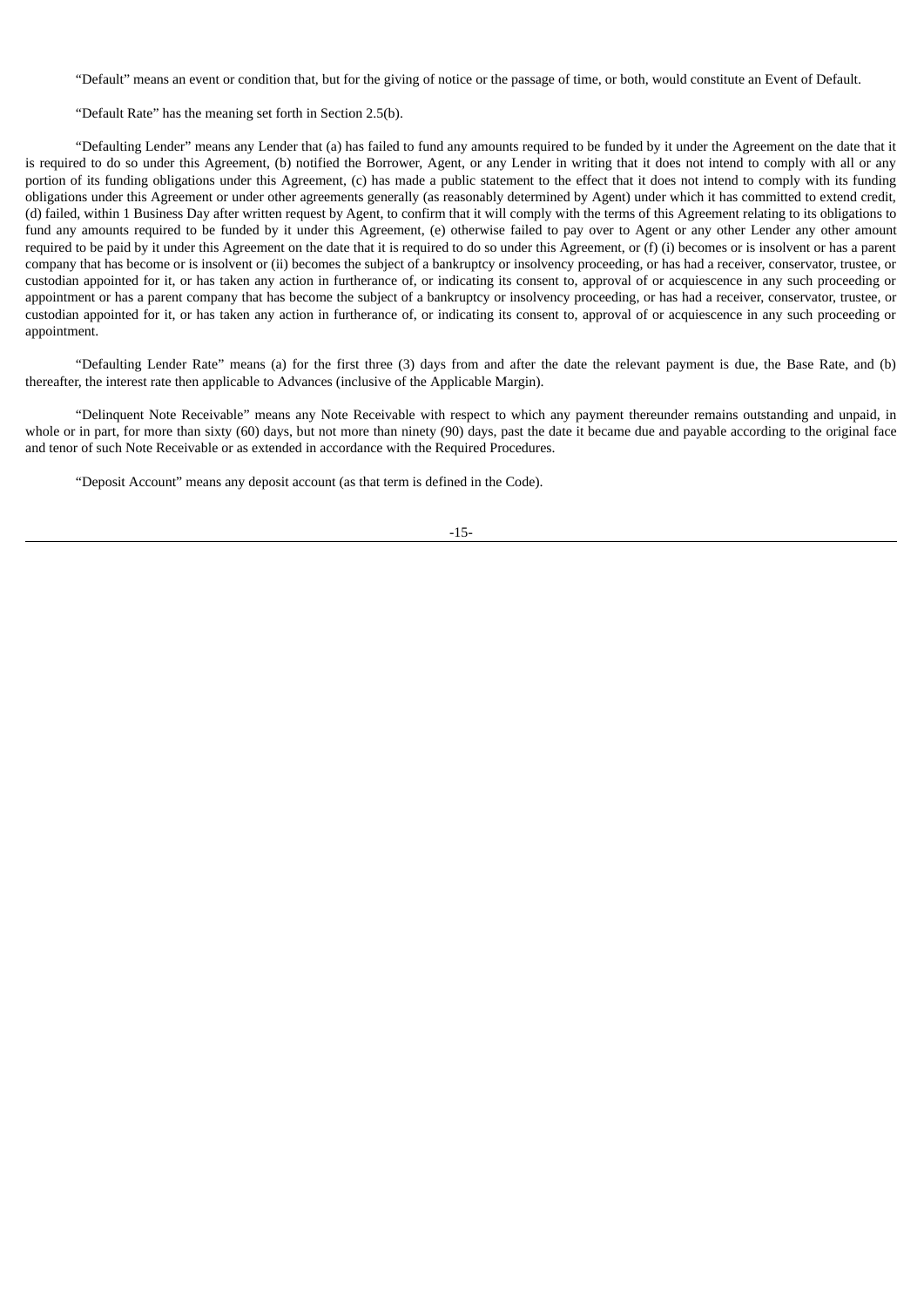"Designated Account" means an account of Borrower maintained with Borrower's Designated Account Bank, or such other deposit account of Borrower (located within the United States) that has been designated as such, in writing, by Borrower to Agent.

"Designated Account Bank" means KeyBank, or such other commercial bank (located within the United States), acceptable to Agent in its Permitted Discretion, that has been designated as such, in writing, by Borrower to Agent.

"Determination Date" means the last day of each calendar month or, if such day is not a Business Day, the next succeeding Business Day.

"Disbursement Letter" means an instructional letter executed and delivered by Borrower to Agent regarding the extensions of credit to be made on the Restatement Effective Date, the form and substance of which is satisfactory to Agent.

"Dollars" or "\$" means United States dollars.

#### **"Early Opt-In Election" means the occurrence of:**

(1) a determination by the Agent that U.S. dollar-denominated syndicated credit facilities being executed at such time, or that include language similar to that contained in Section 2.15, are being executed or amended, as applicable, to incorporate or adopt a new benchmark **interest rate to replace LIBOR; and**

(2) the election by the Agent to declare that an Early Opt-in Election has occurred and the provision by the Agent of written notice of **such election to the Borrower and the Lenders.**

"Early Termination Event" means the occurrence of any of the following events:

(a) any Event of Default shall occur and shall not have been waived;

(b) any Servicer Default shall occur and shall not have been waived;

(c) as of any Determination Date, the Interest Spread Test is not satisfied and was not satisfied as of the immediately preceding Determination Date;

(d) as of any Determination Date, the Rolling Six-Month Portfolio Charged-Off Ratio shall exceed (i) 15.0% as a result of a charge-off affecting more than five Account Debtors or (ii) 20.0%;

(e) as of any Determination Date, the Rolling Six-Month Charged-Off Ratio shall exceed 15.0% as a result of a charge-off affecting more than one Account Debtor;

(f) the Servicer or Horizon shall fail to pay any Indebtedness as and when due, including upon maturity or acceleration thereof, or otherwise; or

(g) the Asset Quality Test shall fail to be satisfied, and such failure shall continue for a period of forty-five (45) consecutive days or more.

-16-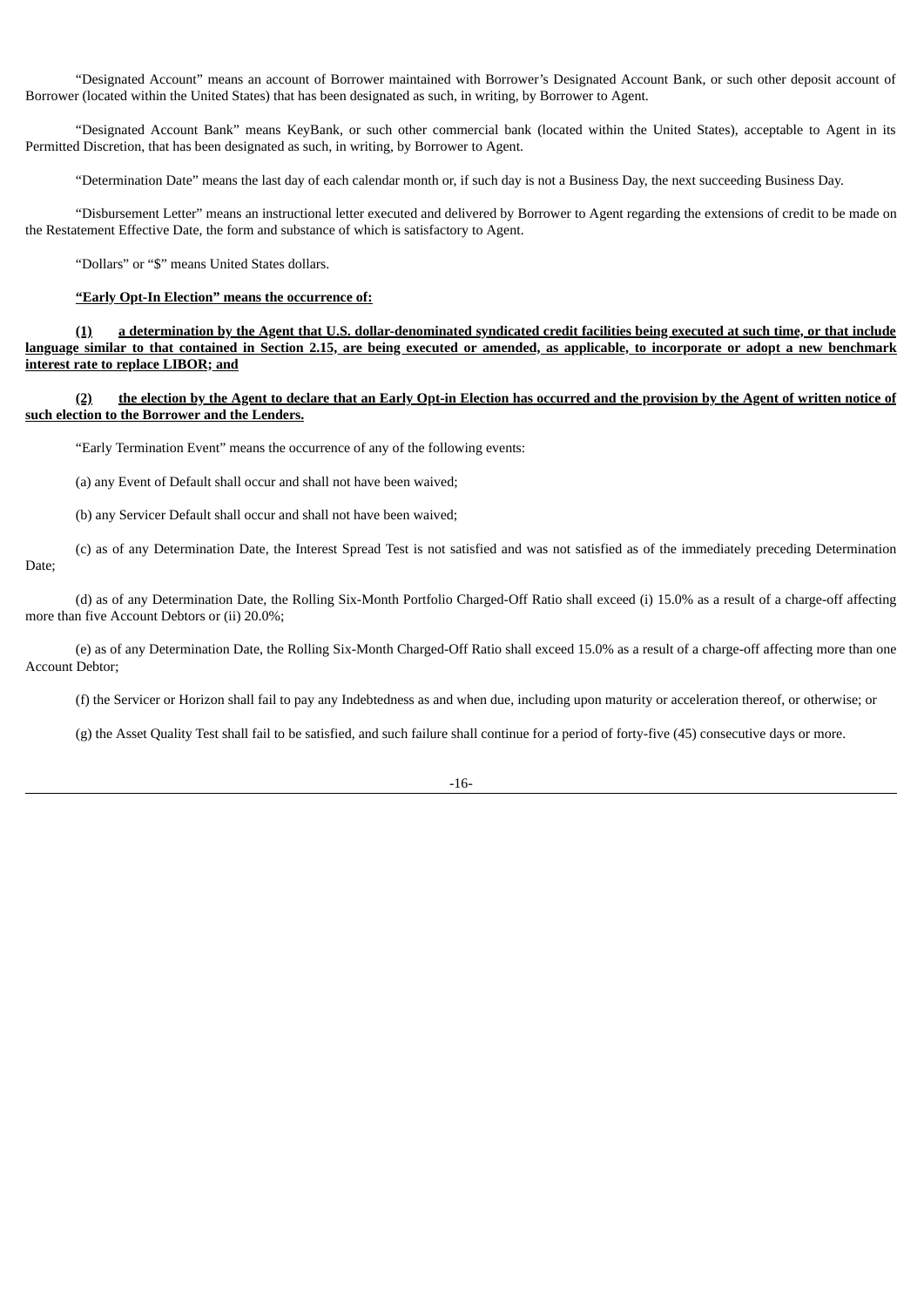"EBITDA" means, with respect to any Person for any fiscal period, such Person's consolidated net earnings (or loss), minus to the extent included in determining net earnings, extraordinary gains, plus interest expense, plus income taxes, plus depreciation and amortization, in each case as determined for such period and in each case not otherwise defined herein as determined in accordance with GAAP.

"Eligible Assignee" has the meaning set forth in Section 2.13.

"Eligible Notes Receivable" means those Notes Receivable that comply with each of the representations and warranties respecting Eligible Notes Receivable made in the Loan Documents, and that are not excluded as wholly or partially ineligible by virtue of one or more of the excluding criteria set forth below. Eligible Notes Receivable shall not include all or any portion of a Note Receivable (unless specifically determined to be eligible by Agent following a review thereof on a case-by-case basis) unless, in each case:

(a) such Note Receivable is approved, documented, managed and otherwise in conformance with the Required Procedures;

(b) such Note Receivable shall not have been subject to a Material Modification, unless the Agent has provided its prior written consent; provided, however that such Note Receivable may have been subject to a Material Modification in accordance with the Required Procedures not more than one time during any 12-month period;

(c) if, at the time of its initial funding, such Note Receivable represents a loan made to an Account Debtor in which venture capital firms, private equity groups or other institutional investors meeting Borrower's underwriting requirements under the Required Procedures in effect upon Borrower's acquisition thereof have an aggregate equity ownership of at least ten percent (10%) on a fully-diluted basis; provided, however, that such threshold shall not apply if the Account Debtor's Stock is traded on a major United States stock exchange;

(d) such Note Receivable is not a Delinquent Note Receivable or a Charged-Off Note Receivable, unless approved by Agent in its sole discretion;

(e) such Note Receivable has an original term to maturity of not more than sixty (60) months, provided, however, that if such Note Receivable is a Revolving Note Receivable, the revolving period is not more than the lesser of (i) thirty-six (36) months and (ii) the maturity date of any other obligation for borrowed money of the Account Debtor provided by Horizon;

(f) the Account Debtor in respect thereof is generally able to meet its financial obligations, and shall not have gone out of business or be subject to an Insolvency Proceeding, and such Note Receivable is not a "debtor-in-possession" loan;

(g) such Note Receivable is evidenced by the Approved Forms, or other documentation acceptable to Agent in its Permitted Discretion;

(h) such Note Receivable represents a valid and binding obligation owed to Borrower and enforceable in accordance with its terms for the amount outstanding thereof, except only as such enforcement may be limited by bankruptcy, insolvency, reorganization, moratorium or other similar laws affecting the enforcement of creditors' rights;

-17-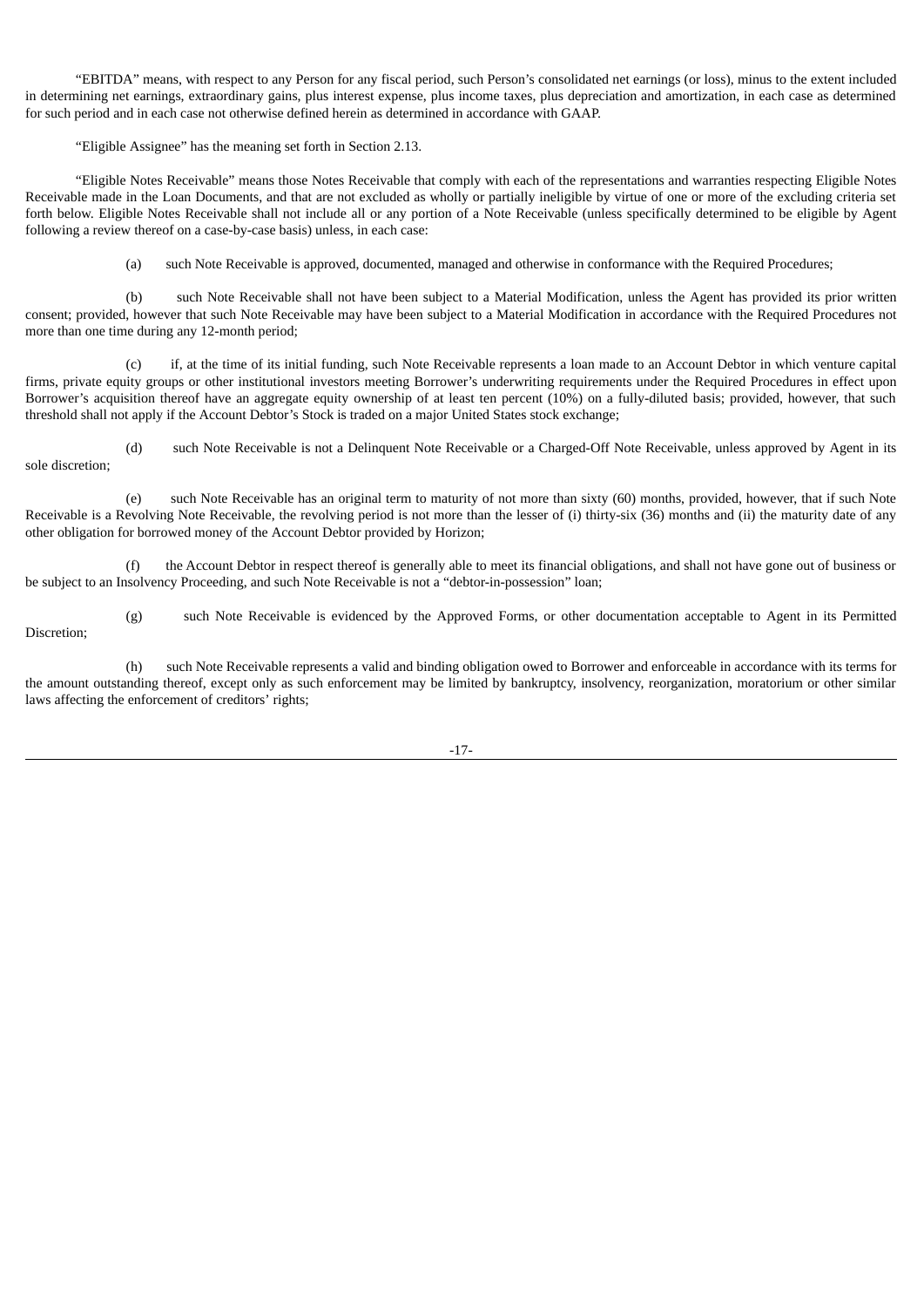(i) such Note Receivable was originated by Horizon or an Approved Third-Party Originator;

(j) Borrower owns the full and undivided interest in such Note Receivable; provided, that a Note Receivable representing a purchased pro rata participation in a loan originated by an Approved Third-Party Originator will not be ineligible solely by reason of a failure to satisfy this clause (j) to the extent of Borrower's purchased interest therein so long as (A) such Note Receivable has been underwritten by Borrower and adheres to the underwriting guidelines under the Required Procedures, (B) Borrower's interest in such Note Receivable does not exceed the retained interest of the Approved Third-Party Originator, (C) Borrower's interest in such Note Receivable is acquired and subject to a participation agreement that is materially consistent with the Required Procedures or otherwise acceptable to Agent in its Permitted Discretion, and (D) such Note Receivable is a First Lien Note Receivable or an Eligible Second Lien Note Receivable (a purchased participation meeting each of such tests being an "Eligible Purchased Participation");

(k) such Note Receivable represents a loan made as part of a syndicated or other co-lending arrangement with one or more third-party lenders, so long as (i) such syndicated or co-lending arrangement is subject to intercreditor or other agreements consistent with the Required Procedures and (ii) each such other lender is an Approved Third-Party Lender (a syndicated or other co-lending arrangement meeting each of such tests being an "Eligible Co-Lending Arrangement");

(l) such Note Receivable has been originated in accordance with and complies in all material respects with, all applicable federal, state and local laws and regulations, including applicable usury and Credit Protection Laws;

(m) such Note Receivable requires (i) current cash payments of interest on at least a quarterly basis, (ii) principal amortization on Term Note Receivables paid, following any applicable interest only period, at least quarterly and to a zero balance **upon the payment of the regularly** scheduled payment due at maturity; provided, that, notwithstanding the foregoing, not more than 15% of the Aggregate Outstanding Note Receivable **Balance may include principal due at the maturity of such Term Note Receivables ("Balloon Principal"), but, the Aggregate Outstanding Note** Receivable Balance shall exclude, for each Term Note Receivable, the amount, if any, by which the **Balloon Principal principal due at the maturity of any Term Note Receivable** exceeds 25% of the original principal amount of such Term Note Receivable and (iii) all principal of any Revolving Note Receivables to be due at the Revolving Note Receivables' respective maturity date;

(n) such Note Receivable, if it is a Term Note Receivable, has scheduled principal payments beginning not later than **twentyfourthirty-six** (**2436**) months after its origination;

-18-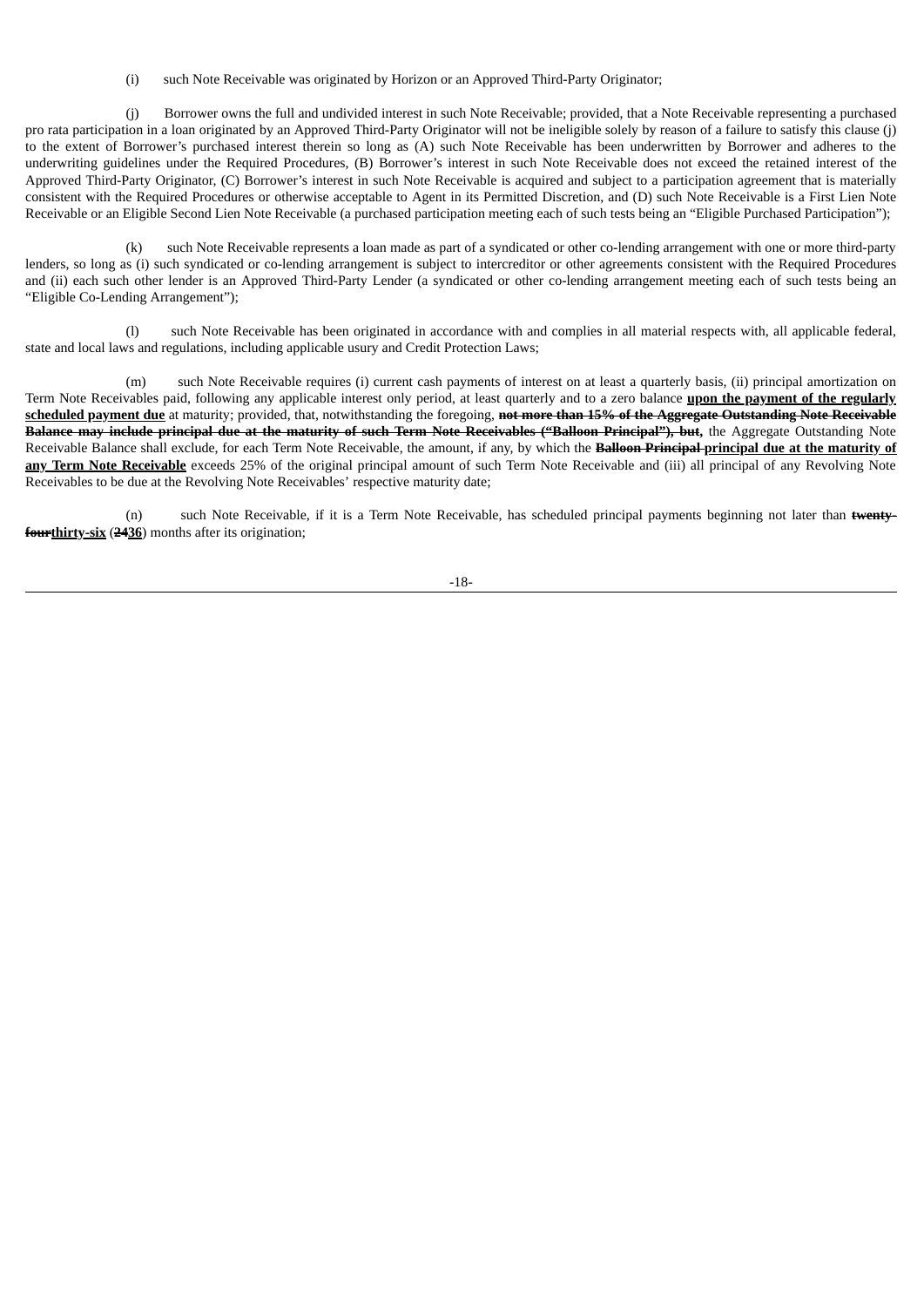(o) such Note Receivable is a secured Note Receivable and is either a First Lien Note Receivable, an Eligible Second Lien Note Receivable or a Revolving Note Receivable;

(p) such Note Receivable shall, as of the related Funding Date, have been assigned an internal credit rating in accordance with Servicer's Required Procedures;

(q) the information with respect to such Note Receivable set forth in the Note Receivable data tape provided to Agent as of the Restatement Effective Date and to the Backup Servicer each month shall be true and correct in all material respects;

(r) all of the required documentation with respect to such Note Receivable shall have been delivered to the Collateral Custodian in conformity with the Loan Documents;

(s) the primary Account Debtor, or the owner of the majority of the collateral or the producer of the majority of the cash flow that is the primary basis for the credit decision to make the loan evidenced by such Note Receivable (i) is organized under the laws of the United States or any state thereof, or (ii) is an OUS Organized Debtor;

(t) such Note Receivable is payable in Dollars;

(u) the Account Debtor with respect to such Note Receivable is not (i) an Affiliate of Horizon, Horizon Management, or Borrower, (ii) a holder of five percent (5%) or more of the Stock of Horizon, Horizon Management, or Borrower, (iii) an employee or agent of Horizon, Horizon Management, or Borrower, (iv) a member, employee or agent of any Affiliate of Horizon, Horizon Management, or Borrower, or (v) a member of the family of any of the foregoing;

(v) such Note Receivable is owed by an Account Debtor that (i) was rated "3" or "4" in accordance with the Required Procedures when acquired by Borrower, or (ii) is not rated lower than "2" in accordance with the Required Procedures at any other time; provided, however, that such Note Receivable shall only be ineligible pursuant to this clause (ii) during any period that Account Debtor is rated lower than "2" in accordance with the Required Procedures;

(w) such Note Receivable does not represent a Real Estate Loan;

discretion;

(x) the Account Debtor with respect to such Note Receivable is in a Target Industry, unless otherwise approved by Agent in its sole

(y) the Account Debtor with respect to such Note Receivable is not (i) the United States or any department, agency, or instrumentality of the United States, (ii) any state of the United States, or (iii) the government of any foreign country or sovereign state, or of any state, province, municipality, or other political subdivision thereof, or of any department, agency, public corporation, or other instrumentality thereof;

(z) the Borrower shall have good and indefeasible title to, and be the sole owner of, such Note Receivable, subject to no liens, charges, mortgages, encumbrances or rights of others and has, as applicable, a perfected first or second security interest in the collateral (including a real estate mortgage if applicable) of such Note Receivable;

 $-19-$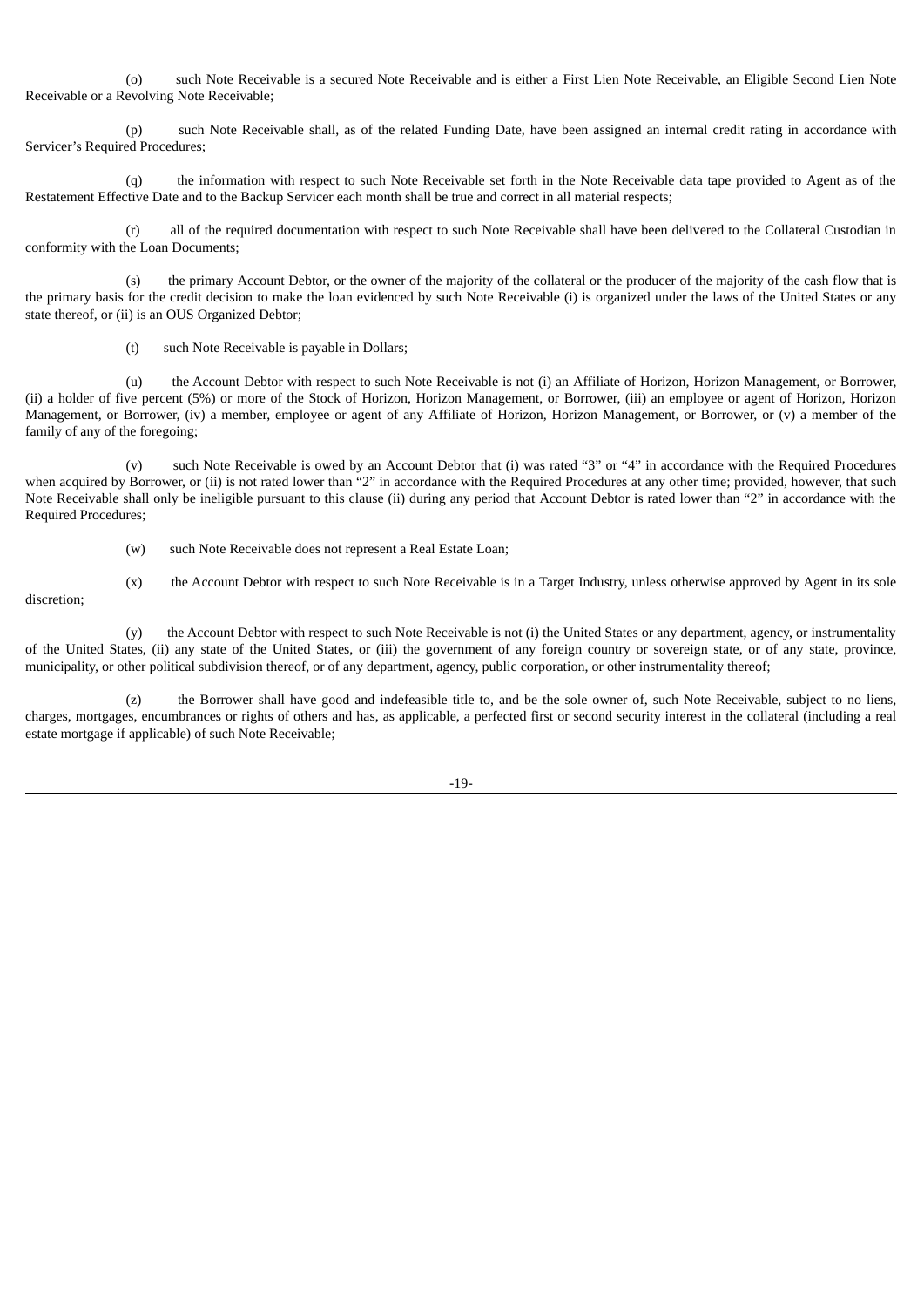(aa) the note in respect of such Note Receivable and the security agreement pursuant to which collateral was pledged in respect of such Note Receivable shall not have been impaired, altered or modified in any material respect, except in accordance with the Required Procedures by a written instrument which has been recorded, if necessary, to protect the interest of the Agent and the Borrower and which written instrument shall have been delivered to the Collateral Custodian;

(bb) there shall be no obligation on the part of the Borrower or any other party (except for any Guarantor of a Note Receivable) to make any payments in respect of such Note Receivable in addition to those made by the applicable Account Debtor;

(cc) there shall not be any statement, report or other document signed by Horizon constituting a part of the applicable file in respect of such Note Receivable which contains any untrue statement of a material fact or omits to state a material fact in respect of such Note Receivable;

(dd) the Borrower, and, to the Borrower's knowledge, any other parties which have an interest in such Note Receivable, whether as mortgagee, assignee, pledgee or otherwise, shall be in compliance in all material respects with any and all applicable licensing requirements of the laws of the state wherein any collateral is located, and with respect to any applicable federal laws;

(ee) as of the applicable Funding Date, there is not any default, breach, violation or event of acceleration existing under such Note Receivable or any event which, with the passage of time or with notice and the expiration of any grace or cure period, would constitute a default, breach, violation or event of acceleration;

(ff) as of the applicable Funding Date, any party to such Note Receivable and any related mortgage or other document pursuant to which collateral was pledged shall have had legal capacity to execute the Note Receivable or any such mortgage or other document and such Note Receivable and mortgage or other document shall have been duly and properly executed by such parties;

(gg) such Note Receivable is assignable without restrictions;

(hh) such Note Receivable is not subject to any right of rescission, set-off, counterclaim or defense, including the defense of usury, or any assertion thereof by the related Account Debtor, nor will the operation of any of the terms of such Note Receivable or any related Note Receivable Document, or the exercise of any right thereunder, including, without limitation, remedies after default, render either the Note Receivable or any related Note Receivable Document unenforceable in whole or in part; nor is the Note Receivable subject to any prepayment in an aggregate amount less than the remaining principal balance of the Note Receivable plus all accrued and unpaid interest;

(ii) there is only one originally signed note evidencing such Note Receivable and it has been delivered to the Collateral Custodian and such note has been duly authorized and that is in full force and effect and, together with the related Note Receivable Documents, constitutes the legal, valid and binding obligation of the Account Debtor of such Note Receivable to pay the stated amount of the Note Receivable and interest thereon; or the Note Receivable is a "noteless" loan documented and delivered to the Collateral Custodian in a manner satisfactory to the Agent;

-20-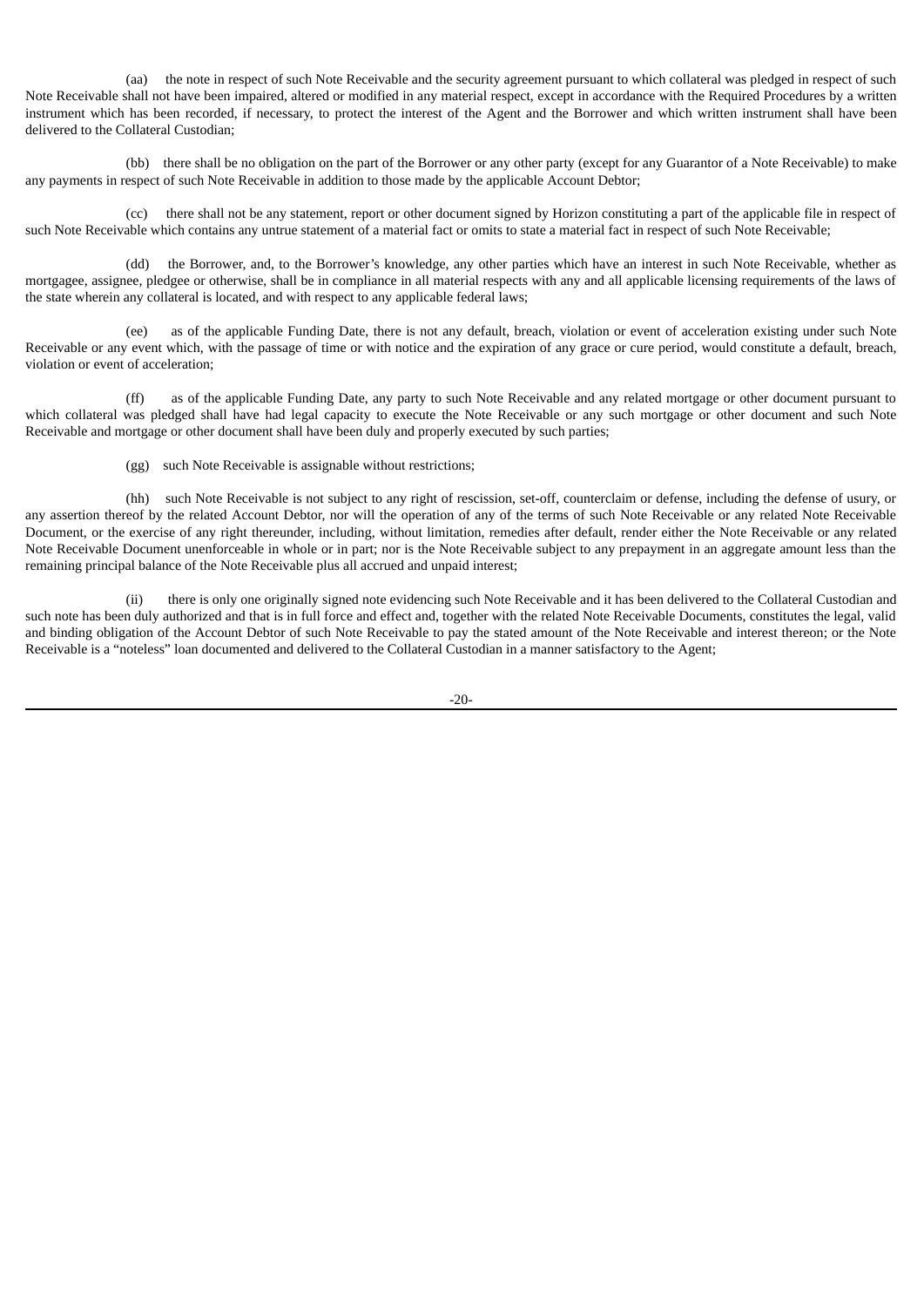(jj) the Borrower has caused and will cause to be performed any and all acts reasonably required to be performed to preserve the rights and remedies of the Lender in any insurance policies applicable to the Note Receivable and any Related Property with respect to the Note Receivable is insured in accordance with the Required Procedures;

(kk) if the Note Receivable is made to an Account Debtor which holds any other loans originated by Horizon or an Affiliate thereof, whether such other loan is funded hereunder or through another lender, such Note Receivable contains standard cross-collateralization and cross-default provisions with respect to such other loan;

(ll) the Note Receivable, together with the Note Receivable Documents related thereto, is a "general intangible", an "instrument", an "account", or "chattel paper" within the meaning of the UCC of all jurisdictions that govern the perfection of the security interest granted therein;

- (mm) such Note Receivable has been assigned an NAICS code correlated with its Target Industry;
- purposes;

(nn) such Note Receivable is not convertible into stock, warrants, or interests treated as equity for United States federal income tax

(oo) such Note Receivable does not provide for payments that are subject to withholding tax, unless the Account Debtor is required to make "gross-up" payments that cover the full amount of such withholding tax on an after-tax basis; **and**

(pp) such Note Receivable is subject to a valid and perfected first-priority Lien of Agent**.; and**

# (qq) based on the Servicer's most recent quarterly credit analysis and taking into account the anticipated positive or negative cash flow of the Account Debtor in respect of such Note Receivable, such Account Debtor has sufficient unrestricted cash on hand, committed availability under revolving lines of credit or committed equity to allow such Account Debtor to service at least three (3) months of operations, **provided that such credit analysis is in accordance with the Servicer's Credit and Collection Policy.**

"Eligible Second Lien Note Receivable" means a Note Receivable (i) subordinate in right of payment to any other obligation for borrowed money of the Account Debtor and (ii) with respect to which the Borrower's Liens are not first priority Liens on property of the Account Debtor in accordance with the Required Procedures solely because of the existence of a Lien to secure a receivables-based or formula-based revolving credit facility (including all obligations and liabilities outstanding thereunder or incurred in connection therewith, including in connection with overadvances, cash management services, letters of credit, or overdraft arrangements) provided to the Account Debtor by a third-party lender that is not an Affiliate of Borrower; provided that (x) the senior revolving lender is an Approved Senior Revolving Lender, (y) the senior Lien is subject to a subordination agreement or an intercreditor agreement between Borrower and the senior revolving lender in accordance with the Required Procedures, and (z) **the combined amount of such Note** Receivable and the senior revolving credit facility would not create a combined loan to value ratio (determined in accordance with the Required **Procedures)LTV of the Account Debtor is not** greater than **forty percent (4050**%**)**.

-21-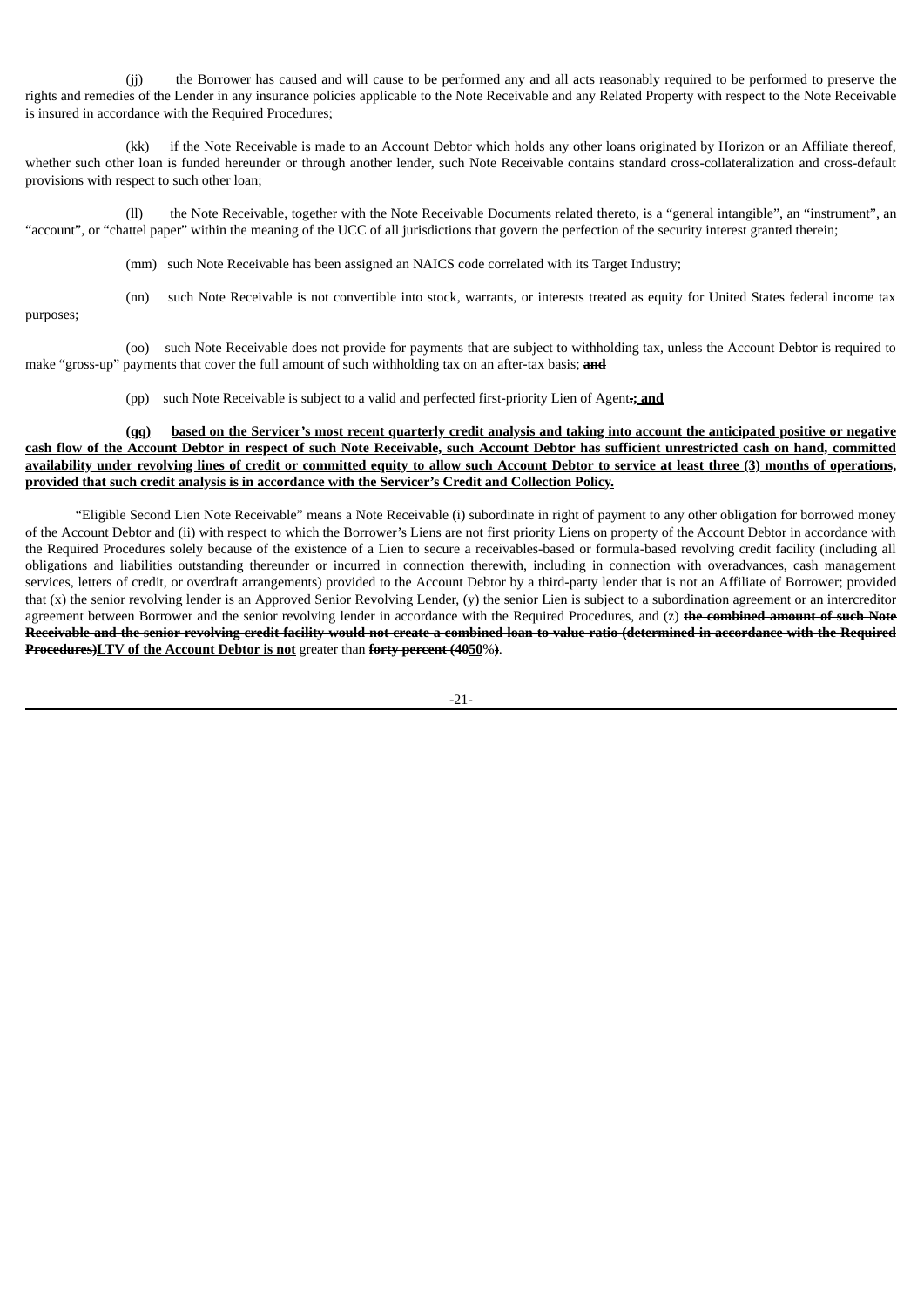"Eligible Transferee" means (a) a commercial bank organized under the laws of the United States, or any state thereof, and having total assets in excess of \$500,000,000, (b) a commercial bank organized under the laws of any other country which is a member of the Organization for Economic Cooperation and Development or a political subdivision of any such country and which has total assets in excess of \$500,000,000, provided that such bank is acting through a branch or agency located in the United States, (c) a finance company, insurance company, or other financial institution or fund that is engaged in making, purchasing, or otherwise investing in commercial loans in the ordinary course of its business and having (together with its Affiliates) total assets in excess of \$500,000,000, (d) any Affiliate (other than individuals) of a pre-existing Lender, (e) so long as no Default or Event of Default has occurred and is continuing, any other Person approved by Agent and Borrower (which approval of Borrower shall not be unreasonably withheld, delayed, or conditioned and, if not granted or rejected within five (5) Business Days of notice to Borrower will be deemed to have been granted), and (f) during the continuation of a Default or an Event of Default, any other Person approved by Agent.

"Environmental Actions" means any complaint, summons, citation, notice, directive, order, claim, litigation, investigation, judicial or administrative proceeding, judgment, letter, or other communication from any Governmental Authority, or any third party involving violations of Environmental Laws or releases of Hazardous Materials from (a) any assets, properties, or businesses of Borrower, its Subsidiaries, or any of their predecessors in interest, (b) from adjoining properties or businesses, or (c) from or onto any facilities which received Hazardous Materials generated by Borrower, its Subsidiaries, or any of their predecessors in interest.

"Environmental Law" means any applicable federal, state, provincial, foreign or local statute, law, rule, regulation, ordinance, code, binding and enforceable guideline, binding and enforceable written policy, or rule of common law now or hereafter in effect and in each case as amended, or any judicial or administrative interpretation thereof, including any judicial or administrative order, consent decree or judgment, in each case, to the extent binding on Borrower, relating to the environment, the effect of the environment on employee health or safety, or Hazardous Materials, in each case as amended from time to time.

"Environmental Liabilities" means all liabilities, monetary obligations, losses, damages, punitive damages, consequential damages, treble damages, costs and expenses (including all reasonable fees, disbursements and expenses of counsel, experts, or consultants, and costs of investigation and feasibility studies), fines, penalties, sanctions, and interest incurred as a result of any claim or demand, or Remedial Actions required, by any Governmental Authority or any third party, and which relate to any Environmental Action.

"Environmental Lien" means any Lien in favor of any Governmental Authority for Environmental Liabilities.

-22-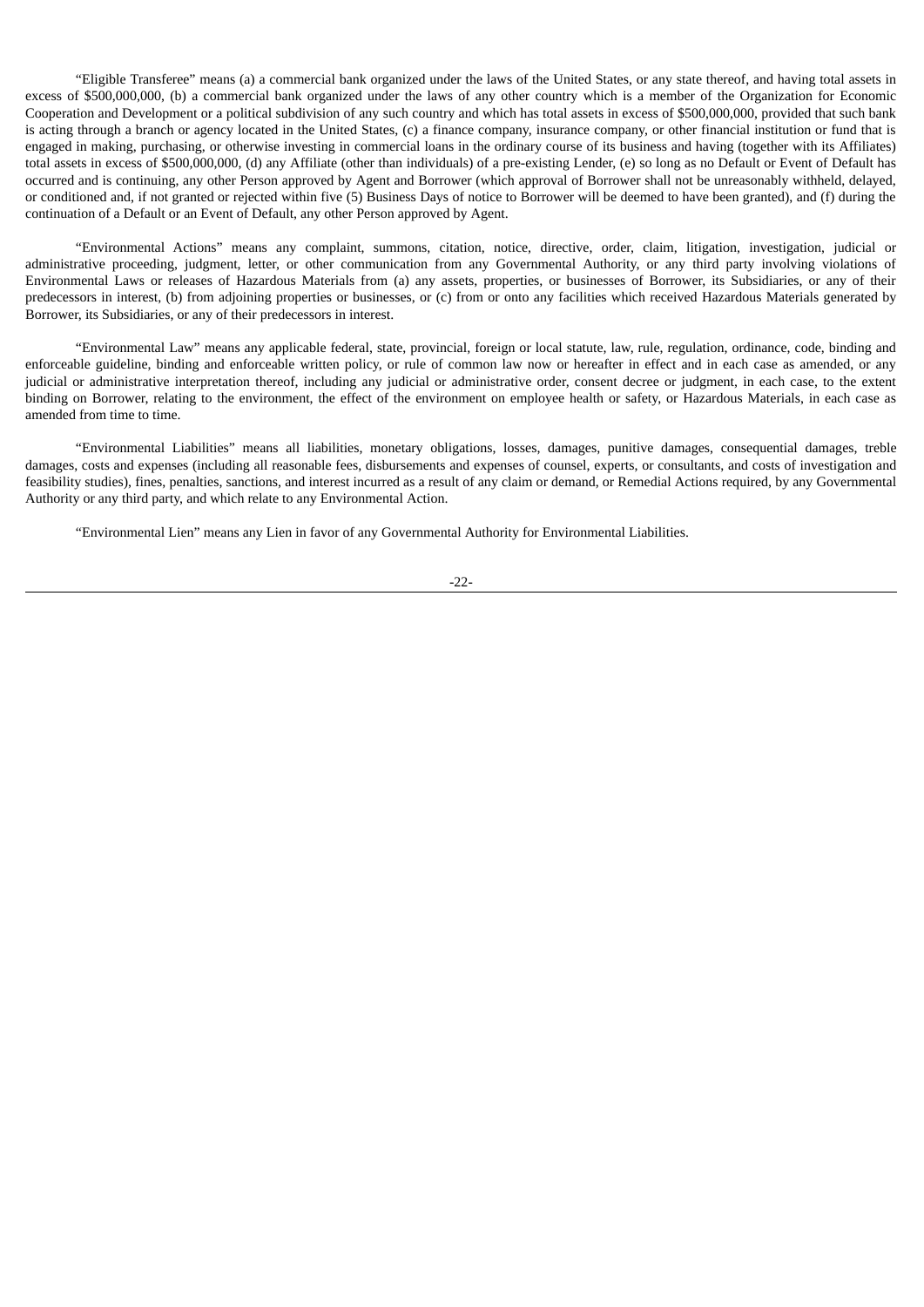"Equipment" means all equipment (as that term is defined in the Code), including machinery, machine tools, motors, furniture, furnishings, fixtures, vehicles (including motor vehicles), computer hardware, tools, parts and goods (other than consumer goods, farm products, or Inventory), wherever located, including all attachments, accessories, accessions, replacements, substitutions, additions, and improvements to any of the foregoing.

"ERISA" means the Employee Retirement Income Security Act of 1974, as amended, and any successor statute thereto.

"ERISA Affiliate" means (a) any Person subject to ERISA whose employees are treated as employed by the same employer as the employees of Borrower under IRC Section 414(b), (b) any trade or business subject to ERISA whose employees are treated as employed by the same employer as the employees of Borrower under IRC Section 414(c), (c) solely for purposes of Section 302 of ERISA and Section 412 of the IRC, any organization subject to ERISA that is a member of an affiliated service group of which Borrower or any of its Subsidiaries are a member under IRC Section 414(m), or (d) solely for purposes of Section 302 of ERISA and Section 412 of the IRC, any Person subject to ERISA that is a party to an arrangement with Borrower or any of its Subsidiaries and whose employees are aggregated with the employees of Borrower under IRC Section 414(o).

"Eurodollar Disruption Event" means, with respect to any Advance as to which Interest accrues or is to accrue at a rate based upon the LIBOR Rate, any of the following: (a) a determination by a Lender that it would be contrary to law or to the directive of any central bank or other governmental authority (whether or not having the force of law) to obtain Dollars in the London interbank market to make, fund or maintain any Advance; (b) the inability of any Lender to obtain timely information for purposes of determining the LIBOR Rate; (c) a determination by a Lender that the rate at which deposits of Dollars are being offered to such Lender in the London interbank market does not accurately reflect the cost to such Lender of making, funding or maintaining any Advance; or (d) the inability of a Lender to obtain Dollars in the London interbank market to make, fund or maintain any Advance.

"Event of Default" has the meaning set forth in Section 8.

"Excess Concentration Amount" means on any date of determination during the Revolving Credit Availability Period, the sum of, without duplication:

(a) the aggregate amount by which the Outstanding Note Receivable Balances of all Eligible Note Receivables included as part of the Collateral for which the applicable Account Debtors are domiciled (x) in the single largest State exceeds sixty percent (60%) of the Concentration Test Balance; (y) in the second largest State exceeds thirty percent (30%) of the Concentration Test Balance; and (z) in any single State other than the two largest States exceeds twenty-five percent (25%) of the Concentration Test Balance;;

(b) the aggregate amount by which the Outstanding Note Receivable Balances of all Eligible Note Receivables included as part of the Collateral for which the applicable Account Debtors in the same Target Industry segment exceeds the applicable Target Industry Percentage Limit for such Industry segment of the Concentration Test Balance on such date;

-23-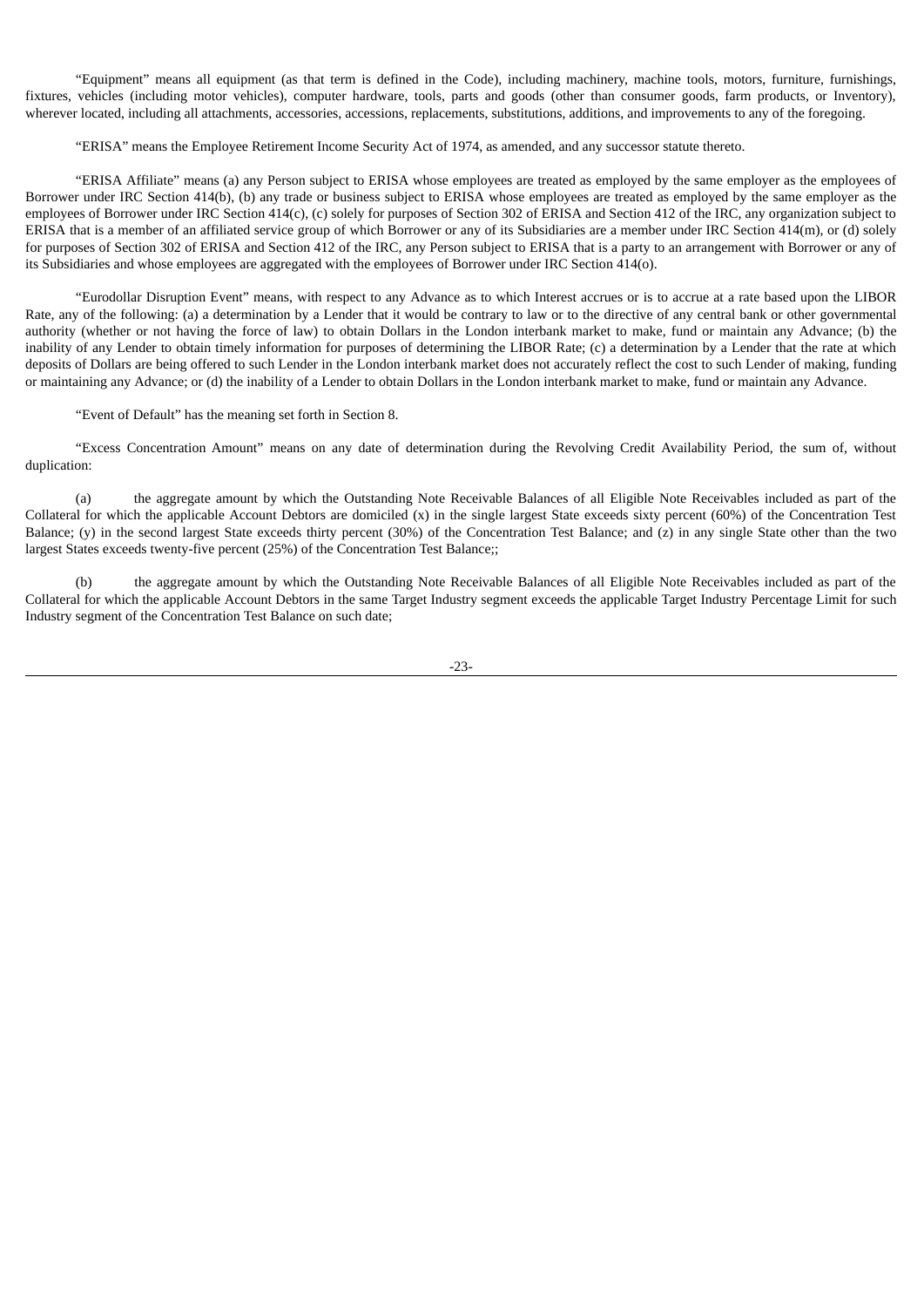(c) at any time following the Ramp-Up Period, the aggregate amount by which the Outstanding Note Receivable Balances of all Eligible Note Receivables included as part of the Collateral for which the applicable Account Debtors in the Target Industry segments of Life Science and Healthcare Information and Services exceeds 75% of the Concentration Test Balance on such date;

(d) the aggregate amount by which the Outstanding Note Receivable Balances of all Eligible Note Receivables of the single Account Debtor having the largest aggregate Outstanding Note Receivable Balance exceeds the lower of \$15,000,000 or 15% of the Concentration Test Balance on such date;

(e) the aggregate amount by which the Outstanding Note Receivable Balances of all Eligible Note Receivables of the single Account Debtor having the second largest aggregate Outstanding Note Receivable Balance exceeds the lower of \$15,000,000 or 12% of the Concentration Test Balance on such date;

(f) the aggregate amount by which the Outstanding Note Receivable Balances of all Eligible Note Receivables of the five Account Debtors having the five largest aggregate Outstanding Note Receivable Balances exceeds 50% of the Concentration Test Balance on such date;

(g) the aggregate amount by which the Outstanding Note Receivable Balances of all Eligible Note Receivables of the ten Account Debtors having the ten largest aggregate Outstanding Note Receivable Balances exceeds (i) 90% of the Aggregate Outstanding Note Receivable Balance (during any period when the Aggregate Outstanding Note Receivable Balance is less than or equal to \$100,000,000), (ii) 85% of the Aggregate Outstanding Note Receivable Balance (during any period when the Aggregate Outstanding Note Receivable Balance is more than \$100,000,000 and less than or equal to \$150,000,000), (iii) 75% of the Aggregate Outstanding Note Receivable Balance (during any period when the Aggregate Outstanding Note Receivable Balance is more than \$150,000,000 and less than or equal to \$200,000,000), (iv) 55% of the Aggregate Outstanding Note Receivable Balance (during any period when the Aggregate Outstanding Note Receivable Balance exceeds \$200,000,000);

(h) the aggregate amount by which the Outstanding Note Receivable Balances of all Eligible Note Receivables which are Eligible Second Lien Note Receivables exceed 70% of the Concentration Test Balance on such date;

(i) the aggregate amount by which the Outstanding Note Receivable Balances of all Eligible Note Receivables which do not pay interest and/or principal at least monthly exceeds 25% of the Concentration Test Balance on such date;

(j) the aggregate amount by which the Outstanding Note Receivable Balances of all Eligible Note Receivables included as part of the Collateral that are not Control Position Note Receivables exceeds 20% of the Concentration Test Balance;

(k) the aggregate amount by which the Outstanding Note Receivable Balances of all Eligible Note Receivables included as part of the Collateral that (i) have been subject to a Material Modification or (ii) are out of covenant compliance under the related Note Receivable Documents but which are not Charged-Off Note Receivables or Delinquent Note Receivables exceeds 10% of the Concentration Test Balance;

-24-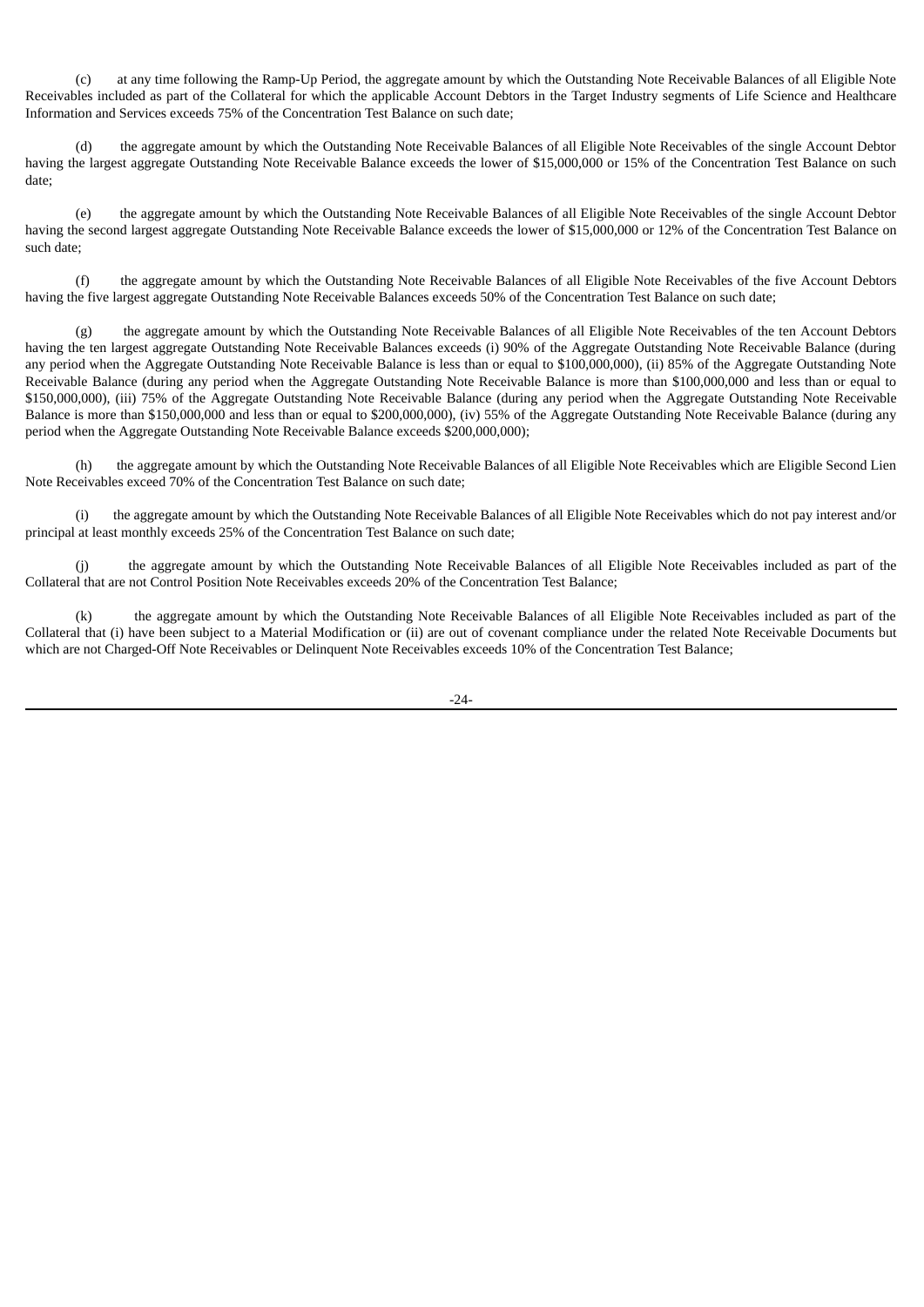(l) the aggregate amount by which the Outstanding Note Receivable Balances of all Eligible Note Receivables included as part of the Collateral which are Rehabilitated Note Receivables exceeds 35% of the Concentration Test Balance;

(m) the aggregate amount by which the Outstanding Note Receivable Balances of all Eligible Note Receivables which were originated as Eligible Purchased Participations exceeds 10% of the Concentration Test Balance;

(n) the aggregate amount by which the Outstanding Note Receivable Balances of all Eligible Note Receivables included as part of the Collateral which are Revolving Note Receivables exceeds 25% of the Concentration Test Balance;

(o) the aggregate amount by which the Outstanding Note Receivable Balances of all Eligible Note Receivables included as part of the Collateral for which the applicable Account Debtors are owned by a single Person that is a venture capital firm, private equity group or other institutional investor exceeds 40% of the Concentration Test Balance;

(p) the aggregate amount by which the Outstanding Note Receivable Balances of all Eligible Note Receivables included as part of the Collateral for which the applicable Account Debtors are owned by a shared common Lead Investor exceeds 25% of the Concentration Test Balance;

(q) the aggregate amount by which the Outstanding Note Receivable Balances of all Eligible Note Receivables which are not in the "Late Stage" (as designated in accordance with the Required Procedures) exceeds 80% of the Concentration Test Balance;

(r) the aggregate amount by which the Outstanding Note Receivable Balances of all Eligible Note Receivables which are in the "Early Stage" (as designated in accordance with the Required Procedures) exceeds 35% of the Concentration Test Balance;

(s) the aggregate amount by which the Outstanding Note Receivable Balances of all Eligible Note Receivables having **a** principal **balloon** payment atdue at the maturity of any Term Note Receivable in excess of twenty five percent15% of the original principal amount of such Term Note Receivable (excluding any portion of such Outstanding Note Receivable Balances that was excluded pursuant to clause (m)(ii) of the definition of **"Eligible Notes Receivable")** exceeds 15% of the Concentration Test Balance; **and**

(t) aggregate amount by which the Outstanding Note Receivable Balances of all Eligible Note Receivables included as part of the Collateral the Account Debtors of which are OUS Organized Debtors exceeds 20% of the Concentration Test Balance**.; and**

(u) the aggregate amount by which the Outstanding Note Receivable Balances of all Eligible Note Receivables with scheduled principal payments beginning later than twenty-four (24) months after such date of determination exceeds 25% of the Concentration Test Balance.

-25-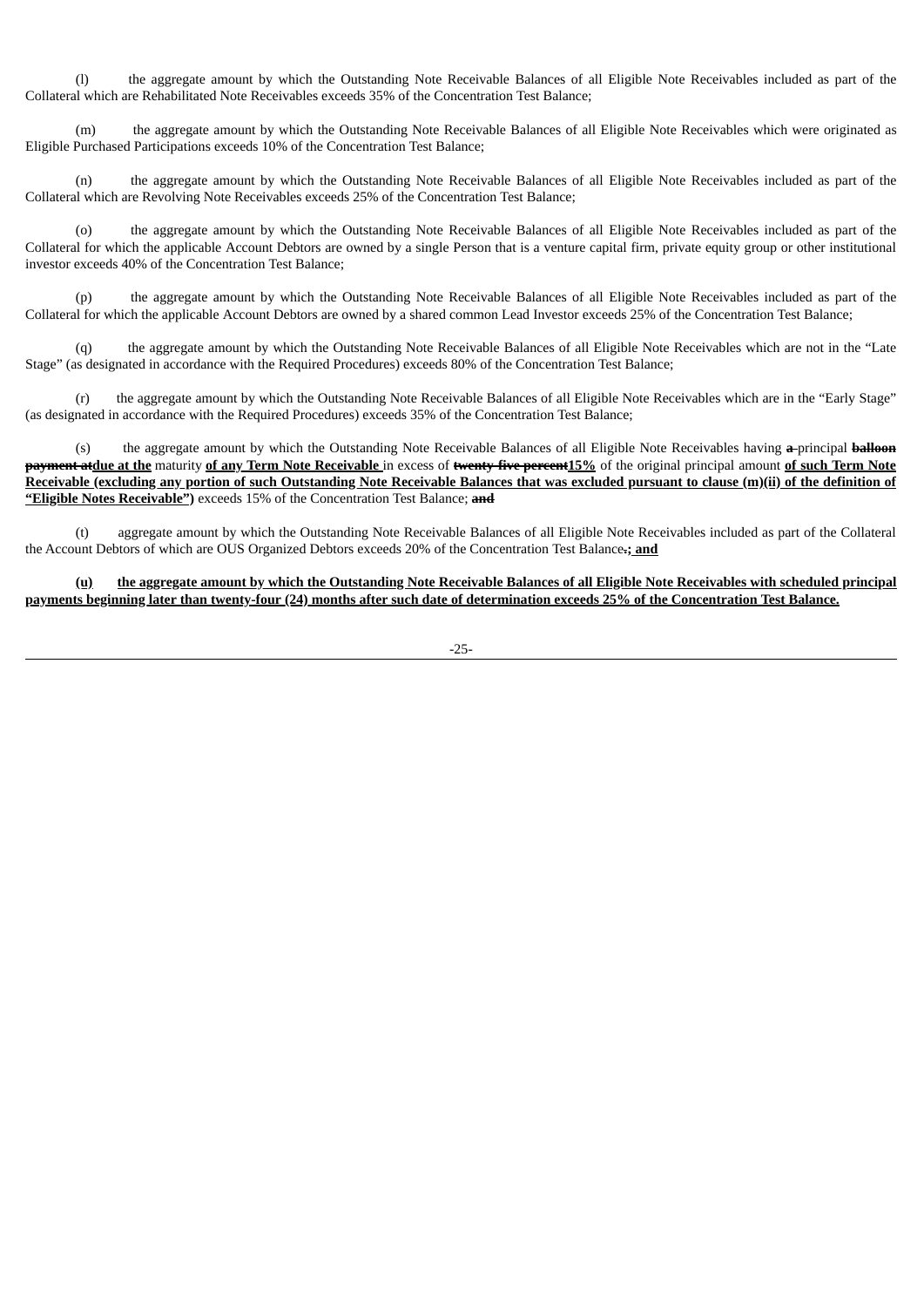"Exchange Act" means the Securities Exchange Act of 1934, as in effect from time to time.

"Excluded Taxes" means, with respect to Agent, any Lender or any other recipient of any payment to be made by or on account of any obligation of Borrower hereunder or under any other Loan Document, (a) any Taxes imposed on or measured by its net income (however denominated) or overall gross income (including branch profits), franchise (and similar) Taxes imposed on it in lieu of net income taxes as a result of such recipient being organized or resident in, maintaining a lending office in, doing business in or having another present or former connection with, such jurisdiction (other than a business or connection deemed to arise solely by virtue of the Loan Documents or any transactions occurring pursuant thereto), (b) any United States federal withholding tax that is imposed pursuant to any applicable law in effect at the time such recipient becomes a party to this Agreement, changes its applicable lending office or changes its place of organization, except to the extent such Lender's assignor (if any) was entitled, immediately prior to the assignment, or such Lender was entitled, immediately prior to the change in lending office or change of place of organization, to payments in respect of United States federal withholding tax under Section 16.11; (c) any Taxes attributable to a recipient's failure to comply with Section 16.11(c), (d) any United States federal taxes imposed under Sections 1471 through 1474 of the IRC, or any amended version or successor provision that is substantively comparable thereto, and, in each case, any regulations promulgated thereunder and any interpretation or other guidance issued in connection therewith, or (e) any U.S. federal backup withholding taxes imposed under Section 3406 of the IRC.

"Facility Amount" means, at any time and as reduced or increased from time to time, pursuant to the terms of this Agreement the aggregate dollar amount of Commitments of all the Lenders; provided, however, that on the Termination Date and on each date thereafter, the Facility Amount shall be equal to the outstanding Advances as of such date. As of the Amendment No. 3 Effective Date, the Facility Amount is \$125,000,000. The Facility Amount may be increased up to a total of \$150,000,000 in accordance with the provisions of Section 2.13.

"Fair Market Value" has the meaning set forth in the Sale and Servicing Agreement.

"FCPA" means the Foreign Corrupt Practices Act of 1977, as amended, and the rules and regulations thereunder.

# "Federal Reserve Bank of New York's Website" means the website of the Federal Reserve Bank of New York at **http://www.newyorkfed.org, or any successor source.**

"Fee Letter" means that certain Fee Letter, dated as of even date herewith, between Borrower and Agent, in form and substance satisfactory to Agent.

"Federal Funds Rate" means, for any period, a fluctuating interest rate per annum equal for each day during such period to (a) the weighted average of the federal funds rates as quoted by KeyBank and confirmed in Federal Reserve Board Statistical Release H. 15 (519) or any successor or substitute publication selected by KeyBank (or, if such day is not a Business Day, for the next preceding Business Day); or (b) if, for any reason, such rate is not available on any day, the rate determined, in the sole opinion of KeyBank, to be the rate at which federal funds are being offered for sale in the national federal funds market at 9:00 a.m. (New York City time).

-26-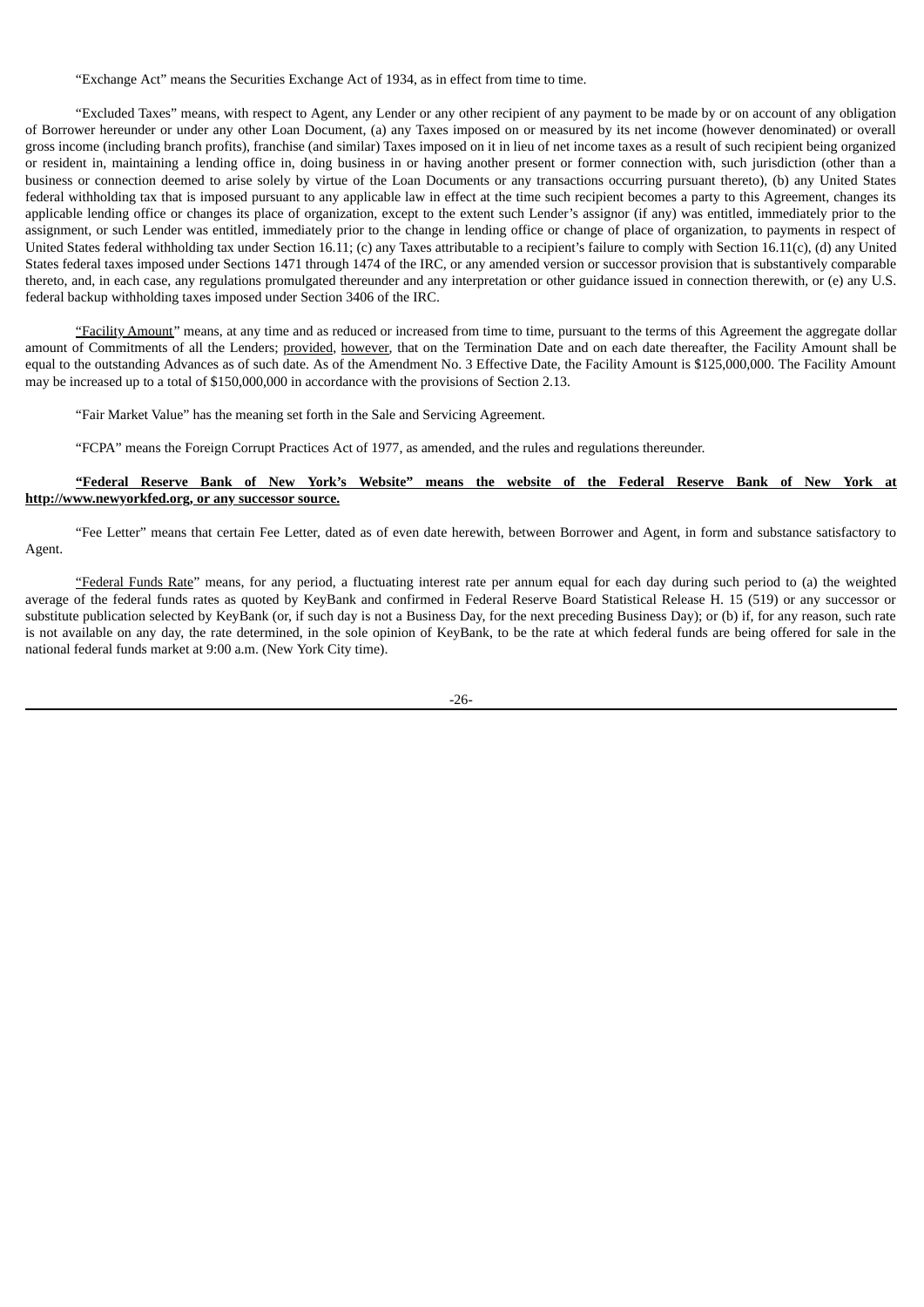"FEIN" means Federal Employer Identification Number.

"First Lien Note Receivable" means a Term Note Receivable that is (a) not subordinate in right of payment to any other obligation for borrowed money of the Account Debtor, (b) is secured by a valid first priority perfected security interest or lien on specified collateral securing the obligations of the Account Debtor and (c) LTV of such loan the Account Debtor is not greater than 40% when comparing the (i) aggregate principal balance of such Term Note Receivable plus all other outstanding balances of loans of such Account Debtor pari passu to the Term Note Receivable to the (ii) **Account Debtor value, determined in accordance with Servicer's Required Procedures.50%.**

"FMV" means, with respect to any Note Receivable, on any date of determination, the Fair Market Value of such Note Receivable.

"Foreign Lender" means any Lender that is not a United States person within the meaning of IRC section 7701(a)(30).

"Funding Date" means the date on which an Advance is made by the Lenders.

"Funding Request" has the meaning set forth in Section 2.2(a).

"GAAP" means generally accepted accounting principles as in effect from time to time in the United States, consistently applied; provided, however, that solely for purposes of calculating Tangible Net Worth as required hereunder or pursuant to the Sale and Servicing Agreement, such calculations relative to liabilities shall be made without giving effect to Statement of Financial Accounting Standards No. 159.

"General Intangibles" means all general intangibles (as that term is defined in the Code), including payment intangibles, contract rights, rights to payment, rights arising under common law, statutes, or regulations, choses or things in action, goodwill, patents, trade names, trade secrets, trademarks, servicemarks, copyrights, blueprints, drawings, purchase orders, customer lists, monies due or recoverable from pension funds, route lists, rights to payment and other rights under any royalty or licensing agreements, infringement claims, computer programs, information contained on computer disks or tapes, software, literature, reports, catalogs, insurance premium rebates, tax refunds, and tax refund claims, and any other personal property other than Accounts, commercial tort claims, Deposit Accounts, goods, Investment Property, and Negotiable Collateral.

"Governing Documents" means, with respect to any Person, the certificate or articles of incorporation, formation or organization, bylaws, partnership agreement, operating or limited liability company agreement, or other organizational documents of such Person.

"Governmental Authority" means any federal, state, local, or other governmental or administrative body, instrumentality, board, department, or agency or any court, tribunal, administrative hearing body, arbitration panel, commission, or other similar dispute-resolving panel or body.

"Guarantor" means any Person that executes a Guaranty with respect to the Obligations.

-27-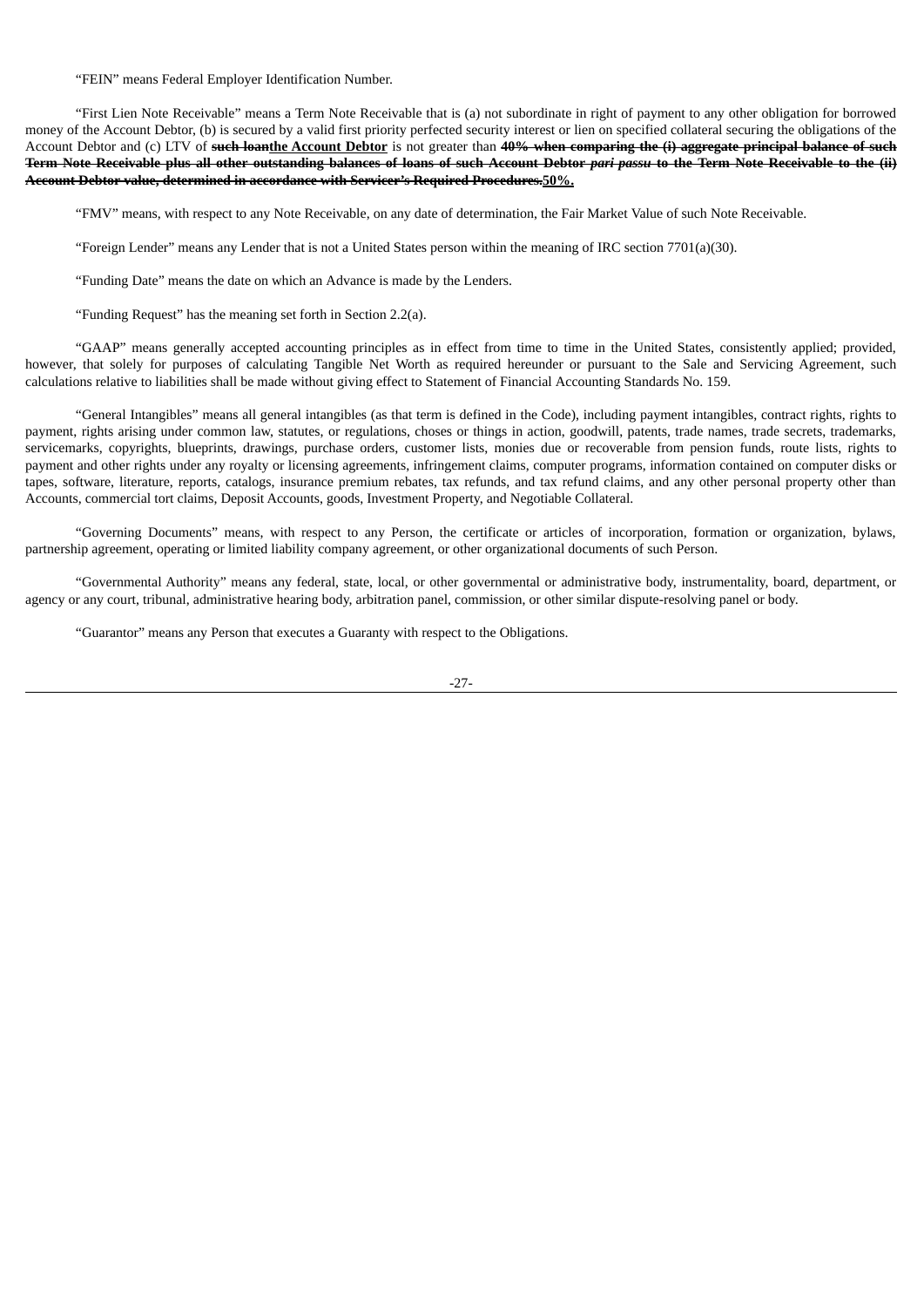"Guaranty" means any guaranty executed and delivered by a Guarantor in favor of Agent, for the benefit of the Lender Group and the Bank Product Providers, in form and substance satisfactory to Agent.

"Hazardous Materials" means (a) substances that are defined or listed in, or otherwise classified pursuant to, any applicable laws or regulations as "hazardous substances," "hazardous materials," "hazardous wastes," "toxic substances," or any other formulation intended to define, list, or classify substances by reason of deleterious properties such as ignitability, corrosivity, reactivity, carcinogenicity, reproductive toxicity, or "EP toxicity", (b) oil, petroleum, or petroleum derived substances, natural gas, natural gas liquids, synthetic gas, drilling fluids, produced waters, and other wastes associated with the exploration, development, or production of crude oil, natural gas, or geothermal resources, (c) any flammable substances or explosives or any radioactive materials, and (d) asbestos in any form or electrical equipment that contains any oil or dielectric fluid containing levels of polychlorinated biphenyls in excess of 50 parts per million.

"Hedge Agreement" means each agreement between the Borrower and a Hedge Provider that governs one or more Hedge Transactions entered into pursuant to Section 6.19, which agreement shall consist of a "Master Agreement" in a form published by the International Swaps and Derivatives Association, Inc., together with a "Schedule" thereto substantially in a form as the Agent shall approve in writing, and each "Confirmation" thereunder confirming the specific terms of each such Hedge Transaction.

"Hedge Breakage Costs" means, for any Hedge Transaction, any amount payable by Borrower for the early termination of that Hedge Transaction or any portion thereof.

"Hedge Collateral" is defined in Section 6.19(b).

"Hedge Obligations" means any and all obligations or liabilities, whether absolute or contingent, due or to become due, now existing or hereafter arising, of Borrower arising under, owing pursuant to, or existing in respect of Hedge Agreements entered into with one or more of the Bank Product Providers.

"Hedge Provider" means KeyBank or any entity that (a) on the date of entering into any Hedge Transaction has been approved in writing by the Agent (which approval shall not be unreasonably withheld), and (ii) has a short-term unsecured debt rating of not less than A-1 by S&P and not less than P-1 by Moody's, and (b) enters into a Hedge Agreement that (i) consents to the assignment of the Borrower's rights under the Hedge Agreement to the Agent pursuant to Section 6.19(b) and (ii) agrees that in the event that S&P or Moody's reduces its short-term unsecured debt rating below A-1 or P-1, respectively, it shall transfer its rights and obligations under each Hedging Transaction to another entity that meets the requirements of clause (a) and (b) hereof or make other arrangements acceptable to the Agent and the Rating Agencies.

"Hedge Transaction" means each interest rate cap transaction between the Borrower and a Hedge Provider that is entered into pursuant to Section 6.19 and is governed by a Hedge Agreement.

"Holdout Lender" has the meaning set forth in Section 15.2(a).

-28-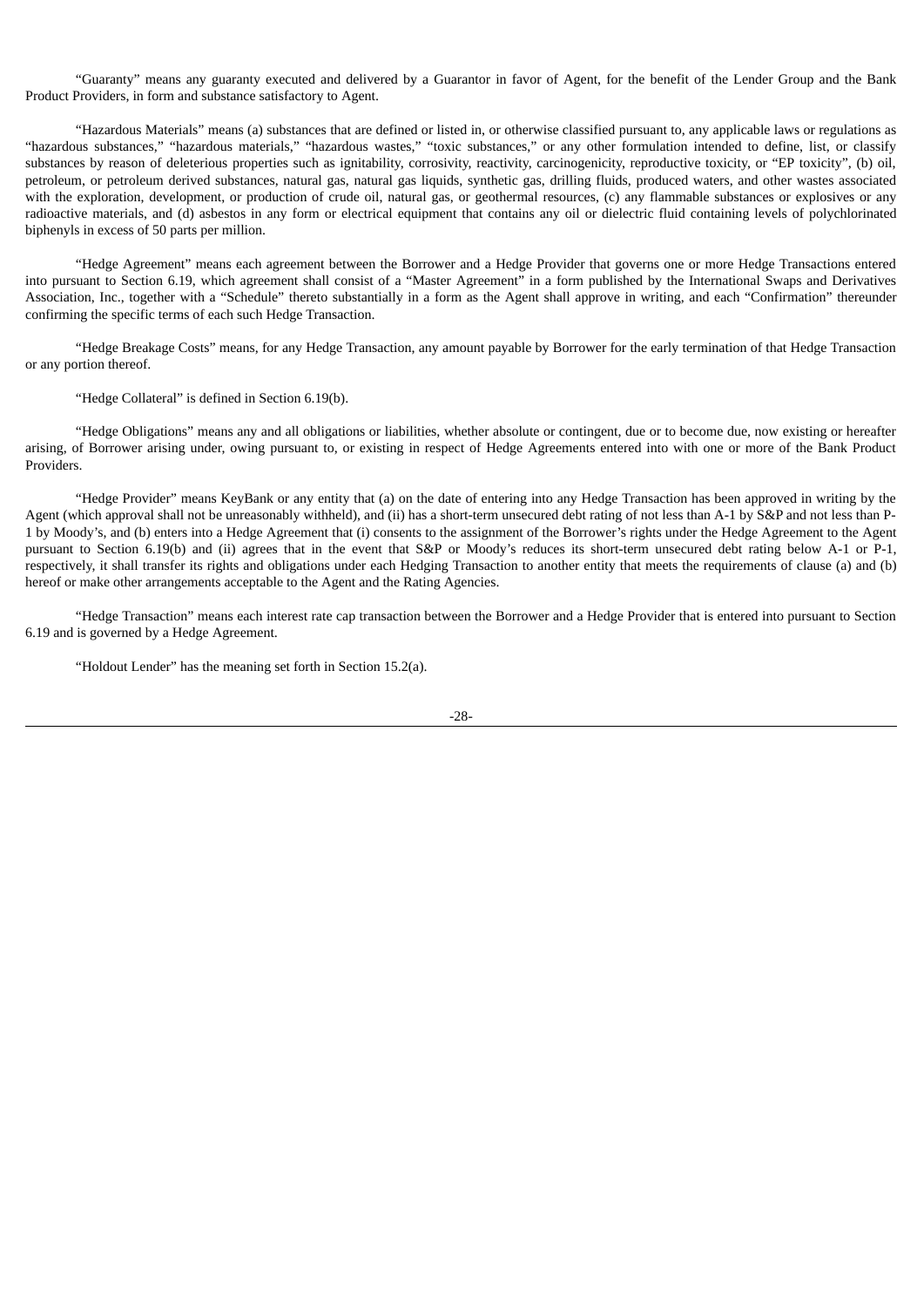"Horizon" means Horizon Technology Finance Corporation, a Delaware corporation.

"Horizon Group Managed Loans" means all loans that are managed or serviced by Horizon or Horizon Management for Horizon or any of Horizon's Subsidiaries or Affiliates (including the Notes Receivable).

"Horizon Management" means Horizon Technology Finance Management LLC, a Delaware limited liability company.

"Indebtedness" as to any Person means (a) all obligations of such Person for borrowed money, (b) all obligations of such Person evidenced by bonds, debentures, notes, or other similar instruments and all reimbursement or other obligations in respect of letters of credit, bankers acceptances, or other financial products, (c) all obligations of such Person as a lessee under Capital Leases, (d) all obligations or liabilities of others secured by a Lien on any asset of such Person, irrespective of whether such obligation or liability is assumed, (e) all obligations of such Person to pay the deferred purchase price of assets (other than trade payables incurred in the ordinary course of business and repayable in accordance with customary trade practices), (f) all obligations of such Person owing under Hedge Agreements (which amount shall be calculated based on the amount that would be payable by such Person if the Hedge Agreement were terminated on the date of determination), and (g) any obligation of such Person guaranteeing or intended to guarantee (whether directly or indirectly guaranteed, endorsed, co-made, discounted, or sold with recourse) any obligation of any other Person that constitutes Indebtedness under any of clauses (a) through (f) above. For purposes of this definition, (i) the amount of any Indebtedness represented by a guaranty or other similar instrument shall be the lesser of the principal amount of the obligations guaranteed and still outstanding and the maximum amount for which the guaranteeing Person may be liable pursuant to the terms of the instrument embodying such Indebtedness, and (ii) the amount of any Indebtedness described in clause (d) above shall be the lower of the amount of the obligation and the fair market value of the assets of such Person securing such obligation.

"Indemnified Liabilities" has the meaning set forth in Section 11.3.

"Indemnified Person" has the meaning set forth in Section 11.3.

"Indemnity Reserve" has the meaning set forth in Section 2.1(b).

"Insolvency Proceeding" means any proceeding commenced by or against any Person under any provision of the Bankruptcy Code or under any other state or federal bankruptcy or insolvency law, assignments for the benefit of creditors, formal or informal moratoria, compositions, extensions generally with creditors, or proceedings seeking reorganization, arrangement, or other similar relief.

"Intangible Assets" means, with respect to any Person, that portion of the book value of all of such Person's assets that would be treated as intangibles under GAAP.

"Interest Collections" means any and all Collections representing (a) payments of interest, prepayment fees, "end of term" payments, late payment charges and any other fees and charges related to any Note Receivable, and its related cost of carry by the Borrower; and (b) recoveries of charged off interest on any Note Receivable.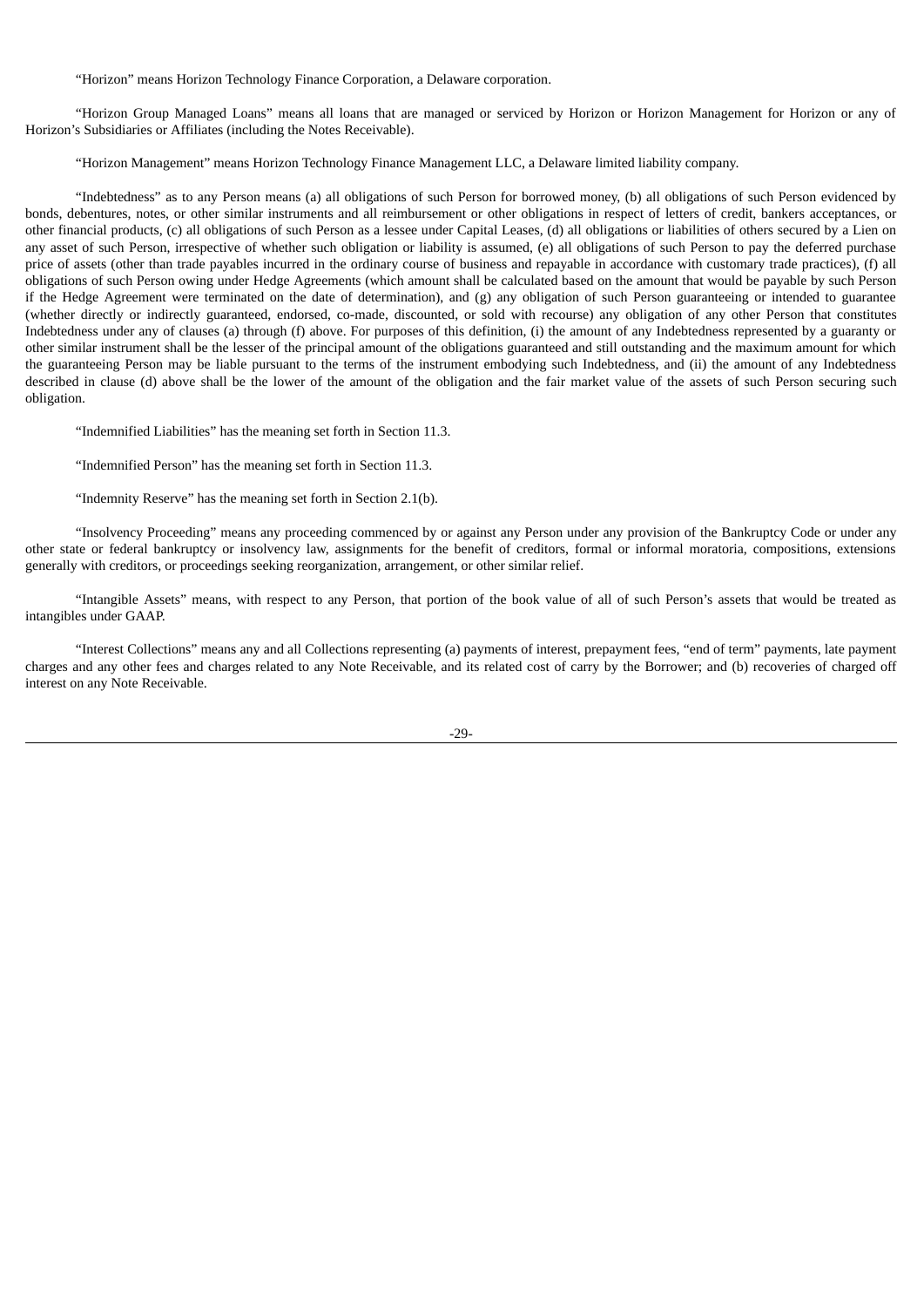"Interest Period" means a period commencing on the first day of a calendar month and ending on the last day of such calendar month; provided, however, that the initial Interest Period shall be the period commencing on the Restatement Effective Date and ending on the last day of the calendar month in which the Restatement Effective Date occurs.

"Interest Rate" means for any Interest Period and any Advance, a rate per annum equal to the LIBOR Rate plus the Applicable Margin; provided, however, that the Interest Rate shall be the Base Rate plus the Applicable Margin if a Eurodollar Disruption Event occurs.

"Interest Reset Date" means the Business Day which is two Business Days prior to the first day of each Interest Period.

"Interest Spread Test" means a test as of any date on which Advances are outstanding, with respect to any Collection Period, calculated as of the end of such Collection Period on the Determination Date occurring in the second calendar month following the end of such Collection Period, which shall be satisfied if ([A-B]/C) x 12 exceeds 4.0% on a rolling three Collection Period basis (provided, that for the first Collection Period, such test shall be calculated by reference to the calculation for such Collection Period only, and for the second Collection Period, shall be calculated by reference to the calculation for the first two Collection Periods) where:

A = the amount of Interest Collections on the Aggregate Outstanding Note Receivable Balance during such Collection Period;

B = the sum for such Collection Period of (i) Carrying Costs, (ii) the Servicing Fee, (iii) the Agent's Fee, (iv) the Collateral Custodian Fee and (v) the Backup Servicer Fee; and

 $C =$  the average outstanding Advances during such Collection Period.

"Inventory" means inventory (as that term is defined in the Code).

"Investment" means, with respect to any Person, any investment by such Person in any other Person (including Affiliates) in the form of loans, guarantees, advances, or capital contributions (excluding (a) commission, travel, and similar advances to officers and employees of such Person made in the ordinary course of business, and (b) bona fide Accounts arising in the ordinary course of business consistent with past practice), purchases or other acquisitions of Indebtedness, Stock or all or substantially all of the assets of such Person (or of any division or business line of such other Person), and any other items that are or would be classified as investments on a balance sheet prepared in accordance with GAAP.

"Investment Property" means investment property (as that term is defined in the Code).

"IRC" means the Internal Revenue Code of 1986, as in effect from time to time.

"KEF" means Key Equipment Finance Inc., a Michigan corporation and its successors and assigns.

"KeyBank" means **Key BankKeyBank** National Association, a national banking association, and its successors and assigns.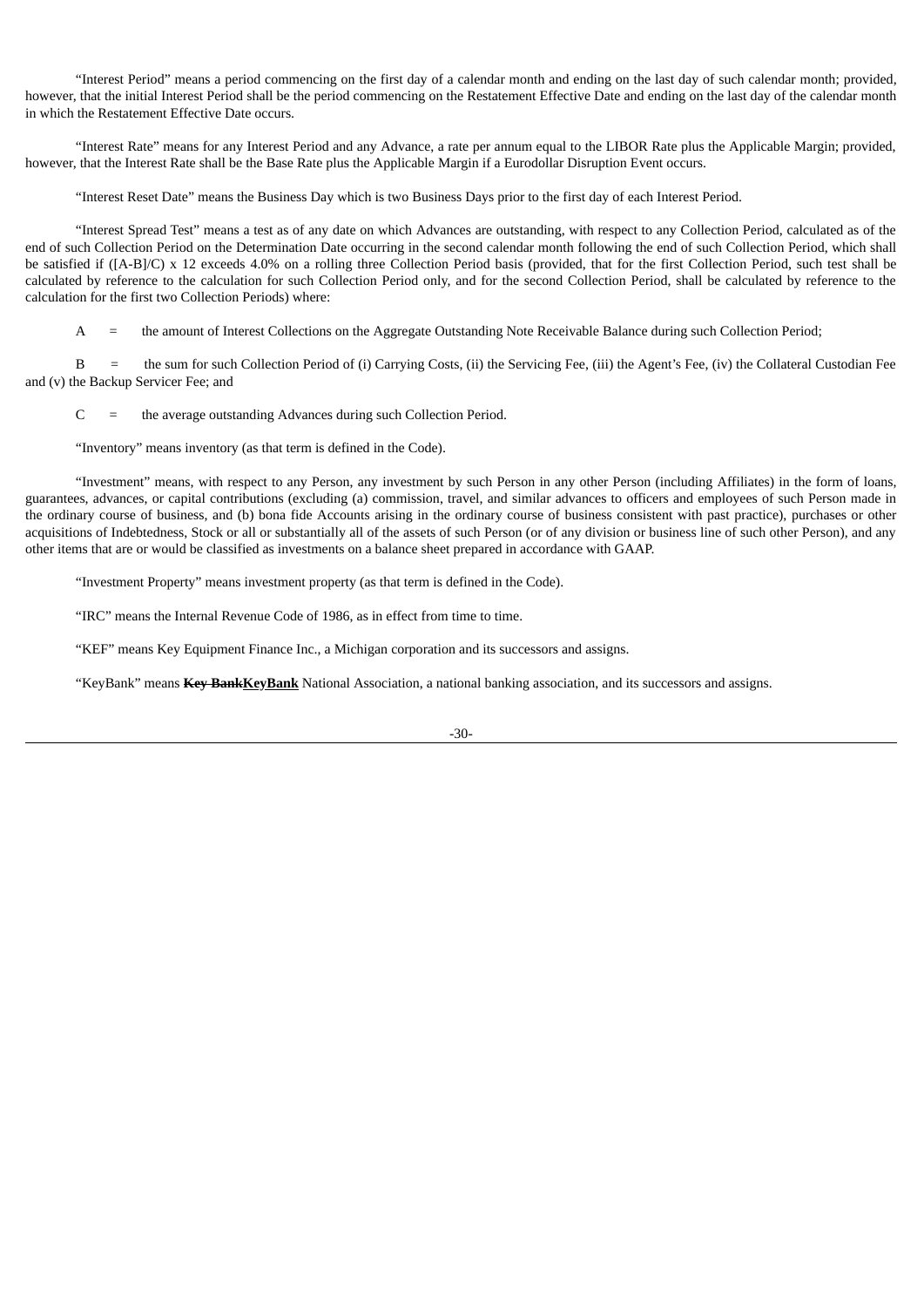"Lead Investor" means, at any time with respect to any Account Debtor, the venture capital firm or other institutional investor with the greatest equity ownership in such Account Debtor.

"Lender" has the meaning set forth in the preamble to the Agreement and shall also include any other Person made a party to this Agreement pursuant to the provisions of Section 14.1, and "Lenders" means each of the Lenders or any one or more of them.

"Lender Group" means each of the Lenders and Agent, or any one or more of them.

"Lender Group Expenses" means all (a) costs or expenses (including taxes, and insurance premiums) required to be paid by Horizon or Borrower under any of the Loan Documents that are paid, advanced, or incurred by the Lender Group, (b) out-of-pocket fees or charges paid or incurred by Agent in connection with the Lender Group's transactions with Horizon or Borrower under any of the Loan Documents, including, fees or charges for photocopying, notarization, couriers and messengers, telecommunication, public record searches (including tax lien, litigation, and UCC searches and including searches with the patent and trademark office, the copyright office, or the department of motor vehicles), filing, recording, publication, appraisal (including periodic collateral appraisals or business valuations to the extent of the fees and charges (and up to the amount of any limitation) contained in this Agreement, the Agent Fee Letter or the Fee Letter), real estate surveys, real estate title policies and endorsements, and environmental audits, (c) Agent's customary fees and charges (as adjusted from time to time) with respect to the disbursement of funds (or the receipt of funds) to or for the account of Borrower (whether by wire transfer or otherwise), together with any out-of-pocket costs and expenses incurred in connection therewith, (d) out-of-pocket charges paid or incurred by Agent resulting from the dishonor of checks payable by or to Borrower or any of its Affiliates, (e) reasonable out-of-pocket costs and expenses paid or incurred by the Lender Group to correct any default or enforce any provision of the Loan Documents, or during the continuance of an Event of Default, in gaining possession of, maintaining, handling, preserving, storing, shipping, selling, preparing for sale, or advertising to sell the Collateral, or any portion thereof, irrespective of whether a sale is consummated, (f) reasonable out-of-pocket audit fees and expenses (including travel, meals, and lodging) of Agent related to any inspections or audits to the extent of the fees and charges (and up to the amount of any limitation) contained in this Agreement, the Agent Fee Letter or the Fee Letter, (g) reasonable out-of-pocket costs and expenses of third party claims or any other suit paid or incurred by the Lender Group in enforcing or defending the Loan Documents or in connection with the transactions contemplated by the Loan Documents or the Lender Group's relationship with Horizon, Borrower or any of its Subsidiaries, (h) Agent's reasonable costs and expenses (including reasonable attorneys fees) incurred in advising, structuring, drafting, reviewing, administering (including travel, meals, and lodging), syndicating or amending the Loan Documents, and (i) Agent's and each Lender's reasonable costs and expenses (including reasonable attorneys, accountants, consultants, and other advisors fees and expenses) incurred in terminating, enforcing (including attorneys, accountants, consultants, and other advisors fees and expenses incurred in connection with a "workout," a "restructuring," or an Insolvency Proceeding concerning Horizon, Borrower or any of its Subsidiaries or in exercising rights or remedies under the Loan Documents), or defending the Loan Documents, irrespective of whether suit is brought, or in taking any Remedial Action concerning the Collateral.

"Lender Group Representatives" has the meaning set forth in Section 17.9(a).

-31-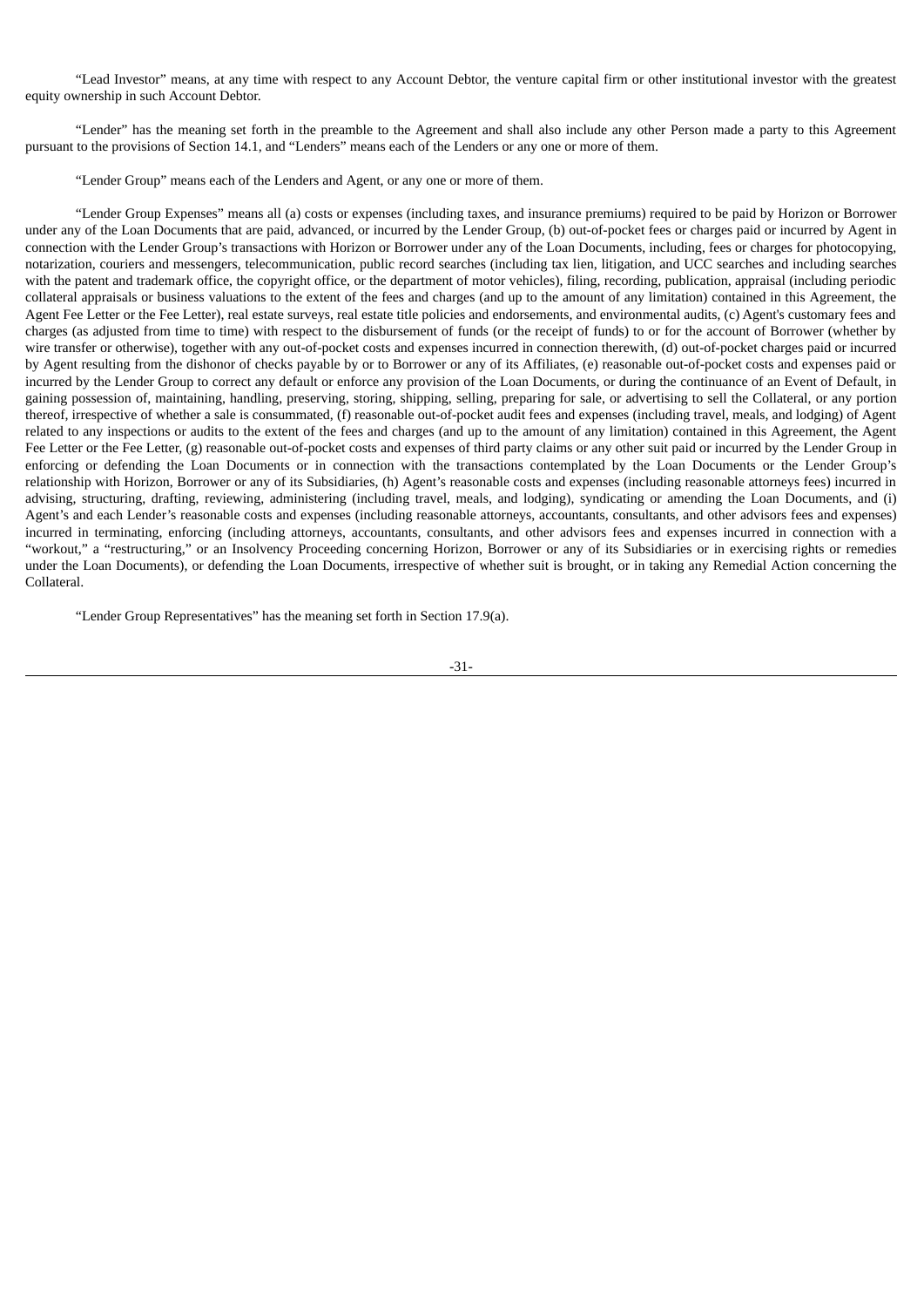"Lender-Related Person" means, with respect to any Lender, such Lender, together with such Lender's Affiliates, and the officers, directors, employees, and agents of such Lender.

"LIBOR Rate" means the greater of (a) **three-quarters of aone** percent (**0.751.00**%) per annum, and (b) an interest rate per annum (rounded upward, if necessary, to the next higher 1/100th of 1%) equal to:

(i) the posted rate for thirty (30) day deposits in Dollars appearing on the Bloomberg – BBAM page (or any successor page or successor service that displays the British Bankers' Association Interest Settlement Rates ("BBA LIBOR") for Dollar deposits) as of 11:00 a.m. (London, England time) on the applicable Interest Reset Date; or

(ii) if BBA LIBOR (as defined above) is not published at such time and day for any reason, then the LIBOR Rate shall be determined by the Agent (each such determination, absent manifest error, to be conclusive and binding on all parties hereto and their assignees) as the interest rate quoted by Barclays Bank at approximately 11:00 A.M., New York City time on the applicable Interest Reset Date, for deposits in Dollars offered to major banks in the London interbank Eurodollar market for a period comparable to such Interest Period in an amount comparable to the principal amount of such Advance.

#### **"LIBOR" has the meaning set forth in Section 1.6.**

"LIBOR Rate Loan" means each portion of an Advance that bears interest at a rate determined by reference to the LIBOR Rate.

"Lien" means any mortgage, deed of trust, pledge, hypothecation, assignment, charge, deposit arrangement, encumbrance, easement, lien (statutory or other), security interest, or other security arrangement and any other preference, priority, or preferential arrangement of any kind or nature whatsoever, including any conditional sale contract or other title retention agreement, the interest of a lessor under a Capital Lease and any synthetic or other financing lease having substantially the same economic effect as any of the foregoing.

"Loan Account" has the meaning set forth in Section 2.9.

"Loan Documents" means this Agreement, the Cash Management Agreements, the Closing Certificates, the Control Agreements, the Sale and Servicing Agreement, the Disbursement Letter, the Agent Fee Letter, the Fee Letter, the Backup Servicer Engagement Letter, the Collateral Custodian Fee Letter, the Guaranties (if any), the Officers' Certificates, any note or notes executed by Borrower in connection with this Agreement and payable to a member of the Lender Group, and any other agreement entered into, now or in the future, by Horizon, Borrower or any of its Subsidiaries or any Guarantor and the Lender Group in connection with this Agreement.

"LTV" means, with respect to any **Note ReceivableAccount Debtor**, the quotient of (a) the aggregate principal balances of each Eligible Note Receivable of **ansuch** Account Debtor plus all other outstanding balances of secured and unsecured loans of such Account Debtor **that are** *pari passu* **with or senior to each such Eligible Note Receivable** divided by (b) **thesuch** Account **DebtorDebtor's** "value", determined in accordance with Servicer's Required Procedures.

-32-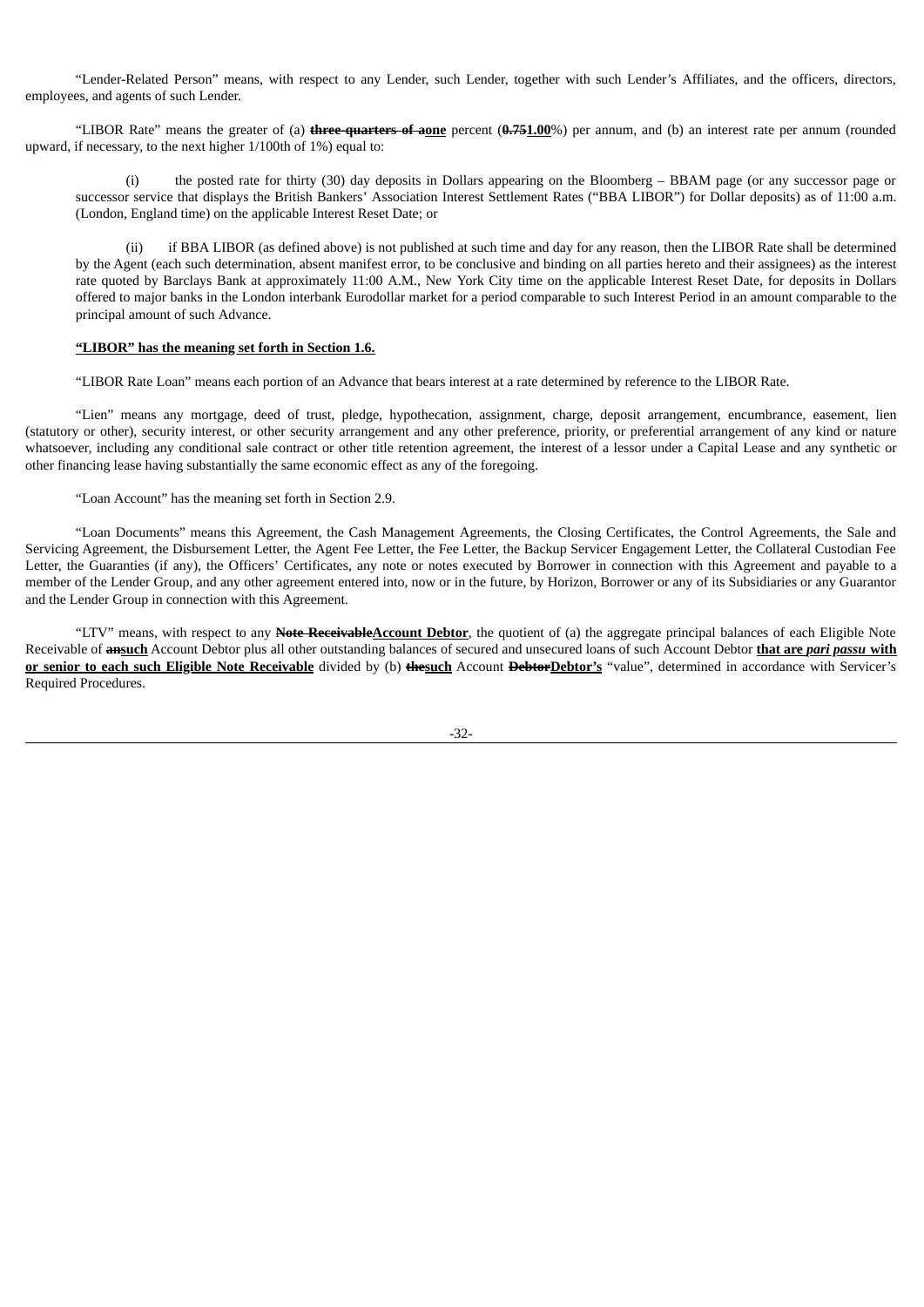"Mandatory Prepayment" has the meaning set forth in Section 2.3(b).

"Margin Stock" has the meaning set forth in Section 5.23.

"Material Adverse Change" means (a) a material adverse change in the business, operations, results of operations, assets, liabilities or condition (financial or otherwise) of Borrower, or Horizon and its Subsidiaries, taken as a whole, or Horizon Management, (b) a material impairment of the ability of Horizon, Horizon Management, Borrower or their respective Subsidiaries to perform their obligations under the Loan Documents to which they are parties or of the Lender Group's ability to enforce the Obligations or realize upon the Collateral, or (c) a material impairment of the enforceability or priority of the Agent's Liens with respect to the Collateral as a result of an action or failure to act on the part of Borrower, its Subsidiaries or Horizon or Horizon Management.

"Material Modification" means any amendment or waiver of, or modification or supplement to, any of the Note Receivable Documents governing such Note Receivable as a result of the related Account Debtor financial under-performance or the related Account Debtor credit-related concerns, in accordance with the Required Procedures, which:

(a) reduces or forgives any or all of the principal amount due under such Note Receivable;

(b) (i) waives one or more interest payments (other than any incremental interest accrued due to a default or event of default with respect to such Note Receivable), (ii) permits any interest due in cash to be deferred or capitalized and added to the principal amount of such Note Receivable or (iii) reduces the spread or coupon payable on such Note Receivable unless such reduction (when taken together with all other reductions with respect to such Note Receivable) is by less than 10% of the spread or coupon payable at the time of the initial funding;

(c) contractually or structurally subordinates such Note Receivable by operation of (i) any priority of payment provisions, (ii) any turnover provisions, (iii) the transfer of assets in order to limit recourse to the related Account Debtor or (iv) the granting of liens on any of the collateral securing such Note Receivable, in each case that requires the consent of the Borrower or any lenders thereunder; provided, however, that any contractual or structural subordination with respect to any Note Receivable pursuant to the foregoing (i) through (iii) of this clause (c) agreed to by the Borrower in connection with any change in the lender or lenders under the related commercial loan and that has been previously an Eligible Second Lien Note Receivable, and after such change will continue to be an Eligible Second Lien Note Receivable shall not be a "Material Modification" of such Note Receivable;

either (i) extends the maturity date of such Note Receivable by more than 120 days past the maturity date as of the initial funding or (ii) extends the amortization schedule with respect thereto;

(e) substitutes, alters or releases the Purchased Assets (as defined in the Amended and Restated Sale and Servicing Agreement) related to such Note Receivable, and such substitution, alteration or release, individually or in the aggregate and as determined in the Agent's reasonable discretion, materially and adversely affects the value of such Note Receivable; or

-33-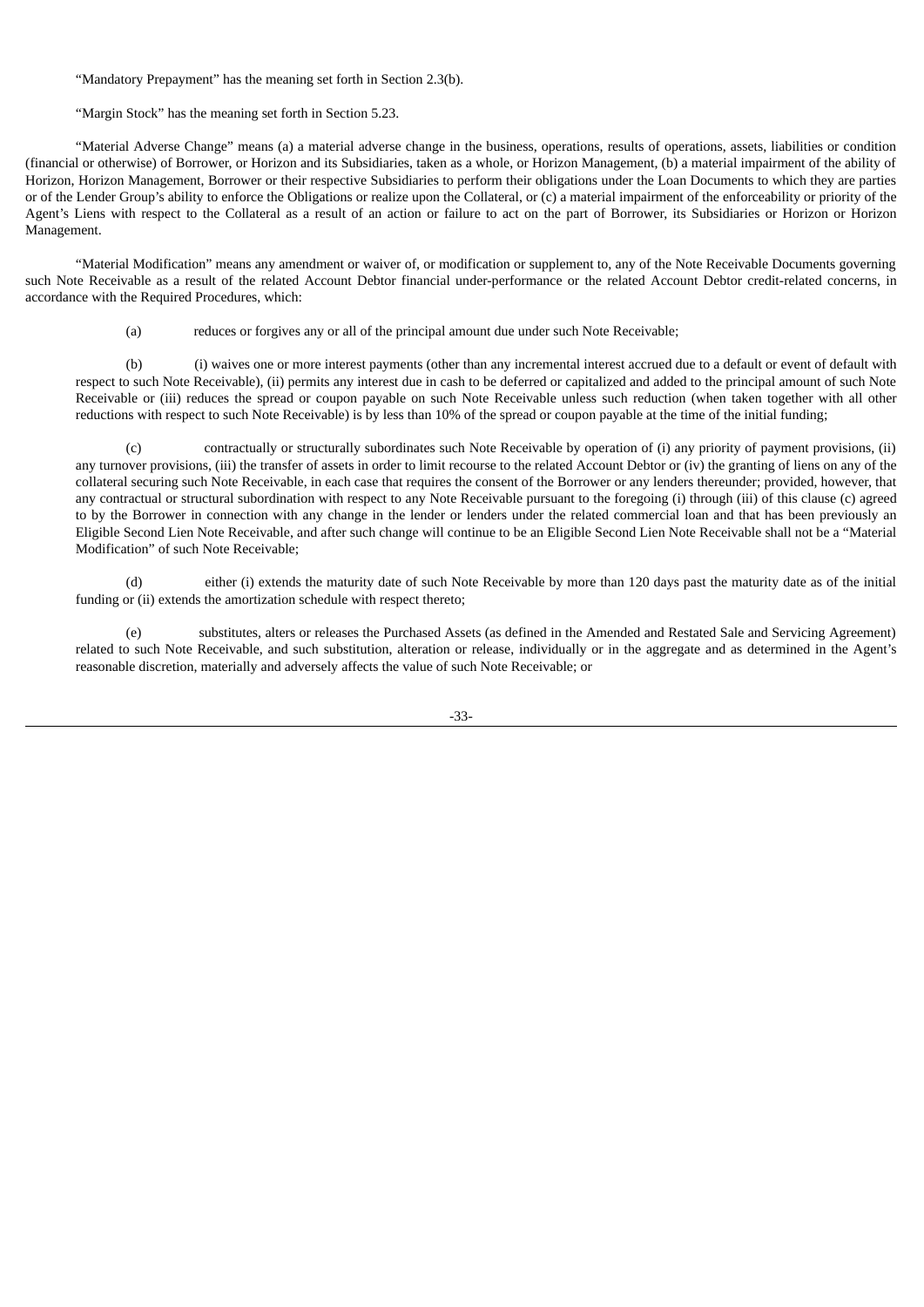(f) waives any other material requirement under such Note Receivable Document.

"Maturity Date" has the meaning set forth in Section 3.4.

"Maximum Availability" means, for any day, the least of (i) the Facility Amount, (ii) the Borrowing Base on such day, and (iii) the Aggregate Outstanding Note Receivable Balance on such day minus the Minimum Equity Requirement.

"Maximum Revolver Amount" means \$150,000,000, or such other amount of the aggregate Commitments at such time as reflected on Schedule C-1 as then in effect pursuant to this Agreement or any amendment to this Agreement.

"Minimum Equity Requirement" means the minimum amount of equity investment in the Borrower which shall be maintained by Horizon, in the form of cash and/or Eligible Notes Receivable having an outstanding principal balance at all times prior to the Maturity Date of an amount equal to the greater of (a) \$35,000,000 and (b) (i) during the Ramp-Up Period, the sum of the Aggregate Outstanding Note Receivable Balance for the three (3) largest Account Debtors and (ii) following the Ramp-Up Period, the sum of the Aggregate Outstanding Note Receivable Balance for the four (4) largest Account Debtors; provided, however, that at any time there are no outstanding Advances, the "Minimum Equity Requirement" shall be zero.

"Negotiable Collateral" means letters of credit, letter of credit rights, instruments, promissory notes, drafts, documents, and chattel paper (including electronic chattel paper and tangible chattel paper).

"Net Eligible Notes Receivable" means, as of any date of determination, the aggregate unpaid principal amount of all Eligible Notes Receivable (less any portions that are excluded based upon the definition of Eligible Notes Receivable, all principal representing accrued interest, all end of term fees payable at maturity, and all undrawn principal amounts, each to the extent included in such Notes Receivable) on such date.

"Net Investment Income" means, with respect to any Person for any fiscal period, such Person's interest and fee income, less operating expenses, in each case as determined for such period and in each case not otherwise defined herein as determined in accordance with GAAP.

"Note Receivable" means a promissory note evidencing a commercial loan made or purchased by Borrower in accordance with the Required Procedures and secured by a Lien on property owned by the maker of such note.

"Note Receivable Documents" means, with respect to any Note Receivable, the Note Receivable and all other material loan or collateral documentation executed or delivered in connection therewith.

-34-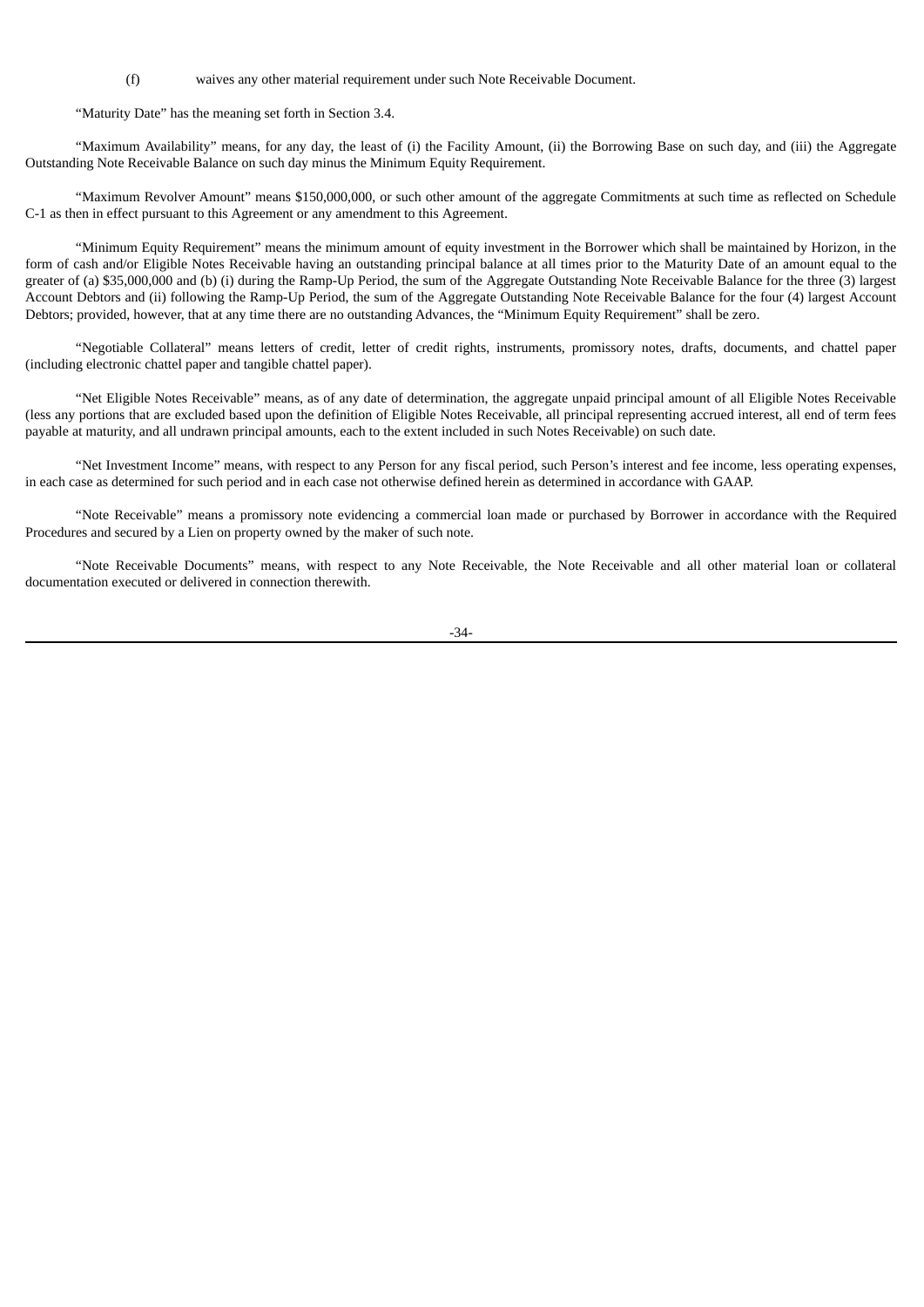"Obligations" means (a) all loans (including the Advances), debts, principal, interest (including any interest that accrues after the commencement of an Insolvency Proceeding, regardless of whether allowed or allowable in whole or in part as a claim in any such Insolvency Proceeding), premiums, liabilities (including all amounts charged to the Loan Account pursuant to this Agreement), obligations (including indemnification obligations), fees (including the fees provided for in the Agent Fee Letter and the Fee Letter), Lender Group Expenses (including any fees or expenses that accrue after the commencement of an Insolvency Proceeding, regardless of whether allowed or allowable in whole or in part as a claim in any such Insolvency Proceeding), guaranties, and all covenants and duties of any other kind and description owing by Borrower to the Lender Group pursuant to or evidenced by this Agreement or any of the other Loan Documents and irrespective of whether for the payment of money, whether direct or indirect, absolute or contingent, due or to become due, now existing or hereafter arising, and including all interest not paid when due and all other expenses or other amounts that Borrower is required to pay or reimburse by the Loan Documents or by law or otherwise in connection with the Loan Documents, and (b) all Bank Product Obligations. Any reference in the Agreement or in the Loan Documents to the Obligations shall include all or any portion thereof and any extensions, modifications, renewals, or alterations thereof, both prior and subsequent to any Insolvency Proceeding.

"OFAC" means The Office of Foreign Assets Control of the U.S. Department of the Treasury.

"Originating Lender" has the meaning set forth in Section 14.1(e).

"OUS Organized Debtor" means an Account Debtor organized under the laws of (i) Canada, (ii) the United Kingdom or (iii) any other foreign jurisdiction as may be proposed to the Agent in writing and approved by the Agent in its reasonable discretion from time to time, in each case, which does business in the United States or any state thereof.

"Outstanding Note Receivable Balance" means with respect to any Note Receivable, the lesser of (i) the FMV of such Note Receivable, not to exceed such Note Receivable's par value or (ii) then outstanding principal balance thereof.

"Overadvance" has the meaning set forth in Section 2.3(b).

"Participant" has the meaning set forth in Section 14.1(e).

"Patriot Act" has the meaning set forth in Section 5.26.

"Permitted Discretion" means a determination made in the exercise of reasonable (from the perspective of a secured asset-based lender) business judgment.

"Permitted Dispositions" means (a) sales or other dispositions of Equipment that is substantially worn, damaged, or obsolete in the ordinary course of business, (b) sales of Inventory to buyers in the ordinary course of business, (c) the use or transfer of money or Cash Equivalents in a manner that is not prohibited by the terms of this Agreement or the other Loan Documents, (d) the licensing, on a non-exclusive basis, of patents, trademarks, copyrights, and other intellectual property rights in the ordinary course of business, (e) sales to Horizon pursuant to the Sale and Servicing Agreement of Notes Receivable that are either not Eligible Notes Receivable or that have become ineligible in whole or in part due to one or more of the concentration limits in the definition of Eligible Notes Receivable, for replacement or substitute Eligible Notes Receivable of at least equivalent face value, (f) sales of Note Receivable Collateral, without recourse to Borrower, in connection with a foreclosure or similar proceeding following a default under the Note Receivable secured by such Note Receivable Collateral, for a cash purchase price of not less than the fair market value of such Notes Receivable Collateral to a person that is not an Affiliate of Borrower and (g) sales of Real Estate Owned without recourse to Borrower, for a cash purchase price of not less than the fair market value of such Real Estate Owned, to a person that is not an Affiliate of Borrower.

-35-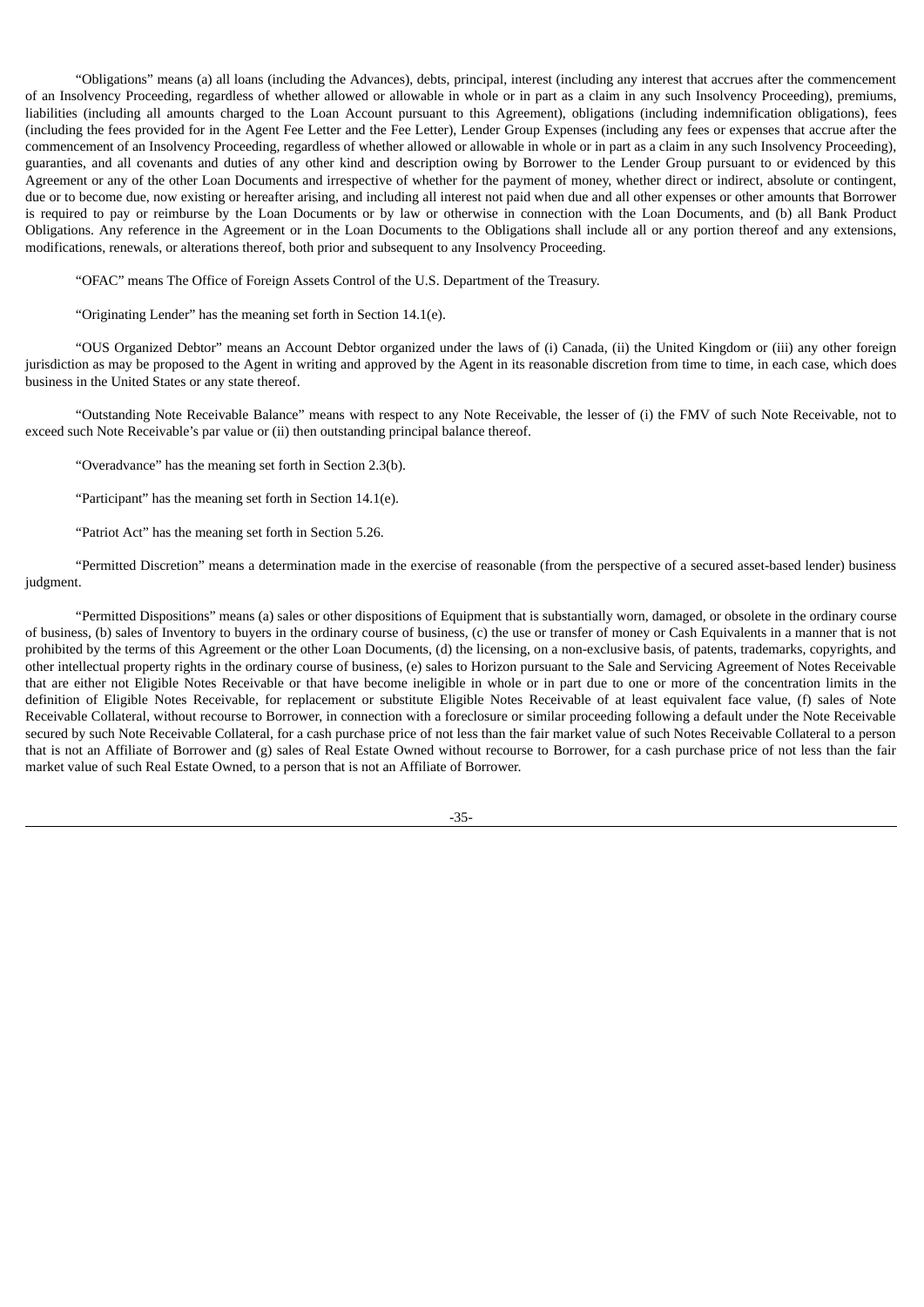"Permitted Investments" means (a) Investments in cash and Cash Equivalents, (b) Investments in negotiable instruments for collection, (c) advances made in connection with purchases of goods or services in the ordinary course of business, (d) commercial loans evidenced by a Note Receivable made in the ordinary course of business and related equity investments received or made in accordance with the Required Procedures, (e) Investments received in settlement of amounts due to Borrower or any of its Subsidiaries effected in the ordinary course of business or owing to Borrower or any of its Subsidiaries as a result of Insolvency Proceedings involving an Account Debtor or upon the foreclosure or enforcement of any Lien in favor of Borrower, and (f) Real Estate Owned.

"Permitted Liens" means (a) Liens granted to, or for the benefit of, Agent, to secure the Obligations, (b) Liens for unpaid taxes or assessments that either (i) are not yet delinquent, (ii) are being contested in good faith by appropriate proceedings and for which adequate reserves have been provided in accordance with GAAP, or (iii) do not constitute an Event of Default hereunder and are the subject of Permitted Protests, (c) Liens set forth on Schedule P-1, (d) the interests of lessors under operating leases, (e) Liens arising by operation of law in favor of warehousemen, landlords, carriers, mechanics, materialmen, laborers, or suppliers, incurred in the ordinary course of business and not in connection with the borrowing of money, and which Liens either (i) are for sums not yet delinquent, or (ii) are the subject of Permitted Protests, (f) Liens resulting from any judgment or award that is not an Event of Default hereunder, and (g) rights of setoff imposed by law upon deposit of cash and cash equivalents in favor of banks or other depository institutions incurred in the ordinary course of business in deposit accounts maintained with such bank or depository institution to the extent permitted under this Agreement.

"Permitted Protest" means the right of Borrower or any of its Subsidiaries to protest any Lien (other than any Lien that secures the Obligations), taxes, or rental payment, provided that (a) a reserve with respect to such obligation is established on the Books in such amount as is required under GAAP, (b) any such protest is instituted promptly and prosecuted diligently by Borrower or any of its Subsidiaries, as applicable, in good faith, and (c) Agent is satisfied that, while any such protest is pending, there will be no material impairment of the enforceability, validity, or priority of any of the Agent's Liens.

"Person" means natural persons, corporations, limited liability companies, limited partnerships, general partnerships, limited liability partnerships, joint ventures, trusts, land trusts, business trusts, or other organizations, irrespective of whether they are legal entities, and governments and agencies and political subdivisions thereof.

-36-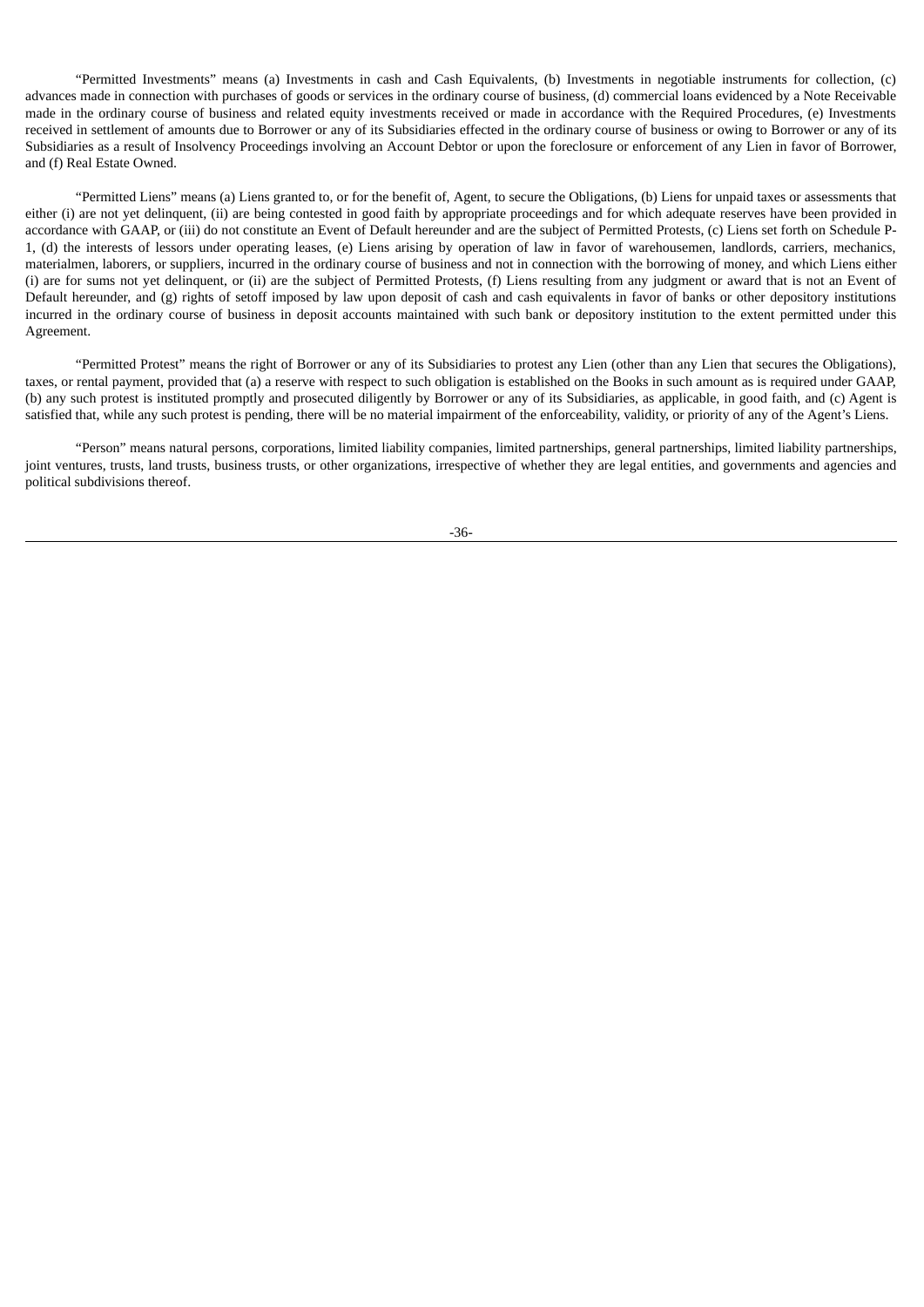"Portfolio Charged-Off Ratio" means, with respect to any Collection Period, the percentage equivalent of a fraction, calculated as of the end of such Collection Period on the Determination Date occurring in the second calendar month following the end of such Collection Period, (i) the numerator of which is equal to the aggregate outstanding principal balance of all Note Receivables in Horizon's consolidated and managed portfolio that became Charged-Off Note Receivables during such Collection Period and (ii) the denominator of which is equal to the sum of (A) the aggregate outstanding principal balance of all Note Receivables serviced by the Servicer as of the first day of such Collection Period and (B) the aggregate outstanding principal balance of all Note Receivables in Horizon's consolidated and managed portfolio as of the last day of such Collection Period divided by 2.

"Post-Termination Revolving Note Receivable Funding" means an Advance by the Lenders, made following the termination of the Revolving Credit Availability Period, which Advance may be used for the sole purpose of funding advances requested by Account Debtors under the Revolving Note Receivables.

"Prepayment Notice" has the meaning set forth in Section  $2.3(c)(i)$ 

"Prepayment Make-Whole Amount" has the meaning set forth in the Fee Letter.

"Principal Collections" means any and all Collections representing amounts paid by the applicable Account Debtor and applied by the Servicer in accordance with GAAP to the payment of the principal of a Note Receivable.

"Projections" means, with respect to any Person, such Person's forecasted (a) balance sheets, (b) profit and loss statements, and (c) cash flow statements (if applicable), all prepared on a basis consistent with such Person's historical financial statements, together with appropriate supporting details and a statement of underlying assumptions.

"Pro Rata Share" means, as of any date of determination, with respect to all matters as to a particular Lender (including the indemnification obligations arising under Section 16.7), (a) prior to the Commitments being terminated or reduced to zero, the percentage obtained by dividing (i) such Lender's Commitment, by (ii) the aggregate Commitments of all Lenders, and (b) from and after the time that the Commitments have been terminated or reduced to zero, the percentage obtained by dividing (i) the aggregate outstanding principal amount of such Lender's Advances, by (ii) the aggregate outstanding principal amount of all Advances.

"Ramp-Up Period" means the period commencing on the Restatement Effective Date and ending on the earlier of (a) the six-month anniversary of the Restatement Effective Date, and (b) the first date following the Restatement Effective Date on which Borrower has an Aggregate Outstanding Note Receivable Balance of \$75,000,000 or more.

"Real Estate Loan" means a Note Receivable that is secured by a Lien on Real Property where material value is attributed to such Real Property and relied upon in the underwriting of such Note Receivable.

"Real Estate Owned" means Real Property that secured a Note Receivable and was acquired by Borrower in connection with a foreclosure, deedin-lieu of foreclosure or other similar process in which Borrower took legal title to such Real Property following a default under such Note Receivable.

-37-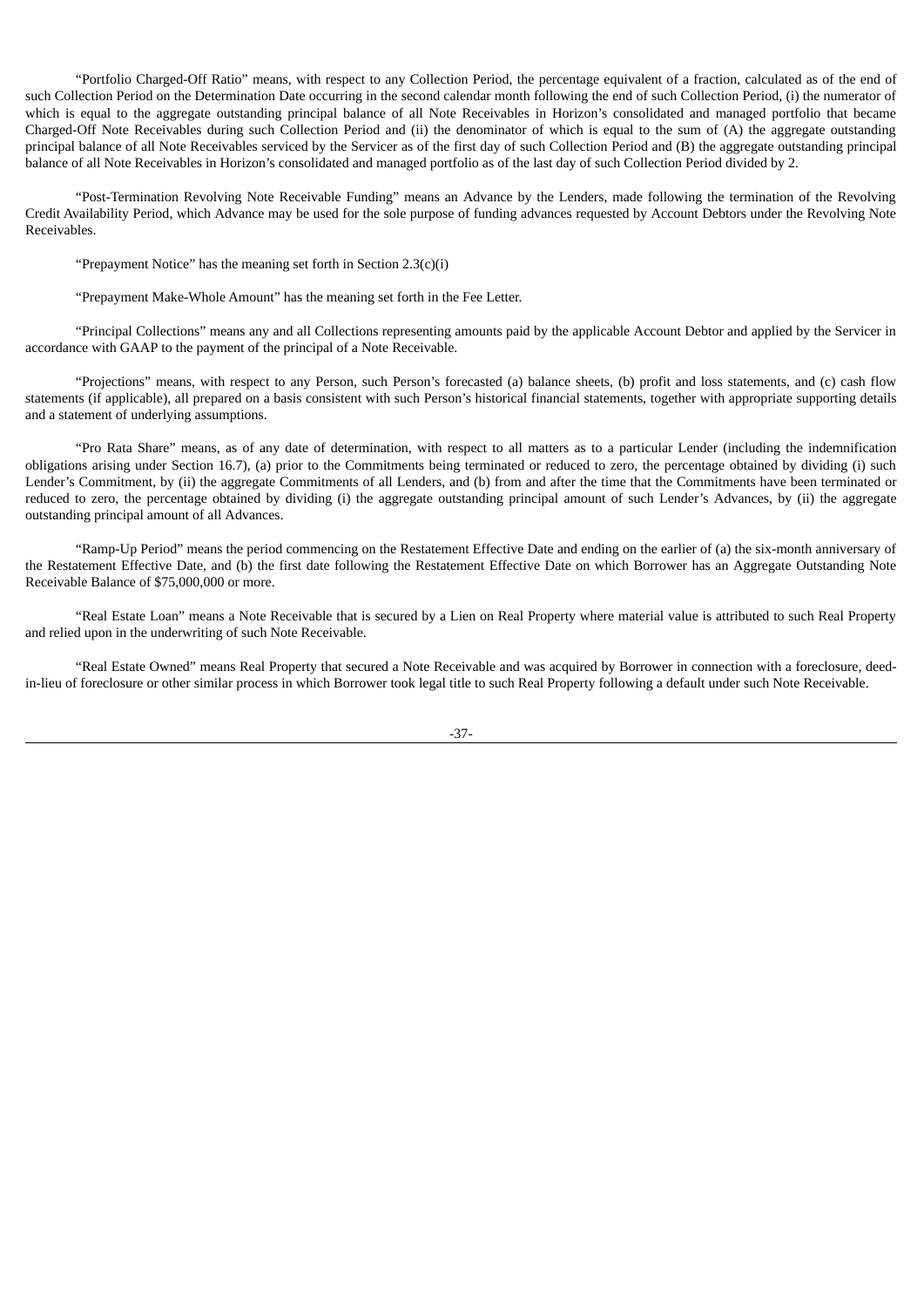"Real Property" means any estates or interests in real property now owned or hereafter acquired by any Person, and the improvements thereto.

"Record" means information that is inscribed on a tangible medium or which is stored in an electronic or other medium and is retrievable in perceivable form.

"Rehabilitated Note Receivable" means any Eligible Note Receivable (a) that has a Material Modification, in each case in accordance with the Required Procedures, (b) for which the Account Debtor is (i) now making principal amortization payments to fully amortize such Note Receivable and (ii) no longer experiencing a material financial underperformance, distress or material default, in each case in accordance with the Required Procedures. Upon the Account Debtor of a Rehabilitated Note Receivable timely making six (6) principal amortization payments and such Account Debtor no longer experiencing material financial underperformance, distress or material default of its obligations, in each case, in accordance with the Required Procedures, such Rehabilitated Note Receivable shall no longer constitute a Rehabilitated Note Receivable and shall constitute an Eligible Note Receivable (provided it meets all other requirements for an Eligible Note Receivable).

"Related Property" has the meaning set forth in the Sale and Servicing Agreement.

# "Relevant Governmental Body" means the Federal Reserve Board and/or the Federal Reserve Bank of New York, or a committee officially endorsed or convened by the Federal Reserve Board and/or the Federal Reserve Bank of New York or any successor thereto, including **without limitation the Alternative Reference Rates Committee.**

"Remedial Action" means all actions taken to (a) clean up, remove, remediate, contain, treat, monitor, assess, evaluate, or in any way address Hazardous Materials in the indoor or outdoor environment, (b) prevent or minimize a release or threatened release of Hazardous Materials so they do not migrate or endanger or threaten to endanger public health or welfare or the indoor or outdoor environment, (c) restore or reclaim natural resources or the environment, (d) perform any pre-remedial studies, investigations, or post-remedial operation and maintenance activities, or (e) conduct any other actions with respect to Hazardous Materials authorized by Environmental Laws.

"Remittance Date" means (x) the tenth (10<sup>th</sup>) day of each calendar month or, if such day is not a Business Day, the next succeeding Business Day and (y) the Maturity Date.

"Replacement Lender" has the meaning set forth in Section 2.11(b).

"Report" has the meaning set forth in Section 16.17(a).

"Required Asset Documents" means the documents set forth on Schedule R-1 hereto.

"Required Lenders" means, at any time, the Lenders whose aggregate Pro Rata Shares exceed fifty percent (50%); provided, however, that at any time when there are two or more Lenders, "Required Lenders" must include at least two Lenders whose aggregate Pro Rata Shares exceed fifty percent (50%).

-38-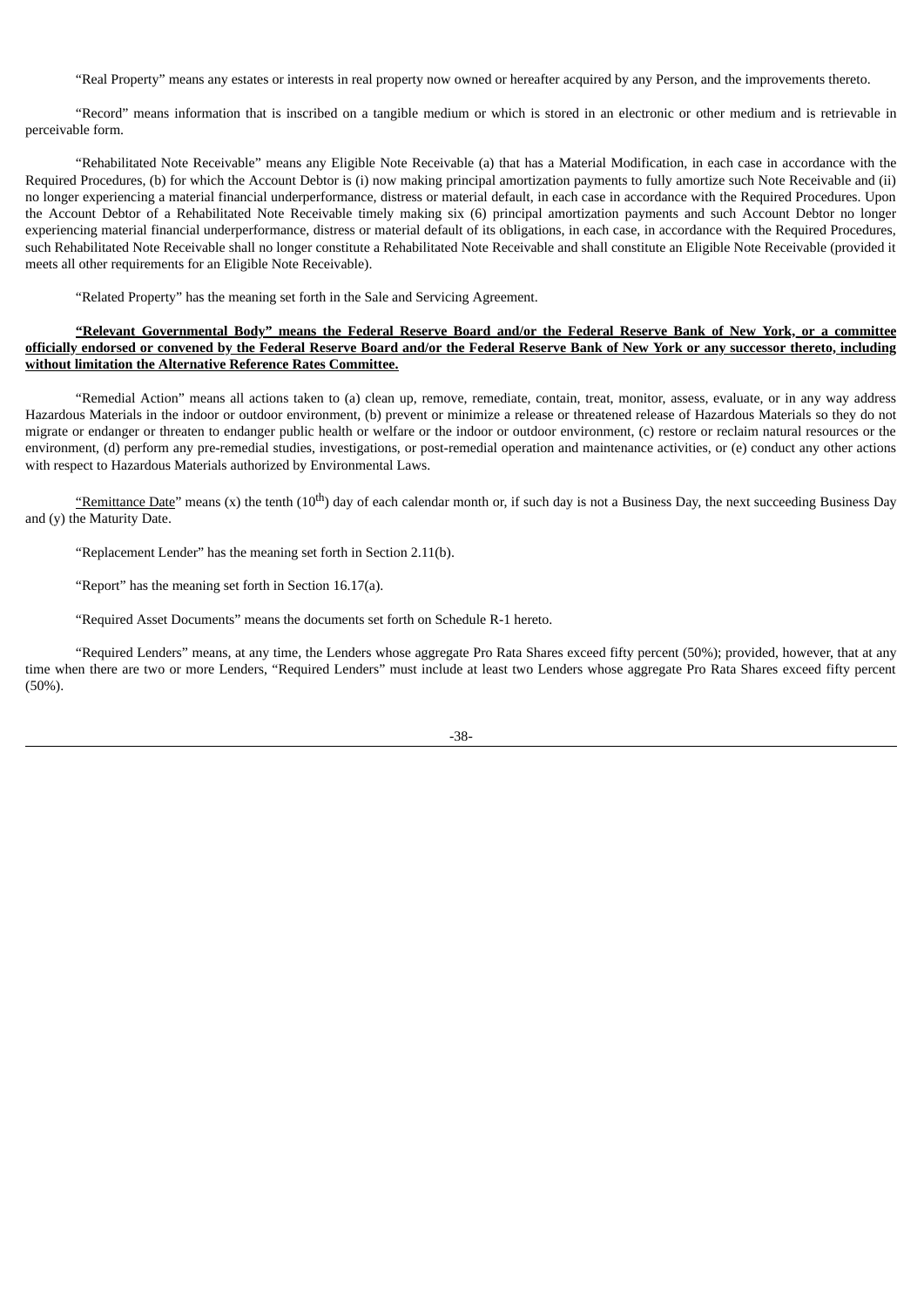"Required Procedures" means the written policies, procedures and guidelines, that Horizon utilizes in the origination (and Horizon Management utilizes in the servicing) of Notes Receivable Horizon owns, or sells to its subsidiaries, specifically including underwriting, documentation, portfolio management and financial policies, procedures and guidelines over collateral and financial analysis, business and asset valuation (including appraisal), auditing, collection activities, renewal, extension, modification, recognition, accrual, non-accrual and charge-off policies, and the use of the Approved Forms with respect to the origination, funding and servicing of Notes Receivable, all in the form delivered to Agent and approved by Agent on or prior to the Restatement Effective Date and attached to the Closing Certificate, as amended from time to time in accordance with the Sale and Servicing Agreement; provided, however, that no material change to the Approved Forms or the policies and procedures as in effect on the Restatement Effective Date shall be effective unless (a) Agent and Borrower have each received at least ten (10) Business Days prior written notice of such change and, (b) if either Agent in the exercise of its Permitted Discretion, or Borrower in its reasonable discretion, believes that such change could reasonably be expected to have a material adverse effect upon the quality or value of the Eligible Notes Receivable or the collectability of any Note Receivable or the Advances thereon, such change has the prior written approval of both Agent and Borrower; provided further, that (i) each of Agent and Borrower shall use reasonable efforts to notify Horizon of any objection it has to any such proposed change within ten (10) Business Days following its receipt of notice thereof from Horizon, but failure by Agent or Borrower to do so shall not be deemed to be a consent to or approval of such change, and (ii) if, after the expiration of such ten (10) Business Day period, Horizon has provided to each of Agent and Borrower a second written notice of such proposed change and received acknowledgment of Agent's and Borrower's receipt thereof, then each of Agent and Borrower shall be deemed to have consented to such proposed change unless either Agent or Borrower has notified Horizon of its objection thereto within twenty (20) days following its receipt of such second notice from Horizon.

#### "Restatement Effective Date" means the date of this Agreement.

"Restricted Payments" means (a) any dividend or other distribution, in cash or other property, direct or indirect, on account of any class of Stock in Borrower, now or hereafter outstanding, (b) any redemption, retirement, sinking fund or similar payment, purchase or other acquisition for value, direct or indirect, of any class of Stock in Borrower, now or hereafter outstanding, (c) any payment made to retire, or obtain the surrender of, any outstanding warrants, options or other rights to acquire shares of any class of Stock in Borrower, now or hereafter outstanding, (d) any payment or prepayment of principal, or redemption, purchase, retirement, defeasance, sinking fund or similar payment with respect to, any Subordinated Debt or any Indebtedness owing to a holder of Stock in Borrower or an Affiliate of a holder of Stock in Borrower, or (e) any payment (other than compensation to an officer or director of Borrower, as such, in the ordinary course of business, or Servicing Fees or other amount permitted to be paid to Servicer under the Sale and Servicing Agreement) to a holder of Stock in Borrower or to an Affiliate of Borrower or an Affiliate of any holder of Stock in Borrower not expressly authorized herein.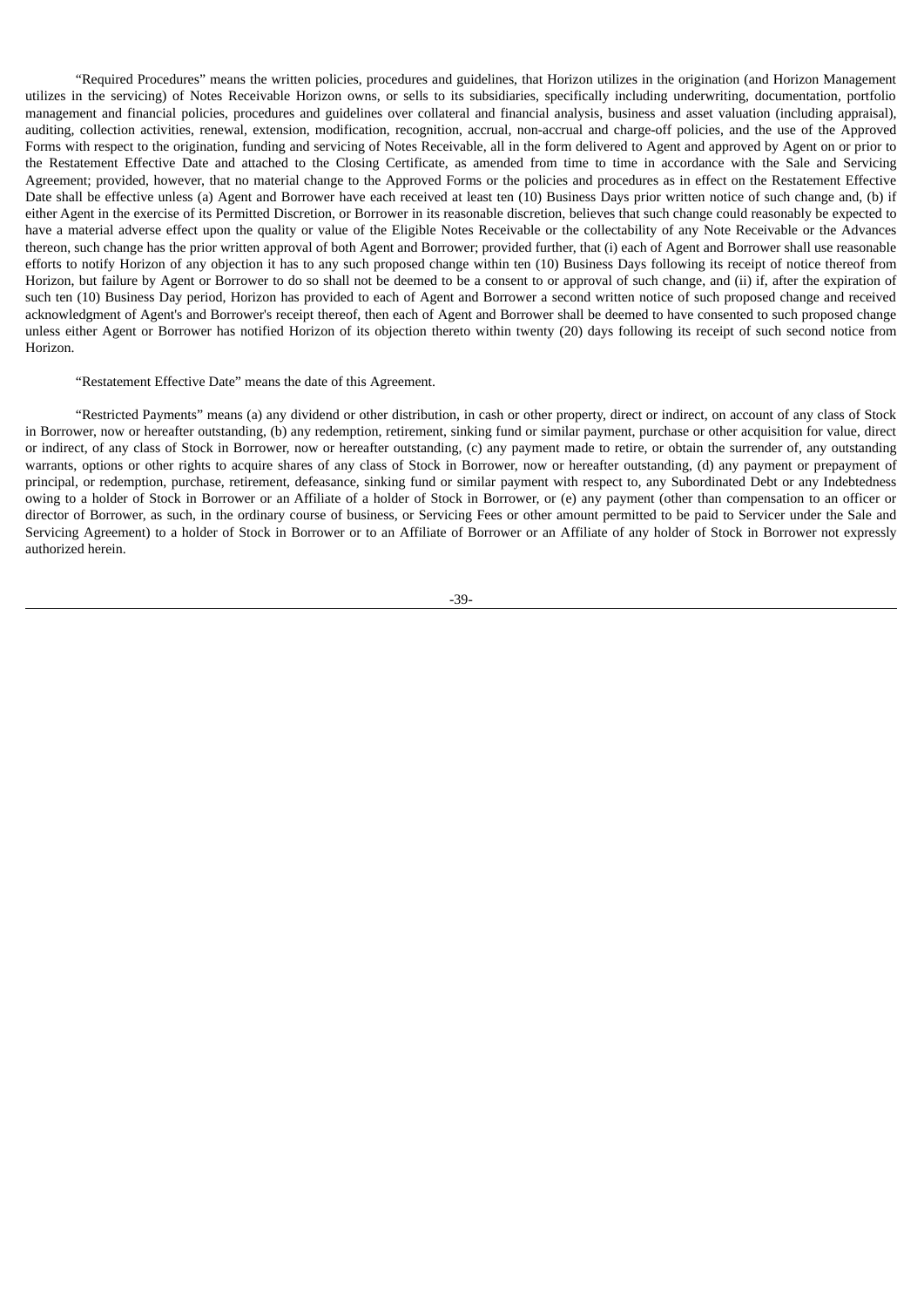"Revolving Credit Availability Period" means the period commencing on the Amendment No. 2 Effective Date and ending on the Termination Date.

"Revolving Note Receivable" means each Note Receivable that is secured by a valid first priority security interest or lien on specified collateral, (b) is not subordinate in right of payment to any other obligation for borrowed money of the Account Debtor, (c) **the Account Debtor** has an LTV not greater than forty percent (40%) when comparing (i) the aggregate commitment (i.e., assumes fully-drawn) of such Revolving Note Receivable plus all other outstanding balances of loans of such Account Debtor pari passu to the Revolving Note Receivable to (ii) the Account Debtor value, **determined in accordance with the Servicer's Required Proceduresfifty percent (50%)**, and (d) with respect to which the Borrower has a revolving credit commitment to advance amounts to the applicable Account Debtor during a specified term and which was underwritten as a "Revolving Note Receivable" in accordance with the Required Procedures and is identified on the books of the Servicer as such.

"Revolving Note Receivable Unfunded Available Amount" means, at any time, the sum of the products for each Revolving Note Receivable of (x) the aggregate unfunded available commitment (after giving effect to any borrowing base or collateral tests or other restrictions on availability) under such Revolving Note Receivable at such time times (y) the applicable Advance Rate.

"RIC/BDC Requirements" means the requirements Horizon must satisfy to maintain (a) its status as a "business development company," within the meaning of the 1940 Act, including, but not limited to, "asset coverage" requirements (as defined in and determined pursuant to Section 18 of the 1940 Act) and (b) its election to be treated as a "regulated investment company" under the Code.

"Rolling Six-Month Charged-Off Ratio" means, for any day on which Advances are outstanding, the rolling six period average Charged-Off Ratio for the six immediately preceding Collection Periods.

"Rolling Six-Month Portfolio Charged-Off Ratio" means, for any day, the rolling six period average Portfolio Charged-Off Ratio for the six immediately preceding Collection Periods.

"Sale and Servicing Agreement" means the Amended and Restated Sale and Servicing Agreement among Borrower, Horizon (as Originator), Horizon Management (as initial Servicer), U.S. Bank (as Collateral Custodian), and Agent, in form and substance satisfactory to Agent.

"Sanctions" has the meaning set forth in Section 5.25(a).

"Scheduled Payments" has the meaning set forth in the Sale and Servicing Agreement.

"SEC" means the United States Securities and Exchange Commission and any successor thereto.

"Securities Account" means a "securities account," as that term is defined in the Code.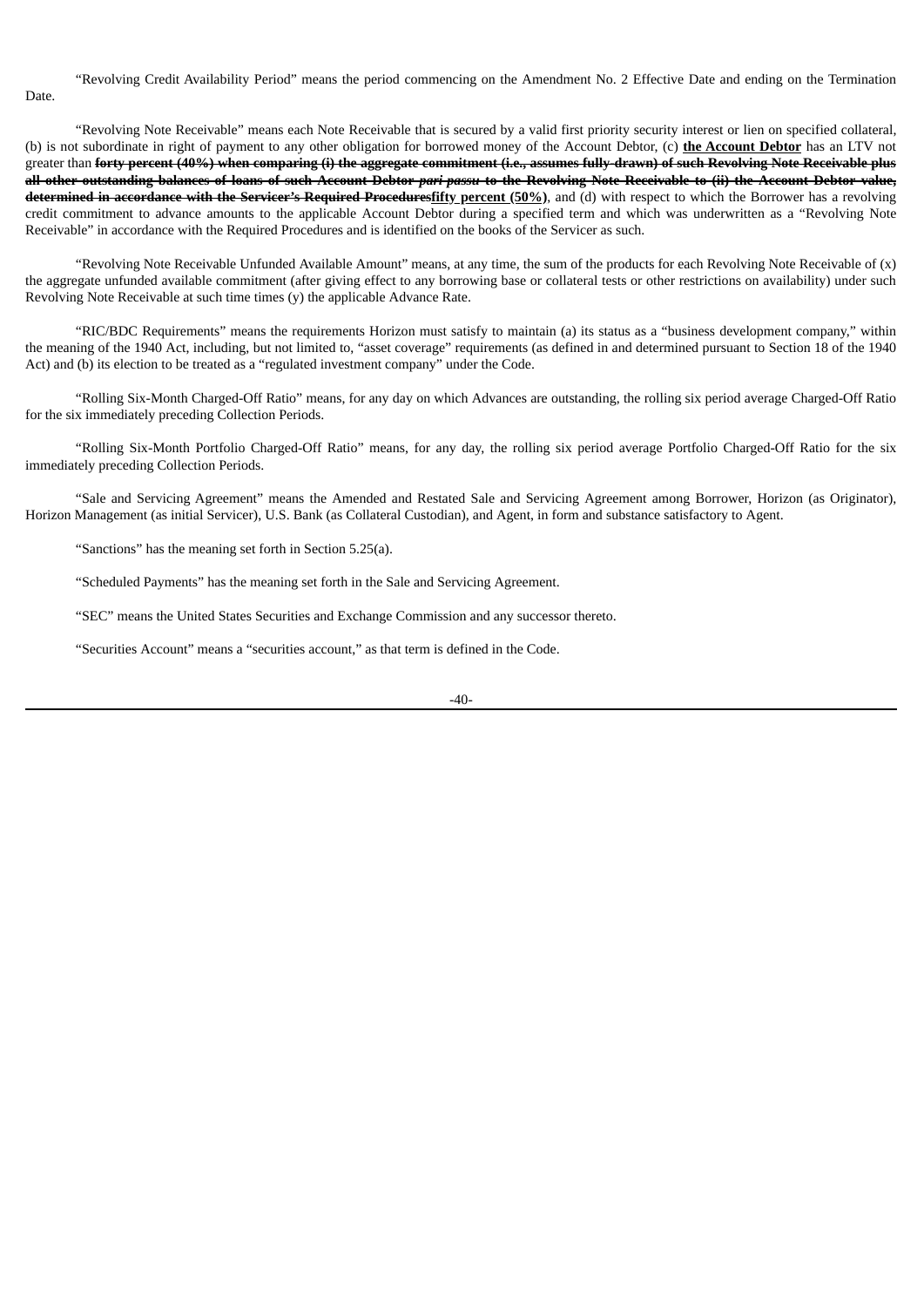"Servicer" means Horizon, or any other Person that assumes the functions of servicing the Notes Receivables with the prior written consent of Agent or is otherwise appointed pursuant to the terms of the Sale and Servicing Agreement.

"Servicer Advance" means an advance of Scheduled Payments made by the Servicer pursuant to the Sale and Servicing Agreement.

"Servicer Default" has the meaning set forth in the Sale and Servicing Agreement.

"Servicing Fees" means the "Servicing Fee" payable to Servicer in accordance with the Sale and Servicing Agreement, which shall in no case exceed for any measurement period (as determined pursuant to the Sale and Servicing Agreement) one and a half percent (1.50%) per annum on the average Notes Receivable balance (as determined pursuant to the Sale and Servicing Agreement) for such measurement period.

#### "SOFR" with respect to any day means the secured overnight financing rate published for such day by the Federal Reserve Bank of New York, as the administrator of the benchmark, (or a successor administrator) on the Federal Reserve Bank of New York's Website.

"Solvent" means, with respect to any Person on a particular date, that, at fair valuations, the sum of such Person's assets is greater than all of such Person's debts.

"Spread" means, with respect to Note Receivables accruing interest at a floating rate, the cash interest spread of such Note Receivables over the LIBOR Rate, or, if a Eurodollar Disruption Event occurs, the Base Rate.

"Stock" means all shares, options, warrants, membership interests, units of membership interests, other interests, participations, or other equivalents (regardless of how designated) of or in a Person, whether voting or nonvoting, including common stock, preferred stock, or any other "equity security" (as such term is defined in Rule 3a11-1 of the General Rules and Regulations promulgated by the SEC under the Exchange Act).

"Subordinated Debt" means any unsecured Indebtedness specifically subordinated to the prior payment in full in cash of the Obligations and which shall otherwise be on terms and conditions reasonably satisfactory to Agent and subject to a Subordination Agreement.

"Subordination Agreement" means a subordination agreement executed and delivered by Borrower and each of the holders of Subordinated Debt and Agent, the form and substance of which is satisfactory to Agent.

"Subsidiary" of a Person means a corporation, partnership, limited liability company, or other entity in which that Person directly or indirectly owns or controls the shares of Stock having ordinary voting power to elect a majority of the Board of Directors of such corporation, partnership, limited liability company, or other entity.

-41-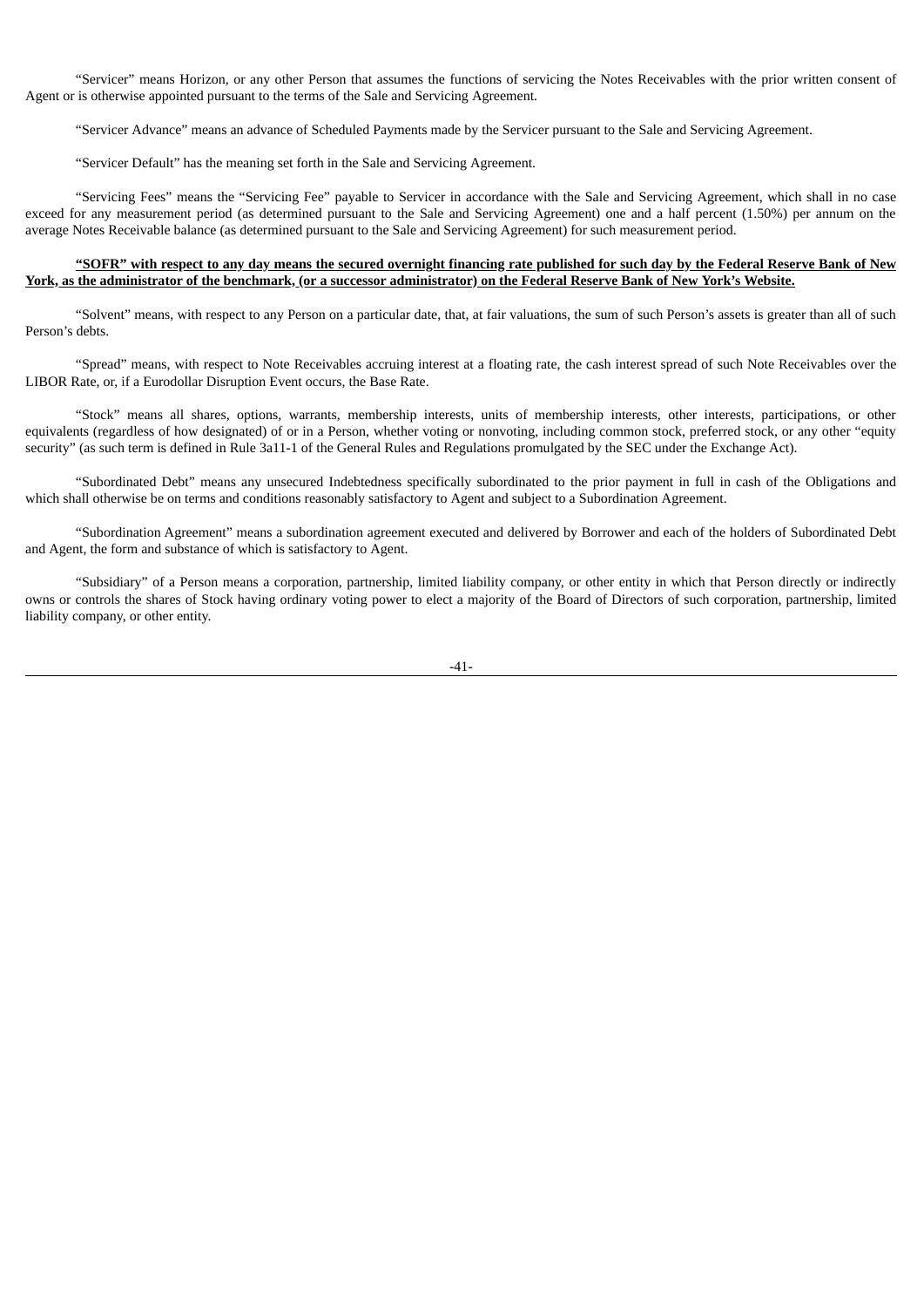"Supplemental Interests" means, with respect to any Note Receivable, any warrants, equity or other equity interests or interests convertible into or exchangeable for any such interests received by Horizon from the Account Debtor in connection with such Note Receivable.

"Supporting Obligation" means a letter-of-credit right or secondary obligation that supports the payment or performance of an Account, chattel paper, document, General Intangible, Note Receivable, instrument, or Investment Property.

"Swap Breakage and Indemnity Amounts" means any early termination payments, taxes, indemnification payments and any other amounts owed to a Hedge Provider under a Hedge Agreement that do not constitute monthly payments.

"Tangible Net Worth" means, with respect to any Person as of any date of determination, determined on a consolidated basis and in accordance with GAAP, the result of (a) such Person's total members' or shareholder's equity, plus (b) all Indebtedness expressly subordinated to all other borrowed Indebtedness of such Person, minus (c) all Intangible Assets of such Person, minus (d) all of such Person's prepaid expenses, minus (e) all amounts due to such Person from Affiliates of such Person.

"Target Industry" means each of the following business areas as classified in accordance with the Required Procedures: (a) Technology, (b) Life Science, (c) Healthcare Information and Services, and (d) Cleantech.

"Target Industry Percentage Limit" means (a) with respect to the Target Industry of Technology, seventy-five percent (75%); (b) with respect to the Target Industry of Life Science, seventy percent (70%); (c) with respect to the Target Industry of Healthcare Information and Services, seventy percent (70%); (d) with respect to the Target Industry of Cleantech, fifty percent (50%).

"Taxes" means any taxes, levies, imposts, duties, fees, assessments or other charges of whatever nature now or hereafter imposed by any jurisdiction or by any political subdivision or taxing authority thereof or therein with respect to such payments and all interest, penalties or similar liabilities with respect thereto.

"Tax Lender" has the meaning set forth in Section 15.2(a).

"Term Note Receivable" means each Note Receivable with required scheduled monthly amortization payments, no portion of which may be reborrowed once repaid, and designated as a "term loan" on the books of the Servicer in accordance with the Required Procedures.

### "Term SOFR" means the forward-looking term rate based on SOFR that has been selected or recommended by the Relevant **Governmental Body.**

"Termination Date" means the earliest to occur of (a) the Commitment Termination Date, (b) the occurrence of an Early Termination Event, or (c) the date of termination declared or occurring automatically in respect of the occurrence of an Event of Default pursuant to Section 9.1.

 $-42-$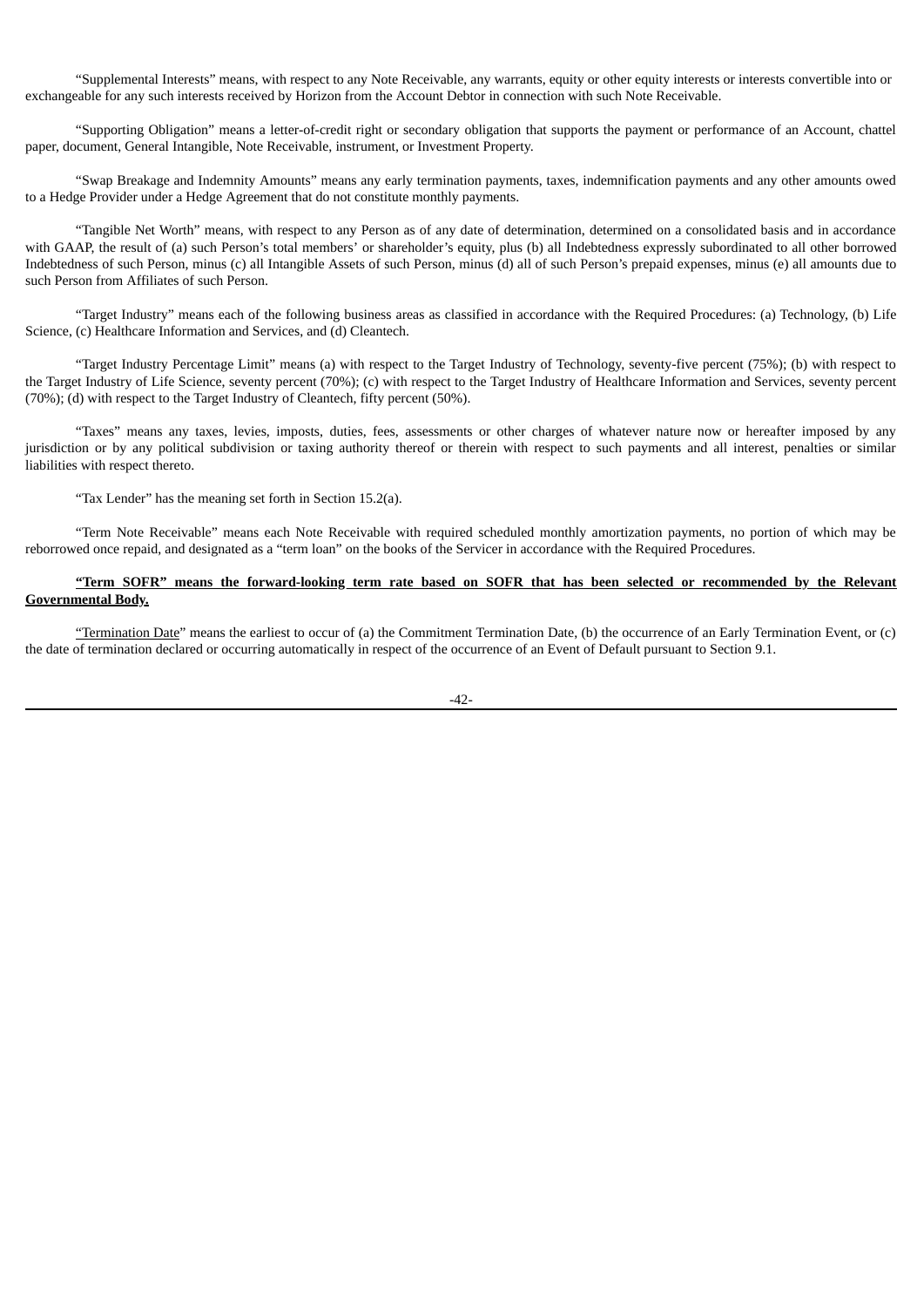#### **"Unadjusted Benchmark Replacement" means the Benchmark Replacement excluding the Benchmark Replacement Adjustment.**

"United States" means the United States of America.

"Unused Fee" has the meaning set forth in Section 2.10(a).

"U.S. Lender" has the meaning set forth in Section 16.11(c).

"Voidable Transfer" has the meaning set forth in Section 17.8.

"Weighted Average Fixed Coupon" means, as of any Determination Date, a fraction, expressed as a percentage (rounded up to the nearest 0.01%), (x) the numerator of which is the sum of the products for each Note Receivable accruing interest at a fixed rate (excluding Charged-Off Note Receivable) of (A) the cash yield for such Note Receivable of as of such date times (B) by the Outstanding Note Receivable Balance of such Note Receivable as of such date, and (y) the denominator of which is the aggregate Outstanding Note Receivable Balance of all such Note Receivables accruing interest at a fixed rates as of such date. For purposes of this definition, all Note Receivables accruing interest at a fixed rate that are not paying cash interest as of the applicable Determination Date shall be treated as having an interest rate of 0%.

"Weighted Average Floating Spread" means, as of any Determination Date, a fraction, expressed as a percentage (rounded up to the nearest 0.01%), (x) the numerator of which is the sum of the products for each Note Receivable accruing interest at a floating rate (excluding Charged-Off Note Receivables) of (A) the Spread, on an annualized basis, of such Note Receivables (including commitment, letter of credit and all other fees), by (B) the Outstanding Note Receivable Balance of such Note Receivables as of such date and (y) the denominator of which is the aggregate Outstanding Note Receivable Balance of all such Note Receivables accruing interest at a floating rate as of such date.

"Weighted Average Remaining Maturity" means, with respect to the Note Receivables included in the Collateral as of any Determination Date, the number equal to (i) the sum of the products for each such Note Receivable of (A) the remaining term to maturity of such Note Receivable (in years, rounded to the nearest one tenth thereof and based upon the initial maturity date of such Note Receivable) times (B) the Outstanding Note Receivable Balance of such Note Receivable divided by (ii) Aggregate Outstanding Note Receivable Balance at such time.

"Weighted Average Spread" means, as of any Determination Date, an amount (rounded up to the next 0.01%) equal to the weighted average of (a) for Note Receivables which bear interest at a floating rate, the Weighted Average Floating Spread of such Note Receivables and (b) for Note Receivables which bear interest at a fixed rate, the excess of the Weighted Average Fixed Coupon of such Note Receivables over the then-current weighted average strike rate under the Hedge Transactions, or, if there are no Hedge Transactions outstanding, over the then current LIBOR Rate.

**1.2** Accounting Terms. All accounting terms not specifically defined herein shall be construed in accordance with GAAP; provided, however, that if Borrower notifies Agent that Borrower requests an amendment to any provision hereof to eliminate the effect of any Accounting Change occurring after the Restatement Effective Date or in the application thereof on the operation of such provision (or if Agent notifies Borrower that the Required Lenders request an amendment to any provision hereof for such purpose), regardless of whether any such notice is given before or after such Accounting Change or in the application thereof, then Agent and Borrower agree that they will negotiate in good faith amendments to the provisions of this Agreement that are directly affected by such Accounting Change with the intent of having the respective positions of the Lenders and Borrower after such Accounting Change conform as nearly as possible to their respective positions as of the date of this Agreement and, until any such amendments have been agreed upon and agreed to by the Required Lenders, the provisions in this Agreement shall be calculated as if no such Accounting Change had occurred. When used herein, the term "financial statements" shall include the notes and schedules thereto. Whenever the term "Horizon" is used in respect of a financial covenant or a related definition, it shall be understood to mean Horizon and its Subsidiaries on a consolidated basis, unless the context clearly requires otherwise.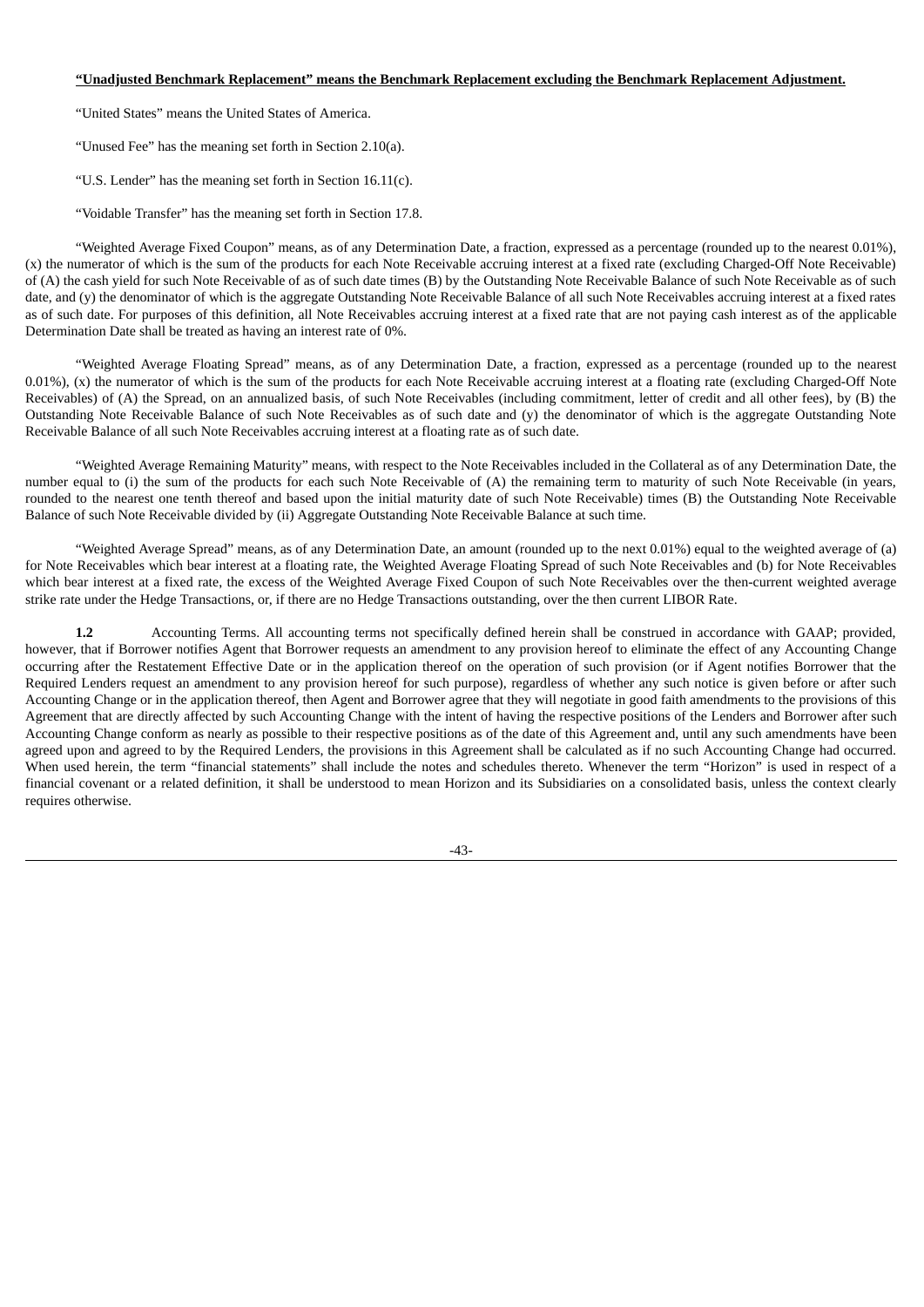**1.3** Code. Any terms used in this Agreement that are defined in the Code shall be construed and defined as set forth in the Code unless otherwise defined herein; provided however, that to the extent that the Code is used to define any term herein and such term is defined differently in different Articles of the Code, the definition of such term contained in Article 9 shall govern.

**1.4** Construction. Unless the context of this Agreement or any other Loan Document clearly requires otherwise, references to the plural include the singular, references to the singular include the plural, the terms "includes" and "including" are not limiting, and the term "or" has, except where otherwise indicated, the inclusive meaning represented by the phrase "and/or." The words "hereof," "herein," "hereby," "hereunder," and similar terms in this Agreement or any other Loan Document refer to this Agreement or such other Loan Document, as the case may be, as a whole and not to any particular provision of this Agreement or such other Loan Document, as the case may be. Section, subsection, clause, schedule, and exhibit references herein are to this Agreement unless otherwise specified. Any reference in this Agreement or in any other Loan Document to any agreement, instrument, or document shall include all alterations, amendments, changes, extensions, modifications, renewals, replacements, substitutions, joinders, and supplements, thereto and thereof, as applicable (subject to any restrictions on such alterations, amendments, changes, extensions, modifications, renewals, replacements, substitutions, joinders, and supplements set forth herein). The words "asset" and "property" shall be construed to have the same meaning and effect and to refer to any and all tangible and intangible assets and properties. Any reference herein or in any other Loan Document to the satisfaction, repayment, or payment in full of the Obligations shall mean the repayment in full in cash or immediately available funds (or, in the case of obligations with respect to Bank Products (other than Hedge Obligations), providing Bank Product Collateralization) of all of the Obligations (including the payment of any Lender Group Expenses that have accrued irrespective of whether demand has been made therefor and the payment of any termination amount then applicable (or which would or could become applicable as a result of the repayment of the other Obligations) under Hedge Agreements provided by Hedge Providers) other than (i) unasserted contingent indemnification Obligations, (ii) any Bank Product Obligations (other than Hedge Obligations) that, at such time, are allowed by the applicable Bank Product Provider to remain outstanding without being required to be repaid or cash collateralized, and (iii) any Hedge Obligations that, at such time, are allowed by the applicable Hedge Provider to remain outstanding without being required to be repaid. Any reference herein to any Person shall be construed to include such Person's successors and assigns. Any requirement of a writing contained herein or in any other Loan Document shall be satisfied by the transmission of a Record.

-44-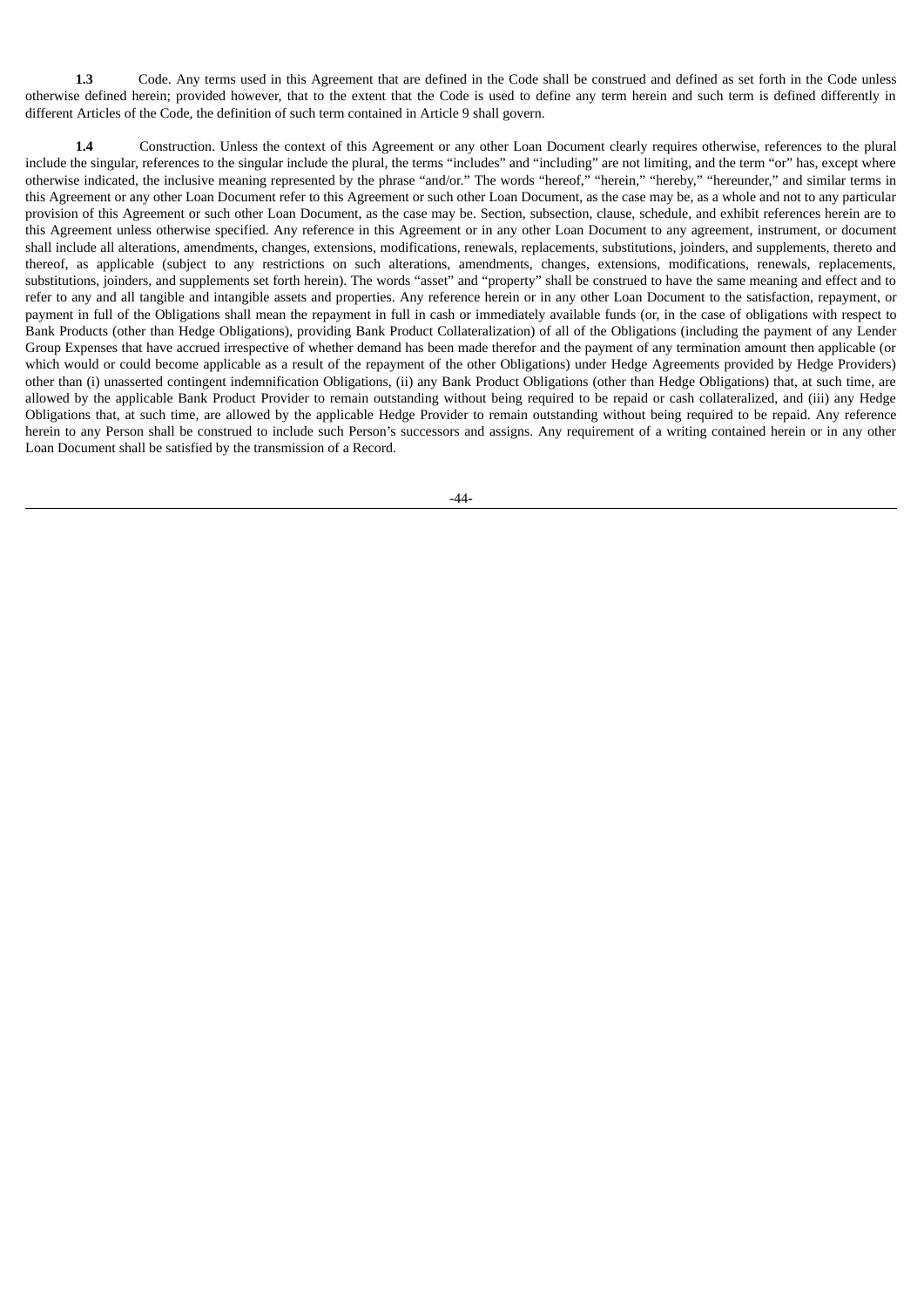**1.5** Schedules and Exhibits. All of the schedules and exhibits attached to this Agreement shall be deemed incorporated herein by reference.

1.6 LIBOR Notification. The interest rate on LIBOR Rate Loans is determined by reference to the LIBOR Rate, which is derived from the London interbank offered rate ("LIBOR"). The London interbank offered rate is intended to represent the rate at which contributing banks may obtain short-term borrowings from each other in the London interbank market. In July 2017, the U.K. Financial Conduct Authority announced that, after the end of 2021, it would no longer persuade or compel contributing banks to make rate submissions to the ICE Benchmark Administration (together with any successor to the ICE Benchmark Administrator, the "IBA") for purposes of the IBA setting the London interbank offered rate. As a result, it is possible that commencing in 2022, the London interbank offered rate may no longer be available or may no longer be deemed an appropriate reference rate upon which to determine the interest rate on LIBOR Rate Loans. In light of this eventuality, public and private sector industry initiatives are currently underway to identify new or alternative reference rates to be used in place of LIBOR. In the event that LIBOR is no longer available or in certain other circumstances as set forth in Section 2.15 of this Agreement, such Section 2.15 provides a mechanism for determining an alternative rate of interest. The Agent will notify the Borrower, pursuant to Section 2.15, in advance of any change to the reference rate upon which the interest rate on LIBOR Rate Loans is based. However, the Agent does not warrant or accept any responsibility for, and shall not have any liability with respect to, the administration, submission or any other matter related to LIBOR or other rates in the definition of "LIBOR Rate" or with respect to any alternative or successor rate thereto, or replacement rate therefor or thereof, including, without limitation, whether the composition or characteristics of any such alternative, successor or replacement reference rate, as it may or may not be adjusted pursuant to Section 2.15, will be similar to, or produce the same value or economic equivalence of, the LIBOR Rate or **have the same volume or liquidity as did LIBOR prior to its discontinuance or unavailability.**

# **2.** LOAN AND TERMS OF PAYMENT.

# **2.1** Revolver Advances.

(a) Subject to the terms and conditions of this Agreement, and during the Revolving Credit Availability Period, each Lender agrees (severally, not jointly or jointly and severally) to make Advances to Borrower in an amount at any one time outstanding not to exceed *the lesser of*

- (i) such Lender's Commitment, or
- (ii) such Lender's Pro Rata Share of the Available Amount at such time;

-45-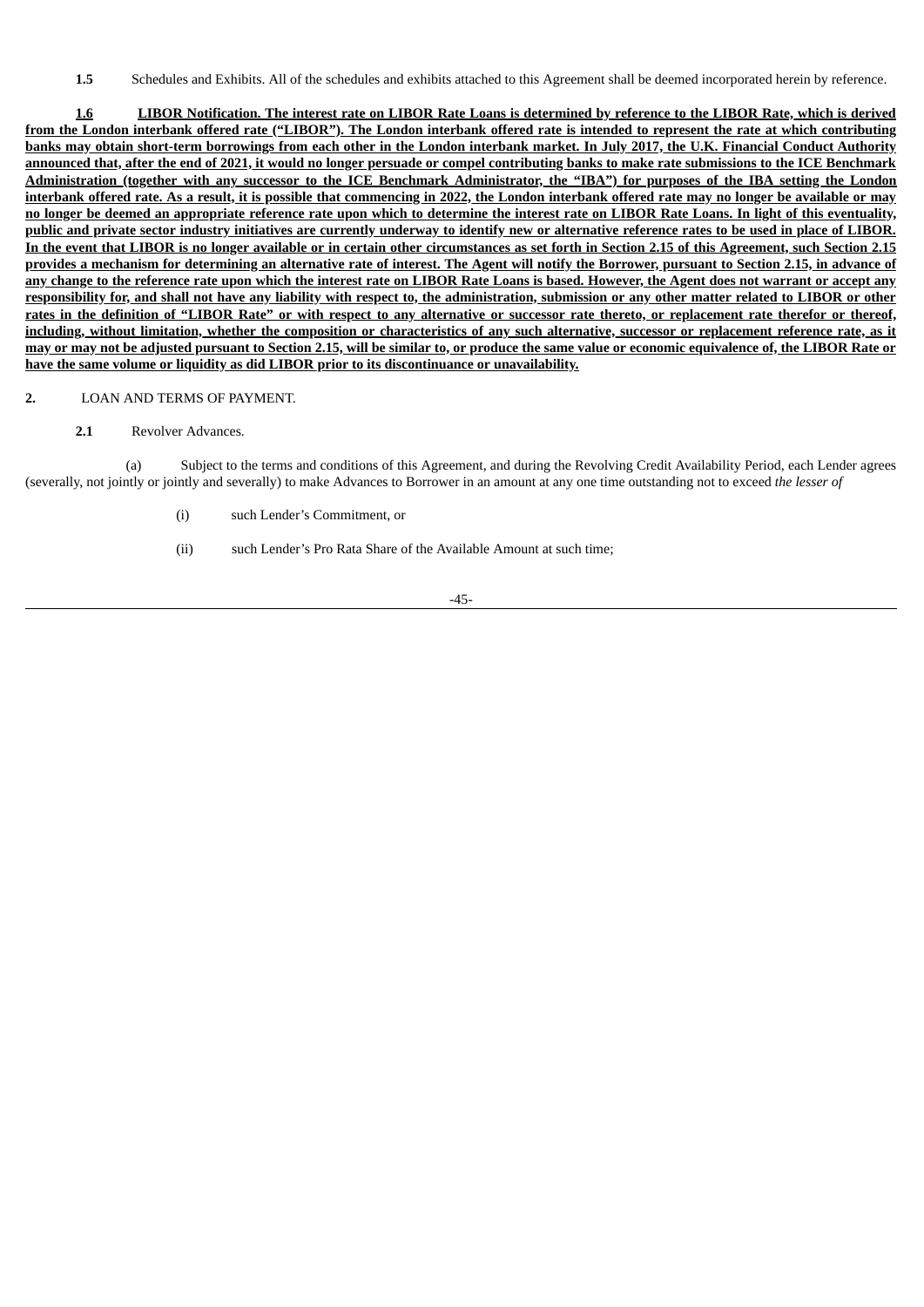(b) Anything to the contrary in this Section 2.1 notwithstanding, Agent shall have the right (but not the obligation) to establish, increase, reduce, eliminate, or otherwise adjust reserves from time to time against the Borrowing Base (or the Maximum Revolver Amount in the case of clause (iv) below) in such amounts, and with respect to such matters, as Agent in its Permitted Discretion shall deem necessary or appropriate, including (i) reserves in an amount up to the Bank Product Reserve Amount, and (ii) reserves with respect to (A) sums that Borrower is required to pay (such as taxes, assessments, insurance premiums, or, in the case of leased assets, rents or other amounts payable under such leases) and has failed to pay under any Section of this Agreement or any other Loan Document, (B) amounts owing by Borrower or any of its Subsidiaries to any Person to the extent secured by a Lien on, or trust over, any of the Collateral (other than any existing Permitted Lien set forth on Schedule P-1 which is specifically identified thereon as entitled to have priority over the Agent's Liens), which Lien or trust, in the Permitted Discretion of Agent likely would have a priority superior to the Agent's Liens (such as Liens or trusts in favor of landlords, warehousemen, carriers, mechanics, materialmen, laborers, or suppliers, or Liens or trusts for ad valorem, excise, sales, or other taxes where given priority under applicable law) in and to such item of the Collateral, (iii) the valuation of any Note Receivable, the Collateral securing any Note Receivable, or other Collateral, and (iv) up to the aggregate amount of available unfunded revolver commitments of Borrower to the makers of Notes Receivable. On the Restatement Effective Date, the Borrower shall fund an indemnity reserve in the amount of \$200,000 (the "Indemnity Reserve"), held in a sub-account of the Collection Account, which amount may be utilized by KEF, as Agent, in its sole discretion to compensate itself for any losses, costs or expenses incurred by it in connection with any claim made by Wells Fargo National Bank or any Affiliate in connection with the assignment by it of its rights and obligations (as a Lender or Agent) under this Agreement or the other Loan Documents. The Indemnity Reserve shall be maintained until the second anniversary of the Restatement Effective Date at which time any remaining funds shall be distributed to the Borrower, unless at such time there are outstanding and unpaid indemnification claims, in which event the Indemnity Reserve shall be maintained until such outstanding and unpaid indemnification claims are finally resolved. Borrower shall have no obligation to restore the Indemnity Reserve to its original amount. Agent will review the amount of the Indemnity Reserve on the first anniversary of the Restatement Effective Date to determine whether and in what amount (up to a maximum of \$200,000 less any proceeds of the Indemnity Reserve used to satisfy prior indemnification claims) such reserve shall continue to be maintained, if at all. So long as no Event of Default has occurred and is continuing, Agent shall first notify and attempt to discuss with Borrower any such reserve level.

(c) During the Amortization Period until the reduction to zero of all outstanding commitments in respect of Revolving Note Receivables, each Lender shall make Post-Termination Revolving Note Receivable Fundings up to an aggregate amount equal to such Lender's Commitment less outstanding Advances made by such Lender. Requests for and funding of Post-Termination Revolving Note Receivable Fundings shall be made in accordance the procedures set forth in Section 2.2; provided, that the Agent may, in its sole discretion, advance funds constituting Post-Termination Revolving Note Receivable Fundings to (i) the Borrower or (ii) the applicable Account Debtor directly, on behalf of the Borrower, and in either case, such funds shall be used solely for the purpose of funding advances requested by an Account Debtor under a Revolving Note Receivable.

(d) Amounts borrowed pursuant to this Section 2.1 may be repaid and, subject to the terms and conditions of this Agreement, reborrowed at any time during the term of this Agreement.

-46-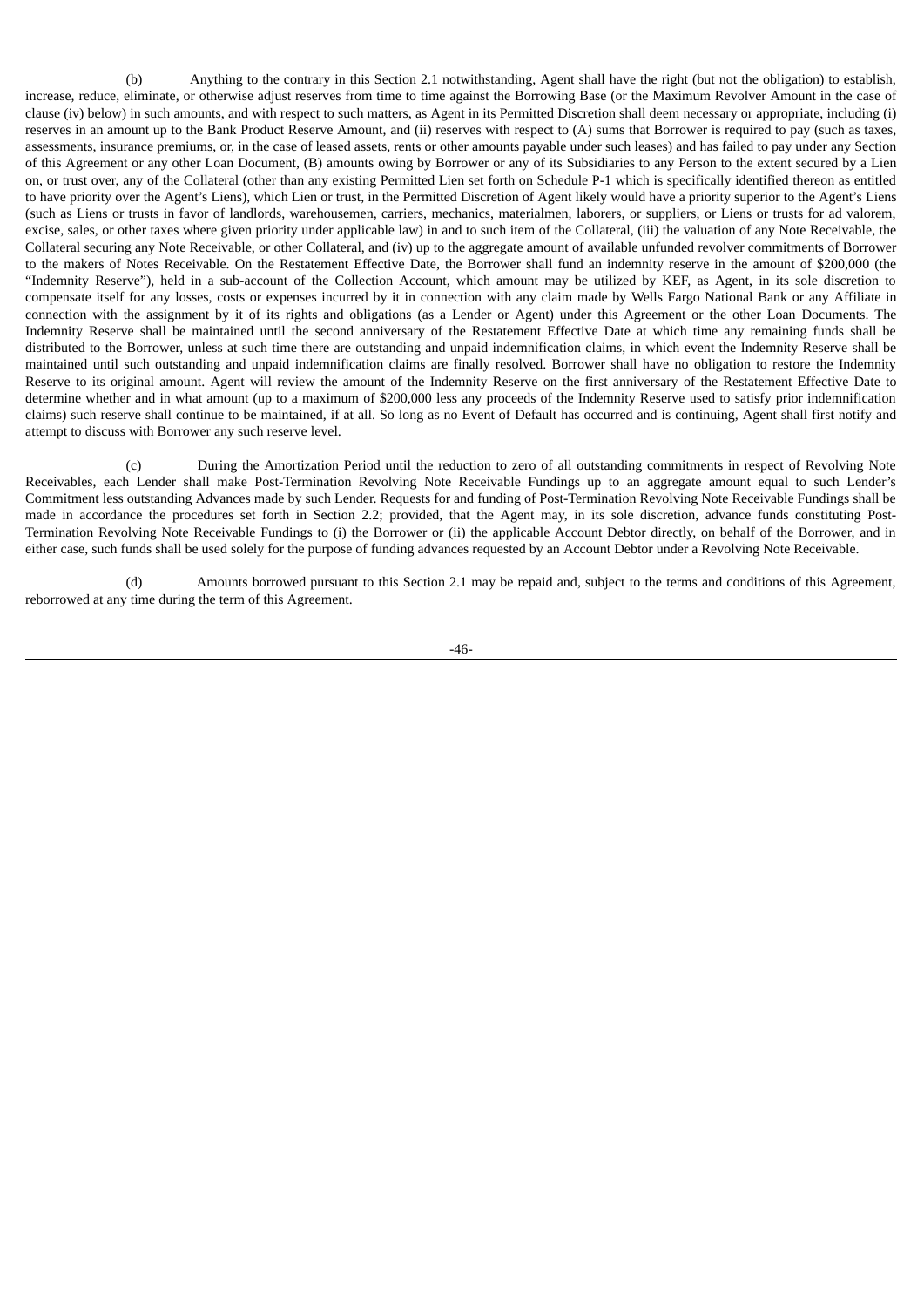#### **2.2** Borrowing Procedures and Settlements.

(a) Procedure for Borrowing. On the terms and conditions hereinafter set forth, the Borrower may, by delivery of an irrevocable written request to the Agent (any such request, a "Funding Request"), from time to time on any Business Day during the Revolving Credit Availability Period (but not more than once per calendar week), at its option, request that the Lenders make Advances to it in an amount which, at any time, shall not exceed the Available Amount in effect on the related Funding Date.

(i) Such Funding Request shall be delivered not later than 12:00 noon (New York City time) on the date which is one (1) Business Day prior to the requested Funding Date. Each Funding Request shall specify the aggregate amount of the requested Advance, which shall be in an amount equal to at least \$1,000,000. Each Funding Request shall be accompanied by (i) a certificate of the Borrower, depicting the outstanding amount of Advances under this Agreement and representing that all conditions precedent for a funding have been met, including a representation by the Borrower that the requested Advance shall not, on the Funding Date thereof, exceed the Available Amount on such day, (ii) a Borrowing Base Certificate as of the applicable Funding Date (giving pro forma effect to the Advance requested and the use of proceeds thereof), (iii) an updated schedule listing of all Notes Receivable including each Note Receivable that is subject to the requested Advance, (iv) the proposed Funding Date, and (v) wire transfer instructions for the Advance. Upon receipt of such Funding Request, the Agent shall promptly forward such Funding Request to the Lenders.

(ii) A Funding Request shall be irrevocable when delivered; provided however, that if the Borrowing Base calculation delivered pursuant to clause (ii) above includes a Note Receivable which does not become part of the Borrower Collateral on or before the applicable Funding Date as anticipated, and the Borrower cannot otherwise make the representations required pursuant to clause (i) above, the Borrower shall revise the Funding Request accordingly, and shall pay any loss, cost or expense incurred by any Lender in connection with the broken funding evidenced by such revised Funding Request.

(iii) On the Funding Date following the satisfaction of the applicable conditions set forth in this Section 2.2(a) and Article III, the Lenders shall make available to the Agent at its address listed beneath its signature on its signature page to this Agreement (or on the signature page to the **Joinder Agreementjoinder agreement** pursuant to which it became a party hereto), for deposit to the account of the Borrower or its designee in same day funds, at the Borrower's Designated Account, an amount equal to such Lender's Pro Rata Share of the Advance then being made. Each wire transfer of an Advance to the Borrower shall be initiated by the applicable Lender no later than 3:00 p.m. (New York City time) on the applicable Funding Date. The obligation of each Lender to remit its Pro Rata Share of any such Advance shall be several from that of each other Lender, and the failure of any Lender to so make such amount available to the Borrower shall not relieve any other Lender of its obligation hereunder.

-47-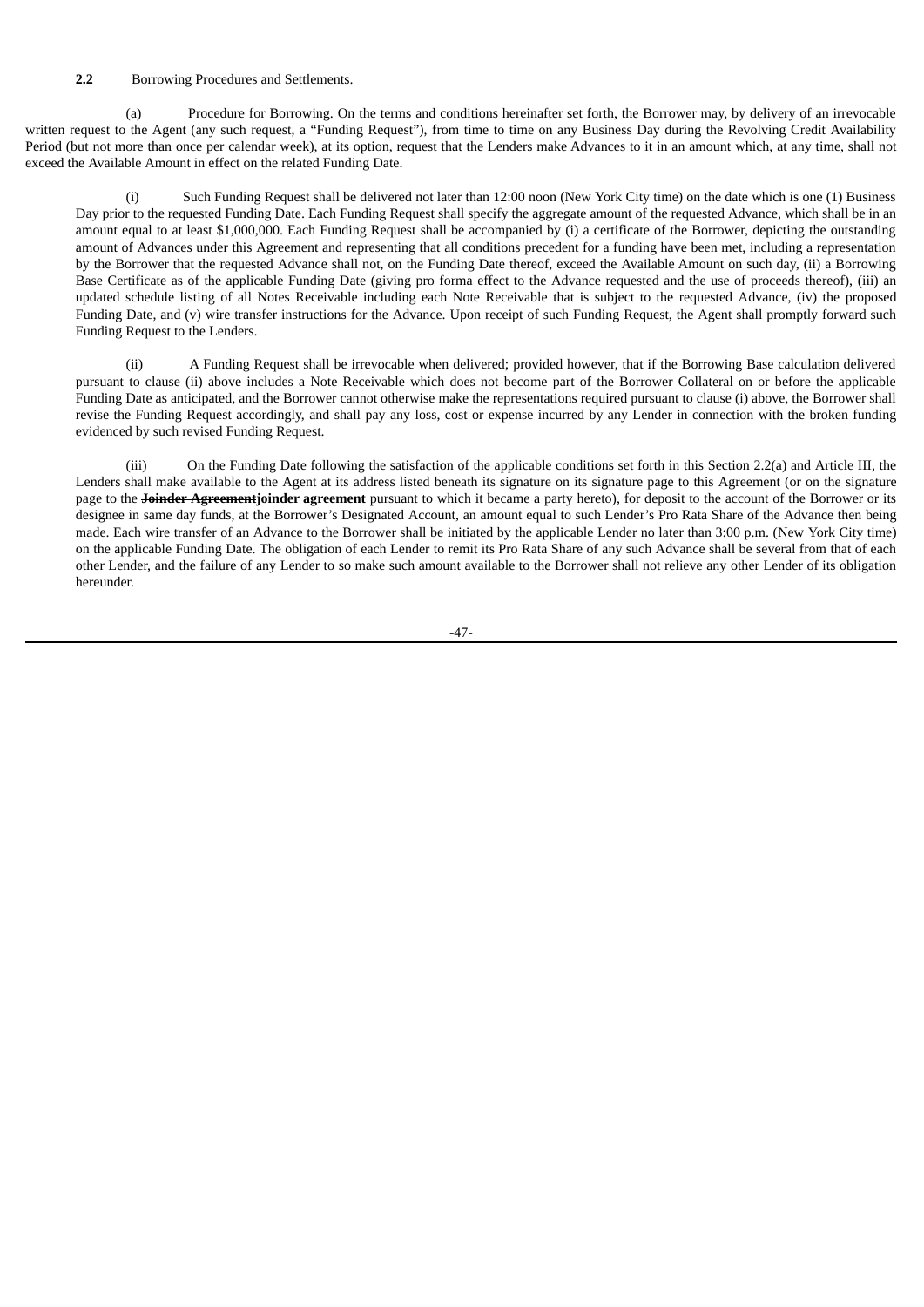# (iv) The Borrower shall deliver to the Agent any other documents or materials reasonably requested with respect to each Note Receivable, promptly upon request therefor.

(b) Extension of Commitment Termination Date. The Borrower may, no later than ninety (90) days prior to the then current anniversary of the Restatement Effective Date, by written notice to the Agent, make written requests for the Lenders to extend the Commitment Termination Date for an additional revolving period of 364 days. The Agent will give prompt notice to each Lender of its receipt of such request for extension of the Commitment Termination Date. Each Lender shall make a determination, in its sole discretion and after a full credit review, not less than fifteen (15) days prior to the then applicable anniversary of the Restatement Effective Date as to whether or not it will agree to extend the Commitment Termination Date; provided, however, that the failure of any Lender to make a timely response to the Borrower's request for extension of the Commitment Termination Date shall be deemed to constitute an acceptance by such Lender to extend the Commitment Termination Date.

(c) Notation. Agent shall record on its books the principal amount of the Advances owing to each Lender, and the interests therein of each Lender, from time to time and such records shall, absent manifest error, conclusively be presumed to be correct and accurate. In addition, each Lender is authorized, at such Lender's option, to note the date and amount of each payment or prepayment of principal of such Lender's Advances in its books and records, including computer records.

(d) Defaulting Lenders. Agent shall not be obligated to transfer to a Defaulting Lender any payments made by Borrower to Agent for the Defaulting Lender's benefit or any Collections or proceeds of Collateral that would otherwise be remitted hereunder to the Defaulting Lender, and, in the absence of such transfer to the Defaulting Lender, Agent shall transfer any such payments to each non-Defaulting Lender ratably in accordance with their Commitments (but, in each case, only to the extent that such Defaulting Lender's portion of an Advance (or other funding obligation) was funded by such other non-Defaulting Lender), (i) to a suspense account maintained by Agent, the proceeds of which shall be retained by Agent and may be made available to be re-advanced to or for the benefit of Borrower as if such Defaulting Lender had made its portion of Advances (or other funding obligations) hereunder, and (ii) from and after the date on which all other Obligations have been paid in full, to such Defaulting Lender in accordance with tier (M) of Section 2.4(b). Subject to the foregoing, Agent may hold and, in its discretion, re-lend to Borrower for the account of such Defaulting Lender the amount of all such payments received and retained by Agent for the account of such Defaulting Lender. Solely for the purposes of voting or consenting to matters with respect to the Loan Documents (including the calculation of Pro Rata Share in connection therewith) and for the purpose of calculating the fee payable under Section 2.10(a), such Defaulting Lender shall be deemed not to be a "Lender" and such Lender's Commitment shall be deemed to be zero. The provisions of this Section 2.2(d) shall remain effective with respect to such Defaulting Lender until the earlier of (x) the date on which all of the non-Defaulting Lenders, Agent, and Borrower shall have waived, in writing, the application of this Section 2.2(d) to such Defaulting Lender, or (y) the date on which such Defaulting Lender makes payment of all amounts that it was obligated to fund hereunder, pays to Agent all amounts owing by Defaulting Lender in respect of the amounts that it was obligated to fund hereunder, and, if requested by Agent, provides adequate assurance of its ability to perform its future obligations hereunder. The operation of this Section 2.2(d) shall not be construed to increase or otherwise affect the Commitment of any Lender, to relieve or excuse the performance by such Defaulting Lender or any other Lender of its duties and obligations hereunder, or to relieve or excuse the performance by Borrower of its duties and obligations hereunder to Agent or to the Lenders other than such Defaulting Lender. Any failure by a Defaulting Lender to fund amounts that it was obligated to fund hereunder shall constitute a material breach by such Defaulting Lender of this Agreement and shall entitle Borrower, at its option, upon written notice to Agent, to arrange for a substitute Lender to assume the Commitment of such Defaulting Lender, such substitute Lender to be reasonably acceptable to Agent. In connection with the arrangement of such a substitute Lender, the Defaulting Lender shall have no right to refuse to be replaced hereunder, and agrees to execute and deliver a completed form of Assignment and Acceptance in favor of the substitute Lender (and agrees that it shall be deemed to have executed and delivered such document if it fails to do so) subject only to being paid its share of the outstanding Obligations (other than Bank Product Obligations, but including all interest, fees, and other amounts that may be due and payable in respect thereof,); provided, however, that any such assumption of the Commitment of such Defaulting Lender shall not be deemed to constitute a waiver of any of the Lender Groups' or Borrower's rights or remedies against any such Defaulting Lender arising out of or in relation to such failure to fund. In the event of a direct conflict between the priority provisions of this Section 2.2(d) and any other provision contained in this Agreement or any other Loan Document, it is the intention of the parties hereto that such provisions be read together and construed, to the fullest extent possible, to be in concert with each other. In the event of any actual, irreconcilable conflict that cannot be resolved as aforesaid, the terms and provisions of this Section 2.2(d) shall control and govern.

 $-48$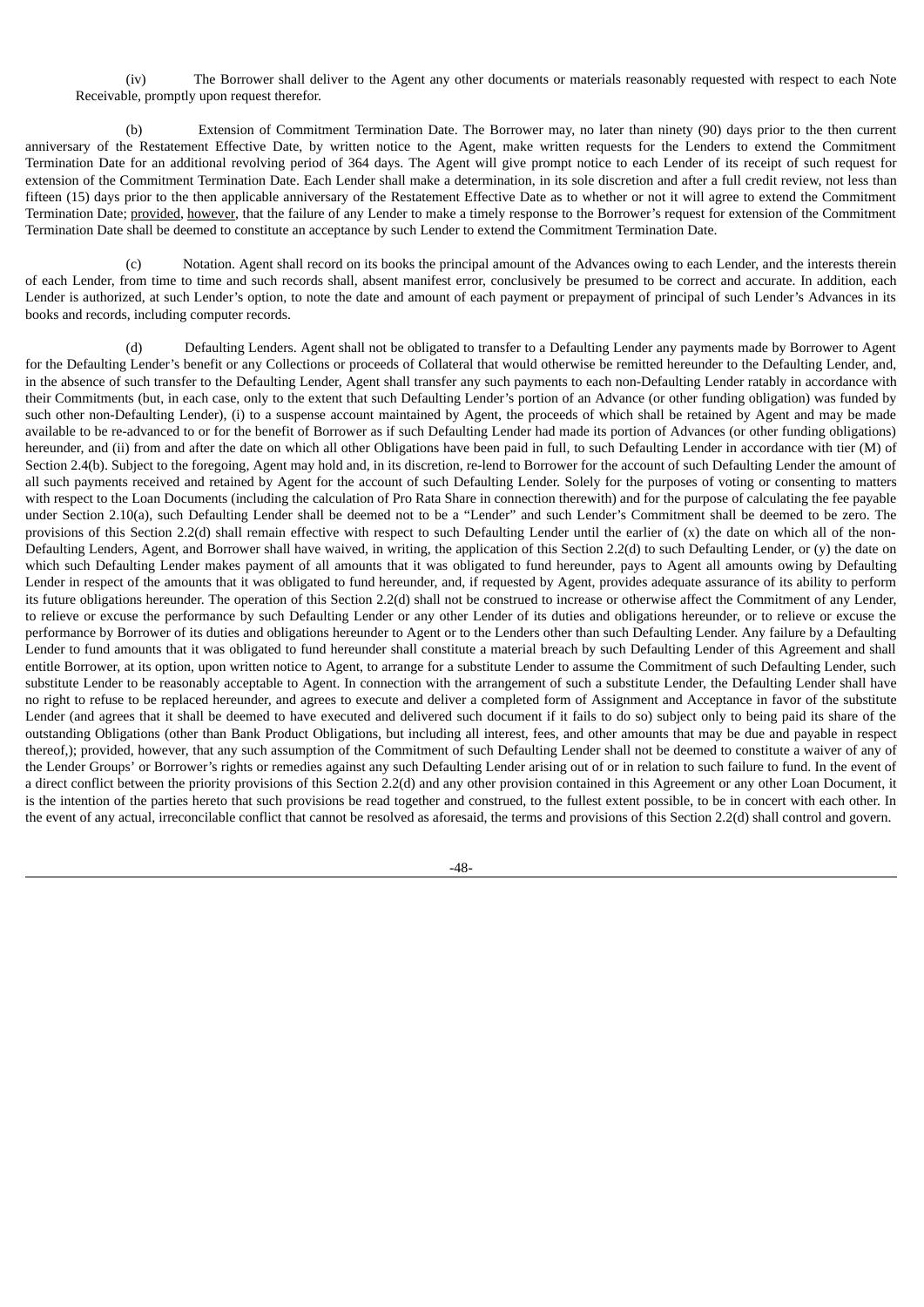(e) Independent Obligations. All Advances shall be made by the Lenders contemporaneously and in accordance with their Pro Rata Shares. It is understood that (i) no Lender shall be responsible for any failure by any other Lender to perform its obligation to make any Advance (or other extension of credit) hereunder, nor shall any Commitment of any Lender be increased or decreased as a result of any failure by any other Lender to perform its obligations hereunder, and (ii) no failure by any Lender to perform its obligations hereunder shall excuse any other Lender from its obligations hereunder.

**2.3** Payments; Overadvances; Voluntary Prepayment; Collections Account Release.

(a) Payment and Voluntary Prepayment.

(i) Except as otherwise expressly provided herein, all payments by Borrower shall be made to Agent's Account for the account of the Lender Group and shall be made in immediately available funds, no later than 2:00 p.m. (New York time) on the date specified herein. Any payment received by Agent later than 2:00 p.m. (New York time) shall be deemed to have been received on the following Business Day and any applicable interest, fee or Breakage Costs shall continue to accrue until such following Business Day.

(ii) Unless Agent receives notice from Borrower prior to the date on which any payment or voluntary prepayment is due to the Lenders that Borrower will not make such payment or voluntary prepayment in full as and when required, Agent may assume that Borrower has made (or will make) such payment or voluntary prepayment in full to Agent on such date in immediately available funds and Agent may (but shall not be so required), in reliance upon such assumption, distribute to each Lender on such due date an amount equal to the amount then due such Lender. If and to the extent Borrower does not make such payment or voluntary prepayment in full to Agent on the date when due, each Lender severally shall repay to Agent on demand such amount distributed to such Lender, together with interest thereon at the Defaulting Lender Rate for each day from the date such amount is distributed to such Lender until the date repaid.

-49-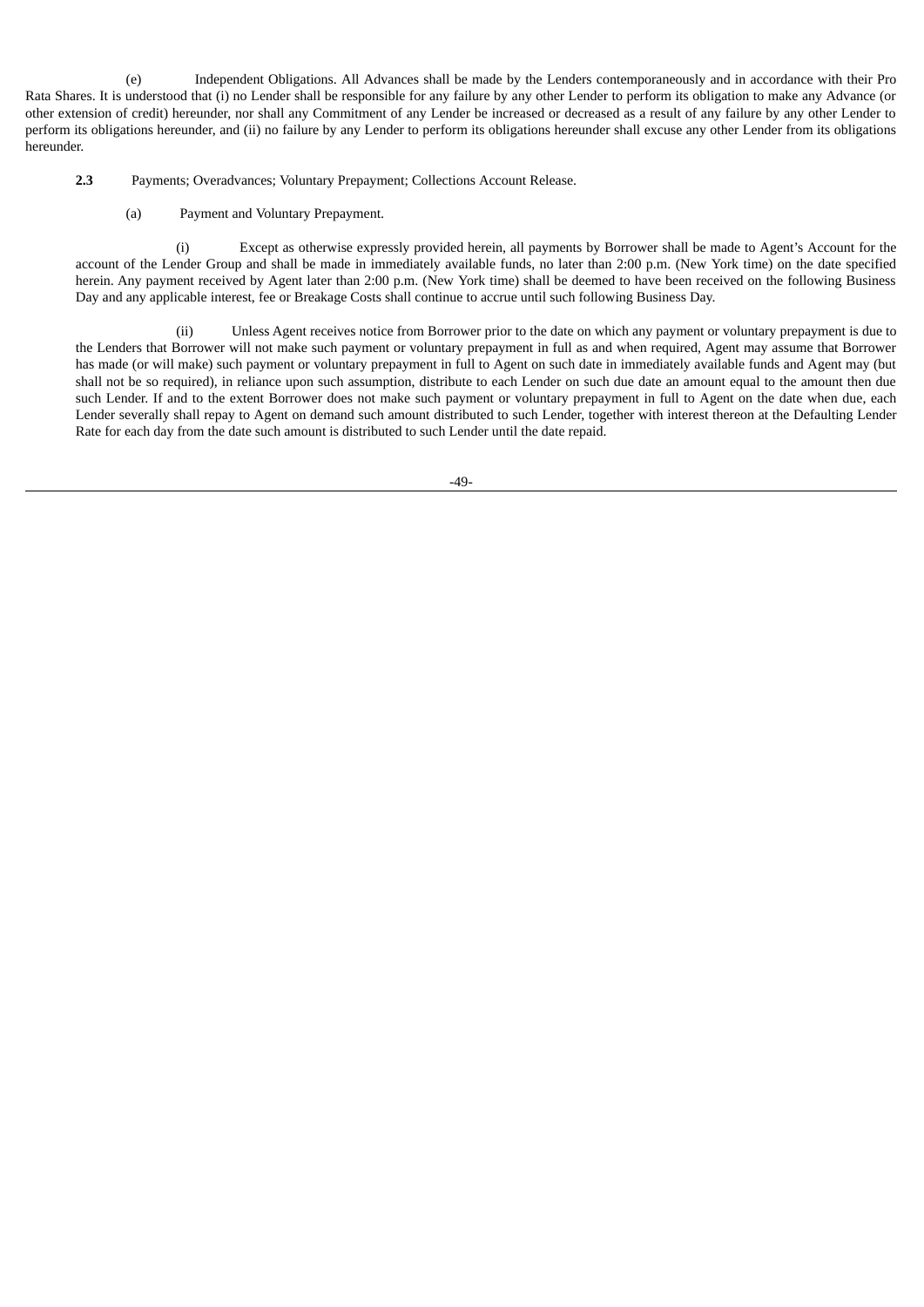(b) Overadvances. If, at any time or for any reason, the aggregate principal balance of the Loans owed by Borrower to the Lender Group is greater than the Maximum Availability (an "Overadvance"), Borrower shall, within two Business Days pay to Agent, in cash, (i) the amount of such excess (to the extent not paid sooner from Collections), which amount shall be used by Agent to reduce the outstanding principal balance of the Loans, together with interest on such excess accrued to the date of prepayment, and (ii) if such payment is made on a date that is not a Remittance Date, any applicable Breakage Costs (such payment, a "Mandatory Prepayment"). Borrower promises to pay the Obligations (including principal, interest, fees, costs, and expenses) in full on the Maturity Date or, if earlier, on the date on which the Obligations (other than the Bank Product Obligations) become due and payable pursuant to the terms of this Agreement and the other Loan Documents.

(c) Voluntary Prepayment; Collections Account Release. From time to time during the Revolving Credit Availability Period, by delivering to Agent a written notice and on any date that is not a Remittance Date, the Borrower may:

(i) prepay all or any portion of the Advances then outstanding, other than with respect to Mandatory Prepayments, by delivering to the Agent written notice of such prepayment (a "Prepayment Notice") at least two (2) Business Days prior to the date of such prepayment (or such later time as the applicable Lenders, in their respective sole discretion, may agree), specifying the date and amount of the prepayment and certifying that, immediately before and after giving effect to such prepayment, (A) no Default or Event of Default has occurred and is continuing and (B) Borrower is and shall be in compliance with the terms of this Agreement. Any prepayment by the Borrower of Advances pursuant to this Section 2.3(c)(i), other than with respect to Mandatory Prepayments, shall be in a minimum amount of \$500,000 with integral multiples of \$100,000 above such amount (except that, in the case of a prepayment of all Advances then outstanding, such prepayment need not be in an integral multiple of \$100,000); any amount so prepaid may, subject to the terms and conditions hereof, be reborrowed during the Revolving Credit Availability Period. A Prepayment Notice shall be irrevocable when delivered; or

(ii) release any Available Collections from the Collection Account (a "Collection Account Release") in excess of the interest and other amounts described in clauses (A) through (K) of Section 2.4(a) by delivering to the Agent written notice at least two (2) Business Days prior to the proposed date of such release (a "Collection Account Release Notice") (x) specifying the date and amount of the Collection Account Release and (y) certifying that, immediately before and after giving effect to such Collateral Account Release, (A) Borrower is and shall be in compliance with the Borrowing Base and (B) no Default or Event of Default has occurred and is continuing. A Collections Account Release may be applied towards the acquisition of new Collateral or for the general corporate purposes of the Borrower. A Collection Account Release Notice shall be irrevocable when delivered.

-50-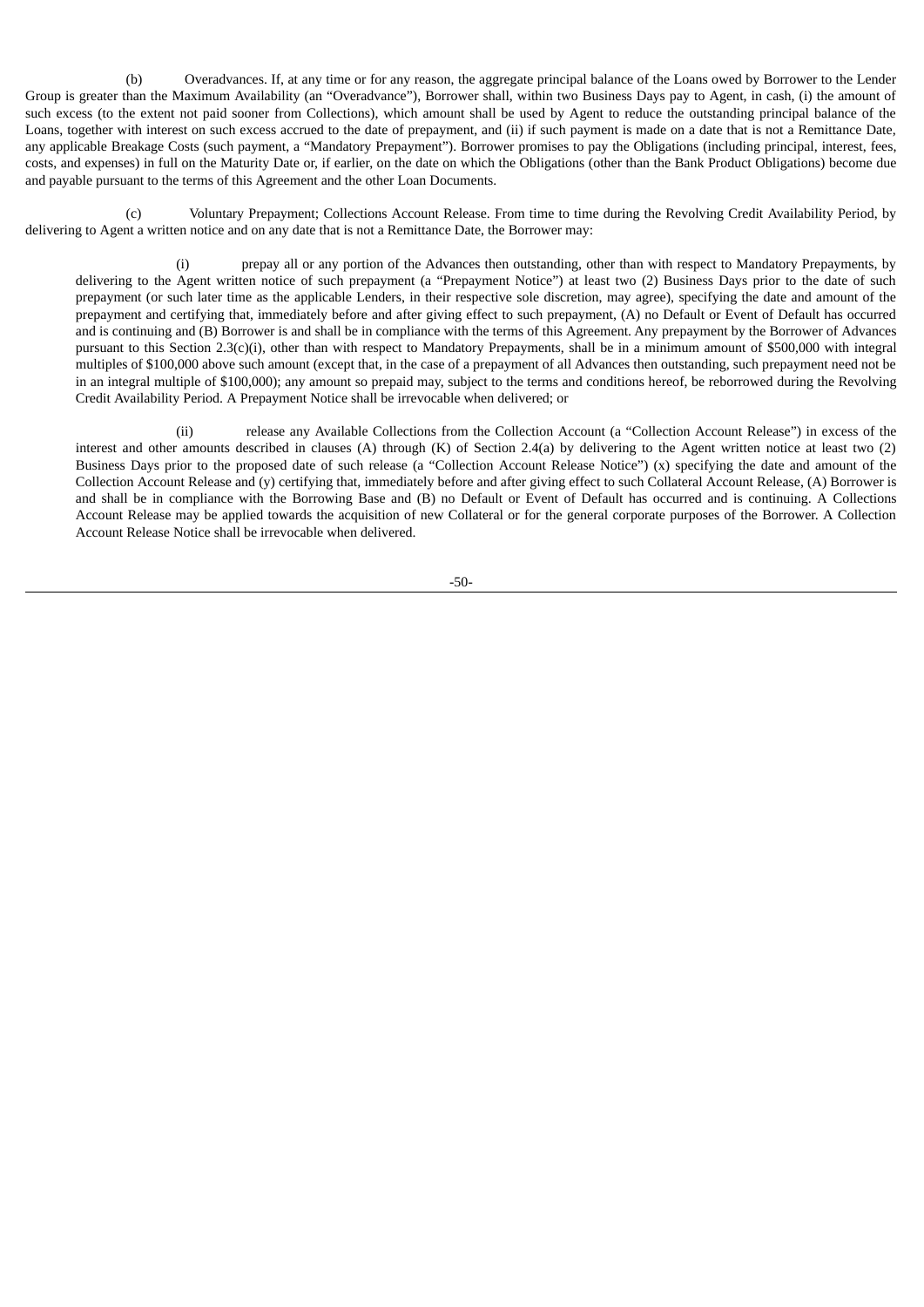No prepayment pursuant to clause (i) above or any Collection Account Release shall be given effect unless the Borrower has complied with the terms of any Hedge Agreement requiring that one or more Hedge Transactions be terminated or amended in whole or in part as the result of any such prepayment or such Collection Account Release, and the Borrower has paid all Hedge Breakage Costs owing to the relevant Hedge Provider for any such termination or amendment. If any Prepayment Notice relating to any prepayment is given, the amount specified in such Prepayment Notice shall be due and payable on the date specified therein, together with any Breakage Costs (including Hedge Breakage Costs) related thereto. If any such Collection Account Release Notice is given, the amount remitted to Borrower pursuant to such Collection Account Release Notice shall be reduced by the amount of any Breakage Costs (including Hedge Breakage Costs) related thereto.

**2.4** Apportionment and Application of Payments.

On each Remittance Date, the Servicer on behalf of the Borrower shall pay for receipt by the applicable Lender no later than 11:00 a.m. (New York City time) to the following Persons, from (i) amounts on deposit in the Collection Account, including, all Collections, to the extent of available funds, (ii) Servicer Advances, and (iii) amounts received in respect of any Hedge Agreement during such Collection Period (the sum of such amounts described in clauses (i), (ii) and (iii), being the "*Available Collections*") the following amounts in the following order of priority:

(a) During the Revolving Credit Availability Period, and in each case unless otherwise specified below, applying Available Collections (provided, that, Available Collections which do not constitute Principal Collections shall be applied to the extent available before any Available Collections constituting Principal Collections are applied):

(A) FIRST, to the Servicer, in an amount equal to any unreimbursed Servicer Advances, for the payment thereof;

(B) SECOND, to the Servicer, in an amount equal to its accrued and unpaid Servicing Fees to the end of the preceding Collection Period for the payment thereof;

(C) THIRD, ratably, (A) to the Backup Servicer and any Successor Servicer, as applicable, in an amount equal to any accrued and unpaid Backup Servicing Fees, in an amount not to exceed the aggregate Backup Servicing Fees provided for in the Backup Servicer Engagement Letter per annum, (B) to the Collateral Custodian in an amount equal to any accrued and unpaid Collateral Custodian Fees, in an amount not to exceed the aggregate Collateral Custodian Fees provided for in the Collateral Custodian Fee Letter per annum, and (C) to the Agent, in an amount equal to any accrued and unpaid Agent's Fee;

-51-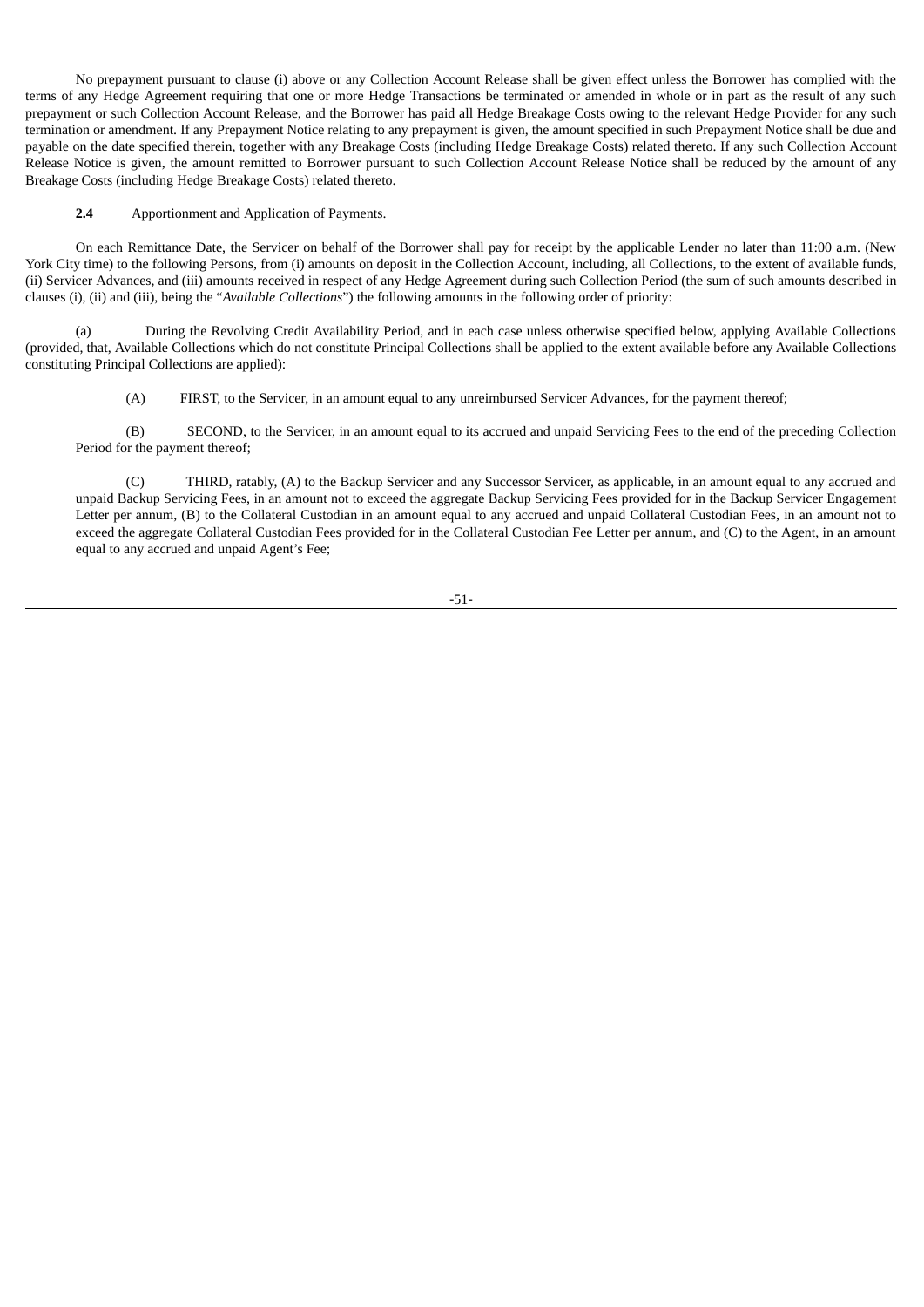(D) FOURTH, to each Hedge Provider, any amounts owing that Hedge Provider under its respective Hedging Agreement in respect of any Hedge Transaction(s), for the payment thereof, but excluding, to the extent the Hedge Provider is not the same Person as the Agent, any Swap Breakage and Indemnity Amounts;

(E) FIFTH, to the Agent for payment to each Lender, in an amount equal to any accrued and unpaid Interest and Unused Fee for such Remittance Date;

(F) SIXTH, first, to the Agent for payment to each Lender, an amount equal to the excess, if any, of outstanding Advances over the lesser of (i) the Borrowing Base or (ii) the Facility Amount, *pro rata*;

(G) SEVENTH, ratably, (A) to the Backup Servicer and any Successor Servicer, as applicable, in an amount equal to any accrued and unpaid Backup Servicing Fee and any other amounts due and owing to such Person and (B) to the Collateral Custodian in an amount equal to any accrued and unpaid Collateral Custodian Fee and any other amounts due and owing to such Person, in each case, to the extent not paid pursuant to clause THIRD above;

(H) EIGHTH, to each Hedge Provider, any Swap Breakage and Indemnity Amounts owing that Hedge Provider;

(I) NINTH, to the Agent for payment to each Lender, in the amount of unpaid Breakage Costs with respect to any prepayments made prior to such Remittance Date and any other costs or expenses, and/or taxes (if any) owed to such Lender;

(J) TENTH, to the Agent, all other amounts or Obligations then due under this Agreement or the other Loan Documents to the Agent, the Lenders or any Indemnified Person, each for the payment thereof;

(K) ELEVENTH, to the Servicer, all other amounts then due under this Agreement or the other Loan Documents to the Servicer, for the payment thereof; and

(L) TWELFTH, all remaining amounts to the Borrower.

(b) During the Amortization Period, to the extent of Available Collections (provided, that, (i) Available Collections which do not constitute Principal Collections shall be applied to clauses FIRST through SIXTH to the extent available before any Available Collections constituting Principal Collections are applied, and (ii) unless an Event of Default shall have occurred and be continuing, only Available Collections constituting Principal Collections shall be applied to clause SIXTH):

(A) FIRST, to the Servicer, in an amount equal to any unreimbursed Servicer Advances, for the payment thereof;

(B) SECOND, to the Servicer, in an amount equal to its accrued and unpaid Servicing Fees to the end of the preceding Collection Period for the payment thereof;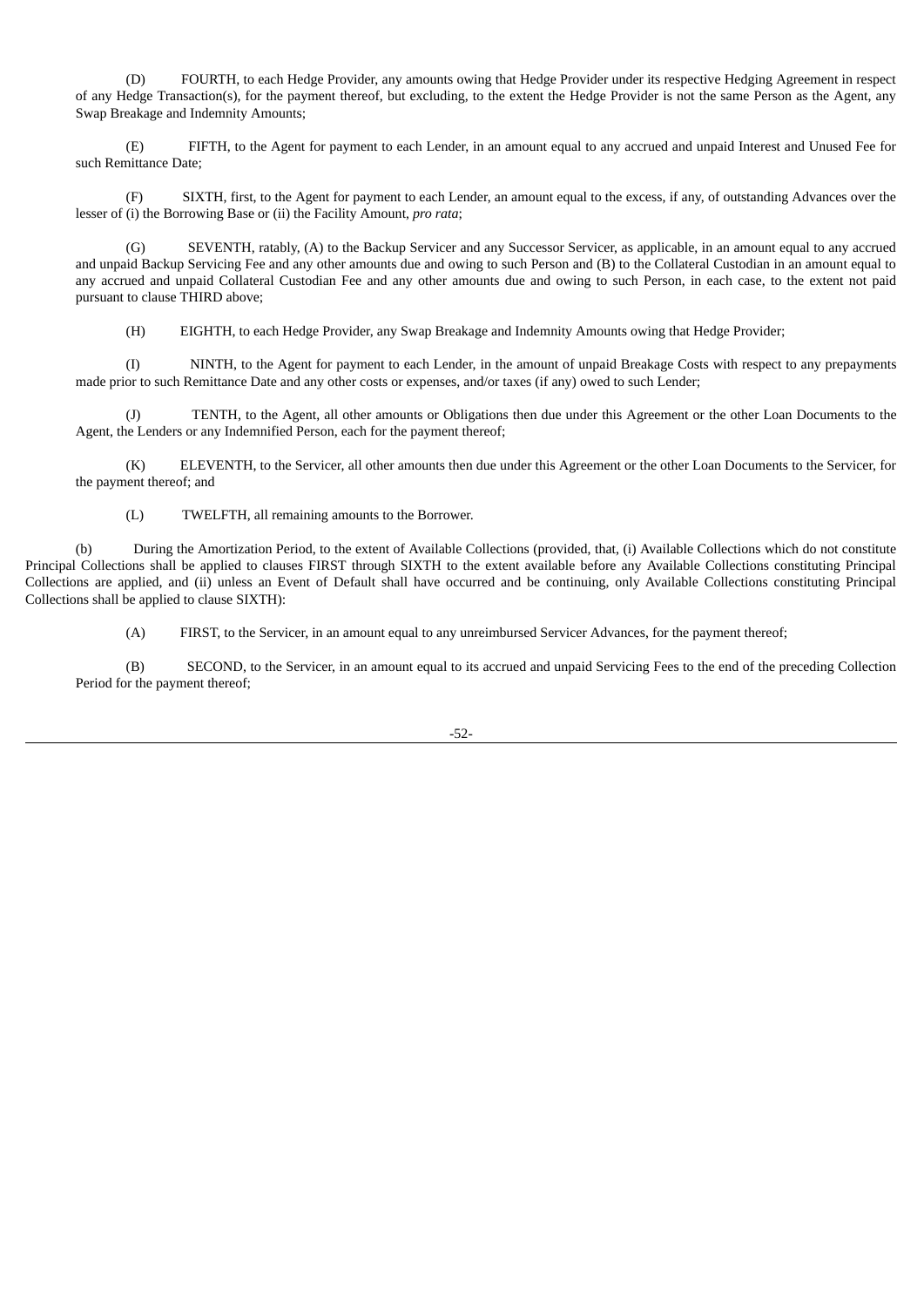(C) THIRD, ratably, (A) to the Backup Servicer and any Successor Servicer, as applicable, in an amount equal to any accrued and unpaid Backup Servicing Fee, in an amount not to exceed the aggregate Backup Servicing Fees provided for in the Backup Servicer Engagement Letter per annum, (B) to the Collateral Custodian in an amount equal to any accrued and unpaid Collateral Custodian Fee, in an amount not to exceed the aggregate Collateral Custodian Fees provided for in the Collateral Custodian Fee Letter per annum, and (C) to the Agent, in an amount equal to any accrued and unpaid Agent's Fee;

(D) FOURTH, to each Hedge Provider, any amounts owing that Hedge Provider under its respective Hedging Agreement in respect of any Hedge Transaction(s), for the payment thereof, but excluding, to the extent the Hedge Provider is not the same Person as the Agent, any Swap Breakage and Indemnity Amounts;

(E) FIFTH, to the Agent for payment to each Lender, in an amount equal to any accrued and unpaid Interest and Unused Fee for such Remittance Date;

(F) SIXTH, to the Agent for ratable payment to each Lender, in an amount to reduce outstanding Advances to zero;

(G) SEVENTH, ratably, (A) to the Backup Servicer and any Successor Servicer, as applicable, in an amount equal to any accrued and unpaid Backup Servicing Fee and any other amounts due and owing to such Person and (B) to the Collateral Custodian in an amount equal to any accrued and unpaid Collateral Custodian Fee and any other amounts due and owing to such Person, in each case, to the extent not paid pursuant to clause THIRD and FOURTH above;

(H) EIGHTH, to each Hedge Provider, any Swap Breakage and Indemnity Amounts owing that Hedge Provider;

(I) NINTH, to the Agent for payment to each Lender, in the amount of unpaid Breakage Costs with respect to any prepayments made on such Remittance Date, increased costs and/or taxes (if any) owed to such Lender;

(J) TENTH, to the Agent, all other amounts or Obligations then due under this Agreement or the other Loan Documents to the Agent, the Lenders or any Indemnified Person, each for the payment thereof;

(K) ELEVENTH, to the Servicer, all other amounts then due under this Agreement or the other Loan Documents to the Servicer, for the payment thereof;

(L) TWELFTH, to the Agent, all other amounts or Obligations then due under this Agreement or the other Loan Documents to any Defaulting Lender, each for the payment thereof; and

(M) THIRTEENTH, all remaining amounts to the Borrower.

-53-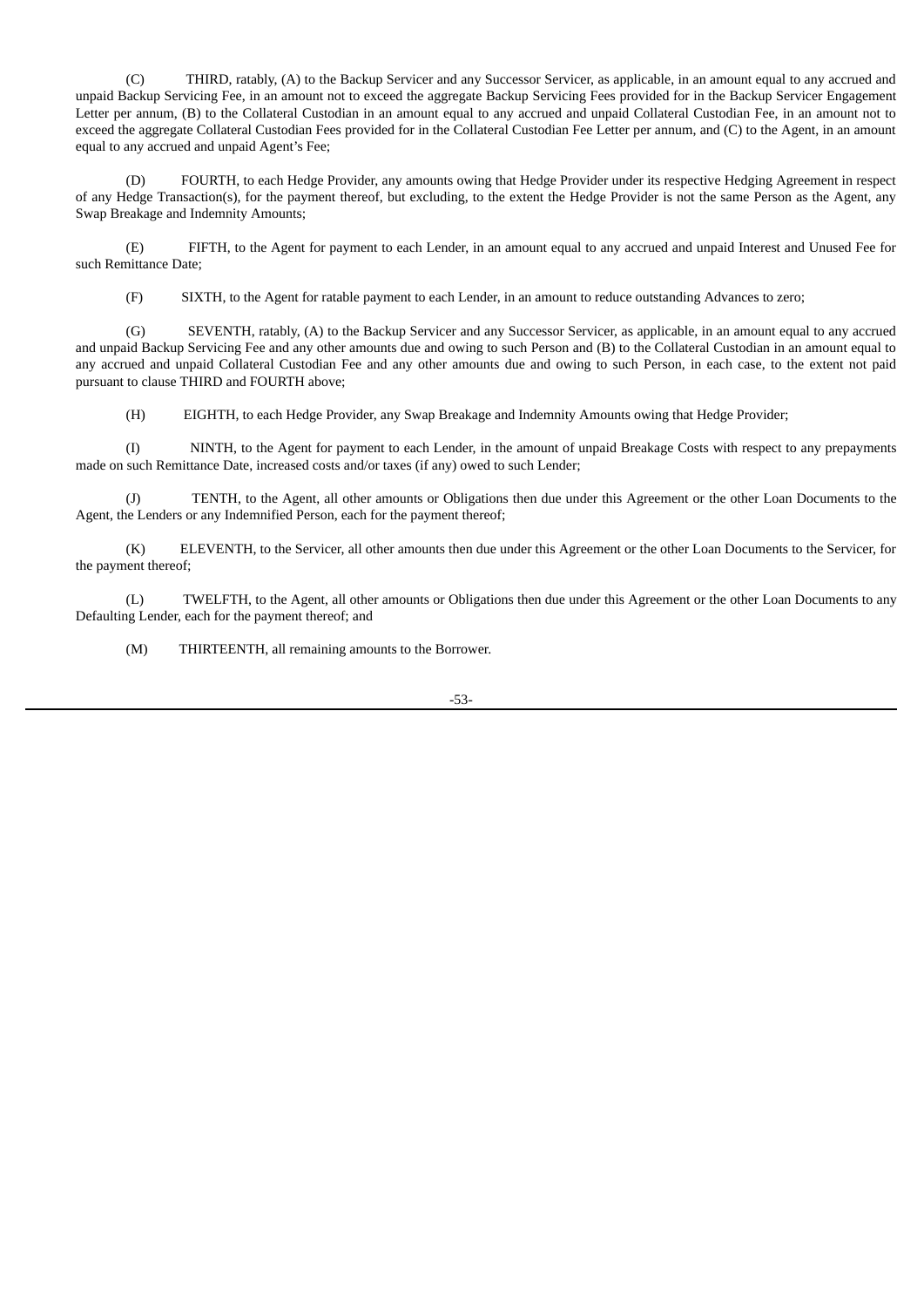In the event of a direct conflict between the priority provisions of this Section 2.4 and other provisions contained in this Agreement or any other Loan Document, it is the intention of the parties hereto that such priority provisions in such documents shall be read together and construed, to the fullest extent possible, to be in concert with each other. In the event of any actual, irreconcilable conflict that cannot be resolved as aforesaid, the terms and provisions of this Section 2.4 shall control and govern.

# **2.5** Interest Rates: Rates, Payments, and Calculations.

(a) Interest Rates. Except as provided in Section 2.5(b) below, all Obligations that have been charged to the Loan Account pursuant to the terms hereof shall bear interest on the Daily Balance thereof at a per annum rate equal to the Interest Rate at such time.

(b) Default Rate. Upon the occurrence and during the continuation of an Event of Default (and at the election of Agent or the Required Lenders), all Obligations that have been charged to the Loan Account pursuant to the terms hereof shall bear interest on the Daily Balance thereof at a per annum rate equal to two percent (2.0%) above the Interest Rate otherwise applicable hereunder (the "Default Rate").

(c) Payment. Except to the extent, if any, provided to the contrary in Section 2.10 or Section 2.12, interest and all other fees payable hereunder shall be due and payable, in arrears, (i) on the first day of each month at any time that Obligations or Commitments are outstanding, and (ii) on the Maturity Date. Borrower hereby authorizes Agent, from time to time without prior notice to Borrower, to charge all interest and fees (when due and payable), all Lender Group Expenses (as and when incurred), all fees and costs provided for in Section 2.10 (as and when accrued or incurred), and all other payments as and when due and payable under any Loan Document or any Bank Product Agreement (including any amounts due and payable to the Bank Product Providers in respect of Bank Products) to Borrower's Loan Account, all of which amounts thereafter shall constitute Advances hereunder and shall accrue interest at the rate then applicable to Advances hereunder. Any interest, fees, costs, expenses, Lender Group Expenses, or other amounts payable hereunder or under any other Loan Document or under any Bank Product Agreement that are charged to the Loan Account shall thereupon constitute Advances hereunder and shall accrue interest at the rate then applicable to Advances hereunder.

(d) Computation. All interest and fees chargeable under the Loan Documents shall be computed on the basis of a 360-day year for the actual number of days elapsed. In the event the Base Rate is changed from time to time hereafter, the rates of interest hereunder based upon the Base Rate automatically and immediately shall be increased or decreased by an amount equal to such change in the Base Rate.

(e) Intent to Limit Charges to Maximum Lawful Rate. In no event shall the interest rate or rates payable under this Agreement, plus any other amounts paid in connection herewith, exceed the highest rate permissible under any law that a court of competent jurisdiction shall, in a final determination, deem applicable. Borrower and the Lender Group, in executing and delivering this Agreement, intend legally to agree upon the rate or rates of interest and manner of payment stated within it; provided, however, that, anything contained herein to the contrary notwithstanding, if said rate or rates of interest or manner of payment exceeds the maximum allowable under applicable law, then, ipso facto*,* as of the date of this Agreement, Borrower is and shall be liable only for the payment of such maximum as allowed by law, and payment received from Borrower in excess of such legal maximum, whenever received, shall be applied to reduce the principal balance of the Obligations to the extent of such excess.

-54-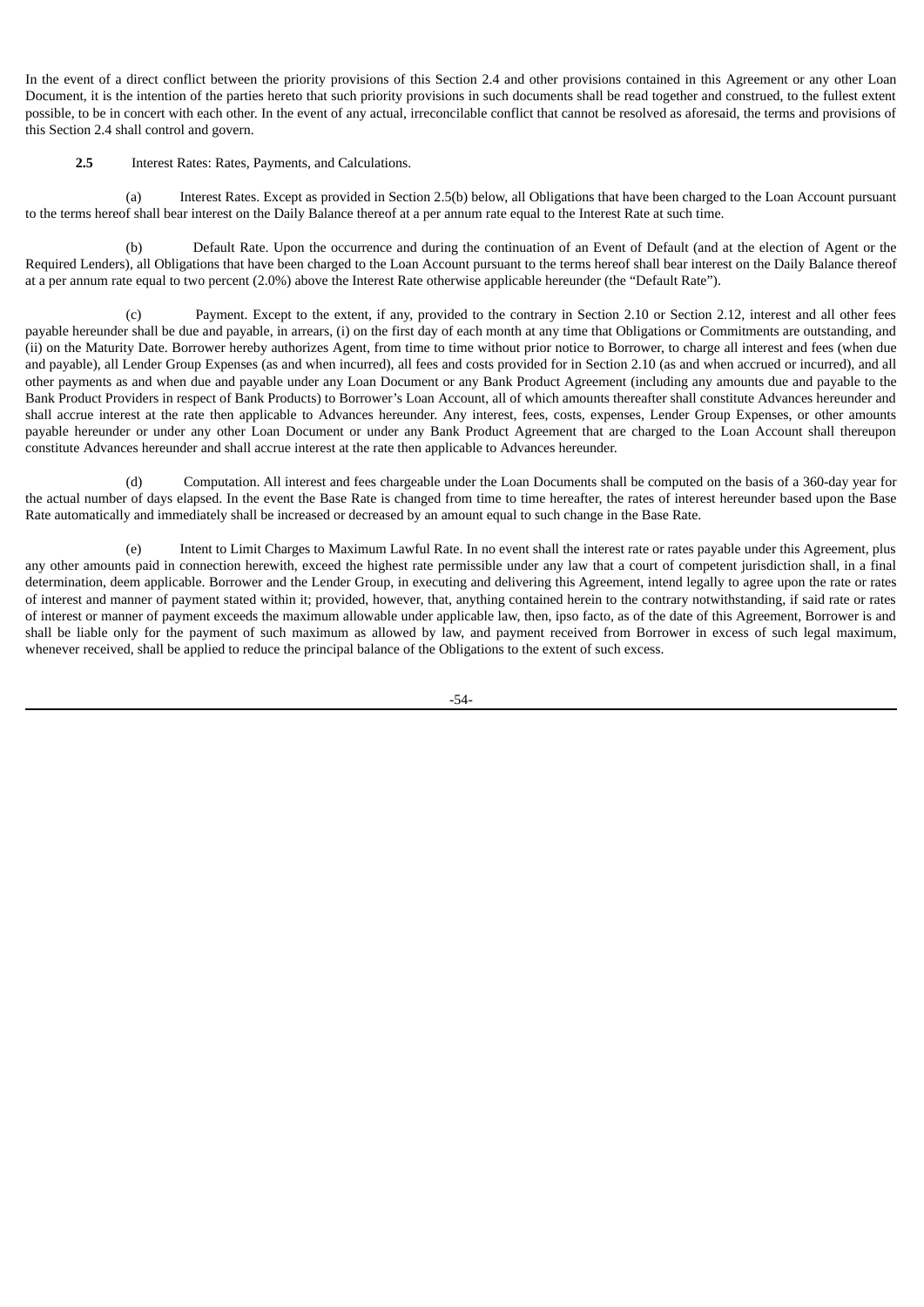#### **2.6** Cash Management.

(a) Borrower shall and shall cause each of its Subsidiaries to, or shall cause Servicer to, (i) establish and maintain cash management services of a type and on terms satisfactory to Agent at one or more of the banks set forth on Schedule 2.6(a) (each, a "Cash Management Bank"), including without limitation, the Collection Account Bank, and shall request in writing and otherwise take such reasonable steps to ensure that all of Borrower's and its Subsidiaries' Account Debtors (and third party payors in the case of Account Debtors with governmental and institutional payors) forward payment of the amounts owed by them directly to the Collection Account, and (ii) deposit or cause to be deposited promptly, and in any event no later than the first Business Day after the date of receipt thereof, all Collections received in good funds (including those sent directly by their Account Debtors to Borrower or one of its Subsidiaries) into the Collection Account, (iii) cause all payments for each sale or other disposition of one or more Notes Receivable or payment in full of one or more Notes Receivable in connection with the refinancing of such Note Receivable or the sale and release of the collateral securing such Note Receivable to be made by the escrow company, title insurance company or refinancing lender or purchaser directly to the Collection Account by wire transfer or check drawn on the account of such escrow company or title insurance company or by cashier's check, and (iv) until such time as the Collection Account or an account in Agent's name for receipt of Collections (each a "Cash Management Account") is established, forward or cause to be forwarded no later than the first Business Day after the date of receipt thereof, all of their Collections to Agent's Account. Borrower shall, or shall cause Servicer to, request in writing and otherwise take such reasonable steps to ensure that all of Borrower's and its Subsidiaries' Account Debtors forward payment of the amounts owed by them to Borrower directly to a Cash Management Account. Borrower covenants that no Collections made in respect of Borrower shall be commingled with Horizon's, Servicer's or any other Person's deposits.

Each Cash Management Bank shall establish and maintain Cash Management Agreements with Agent and Borrower, in form and substance acceptable to Agent in its Permitted Discretion. Each such Cash Management Agreement shall provide, among other things, that (i) the Cash Management Bank will comply with any instructions originated by Agent directing the disposition of the funds in such Cash Management Account without further consent by Borrower, as applicable, (ii) the Cash Management Bank has no rights of setoff or recoupment or any other claim against the applicable Cash Management Account other than for payment of its service fees and other charges directly related to the administration of such Cash Management Account and for returned checks or other items of payment, and (iii) it will forward, by an automatic daily sweep, all amounts in the applicable Cash Management Account to the deposit account of Agent designated in such Cash Management Agreement.

(c) So long as no Default or Event of Default has occurred and is continuing, Borrower may amend Schedule 2.6(a) to add or replace a Cash Management Bank or Cash Management Account; provided, however, that (i) such prospective Cash Management Bank shall be reasonably satisfactory to Agent and Agent shall have consented in writing in advance to the establishment of such Cash Management Account with the prospective Cash Management Bank, and (ii) prior to the time of the opening of such Cash Management Account, Borrower (or its Subsidiary, as applicable) and such prospective Cash Management Bank shall have executed and delivered to Agent a Cash Management Agreement. Borrower (or its Subsidiaries, as applicable) shall close any of its Cash Management Accounts (and establish replacement cash management accounts in accordance with the foregoing sentence) promptly and in any event within thirty (30) days of notice from Agent that the creditworthiness of any Cash Management Bank is no longer acceptable in Agent's reasonable judgment, or as promptly as practicable and in any event within sixty (60) days of notice from Agent that the operating performance, funds transfer, or availability procedures or performance of the Cash Management Bank with respect to Cash Management Accounts or Agent's liability under any Cash Management Agreement with such Cash Management Bank is no longer acceptable in Agent's reasonable judgment.

-55-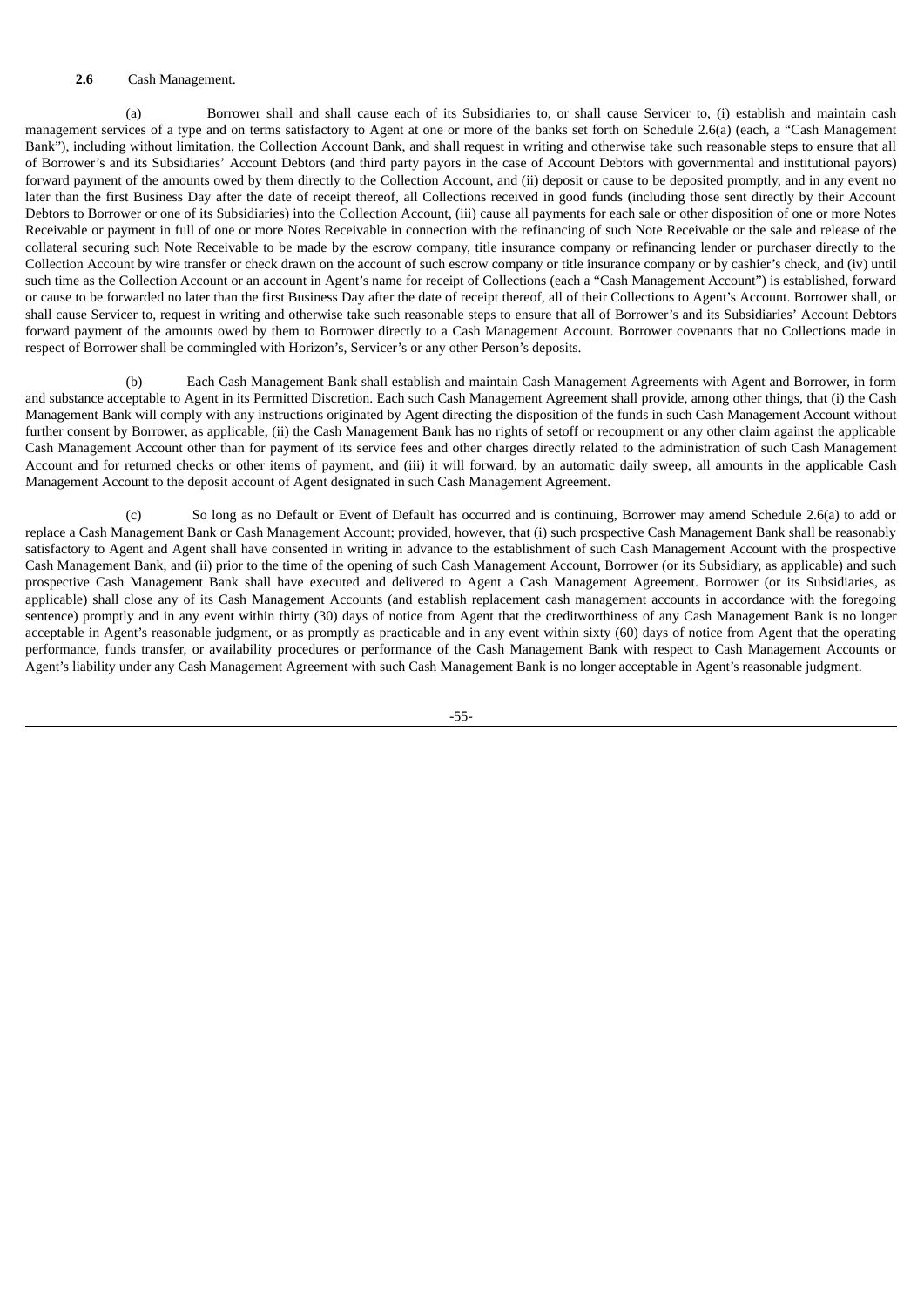(d) The Cash Management Accounts shall be cash collateral accounts subject to Control Agreements, and Borrower hereby grants a Lien in all Cash Management Accounts to Agent to secure payment of the Obligations.

**2.7** Crediting Payments. The receipt of any payment item by Agent (whether from transfers to Agent by the Cash Management Banks pursuant to the Cash Management Agreements or otherwise) shall not be considered a payment on account unless such payment item is a wire transfer of immediately available federal funds made to the Agent's Account (or made by a Cash Management Bank to the deposit account of Agent designated in the relevant Cash Management Agreement) or unless and until such payment item is honored when presented for payment. Should any payment item not be honored when presented for payment, then Borrower shall be deemed not to have made such payment and interest shall be calculated accordingly. Anything to the contrary contained herein notwithstanding, any payment item shall be deemed received by Agent only if it is received into the Agent's Account (or into the deposit account of Agent designated in the relevant Cash Management Agreement) on a Business Day on or before 2:00 p.m. (New York time). If any payment item is received into the Agent's Account (or into the deposit account of Agent designated in the relevant Cash Management Agreement) on a non-Business Day or after 2:00 p.m. (New York time) on a Business Day, it shall be deemed to have been received by Agent as of the opening of business on the immediately following Business Day.

**2.8** Designated Account. Agent is authorized to make the Advances under this Agreement based upon telephonic or other instructions received from anyone purporting to be an Authorized Person or, without instructions, if pursuant to Section 2.5(c). Borrower agrees to establish and maintain the Designated Account with the Designated Account Bank for the purpose of receiving the proceeds of the Advances requested by Borrower and made by Agent or the Lenders hereunder. Unless otherwise agreed by Agent and Borrower, any Advance requested by Borrower and made by Agent or the Lenders hereunder shall be made to the Designated Account.

**2.9** Maintenance of Loan Account; Statements of Obligations. Agent shall maintain an account on its books in the name of Borrower (the "Loan Account") on which Borrower shall be charged with all Advances made by Agent or the Lenders to Borrower or for Borrower's account, and with all other payment Obligations hereunder or under the other Loan Documents, including, accrued interest, fees and expenses, and Lender Group Expenses. In accordance with Section 2.7, the Loan Account will be credited with all payments received by Agent from Borrower or for Borrower's account, including all amounts received from any Cash Management Bank in the deposit account of Agent designated in the relevant Cash Management Agreement. Agent shall render statements regarding the Loan Account to Borrower, including principal, interest, fees, and including an itemization of all charges and expenses constituting Lender Group Expenses owing, and such statements, absent manifest error, shall be conclusively presumed to be correct and accurate and constitute an account stated between Borrower and the Lender Group unless, within thirty (30) days after receipt thereof by Borrower, Borrower shall deliver to Agent written objection thereto describing the error or errors contained in any such statements.

-56-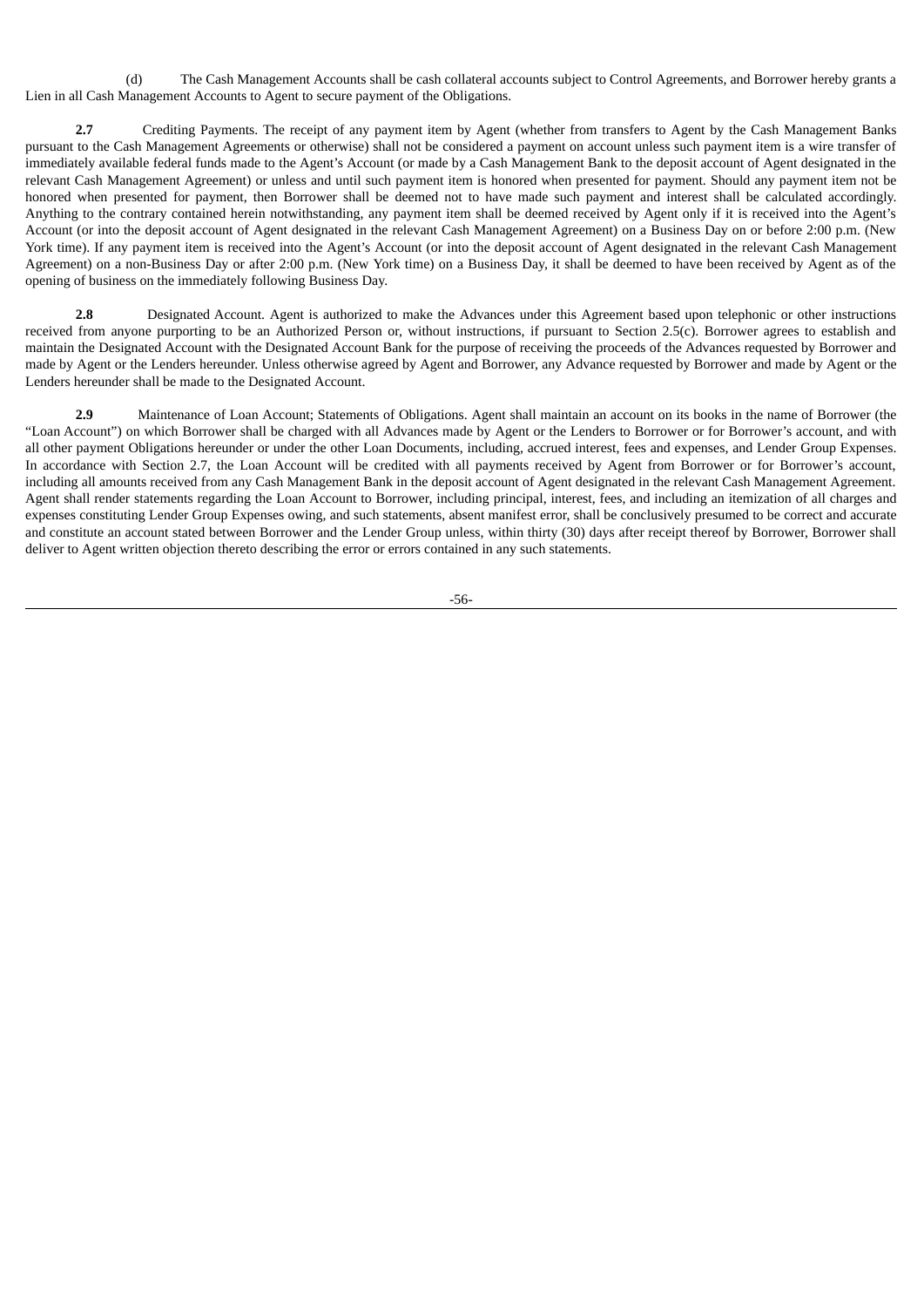**2.10** Fees. Borrower shall pay to Agent the following fees and charges, which fees and charges shall be non-refundable when paid (irrespective of whether this Agreement is terminated thereafter) and shall be apportioned among the Lenders in accordance with the terms of letter agreements between Agent and individual Lenders:

(a) Unused Line Fee. On the first day of each calendar quarter, Borrower shall pay an unused line fee (the "Unused Fee") equal to (i) the amount by which (A) the average daily amount of the aggregate Commitments of all Lenders during the immediately preceding calendar quarter (or portion thereof during which this Agreement is in effect), exceeds (B) the Average Daily Balance during such immediately preceding calendar quarter (or portion thereof during which this Agreement is in effect), multiplied by (ii) (1) three-eighths of one percent (0.375%) per annum, during (x) the Ramp-Up Period, (y) during any six month period following a take-out financing which does not terminate this Agreement and reduces Advances outstanding by more than fifty percent (50%) or (z) for any period when the Average Daily Balance is less than thirty-five percent (35%) of the average daily amount of the aggregate Commitments of all Lenders and (2) half of one percent (0.50%) otherwise.

(b) Fees Under Fee Letters. As and when due and payable under the terms of (i) the Agent Fee Letter, Borrower shall pay to Agent for the account of Agent the fees set forth in the Agent Fee Letter and (ii) the Fee Letter, Borrower shall pay to Agent for the account of the Lenders the fees set forth in the Fee Letter.

(c) Audit, Appraisal, and Valuation Charges. For the separate account of Agent, Borrower shall pay to or at the direction of Agent reasonable audit, appraisal, and valuation fees and charges incurred in connection with financial or collateral audits or appraisals of Borrower, or appraisals of the Collateral or any portion thereof; provided that (A) so long as no Default or Event of Default has occurred and is continuing, Borrower will not be charged for more than one (1) financial or collateral inspection, audit or appraisal during any calendar year, whether pursuant to this Agreement or the Sale and Servicing Agreement, and (B) so long as no Event of Default has occurred and is continuing, none of Borrower, Horizon nor Horizon Management will be charged for an aggregate amount in excess of \$30,000 for fees and charges during any calendar year covering financial or collateral inspections, audits or appraisals pursuant to this Agreement or the Sale and Servicing Agreement.

-57-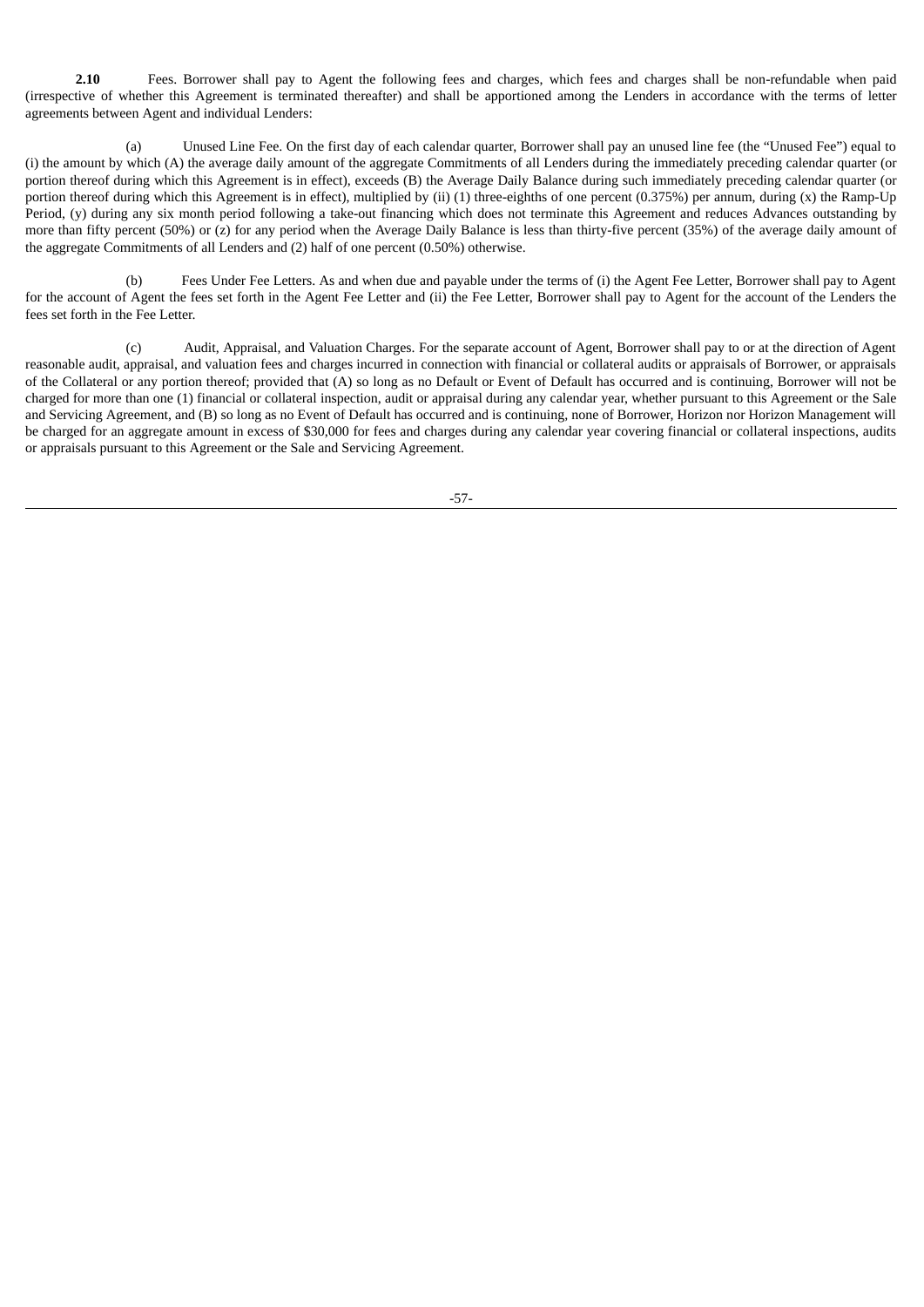#### **2.11** Capital Requirements.

(a) If, after the date hereof, any Lender determines that (i) the adoption of or change in any law, rule, regulation or guideline regarding capital or reserve requirements for banks or bank holding companies, or any change in the interpretation, implementation, or application thereof by any Governmental Authority charged with the administration thereof, or (ii) compliance by such Lender or its parent bank holding company with any guideline, request or directive of any such entity regarding capital adequacy (whether or not having the force of law), has the effect of reducing the return on such Lender's or such holding company's capital as a consequence of such Lender's Commitments hereunder to a level below that which such Lender or such holding company could have achieved but for such adoption, change, or compliance (taking into consideration such Lender's or such holding company's then existing policies with respect to capital adequacy and assuming the full utilization of such entity's capital) by any amount deemed by such Lender to be material, then such Lender may notify Borrower and Agent thereof. Following receipt of such notice, Borrower agrees to pay such Lender on demand the amount of such reduction of return of capital as and when such reduction is determined, payable within ninety (90) days after presentation by such Lender of a statement in the amount and setting forth in reasonable detail such Lender's calculation thereof and the assumptions upon which such calculation was based (which statement shall be deemed true and correct absent manifest error). In determining such amount, such Lender may use any reasonable averaging and attribution methods. Failure or delay on the part of any Lender to demand compensation pursuant to this Section shall not constitute a waiver of such Lender's right to demand such compensation; provided that Borrower shall not be required to compensate a Lender pursuant to this Section for any reductions in return incurred more than 180 days prior to the date that such Lender notifies Borrower of such law, rule, regulation or guideline giving rise to such reductions and of such Lender's intention to claim compensation therefor; provided further that if such claim arises by reason of the adoption of or change in any law, rule, regulation or guideline that is retroactive, then the 180-day period referred to above shall be extended to include the period of retroactive effect thereof.

(b) If any Lender requests additional or increased costs referred to in Section 2.12(b)(i) or amounts under Section 2.11(a) or sends a notice under Section 2.12(b)(ii) relative to changed circumstances (any such Lender, an "Affected Lender"), then such Affected Lender shall use reasonable efforts to promptly designate a different one of its lending offices or to assign its rights and obligations hereunder to another of its offices or branches, if (i) in the reasonable judgment of such Affected Lender, such designation or assignment would eliminate or reduce amounts payable pursuant to Section 2.12(b)(i) or Section 2.11(a), as applicable, or would eliminate the illegality or impracticality of funding or maintaining LIBOR Rate Loans and (ii) in the reasonable judgment of such Affected Lender, such designation or assignment would not subject it to any material unreimbursed cost or expense and would not otherwise be materially disadvantageous to it. Borrower agrees to pay all reasonable out-of-pocket costs and expenses incurred by such Affected Lender in connection with any such designation or assignment. If, after such reasonable efforts, such Affected Lender does not so designate a different one of its lending offices or assign its rights to another of its offices or branches so as to eliminate Borrower's obligation to pay any future amounts to such Affected Lender pursuant to Section 2.12(b)(i) or Section 2.11(a), as applicable, or to enable Borrower to obtain LIBOR Rate Loans, then Borrower (without prejudice to any amounts then due to such Affected Lender under Section 2.12(b)(i) or Section 2.11(a), as applicable) may, unless prior to the effective date of any such assignment the Affected Lender withdraws its request for such additional amounts under Section 2.12(b)(i) or Section 2.11(a), as applicable, or indicates that it is no longer unlawful or impractical to fund or maintain LIBOR Rate Loans, may seek a substitute Lender reasonably acceptable to Agent to purchase the Obligations owed to such Affected Lender and such Affected Lender's Commitments hereunder (a "Replacement Lender"), and if such Replacement Lender agrees to such purchase, such Affected Lender shall assign to the Replacement Lender its Obligations and Commitments, pursuant to an Assignment and Acceptance Agreement, and upon such purchase by the Replacement Lender, such Replacement Lender shall be deemed to be a "Lender" for purposes of this Agreement and such Affected Lender shall cease to be a "Lender" for purposes of this Agreement.

-58-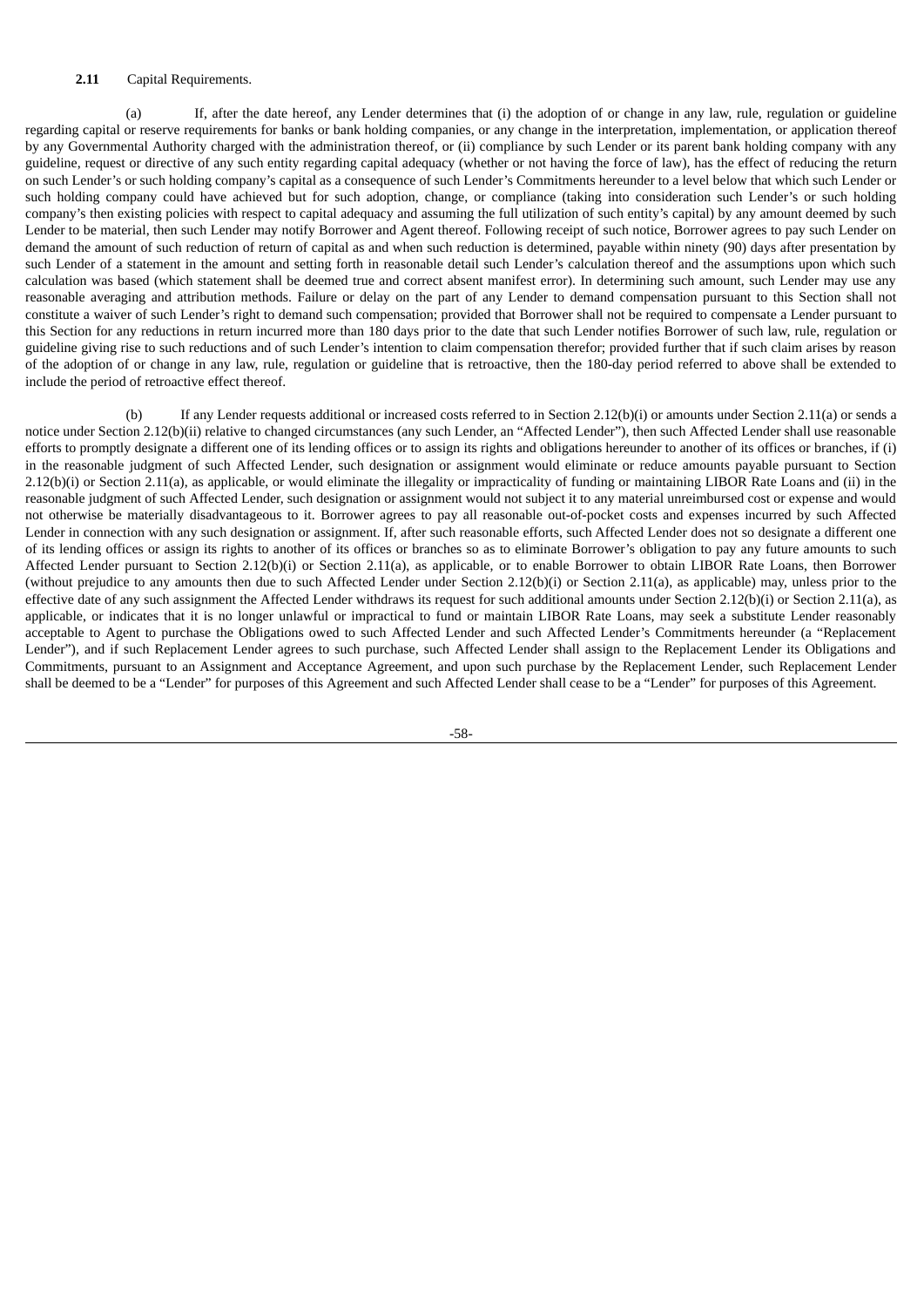#### **2.12** LIBOR Rate Provisions.

(a) Interest Rates. Except as otherwise provided in Sections 2.5(b) and 2.11(b), interest on the Advances shall be charged at a rate equal to the lesser of (i) the LIBOR Rate plus the Applicable Margin or (ii) the maximum rate of interest allowable by Law.

### (b) Special Provisions Applicable to LIBOR Rate.

(i) The LIBOR Rate may be adjusted by Agent with respect to any Lender on a prospective basis to take into account any additional or increased costs to such Lender of maintaining or obtaining any eurodollar deposits or increased costs, in each case, due to changes in applicable law occurring subsequent to the commencement of the then applicable Interest Period, including changes in tax laws (other than with respect to Excluded Taxes) and changes in the reserve requirements imposed by the Board of Governors of the Federal Reserve System (or any successor), which additional or increased costs would increase the cost of funding or maintaining loans bearing interest by reference to the LIBOR Rate. In any such event, the affected Lender shall give Borrower and Agent notice of such a determination and adjustment and Agent promptly shall transmit the notice to each other Lender and, upon its receipt of the notice from the affected Lender, Borrower may, by notice to such affected Lender (A) require such Lender to furnish to Borrower a statement setting forth the basis for adjusting such LIBOR Rate and the method for determining the amount of such adjustment, or (B) repay the LIBOR Rate Loans with respect to which such adjustment is made.

(ii) In the event that any change in market conditions or any law, regulation, treaty, or directive, or any change therein or in the interpretation of application thereof, shall at any time after the date hereof, in the reasonable opinion of any Lender, make it unlawful or impractical for such Lender to fund or maintain LIBOR Rate Loans or to continue such funding or maintaining, or to determine or charge interest rates by reference to the LIBOR Rate, such Lender shall give notice of such changed circumstances to Agent and Borrower, and Agent promptly shall transmit the notice to each other Lender and (A) in the case of any LIBOR Rate Loans of such Lender that are outstanding, the date specified in such Lender's notice shall be deemed to be the last day of the Interest Period of such LIBOR Rate Loans, and interest upon the LIBOR Rate Loans of such Lender thereafter shall accrue interest at the rate then applicable to Base Rate Loans, and (B) none of such Lender's Advances shall be LIBOR Rate Loans until such Lender determines that it would no longer be unlawful or impractical to do so.

-59-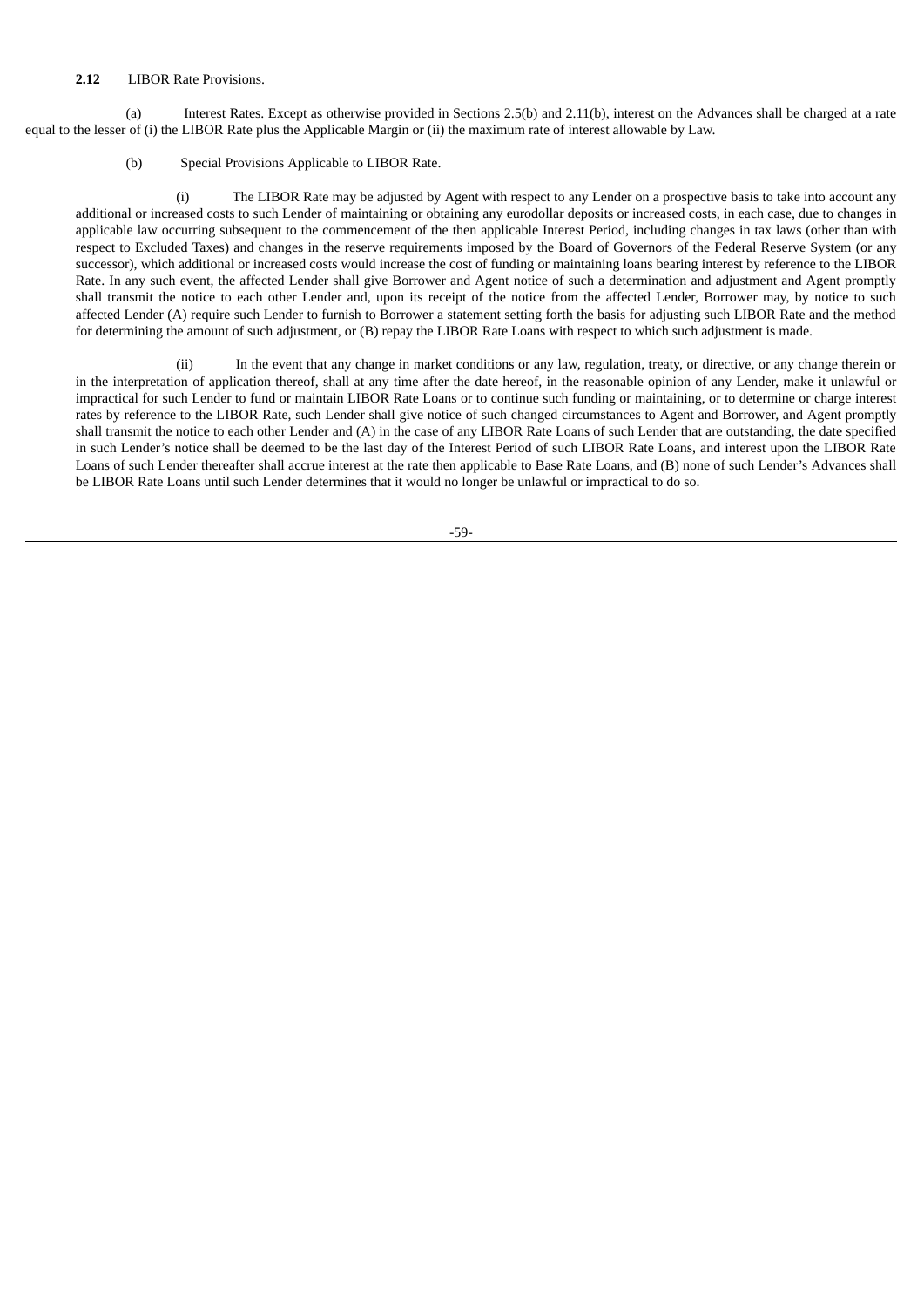(c) No Requirement of Matched Funding. Anything to the contrary contained herein notwithstanding, neither Agent, nor any Lender, nor any of their Participants, is required actually to acquire eurodollar deposits to fund or otherwise match fund any Advance as to which interest accrues by reference to the LIBOR Rate.

**2.13** Increase in Facility Amount. Subject to the terms and conditions set forth herein, the Borrower shall have the right, at any time from the Restatement Effective Date until the Commitment Termination Date, to increase the Facility Amount by an amount up to \$100,000,000 (for a total maximum Facility Amount of \$150,000,000). The following terms and conditions shall apply to any such increase: (i) any such increase shall be obtained from existing Lenders or from other Persons with the consent of the Agent (each, an "Eligible Assignee"), in each case in accordance with the terms set forth below; (ii) the Commitment of any Lender may not be increased without the prior written consent of such Lender; (iii) any increase in the Facility Amount shall be in a minimum principal amount of (x) if such increase shall be obtained from existing Lenders, \$5,000,000 and (y) if such increase shall be obtained from Eligible Assignees who are not Lenders hereunder, \$10,000,000; (iv) the Borrower and Lenders shall execute an acknowledgement (or in the case of the addition of a bank or other financial institution not then a party to this Agreement, a joinder agreement) in form and content satisfactory to the Agent to reflect the revised Commitments and Facility Amount (the Lenders do hereby agree to execute such acknowledgement (or joinder agreement) without delay unless the acknowledgement purports to (i) increase the Commitment of a Lender without such Lender's consent or (ii) amend this Agreement or the other Loan Documents other than as provided for in this Section 2.13); (v) the Borrower shall execute such promissory notes as are necessary to reflect the increase in or creation of the Commitments; (vi) if any Advances are outstanding at the time of any such increase, the Borrower shall make such payments and adjustments on the Advances (including payment of any break funding amount owing in connection therewith) as necessary to give effect to the revised commitment percentages and outstandings of the Lenders; (vii) the Borrower may solicit commitments from Eligible Assignees that are not then a party to this Agreement so long as such Eligible Assignees are reasonably acceptable to the Agent and execute a joinder agreement in form and content satisfactory to the Agent; (viii) the conditions set forth in Section 3.2 shall be satisfied in all material respects; (ix) after giving effect to any such increase in the Facility Amount, no Default or Early Event of Default shall have occurred; (x) the Borrower shall have provided to the Agent, at least thirty (30) days prior to such proposed increase in the Facility Amount, written evidence demonstrating pro forma compliance with the Asset Quality Test and compliance with the Borrowing Base after giving effect to such proposed increase, such evidence to be satisfactory in the sole discretion of the Agent. The amount of any increase in the Facility Amount hereunder shall be offered first to the existing Lenders, and in the event the additional commitments which existing Lenders are willing to take shall exceed the amount requested by the Borrower, such excess shall be allocated in proportion to the commitments of such existing Lenders willing to take additional commitments. If the amount of the additional commitments requested by the Borrower shall exceed the additional commitments which the existing Lenders are willing to take, then the Borrower may invite other Eligible Assignees reasonably acceptable to the Agent to join this Agreement as Lenders hereunder for the portion of commitments not taken by existing Lenders, provided that such Eligible Assignees shall enter into such joinder agreements to give effect thereto as the Agent and the Borrower may reasonably request. Unless otherwise agreed by the Agent and the Lenders, the terms of any increase in the Facility Amount shall be the same as those in effect prior to any increase; provided, however, that should the terms of the increase agreed to be other than those in effect prior to the increase, then the Loan Documents shall, with the consent of the Agent and the Lenders, be amended to the extent necessary to incorporate any such different terms.

-60-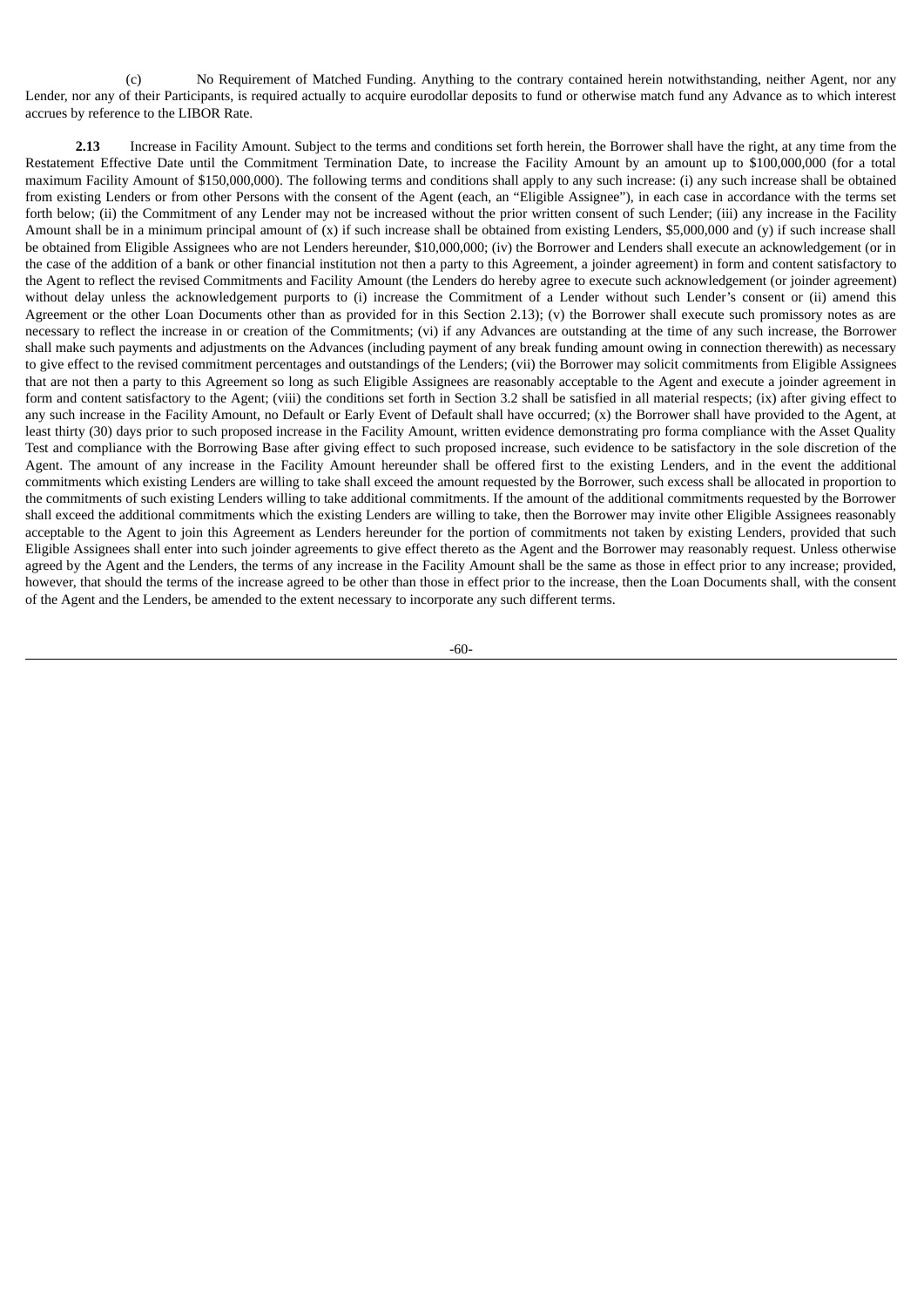**2.14** Reduction of Facility Amount. The Borrower shall be entitled at its option, on any Business Day (i) prior to the occurrence of an Early Termination Event and (ii) on or prior to August 31, 2019, reduce the Facility Amount by \$25,000,000; provided, that the Borrower shall give prior written notice of such reduction to the **Administrative** Agent and each Managing Agent. The Lenders hereby agree that such reduction shall be allocated in full to the Commitment of KeyBank National Association, until the same shall be reduced to \$50,000,000. Any request for a reduction or termination pursuant to this Section 2.14 shall be irrevocable.

# **2.15 Effect of Benchmark Transition Event.**

(a) Benchmark Replacement. Notwithstanding anything to the contrary herein or in any other Loan Document, (i) upon the determination of the Agent (which shall be conclusive absent manifest error) that a Benchmark Transition Event has occurred or (ii) upon the occurrence of an Early Opt-in Election, as applicable, the Agent and the Borrower may amend this Agreement to replace LIBOR with a Benchmark Replacement, by a written document executed by the Borrower and the Agent, subject to the requirements of this Section 2.15. Notwithstanding the requirements of clauses (ii) and (iii) of Section 15.1(a) or anything else to the contrary herein or in any other Loan Document, any such amendment with respect to a Benchmark Transition Event will become effective and binding upon the Agent, the Borrower and the Lenders at 5:00 p.m. on the fifth (5th) Business Day after the Agent has posted such proposed amendment to all Lenders and the Borrower so long as the Agent has not received, by such time, written notice of objection to such amendment from Lenders comprising the Required Lenders, and any such amendment with respect to an Early Opt-in Election will become effective and binding upon the Agent, the Borrower and the Lenders on the date that Lenders comprising the Required Lenders have delivered to the Agent written notice that such Required Lenders accept such amendment. No replacement of LIBOR with a Benchmark Replacement pursuant to this Section 2.15 will occur prior to the applicable **Benchmark Transition Start Date.**

**(b) Benchmark Replacement Conforming Changes. In connection with the implementation of a Benchmark Replacement,** the Agent will have the right to make Benchmark Replacement Conforming Changes from time to time and, notwithstanding anything to the contrary herein or in any other Loan Document, any amendments implementing such Benchmark Replacement Conforming Changes will become **effective without any further action or consent of any other party to this Agreement.**

(c) Notices; Standards for Decisions and Determinations. The Agent will promptly notify the Borrower and the Lenders in writing of (i) any occurrence of a Benchmark Transition Event or an Early Opt-in Election, as applicable, and its related Benchmark Replacement Date and Benchmark Transition Start Date, (ii) the implementation of any Benchmark Replacement, (iii) the effectiveness of any Benchmark Replacement Conforming Changes and (iv) the commencement or conclusion of any Benchmark Unavailability Period. Any determination, decision or election that may be made by the Agent or Lenders pursuant to this Section 2.15, including, without limitation, any determination with respect to a tenor, comparable replacement rate or adjustment, or implementation of any Benchmark Replacement Conforming Changes, or of the occurrence or non-occurrence of an event, circumstance or date and any decision to take or refrain from taking any action, will be conclusive and binding on all parties hereto absent manifest error and may be made in its or their sole discretion and without consent from any other party hereto, except, in each case, as expressly required pursuant to this Section 2.15 and shall not be a basis of any claim of liability of any kind or **nature by any party hereto, all such claims being hereby waived individually be each party hereto.**

-61-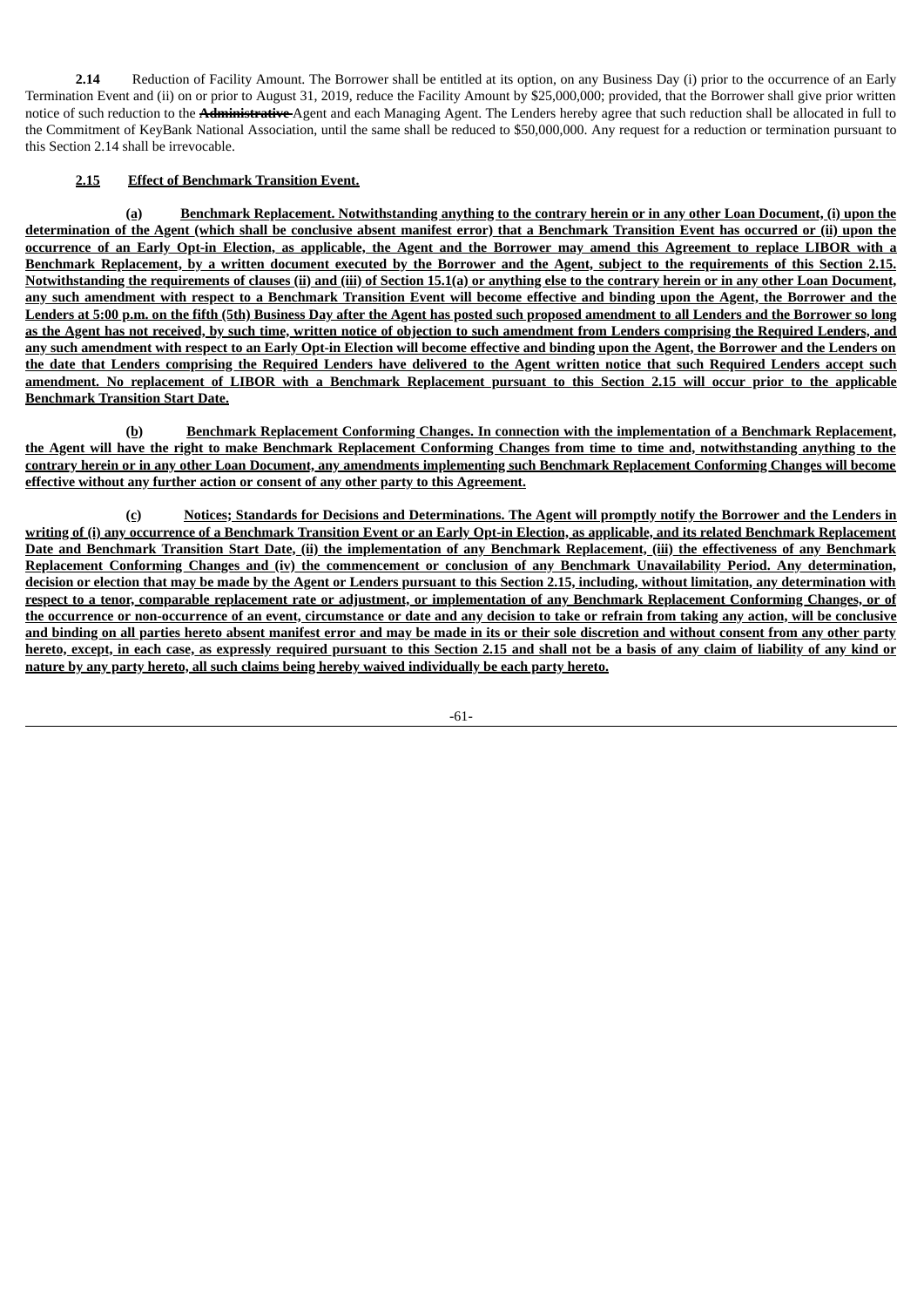**(d) Benchmark Unavailability Period. Upon the Borrower's receipt of notice of the commencement of a Benchmark** Unavailability Period, the Borrower may revoke any request for an Advance of, conversion to or continuation of LIBOR Rate Loans to be made, converted or continued during any Benchmark Unavailability Period and, failing that, the Borrower will be deemed to have converted any such **request into a request for an Advance of or conversion to Base Rate Loans.**

# **3.** CONDITIONS; TERM OF AGREEMENT.

**3.1** Conditions Precedent to the Restatement Effective Date and Initial Extension of Credit. The obligation of each Lender to make its initial extension of credit under this Amended and Restated Loan and Security Agreement, is subject to the fulfillment, to the satisfaction of Agent and each Lender (the making of such initial extension of credit by a Lender being conclusively deemed to be its satisfaction or waiver of the following), of each of the following conditions precedent:

(a) Agent shall have received financing statements to be filed in such office or offices as may be necessary or, in the opinion of Agent, desirable to perfect the Agent's Liens in and to the Collateral, and Agent shall have received searches reflecting the filing of all such financing statements;

(b) Agent shall have received each of the following documents, in form and substance satisfactory to Agent, duly executed, and each such document shall be in full force and effect:

- (i) the Cash Management Agreements,
- (ii) the Closing Certificates,
- (iii) the Control Agreements,
- (iv) each of the Agent Fee Letter and the Fee Letter,
- (v) the Sale and Servicing Agreement,
- (vi) the Collateral Custodian Fee Letter,
- (vii) the Backup Servicer Engagement Letter; and

-62-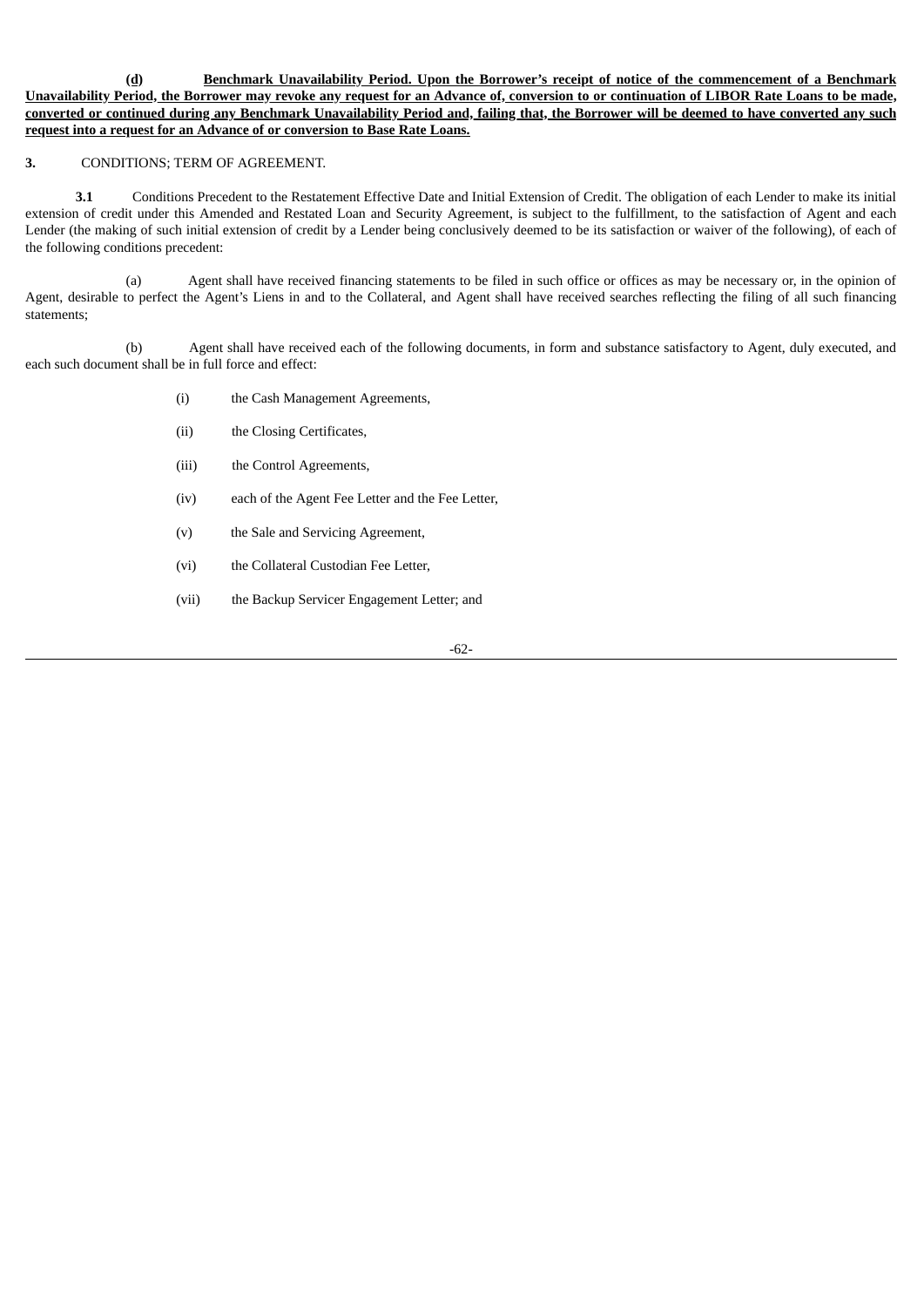(viii) a file-stamped copy of a UCC-1 financing statement naming Horizon as seller and Borrower as buyer, filed with the Delaware Secretary of State to perfect the transfer and sale of Notes Receivable to Borrower from time to time pursuant to the Sale and Servicing Agreement.

(c) Secretary's Certificates from the Secretary (or equivalent) of each of (a) Borrower, (b) Horizon, and (c) Horizon Management, dated as of the Restatement Effective Date, in form and substance satisfactory to Agent, certifying that (i) a copy of such Person's Certificate of Formation and Operating Agreement or Certificate or Articles of Incorporation (as applicable) and any other Governing Documents, as well as all amendments thereto, are attached, (ii) other than as reflected by the documents delivered pursuant to (i) above, no action or proceeding for the amendment of such Person's Governing Documents has been taken or is presently contemplated, (iii) attached is a complete and correct copy of an authorization by or resolution of such Person's members, managers or board of directors (as applicable) authorizing such Person's execution, delivery and performance of the Loan Agreement and the other Loan Documents to which it is a party and the transactions contemplated thereby, and (iv) a specimen signature of each manager, member or officer of such Person who is authorized to execute the Loan Documents on behalf of such Person is included and that each of such individuals is duly qualified as of the Restatement Effective Date;

(d) Agent shall have received copies of Borrower's, Horizon's and Horizon Management's Governing Documents, as amended, modified, or supplemented to the Restatement Effective Date, certified by the Secretary of such Person or the Manager of such Person, as applicable;

(e) Agent shall have received certificates of status with respect to Borrower, Horizon, and Horizon Management, dated within 10 days of the Restatement Effective Date, such certificate to be issued by the appropriate officer of the jurisdiction of organization of such Person, which certificate shall indicate that such Person is in good standing in such jurisdiction;

(f) Agent shall have received certificates of status with respect to Borrower, Horizon, and Horizon Management, each dated within thirty (30) days of the Restatement Effective Date, such certificates to be issued by the appropriate officer of the jurisdictions (other than the jurisdiction of organization of such Person) in which its failure to be duly qualified could reasonably be expected to result in a Material Adverse Change, which certificates shall indicate that such Person is in good standing in such jurisdictions;

(g) Agent shall have received an opinion or opinions of Borrower's, Horizon's, and Horizon Management's counsel in form and substance satisfactory to Agent;

(h) Agent shall have completed its business, legal, and collateral due diligence, including a review of the legal structure of Horizon, Horizon Management, Borrower and their Affiliates, the operating and accounting systems and controls of Horizon, Horizon Management, and Borrower, collateral audit and review of the books and records of Horizon, Horizon Management, and Borrower, a review of their collateral valuation methods, verification of each of such Person's representations and warranties to the Lender Group, and verification of third-party service providers, in each case, the results of which shall be satisfactory to Agent;

-63-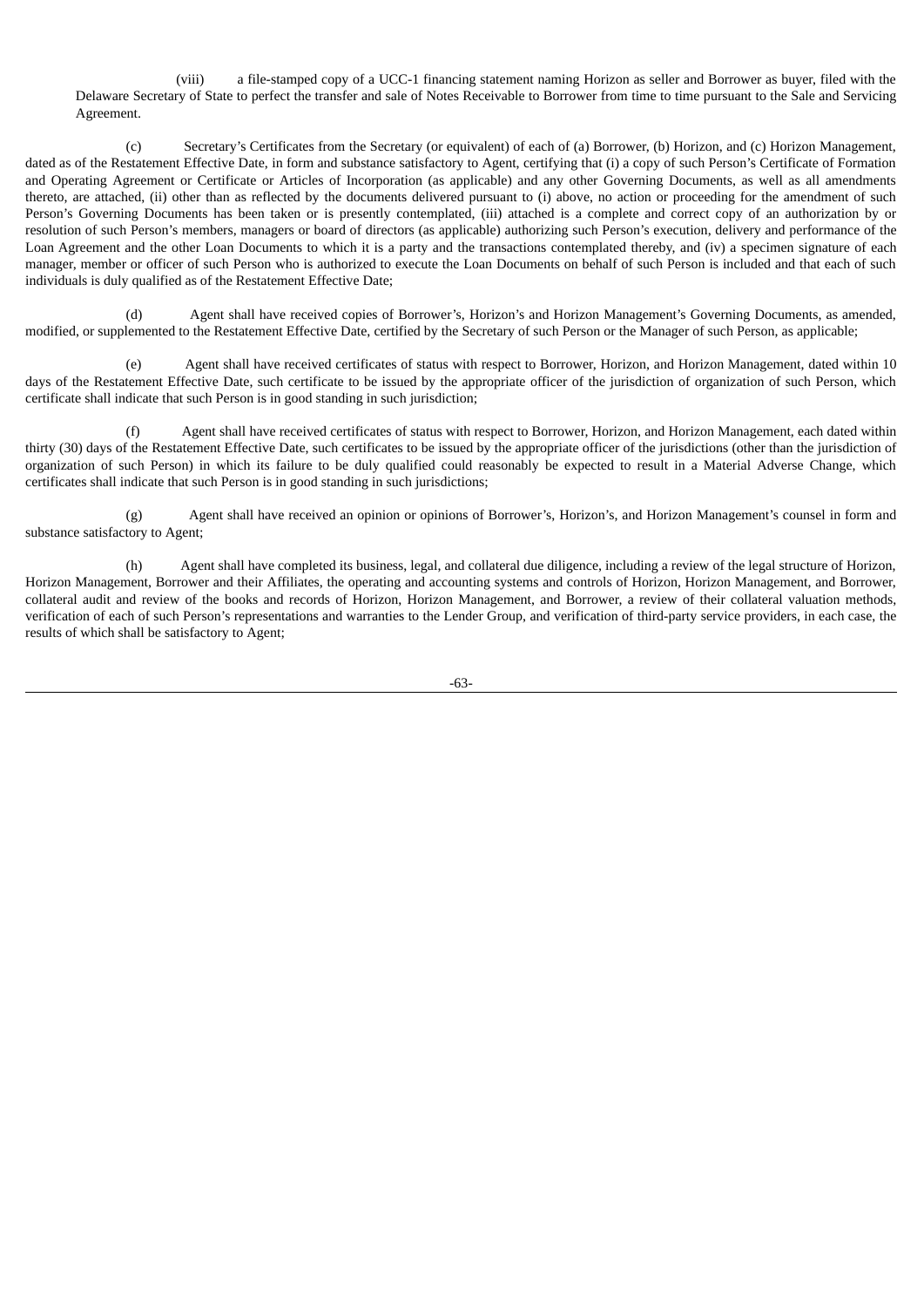(i) Borrower shall pay all Lender Group Expenses incurred in connection with the transactions evidenced by this Agreement;

(j) with respect to each Eligible Note Receivable, Agent or the Collateral Custodian shall be in possession of all of the Required Asset Documents;

(k) Agent shall have received and approved the Required Procedures, which Required Procedures shall be consistent with those previously represented to Agent and shall be acceptable to Agent in its Permitted Discretion;

(l) Agent's counsel shall have received and reviewed all standard documentation evidencing, governing, securing and guaranteeing Notes Receivable, and been satisfied such documentation provides Borrower and Agent with appropriate rights and remedies to enforce any necessary collection actions with respect to such Notes Receivable;

(m) Agent shall have received evidence satisfactory to Agent either that any Person having a Lien (except for Permitted Liens, if any) with respect to the assets of Borrower shall have released such Lien or that such Lien shall be automatically terminated upon the funding of the Advances to be made on the Restatement Effective Date;

(n) Borrower, Horizon and Horizon Management shall have received all licenses, approvals or evidence of other actions required by any Governmental Authority in connection with the execution and delivery by Borrower, Horizon or Horizon Management of the Loan Documents or with the consummation of the transactions contemplated thereby;

(o) Agent shall have received evidence satisfactory to Agent that as of the date of, and after giving effect to, the initial Advance, (i) Borrower has a Tangible Net Worth (based upon the capital contribution by Horizon of cash or the unfinanced portion of Eligible Notes Receivable) of not less than the Minimum Equity Requirement, (ii) Horizon has a Tangible Net Worth of not less than \$100,000,000, and (iii) Horizon Management has a Tangible Net Worth of not less than \$500,000;

(p) Agent shall have received and reviewed a copy of the finalized disaster recovery plan for Horizon and Horizon Management's, the results of which shall be satisfactory to Agent;

(q) Agent shall have received evidence satisfactory to Agent that as of the Restatement Effective Date, the Borrower has made the deposit to the Indemnity Reserve contemplated by Section 2.1(b); and

(r) All other documents and legal matters in connection with the transactions contemplated by this Agreement shall have been delivered, executed, or recorded and shall be in form and substance satisfactory to Agent.

**3.2** Conditions Subsequent to the Initial Extension of Credit. The obligation of the Lender Group (or any member thereof) to continue to make Advances (or otherwise extend credit hereunder) is subject to the fulfillment, on or before the date applicable thereto, of each of the following conditions subsequent (any failure by Borrower to satisfy or cause the satisfaction of each of such conditions subsequent constituting an Event of Default):

-64-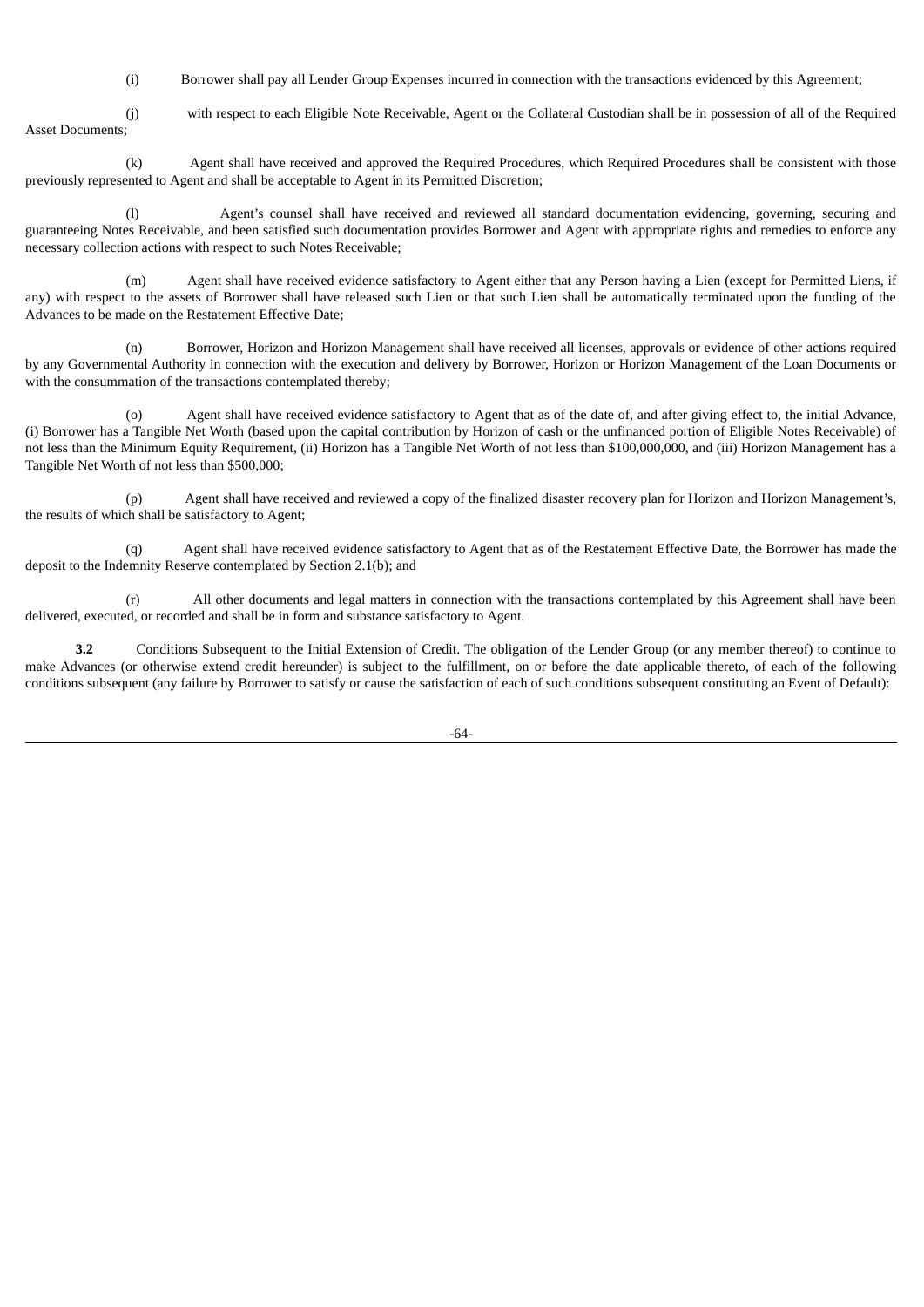(a) within ninety (90) days after the Restatement Effective Date, Agent and Borrower shall have delivered a notice pursuant to that certain Collateral Access Agreement with respect to the principal location(s) where Horizon and Borrower maintain the Books relating to the Notes Receivable and other Collateral (i.e. 312 Farmington Avenue, Farmington, Connecticut 06032), notifying the other parties thereto of the resignation of the former agent and appointment of the Agent;

(b) (i) within ninety (90) days after the Restatement Effective Date, Agent shall have received certificates of insurance verifying that Borrower and Servicer have increased the amount of their existing fidelity coverage as of the Restatement Effective Date to an amount not less than \$1,500,000, with an insurance company(ies) reasonably satisfactory to Agent, and (ii) within thirty (30) days after the aggregate Commitments first equal or exceed \$100,000,000, Agent shall have received lender's loss payee endorsements in favor of Agent meeting the requirements of Section 6.8 with respect to all such policies; and

(c) prior to depositing any assets into the Securities Account listed on Schedule 5.17 as of the Restatement Effective Date, and in any case no later than sixty (60) days after the Restatement Effective Date, Borrower shall deliver to Agent an executed Control Agreement acceptable to Agent in its Permitted Discretion with respect to such Securities Account.

**3.3** Conditions Precedent to all Extensions of Credit. The obligation of the Lender Group (or any member thereof) to make any Advances hereunder at any time (or to extend any other credit hereunder), including the initial Advance, shall be subject to the following conditions precedent:

(a) the representations and warranties contained in this Agreement and the other Loan Documents shall be true and correct in all material respects on and as of the date of such extension of credit, as though made on and as of such date (except to the extent that such representations and warranties relate solely to an earlier date);

(b) no Default or Event of Default shall have occurred and be continuing on the date of such extension of credit, nor shall either result from the making thereof;

(c) no injunction, writ, restraining order, or other order of any nature restricting or prohibiting, directly or indirectly, the extending of such Advance shall have been issued and remain in force by any Governmental Authority against Borrower, Agent, any Lender, or any of their respective Affiliates;

(d) no Material Adverse Change shall have occurred,

(e) on or before the day preceding the date of such Advance, Borrower shall have delivered to the Collateral Custodian each of the Required Asset Documents with respect to each Note Receivable to be acquired or funded with any portion of such Advance; provided that if Borrower is funding the acquisition of such Note Receivable with the proceeds of Advances being requested with respect to such Note Receivable, then this condition shall be satisfied if the Collateral Custodian and Agent are in possession of .pdf copies of each of the Required Asset Documents and the originals are delivered to the Collateral Custodian no later than five (5) Business Days thereafter;

-65-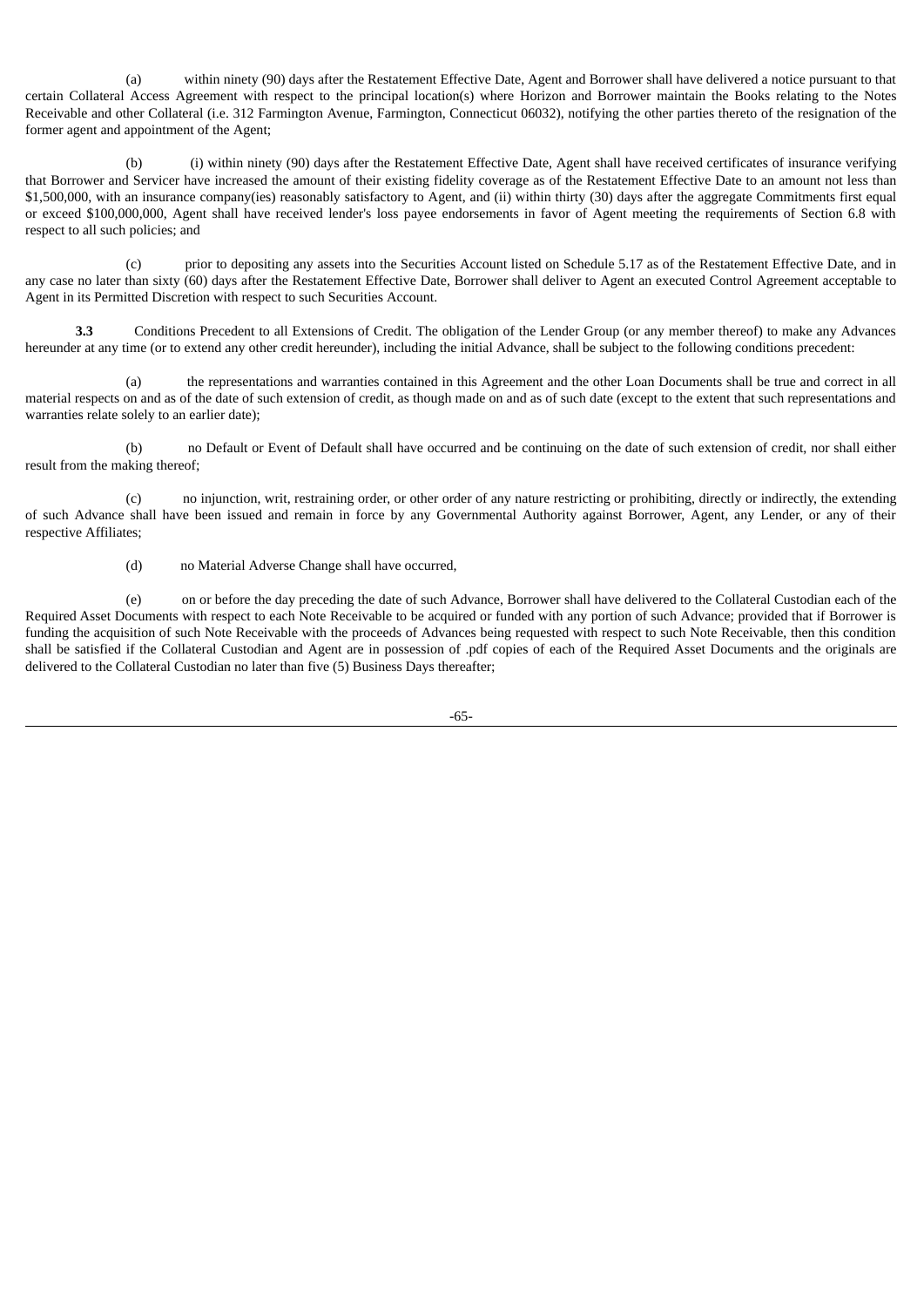(f) before and after giving effect to such Advance and to the application of proceeds therefrom the Asset Quality Test shall be satisfied, as calculated on such date;

(g) before and after giving effect to such Advance and to the application of proceeds therefrom, the Minimum Equity Requirement shall be maintained;

(h) before and after giving effect to such advance and to the application of proceeds therefrom, (a) the lesser of (i) the Borrowing Base and (ii) the Facility Amount shall be equal to or greater than (b) the outstanding Advances;

(i) the end of the Revolving Credit Availability Period shall not have occurred (other than with respect to a Post-Termination Revolving Note Receivable Funding); and

(j) Agent shall have received a current Borrowing Base Certificate.

**3.4** Term. This Agreement shall continue in full force and effect for a term commencing on the Restatement Effective Date and ending at the conclusion of the Amortization Period (the "Maturity Date"). The foregoing notwithstanding, the Lender Group, upon the election of the Required Lenders, shall have the right to terminate its obligations under this Agreement immediately and without notice upon the occurrence and during the continuation of an Event of Default.

**3.5** Effect of Termination. On the Maturity Date or earlier termination of this Agreement in accordance with its terms, all Obligations immediately shall become due and payable without notice or demand and Borrower shall be required to repay all of the Obligations in full. No termination of the obligations of the Lender Group (other than payment in full of the Obligations and termination of the Commitments) shall relieve or discharge Borrower or any of its Affiliates of its duties, obligations, or covenants hereunder or under any other Loan Document and Agent's Liens in the Collateral shall continue to secure the Obligations and shall remain in effect until all Obligations have been paid in full and the Commitments have been terminated. When all of the Obligations have been paid in full and the Lender Group's obligations to provide additional credit under the Loan Documents have been terminated irrevocably, Agent will, at Borrower's sole expense, execute and deliver any termination statements, lien releases, discharges of security interests, and other similar discharge or release documents (and, if applicable, in recordable form) as are reasonably necessary to release, as of record, Agent's Liens and all notices of security interests and liens previously filed by Agent.

**3.6** Early Termination of Commitments by Borrower. Borrower has the option, at any time upon sixty (60) days prior written notice to Agent (or such lesser period as may be acceptable to the Required Lenders), to terminate this Agreement and terminate the Commitments hereunder (if still in effect) by repaying to Agent, for the benefit of the Lender Group, all of the Obligations in full, together with all sums payable under the Agent Fee Letter and the Fee Letter, including, without limitation, the Prepayment Make-Whole Amount associated with such termination. In the event of the termination of this Agreement and repayment of the Obligations at any time prior to the Maturity Date, for any other reason, including (a) termination upon the election of the Required Lenders to terminate after the occurrence and during the continuation of an Event of Default, (b) foreclosure by Agent or Lenders and sale of Collateral, (c) sale of the Collateral in any Insolvency Proceeding of Borrower, or (d) restructure, reorganization, or compromise of the Obligations by the confirmation of a plan of reorganization or any other plan of compromise, restructure, or arrangement in any Insolvency Proceeding of Borrower, then, in view of the impracticability and extreme difficulty of ascertaining the actual amount of damages to the Lender Group or profits lost by the Lender Group as a result of such early termination, and by mutual agreement of the parties as to a reasonable estimation and calculation of the lost profits or damages of the Lender Group, Borrower shall pay to Agent any fees provided for in the Agent Fee Letter and the Fee Letter, as applicable.

-66-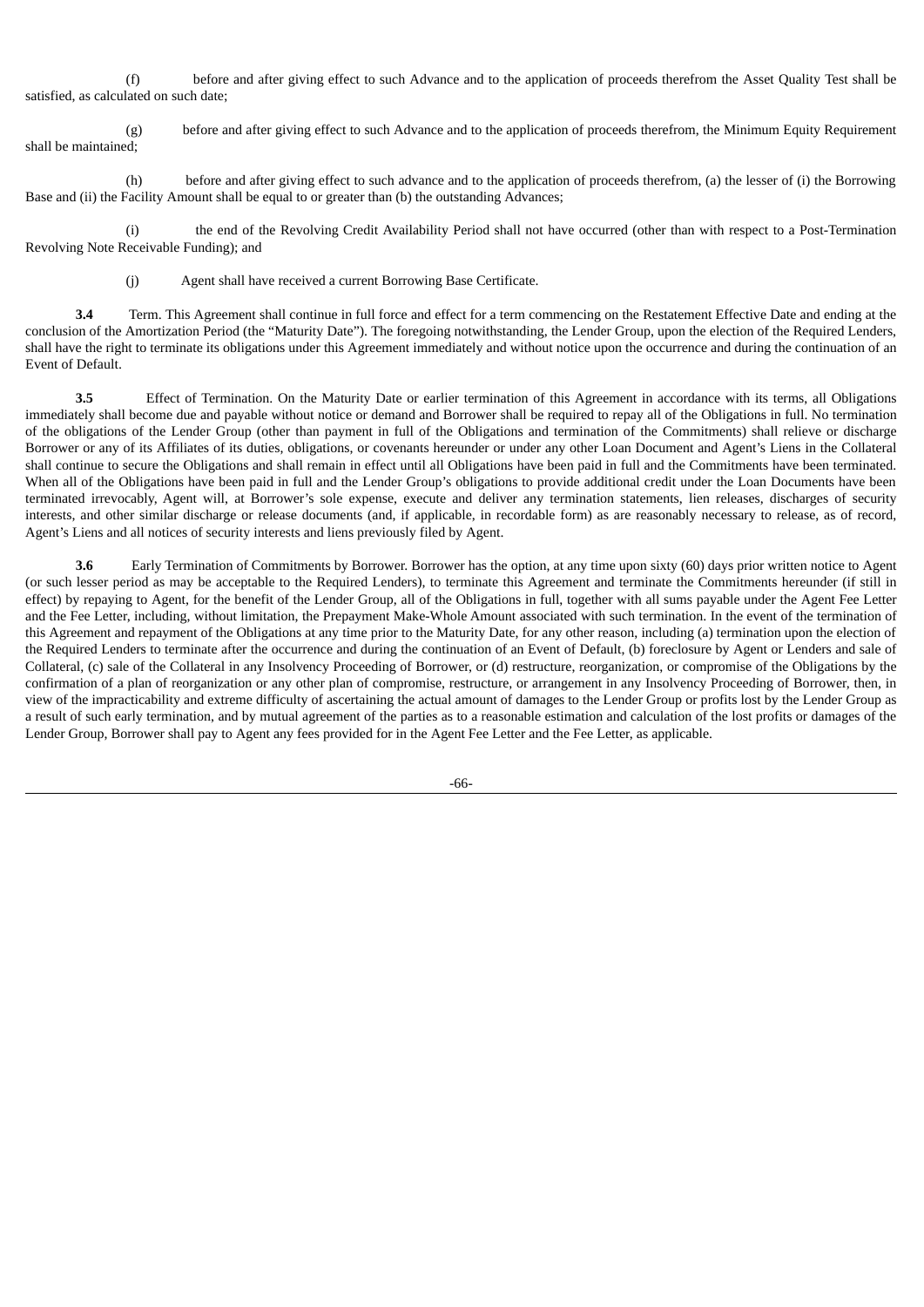### **4.** CREATION OF SECURITY INTEREST.

**4.1** Grant of Security Interest. Borrower hereby grants to Agent, for the benefit of the Lender Group and the Bank Product Providers, a continuing security interest in all of Borrower's right, title, and interest in all currently existing and hereafter acquired or arising Borrower Collateral in order to secure prompt repayment of any and all of the Obligations in accordance with the terms and conditions of the Loan Documents and in order to secure prompt performance by Borrower of each of its covenants and duties under the Loan Documents. The Agent's Liens in and to the Borrower Collateral shall attach to all Borrower Collateral without further act on the part of Agent or Borrower. Anything contained in this Agreement or any other Loan Document to the contrary notwithstanding, except for Permitted Dispositions, Borrower has no authority, express or implied, to dispose of any item or portion of the Collateral.

**4.2** Negotiable Collateral. In the event that any Borrower Collateral, including proceeds, is evidenced by or consists of Negotiable Collateral other than Notes Receivable previously delivered to and being held by the Agent or the Collateral Custodian, and if and to the extent that Agent determines that perfection or priority of Agent's security interest is dependent on or enhanced by possession, Borrower, promptly upon the request of Agent, shall endorse and deliver physical possession of such Negotiable Collateral and all agreements and documents related thereto to Agent or the Collateral Custodian. All Notes Receivable shall be delivered to Agent or the Collateral Custodian pursuant to this Agreement and the Sale and Servicing Agreement to hold for the benefit of Agent and Lenders, duly endorsed in blank or as follows on the back of the signature page thereof or on a separate allonge affixed thereto:

"Pay to the Order of \_\_\_\_\_\_\_\_\_\_\_\_\_\_\_\_\_\_\_\_\_\_\_\_\_\_\_\_\_\_\_, without recourse

HORIZON CREDIT II LLC

By:

Name:

Its: [Authorized Person]."

**4.3** Collection of Accounts, General Intangibles, and Negotiable Collateral. At any time after the occurrence and during the continuation of an Event of Default, Agent or Agent's designee may (a) notify Account Debtors of Borrower and makers of Notes Receivable that the Accounts, Notes Receivable, chattel paper, or General Intangibles have been assigned to Agent or that Agent has a security interest therein, (b) cause a replacement servicer to take possession of, and collect, Borrower's Accounts, or (c) collect Borrower's Accounts, Notes Receivable, chattel paper, or General Intangibles directly and charge the collection costs and expenses to the Loan Account. Borrower agrees that it will hold in trust for the Lender Group, as the Lender Group's trustee, any of its Collections that it receives and immediately will deliver such Collections to Servicer pursuant to the Sale and Servicing Agreement or, at the request of Agent, to Agent or a Cash Management Bank, in each case in their original form as received by Borrower.

-67-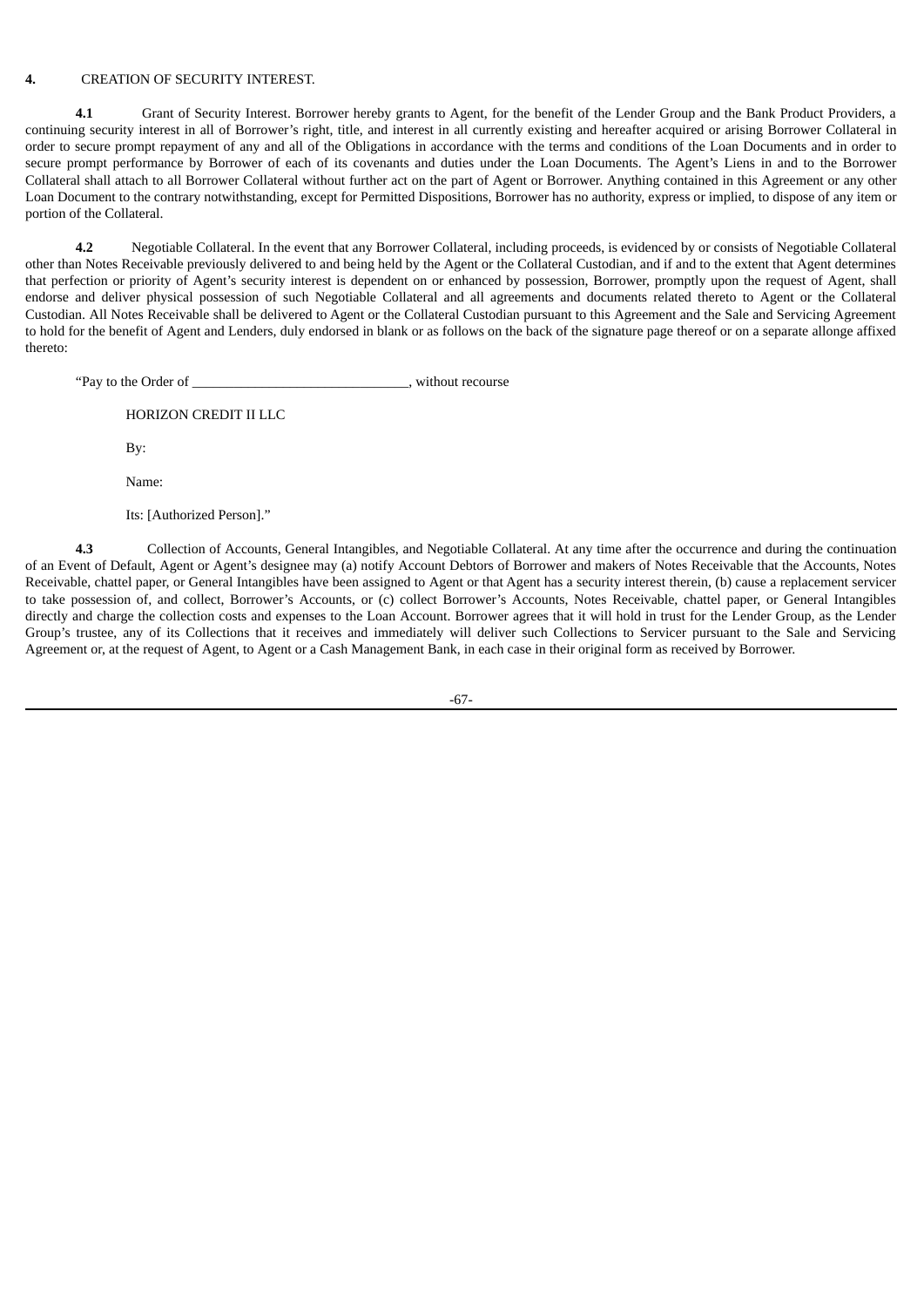**4.4** Filing of Financing Statements; Commercial Tort Claims; Delivery of Additional Documentation Required.

(a) Borrower authorizes Agent to file any financing statement necessary or desirable to effectuate the transactions contemplated by the Loan Documents, and any continuation statement or amendment with respect thereto, in any appropriate filing office without the signature of Borrower where permitted by applicable law. Borrower hereby ratifies the filing of any financing statement filed without the signature of Borrower prior to the date hereof.

(b) If Borrower acquires any commercial tort claims after the date hereof, Borrower shall promptly (but in any event within three (3) Business Days after such acquisition) deliver to Agent a written description of such commercial tort claim and shall deliver a written agreement, in form and substance satisfactory to Agent, pursuant to which Borrower shall grant a perfected security interest in all of its right, title and interest in and to such commercial tort claim to Agent, as security for the Obligations (a "Commercial Tort Claim Assignment").

(c) At any time upon the request of Agent, Borrower shall execute or deliver to Agent, and shall cause its Subsidiaries to execute or deliver to Agent, any and all fixture filings, security agreements, pledges, assignments, Commercial Tort Claim Assignments, endorsements of certificates of title, and all other documents (collectively, the "Additional Documents") that Agent may request in its Permitted Discretion, in form and substance satisfactory to Agent, to create, perfect, and continue perfected or to better perfect the Agent's Liens in the assets of Borrower (whether now owned or hereafter arising or acquired, tangible or intangible, real or personal), to create and perfect Liens in favor of Agent in any owned Real Property acquired after the Closing Date, and in order to fully consummate all of the transactions contemplated hereby and under the other Loan Documents. To the maximum extent permitted by applicable law, Borrower authorizes Agent to execute any such Additional Documents in Borrower's name and authorizes Agent to file such executed Additional Documents in any appropriate filing office. In addition, on such periodic basis as Agent shall require, Borrower shall (i) provide Agent with a report of all new material patentable, copyrightable, or trademarkable materials acquired or generated by Borrower during the prior period, (ii) cause all material patents, copyrights, and trademarks acquired or generated by Borrower that are not already the subject of a registration with the appropriate filing office (or an application therefor diligently prosecuted) to be registered with such appropriate filing office in a manner sufficient to impart constructive notice of Borrower's or the applicable Subsidiary's ownership thereof, and (iii) cause to be prepared, executed, and delivered to Agent supplemental schedules to the applicable Loan Documents to identify such patents, copyrights, and trademarks as being subject to the security interests created thereunder; provided, however, that neither Borrower nor any of its Subsidiaries shall register with the U.S. Copyright Office any unregistered copyrights (whether in existence on the Closing Date or thereafter acquired, arising, or developed) unless (i) the Borrower provides Agent with written notice of its intent to register such copyrights not less than thirty (30) days prior to the date of the proposed registration, and (ii) prior to such registration, the applicable Person executes and delivers to Agent a copyright security agreement in form and substance satisfactory to Agent, supplemental schedules to any existing copyright security agreement, or such other documentation as Agent reasonably deems necessary in order to perfect and continue perfected Agent's Liens on such copyrights following such registration.

-68-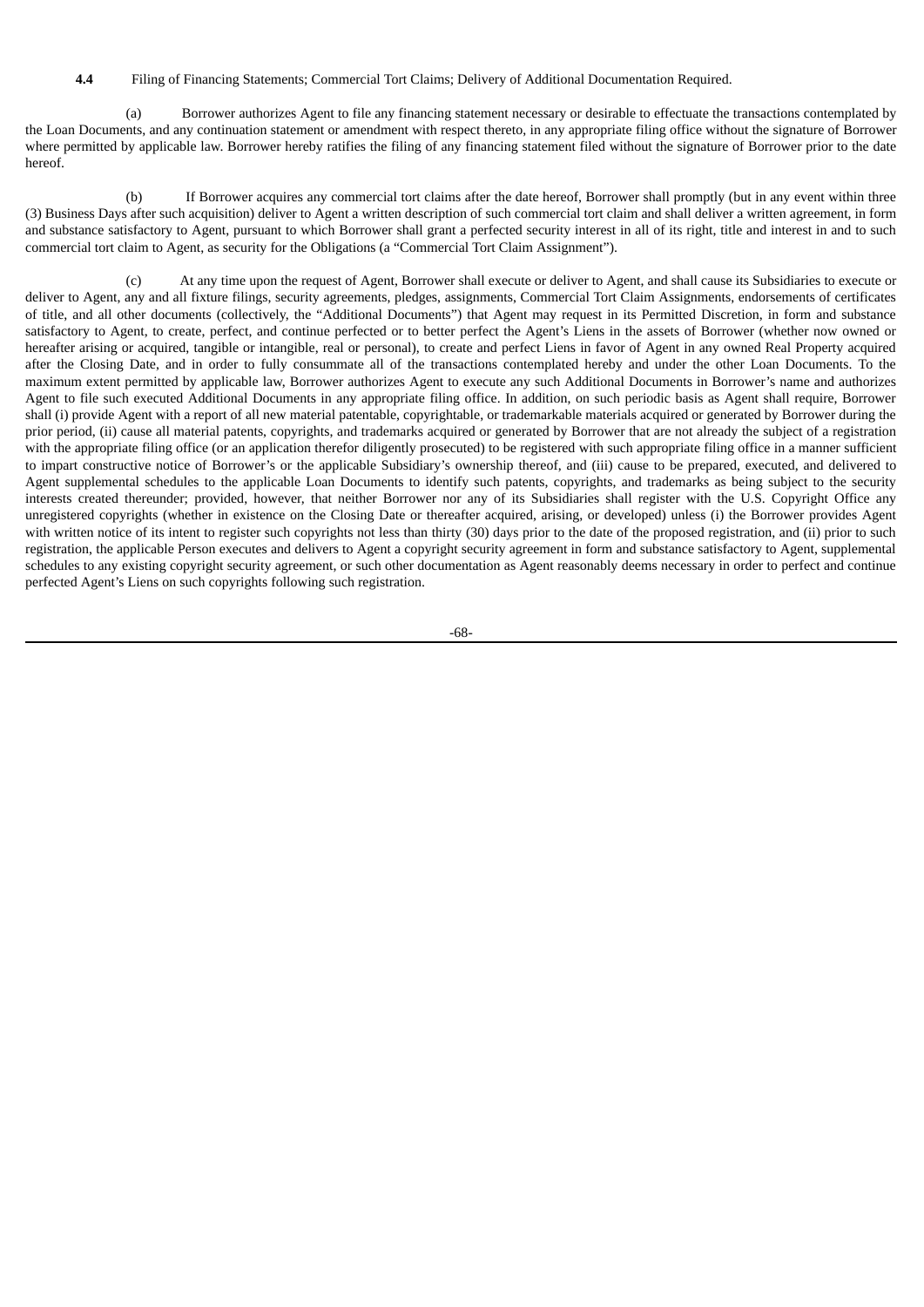(d) Borrower hereby assigns to Agent any and all rights of Borrower to access any and all storage facilities where any Collateral or information relating to Collateral may be stored and Borrower hereby authorizes Agent, at any time after the occurrence and during the continuation of an Event of Default, to enter upon any such storage facilities and remove any contents thereof in connection with Agent's exercise of its remedies hereunder.

**4.5** Power of Attorney. Borrower hereby irrevocably makes, constitutes, and appoints Agent (and any of Agent's officers, employees, or agents designated by Agent) as Borrower's true and lawful attorney, with power to (a) if Borrower refuses to, or fails timely to execute and deliver any of the documents described in Section 4.4, sign the name of Borrower on any of the documents described in Section 4.4, (b) at any time that an Event of Default has occurred and is continuing, sign Borrower's name on any invoice or bill of lading relating to the Collateral, drafts against Account Debtors, or notices to Account Debtors, (c) send requests or make telephone inquiries for verification of Borrower's Accounts or Notes Receivable, (d) endorse Borrower's name on any of its payment items (including all of its Collections) that may come into the Lender Group's possession, (e) at any time that an Event of Default has occurred and is continuing, make, settle, and adjust all claims under Borrower's policies of insurance and make all determinations and decisions with respect to such policies of insurance, and (f) at any time that an Event of Default has occurred and is continuing, settle and adjust disputes and claims respecting Borrower's Accounts, Notes Receivable, chattel paper, or General Intangibles directly with Account Debtors or makers of Notes Receivable, for amounts and upon terms that Agent determines to be reasonable, in Agent's Permitted Discretion, and Agent may cause to be executed and delivered any documents and releases that Agent determines to be necessary. The appointment of Agent as Borrower's attorney, and each and every one of its rights and powers, being coupled with an interest, is irrevocable until all of the Obligations have been fully and finally repaid and performed and the Lender Group's obligations to extend credit hereunder are terminated.

**4.6** Right to Inspect and Verify. Agent (through any of its officers, employees, or agents) shall have the right, from time to time hereafter, and so long as no Default or Event of Default has occurred and in continuing, upon reasonable notice and during normal business hours (i) to inspect the Books and make copies or abstracts thereof, (ii) to communicate directly with any and all Account Debtors and makers of Notes Receivable to verify the existence and terms thereof, and (iii) to check, test, and appraise the Collateral, or any portion thereof, in order to verify Borrower's and its Subsidiaries' financial condition or the amount, quality, value, condition of, or any other matter relating to, the Collateral; and Borrower shall permit any designated representative of Agent to visit and inspect any of the properties of the Borrower to inspect and to discuss its finances and properties and Collateral, upon reasonable notice and at such reasonable times during normal business hours ; provided that (A) so long as no Default or Event of Default has occurred and is continuing, Borrower will not be charged for more than one (1) financial or collateral inspection, audit or appraisal during any calendar year, whether pursuant to this Agreement or the Sale and Servicing Agreement, and (B) so long as no Event of Default has occurred and is continuing, none of Borrower, Horizon nor Horizon Management will be charged for an aggregate amount in excess of \$30,000 for fees and charges during any calendar year covering financial or collateral inspections, audits or appraisals pursuant to this Agreement or the Sale and Servicing Agreement.

-69-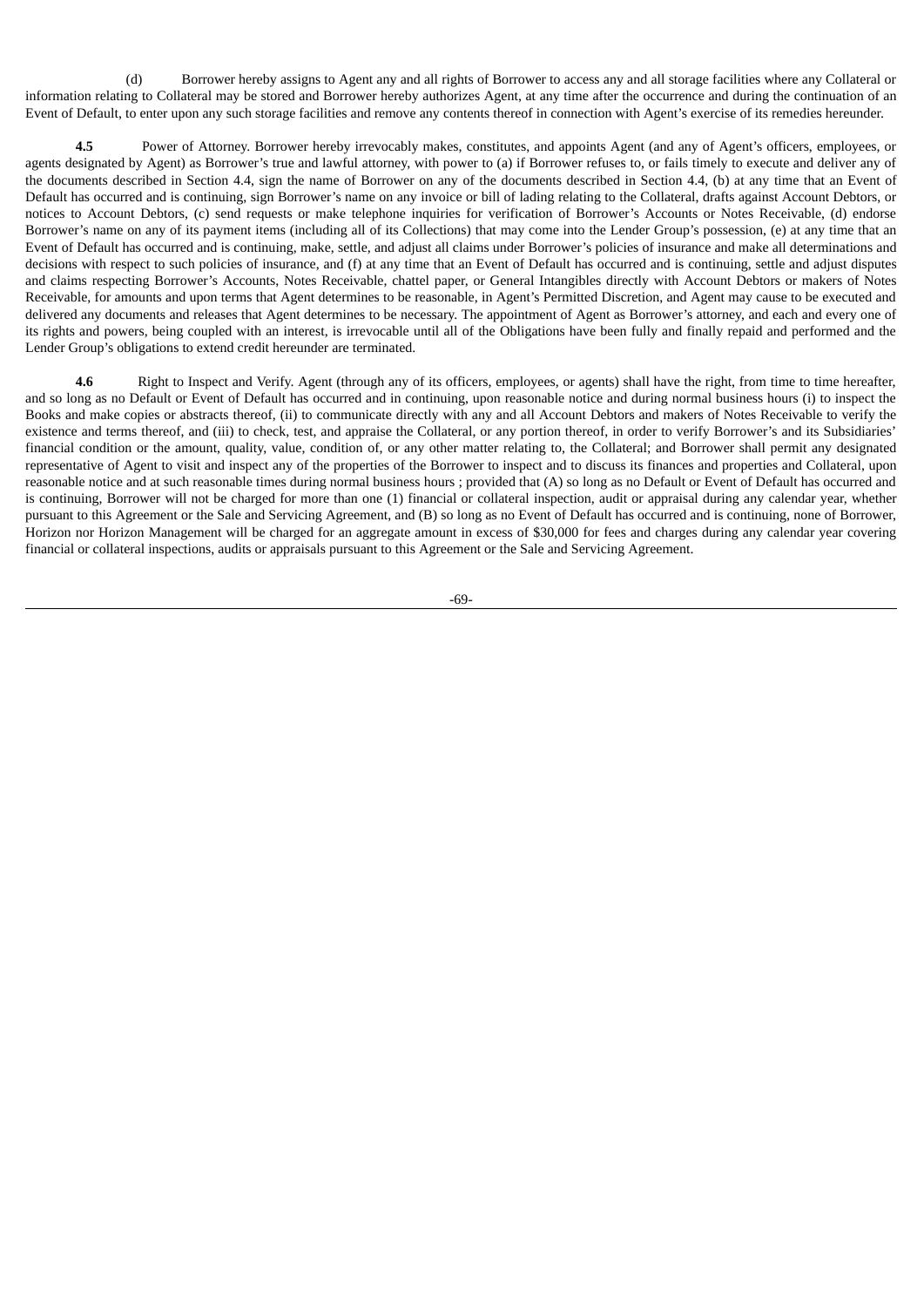**4.7** Control Agreements. Borrower agrees that it will take any or all reasonable steps in order for Agent to obtain control in accordance with Sections 8-106, 9-104, 9-105, 9-106, and 9-107 of the Code with respect to all of its or their Securities Accounts, Deposit Accounts, electronic chattel paper, Investment Property, and letter-of-credit rights. Upon the occurrence and during the continuance of an Event of Default, Agent may notify any bank or securities intermediary to liquidate the applicable Deposit Account or Securities Account or any related Investment Property maintained or held thereby and remit the proceeds thereof to Agent's Account or the deposit account of Agent designated in the relevant Control Agreement.

**4.8** Servicing of Notes Receivable. Until such time as Agent shall notify the Borrower of the revocation of such right after the occurrence and during the continuation of an Event of Default, the Borrower (a) shall, at its own expense (including through the application of available funds pursuant to Section 2.4), cause the Servicer to service all of the Notes Receivable, including, without limitation, (i) the billing, posting and maintaining complete records applicable thereto, and (ii) taking of such action with respect to the Notes Receivable as the Borrower may deem advisable, and (b) may grant, in the ordinary course of business, to any maker of a Note Receivable, any adjustment to which such maker may be lawfully entitled, and may take such other actions relating to the settling of any such maker's claims as may be commercially reasonable, but in each case in accordance with the Required Procedures. Agent may, at its option, at any time or from time to time, after the occurrence and during the continuation of an Event of Default hereunder, revoke the collection and servicing rights given to Borrower herein by giving notice to Borrower in accordance with the terms of the Sale and Servicing Agreement.

**4.9** Borrower's Perfection. Borrower represents to the Lender Group that: (a) all necessary financing statements and (b) all related financing statement amendments or assignments in order to cause Borrower to be properly noted as secured party of record with respect thereto, have been filed in all filing locations as may be required to perfect and protect in favor of Borrower all security interests, liens and rights evidenced by all Note Receivable Documents with respect to all personal property securing Borrower's Notes Receivable existing as of the Closing Date, and that such filings remain effective as of the Restatement Effective Date. Unless otherwise expressly agreed by Agent, Borrower covenants that it will take all action necessary to maintain the effectiveness of such filings so long as Borrower has any commitment to extend credit under such Note Receivable or any sum remains owing under such Note Receivable. Agent is authorized to file any UCC-3 statements of continuation, assignment or amendment as it may determine in its Permitted Discretion to be necessary to enable it to protect and maintain Agent's Liens in Collateral. Borrower represents to the Lender Group that all filings and recordations, and all related assignments, with respect to Notes Receivable acquired by Borrower after the Closing Date have been and will be filed or recorded in all jurisdictions as may be required to perfect and protect in favor of Borrower all of Borrower's liens or interests evidenced by Note Receivable Documents acquired by Borrower after the Closing Date, and that Borrower will take all action necessary to maintain the effectiveness of such filings so long as Borrower has any commitment to extend credit under such Note Receivable or any sum remains owing under such Note Receivable.

-70-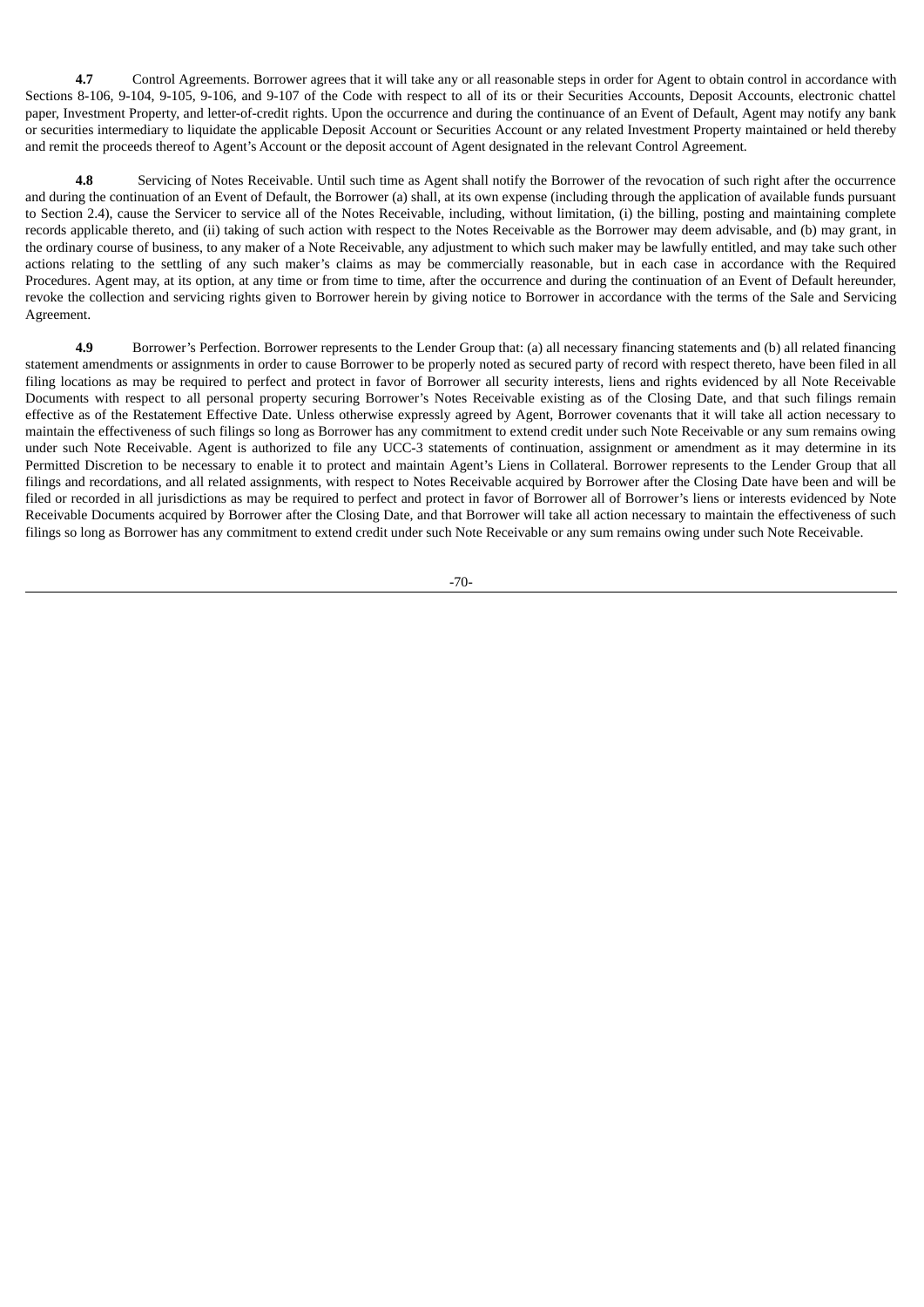**4.10** Note Receivable Documents. Borrower or Servicer will maintain all Note Receivable Documents (other than Notes Receivable which have been delivered to Collateral Custodian pursuant to Section 4.2) in a secure manner in a location with fire, casualty and theft protection satisfactory to Agent. Borrower or Servicer will provide to Agent copies of any Note Receivable Documents as Agent may request.

## **4.11** Release of Notes Receivable.

(a) When a Note Receivable that is in the possession of Agent or the Collateral Custodian is repaid in its entirety, Agent shall return or shall authorize the Collateral Custodian to return such Note Receivable and any related original Required Asset Documents to Borrower to facilitate its payment and Agent shall release Agent's Liens in such Note Receivable and any Related Property promptly upon receipt of the final payment relating to such Note Receivable.

(b) When a Note Receivable is sold by Borrower in accordance with the terms of this Agreement, Agent shall release Agent's Liens in such Note Receivable and any Related Property and if such Note Receivable or any related original Required Asset Documents are in the possession of Agent or the Collateral Custodian, Agent shall transfer or shall authorize the Collateral Custodian to transfer such Note Receivable and such related original Required Asset Documents to the purchaser thereof or as otherwise directed by such purchaser against payment of the agreed amount therefor.

(c) In the event Borrower's collateral assignment to Agent of any mortgage and loan documents relating to a Note Receivable has been recorded and such Note Receivable is (i) repaid in its entirety, (ii) sold by Borrower in accordance with the terms of this Agreement or (iii) in default and Borrower is commencing foreclosure proceedings against the Note Receivable Collateral securing such Note Receivable, then Agent shall, at Borrower's sole expense, execute a reassignment or release of such mortgage and loan documents for the benefit of Borrower on forms prepared by Borrower and acceptable to Agent in its Permitted Discretion.

## **5.** REPRESENTATIONS AND WARRANTIES.

In order to induce the Lender Group to enter into this Agreement, Borrower makes the following representations and warranties to the Lender Group which shall be true, correct, and complete, in all material respects, as of the date hereof, and shall be true, correct, and complete, in all material respects, as of the Restatement Effective Date, and as of the date of the making of each Advance (or other extension of credit) made thereafter, as though made on and as of the date of such Advance (or other extension of credit) (except to the extent that such representations and warranties relate solely to an earlier date) and such representations and warranties shall survive the execution and delivery of this Agreement:

-71-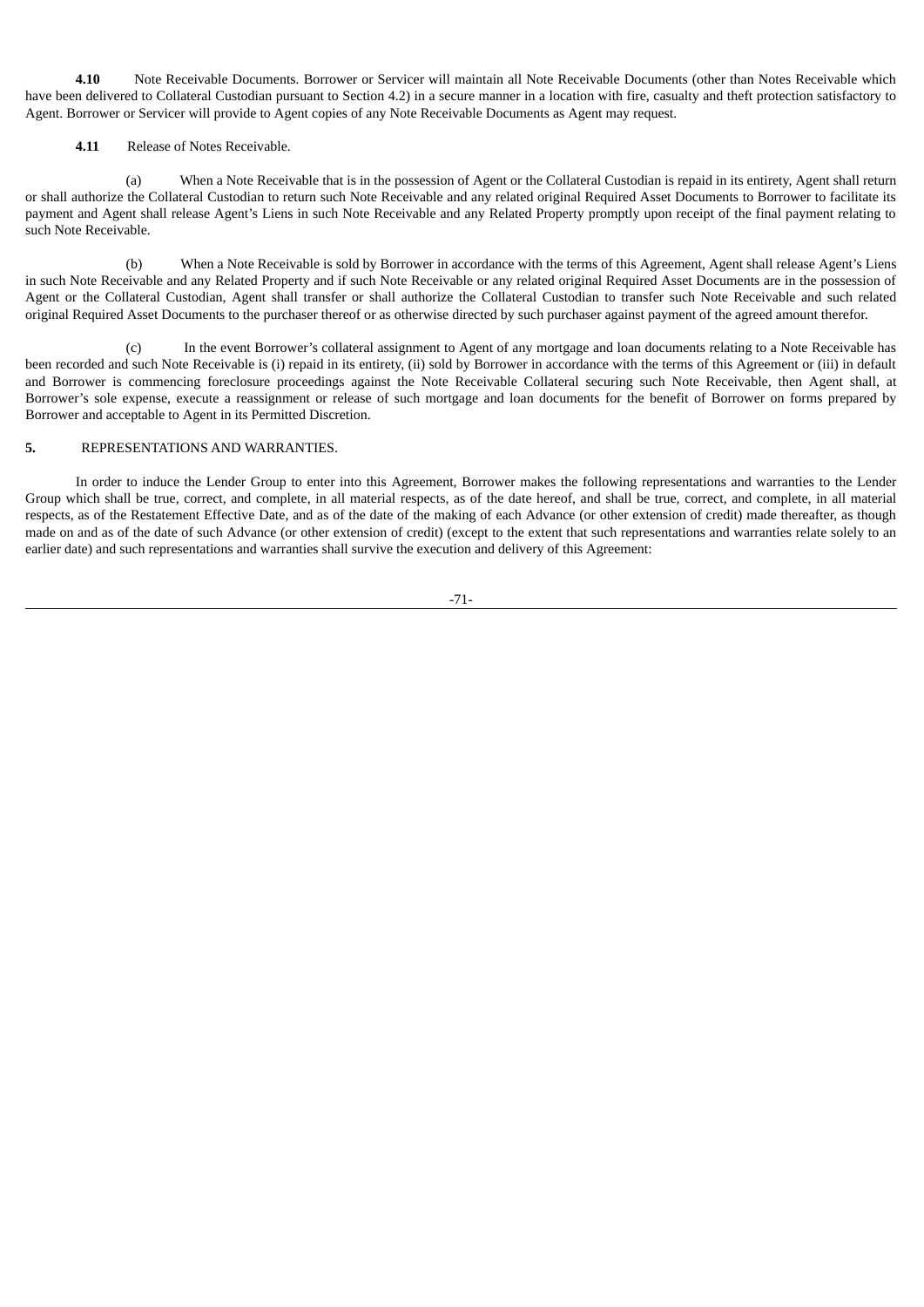**5.1** No Encumbrances. Borrower has good and indefeasible title to, or a valid leasehold interest in, its personal property assets and good and marketable title to, or a valid leasehold interest in, its Real Property, in each case, free and clear of Liens except for Permitted Liens.

**5.2** Eligible Notes Receivables. As to each Note Receivable that is identified by Borrower as an Eligible Note Receivable in the most recent Borrowing Base Certificate submitted to Agent, as of the date of such certificate: (a) such Note Receivable is a bona fide existing payment obligation of the maker of such Note Receivable created in the ordinary course of business by Horizon or an Approved Third-Party Originator, (b) such Note Receivable has been transferred to Borrower by sale or contribution and is now owed to Borrower without any known defenses, disputes, offsets, counterclaims, or rights of cancellation, (c) such Note Receivable is not excluded as ineligible by virtue of one or more of the excluding criteria set forth in the definition of Eligible Notes Receivable, (d) the original amount of, the unpaid balance of, and the amount and dates of payments on such Note Receivable shown on the Books of Borrower and in the schedules of same delivered to Agent are true and correct, (e) Borrower has no knowledge of any fact (which shall not include general economic conditions) which is reasonably likely to impair the validity or collectability of such Note Receivable, (f) such Note Receivable is subject to a first-priority security interest in favor of Agent, (g) such Note Receivable complies with all applicable laws in all material respects, and (h) since delivery to Agent, such Note Receivable has not been amended nor any material requirements relating thereto waived without the prior written consent of Agent, other than an extension, modification or waiver in accordance with the Required Procedures then in effect. The portfolio of Notes Receivable held by Borrower, as opposed to Horizon or any other Subsidiary or Affiliate of Horizon, has not been selected in a manner adverse to Borrower or the Lender Group.

**5.3** Equipment. All of the Equipment of Borrower is used or held for use in its business and is fit for such purposes.

**5.4** Location of Collateral. The Borrower Collateral (other than the Collateral in the possession of Agent or the Collateral Custodian) is not stored with a bailee, warehouseman, or similar party and is located only at, or in-transit between, the locations identified on Schedule 5.4 (as such Schedule may be updated pursuant to Section 6.9); provided, that loan files that do not include original promissory notes, Lien instruments, or assignments of Lien instruments may be stored, from time to time, with Servicer or in a public warehouse, access to which has been assigned by Borrower to Agent.

**5.5** Records. Borrower keeps complete, correct and accurate records of the Notes Receivable owned by Borrower and all payments thereon.

**5.6** State of Incorporation; Location of Chief Executive Office; Organizational Identification Number; Commercial Tort Claims.

(a) The jurisdiction of organization of Horizon, Horizon Management, Borrower and each of their respective Subsidiaries is set forth on Schedule 5.6(a) (as such Schedule may be updated from time to time to reflect changes resulting from transactions not prohibited by this Agreement).

-72-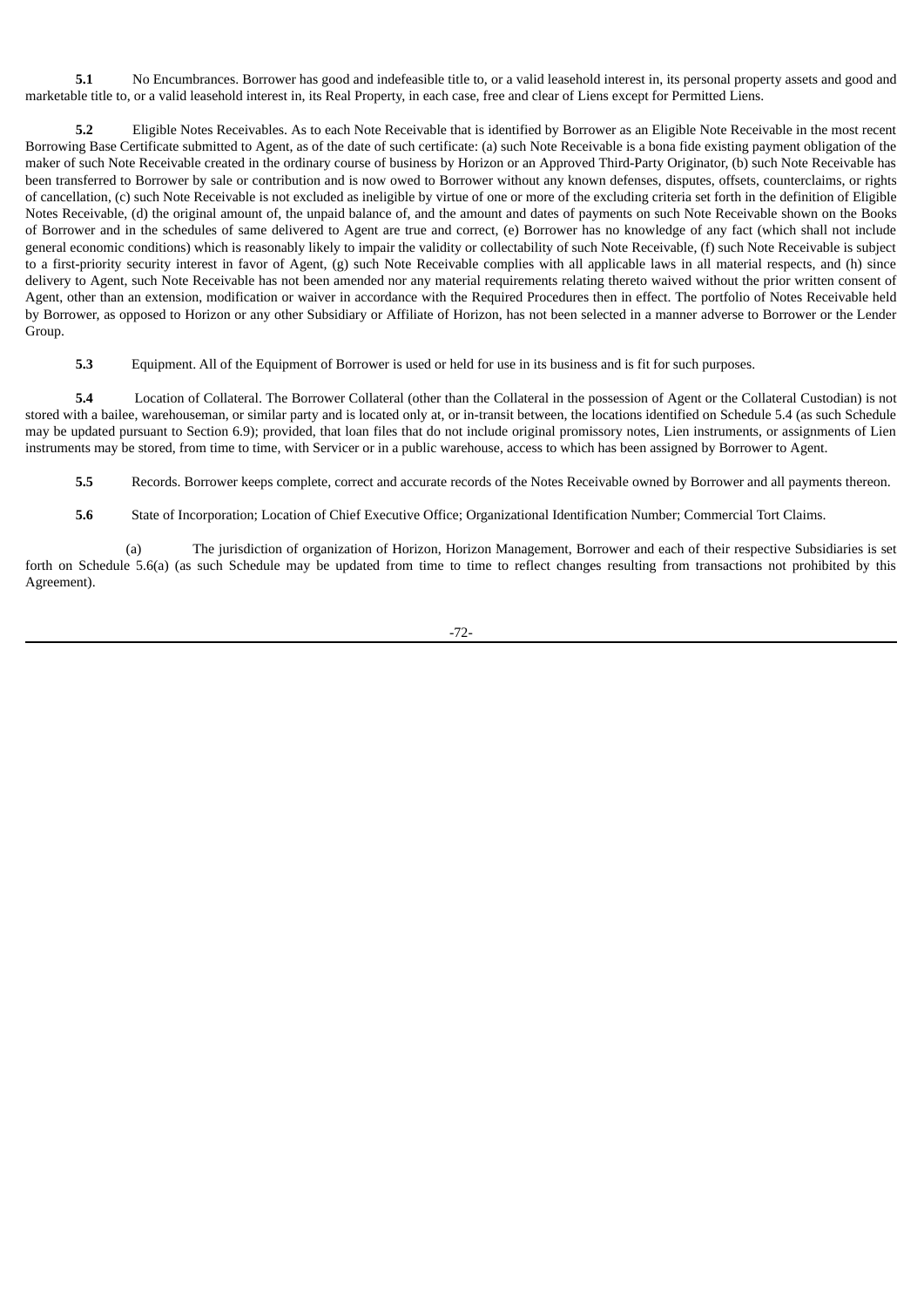(b) The chief executive office of Horizon, Horizon Management, Borrower and each of their respective Subsidiaries is located at the address indicated on Schedule 5.6(b) (as such Schedule may be updated from time to time to reflect changes resulting from transactions not prohibited by this Agreement).

(c) The organizational identification numbers and federal employer identification numbers, if any, of Horizon, Horizon Management, Borrower and each of their respective Subsidiaries are identified on Schedule 5.6(c) (as such Schedule may be updated from time to time to reflect changes resulting from transactions not prohibited by this Agreement).

(d) As of the Restatement Effective Date, Borrower does not hold any commercial tort claims, except as set forth on Schedule

5.6(d).

**5.7** Due Organization and Qualification; Subsidiaries.

(a) Borrower is duly organized and existing and in good standing under the laws of the jurisdiction of its organization and qualified to do business in any state where the failure to be so qualified reasonably could reasonably be expected to result in a Material Adverse Change.

(b) Set forth on Schedule 5.7(b) (as such Schedule may be updated from time to time to reflect changes resulting from transactions not prohibited by this Agreement) is a complete and accurate description of (i) the authorized capital Stock of Horizon, by class, and a description of the interests of each such class that are issued and outstanding as of the Closing Date, and (ii) the authorized capital Stock of Borrower, by class, and, a description of the interests of each such class that are issued and outstanding as of the Closing Date and at all times thereafter. Other than as described on Schedule 5.7(b), there are no subscriptions, options, warrants, or calls relating to any capital Stock of Borrower, including any right of conversion or exchange under any outstanding security or other instrument. Borrower is not subject to any obligation (contingent or otherwise) to repurchase or otherwise acquire or retire any shares of its capital Stock or any security convertible into or exchangeable for any of its capital Stock.

(c) Set forth on Schedule 5.7(c) is a complete and accurate list of Horizon's direct and indirect Subsidiaries as of the Closing Date, showing: (i) the jurisdiction of their organization, (ii) the number of shares of each class of common and preferred Stock authorized for each of such Subsidiaries, and (iii) the number and the percentage of the outstanding shares of each such class owned directly or indirectly by Horizon. The Borrower does not and will not, at any time, have any direct or indirect Subsidiaries.

(d) Except as set forth on Schedule 5.7(c), there are no subscriptions, options, warrants, or calls relating to any shares of capital Stock of Borrower, including any right of conversion or exchange under any outstanding security or other instrument.

**5.8** Due Authorization; No Conflict.

(a) The execution, delivery, and performance by Borrower of this Agreement and the other Loan Documents to which it is a party have been duly authorized by all necessary action on the part of Borrower.

-73-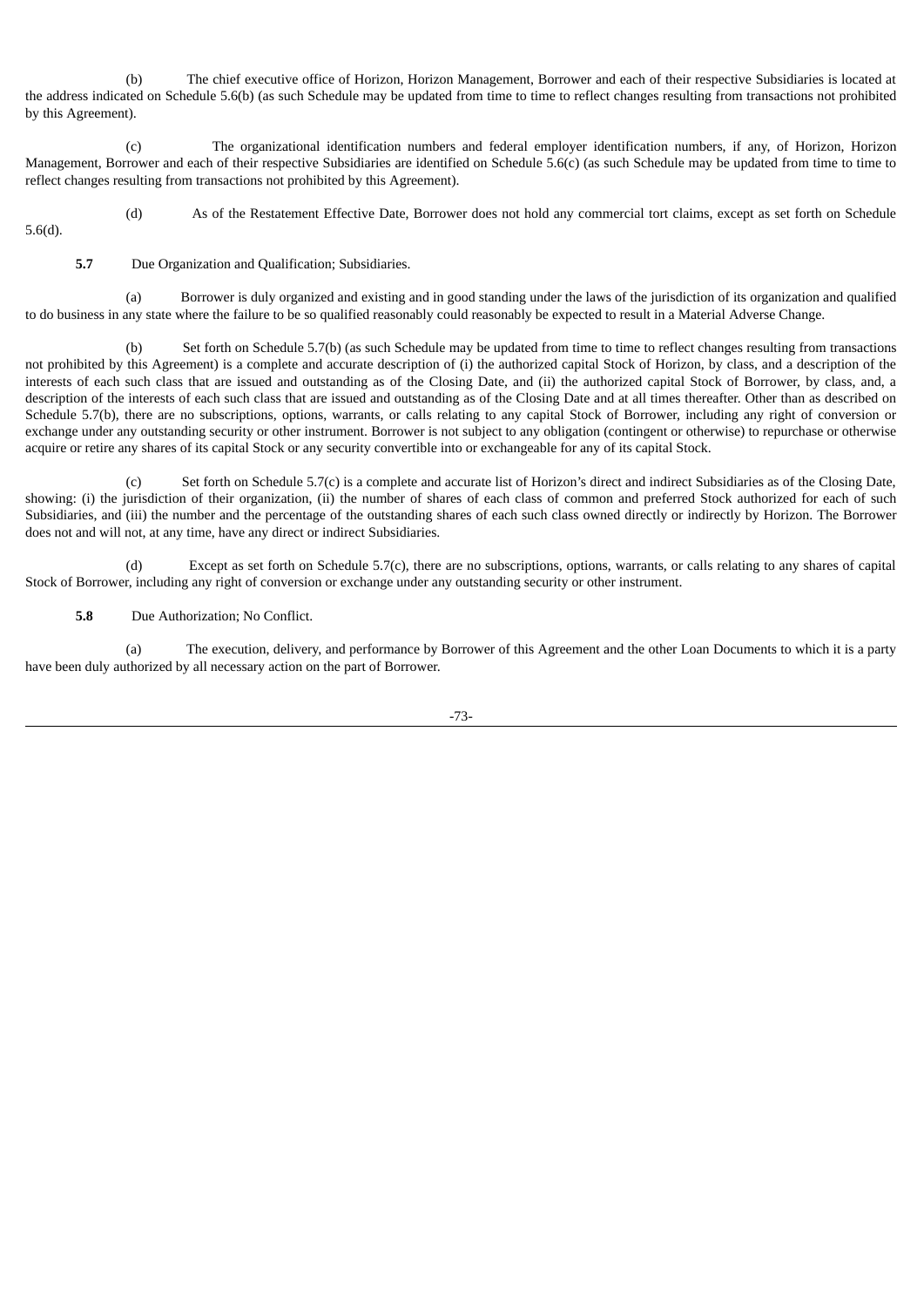(b) The execution, delivery, and performance by Borrower of this Agreement and the other Loan Documents to which it is a party do not and will not (i) violate any provision of federal, state, or local law or regulation applicable to Borrower, the Governing Documents of Borrower, or any order, judgment, or decree of any court or other Governmental Authority binding on Borrower, (ii) conflict with, result in a breach of, or constitute (with due notice or lapse of time or both) a default under any material contractual obligation of Borrower, (iii) result in or require the creation or imposition of any Lien of any nature whatsoever upon any properties or assets of Borrower, other than under this Agreement and the other Loan Documents, or (iv) require any approval of the holders of Borrower's Stock or any approval or consent of any Person under any material contractual obligation of Borrower, other than consents or approvals that have been obtained and that are still in force and effect.

(c) Other than the filing of financing statements, the execution, delivery, and performance by Borrower of this Agreement and the other Loan Documents to which Borrower is a party do not and will not require any registration with, consent, or approval of, or notice to, or other action with or by, any Governmental Authority or other Person, other than consents or approvals that have been obtained and that are still in force and effect.

(d) This Agreement and the other Loan Documents to which Borrower is a party, and all other documents contemplated hereby and thereby, when executed and delivered by Borrower will be the legally valid and binding obligations of Borrower, enforceable against Borrower in accordance with their respective terms, except as enforcement may be limited by equitable principles or by bankruptcy, insolvency, reorganization, moratorium, or similar laws relating to or limiting creditors' rights generally.

(e) The Agent's Liens are validly created, perfected, and first priority Liens, subject only to Permitted Liens.

**5.9** Litigation. Other than those matters disclosed on Schedule 5.9, as of the Restatement Effective Date there are no actions, suits, or proceedings pending or, to the best knowledge of Borrower, threatened, against Borrower or Horizon or Horizon Management. There are no actions, suits, or proceedings pending or, to the actual knowledge of Borrower, threatened, against Borrower or Horizon or Horizon Management, that either individually or in the aggregate could reasonably be expected to result in a Material Adverse Change.

**5.10** No Material Adverse Change. All financial statements relating to Horizon, Horizon Management, or Borrower and their respective Subsidiaries that have been delivered by Horizon, Horizon Management, or Borrower to the Lender Group have been prepared in accordance with GAAP (except, in the case of unaudited financial statements, for the lack of footnotes and being subject to year-end audit adjustments) and present fairly in all material respects, the financial condition of Horizon, Horizon Management, Borrower, and their respective Subsidiaries as of the date thereof and results of operations for the period then ended. There has not been a Material Adverse Change with respect to Borrower or Horizon or Horizon Management, since the date of the latest financial statements submitted to the Lender Group on or before the Restatement Effective Date.

**5.11** Fraudulent Transfer.

-74-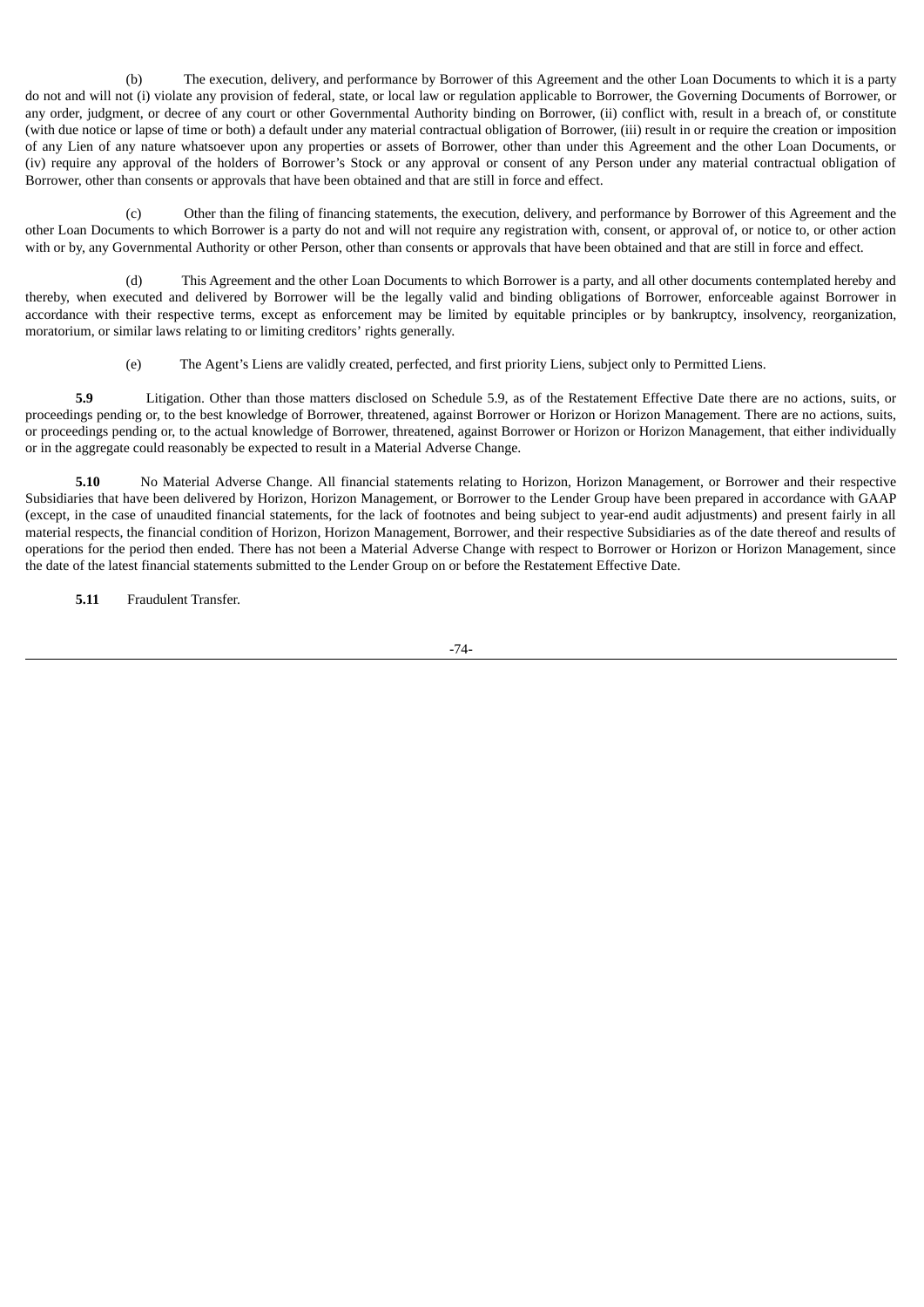### (a) Borrower is Solvent.

(b) No transfer of property is being made by Borrower and no obligation is being incurred by Borrower in connection with the transactions contemplated by this Agreement or the other Loan Documents with the intent to hinder, delay, or defraud either present or future creditors of Borrower.

**5.12** Employee Benefits. None of Borrower or any of its ERISA Affiliates maintains or contributes to any Benefit Plan.

**5.13** Environmental Condition. Except as set forth on Schedule 5.13, (a) to Borrower's knowledge, none of Borrower's properties or assets has ever been used by Borrower or by previous owners or operators in the disposal of, or to produce, store, handle, treat, release, or transport, any Hazardous Materials, where such use, production, storage, handling, treatment, release or transport was in violation, in any material respect, of any applicable Environmental Law, (b) to Borrower's knowledge, none of Borrower's properties or assets has ever been designated or identified in any manner pursuant to any environmental protection statute as a Hazardous Materials disposal site, (c) Borrower has not received notice that a Lien arising under any Environmental Law has attached to any revenues or to any Real Property owned or operated by Borrower, and (d) Borrower has not received a summons, citation, notice, or directive from the United States Environmental Protection Agency or any other federal or state governmental agency concerning any action or omission by Borrower resulting in the releasing or disposing of Hazardous Materials into the environment.

**5.14** Brokerage Fees. Neither Borrower nor any of its Affiliates has utilized the services of any broker or finder in connection with Borrower's obtaining financing from the Lender Group under this Agreement, and any brokerage commission or finders fee payable in connection herewith shall be the sole responsibility of Borrower or its Affiliates.

**5.15** Intellectual Property. Borrower owns, or holds licenses in, all trademarks, trade names, copyrights, patents, patent rights, and licenses that are necessary to the conduct of its business as currently conducted, and attached hereto as Schedule 5.15 (as updated from time to time) is a true, correct, and complete listing of all material patents, patent applications, trademarks, trademark applications, copyrights, and copyright registrations as to which Borrower is the owner or is an exclusive licensee, other than shrink wrap and other similar licenses generally available to the public.

**5.16** Leases. Borrower enjoys peaceful and undisturbed possession under all leases material to their business and to which they are parties or under which they are operating, and all of such leases are valid and subsisting and no material default by Borrower exists under any of them.

**5.17** Deposit Accounts and Securities Accounts. Set forth on Schedule 5.17 (as such Schedule may be updated by written notice to the Agent from time to time to reflect changes resulting from transactions not prohibited by this Agreement) is a listing of all of Borrower's Deposit Accounts and, Securities Accounts, including, with respect to each bank or securities intermediary (a) the name and address of such Person, and (b) the account numbers of the Deposit Accounts or Securities Accounts maintained with such Person.

-75-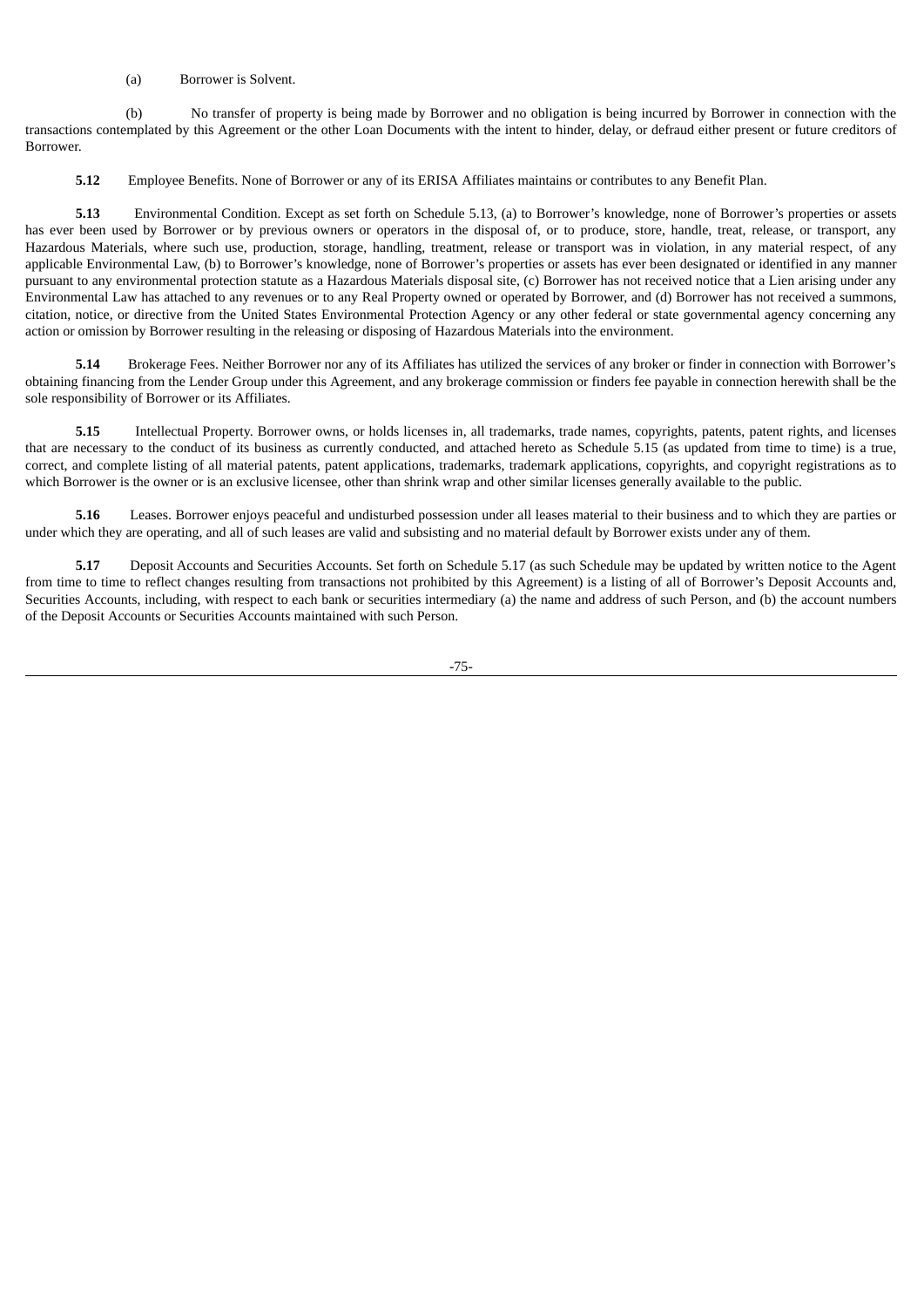**5.18** Complete Disclosure. All factual information (taken as a whole) furnished by or on behalf of Horizon, Horizon Management, Borrower or their respective Subsidiaries in writing to Agent or any Lender (including all information contained in the Schedules hereto or in the other Loan Documents) for purposes of or in connection with this Agreement, the other Loan Documents, or any transaction contemplated herein or therein is, and all other such factual information (taken as a whole) hereafter furnished by or on behalf of Horizon, Horizon Management, Borrower or their respective in writing to Agent or any Lender will be, true and accurate, in all material respects, on the date as of which such information is dated or certified and not incomplete by omitting to state any fact necessary to make such information (taken as a whole) not misleading in any material respect at such time in light of the circumstances under which such information was provided.

**5.19** Indebtedness. Set forth on Schedule 5.19 is a true and complete list of all Indebtedness of Borrower outstanding immediately prior to the Restatement Effective Date that is to remain outstanding after the Restatement Effective Date and such Schedule accurately reflects the aggregate principal amount of such Indebtedness and describes the principal terms thereof.

**5.20** Compliance. The standard forms and documents evidencing and executed in connection with Notes Receivable and all actions and transactions by Borrower in connection therewith comply in all material respects with all applicable laws. Such standard forms and documents are commensurate with forms and documentation used by prudent lenders in the same or similar circumstances as Borrower, and, without limiting the foregoing, are sufficient to create valid, binding and enforceable obligations of each Account Debtor named therein.

**5.21** Servicing. Borrower has entered into the Sale and Servicing Agreement, pursuant to which Borrower has engaged Horizon Management, as the initial Servicer and as Borrower's agent, to monitor, manage, enforce and collect the Notes Receivables as provided by the Sale and Servicing Agreement, subject to this Agreement. Horizon Management has, and any replacement Servicer proposed by Borrower will have, the requisite knowledge, experience, expertise and capacity to service the Notes Receivables.

**5.22** Permits, Licenses, Etc.. Each of Borrower, Horizon, Horizon Management, has, and is in compliance in all material respects with, all permits, licenses, authorizations, approvals, entitlements and accreditations required for such Person lawfully to own, lease, manage or operate, or to acquire, each business and the Real Property currently owned, leased, managed or operated, or to be acquired, by such Person, except for such permits, licenses, authorizations, approvals, entitlements and accreditations the absence of which could not reasonably be expected to result in a Material Adverse Change. To Borrower's knowledge, no condition exists or event has occurred which, in itself or with the giving of notice or lapse of time or both, would result in the suspension, revocation, impairment, forfeiture or non-renewal of any such permit, license, authorization, approval, entitlement or accreditation, the loss of which could reasonably be expected to result in a Material Adverse Change, and, to Borrower's knowledge, there is no claim that any thereof is not in full force and effect. Schedule 5.22 (as such Schedule may be updated from time to time to reflect changes resulting from transactions not prohibited by this Agreement) lists all of the licenses, franchises, approvals or consents of any Governmental Authority or other Person that is required for Borrower to conduct its business as currently conducted or proposed to be conducted except for such licenses, franchises, approvals, or consents the absence of which could not reasonably be expected to result in a Material Adverse Change.

-76-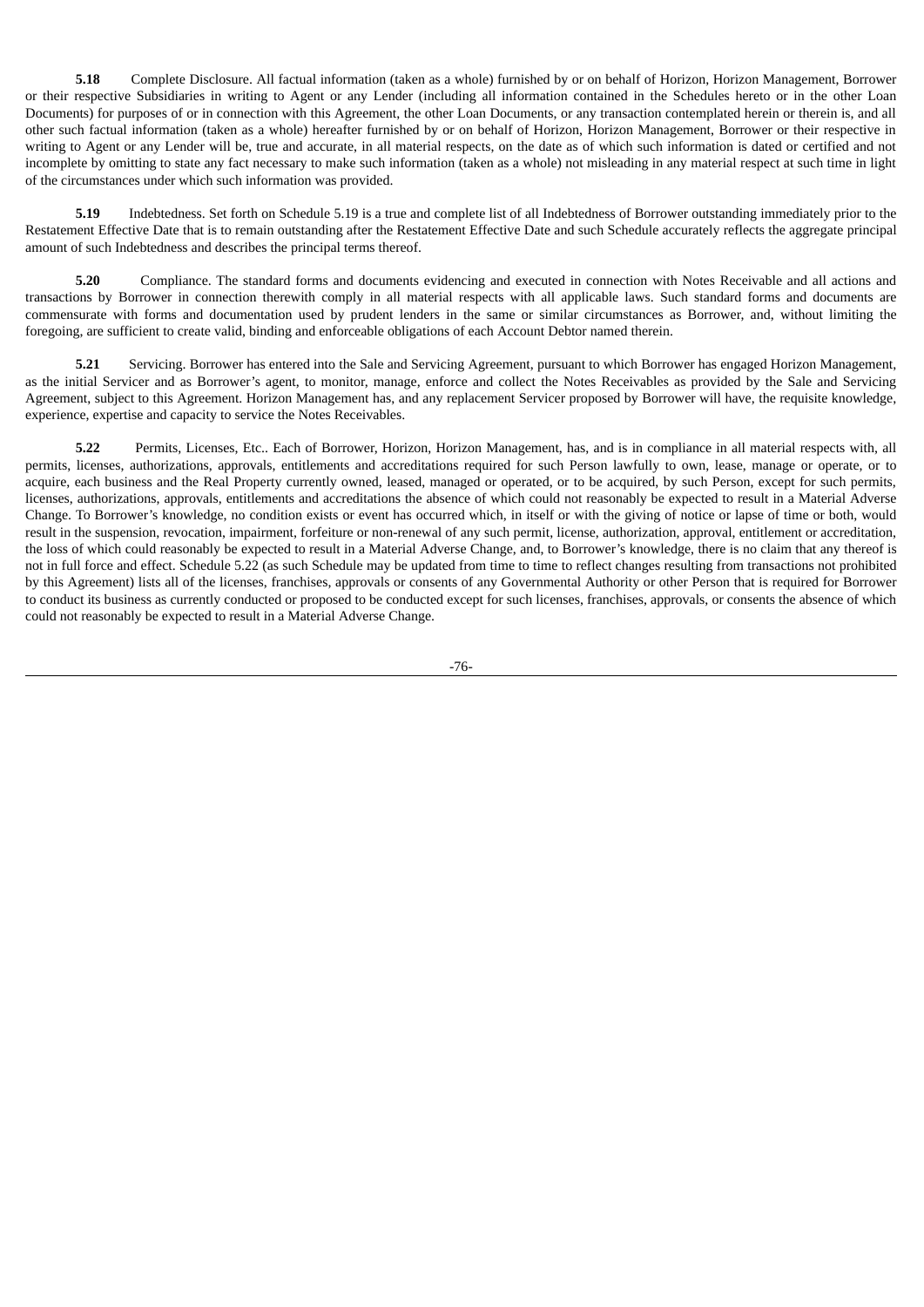**5.23** Margin Stock. The Borrower is not engaged in the business of extending credit for the purpose of "purchasing" or "carrying" any "margin security," as such terms are defined in Regulation U of the Federal Reserve Board as now and from time to time hereafter in effect (such securities being referred to herein as "Margin Stock"). The Borrower owns no Margin Stock, and no portion of the proceeds of any Advance hereunder will be used, directly or indirectly, for the purpose of purchasing or carrying any Margin Stock, for the purpose of reducing or retiring any Indebtedness that was originally incurred to purchase or carry any Margin Stock or for any other purpose that might cause any portion of such proceeds to be considered a "purpose credit" within the meaning of Regulation T, U or X of the Federal Reserve Board. The Borrower will not take or permit to be taken any action that might cause any Note Receivable Document or any Loan Document to violate any regulation of the Federal Reserve Board.

**5.24** Government Regulation. Borrower is not required to register as an investment company under the Investment Company Act of 1940 and is not subject to regulation under any other federal or state statute or regulation which may limit its ability to incur Indebtedness or which may otherwise render all or any portion of the Obligations unenforceable. Borrower is not a "registered investment company" or a "principal underwriter" of a "registered investment company" as such terms are defined in the Investment Company Act of 1940. The business and other activities of the Borrower, including but not limited to, the making of the Advances by the Lenders, the application of the proceeds and repayment thereof by the Borrower and the consummation of the transactions contemplated by the Loan Documents to which the Borrower is a party do not now and will not at any time result in any violations, with respect to the Borrower, of the provisions of the 1940 Act or any rules, regulations or orders issued by the SEC thereunder.

#### **5.25** Sanctions; Anti-Corruption.

(a) None of Borrower, any of its Subsidiaries or, to the knowledge of the Borrower, any director, officer, employee, agent, or affiliate of Borrower or any of its Subsidiaries is an individual or entity ("person") that is, or is owned or controlled by persons that are: (i) the subject of any sanctions administered or enforced by OFAC, the U.S. Department of State, the United Nations Security Council, the European Union, Her Majesty's Treasury, or other relevant sanctions authority (collectively, "Sanctions"), or (ii) located, organized or resident in a country or territory that is, or whose government is, the subject of Sanctions (including, as of the Amendment No. 2 Effective Date, Crimea, Cuba, Iran, North Korea and Syria).

(b) Borrower, its Subsidiaries and their respective directors, officers and employees and, to the knowledge of the Borrower, the agents of the Borrower and its Subsidiaries, are in compliance with all applicable Sanctions and with the FCPA and any other applicable anti-corruption law, in all material respects. Borrower and its Subsidiaries have instituted and maintain policies and procedures designed to ensure continued compliance with applicable Sanctions, the FCPA and any other applicable anti-corruption laws. No part of the proceeds of the loans made hereunder will be used by Borrower or any of its Affiliates, directly or indirectly, for any payments to any governmental official or employee, political party, official of a political party, candidate for political office, or anyone else acting in an official capacity, in order to obtain, retain or direct business or obtain any improper advantage, in violation of the FPCA.

-77-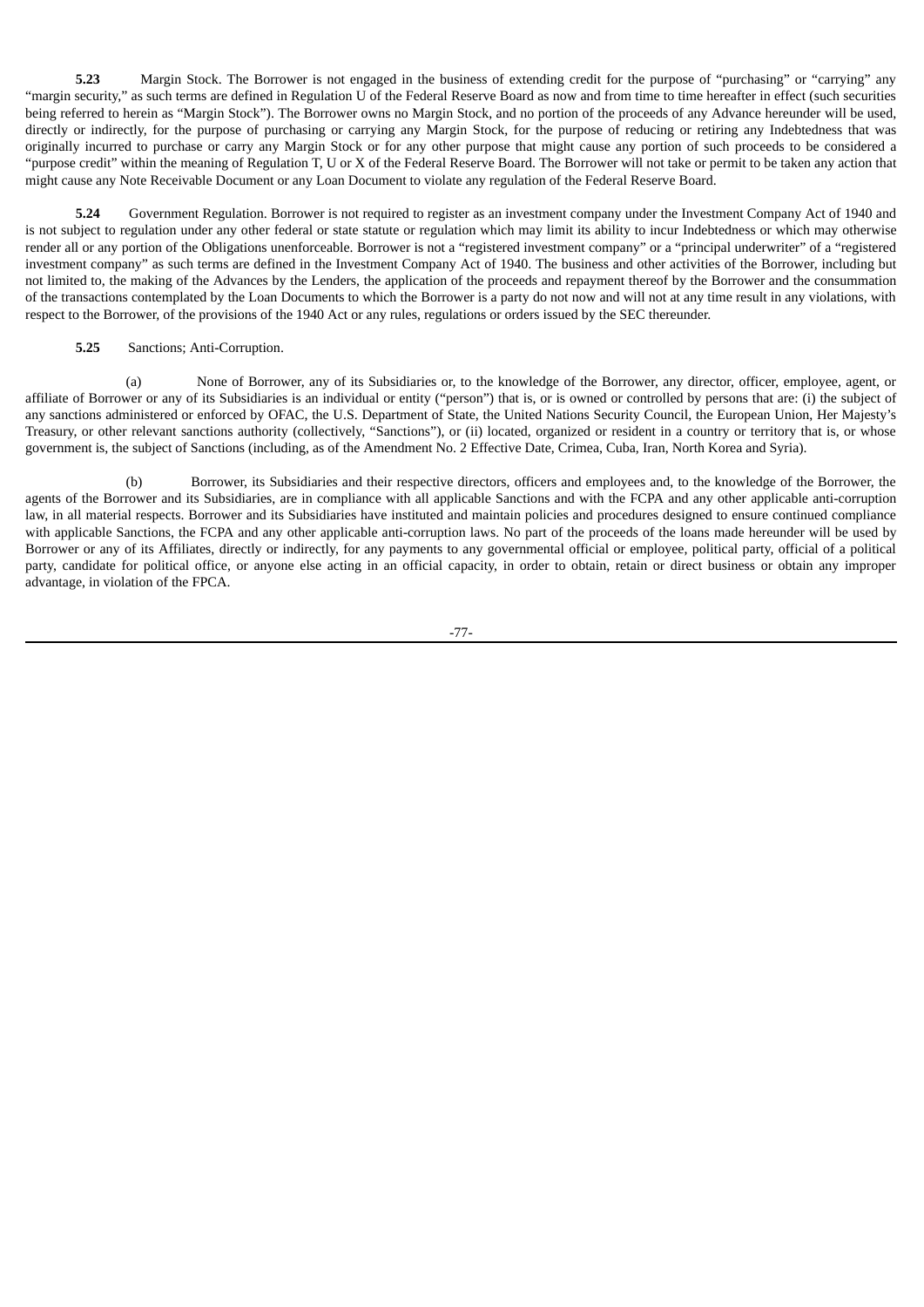**5.26** Patriot Act. To the extent applicable, Borrower is in compliance, in all material respects, with the (a) Trading with the Enemy Act, as amended, and each of the foreign assets control regulations of the United States Treasury Department (31 CFR, Subtitle B, Chapter V, as amended) and any other enabling legislation or executive order relating thereto, and (b) Uniting and Strengthening America by Providing Appropriate Tools Required to Intercept and Obstruct Terrorism (USA Patriot Act of 2001) (the "Patriot Act").

# **6.** AFFIRMATIVE COVENANTS.

Borrower covenants and agrees that, until termination of all of the Commitments and payment in full of the Obligations, Borrower shall do all of the following:

**6.1** Accounting System. Maintain a system of accounting that enables Servicer to produce financial statements in accordance with GAAP and maintain records pertaining to the Collateral that contain information as from time to time reasonably may be requested by Agent. Borrower also shall keep a reporting system that shows all additions, fees, payments, claims, and write-downs with respect to the Notes Receivable.

**6.2** Collateral Reporting. Provide or cause Servicer to provide Agent (and if so requested by Agent, with copies for each Lender) with the following documents at the following times in form satisfactory to Agent:

| Promptly after occurrence                          | notice of all claims, offsets, or disputes asserted by Account Debtors with respect to any of Borrower's Notes<br>(a)<br>Receivables;                                                                                                 |
|----------------------------------------------------|---------------------------------------------------------------------------------------------------------------------------------------------------------------------------------------------------------------------------------------|
| Date of each Advance and                           | a Borrowing Base Certificate which includes (i) a detailed calculation of the Borrowing Base as of the date of the<br>(b)                                                                                                             |
| at least monthly (not later                        | requested Advance, (ii) detail regarding Notes Receivables that are not Eligible Notes Receivables, and (iii) Borrower's                                                                                                              |
| than the 10th day of each                          | Risk Rating for each Note Receivable;                                                                                                                                                                                                 |
| month)                                             |                                                                                                                                                                                                                                       |
| Monthly (not later than the                        | the Data Tape;<br>(c)                                                                                                                                                                                                                 |
| tenth (10th) day of each                           |                                                                                                                                                                                                                                       |
| month), calculated or<br>determined as of the last | (d)<br>a summary report of categories of non-Eligible Notes Receivable;                                                                                                                                                               |
| day of the preceding month                         | Borrower's credit watch list;<br>(e)                                                                                                                                                                                                  |
|                                                    |                                                                                                                                                                                                                                       |
|                                                    | a schedule listing all Notes Receivable that have been modified during the preceding calendar quarter, including<br>(f)<br>information regarding the exact nature of any modifications sufficient for Agent to determine whether such |
|                                                    | modifications affect the status of any Eligible Notes Receivable;                                                                                                                                                                     |
|                                                    | a schedule listing all Collections and proposed distributions of cash;<br>(g)                                                                                                                                                         |
|                                                    | a Borrowing Base Certificate, after giving effect to all of the distributions and payments to be made on the next<br>(h)<br>Remittance Date.                                                                                          |
| Quarterly (not later than                          | (i)<br>a report, which includes (i) the Cash Runway Analysis and (ii) for all Notes Receivable, (A) Account Debtor                                                                                                                    |
| forty-five (45) days after                         | status, (B) current actual and effective cash out, net exposure, enterprise value, method of determination and date of                                                                                                                |
| the end of each calendar                           | determination, and (C) the ratio of enterprise value to debt;                                                                                                                                                                         |
| quarter                                            |                                                                                                                                                                                                                                       |
|                                                    |                                                                                                                                                                                                                                       |
| Promptly upon request by                           | (i)<br>a summary aging, by vendor, of Borrower's accounts payable and any book overdraft; and                                                                                                                                         |
| Agent                                              |                                                                                                                                                                                                                                       |
|                                                    | such other reports as to the Collateral, or the financial condition of Borrower, as Agent may request.<br>(k)                                                                                                                         |

-78-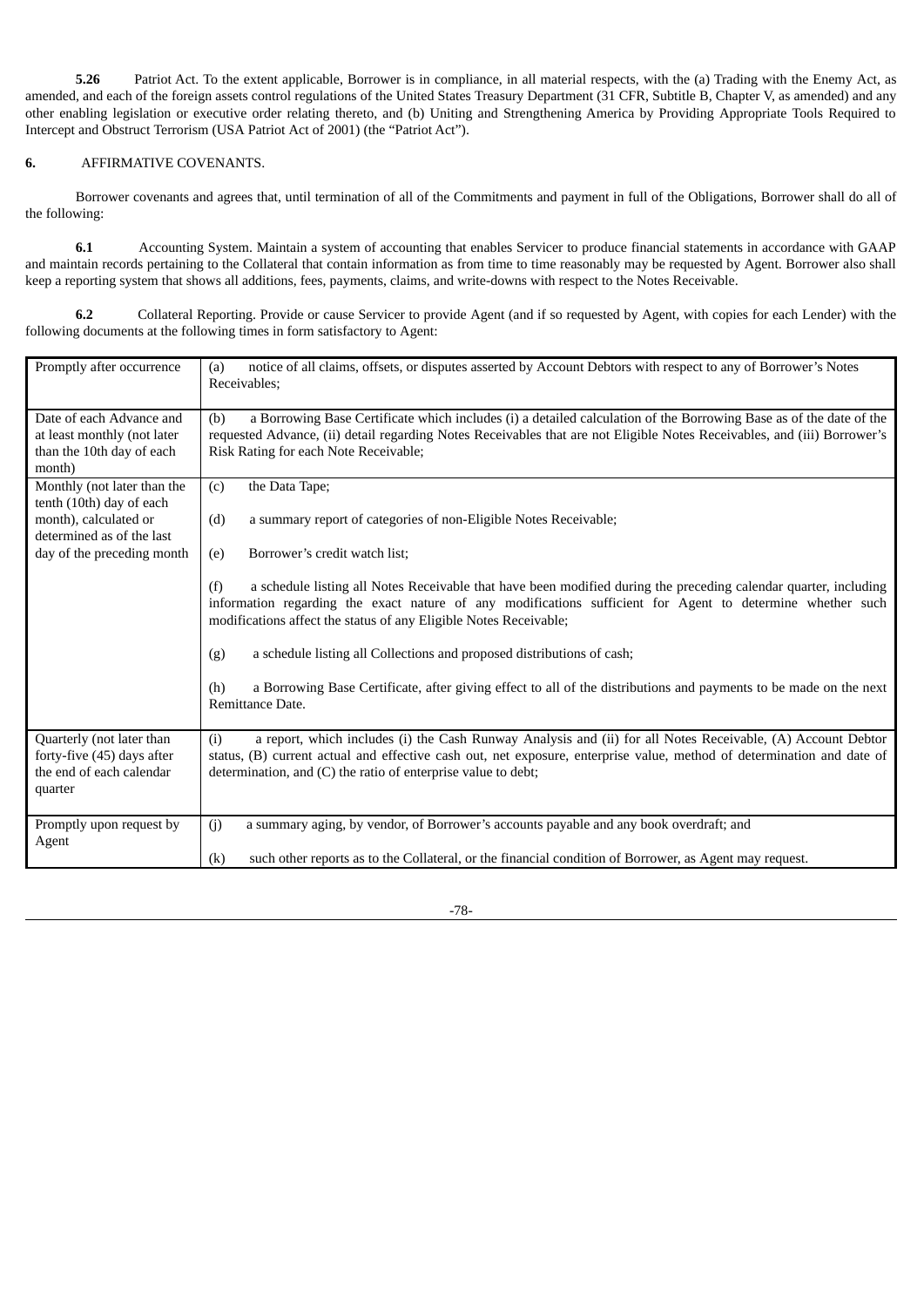In connection with the foregoing reports, (i) Borrower shall maintain and utilize accounting and reporting systems acceptable to Agent in its Permitted Discretion and (ii) to the extent required by Agent, an Authorized Person or other representative acceptable to Agent will meet with Agent from time to time as requested by Agent to review and discuss all Notes Receivable then owned by Borrower.

- **6.3** Financial Statements, Reports, Certificates. Deliver to Agent, with copies to each Lender:
	- (a) as soon as available, but in any event within thirty (30) days after the end of each fiscal month of Borrower,

(i) an unaudited consolidated balance sheet, income statement and statement of cash flow covering Borrower's operations during such period and the year-to-date period ending thereon, in each case setting forth in comparative form the figures for the corresponding periods in the prior year; and,

(ii) a Compliance Certificate demonstrating in reasonable detail such Person's compliance at the end of such period with the applicable financial and portfolio covenants contained therein that are measured as of the end of the month then ended;

(b) as soon as available, but in any event within forty-five (45) days after the end of each fiscal quarter of Horizon and Horizon Management,

(i) an unaudited consolidated balance sheet, income statement and statement of cash flow covering such Person's and its Subsidiaries' operations during such period and the year-to-date period ending thereon, in each case setting forth in comparative form the figures for the corresponding periods in the prior year; and,

(ii) a Compliance Certificate demonstrating in reasonable detail such Person's compliance at the end of such period with the applicable financial and portfolio covenants contained therein that are measured as of the end of the quarter then ended;

(c) as soon as available, but in any event within ninety (90) days after the end of each fiscal year of Borrower and Horizon,

(i) consolidated annual financial statements of Horizon and its Subsidiaries for such fiscal year, audited by McGladrey LLP or other independent certified public accountants reasonably acceptable to Agent and certified by such accountants to have been prepared in accordance with GAAP, together with any accountants' letter to management in connection therewith;

-79-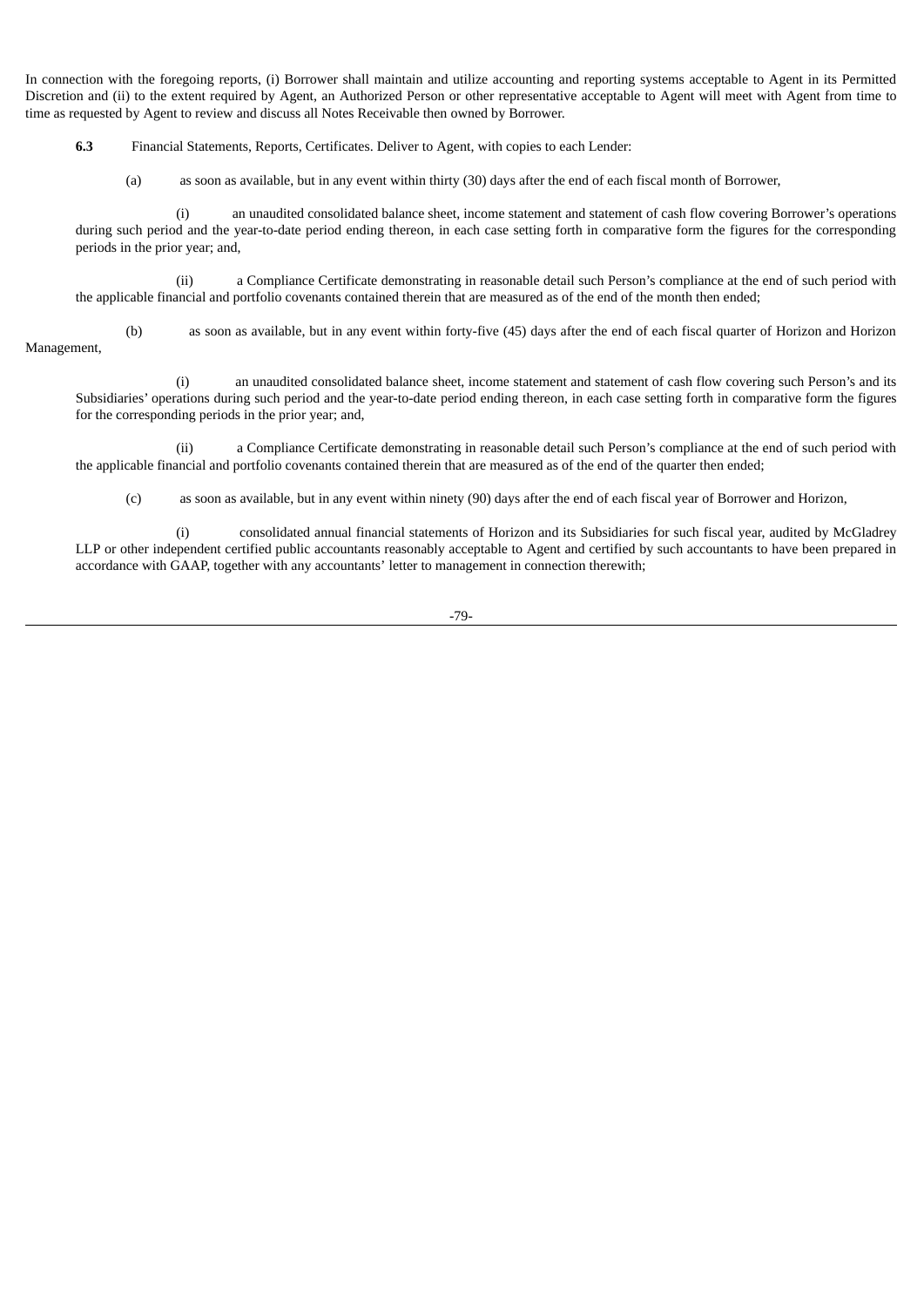(ii) consolidating financial statements of Horizon and its Subsidiaries for such fiscal year, prepared by Horizon based on its audited consolidated financial statements for such year, in form acceptable to Agent in its Permitted Discretion; and

(iii) a Compliance Certificate demonstrating in reasonable detail Borrower's and Horizon's compliance at the end of such period with the applicable financial and portfolio covenants contained therein;

(d) as soon as available, but in any event within one hundred fifty (150) days after the end of each fiscal year of Horizon Management, (i) consolidated annual financial statements of Horizon Management and its Subsidiaries for such fiscal year, audited by RSM US LLP or other independent certified public accountants reasonably acceptable to Agent and certified by such accountants to have been prepared in accordance with GAAP, together with any accountants' letter to management in connection therewith; and (ii) a Compliance Certificate demonstrating in reasonable detail Horizon Management's calculation of the applicable financial and portfolio covenants contained therein;

- (e) if and when filed by Borrower or Horizon;
	- (i) Form 10-Q quarterly reports, Form 10-K annual reports, and Form 8-K current reports,
	- (ii) any other filings made by Borrower or Horizon with the SEC, and

(iii) copies of Borrower's or Horizon's federal income tax returns, and any amendments thereto, filed with the Internal Revenue Service (but only to the extent that Borrower or Horizon is treated other than as an entity that is not itself subject to federal income tax on operating income, a partnership or a disregarded entity for federal income tax purposes),

(f) promptly notify Agent of the following regarding each Note Receivable and Note Receivable Collateral which secures such Note Receivable:

(i) the occurrence of any event which could reasonably be expected to materially impair the prospect of payment of such Note Receivable;

-80-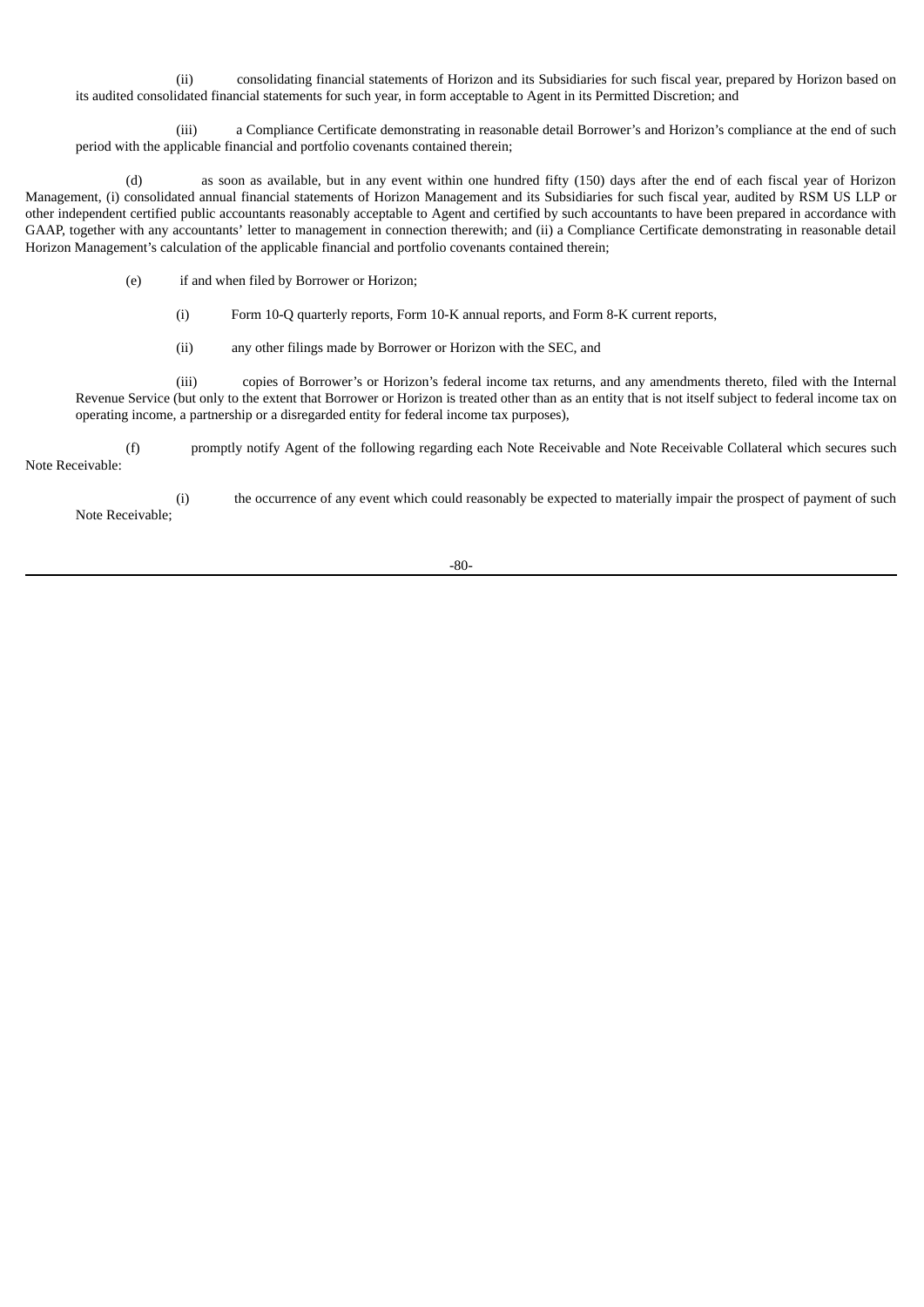(ii) the sending by Servicer or Borrower of any notice of default, recordation by Servicer or Borrower of any notice of foreclosure and the date of any scheduled foreclosure sale thereon, or filing by Servicer or Borrower of any lawsuit (including case number and court) on a Note Receivable or related Note Receivable Collateral;

(iii) the consummation of any foreclosure sale or any deed or bill of sale in lieu of foreclosure, retention of collateral in satisfaction of debt or similar transaction, and deliver to Agent true and complete copies of all documentation executed in respect thereof (in the case of notices, postings and the like, and in the case of deeds, bills of sale or retention of collateral transactions, all documents related to consummation of such transaction or transfer of such property); and

(iv) the receipt by Servicer or Borrower of a notice by any Person of (x) a default with respect to any agreement evidencing or governing a Lien on any Note Receivable Collateral or (y) any foreclosure sale with respect to any Note Receivable Collateral;

(g) promptly, but in any event within five (5) days after an Authorized Person has knowledge of any event or condition that constitutes a Default or an Event of Default, notice thereof and a statement of the curative action that Borrower proposes to take with respect thereto,

(h) promptly after the commencement thereof, but in any event within five (5) days after the service of process with respect thereto on Borrower, its Subsidiaries, Horizon or Horizon Management, notice of all actions, suits, or proceedings brought by or against Borrower, its Subsidiaries, Horizon or Horizon Management before any Governmental Authority which, if determined adversely to Borrower, such Subsidiary, Horizon or Horizon Management, could reasonably be expected to result in a Material Adverse Change, and

(i) upon the request of Agent, any other information reasonably requested relating to the financial condition of Borrower, its Subsidiaries, Horizon or Horizon Management.

In addition, Borrower agrees to deliver financial statements prepared on both a consolidated and consolidating basis to the extent required by this Section 6.3, and agrees that Borrower will not have a fiscal year different from that of Horizon or Horizon Management and that no Subsidiary of Borrower will have a fiscal year different from that of Borrower. Borrower also agrees to cooperate with Agent to allow Agent to (A) audit Borrower, Horizon and Horizon Management, and (B) consult with its and each such other Person's independent certified public accountants if Agent reasonably requests the right to do so. In such connection, Borrower authorizes, and will cooperate with Agent to cause its Subsidiaries, Horizon and Horizon Management to authorize, its independent certified public accountants to communicate with Agent and to release to Agent whatever financial information concerning such Person as Agent reasonably may request.

**6.4** Notices Regarding Authorized Persons or Servicing and Accounting Staff. Provide Agent with (a) notice promptly (and in any case within two (2) Business Days) if any Authorized Person of Borrower, Horizon or Horizon Management ceases to continue to hold such position, and (b) notice promptly (and in any case within five (5) Business Days) if more than thirty percent (30%) of the employees of Borrower, Horizon or Horizon Management involved in the servicing of and accounting for the Notes Receivable cease, within any period of sixty (60) days to continue to hold such positions.

-81-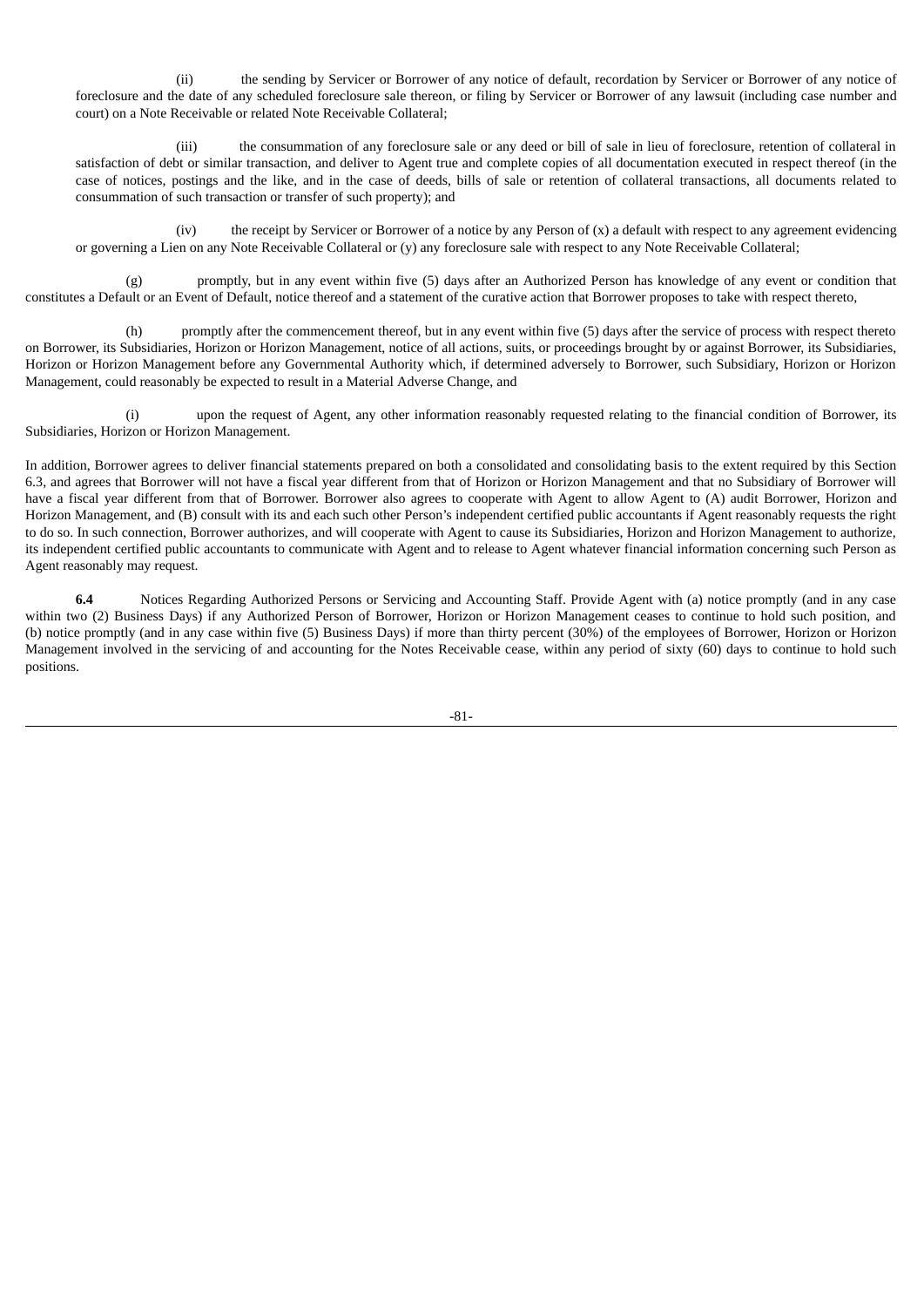**6.5** Collection of Notes Receivable. (a) Subject to Section 4.8, to use or cause Servicer to use commercially reasonable efforts, at Borrower's sole cost and expense (including through the application of available funds pursuant to Section 2.4), in accordance with industry standards and applicable laws, to promptly and diligently collect and enforce payment of all Notes Receivable to the extent that it is commercially reasonable to do so and in a commercially reasonable manner, and defend and hold Lender Group harmless from any and all loss, damage, penalty, fine or expense arising from such collection or enforcement, (b) in accordance with the Required Procedures, maintain at its chief executive office, and, upon the request of Agent, make available to Agent copies of its Notes Receivable and all related documents and instruments, and all files, surveys, certificates, correspondence, appraisals, computer programs, accounting records and other information and data relating to the Collateral, and (c) permit Agent or its representatives to discuss with Borrower's officers or with appraisers furnishing appraisals of property securing any Note Receivable the procedures for preparation, review and retention of, and to review and obtain copies of, such appraisals.

**6.6** Maintenance of Properties. Maintain and preserve all of its properties which are necessary or useful in the proper conduct of its business in good working order and condition, ordinary wear and tear excepted, and comply at all times with the provisions of all material leases to which it is a party as lessee so as to prevent any loss or forfeiture thereof or thereunder.

**6.7** Taxes. Cause all assessments and taxes, whether real, personal, or otherwise, due or payable by, or imposed, levied, or assessed against Borrower, its Subsidiaries or any of their respective assets to be paid in full, before delinquency or before the expiration of any extension period, except to the extent that the validity of such assessment or tax shall be the subject of a Permitted Protest or the failure to pay such tax could not reasonably be expected to result in a Material Adverse Change. Subject to Permitted Protests, Borrower will and will cause its Subsidiaries to make timely payment or deposit of all tax payments and withholding taxes required of it and them by applicable laws, including those laws concerning F.I.C.A., F.U.T.A., state disability, and local, state, and federal income taxes, except to the extent that the failure to pay such tax could not reasonably be expected to result in a Material Adverse Change, and will, upon request, furnish Agent with proof satisfactory to Agent indicating that Borrower has made such payments or deposits.

#### **6.8** Insurance.

(a) At Borrower's expense, maintain insurance respecting its and its Subsidiaries' assets wherever located covering loss or damage by fire, theft, explosion, and all other hazards and risks as ordinarily are insured against by other Persons engaged in the same or similar businesses. Borrower also shall maintain general liability insurance, as well as insurance against fraud, larceny, embezzlement, and criminal misappropriation. All such policies of insurance shall be in such amounts and with such insurance companies as are reasonably satisfactory to Agent. Borrower shall deliver copies of all such policies to Agent with an endorsement naming Agent as the sole loss payee (under a satisfactory lender's loss payable endorsement) or additional insured, as appropriate. Each policy of insurance or endorsement shall contain a clause requiring the insurer to give not less than thirty (30) days prior written notice to Agent in the event of cancellation of the policy for any reason whatsoever. Borrower shall also ensure that Servicer maintains similar insurance coverages for the benefit of Borrower under the Sale and Servicing Agreement.

-82-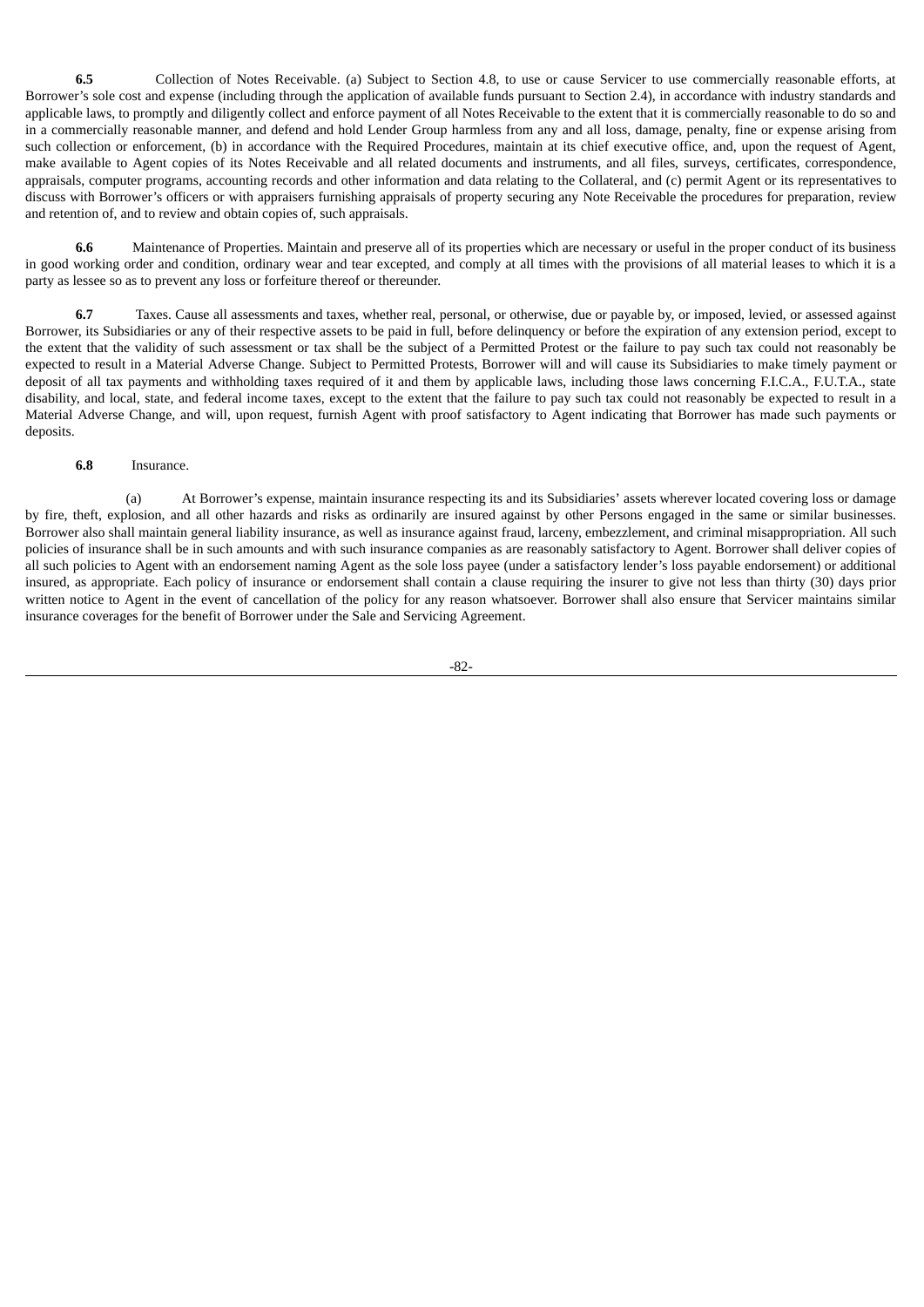(b) Borrower shall give Agent prompt notice of any loss covered by such insurance. Borrower shall use commercially reasonable efforts to collect any claims under any such insurance policies and shall give Agent prompt notice of any material development with respect to such claim, including any proposed compromise or settlement of such claim. After the occurrence and during the continuation of an Event of Default, Agent shall have the exclusive right to give notice of, adjust and compromise claims under any such insurance policies, in accordance with Agent's Permitted Discretion. Any monies received as payment for any loss under any insurance policy mentioned above (other than liability insurance policies) or as payment of any award or compensation for condemnation or taking by eminent domain, shall be paid over to Agent to be applied at the option of the Required Lenders either to the prepayment of the Obligations or shall be disbursed to Borrower under staged payment terms reasonably satisfactory to the Required Lenders for application to the cost of repairs, replacements, or restorations. Any such repairs, replacements, or restorations shall be effected with reasonable promptness and shall be of a value at least equal to the value of the items of property destroyed prior to such damage or destruction.

(c) Borrower will not and will not suffer or permit its Subsidiaries to take out separate insurance concurrent in form or contributing in the event of loss with that required to be maintained under this Section 6.8, unless Agent is included thereon as an additional insured or loss payee under a lender's loss payable endorsement. Borrower promptly shall notify Agent whenever such separate insurance is taken out, specifying the insurer thereunder and full particulars as to the policies evidencing the same, and copies of such policies promptly shall be provided to Agent.

**6.9** Location of Collateral. Keep the Collateral only at the locations identified on Schedule 5.4, or at the Agent or at the Collateral Custodian in the case of Notes Receivable, and maintain the chief executive offices of Borrower only at the locations identified on Schedule 5.6(b); provided, however, that Borrower may amend Schedules 5.4 and 5.6 so long as such amendment occurs by written notice to Agent not less than thirty (30) days prior to the date on which such Collateral is moved to such new location or such chief executive office is relocated, so long as such new location is within the continental United States, and so long as, at the time of such written notification, Borrower provides to Agent a Collateral Access Agreement with respect thereto.

**6.10** Compliance with Laws. Comply with the requirements of all applicable laws, rules, regulations, and orders of any Governmental Authority, other than laws, rules, regulations, and orders the non-compliance with which, individually or in the aggregate, could not reasonably be expected to result in a Material Adverse Change.

**6.11** Leases. Pay when due all rents and other amounts payable under any leases to which Borrower or any of its Subsidiaries is a party or by which Borrower's or any such its Subsidiaries' properties and assets are bound, unless such payments are the subject of a Permitted Protest.

-83-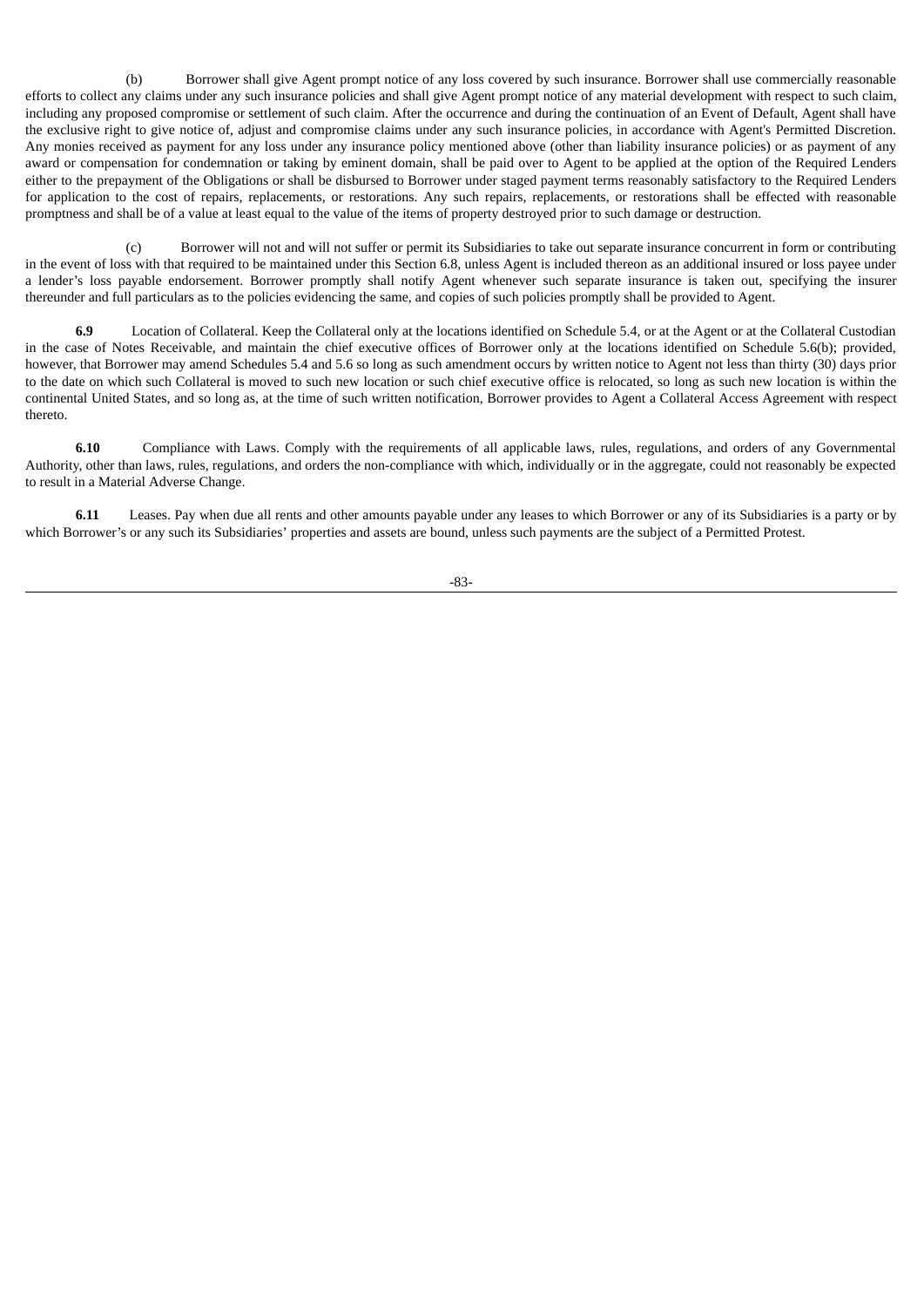**6.12** Existence. At all times preserve and keep in full force and effect Borrower's and its Subsidiaries' valid existence and good standing and any rights and franchises material to their businesses. Borrower acknowledges that the Lender Group is entering into the Loan Documents in reliance upon Borrower's identity as a separate legal entity from each of its Affiliates. From and after the Restatement Effective Date, Borrower shall conduct its own business in its own name and take all reasonable steps, including, without limitation, all steps that Agent may from time to time reasonably request, to maintain Borrower's identity and existence as a separate legal entity and to make it manifest to third parties that Borrower is an entity with assets and liabilities distinct from those of its Affiliates. Without limiting the generality of the foregoing and in addition to the other covenants set forth herein, Borrower shall:

(a) except to the extent otherwise permitted by Sections 7.10 or 7.13 of this Agreement, conduct all transactions with its Affiliates strictly on an arm's-length basis and allocate all overhead expenses (including, without limitation, telephone and other utility charges) for items shared between such Affiliates and Borrower on the basis of actual use to the extent practicable and, to the extent such allocation is not practicable, on a basis reasonably related to actual use;

(b) observe all limited liability company formalities as a distinct entity, and ensure that all actions relating to the dissolution or liquidation of Borrower or the initiation or participation in, acquiescence in, or consent to any bankruptcy, insolvency, reorganization, or similar proceeding involving Borrower, are duly authorized by unanimous vote of its directors;

(c) maintain Borrower's Books separate from those of its Affiliates and otherwise readily identifiable as its own assets rather than assets of its Affiliates;

(d) except as herein specifically otherwise provided, not commingle funds or other assets of Borrower with those of its Affiliates and, except for the Cash Management Accounts, not maintain bank accounts or other depository accounts to which Borrower is an account party, into which Borrower makes deposits or from which Borrower has the power to make withdrawals; and

(e) not permit Borrower to pay or finance any of its Affiliates' operating expenses not properly allocable to Borrower.

**6.13** Environmental. (a) Keep any property owned or operated by Borrower free of any Environmental Liens or post bonds or other financial assurances sufficient to satisfy the obligations or liability evidenced by such Environmental Liens, (b) comply, in all material respects, with Environmental Laws and provide to Agent documentation of such compliance which Agent reasonably requests, (c) promptly notify Agent of any release of a Hazardous Material in any reportable quantity from or onto property owned or operated by Borrower and take any Remedial Actions required to abate said release or otherwise to come into compliance with applicable Environmental Law, and (d) promptly, but in any event within 5 days of its receipt thereof, provide Agent with written notice of any of the following: (i) notice that an Environmental Lien has been filed against any of the real or personal property of Borrower, (ii) commencement of any Environmental Action or notice that an Environmental Action will be filed against Borrower, and (iii) notice of a violation, citation, or other administrative order which could reasonably be expected to result in a Material Adverse Change.

-84-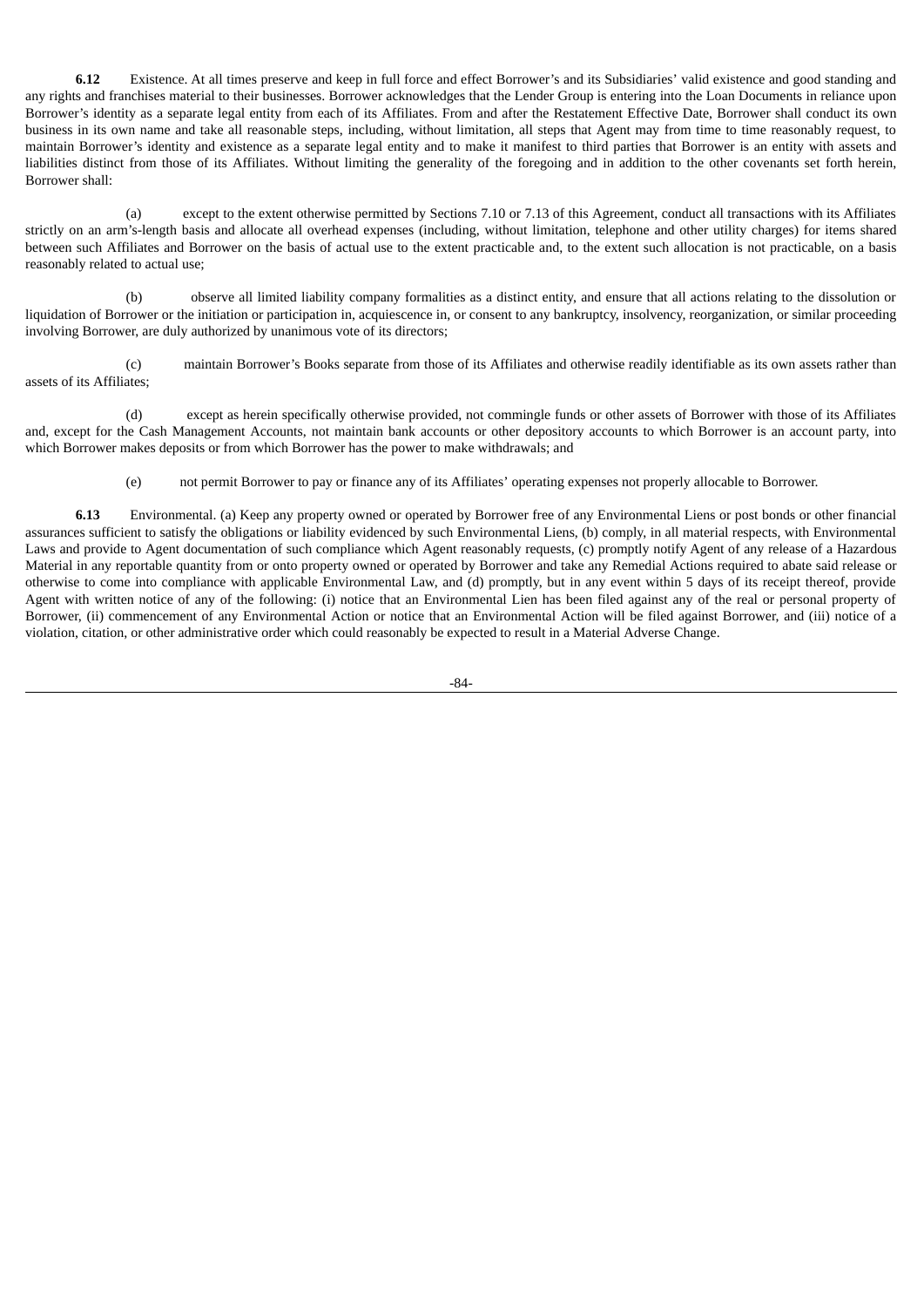**6.14** Disclosure Updates. Promptly and in no event later than five (5) Business Days after an Authorized Person obtains knowledge thereof, notify Agent if any written information, exhibit, or report (when taken as a whole) furnished to Agent or the Lenders contained, at the time it was furnished, any untrue statement of a material fact or omitted to state any material fact necessary to make the statements contained therein not misleading in any material respect in light of the circumstances in which made. The foregoing to the contrary notwithstanding, any notification pursuant to the foregoing provision will not cure or remedy the effect of the prior untrue statement of a material fact or omission of any material fact nor shall any such notification have the effect of amending or modifying this Agreement or any of the Schedules hereto.

**6.15** Formation of Subsidiaries. Not form or acquire any Subsidiary of Borrower on or after the Restatement Effective Date without the prior written consent of Agent, and at the time that Borrower forms any direct or indirect Subsidiary or acquires any direct or indirect Subsidiary after the Restatement Effective Date with the prior written consent of the Agent, Borrower shall, if and to the extent required by Agent, (a) cause such new Subsidiary to provide to Agent a joinder to this Agreement, together with such other security documents (including mortgages with respect to any Real Property of such new Subsidiary), as well as appropriate financing statements (and with respect to all property subject to a mortgage, fixture filings), all in form and substance reasonably satisfactory to Agent (including being sufficient to grant Agent a first priority Lien (subject to Permitted Liens) in and to the assets of such newly formed or acquired Subsidiary), (b) provide to Agent a pledge agreement and appropriate certificates and powers or financing statements, hypothecating all of the direct or beneficial ownership interest in such new Subsidiary, in form and substance satisfactory to Agent, and (c) provide to Agent all other documentation, including one or more opinions of counsel satisfactory to Agent, if requested by Agent, which in its opinion is appropriate with respect to the execution and delivery of the applicable documentation referred to above (including policies of title insurance or other documentation with respect to all property subject to a mortgage). Any document, agreement, or instrument executed or issued pursuant to this Section 6.15 shall be a Loan Document.

**6.16** Required Asset Documents. Immediately upon receipt, deliver to Agent or the Collateral Custodian all of the Required Asset Documents related to such Note Receivable.

**6.17** Sale and Servicing Agreement. Cause Servicer to promptly provide Agent with true and complete copies of all notices sent or received by Servicer under the Sale and Servicing Agreement.

**6.18** Escrow Deposits. Deposit into a Deposit Account that is subject to a perfected Agent's Lien all amounts advanced by Borrower into escrow and all amounts delivered to Borrower to be held in escrow, including, without limitation, construction funds, insurance premiums and proceeds, taxes, and other funds delivered to Borrower to be held on behalf of any Account Debtor.

### **6.19** Hedge Agreements.

(a) If at any time the aggregate outstanding note receivable balances of variable rate Note Receivables is less than 20% of the Aggregate Outstanding Note Receivable Balance for a period of five (5) consecutive Business Days, the Borrower shall, within five (5) Business Days, with respect only to the Outstanding Note Receivable Balance of fixed rate Notes Receivable, enter into and maintain a Hedge Transaction with a Hedge Provider which Hedge Transaction shall be (i) in form and substance as shall be reasonably approved by the Agent and (ii) shall provide for payments to the Borrower to the extent that the LIBOR Rate shall exceed a rate agreed upon between the Agent and the Borrower.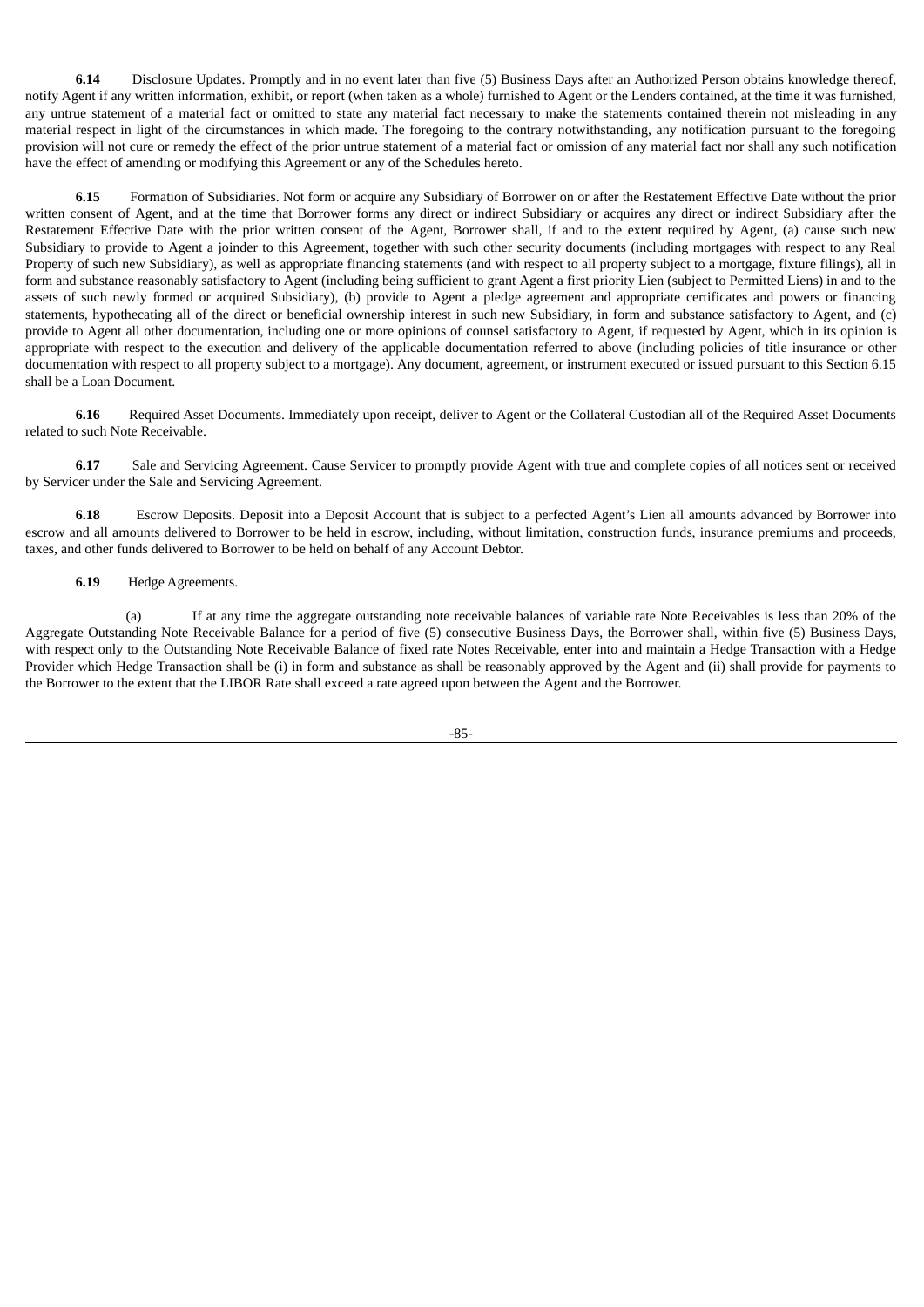(b) As additional security hereunder, the Borrower hereby assigns to the Agent, as agent for the Secured Parties, all right, title and interest of the Borrower in any and all Hedge Agreements, any and all Hedge Transactions, and any and all present and future amounts payable by a Hedge Provider to the Borrower under or in connection with its respective Hedge Agreement and Hedge Transaction(s) (collectively, the "Hedge Collateral"), and grants a security interest to the Agent, as agent for the Secured Parties, in the Hedge Collateral. Nothing herein shall have the effect of releasing the Borrower from any of its obligations under any Hedge Agreement or any Hedge Transaction, nor be construed as requiring the consent of the Agent or any Secured Party for the performance by the Borrower of any such obligations.

**6.20** Sanctions; Anti-Corruption Laws. Maintain, and cause each of its Subsidiaries to maintain, policies and procedures designed to promote compliance by Borrower, its Subsidiaries and their respective directors, officers, employees and agents with applicable Sanctions and with the FCPA and any other applicable anti-corruption laws.

# **7.** NEGATIVE COVENANTS.

Borrower covenants and agrees that, until termination of all of the Commitments and full and final payment of the Obligations, Borrower will not do any of the following:

**7.1** Indebtedness. Create, incur, assume, suffer to exist, guarantee, or otherwise become or remain, directly or indirectly, liable with respect to any Indebtedness, except:

- (a) Indebtedness evidenced by this Agreement and the other Loan Documents,
- (b) Subordinated Debt,
- (c) other Indebtedness set forth on Schedule 5.19,

(d) refinancings, renewals, or extensions of Indebtedness permitted under clause (c) of this Section 7.1 (and continuance or renewal of any Permitted Liens associated therewith) so long as: (i) the terms and conditions of such refinancings, renewals, or extensions do not, in Agent's judgment, materially impair the prospects of repayment of the Obligations by Borrower or materially impair Borrower's creditworthiness, (ii) such refinancings, renewals, or extensions do not result in an increase in the principal amount of, or interest rate with respect to, the Indebtedness so refinanced, renewed, or extended, (iii) such refinancings, renewals, or extensions do not result in a shortening of the average weighted maturity of the Indebtedness so refinanced, renewed, or extended, nor are they on terms or conditions that, taken as a whole, are materially more burdensome or restrictive to Borrower, (iv) if the Indebtedness that is refinanced, renewed, or extended was subordinated in right of payment to the Obligations, then the terms and conditions of the refinancing, renewal, or extension Indebtedness must include subordination terms and conditions that are at least as favorable to the Lender Group as those that were applicable to the refinanced, renewed, or extended Indebtedness, and (v) the Indebtedness that is refinanced, renewed, or extended is nonrecourse to any Person that is liable on account of the Obligations other than those Persons which were obligated with respect to the Indebtedness that was refinanced, renewed, or extended, and

-86-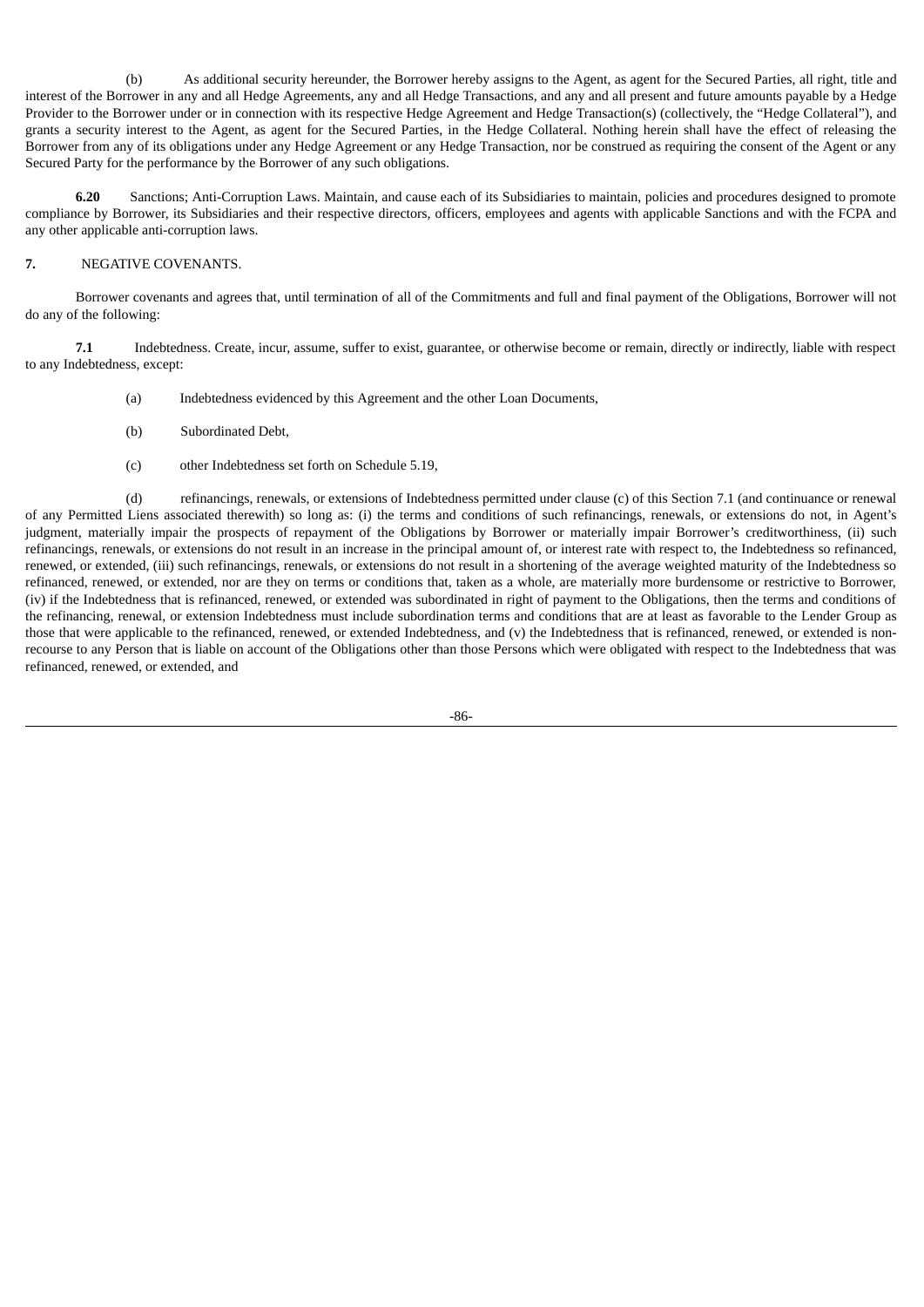(e) endorsement of instruments or other payment items for deposit.

**7.2** Liens. Create, incur, assume, or suffer to exist, directly or indirectly, any Lien on or with respect to any of its assets, of any kind, whether now owned or hereafter acquired, or any income or profits therefrom, except for Permitted Liens (including Liens that are replacements of Permitted Liens to the extent that the original Indebtedness is refinanced, renewed, or extended under Section 7.1(d) and so long as the replacement Liens only encumber those assets that secured the refinanced, renewed, or extended Indebtedness).

**7.3** Restrictions on Fundamental Changes.

(a) Enter into any merger, consolidation, reorganization, or recapitalization, or amend in any material respect any of its Governing Documents as in effect on the Restatement Effective Date.

(b) Liquidate, wind up, or dissolve itself (or suffer any liquidation or dissolution).

(c) Suspend or go out of a substantial portion of its or their business.

(d) Convey, sell, lease, license, assign, transfer, or otherwise dispose of, in one transaction or a series of transactions, all or any substantial part of its assets, other than through Permitted Dispositions.

**7.4** Disposal of Assets. Other than Permitted Dispositions, convey, sell, lease, license, assign, transfer, or otherwise dispose of (or enter into an agreement to convey, sell, lease, license, assign, transfer, or otherwise dispose of) any of Borrower's assets.

**7.5** Change Name. Change Borrower's or any of its Subsidiaries' name, organizational identification number, state of organization or organizational identity; provided, however, that Borrower or any of its Subsidiaries may change their names upon at least thirty (30) days prior written notice to Agent of such change and so long as, at the time of such written notification, Borrower provides any financing statements necessary to perfect and continue perfected the Agent's Liens.

**7.6** Nature of Business. Make any material change in the nature of its or their business, or acquire any properties or assets that are not reasonably related to the conduct of such business activities, including without limitation, making a material change in its underwriting, approval, or servicing operations. Without limiting the generality of the foregoing, Borrower shall not permit Horizon to cause the portfolio of Notes Receivable held by Borrower, as opposed to Horizon or any other Subsidiary or Affiliate of Horizon, to be selected in a manner adverse to Borrower or Lender.

-87-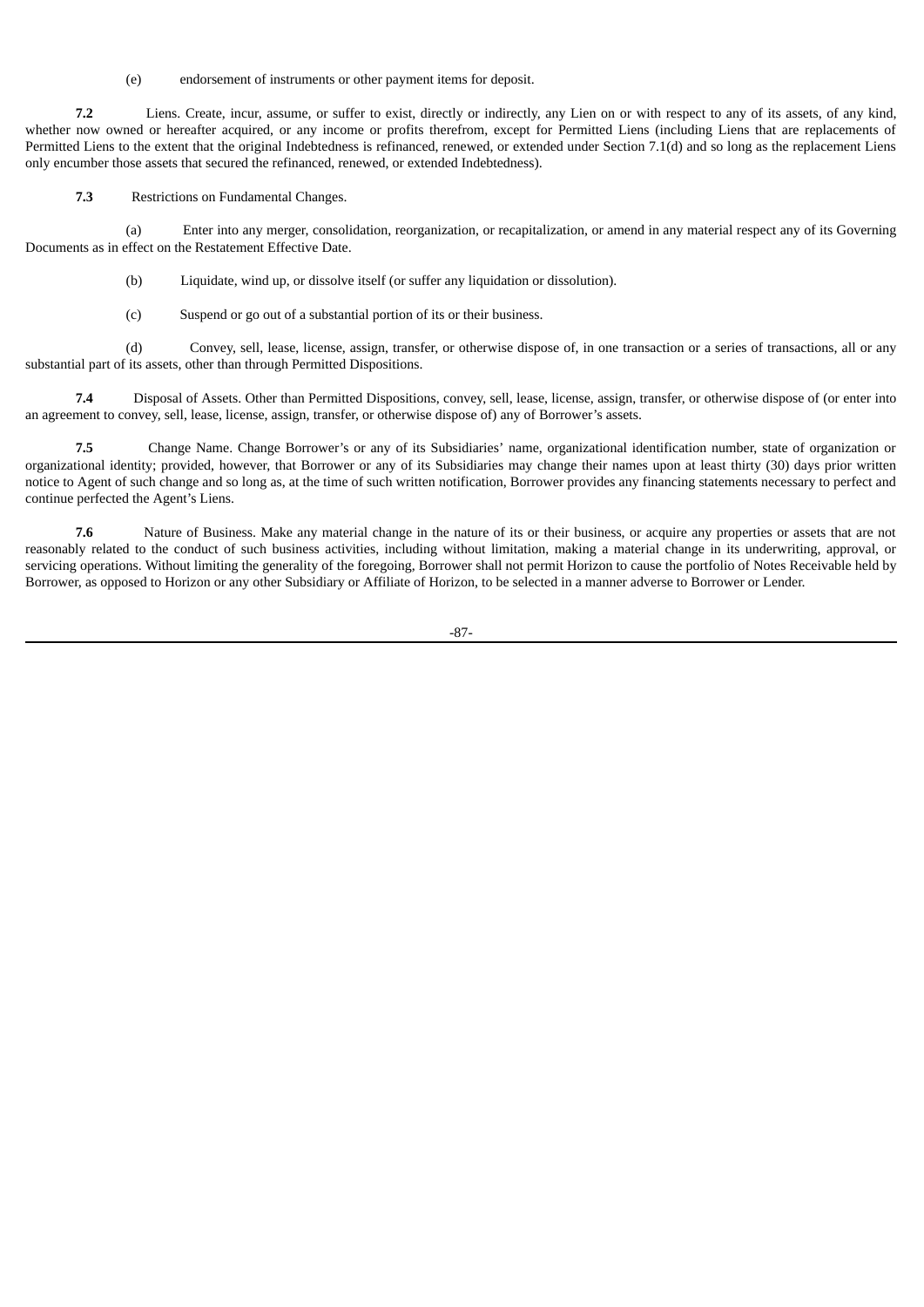**7.7** Prepayments and Amendments. Except in connection with a refinancing permitted by Section 7.1(d), or a Restricted Payment or other payment permitted by Section 7.10,

(a) optionally prepay, redeem, defease, purchase, or otherwise acquire any Indebtedness of Borrower, other than the Obligations in accordance with this Agreement,

(b) make any payment on account of Indebtedness that has been contractually subordinated in right of payment if such payment is not permitted at such time under the subordination terms and conditions, or

(c) directly or indirectly, amend, modify, alter, increase, or change any of the terms or conditions of any agreement, instrument, document, indenture, or other writing evidencing or concerning any Subordinated Debt or any Indebtedness permitted under Sections 7.1(c) or (d), except as permitted by Sections 7.1(d).

# **7.8** [Intentionally Omitted].

**7.9** Required Procedures. Make any changes or revisions to the Required Procedures except in the manner permitted by the definition of Required Procedures.

**7.10** Restricted Payments. Make any Restricted Payment; provided, however, that so long as no Event of Default shall have occurred and be continuing or would occur as a result thereof and Agent and Lenders shall have received the financial statements required by Section 6.3(a) for the most recently completed fiscal month, then Borrower may make distributions to the holders of its Stock to the extent permitted by applicable law.

**7.11** Accounting Methods. Modify or change its fiscal year or its method of accounting (other than as may be required to conform to GAAP) or enter into, modify, or terminate any agreement currently existing, or at any time hereafter entered into with any third party accounting firm or service bureau for the preparation or storage of Borrower's accounting records without said accounting firm or service bureau agreeing to provide Agent information regarding the Collateral or Borrower's and its Subsidiaries' financial condition.

**7.12** Investments. Except for Permitted Investments, directly or indirectly, make or acquire any Investment or incur any liabilities (including contingent obligations) for or in connection with any Investment.

**7.13** Transactions with Affiliates. Directly or indirectly enter into or permit to exist any transaction with any Affiliate of Borrower except for transactions that (a)(i) are in the ordinary course of Borrower's business, (ii) are upon fair and reasonable terms, (iii) are fully disclosed to Agent, and (iv) are no less favorable to Borrower than would be obtained in an arm's length transaction with a non-Affiliate or (b) are otherwise permitted under this Agreement.

**7.14** Use of Proceeds. Use the proceeds of the Advances for any purpose other than to finance Borrower's acquisition of Eligible Notes Receivable and to pay transactional fees, costs, and expenses incurred in connection with this Agreement, the other Loan Documents, and the transactions contemplated hereby and thereby, to make Restricted Payments permitted under Section 7.10 and for any other purpose not expressly prohibited by this Agreement.

-88-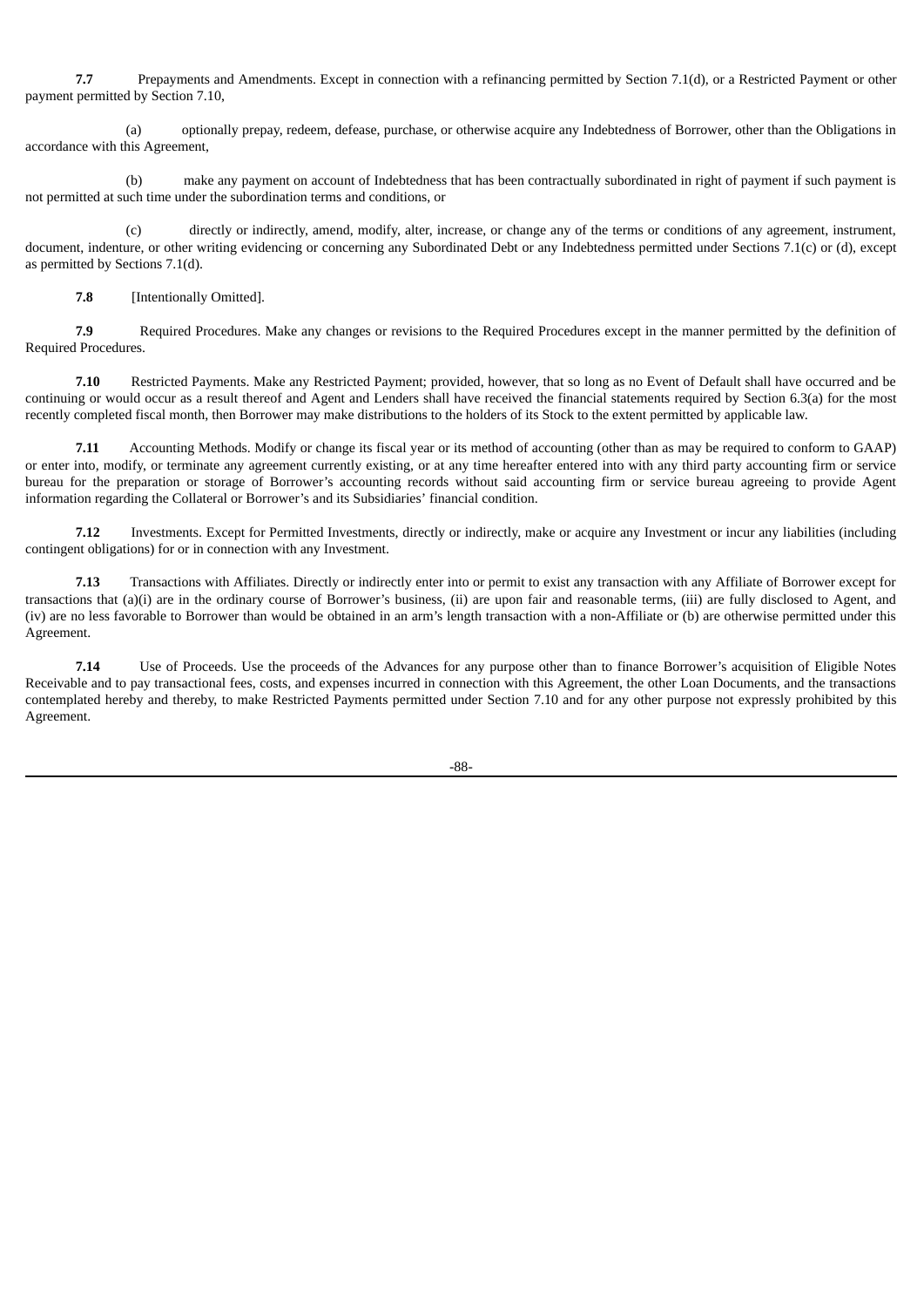**7.15** Collateral with Bailees. Store any Collateral at any time now or hereafter with a bailee, warehouseman, or similar party, other than Agent or Collateral Custodian; provided, that loan files that do not include original promissory notes, Lien instruments, or assignments of Lien instruments may be stored, from time to time, in a public warehouse, access to which has been assigned by Borrower to Agent.

## **7.16** Sale and Servicing Agreement.

(a) With respect to the Sale and Servicing Agreement (i) amend or modify the Sale and Servicing Agreement in any manner that (A) causes or allows the aggregate amount of the servicing fees payable under the Sale and Servicing Agreement to exceed, as of any time of determination, an amount equal to the amount of the servicing fees as determined pursuant to the Sale and Servicing Agreement on the Restatement Effective Date, (B) except as allowed by clause (A) preceding, obligates Borrower for payment of any professional costs or court costs incurred by Servicer in servicing under the Sale and Servicing Agreement, (C) causes or allows the requirements applicable to Servicer's standards of conduct, compliance with laws or licensing requirements to be less restrictive than exist on the Restatement Effective Date, (D) releases any indemnity obligations of Servicer or modifies any such obligations in any manner that is less restrictive than exist on the Restatement Effective Date, (E) relieves Servicer of its obligation to perform under the Sale and Servicing Agreement, or (ii) terminate the Sale and Servicing Agreement, or allow the Sale and Servicing Agreement to be terminated, in any such case without the prior written consent of Agent.

(b) Allow Servicer to delegate any of its duties or functions under the Sale and Servicing Agreement to any Person, or otherwise engage any such Person to perform any such duties or functions for or on behalf of Servicer or Borrower, in any such case without the prior written consent of Agent.

(c) Transfer the duties and functions of Servicer under the Sale and Servicing Agreement to any other Person without the prior written consent of Agent.

**7.17** Sanctions; Anti-Corruption Use of Proceeds. Directly or indirectly, use the proceeds of the Advances, or lend, contribute or otherwise make available such proceeds to any of its Subsidiaries, joint venture partner or other Person, (i) in furtherance of an offer, payment, promise to pay, or authorization of the payment or giving of money, or anything else of value, to any Person in violation of the FCPA or any other applicable anti-corruption law, or (ii) (A) to fund any activities or business of or with any Person, or in any country or territory, that, at the time of such funding, is, or whose government is, the subject of Sanctions, or (B) in any other manner that would result in a violation of Sanctions by any Person (including any Person participating in the Advances, whether as Agent, Arranger, Lender, underwriter, advisor, investor, or otherwise).

### **8.** EVENTS OF DEFAULT.

Any one or more of the following events shall constitute an event of default (each, an "Event of Default") under this Agreement:

**8.1.** If Borrower (i) fails to pay when due and payable, or when declared due and payable, all or any portion of the Obligations (whether of principal, interest (including any interest which, but for the provisions of the Bankruptcy Code, would have accrued on such amounts), fees and charges due Agent or any Lender, reimbursement of Lender Group Expenses, or other amounts constituting Obligations), each of which remains unpaid for a period of greater than two (2) days, or (ii) fails to repay all Obligations on or prior to the Maturity Date; or

-89-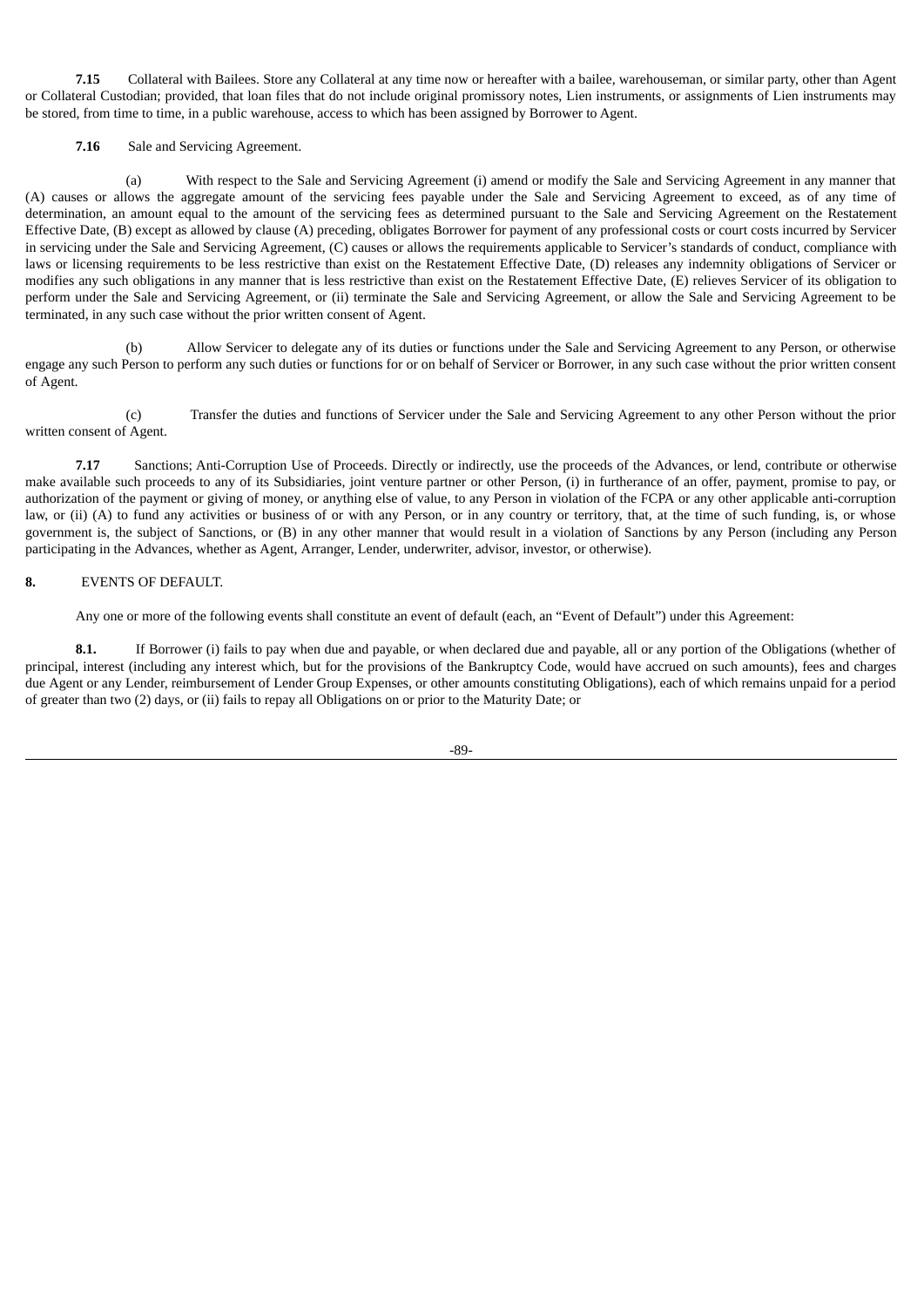**8.2.** If an Insolvency Proceeding is commenced by Borrower or Horizon; or

**8.3.** If a Servicer Default shall occur under Section 9.01(a)(1), (2), (7), (9) or (16) of the Sale and Servicing Agreement shall occur; or

**8.4.** If Borrower (a) fails to perform, keep, or observe any covenant or other provision contained in Sections 2.6, 6.2, 6.3, 6.4, 6.5, 6.8, 6.12, 6.14, 6.19, or Article VII of this Agreement or any comparable provision contained in any of the other Loan Documents, or (b) fails to perform, keep, or observe any covenant or other provision contained in any Section of this Agreement (other than a Section that is expressly dealt with elsewhere in this Section 8.2), including failure to satisfy a condition subsequent set forth in Section 3.2 within the period stated, or the other Loan Documents, and such failure continues for a period of fifteen (15) Business Days after the date on which such failure first occurs; or

**8.5.** If any representation or warranty made or deemed made this Agreement or any other Loan Document or any amendment or modification hereof or thereof, or in any report, certificate, financial statement or other document furnished pursuant to or in connection with this Agreement or any other Loan Document or any amendment or modification hereof or thereof, shall prove to be incorrect in any material respect as of the time when the same shall have been made or deemed to have been made; or

**8.6.** If the Agent, as agent for the Secured Parties, shall fail for any reason to have a valid and perfected first priority security interest in any of the Collateral, or any material portion of the assets of Borrower, or of Horizon, is attached, seized, subjected to a writ or distress warrant, levied upon, or comes into the possession of any third Person; or

**8.7.** If an Insolvency Proceeding is commenced against Borrower, or any of its Subsidiaries, or Horizon, and any of the following events occur: (a) such Person consents to the institution of such Insolvency Proceeding against it, (b) the petition commencing the Insolvency Proceeding is not timely controverted; provided, however, that, during the pendency of such period, Agent (including any successor agent) and each other member of the Lender Group shall be relieved of their obligations to extend credit hereunder, (c) the petition commencing the Insolvency Proceeding is not dismissed within forty-five (45) calendar days of the date of the filing thereof; provided, however, that, during the pendency of such period, Agent (including any successor agent) and each other member of the Lender Group shall be relieved of their obligations to extend credit hereunder, (d) an interim trustee is appointed to take possession of all or any substantial portion of the properties or assets of, or to operate all or any substantial portion of the business of such Person, or (e) an order for relief shall have been entered therein; or

**8.8.** If the Borrower shall become an "investment company" subject to registration under the 1940 Act; or

**8.9.** If the Minimum Equity Requirement shall not be maintained; or

-90-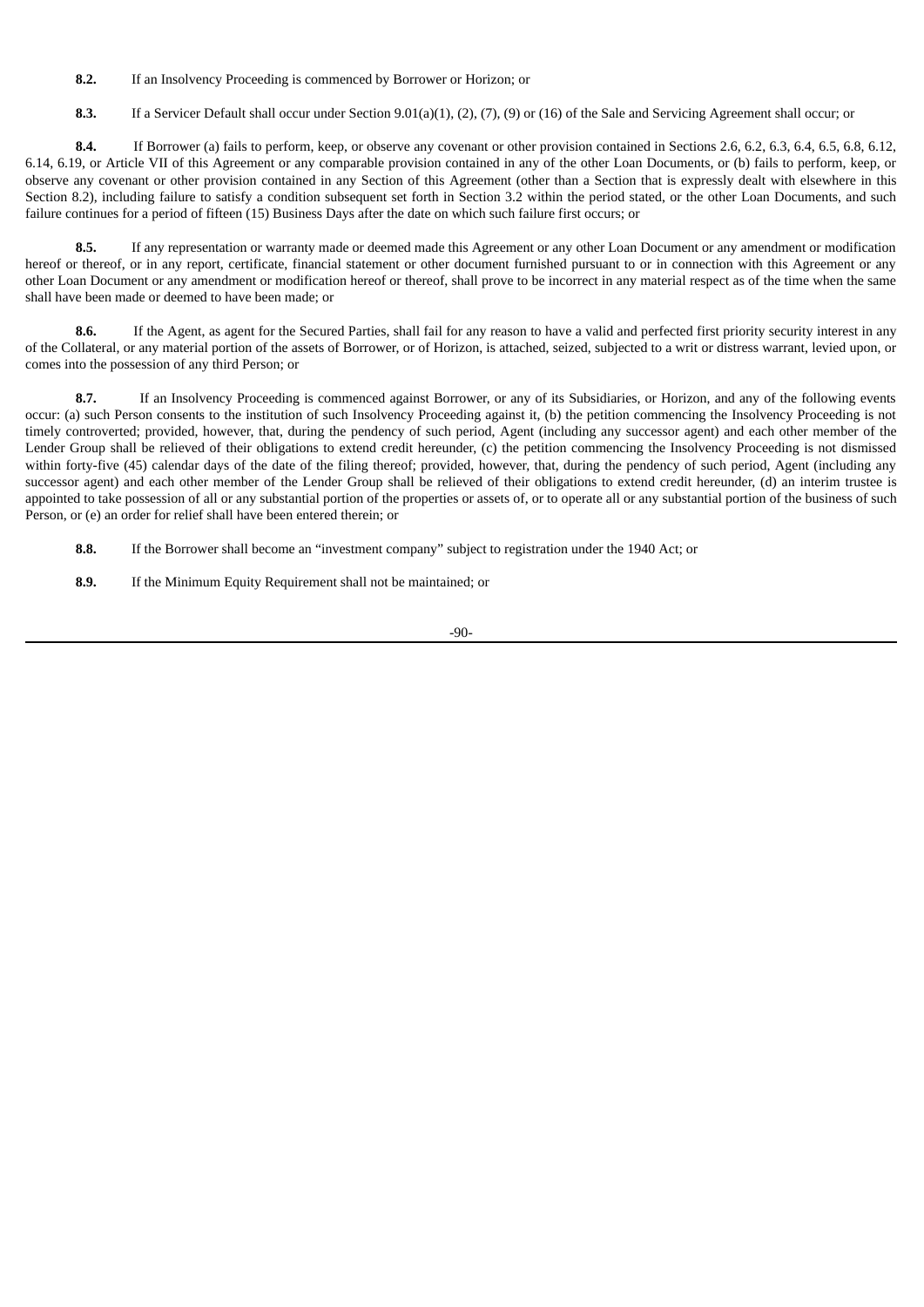**8.10.** If, as of any date, the outstanding Advances exceed the Maximum Availability, and the same remains unremedied for more than two (2) Business Days; or

**8.11.** If the Borrower shall fail in its obligation to satisfy its obligations with regard to Hedge Transactions pursuant to Section 6.19; or

**8.12.** If, without the prior written consent of the Agent, the Servicer agrees or consents to, or otherwise permits to occur, any amendment, modification, change, supplement or rescission of or to the Servicer's Required Procedures in any manner that would have a material adverse effect on the Note Receivables; or

**8.13.** If Borrower or Horizon, is enjoined, restrained, or in any way prevented by court order from continuing to conduct all or any material part of its business affairs; or

**8.14.** If a notice of Lien, levy, or assessment is filed of record with respect to any assets of Borrower or any of its Subsidiaries, or any assets of Horizon Management, having an aggregate value in excess of \$500,000, or of any assets of Horizon having an aggregate value in excess of \$5,000,000, by the United States, or any department, agency, or instrumentality thereof, or by any state, county, municipal, or governmental agency, or if any taxes or debts owing at any time hereafter to any one or more of such entities becomes a Lien upon any assets of Borrower or any of its Subsidiaries, or any assets of Horizon Management, having an aggregate value in excess of \$500,000, or of any assets of Horizon having an aggregate value in excess of \$5,000,000, and in any such case the same is not paid before such payment is delinquent; or

**8.15.** If a judgment or other claim becomes a Lien or encumbrance upon any assets of Borrower or any of its Subsidiaries, or any assets of Horizon Management, having an aggregate value in excess of \$500,000, or of any of the assets of Horizon having an aggregate value in excess of \$5,000,000, and in any such case either (a) enforcement of such judgment or claim remains unstayed or unsatisfied for a period of thirty (30) consecutive days and is not fully covered (subject to standard deductibles) by insurance coverage under which the insurer has accepted liability, or (b) the judgment creditor or claimant begins enforcement proceedings of such judgment or Lien; or

**8.16.** If there is a default by Borrower or any of its Subsidiaries under any Subordinated Debt or under any Indebtedness (other than the Obligations) having an aggregate principal amount in excess of \$500,000, or a default by Horizon Management under any Indebtedness having an aggregate principal amount in excess of \$500,000, or a default by Horizon under any Indebtedness having an aggregate principal amount in excess of \$5,000,000, and in any such case such default (a) occurs at the final maturity of the obligations thereunder, or (b) results in a right by the other party thereto, irrespective of whether exercised, to accelerate the maturity of the obligations thereunder of Borrower or any of its Subsidiaries, or Horizon, or Horizon Management, as the case may be, to terminate such agreement, or to refuse to renew such agreement in accordance with any automatic renewal right therein; or

**8.17.** If the obligations of any Guarantor under its Guaranty is limited or terminated by operation of law or by such Guarantor thereunder; or

-91-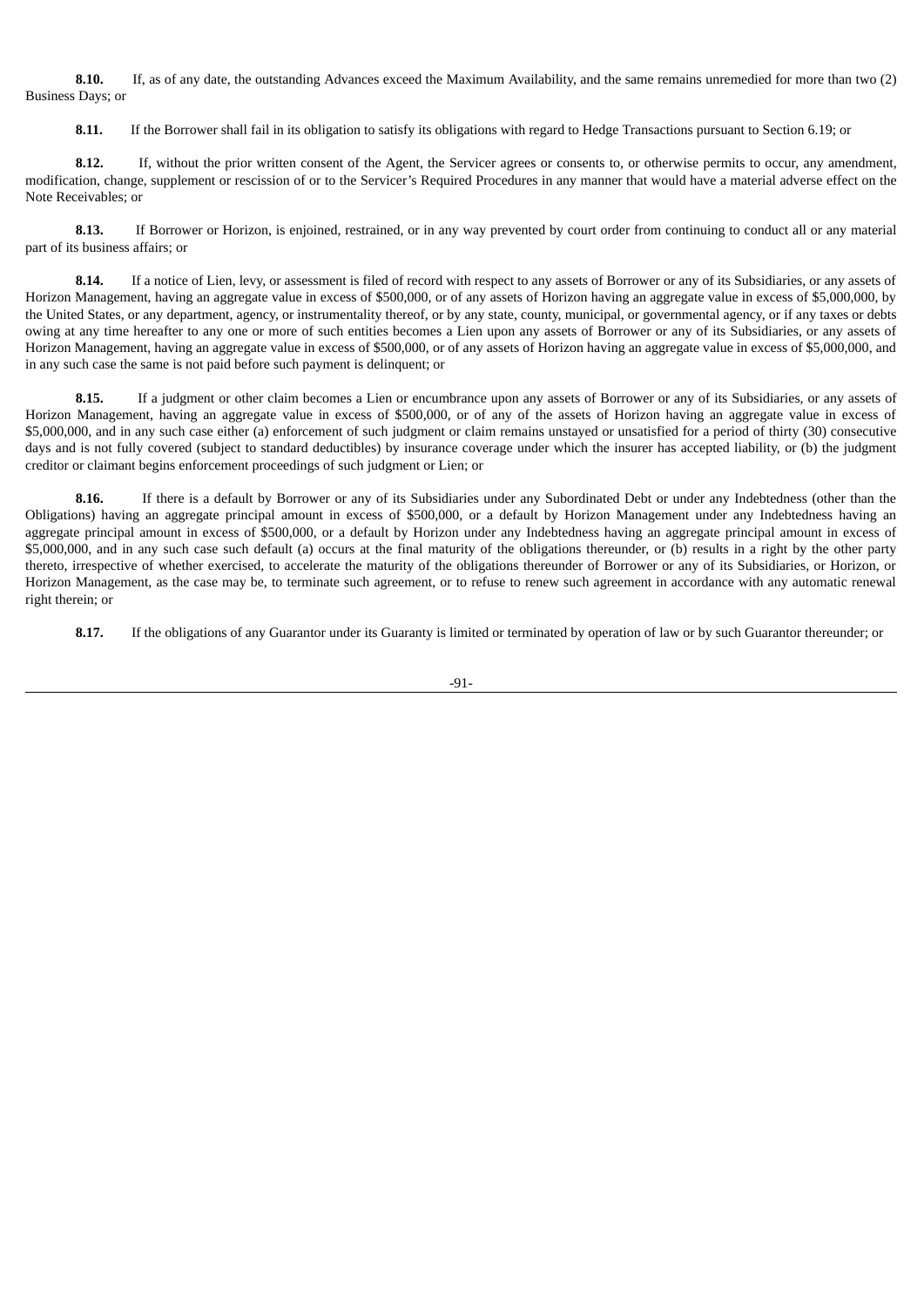**8.18.** If any two of the three of Robert D. Pomeroy Jr., Gerald A. Michaud or Daniel Trolio shall cease to be actively involved in the business of Borrower, Horizon, or Horizon Management (as applicable) in such capacity, and such individuals shall not have been replaced by individuals of like qualifications and experience within ninety (90) days and with respect to whom Agent has completed a background check with the results of such background check being acceptable to Agent in its Permitted Discretion; or

## **8.19.** A Change of Control shall occur; or

**8.20.** Any provision of any Loan Document that Agent in its Permitted Discretion deems to be material shall at any time for any reason be declared to be null and void, or the validity or enforceability thereof shall be contested by Borrower, or by Horizon or Horizon Management, or a proceeding shall be commenced by Borrower, or by Horizon or Horizon Management, or by any Governmental Authority having jurisdiction over Borrower or Horizon or Horizon Management seeking to establish the invalidity or unenforceability thereof, or Borrower, or Horizon or Horizon Management, shall deny that such Person has any liability or obligation purported to be created under any Loan Document to which it is a party; or

**8.21.** If at any time Horizon shall cease to satisfy the RIC/BDC Requirements and the same remains unremedied within ten (10) Business Days.

#### **9.** THE LENDER GROUP'S RIGHTS AND REMEDIES.

**9.1** Rights and Remedies. Upon the occurrence, and during the continuation, of an Event of Default, Agent may, and, at the instruction of the Required Lenders, shall (in each case under clauses (a) or (b) by written notice to Borrower), in addition to any other rights or remedies provided for hereunder or under any other Loan Document or by applicable law, do any one or more of the following:

(a) declare the Obligations (other than the Bank Product Obligations), whether evidenced by this Agreement or by any of the other Loan Documents immediately due and payable, whereupon the same shall become and be immediately due and payable and Borrower shall be obligated to repay all of such Obligations in full, without presentment, demand, protest, or further notice or other requirements of any kind, all of which are hereby expressly waived by Borrower;

(b) declare the Revolving Credit Availability Period and the Commitments terminated, whereupon the Revolving Credit Availability Period and the Commitments shall immediately be terminated together with any obligation of any Lender hereunder to make Advances;

settle or adjust disputes and claims directly with Borrower's Account Debtors and makers of Notes Receivable for amounts and upon terms which Agent considers advisable, and in such cases, Agent will credit Borrower's Loan Account with only the net amounts received by Agent in payment of such disputed Accounts or Notes Receivable after deducting all Lender Group Expenses incurred or expended in connection therewith;

(d) exercise or assign any and all rights to collect, manage, and service the Notes Receivables, including the rights to (i) receive, process and account for all Collections in respect of Notes Receivables, (ii) terminate the Sale and Servicing Agreement and assign servicing responsibilities to any replacement servicer, (iii) without notice to or demand upon Borrower, make any payments as are reasonably necessary or desirable in connection with the Sale and Servicing Agreement or any other agreement that Agent enters into with any replacement servicer, and (iv) take all lawful actions and procedures which Agent or such assignee deems necessary to enforce any and all rights of Borrower under any Note Receivable Document or collect the amounts due to Borrower in connection with Notes Receivables (with all amounts incurred by Agent pursuant to this Section 9.1(d) being Lender Group Expenses);

-92-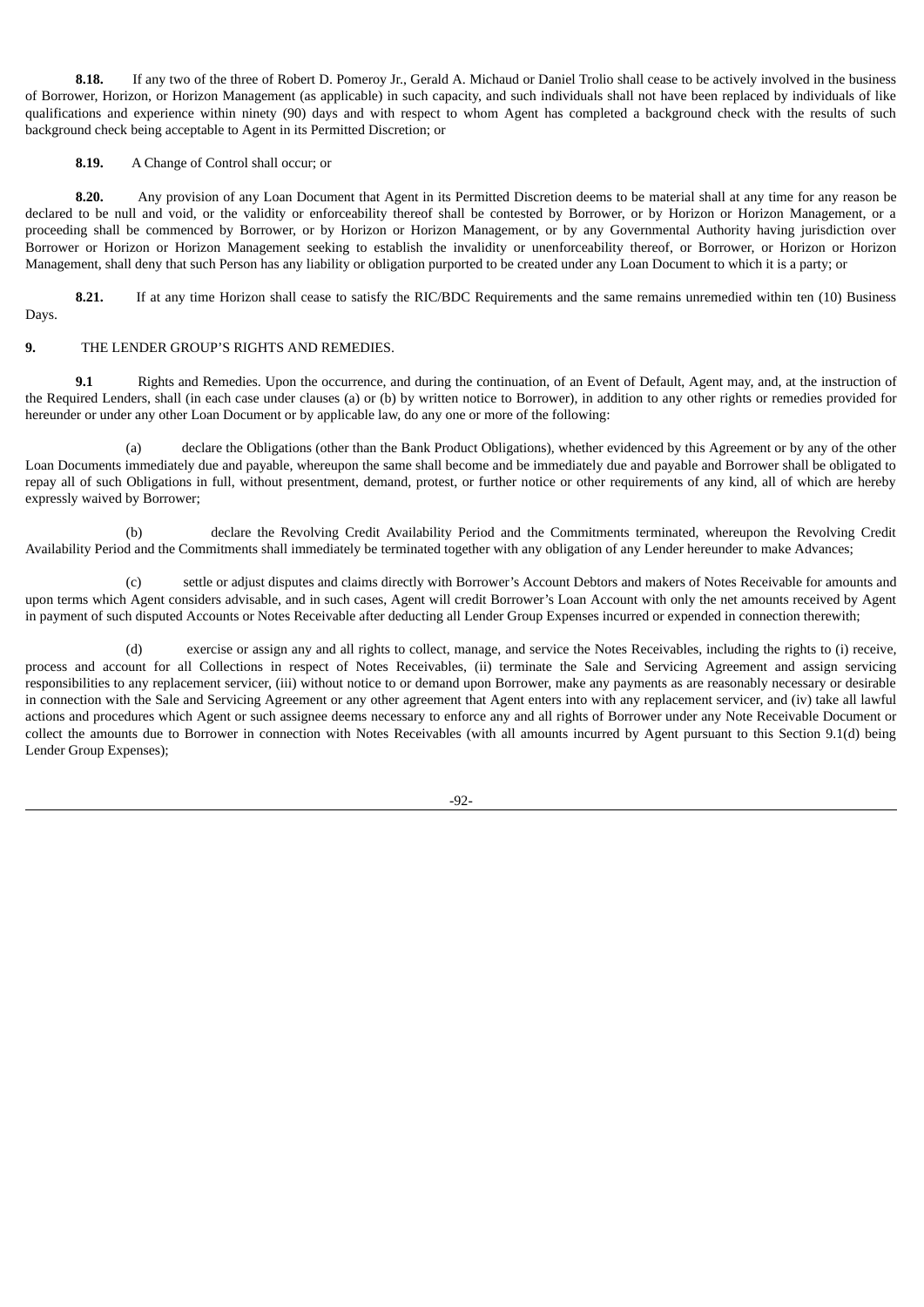(e) without notice to or demand upon Borrower or any other Person, make such payments and do such acts as Agent considers necessary or reasonable to protect its security interests in the Collateral. Borrower agrees to assemble the Collateral if Agent so requires, and to make the Collateral available to Agent at a place that Agent may designate which is reasonably convenient to both parties. Borrower authorizes Agent to enter the premises where the Collateral is located, to take and maintain possession of the Collateral, or any part of it, and to pay, purchase, contest, or compromise any Lien that in Agent's determination appears to conflict with the priority of Agent's Liens in and to the Collateral and to pay all expenses incurred in connection therewith and to charge Borrower's Loan Account therefor. With respect to any of Borrower's owned or leased premises, Borrower hereby grants Agent a license to enter into possession of such premises and to occupy the same, without charge, in order to exercise any of the Lender Group's rights or remedies provided herein, at law, in equity, or otherwise;

(f) without notice to Borrower (such notice being expressly waived), and without constituting an acceptance of any collateral in full or partial satisfaction of an obligation (within the meaning of the Code), set off and apply to the Obligations any and all (i) balances and deposits of Borrower held by the Lender Group (including any amounts received in the Cash Management Accounts), or (ii) Indebtedness at any time owing to or for the credit or the account of Borrower held by the Lender Group;

(g) hold, as cash collateral, any and all balances and deposits of Borrower held by the Lender Group, and any amounts received in the Cash Management Accounts, to secure the full and final repayment of all of the Obligations;

(h) ship, reclaim, recover, store, finish, maintain, repair, prepare for sale, advertise for sale, and sell (in the manner provided for herein) the Borrower Collateral. Borrower hereby grants to Agent a license or other right to use, without charge, Borrower's labels, patents, copyrights, trade secrets, trade names, trademarks, service marks, and advertising matter, or any property of a similar nature, as it pertains to the Borrower Collateral, in completing production of, advertising for sale, and selling any Borrower Collateral and Borrower's rights under all licenses and all franchise agreements shall inure to the Lender Group's benefit;

(i) sell the Borrower Collateral at either a public or private sale, or both, by way of one or more contracts or transactions, for cash or on terms, in such manner and at such places (including Borrower's premises) as Agent determines is commercially reasonable. It is not necessary that the Borrower Collateral be present at any such sale;

-93-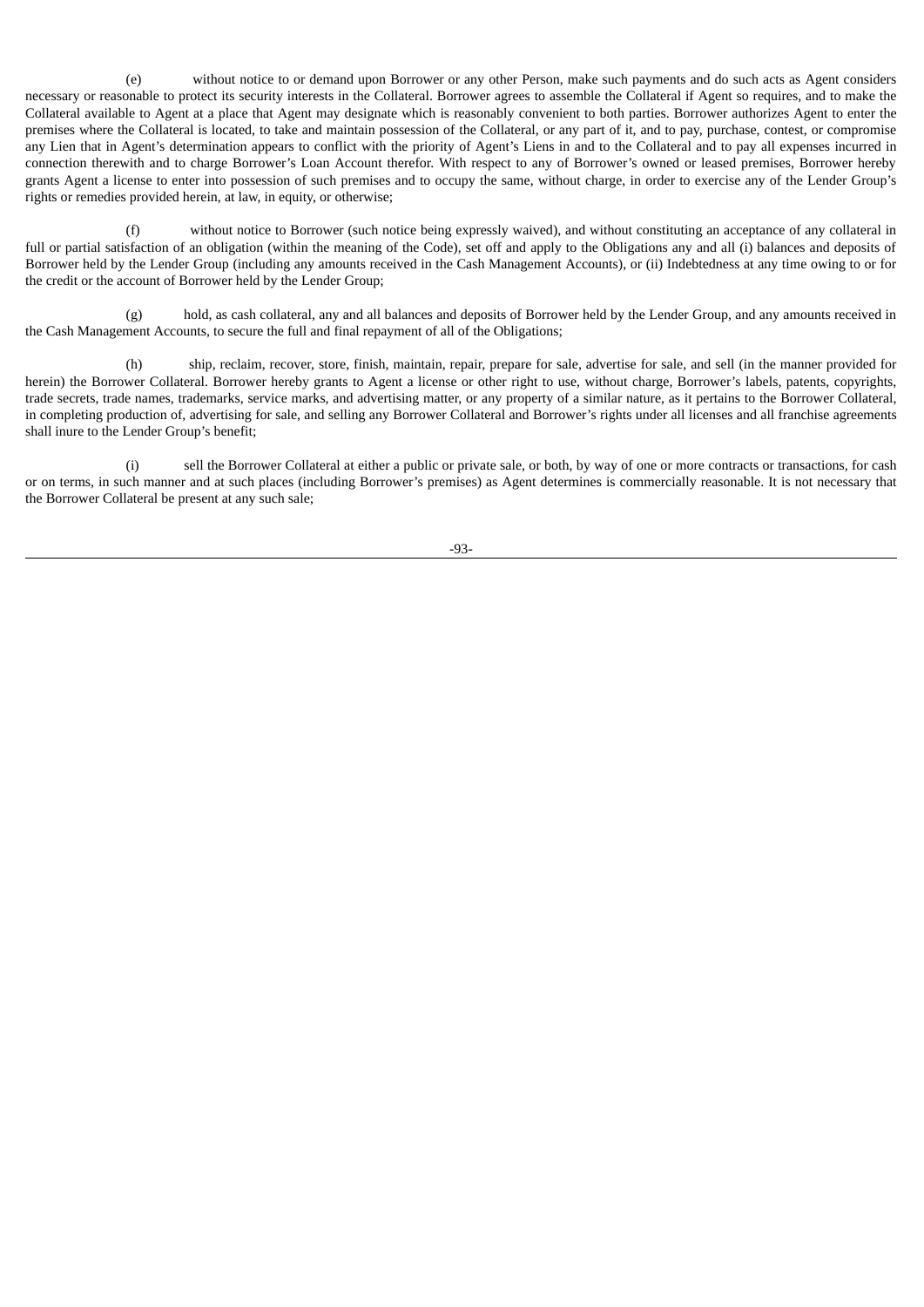(j) except in those circumstances where no notice is required under the Code, Agent shall give notice of the disposition of the Borrower Collateral as follows:

(i) Agent shall give Borrower a notice in writing of the time and place of public sale, or, if the sale is a private sale or some other disposition other than a public sale is to be made of the Borrower Collateral, the time on or after which the private sale or other disposition is to be made; and

(ii) the notice shall be personally delivered or mailed, postage prepaid, to Borrower as provided in Section 12, at least 10 days before the earliest time of disposition set forth in the notice; no notice needs to be given prior to the disposition of any portion of the Borrower Collateral that is perishable or threatens to decline speedily in value or that is of a type customarily sold on a recognized market;

(k) Agent, on behalf of the Lender Group, may credit bid and purchase at any public sale;

(l) Agent may seek the appointment of a receiver or keeper to take possession of all or any portion of the Borrower Collateral or to operate same and, to the maximum extent permitted by applicable law, may seek the appointment of such a receiver without the requirement of prior notice or a hearing;

(m) exercise any and all rights of Borrower under the Sale and Servicing Agreement or assume or assign any and all rights and responsibilities to collect, manage, and service the Notes Receivables, including (i) the responsibility for the receipt, processing and accounting for all payments on account of the Notes Receivables, (ii) periodically sending demand notices and statements to the Account Debtors or makers of Notes Receivable, (iii) enforcing legal rights with respect to the Notes Receivables, including hiring attorneys to do so to the extent Agent or such assignee deems such engagement necessary, and (iv) taking all lawful actions and procedures which Agent or such assignee deems necessary to collect the Notes Receivables (with all amounts incurred by Agent pursuant to this Section 9.1(m) being Lender Group Expenses); and

(n) exercise all other rights and remedies available to Agent or the Lenders under the Loan Documents or applicable law.

The foregoing to the contrary notwithstanding, upon the occurrence of any Event of Default described in Section 8.4 or Section 8.5, in addition to the remedies set forth above, without any notice to Borrower or any other Person or any act by the Lender Group, the Revolving Credit Availability Period and the Commitments shall automatically terminate and the Obligations (other than the Bank Product Obligations), inclusive of all accrued and unpaid interest thereon and all fees and all other amounts owing under this Agreement or under any of the other Loan Documents, shall automatically and immediately become due and payable and Borrower shall be obligated to repay all of such Obligations in full, without presentment, demand, protest, or notice of any kind, all of which are expressly waived by Borrower.

**9.2** Special Rights of the Lender Group in Respect of Notes Receivable and Purchased Participations. Without limiting Section 9.1, upon the occurrence and during the continuation of an Event of Default involving the failure by Borrower, Servicer or any replacement servicer to perform its servicing obligations in respect of any Notes Receivable or purchased participations, or failure to take any action necessary to preserve the ongoing performance, enforceability or value thereof, Agent shall have the right to take such action as Agent may deem necessary in its Permitted Discretion to preserve the ongoing performance and enforceability of any such Note Receivable or purchased participation and preserve the value thereof, respectively, including without limitation, taking any action that Borrower or Servicer is required or authorized to take in respect thereof or to otherwise properly service same, or contract with any Person to take or perform any such actions. Borrower hereby grants to Agent, effective upon the occurrence and during the continuation of an Event of Default, a special power of attorney (which shall be irrevocable, coupled with an interest and include power of substitution) to take any action authorized in this paragraph until the earliest to occur of the waiver of such Event of Default, the cure of such Event of Default to Agent's satisfaction, or the payment in full of the Obligations. Any advances, payments or other costs or expenses made or incurred by Agent in taking any action authorized under this paragraph shall be Lender Group Expenses and included within the Obligations and reimbursed to Agent on demand or, at Agent's Permitted Discretion charged and treated as Advances. Agent's rights under this Section 9.2 are cumulative of all other rights of the Agent under the Loan Documents and may be exercised in whole or in part, in Agent's Permitted Discretion. Agent shall have no obligation to take any action under this Section 9.2, and no undertaking by Agent under this paragraph shall obligate Agent to continue any such action or to take any other or additional action under this Section 9.2. Nothing in this Section 9.2 shall be construed as authorizing or causing a replacement of the Servicer absent the occurrence and continuation of an Event of Default.

-94-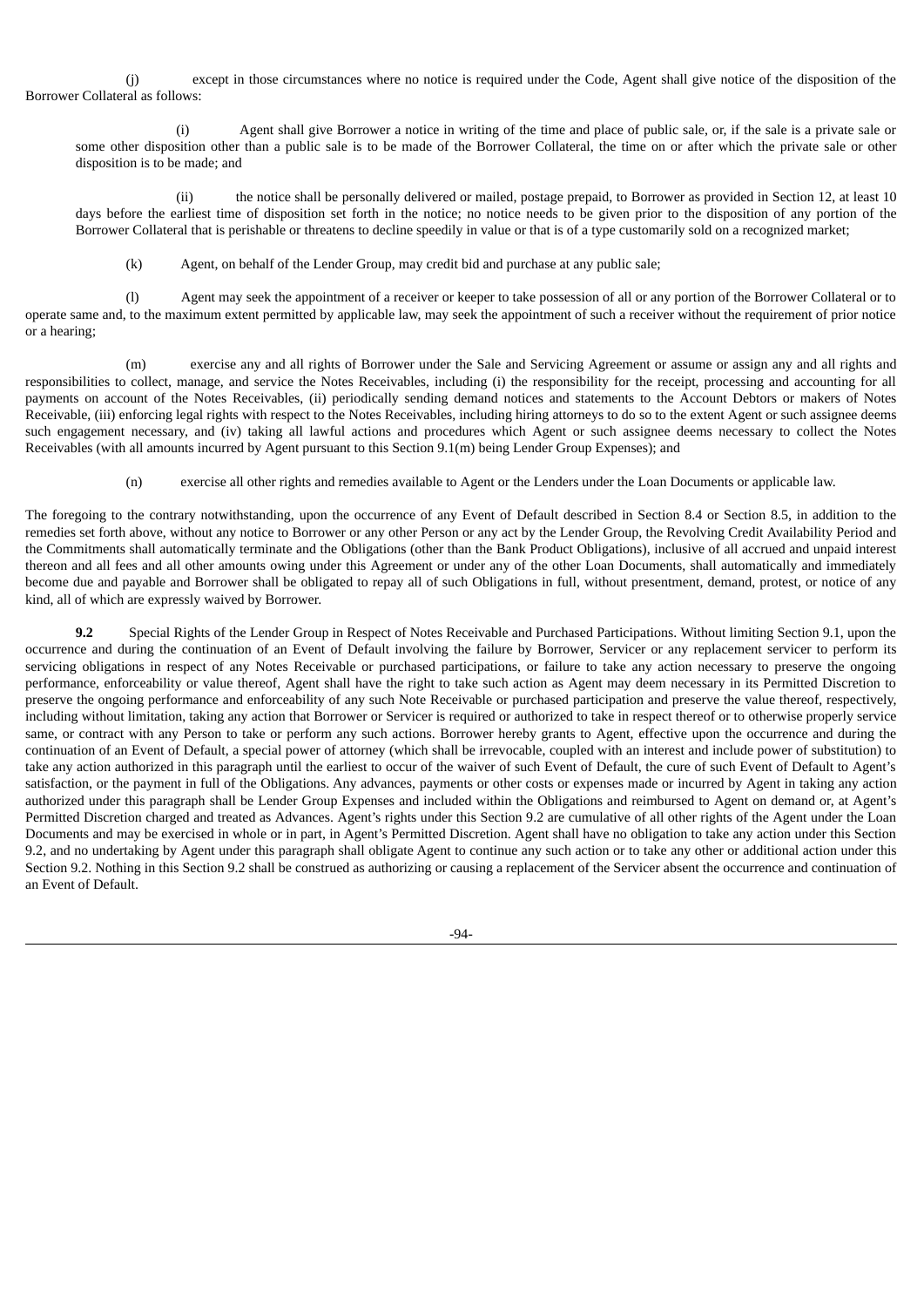**9.3** Remedies Cumulative. The rights and remedies of the Lender Group under this Agreement, the other Loan Documents, and all other agreements shall be cumulative. The Lender Group shall have all other rights and remedies not inconsistent herewith as provided under the Code, by law, or in equity. No exercise by the Lender Group of one right or remedy shall be deemed an election, and no waiver by the Lender Group of any Event of Default shall be deemed a continuing waiver. No delay by the Lender Group shall constitute a waiver, election, or acquiescence by it.

## **10.** TAXES AND EXPENSES.

If Borrower fails to pay any monies (whether taxes, assessments, insurance premiums, or, in the case of leased properties or assets, rents or other amounts payable under such leases) due to third Persons, or fails to make any deposits or furnish any required proof of payment or deposit, all as required under the terms of this Agreement, then, Agent, in its Permitted Discretion and without prior notice to Borrower, may do any or all of the following: (a) make payment of the same or any part thereof (provided that Agent shall not pay taxes that are the subject of a Permitted Protest and that Agent shall, in any event, consult with the Borrower prior to making any such payment), (b) set up such reserves against the Borrowing Base or the Maximum Revolver Amount as Agent deems necessary to protect the Lender Group from the exposure created by such failure, or (c) in the case of the failure to comply with Section 6.8 hereof, obtain and maintain insurance policies of the type described in Section 6.8 and take any action with respect to such policies as Agent deems prudent. Any such amounts paid by Agent shall constitute Lender Group Expenses and any such payments shall not constitute an agreement by the Lender Group to make similar payments in the future or a waiver by the Lender Group of any Event of Default under this Agreement. Agent need not inquire as to, or contest the validity of, any such expense, tax, or Lien and the receipt of the usual official notice for the payment thereof shall be conclusive evidence that the same was validly due and owing.

-95-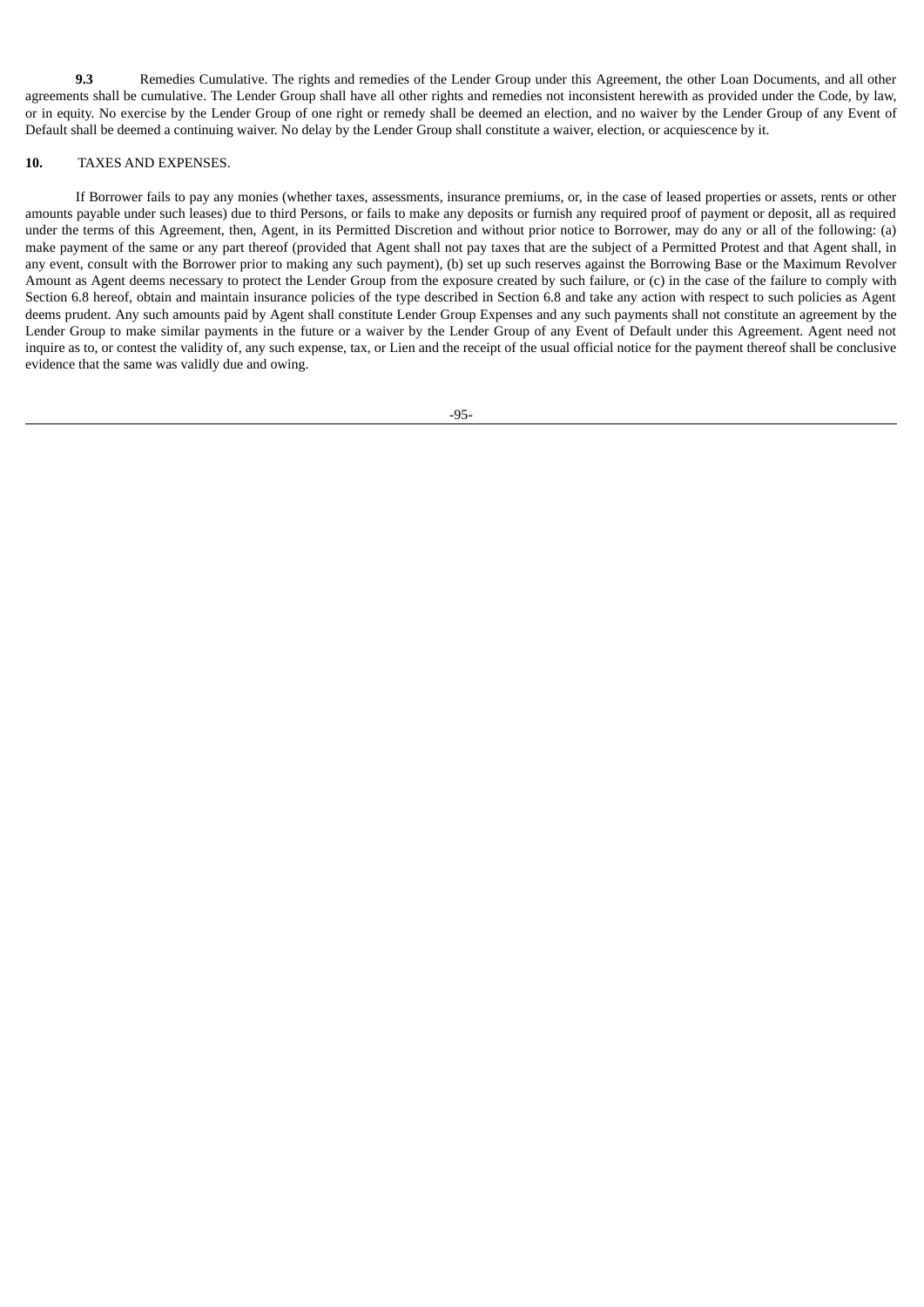## **11.** WAIVERS; INDEMNIFICATION.

**11.1** Demand; Protest; etc. Borrower waives demand, protest, notice of protest, notice of default or dishonor, notice of payment and nonpayment, nonpayment at maturity, release, compromise, settlement, extension, or renewal of documents, instruments, chattel paper, and guarantees at any time held by the Lender Group on which Borrower may in any way be liable.

**11.2** The Lender Group's Liability for Borrower Collateral. Borrower hereby agrees that: (a) so long as Agent complies with its obligations, if any, under the Code, the Lender Group shall not in any way or manner be liable or responsible for: (i) the safekeeping of the Borrower Collateral, (ii) any loss or damage thereto occurring or arising in any manner or fashion from any cause, (iii) any diminution in the value thereof, or (iv) any act or default of any carrier, warehouseman, bailee, forwarding agency, or other Person, and (b) all risk of loss, damage, or destruction of the Borrower Collateral shall be borne by Borrower.

**11.3** Indemnification. Borrower shall pay, indemnify, defend, and hold the Agent-Related Persons, the Lender-Related Persons with respect to each Lender (each, an "Indemnified Person") harmless (to the fullest extent permitted by applicable law) from and against any and all claims, demands, suits, actions, investigations, proceedings, liabilities, costs (but excluding for the avoidance of doubt any Excluded Taxes), penalties, and damages, and all reasonable fees and disbursements of attorneys, experts and consultants and other reasonable costs and expenses actually incurred in connection therewith or in connection with the enforcement of this indemnification (as and when they are incurred and irrespective of whether suit is brought), at any time asserted against, imposed upon, or incurred by any of them (a) in connection with or as a result of or related to the execution, delivery, enforcement, performance, or administration (including any restructuring or workout with respect hereto) of this Agreement, any of the other Loan Documents, or the transactions contemplated hereby or thereby or the monitoring of Borrower's and its Subsidiaries' compliance with the terms of the Loan Documents, (b) with respect to any investigation, litigation, or proceeding related to this Agreement, any other Loan Document, or the use of the proceeds of the credit provided hereunder (irrespective of whether any Indemnified Person is a party thereto), or any act, omission, event, or circumstance in any manner related thereto, and (c) in connection with or arising out of any presence or release of Hazardous Materials at, on, under, to or from any assets or properties owned, leased or operated by Borrower or any of its Subsidiaries or any Environmental Actions, Environmental Liabilities or Remedial Actions related in any way to any such assets or properties of Borrower or any of its Subsidiaries (all the foregoing, collectively, the "Indemnified Liabilities"). The foregoing to the contrary notwithstanding, Borrower shall have no obligation to any Indemnified Person under this Section 11.3 with respect to any Indemnified Liability that a court of competent jurisdiction finally determines to have resulted from the gross negligence or willful misconduct of such Indemnified Person. This provision shall survive the termination of this Agreement and the repayment of the Obligations. If any Indemnified Person makes any payment to any other Indemnified Person with respect to an Indemnified Liability as to which Borrower was required to indemnify the Indemnified Person receiving such payment, the Indemnified Person making such payment is entitled to be indemnified and reimbursed by Borrower with respect thereto. WITHOUT LIMITATION, THE FOREGOING INDEMNITY SHALL APPLY TO EACH INDEMNIFIED PERSON WITH RESPECT TO INDEMNIFIED LIABILITIES WHICH IN WHOLE OR IN PART ARE CAUSED BY OR ARISE OUT OF ANY NEGLIGENT ACT OR OMISSION OF SUCH INDEMNIFIED PERSON OR OF ANY OTHER PERSON.

-96-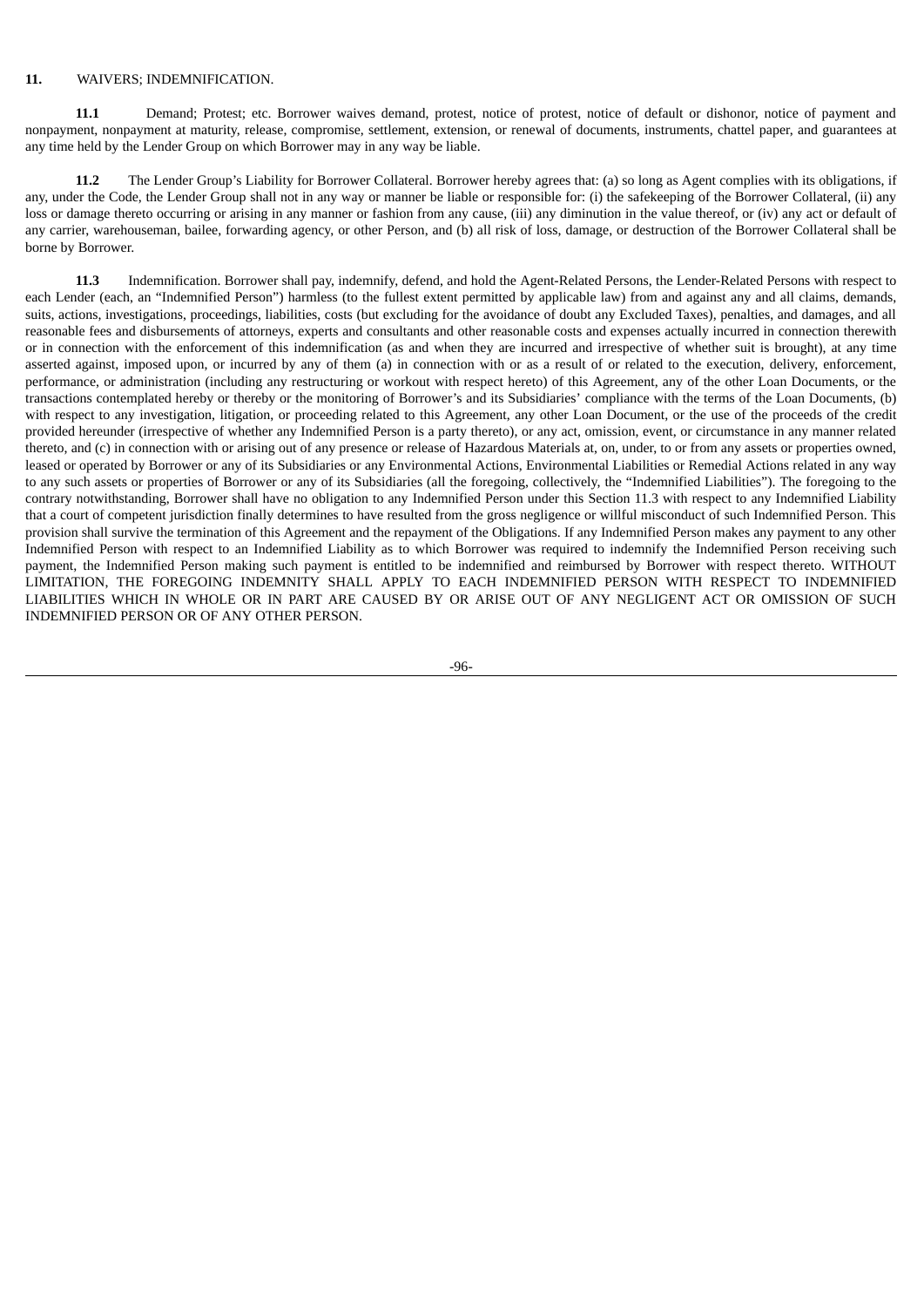## **12.** NOTICES.

Unless otherwise provided in this Agreement, all notices or demands by Borrower or Agent to the other relating to this Agreement or any other Loan Document shall be in writing and (except for financial statements and other informational documents which may be sent by first-class mail, postage prepaid) shall be personally delivered or sent by registered or certified mail (postage prepaid, return receipt requested), overnight courier, electronic mail (at such email addresses as Borrower or Agent, as applicable, may designate to each other in accordance herewith), or telefacsimile to Borrower or Agent, as the case may be, at its address set forth below:

| If to Borrower: | Horizon Credit II LLC<br>c/o Horizon Technology Finance Corporation<br>312 Farmington Avenue<br>Farmington, CT 06032<br>Attn: Jay Bombara<br>Fax No. 860-676-8655 |
|-----------------|-------------------------------------------------------------------------------------------------------------------------------------------------------------------|
| with copies to: | Dickstein Shapiro LLP<br>One Stamford Plaza<br>263 Tresser Boulevard, Suite 1400<br>Stamford, CT 06901<br>Attn: Even S. Seideman, Esq.<br>Fax No. 203-547-7686    |
| If to Agent:    | Key Equipment Finance Inc.<br>Specialty Finance and Syndications<br>1000 McCaslin Blyd.<br>Superior, CO 80027<br>Attn: Richard Andersen<br>Fax No. 216-370-9166   |

-97-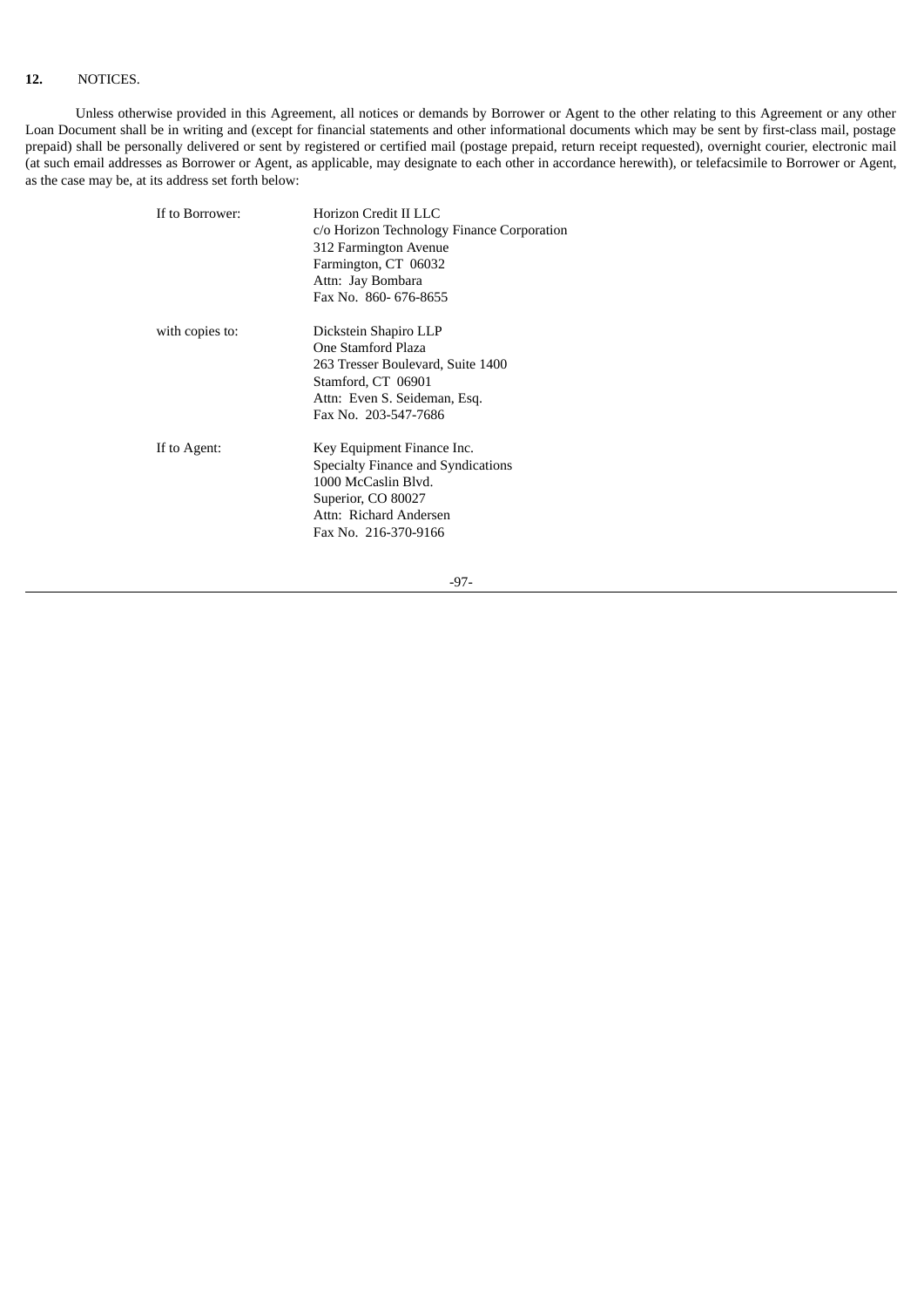with copies to: **Key Equipment Finance** 120 Vantis, Suite 300 Aliso Viejo, CA. 92656 Attn: Rian Emmett Fax No. (216) 357-6708

Agent and Borrower may change the address at which they are to receive notices hereunder, by notice in writing in the foregoing manner given to the other party. All notices or demands sent in accordance with this Section 12, other than notices by Agent in connection with enforcement rights against the Borrower Collateral under the provisions of the Code, shall be deemed received on the earlier of the date of actual receipt or three (3) Business Days after the deposit thereof in the mail as provided herein, or if sent by facsimile when sent with receipt confirmed by the recipient. Borrower acknowledges and agrees that notices sent by the Lender Group in connection with the exercise of enforcement rights against Borrower Collateral under the provisions of the Code shall be deemed sent when deposited in the mail or personally delivered, or, where permitted by law, transmitted by telefacsimile or any other method set forth above.

## **13.** CHOICE OF LAW AND VENUE; JURY TRIAL WAIVER.

(a) THE VALIDITY OF THIS AGREEMENT AND THE OTHER LOAN DOCUMENTS (UNLESS EXPRESSLY PROVIDED TO THE CONTRARY IN ANOTHER LOAN DOCUMENT IN RESPECT OF SUCH OTHER LOAN DOCUMENT), THE CONSTRUCTION, INTERPRETATION, AND ENFORCEMENT HEREOF AND THEREOF, AND THE RIGHTS OF THE PARTIES HERETO AND THERETO WITH RESPECT TO ALL MATTERS ARISING HEREUNDER OR THEREUNDER OR RELATED HERETO OR THERETO SHALL BE DETERMINED UNDER, GOVERNED BY, AND CONSTRUED IN ACCORDANCE WITH THE LAWS OF THE STATE OF NEW YORK.

(b) THE PARTIES AGREE THAT ALL ACTIONS OR PROCEEDINGS ARISING IN CONNECTION WITH THIS AGREEMENT AND THE OTHER LOAN DOCUMENTS SHALL BE TRIED AND LITIGATED ONLY IN THE STATE AND, TO THE EXTENT PERMITTED BY APPLICABLE LAW, FEDERAL COURTS LOCATED IN THE COUNTY OF NEW YORK, STATE OF NEW YORK, PROVIDED, HOWEVER, THAT ANY SUIT SEEKING ENFORCEMENT AGAINST ANY COLLATERAL OR OTHER PROPERTY MAY BE BROUGHT, AT AGENT'S OPTION, IN THE COURTS OF ANY JURISDICTION WHERE AGENT ELECTS TO BRING SUCH ACTION OR WHERE SUCH COLLATERAL OR OTHER PROPERTY MAY BE FOUND. BORROWER AND EACH MEMBER OF THE LENDER GROUP WAIVE, TO THE EXTENT PERMITTED UNDER APPLICABLE LAW, ANY RIGHT EACH MAY HAVE TO ASSERT THE DOCTRINE OF FORUM NON CONVENIENS OR TO OBJECT TO VENUE TO THE EXTENT ANY PROCEEDING IS BROUGHT IN ACCORDANCE WITH THIS SECTION 13(b).

(c) TO THE MAXIMUM EXTENT PERMITTED BY APPLICABLE LAW, BORROWER AND EACH MEMBER OF THE LENDER GROUP HEREBY WAIVE THEIR RESPECTIVE RIGHTS TO A JURY TRIAL OF ANY CLAIM OR CAUSE OF ACTION BASED UPON OR ARISING OUT OF ANY OF THE LOAN DOCUMENTS OR ANY OF THE TRANSACTIONS CONTEMPLATED THEREIN, INCLUDING CONTRACT CLAIMS, TORT CLAIMS, BREACH OF DUTY CLAIMS, AND ALL OTHER COMMON LAW OR STATUTORY CLAIMS. BORROWER AND EACH MEMBER OF THE LENDER GROUP REPRESENT THAT EACH HAS REVIEWED THIS WAIVER AND EACH KNOWINGLY AND VOLUNTARILY WAIVES ITS JURY TRIAL RIGHTS FOLLOWING CONSULTATION WITH LEGAL COUNSEL. IN THE EVENT OF LITIGATION, A COPY OF THIS AGREEMENT MAY BE FILED AS A WRITTEN CONSENT TO A TRIAL BY THE COURT.

-98-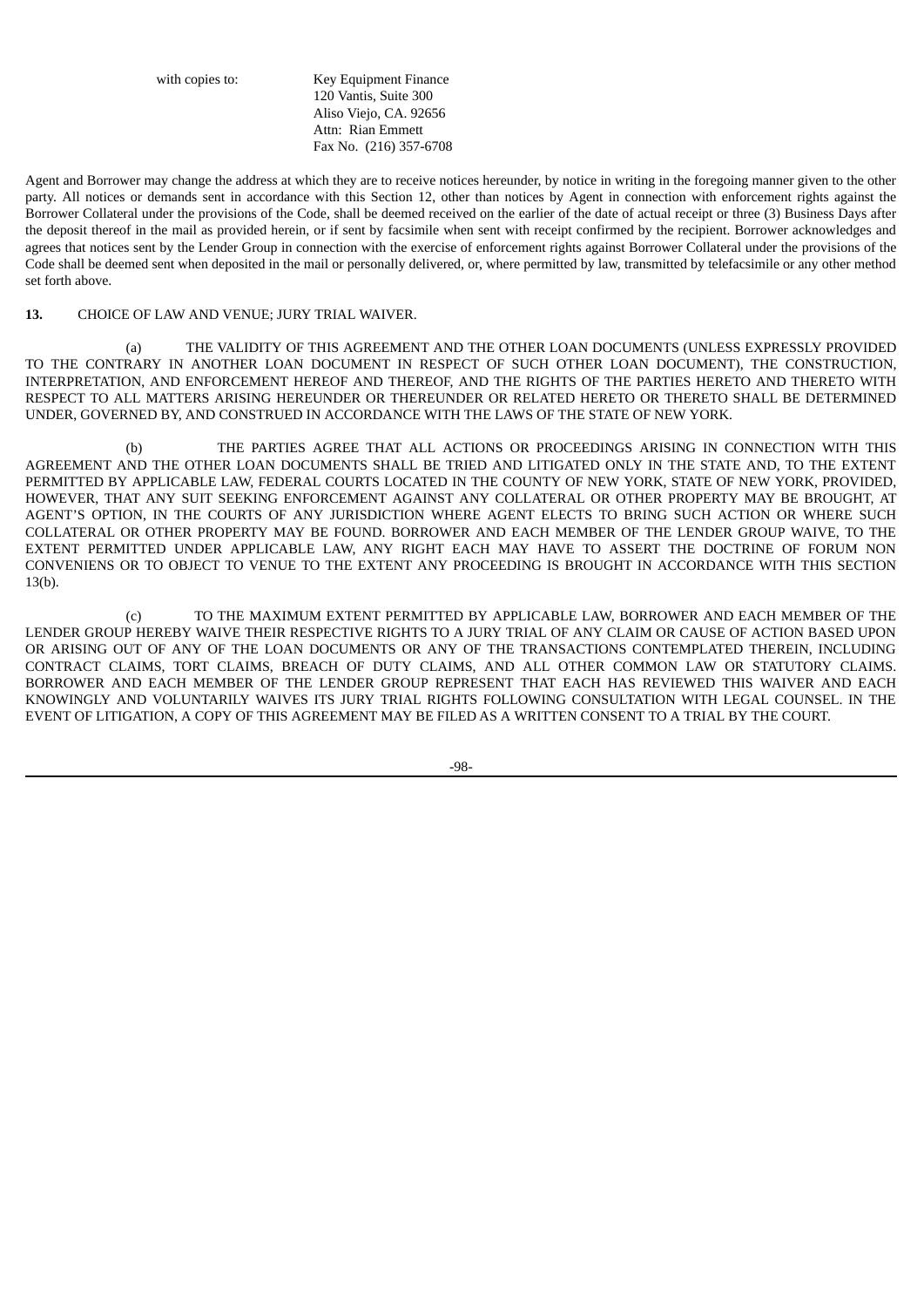(d) BORROWER HEREBY IRREVOCABLY AND UNCONDITIONALLY SUBMITS TO THE EXCLUSIVE JURISDICTION OF THE STATE AND FEDERAL COURTS LOCATED IN THE COUNTY OF NEW YORK AND THE STATE OF NEW YORK, IN ANY ACTION OR PROCEEDING ARISING OUT OF OR RELATING TO ANY LOAN DOCUMENTS, OR FOR RECOGNITION OR ENFORCEMENT OF ANY JUDGMENT. EACH OF THE PARTIES HERETO AGREES THAT A FINAL JUDGMENT IN ANY SUCH ACTION OR PROCEEDING SHALL BE CONCLUSIVE AND MAY BE ENFORCED IN OTHER JURISDICTIONS BY SUIT ON THE JUDGMENT OR IN ANY OTHER MANNER PROVIDED BY LAW. NOTHING IN THIS AGREEMENT OR ANY OTHER LOAN DOCUMENT SHALL AFFECT ANY RIGHT THAT AGENT MAY OTHERWISE HAVE TO BRING ANY ACTION OR PROCEEDING RELATING TO THIS AGREEMENT OR ANY OTHER LOAN DOCUMENT AGAINST BORROWER OR ITS PROPERTIES IN THE COURTS OF ANY JURISDICTION.

#### **14.** ASSIGNMENTS AND PARTICIPATIONS; SUCCESSORS.

#### **14.1** Assignments and Participations

(a) With (i) the prior written consent of Borrower, which consent of Borrower shall not be unreasonably withheld, delayed or conditioned, and shall not be required (A) if a Default or an Event of Default has occurred and is continuing, or (B) in connection with an assignment to a Person that is a Lender or an Affiliate (other than individuals) of a Lender (provided that Borrower shall be deemed to have consented to a proposed assignment unless it objects thereto by written notice to Agent within five (5) Business Days after having received notice thereof), and (ii) the prior written consent of Agent, which consent of Agent shall not be unreasonably withheld, delayed or conditioned, and shall not be required in connection with an assignment to a Person that is a Lender or an Affiliate (other than individuals) of a Lender, any Lender may assign and delegate to one or more assignees so long as in each case such prospective assignee is an Eligible Transferee (each, an "Assignee"; provided, however, that neither Borrower nor any Affiliate of Borrower shall be permitted to become an Assignee) all or any portion of the Obligations, the Commitments and the other rights and obligations of such Lender hereunder and under the other Loan Documents, in a minimum amount (unless waived by the Agent) of \$5,000,000 (except such minimum amount shall not apply to (x) an assignment or delegation by any Lender to any other Lender or an Affiliate of any Lender or (y) a group of new Lenders, each of whom is an Affiliate of each other or a fund or account managed by any such new Lender or an Affiliate of such new Lender to the extent that the aggregate amount to be assigned to all such new Lenders is at least \$5,000,000); provided, however, that Borrower and Agent may continue to deal solely and directly with such Lender in connection with the interest so assigned to an Assignee until (I) written notice of such assignment, together with payment instructions, addresses, and related information with respect to the Assignee, have been given to Borrower and Agent by such Lender and the Assignee, (II) such Lender and its Assignee have delivered to Borrower and Agent an Assignment and Acceptance and Agent has notified the assigning Lender of its receipt thereof in accordance with Section 14.1(b), and (III) unless waived by the Agent, the assigning Lender or Assignee has paid to Agent for Agent's separate account a processing fee in the amount of \$5,000.

-99-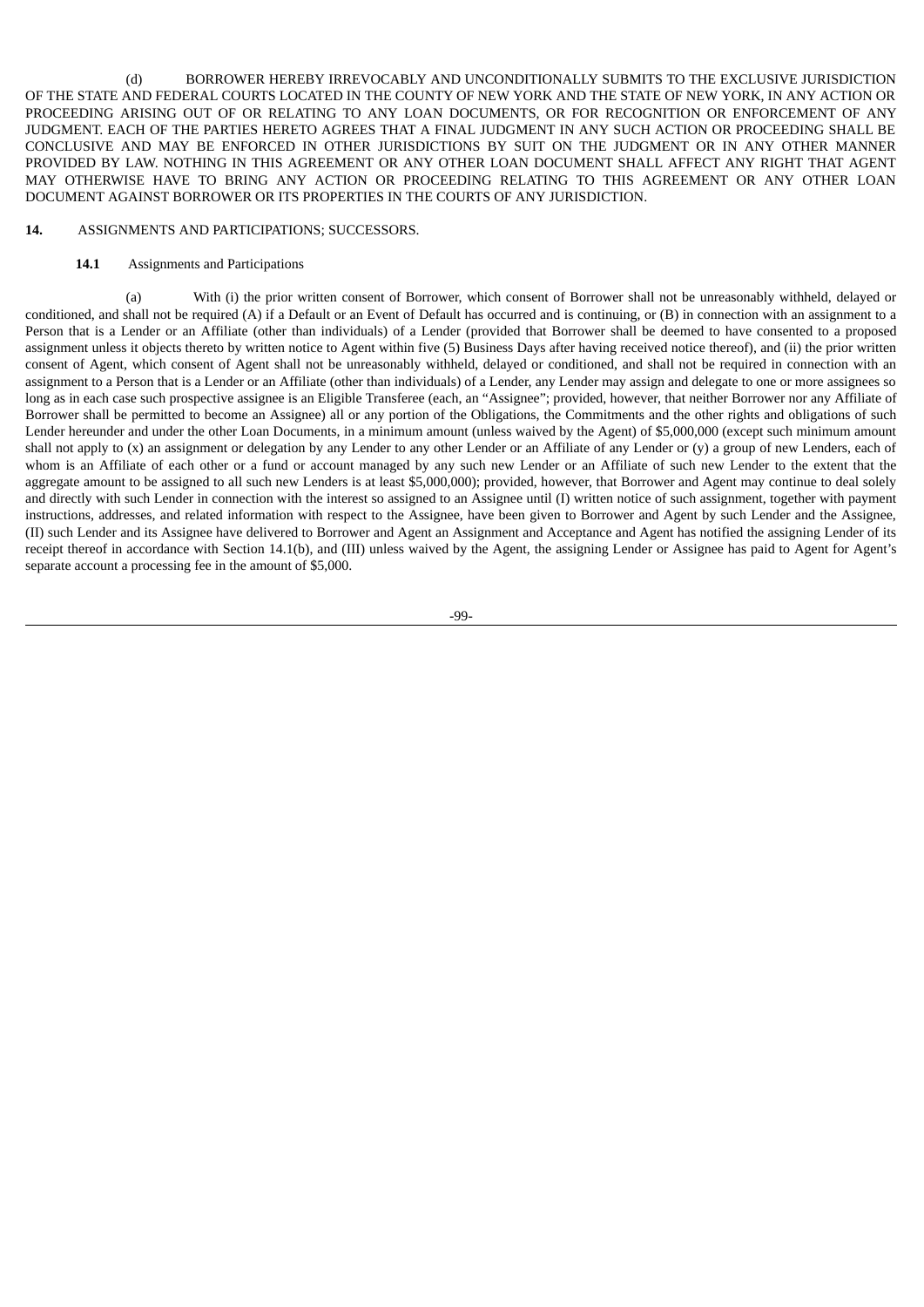(b) From and after the date that Agent notifies the assigning Lender (with a copy to Borrower) that it has received an executed Assignment and Acceptance and, if applicable, payment of the required processing fee, (i) the Assignee thereunder shall be a party hereto and, to the extent that rights and obligations hereunder have been assigned to it pursuant to such Assignment and Acceptance, shall have the rights and obligations of a Lender under the Loan Documents, and (ii) the assigning Lender shall, to the extent that rights and obligations hereunder and under the other Loan Documents have been assigned by it pursuant to such Assignment and Acceptance, relinquish its rights (except with respect to Section 11.3 hereof) and be released from any future obligations under this Agreement (and in the case of an Assignment and Acceptance covering all or the remaining portion of an assigning Lender's rights and obligations under this Agreement and the other Loan Documents, such Lender shall cease to be a party hereto and thereto), and such assignment shall effect a novation among Borrower, the assigning Lender, and the Assignee; provided, however, that nothing contained herein shall release any assigning Lender from obligations that survive the termination of this Agreement, including such assigning Lender's obligations under Section 16 and Section 17.9(a) of this Agreement.

(c) By executing and delivering an Assignment and Acceptance, the assigning Lender thereunder and the Assignee thereunder confirm to and agree with each other and the other parties hereto as follows: (i) other than as provided in such Assignment and Acceptance, such assigning Lender makes no representation or warranty and assumes no responsibility with respect to any statements, warranties or representations made in or in connection with this Agreement or the execution, legality, validity, enforceability, genuineness, sufficiency or value of this Agreement or any other Loan Document furnished pursuant hereto, (ii) such assigning Lender makes no representation or warranty and assumes no responsibility with respect to the financial condition of Borrower or the performance or observance by Borrower of any of its obligations under this Agreement or any other Loan Document furnished pursuant hereto, (iii) such Assignee confirms that it has received a copy of this Agreement, together with such other documents and information as it has deemed appropriate to make its own credit analysis and decision to enter into such Assignment and Acceptance, (iv) such Assignee will, independently and without reliance upon Agent, such assigning Lender or any other Lender, and based on such documents and information as it shall deem appropriate at the time, continue to make its own credit decisions in taking or not taking action under this Agreement, (v) such Assignee appoints and authorizes Agent to take such actions and to exercise such powers under this Agreement as are delegated to Agent, by the terms hereof, together with such powers as are reasonably incidental thereto, and (vi) such Assignee agrees that it will perform all of the obligations which by the terms of this Agreement are required to be performed by it as a Lender.

(d) Immediately upon Agent's receipt of the required processing fee, if applicable, and delivery of notice to the assigning Lender pursuant to Section 14.1(b), this Agreement shall be deemed to be amended to the extent, but only to the extent, necessary to reflect the addition of the Assignee and the resulting adjustment of the Commitments arising therefrom. The Commitment allocated to each Assignee shall reduce such Commitments of the assigning Lender *pro tanto*.

-100-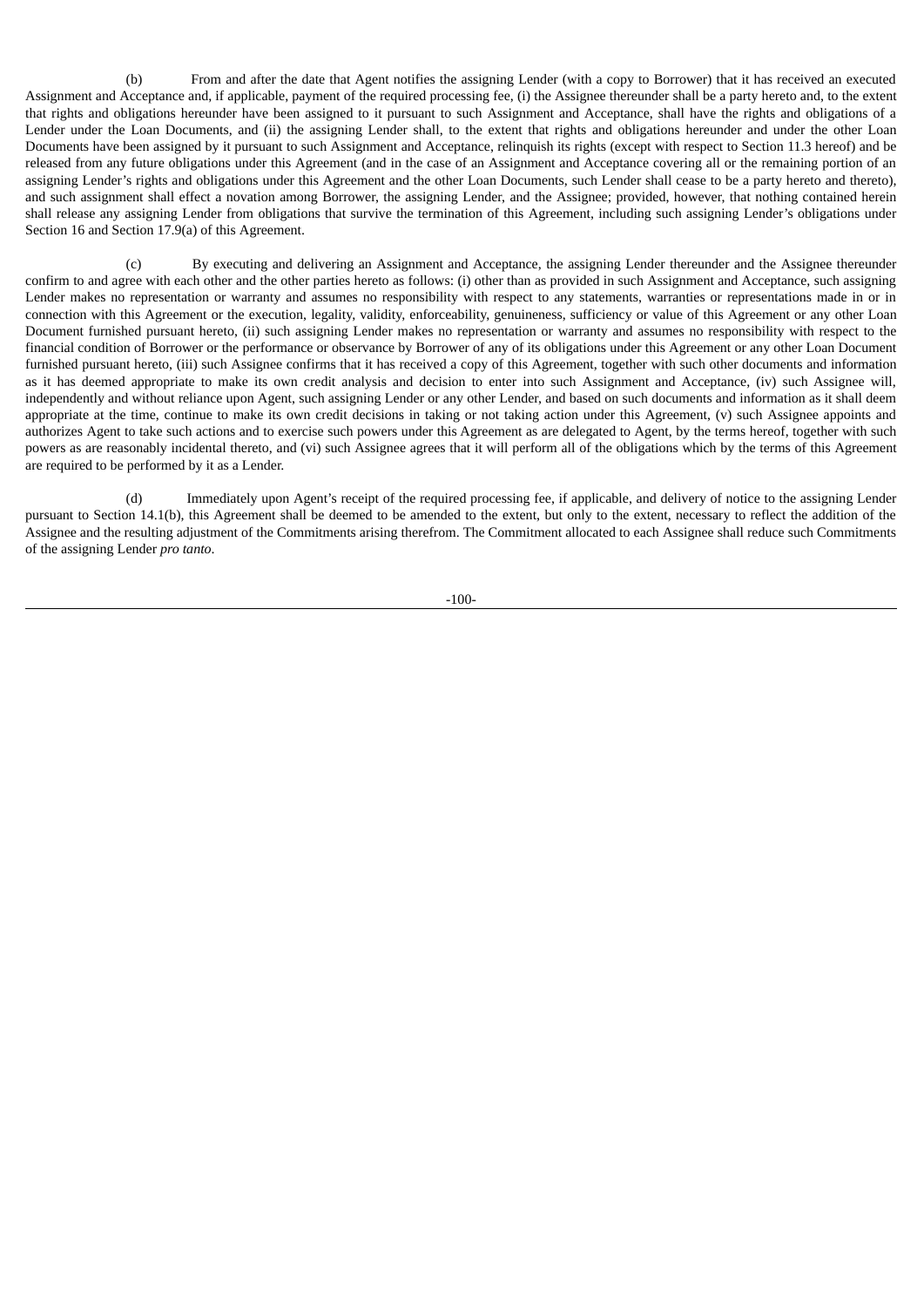(e) Any Lender may at any time sell to one or more commercial banks, financial institutions, or other Persons (a "Participant") participating interests in all or any portion of its Obligations, its Commitment, and the other rights and interests of that Lender (the "Originating Lender") hereunder and under the other Loan Documents; provided, however, that (i) the Originating Lender shall remain a "Lender" for all purposes of this Agreement and the other Loan Documents and the Participant receiving the participating interest in the Obligations, the Commitments, and the other rights and interests of the Originating Lender hereunder shall not constitute a "Lender" hereunder or under the other Loan Documents and the Originating Lender's obligations under this Agreement shall remain unchanged, (ii) the Originating Lender shall remain solely responsible for the performance of such obligations, (iii) Borrower, Agent, and the Lenders shall continue to deal solely and directly with the Originating Lender in connection with the Originating Lender's rights and obligations under this Agreement and the other Loan Documents, (iv) no Lender shall transfer or grant any participating interest under which the Participant has the right to approve any amendment to, or any consent or waiver with respect to, this Agreement or any other Loan Document, except to the extent such amendment to, or consent or waiver with respect to this Agreement or of any other Loan Document would (A) extend the final maturity date of the Obligations hereunder in which such Participant is participating, (B) reduce the interest rate applicable to the Obligations hereunder in which such Participant is participating, (C) release all or substantially all of the Collateral or guaranties (except to the extent expressly provided herein or in any of the Loan Documents) supporting the Obligations hereunder in which such Participant is participating, (D) postpone the payment of, or reduce the amount of, the interest or fees payable to such Participant through such Lender, or (E) change the amount or due dates of scheduled principal repayments or prepayments or premiums, and (v) all amounts payable by Borrower hereunder shall be determined as if such Lender had not sold such participation, except that, if amounts outstanding under this Agreement are due and unpaid, or shall have been declared or shall have become due and payable upon the occurrence of an Event of Default, each Participant shall be deemed to have the right of set-off in respect of its participating interest in amounts owing under this Agreement to the same extent as if the amount of its participating interest were owing directly to it as a Lender under this Agreement. The rights of any Participant only shall be derivative through the Originating Lender with whom such Participant participates and no Participant shall have any rights under this Agreement or the other Loan Documents or any direct rights as to the other Lenders, Agent, Borrower, the Collections, the Collateral, or otherwise in respect of the Obligations. No Participant shall have the right to participate directly in the making of decisions by the Lenders among themselves. Each Participant shall be entitled to the benefits of Section 11.3 and Section 16.11 (subject to the requirements and limitations therein, under Section 15.2 and otherwise in this agreement, read as if a Participant were a Lender) to the same extent as if it were a Lender and had acquired its interest by assignment; provided, however, that a Participant shall not be entitled to receive any greater payment under Section 11.3 and Section 16.11 than the applicable Lender would have been entitled to receive with respect to the participation sold to such Participant.

(f) In connection with any such assignment or participation or proposed assignment or participation, a Lender may, subject to the provisions of Section 17.9, disclose all documents and information which it now or hereafter may have relating to Borrower and its business.

-101-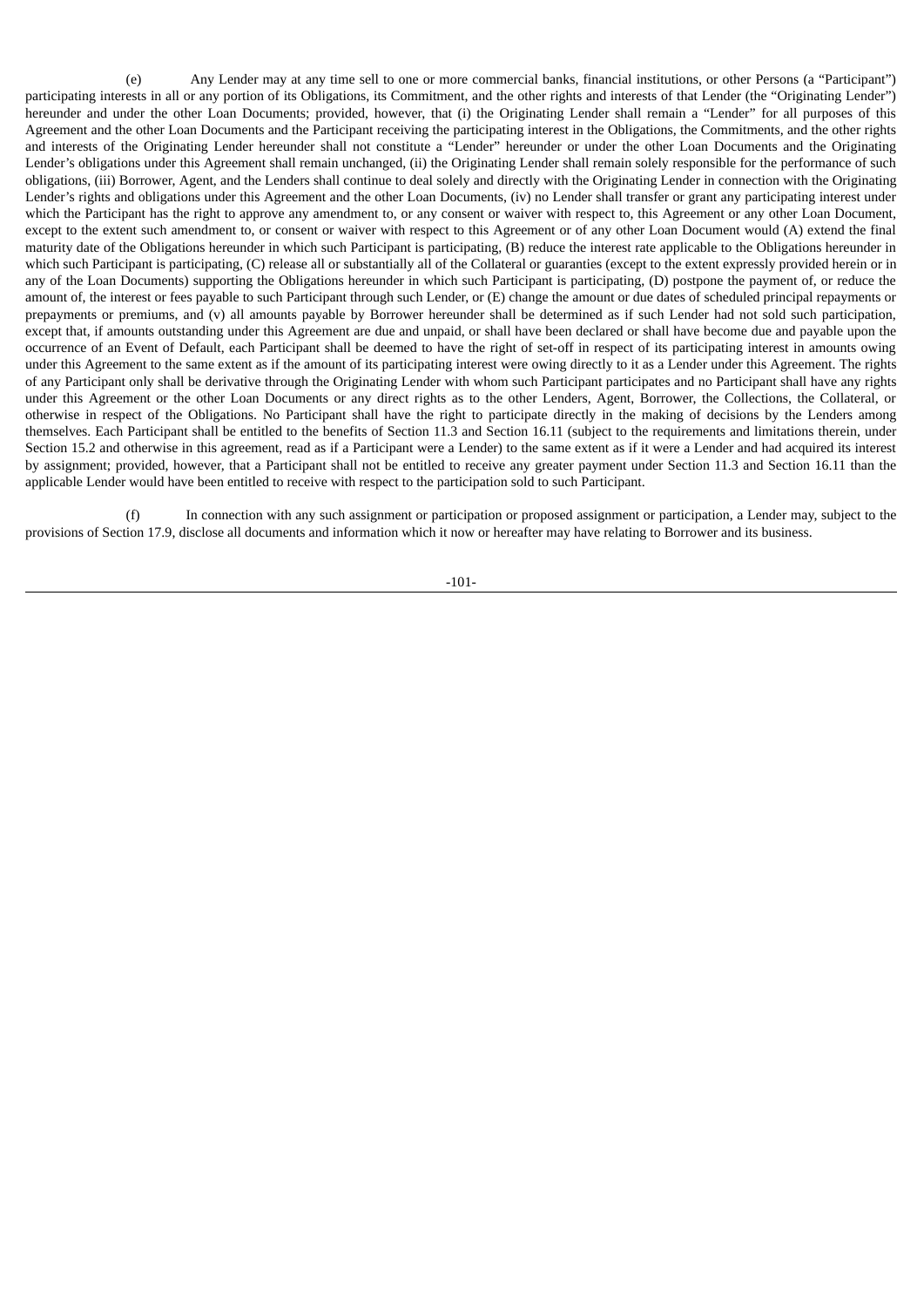(g) Any other provision in this Agreement notwithstanding, any Lender may at any time create a security interest in, or pledge, all or any portion of its rights under and interest in this Agreement in favor of any Federal Reserve Bank in accordance with Regulation A of the Federal Reserve Bank or U.S. Treasury Regulation 31 CFR §203.24, and such Federal Reserve Bank may enforce such pledge or security interest in any manner permitted under applicable law.

**14.2** Successors. This Agreement shall bind and inure to the benefit of the respective successors and assigns of each of the parties; provided, however, that Borrower may not assign this Agreement or any rights or duties hereunder without the Lenders' prior written consent and any prohibited assignment shall be absolutely void *ab initio*. No consent to assignment by the Lenders shall release Borrower from its Obligations. A Lender may assign this Agreement and the other Loan Documents and its rights and duties hereunder and thereunder pursuant to Section 14.1 hereof and, except as expressly required pursuant to Section 14.1 hereof, no consent or approval by Borrower is required in connection with any such assignment.

## **15.** AMENDMENTS; WAIVERS.

## **15.1** Amendments and Waivers.

(a) No amendment or waiver of any provision of this Agreement or any other Loan Document (other than Bank Product Agreements or the Fee Letter), and no consent with respect to any departure by Borrower therefrom, shall be effective unless the same shall be in writing and signed by the Required Lenders (or by Agent at the written request of the Required Lenders) and Borrower and then any such waiver or consent shall be effective, but only in the specific instance and for the specific purpose for which given; provided, however, that no such waiver, amendment, or consent shall, unless in writing and signed by all of the Lenders directly affected thereby and Borrower, do any of the following:

(i) increase the amount of or extend the expiration date of any Commitment of any Lender,

(ii) postpone or delay any date fixed by this Agreement or any other Loan Document for any payment of principal, interest, fees, or other amounts due hereunder or under any other Loan Document,

(iii) reduce the principal of, or the rate of interest on, any loan or other extension of credit hereunder, or reduce any fees or other amounts payable hereunder or under any other Loan Document (except in connection with the waiver of applicability of Section 2.5(b), which waiver shall be effective with the written consent of the Required Lenders),

(iv) amend, modify, or eliminate this Section or any provision of this Agreement providing for consent or other action by all Lenders,

(v) amend, modify, or eliminate Section 16.12,

-102-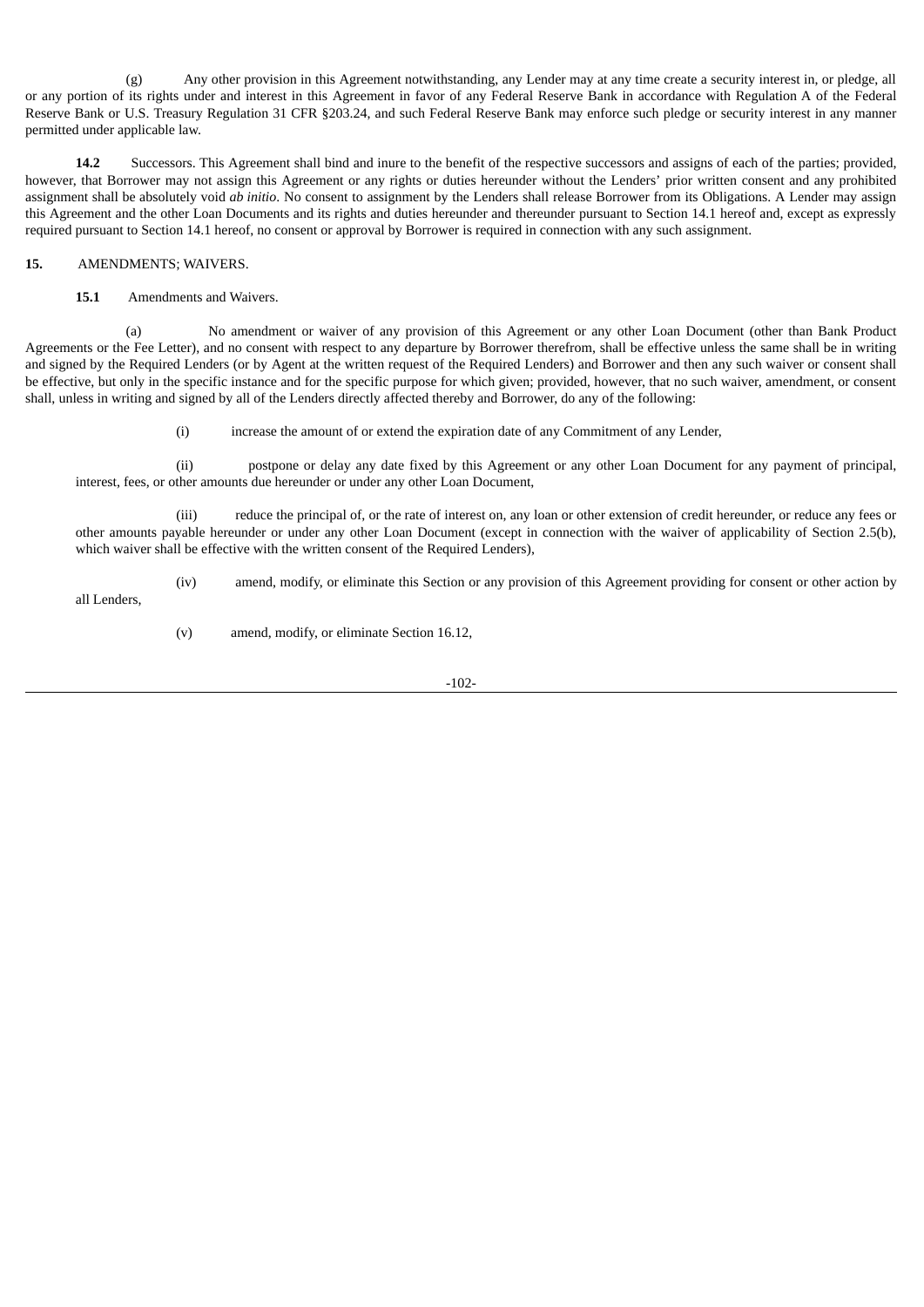(vi) other than as permitted by Section 16.12, release Agent's Lien in and to any of the Collateral;

(vii) amend, modify, or eliminate the definition of "Required Lenders" or "Pro Rata Share",

(viii) contractually subordinate any of the Agent's Liens,

(ix) release Borrower or any Guarantor from any obligation for the payment of money, or consent to the assignment or transfer by Borrower or any Guarantor of any of its rights or duties under this Agreement or the other Loan Documents,

(x) amend, modify, or eliminate any of the provisions of Section 2.4(a) or (b)

(xi) amend, modify, or eliminate any of the provisions of Section 14.1(a) to permit Borrower or an Affiliate of Borrower to be permitted to become an Assignee,

(xii) amend, modify, or eliminate the definition of "Borrowing Base" or any of the defined terms (including the definition of Eligible Notes Receivable) that are used in such definition to the extent that any such change results in more credit being made available to Borrower based upon the Borrowing Base, but not otherwise, or the definitions of "Maximum Revolver Amount," or

(xiii) amend, modify, or eliminate the definition of "Revolving Credit Availability Period," "Amortization Commencement Date," "Amortization Period" or any of the provisions of Section 2.2.

(b) No amendment, waiver, modification, elimination, or consent shall amend, modify, or waive (i) the definition of, or any of the terms or provisions of, the Fee Letter, without the written consent of Agent and Borrower (and shall not require the written consent of any of the Lenders), and (ii) any provision of Section 16 pertaining to Agent, or any other rights or duties of Agent under this Agreement or the other Loan Documents, without the written consent of Agent, Borrower, and the Required Lenders,

(c) Anything in this Section 15.1 to the contrary notwithstanding, (i) any amendment, modification, elimination, waiver, consent, termination, or release of, or with respect to, any provision of this Agreement or any other Loan Document that relates only to the relationship of the Lender Group among themselves, and that does not affect the rights or obligations of Borrower, shall not require consent by or the agreement of Borrower, and (ii) any amendment, waiver, modification, elimination, or consent of or with respect to any provision of this Agreement or any other Loan Document may be entered into without the consent of, or over the objection of, any Defaulting Lender.

**15.2** Replacement of Certain Lenders.

(a) If any action to be taken by the Lender Group or Agent hereunder requires the unanimous consent, authorization, or agreement of all Lenders or all Lenders affected thereby and if such action has received the consent, authorization, or agreement of the Required Lenders but not of all Lenders or all Lenders affected thereby, or (ii) any Lender makes a claim for compensation under Section 16.11, then Borrower or Agent, upon at least 5 Business Days prior irrevocable notice, may permanently replace any Lender that failed to give its consent, authorization, or agreement (a "Holdout Lender") or any Lender that made a claim for compensation (a "Tax Lender") with one or more Replacement Lenders, and the Holdout Lender or Tax Lender, as applicable, shall have no right to refuse to be replaced hereunder. Such notice to replace the Holdout Lender or Tax Lender, as applicable, shall specify an effective date for such replacement, which date shall not be later than 15 Business Days after the date such notice is given.

-103-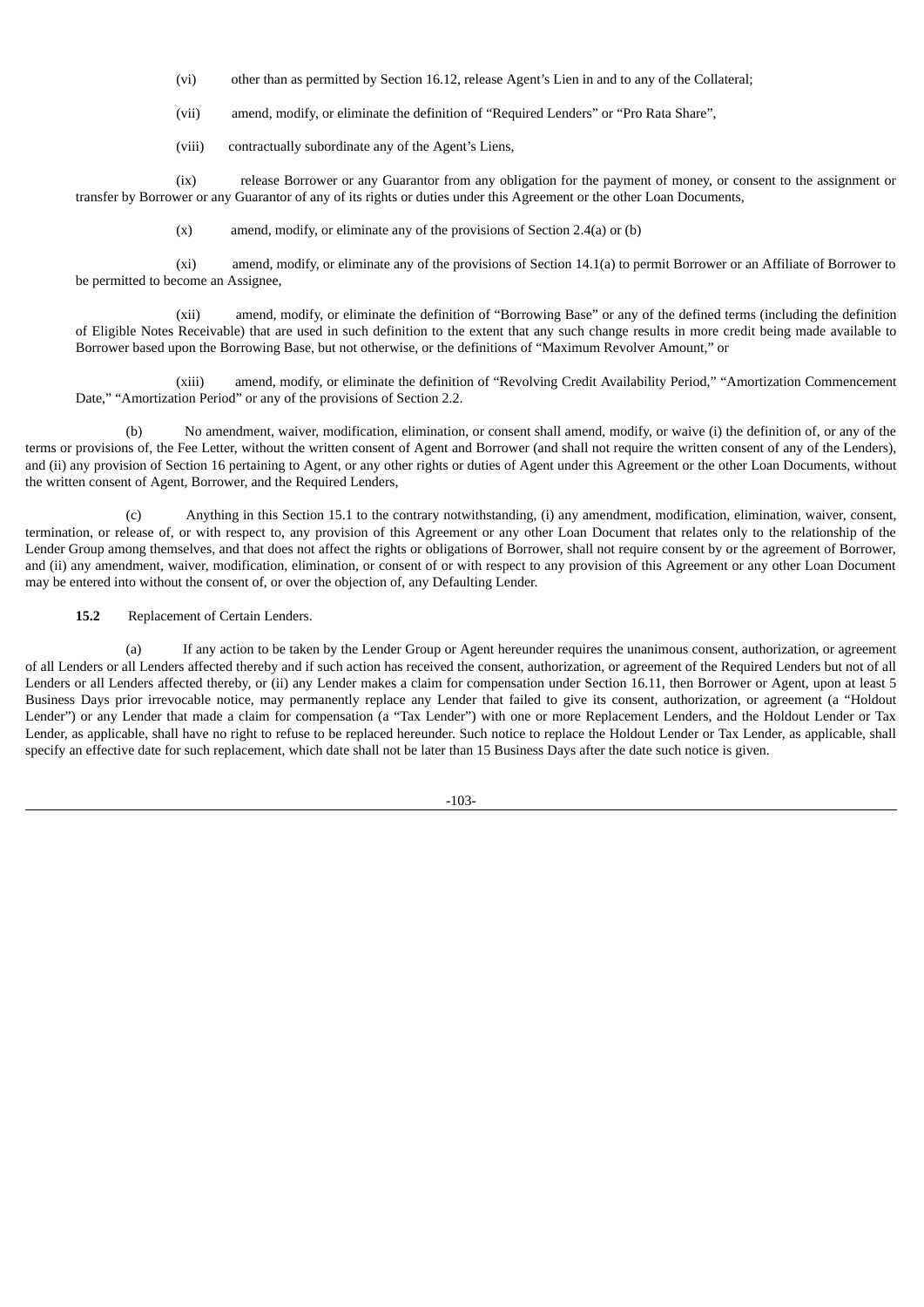(b) Prior to the effective date of such replacement, the Holdout Lender or Tax Lender, as applicable, and each Replacement Lender shall execute and deliver an Assignment and Acceptance, subject only to the Holdout Lender or Tax Lender, as applicable, being repaid in full its share of the outstanding Obligations (without any premium or penalty of any kind whatsoever, but including all interest, fees and other amounts that may be due in payable in respect thereof). If the Holdout Lender or Tax Lender, as applicable, shall refuse or fail to execute and deliver any such Assignment and Acceptance prior to the effective date of such replacement, Agent may, but shall not be required to, execute and deliver such Assignment and Acceptance in the name or and on behalf of the Holdout Lender or Tax Lender, as applicable, and irrespective of whether Agent executes and delivers such Assignment and Acceptance, the Holdout Lender or Tax Lender, as applicable, shall be deemed to have executed and delivered such Assignment and Acceptance. The replacement of any Holdout Lender or Tax Lender, as applicable, shall be made in accordance with the terms of Section 14.1. Until such time as one or more Replacement Lenders shall have acquired all of the Obligations, the Commitments, and the other rights and obligations of the Holdout Lender or Tax Lender, as applicable, hereunder and under the other Loan Documents, the Holdout Lender or Tax Lender, as applicable, shall remain obligated to make the Holdout Lender's or Tax Lender's, as applicable, Pro Rata Share of Advances.

**15.3** No Waivers; Cumulative Remedies. No failure by Agent or any Lender to exercise any right, remedy, or option under this Agreement or any other Loan Document, or delay by Agent or any Lender in exercising the same, will operate as a waiver thereof. No waiver by Agent or any Lender will be effective unless it is in writing, and then only to the extent specifically stated. No waiver by Agent or any Lender on any occasion shall affect or diminish Agent's and each Lender's rights thereafter to require strict performance by Borrower of any provision of this Agreement. Agent's and each Lender's rights under this Agreement and the other Loan Documents will be cumulative and not exclusive of any other right or remedy that Agent or any Lender may have.

## **16.** AGENT; THE LENDER GROUP.

**16.1** Appointment and Authorization of Agent. Each Lender hereby designates and appoints KEF as its agent under this Agreement and the other Loan Documents and each Lender hereby irrevocably authorizes (and by entering into a Bank Product Agreement, each Bank Product Provider shall be deemed to designate, appoint, and authorize) Agent to execute and deliver each of the other Loan Documents on its behalf and to take such other action on its behalf under the provisions of this Agreement and each other Loan Document and to exercise such powers and perform such duties as are expressly delegated to Agent by the terms of this Agreement or any other Loan Document, together with such powers as are reasonably incidental thereto. Agent agrees to act as agent for and on behalf of the Lenders (and the Bank Product Providers) on the conditions contained in this Section 16. Any provision to the contrary contained elsewhere in this Agreement or in any other Loan Document notwithstanding, Agent shall not have any duties or responsibilities, except those expressly set forth herein or in the other Loan Documents, nor shall Agent have or be deemed to have any fiduciary relationship with any Lender (or Bank Product Provider), and no implied covenants, functions, responsibilities, duties, obligations or liabilities shall be read into this Agreement or any other Loan Document or otherwise exist against Agent. Without limiting the generality of the foregoing, the use of the term "agent" in this Agreement or the other Loan Documents with reference to Agent is not intended to connote any fiduciary or other implied (or express) obligations arising under agency doctrine of any applicable law. Instead, such term is used merely as a matter of market custom, and is intended to create or reflect only a representative relationship between independent contracting parties. Each Lender hereby further authorizes (and by entering into a Bank Product Agreement, each Bank Product Provider shall be deemed to authorize) Agent to act as the secured party under each of the Loan Documents that create a Lien on any item of Collateral. Except as expressly otherwise provided in this Agreement, Agent shall have and may use its sole discretion with respect to exercising or refraining from exercising any discretionary rights or taking or refraining from taking any actions that Agent expressly is entitled to take or assert under or pursuant to this Agreement and the other Loan Documents. Without limiting the generality of the foregoing, or of any other provision of the Loan Documents that provides rights or powers to Agent, Lenders agree that Agent shall have the right to exercise the following powers as long as this Agreement remains in effect: (a) maintain, in accordance with its customary business practices, ledgers and records reflecting the status of the Obligations, the Collateral, the Collections of Borrower, and related matters, (b) execute or file any and all financing or similar statements or notices, amendments, renewals, supplements, documents, instruments, proofs of claim, notices and other written agreements with respect to the Loan Documents, (c) make Advances, for itself or on behalf of Lenders, as provided in the Loan Documents, (d) exclusively receive, apply, and distribute the Collections of Borrower as provided in the Loan Documents, (e) open and maintain such bank accounts and cash management arrangements as Agent deems necessary and appropriate in accordance with the Loan Documents for the foregoing purposes with respect to the Collateral and the Collections of Borrower, (f) perform, exercise, and enforce any and all other rights and remedies of the Lender Group with respect to Borrower, the Obligations, the Collateral, the Collections of Borrower, or otherwise related to any of same as provided in the Loan Documents, and (g) incur and pay such Lender Group Expenses as Agent may deem necessary or appropriate for the performance and fulfillment of its functions and powers pursuant to the Loan Documents.

-104-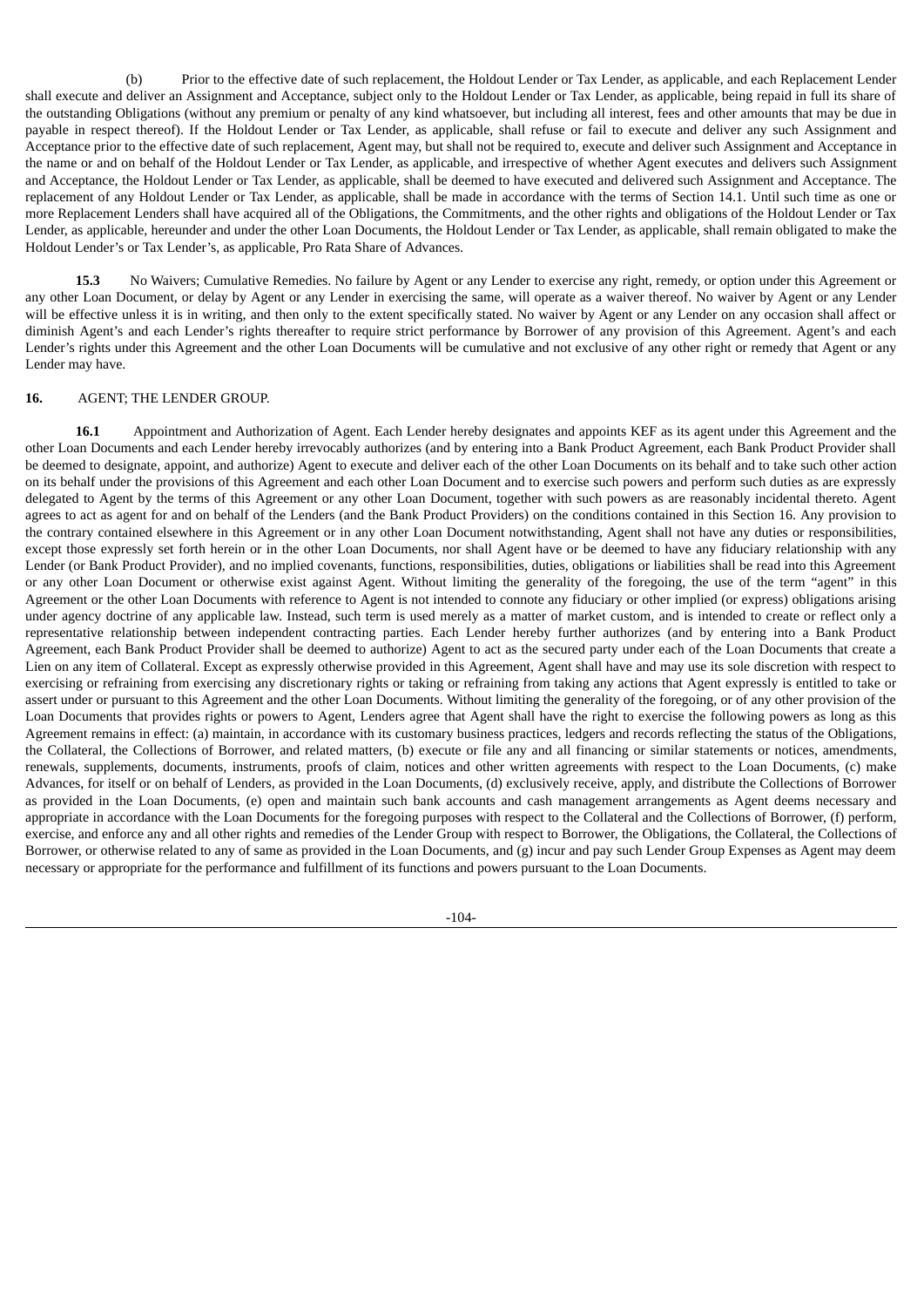**16.2** Delegation of Duties. Agent may execute any of its duties under this Agreement or any other Loan Document by or through agents, employees or attorneys-in-fact and shall be entitled to advice of counsel concerning all matters pertaining to such duties. Agent shall not be responsible for the negligence or misconduct of any agent or attorney-in-fact that it selects as long as such selection was made without gross negligence or willful misconduct.

**16.3** Liability of Agent. None of the Agent-Related Persons shall (a) be liable for any action taken or omitted to be taken by any of them under or in connection with this Agreement or any other Loan Document or the transactions contemplated hereby (except for its own gross negligence or willful misconduct), or (b) be responsible in any manner to any of the Lenders (or Bank Product Providers) for any recital, statement, representation or warranty made by Borrower or any of its Subsidiaries or Affiliates, or any officer or director thereof, contained in this Agreement or in any other Loan Document, or in any certificate, report, statement or other document referred to or provided for in, or received by Agent under or in connection with, this Agreement or any other Loan Document, or the validity, effectiveness, genuineness, enforceability or sufficiency of this Agreement or any other Loan Document, or for any failure of Borrower or any other party to any Loan Document to perform its obligations hereunder or thereunder. No Agent-Related Person shall be under any obligation to any Lenders (or Bank Product Providers) to ascertain or to inquire as to the observance or performance of any of the agreements contained in, or conditions of, this Agreement or any other Loan Document, or to inspect the books and records or properties of Borrower.

-105-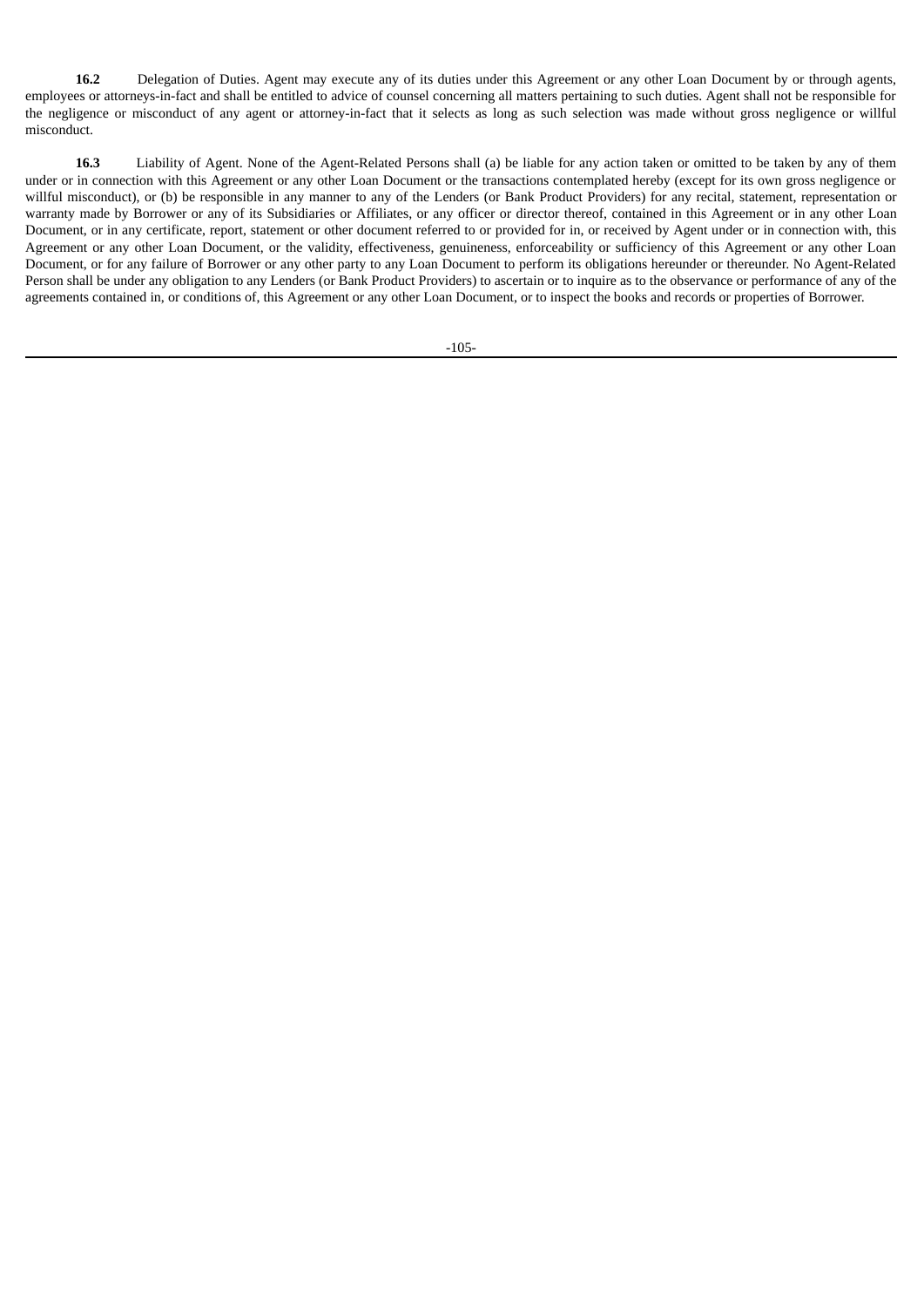**16.4** Reliance by Agent. Agent shall be entitled to rely, and shall be fully protected in relying, upon any writing, resolution, notice, consent, certificate, affidavit, letter, telegram, telefacsimile or other electronic method of transmission, telex or telephone message, statement or other document or conversation believed by it to be genuine and correct and to have been signed, sent, or made by the proper Person or Persons, and upon advice and statements of legal counsel (including counsel to Borrower or counsel to any Lender), independent accountants and other experts selected by Agent. Agent shall be fully justified in failing or refusing to take any action under this Agreement or any other Loan Document unless Agent shall first receive such advice or concurrence of the Lenders as it deems appropriate and until such instructions are received, Agent shall act, or refrain from acting, as it deems advisable. If Agent so requests, it shall first be indemnified to its reasonable satisfaction by the Lenders (and, if it so elects, the Bank Product Providers) against any and all liability and expense that may be incurred by it by reason of taking or continuing to take any such action. Agent shall in all cases be fully protected in acting, or in refraining from acting, under this Agreement or any other Loan Document in accordance with a request or consent of the Required Lenders and such request and any action taken or failure to act pursuant thereto shall be binding upon all of the Lenders (and Bank Product Providers).

16.5 Notice of Default or Event of Default. Agent shall not be deemed to have knowledge or notice of the occurrence of any Default or Event of Default, except with respect to defaults in the payment of principal, interest, fees, and expenses required to be paid to Agent for the account of the Lenders and, except with respect to Events of Default of which Agent has actual knowledge, unless Agent shall have received written notice from a Lender or Borrower referring to this Agreement, describing such Default or Event of Default, and stating that such notice is a "notice of default." Agent promptly will notify the Lenders of its receipt of any such notice or of any Event of Default of which Agent has actual knowledge. If any Lender obtains actual knowledge of any Event of Default, such Lender promptly shall notify the other Lenders and Agent of such Event of Default. Each Lender shall be solely responsible for giving any notices to its Participants, if any. Subject to Section 16.4, Agent shall take such action with respect to such Default or Event of Default as may be requested by the Required Lenders in accordance with Section 9; provided, however, that unless and until Agent has received any such request, Agent may (but shall not be obligated to) take such action, or refrain from taking such action, with respect to such Default or Event of Default as it shall deem advisable.

-106-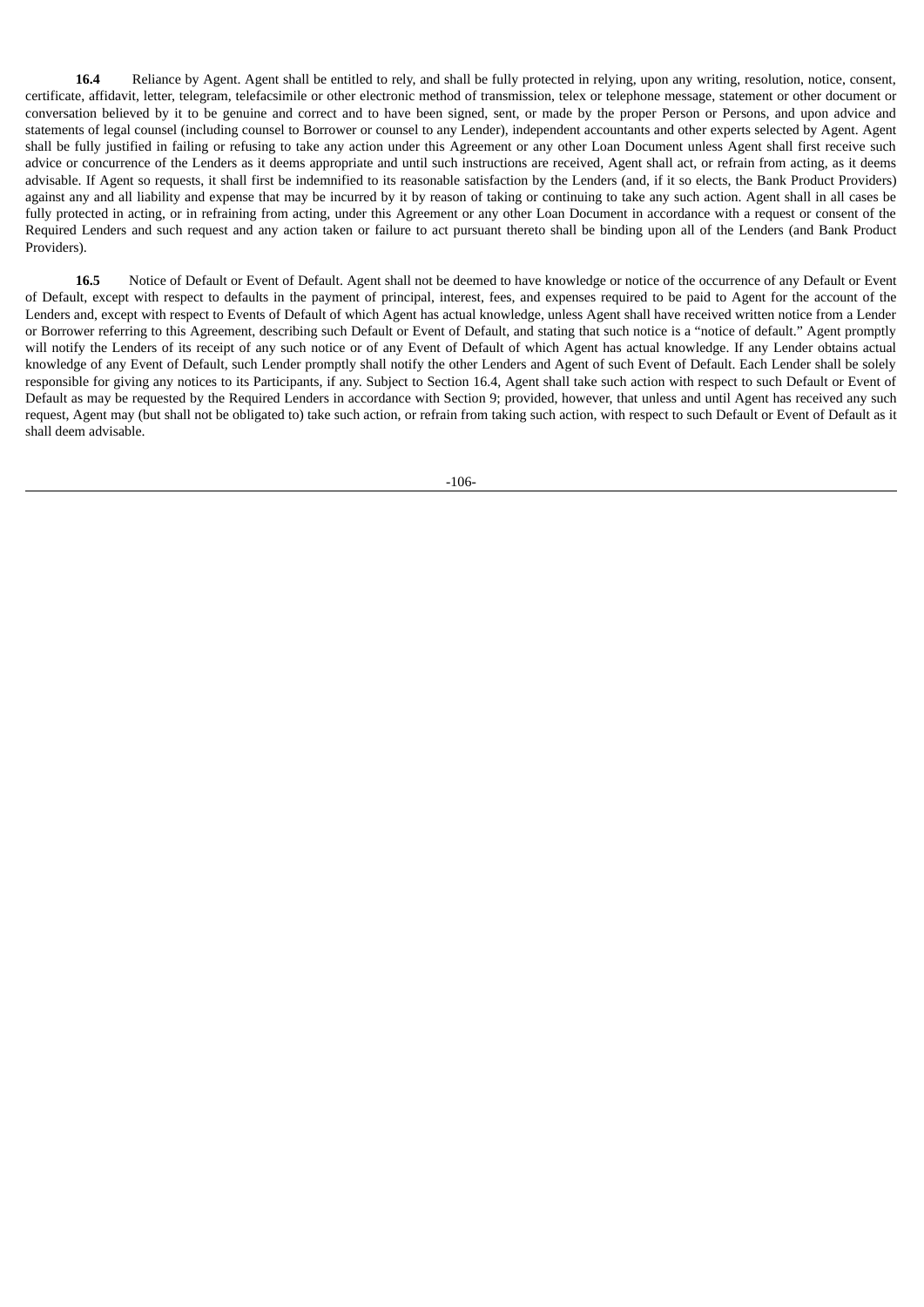**16.6** Credit Decision. Each Lender (and Bank Product Provider) acknowledges that none of the Agent-Related Persons has made any representation or warranty to it, and that no act by Agent hereinafter taken, including any review of the affairs of Borrower or Affiliates, shall be deemed to constitute any representation or warranty by any Agent-Related Person to any Lender (or Bank Product Provider). Each Lender represents (and by entering into a Bank Product Agreement, each Bank Product Provider shall be deemed to represent) to Agent that it has, independently and without reliance upon any Agent-Related Person and based on such due diligence, documents and information as it has deemed appropriate, made its own appraisal of and investigation into the business, prospects, operations, property, financial and other condition and creditworthiness of Borrower or any other Person party to a Loan Document, and all applicable bank regulatory laws relating to the transactions contemplated hereby, and made its own decision to enter into this Agreement and to extend credit to Borrower. Each Lender also represents (and by entering into a Bank Product Agreement, each Bank Product Provider shall be deemed to represent) that it will, independently and without reliance upon any Agent-Related Person and based on such documents and information as it shall deem appropriate at the time, continue to make its own credit analysis, appraisals and decisions in taking or not taking action under this Agreement and the other Loan Documents, and to make such investigations as it deems necessary to inform itself as to the business, prospects, operations, property, financial and other condition and creditworthiness of Borrower or any other Person party to a Loan Document. Except for notices, reports, and other documents expressly herein required to be furnished to the Lenders by Agent, Agent shall not have any duty or responsibility to provide any Lender (or Bank Product Provider) with any credit or other information concerning the business, prospects, operations, property, financial and other condition or creditworthiness of Borrower or any other Person party to a Loan Document that may come into the possession of any of the Agent-Related Persons. Each Lender acknowledges (and by entering into a Bank Product Agreement, each Bank Product Provider shall be deemed to acknowledge) that Agent does not have any duty or responsibility, either initially or on a continuing basis (except to the extent, if any, that is expressly specified herein) to provide such Lender (or Bank Product Provider) with any credit or other information with respect to Borrower, its Affiliates or any of their respective business, legal, financial or other affairs, and irrespective of whether such information came into Agent's or its Affiliates' or representatives' possession before or after the date on which such Lender became a party to this Agreement (or such Bank Product Provider entered into a Bank Product Agreement).

**16.7** Costs and Expenses; Indemnification. Agent may incur and pay Lender Group Expenses to the extent Agent reasonably deems necessary or appropriate for the performance and fulfillment of its functions, powers, and obligations pursuant to the Loan Documents, including court costs, attorneys fees and expenses, fees and expenses of financial accountants, advisors, consultants, and appraisers, costs of collection by outside collection agencies, auctioneer fees and expenses, and costs of security guards or insurance premiums paid to maintain the Collateral, whether or not Borrower is obligated to reimburse Agent or Lenders for such expenses pursuant to this Agreement or otherwise. Agent is authorized and directed to deduct and retain sufficient amounts from the Collections of Borrower received by Agent to reimburse Agent for such out-of-pocket costs and expenses prior to the distribution of any amounts to Lenders (or Bank Product Providers). In the event Agent is not reimbursed for such costs and expenses by Borrower, each Lender hereby agrees that it is and shall be obligated to pay to Agent such Lender's ratable thereof. Whether or not the transactions contemplated hereby are consummated, each of the Lenders, on a ratable basis, shall indemnify and defend the Agent-Related Persons (to the extent not reimbursed by or on behalf of Borrower and without limiting the obligation of Borrower to do so) from and against any and all Indemnified Liabilities; provided, however, that no Lender shall be liable for the payment to any Agent-Related Person of any portion of such Indemnified Liabilities resulting solely from such Person's gross negligence or willful misconduct nor shall any Lender be liable for the obligations of any Defaulting Lender in failing to make an Advance or other extension of credit hereunder. Without limitation of the foregoing, each Lender shall reimburse Agent upon demand for such Lender's ratable share of any costs or out of pocket expenses (including attorneys, accountants, advisors, and consultants fees and expenses) incurred by Agent in connection with the preparation, execution, delivery, administration, modification, amendment, or enforcement (whether through negotiations, legal proceedings or otherwise) of, or legal advice in respect of rights or responsibilities under, this Agreement or any other Loan Document to the extent that Agent is not reimbursed for such expenses by or on behalf of Borrower. The undertaking in this Section shall survive the payment of all Obligations hereunder and the resignation or replacement of Agent.

-107-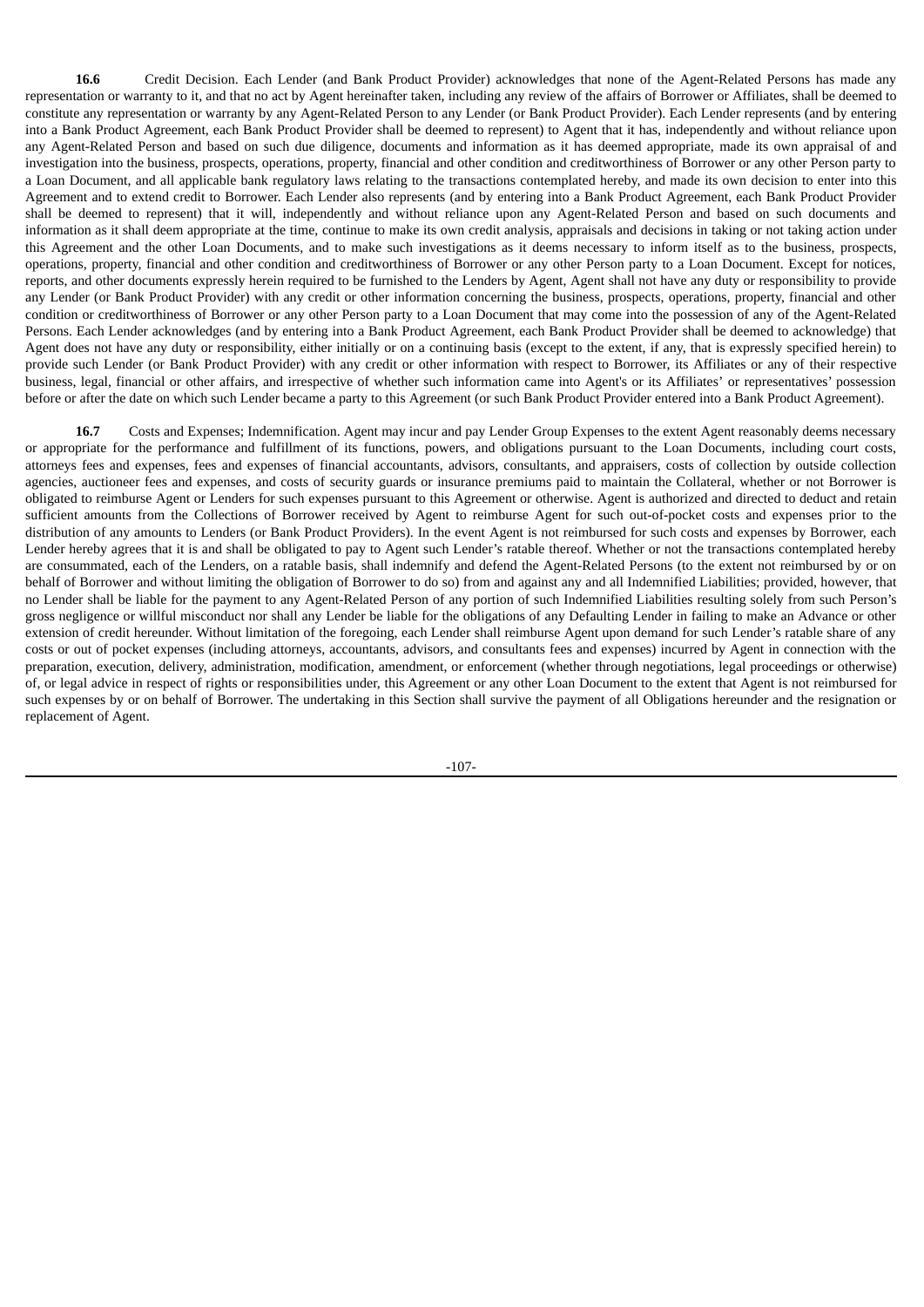**16.8** Agent in Individual Capacity. KEF and its Affiliates may make loans to, issue letters of credit for the account of, accept deposits from, provide Bank Products to, acquire equity interests in, and generally engage in any kind of banking, trust, financial advisory, underwriting, or other business with Borrower and its Affiliates and any other Person party to any Loan Document as though KEF were not Agent hereunder, and, in each case, without notice to or consent of the other members of the Lender Group. The other members of the Lender Group acknowledge (and by entering into a Bank Product Agreement, each Bank Product Provider shall be deemed to acknowledge) that, pursuant to such activities, KEF or its Affiliates may receive information regarding Borrower or its Affiliates or any other Person party to any Loan Documents that is subject to confidentiality obligations in favor of Borrower or such other Person and that prohibit the disclosure of such information to the Lenders (or Bank Product Providers), and the Lenders acknowledge (and by entering into a Bank Product Agreement, each Bank Product Provider shall be deemed to acknowledge) that, in such circumstances (and in the absence of a waiver of such confidentiality obligations, which waiver Agent will use its reasonable best efforts to obtain), Agent shall not be under any obligation to provide such information to them. The terms "Lender" and "Lenders" include KEF in its individual capacity.

**16.9** Successor Agent. Agent may resign as Agent upon thirty (30) days prior written notice to the Lenders (unless such notice is waived by the Required Lenders) and Borrower (unless such notice is waived by Borrower) and without any notice to the Bank Product Providers. If Agent resigns under this Agreement, the Required Lenders shall be entitled, with (so long as no Event of Default has occurred and is continuing) the consent of Borrower (such consent not to be unreasonably withheld, delayed, or conditioned), appoint a successor Agent for the Lenders (and the Bank Product Providers). If no successor Agent is appointed prior to the effective date of the resignation of Agent, Agent may appoint, after consulting with the Lenders and Borrower, a successor Agent. If Agent has materially breached or failed to perform any material provision of this Agreement or of applicable law, the Required Lenders may agree in writing to remove and replace Agent with a successor Agent from among the Lenders with (so long as no Event of Default has occurred and is continuing) the consent of Borrower (such consent not to be unreasonably withheld, delayed, or conditioned). In any such event, upon the acceptance of its appointment as successor Agent hereunder, such successor Agent shall succeed to all the rights, powers, and duties of the retiring Agent and the term "Agent" shall mean such successor Agent and the retiring Agent's appointment, powers, and duties as Agent shall be terminated. After any retiring Agent's resignation hereunder as Agent, the provisions of this Section 16 shall inure to its benefit as to any actions taken or omitted to be taken by it while it was Agent under this Agreement. If no successor Agent has accepted appointment as Agent by the date which is thirty (30) days following a retiring Agent's notice of resignation, the retiring Agent's resignation shall nevertheless thereupon become effective and the Lenders shall perform all of the duties of Agent hereunder until such time, if any, as the Lenders appoint a successor Agent as provided for above.

-108-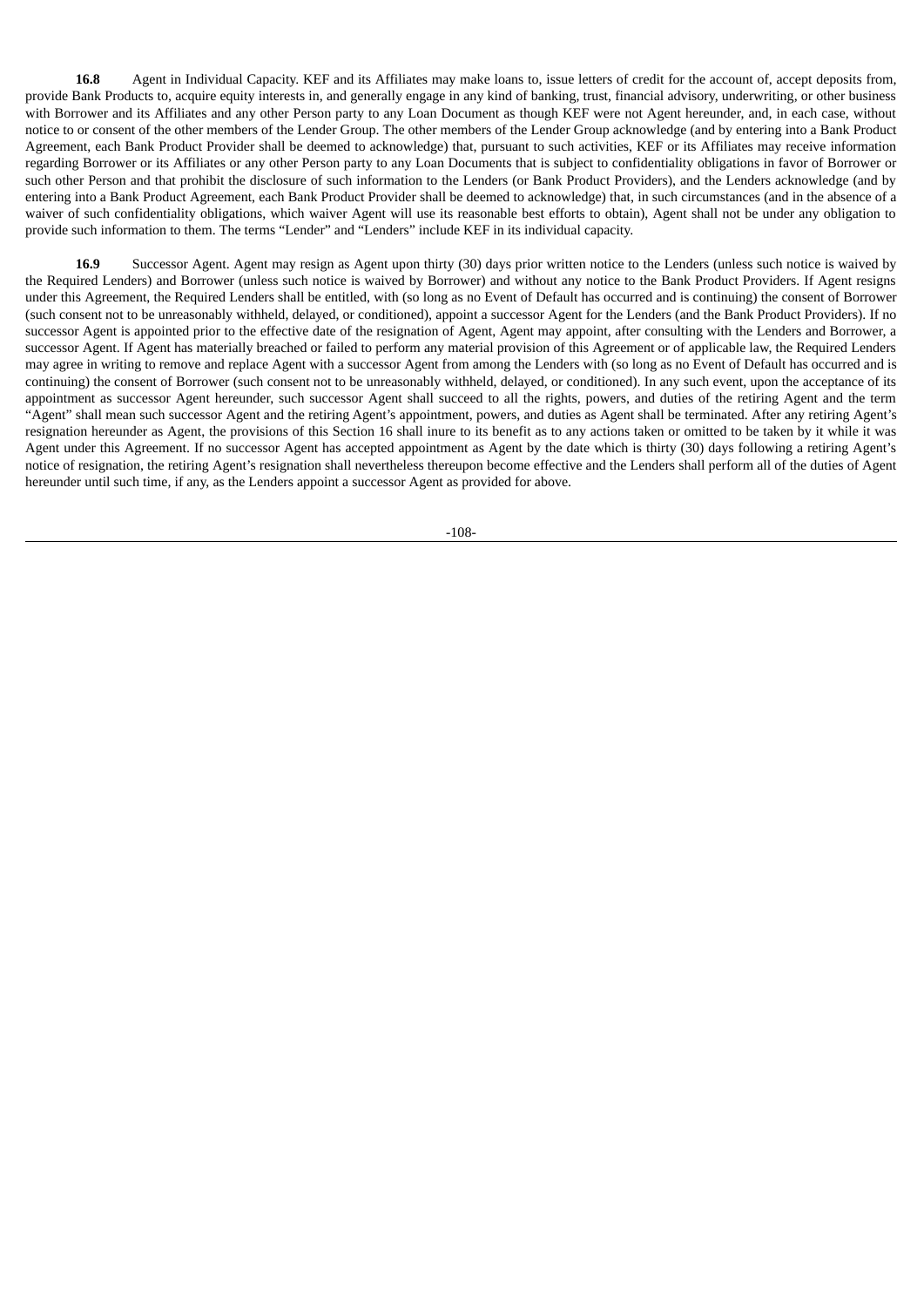**16.10** Lender in Individual Capacity. Any Lender and its respective Affiliates may make loans to, issue letters of credit for the account of, accept deposits from, provide Bank Products to, acquire equity interests in and generally engage in any kind of banking, trust, financial advisory, underwriting, or other business with Borrower and its Affiliates and any other Person party to any Loan Documents as though such Lender were not a Lender hereunder without notice to or consent of the other members of the Lender Group (or the Bank Product Providers). The other members of the Lender Group acknowledge (and by entering into a Bank Product Agreement, each Bank Product Provider shall be deemed to acknowledge) that, pursuant to such activities, such Lender and its respective Affiliates may receive information regarding Borrower or its Affiliates or any other Person party to any Loan Documents that is subject to confidentiality obligations in favor of Borrower or such other Person and that prohibit the disclosure of such information to the Lenders, and the Lenders acknowledge (and by entering into a Bank Product Agreement, each Bank Product Provider shall be deemed to acknowledge) that, in such circumstances (and in the absence of a waiver of such confidentiality obligations, which waiver such Lender will use its reasonable best efforts to obtain), such Lender shall not be under any obligation to provide such information to them.

#### **16.11** Withholding Taxes.

(a) Unless otherwise required by any applicable law, all payments under any Loan Document shall be made free and clear of, and without deduction or withholding for, any present or future Taxes, and in the event any deduction or withholding of Taxes is required, Borrower shall comply with the next sentence of this Section 16.11(a). If any Taxes other than Excluded Taxes are so levied or imposed, Borrower agrees to pay the full amount of such Taxes and such additional amounts as may be necessary so that every payment of all amounts due under this Agreement, any note, or Loan Document, including any amount paid pursuant to this Section 16.11(a) after withholding or deduction for or on account of any Taxes, will not be less than the amount provided for herein; provided, however, that Borrower shall not be required to increase any such amounts if the increase in such amount payable results from Agent's or such Lender's own willful misconduct or gross negligence (as finally determined by a court of competent jurisdiction). Borrower will furnish to Agent as promptly as possible after the date the payment of any Tax is due pursuant to applicable law, certified copies of tax receipts evidencing such payment by Borrower.

(b) Borrower agrees to pay any present or future stamp, value added or documentary taxes or any other excise or property taxes, charges, or similar levies that arise from any payment made hereunder or from the execution, delivery, performance, recordation, or filing of, or otherwise with respect to this Agreement or any other Loan Document. For the avoidance of doubt, the obligation under this Section 16.11(b) shall not apply to any Excluded Taxes.

-109-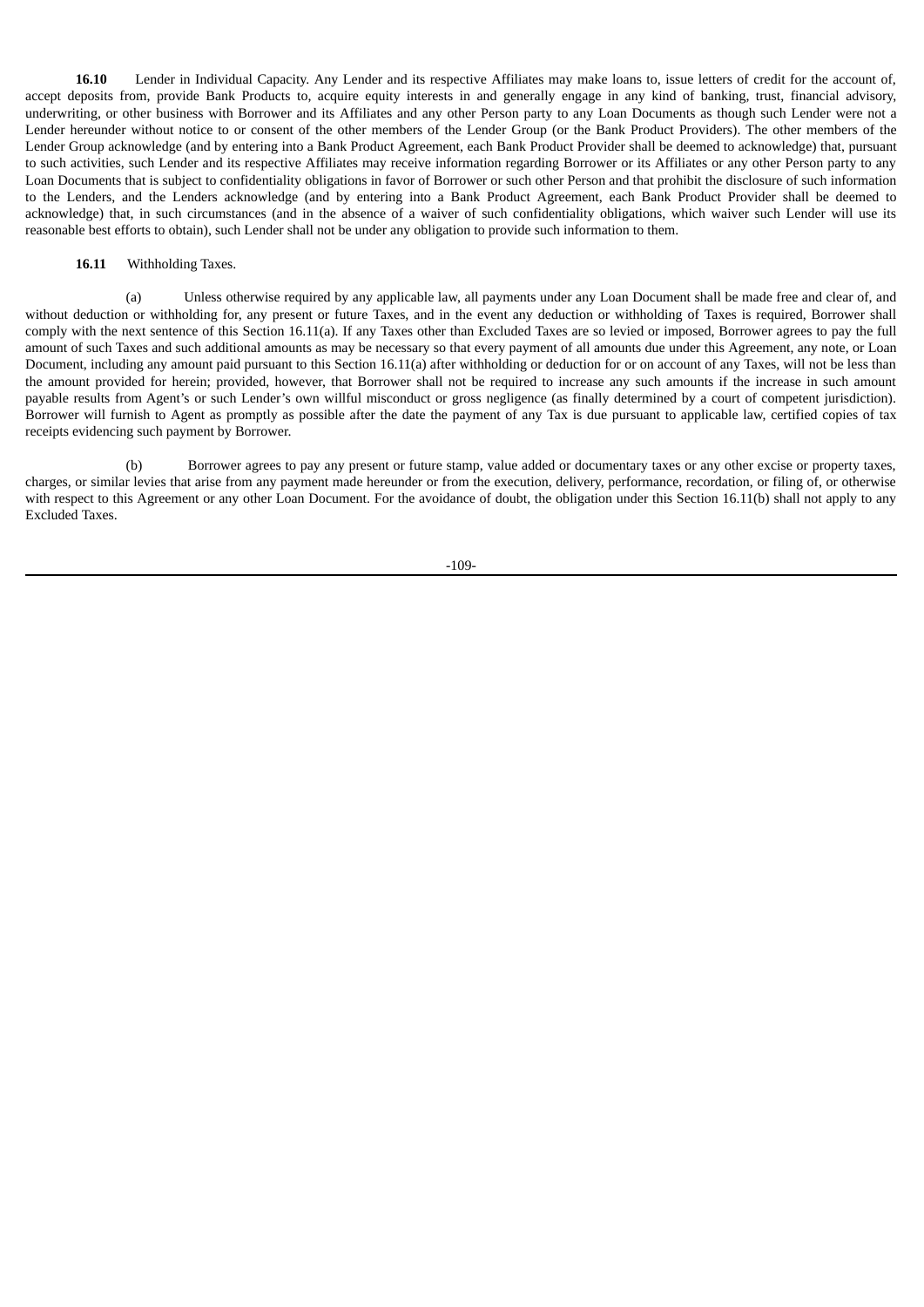(c) Each Lender agrees with and in favor of Borrower and Agent, to deliver to Borrower and Agent one of the following before receiving its first payment under this Agreement, whenever a lapse in time or change in circumstances of such Person renders such documentation obsolete or inaccurate, at such other time or times prescribed by applicable laws or when otherwise reasonably requested by the Borrower or the Agent, such properly completed and executed documentation prescribed by applicable laws or by the taxing authorities of any jurisdiction and such other reasonably requested information as will permit the Borrower or the Agent, as the case may be, to determine (i) whether or not payments made hereunder or under any other Loan Document are subject to Taxes, (ii) if applicable, the required rate of withholding or deduction, and (iii) such Person's entitlement to any available exemption from, or reduction of, applicable Taxes in respect of all payments to be made to such Person by the Borrower pursuant to this Agreement or otherwise to establish such Person's status for withholding Tax purposes in the applicable jurisdiction. Without limiting the generality of the foregoing, each Lender will comply with whichever of the following applies to it:

(i) if a Foreign Lender is entitled to claim an exemption from United States withholding tax pursuant to the portfolio interest exception, (A) a statement of the Lender or Participant, signed under penalty of perjury, that it is not a (I) a "bank" as described in Section 881(c)(3)(A) of the IRC, (II) a 10% shareholder of Borrower (within the meaning of Section 871(h)(3)(B) of the IRC), or (III) a controlled foreign corporation related to Borrower within the meaning of Section 864(d)(4) of the IRC, and (B) a properly completed and executed IRS Form W-8BEN or Form W-8IMY (with proper attachments);

(ii) if a Foreign Lender is entitled to claim an exemption from, or a reduction of, withholding tax under a United States tax treaty, a properly completed and executed copy of IRS Form W-8BEN;

(iii) if a Foreign Lender is entitled to claim that interest paid under this Agreement is exempt from United States withholding tax because it is effectively connected with a United States trade or business of such Lender, a properly completed and executed copy of IRS Form W-8ECI;

(iv) if a Foreign Lender is entitled to claim that interest paid under this Agreement is exempt from United States withholding tax because such Lender or Participant serves as an intermediary, a properly completed and executed copy of IRS Form W-8IMY (with proper attachments); or

(v) if the Lender is a United States person within the meaning of IRC section 7701(a)(30) (a "U.S. Lender"), a properly completed and executed copy of any other form or forms, including IRS Form W-9, as may be required under the IRC or other laws of the United States as a condition to exemption from, or reduction of, United States withholding or backup withholding tax.

Each Lender shall provide new forms (or successor forms) upon the expiration or obsolescence of any previously delivered forms and to promptly notify Borrower and Agent of any change in circumstances which would modify or render invalid any claimed exemption or reduction.

-110-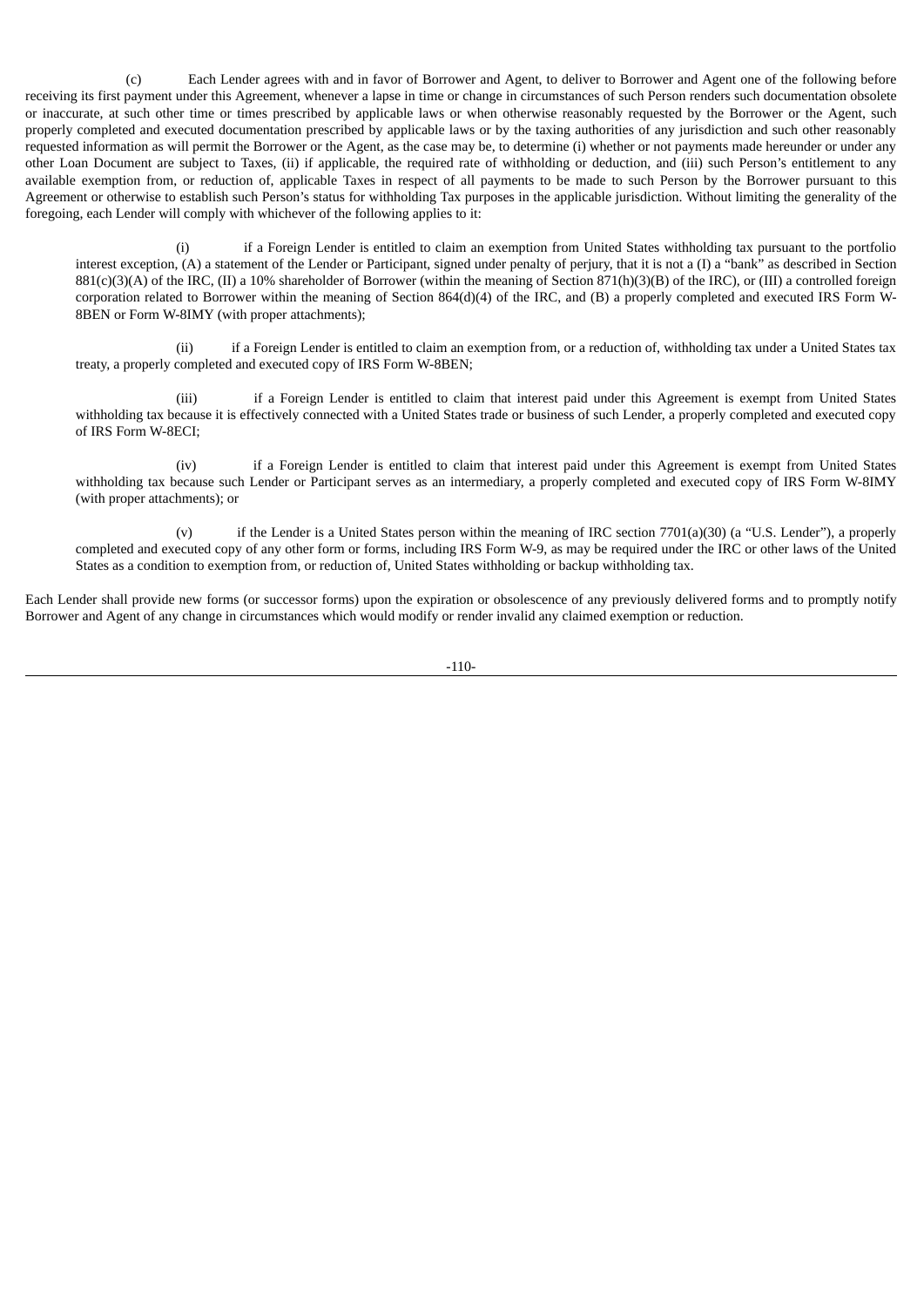(d) If a Lender claims an exemption from withholding tax in a jurisdiction other than the United States, such Lender agrees with and in favor of Borrower and Agent, to deliver to Borrower and Agent any such form or forms, as may be required under the laws of such jurisdiction as a condition to exemption from, or reduction of, foreign withholding or backup withholding tax before receiving its first payment under this Agreement, but only if such Lender or such Participant is legally able to deliver such forms, provided, however, that nothing in this Section 16.11(d) shall require a Lender or Participant to disclose any information that it deems to be confidential (including without limitation, its tax returns). Each Lender and each Participant shall provide new forms (or successor forms) upon the expiration or obsolescence of any previously delivered forms and to promptly notify Borrower and Agent (or, in the case of a Participant, to the Lender granting the participation only) of any change in circumstances which would modify or render invalid any claimed exemption or reduction.

(e) If the IRS or any other Governmental Authority of the United States or other jurisdiction asserts a claim that Borrower or Agent (or, in the case of a Participant, to the Lender granting the participation) did not properly withhold tax from amounts paid to or for the account of any Lender due to a failure on the part of the Lender or any Participant (because the appropriate form was not delivered, was not properly executed, or because such Lender failed to notify Borrower or Agent of a change in circumstances which rendered the exemption from, or reduction of, withholding tax ineffective, or for any other reason) such Lender shall indemnify and hold Borrower and Agent harmless for all amounts paid, directly or indirectly, by Borrower or Agent (or, in the case of a Participant, to the Lender granting the participation), as tax or otherwise, including penalties and interest, and including any taxes imposed by any jurisdiction on the amounts payable to Borrower or Agent (or, in the case of a Participant, to the Lender granting the participation only) under this Section 16.11, together with all costs and expenses (including attorneys fees and expenses). The obligation of the Lenders and the Participants under this subsection shall survive the payment of all Obligations and the resignation or replacement of Agent.

(f) If Agent or a Lender determines, in its sole discretion, that it has received a refund of any Taxes as to which it has been indemnified by Borrower or with respect to which Borrower has paid additional amounts pursuant to this Section 16.11, so long as no Default or Event of Default has occurred and is continuing, it shall pay over such refund to Borrower (but only to the extent of payments made, or additional amounts paid, by Borrower under this Section 16.11 with respect to Taxes giving rise to such a refund), net of all out-of-pocket expenses of Agent or such Lender and without interest (other than any interest paid by the relevant Governmental Authority with respect to such a refund); provided, that Borrower, upon the request of Agent or such Lender, agrees to repay the amount paid over to Borrower (plus any penalties, interest or other charges, imposed by the relevant Governmental Authority, other than such penalties, interest or other charges imposed as a result of the willful misconduct or gross negligence of Agent hereunder) to Agent or such Lender in the event Agent or such Lender is required to repay such refund to such Governmental Authority. Notwithstanding anything in this Agreement to the contrary, this Section 16.11 shall not be construed to require Agent or any Lender to make available its tax returns (or any other information which it deems confidential) to Borrower or any other Person.

(g) With respect to any claim for compensation for Taxes, the Borrower shall not be required to compensate the Agent or any Lender for any amount incurred more than one hundred and eighty (180) days prior to the date that the Agent or such Lender notifies the Borrower of the event that gives rise to such claim; provided that, if the circumstance giving rise to such increased cost or reduction is retroactive, then such 180-day period referred to above shall be extended to include the period of retroactive effect thereof.

-111-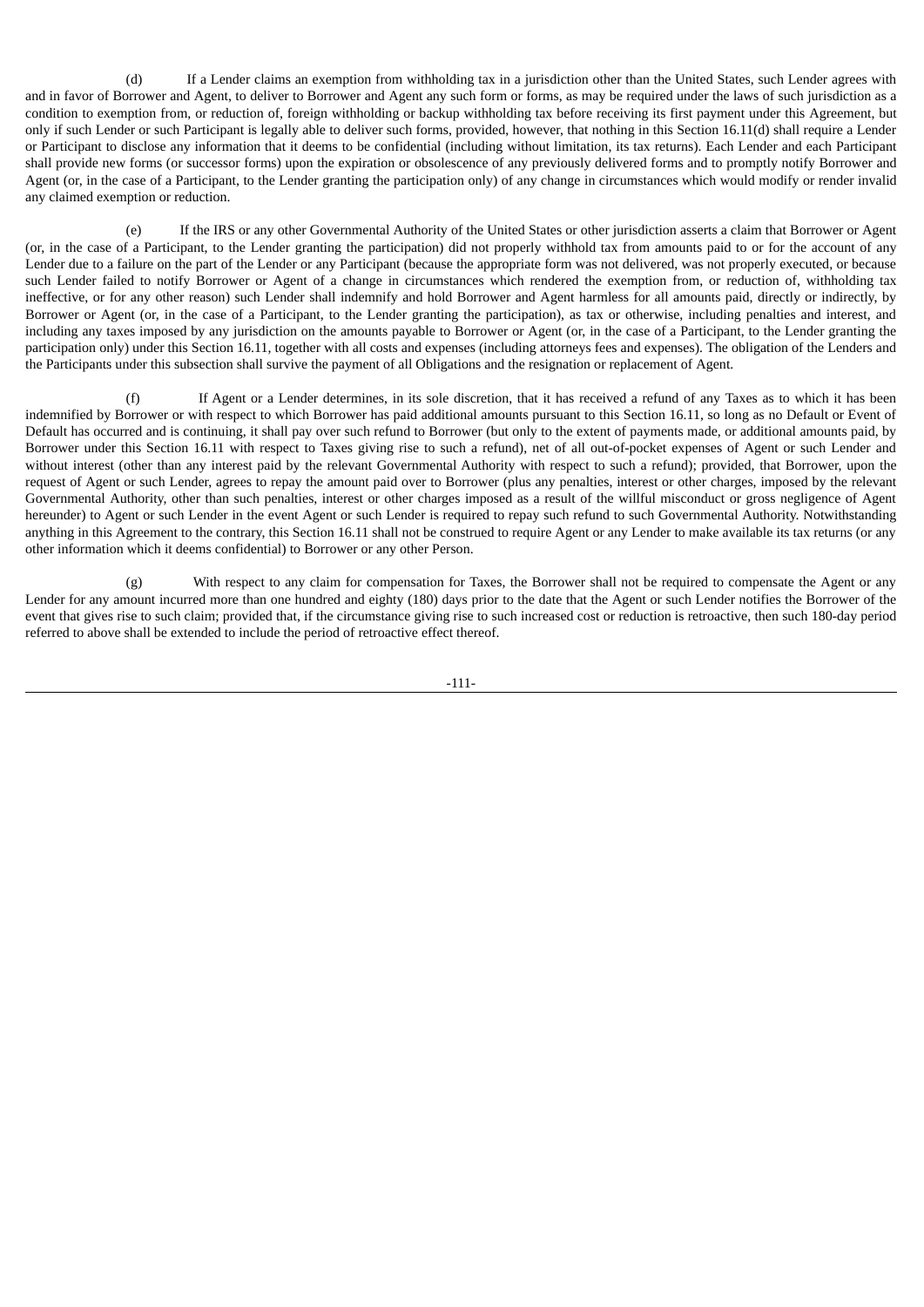(h) Each Lender agrees that, upon the occurrence of any event giving rise to the operation of Section 16.11(a) or Section 16.11(b) with respect to such Lender it will, if requested by the Borrower, use commercially reasonable efforts (subject to such Lender's overall internal policies of general application and legal and regulatory restrictions) to avoid the consequences of such event, including to designate another lending office for any Advances affected by such event or to assign its rights and obligations with respect to such Advances to another of its offices, branches or affiliates; provided that such efforts are made on terms that, in the reasonable judgment of such Lender, cause such Lender and its lending office(s) to suffer no material economic, legal or regulatory disadvantage, and provided further that nothing in this Section 16.11(h) shall affect or postpone any of the obligations of Borrower or the rights of such Lender pursuant to Section 16.11(a) and Section 16.11(b).

#### **16.12** Collateral Matters

(a) The Lenders hereby irrevocably authorize Agent, (and by entering into a Bank Product Agreement, each Bank Product Provider shall be deemed to authorize) Agent to release any Lien on any Collateral (i) upon the termination of the Commitments and payment and satisfaction in full by Borrower of all Obligations, (ii) constituting property being sold or disposed of if a release is required or desirable in connection therewith and if such sale or disposition is a Permitted Disposition or Borrower certifies to Agent that the sale or disposition is permitted under Section 7.4 of this Agreement or the other Loan Documents (and Agent may rely conclusively on any such certificate, without further inquiry), (iii) constituting property in which Borrower owned no interest at the time the Agent's Lien was granted nor at any time thereafter, or (iv) constituting property leased to Borrower under a lease that has expired or is terminated in a transaction permitted under this Agreement. Borrower and the Lenders hereby irrevocably authorize (and by entering into a Bank Product Agreement, each Bank Product Provider shall be deemed to authorize) Agent, based upon the instruction of the Required Lenders, to (a) consent to, credit bid or purchase (either directly or through one or more acquisition vehicles) all or any portion of the Collateral at any sale thereof conducted under the provisions of the Bankruptcy Code, including under Section 363 of the Bankruptcy Code, (b) credit bid or purchase (either directly or through one or more acquisition vehicles) all or any portion of the Collateral at any sale or other disposition thereof conducted under the provisions of the Code, including pursuant to Sections 9-610 or 9-620 of the Code, or (c) credit bid or purchase (either directly or through one or more acquisition vehicles) all or any portion of the Collateral at any other sale or foreclosure conducted by Agent (whether by judicial action or otherwise) in accordance with applicable law. In connection with any such credit bid or purchase, the Obligations owed to the Lenders and the Bank Product Providers shall be entitled to be, and shall be, credit bid on a ratable basis (with Obligations with respect to contingent or unliquidated claims being estimated for such purpose if the fixing or liquidation thereof would not unduly delay the ability of Agent to credit bid or purchase at such sale or other disposition of the Collateral and, if such claims cannot be estimated without unduly delaying the ability of Agent to credit bid, then such claims shall be disregarded, not credit bid, and not entitled to any interest in the asset or assets purchased by means of such credit bid) and the Lenders and the Bank Product Providers whose Obligations are credit bid shall be entitled to receive interests (ratably based upon the proportion of their Obligations credit bid in relation to the aggregate amount of Obligations so credit bid) in the asset or assets so purchased (or in the Stock of the acquisition vehicle or vehicles that are used to consummate such purchase). Except as provided above, Agent will not execute and deliver a release of any Lien on any Collateral without the prior written authorization of (y) if the release is of all or substantially all of the Collateral, all of the Lenders (without requiring the authorization of the Bank Product Providers), or (z) otherwise, the Required Lenders (without requiring the authorization of the Bank Product Providers). Upon request by Agent or Borrower at any time, the Lenders will (and if so requested, the Bank Product Providers will) confirm in writing Agent's authority to release any such Liens on particular types or items of Collateral pursuant to this Section 16.12; provided, however, that (1) Agent shall not be required to execute any document necessary to evidence such release on terms that, in Agent's opinion, would expose Agent to liability or create any obligation or entail any consequence other than the release of such Lien without recourse, representation, or warranty, and (2) such release shall not in any manner discharge, affect, or impair the Obligations or any Liens (other than those expressly being released) upon (or obligations of Borrower in respect of) all interests retained by Borrower, including, the proceeds of any sale, all of which shall continue to constitute part of the Collateral. The Lenders further hereby irrevocably authorize (and by entering into a Bank Product Agreement, each Bank Product Provider shall be deemed to authorize) Agent, at its option and in its sole discretion, to subordinate any Lien granted to or held by Agent under any Loan Document to the holder of any Permitted Lien on such property.

-112-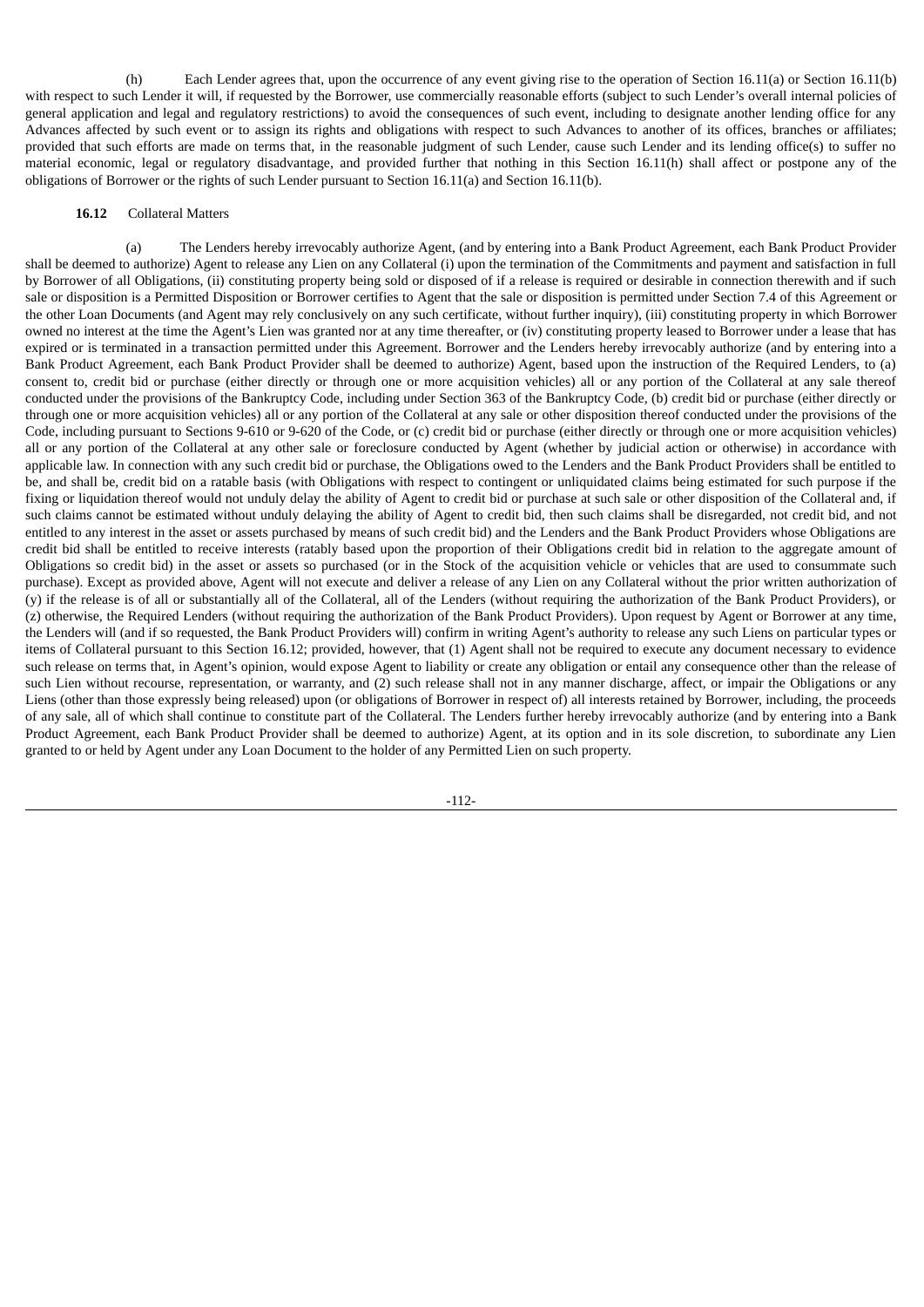(b) Agent shall have no obligation whatsoever to any of the Lenders (or the Bank Product Providers) to assure that the Collateral exists or is owned by Borrower or is cared for, protected, or insured or has been encumbered, or that Agent's Liens have been properly or sufficiently or lawfully created, perfected, protected, or enforced or are entitled to any particular priority, or that any particular items of Collateral meet the eligibility criteria applicable in respect thereof or whether to impose, maintain, reduce, or eliminate any particular reserve hereunder or whether the amount of any such reserve is appropriate or not, or to exercise at all or in any particular manner or under any duty of care, disclosure or fidelity, or to continue exercising, any of the rights, authorities and powers granted or available to Agent pursuant to any of the Loan Documents, it being understood and agreed that in respect of the Collateral, or any act, omission, or event related thereto, subject to the terms and conditions contained herein, Agent may act in any manner it may deem appropriate, in its sole discretion given Agent's own interest in the Collateral in its capacity as one of the Lenders and that Agent shall have no other duty or liability whatsoever to any Lender (or Bank Product Provider) as to any of the foregoing, except as otherwise provided herein.

**16.13** Restrictions on Actions by Lenders; Sharing of Payments

(a) Each of the Lenders agrees that it shall not, without the express written consent of Agent, and that it shall, to the extent it is lawfully entitled to do so, upon the written request of Agent, set off against the Obligations, any amounts owing by such Lender to Borrower or any deposit accounts of Borrower now or hereafter maintained with such Lender. Each of the Lenders further agrees that it shall not, unless specifically requested to do so in writing by Agent, take or cause to be taken any action, including, the commencement of any legal or equitable proceedings, to foreclose any Lien on, or otherwise enforce any security interest in, any of the Collateral.

-113-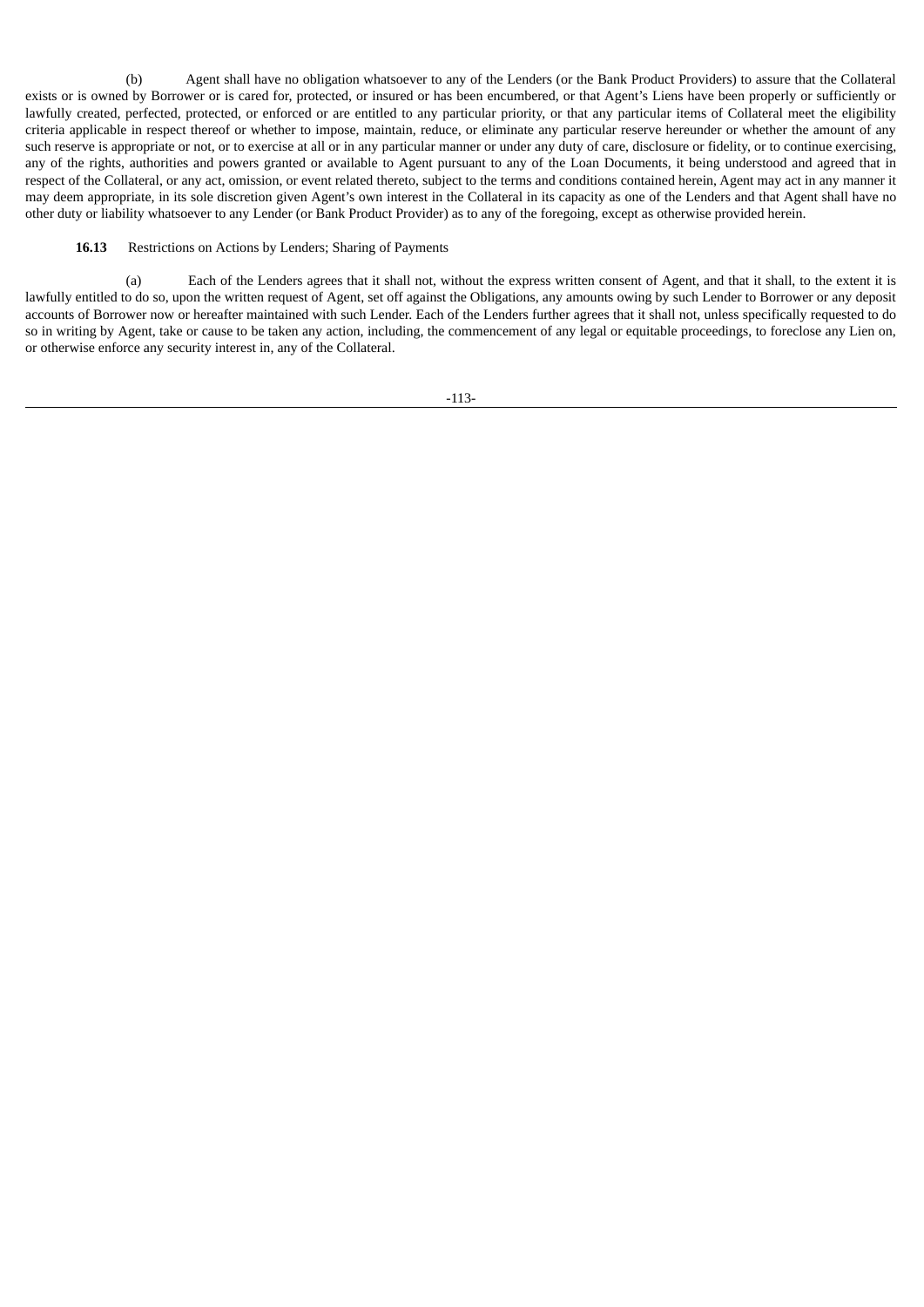(b) If, at any time or times any Lender shall receive (i) by payment, foreclosure, setoff, or otherwise, any proceeds of Collateral or any payments with respect to the Obligations, except for any such proceeds or payments received by such Lender from Agent pursuant to the terms of this Agreement, or (ii) payments from Agent in excess of such Lender's Pro Rata Share of all such distributions by Agent, such Lender promptly shall (A) turn the same over to Agent, in kind, and with such endorsements as may be required to negotiate the same to Agent, or in immediately available funds, as applicable, for the account of all of the Lenders and for application to the Obligations in accordance with the applicable provisions of this Agreement, or (B) purchase, without recourse or warranty, an undivided interest and participation in the Obligations owed to the other Lenders so that such excess payment received shall be applied ratably as among the Lenders in accordance with their Pro Rata Shares; provided, however, that to the extent that such excess payment received by the purchasing party is thereafter recovered from it, those purchases of participations shall be rescinded in whole or in part, as applicable, and the applicable portion of the purchase price paid therefor shall be returned to such purchasing party, but without interest except to the extent that such purchasing party is required to pay interest in connection with the recovery of the excess payment.

**16.14** Agency for Perfection. Agent hereby appoints each other Lender (and each Bank Product Provider) as its agent (and each Lender hereby accepts (and by entering into a Bank Product Agreement, each Bank Product Provider shall be deemed to accept) such appointment) for the purpose of perfecting Agent's Liens in assets which, in accordance with Article 8 or Article 9, as applicable, of the Code can be perfected by possession or control. Should any Lender obtain possession or control of any such Collateral, such Lender shall notify Agent thereof, and, promptly upon Agent's request therefor shall deliver possession or control of such Collateral to Agent or in accordance with Agent's instructions.

**16.15** Payments by Agent to the Lenders. All payments to be made by Agent to the Lenders (or Bank Product Providers) shall be made by bank wire transfer or internal transfer of immediately available funds pursuant to such wire transfer instructions as each party may designate for itself by written notice to Agent. Concurrently with each such payment, Agent shall identify whether such payment (or any portion thereof) represents principal, premium, fees, or interest of the Obligations.

**16.16** Concerning the Collateral and Related Loan Documents. Each member of the Lender Group authorizes and directs Agent to enter into this Agreement and the other Loan Documents. Each member of the Lender Group agrees (and by entering into a Bank Product Agreement, each Bank Product Provider shall be deemed to agree) that any action taken by Agent in accordance with the terms of this Agreement or the other Loan Documents relating to the Collateral and the exercise by Agent of its powers set forth therein or herein, together with such other powers that are reasonably incidental thereto, shall be binding upon all of the Lenders (and such Bank Product Provider).

**16.17** Field Audits and Examination Reports; Confidentiality; Disclaimers by Lenders; Other Reports and Information. By becoming a party to this Agreement, each Lender:

-114-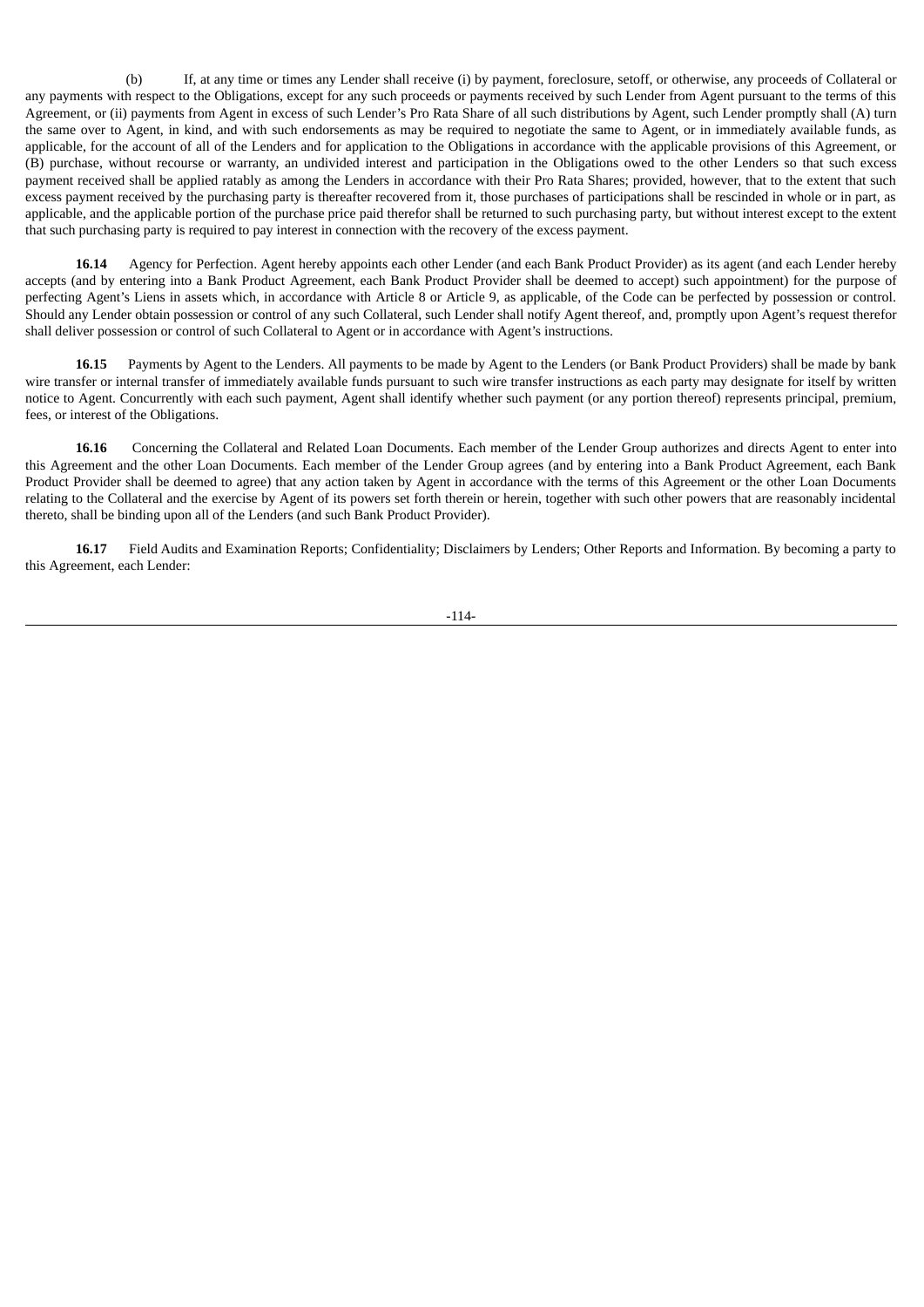(a) is deemed to have requested that Agent furnish such Lender, promptly after it becomes available, a copy of each field audit or examination report (each a "Report") prepared by or at the request of Agent, and Agent shall so furnish each Lender with such Reports,

(b) expressly agrees and acknowledges that Agent does not (i) make any representation or warranty as to the accuracy of any Report, and (ii) shall not be liable for any information contained in any Report,

(c) expressly agrees and acknowledges that the Reports are not comprehensive audits or examinations, that Agent or other party performing any audit or examination will inspect only specific information regarding Borrower and will rely significantly upon the Books, as well as on representations of Borrower's personnel,

(d) agrees to keep all Reports and other material, non-public information regarding Borrower and its operations, assets, and existing and contemplated business plans in a confidential manner in accordance with Section 17.9, and

(e) without limiting the generality of any other indemnification provision contained in this Agreement, agrees: (i) to hold Agent and any other Lender preparing a Report harmless from any action the indemnifying Lender may take or fail to take or any conclusion the indemnifying Lender may reach or draw from any Report in connection with any loans or other credit accommodations that the indemnifying Lender has made or may make to Borrower, or the indemnifying Lender's participation in, or the indemnifying Lender's purchase of, a loan or loans of Borrower, and (ii) to pay and protect, and indemnify, defend and hold Agent, and any such other Lender preparing a Report harmless from and against, the claims, actions, proceedings, damages, costs, expenses, and other amounts (including, attorneys fees and costs) incurred by Agent and any such other Lender preparing a Report as the direct or indirect result of any third parties who might obtain all or part of any Report through the indemnifying Lender.

In addition to the foregoing: (x) any Lender may from time to time request of Agent in writing that Agent provide to such Lender a copy of any report or document provided by Borrower to Agent that has not been contemporaneously provided by Borrower to such Lender, and, upon receipt of such request, Agent promptly shall provide a copy of same to such Lender, (y) to the extent that Agent is entitled, under any provision of the Loan Documents, to request additional reports or information from Borrower, any Lender may, from time to time, reasonably request Agent to exercise such right as specified in such Lender's notice to Agent, whereupon Agent promptly shall request of Borrower the additional reports or information reasonably specified by such Lender, and, upon receipt thereof from Borrower, Agent promptly shall provide a copy of same to such Lender, and (z) any time that Agent renders to Borrower a statement regarding the Loan Account, Agent shall send a copy of such statement to each Lender.

**16.18** Several Obligations; No Liability. Notwithstanding that certain of the Loan Documents now or hereafter may have been or will be executed only by or in favor of Agent in its capacity as such, and not by or in favor of the Lenders, any and all obligations on the part of Agent (if any) to make any credit available hereunder shall constitute the several (and not joint) obligations of the respective Lenders on a ratable basis, according to their respective Commitments, to make an amount of such credit not to exceed, in principal amount, at any one time outstanding, the amount of their respective Commitments. Nothing contained herein shall confer upon any Lender any interest in, or subject any Lender to any liability for, or in respect of, the business, assets, profits, losses, or liabilities of any other Lender. Each Lender shall be solely responsible for notifying its Participants of any matters relating to the Loan Documents to the extent any such notice may be required, and no Lender shall have any obligation, duty, or liability to any Participant of any other Lender. Except as provided in Section 16.7, no member of the Lender Group shall have any liability for the acts of any other member of the Lender Group. No Lender shall be responsible to Borrower or any other Person for any failure by any other Lender (or Bank Product Provider) to fulfill its obligations to make credit available hereunder, nor to advance for such Lender (or Bank Product Provider) or on its behalf, nor to take any other action on behalf of such Lender (or Bank Product Provider) hereunder or in connection with the financing contemplated herein.

-115-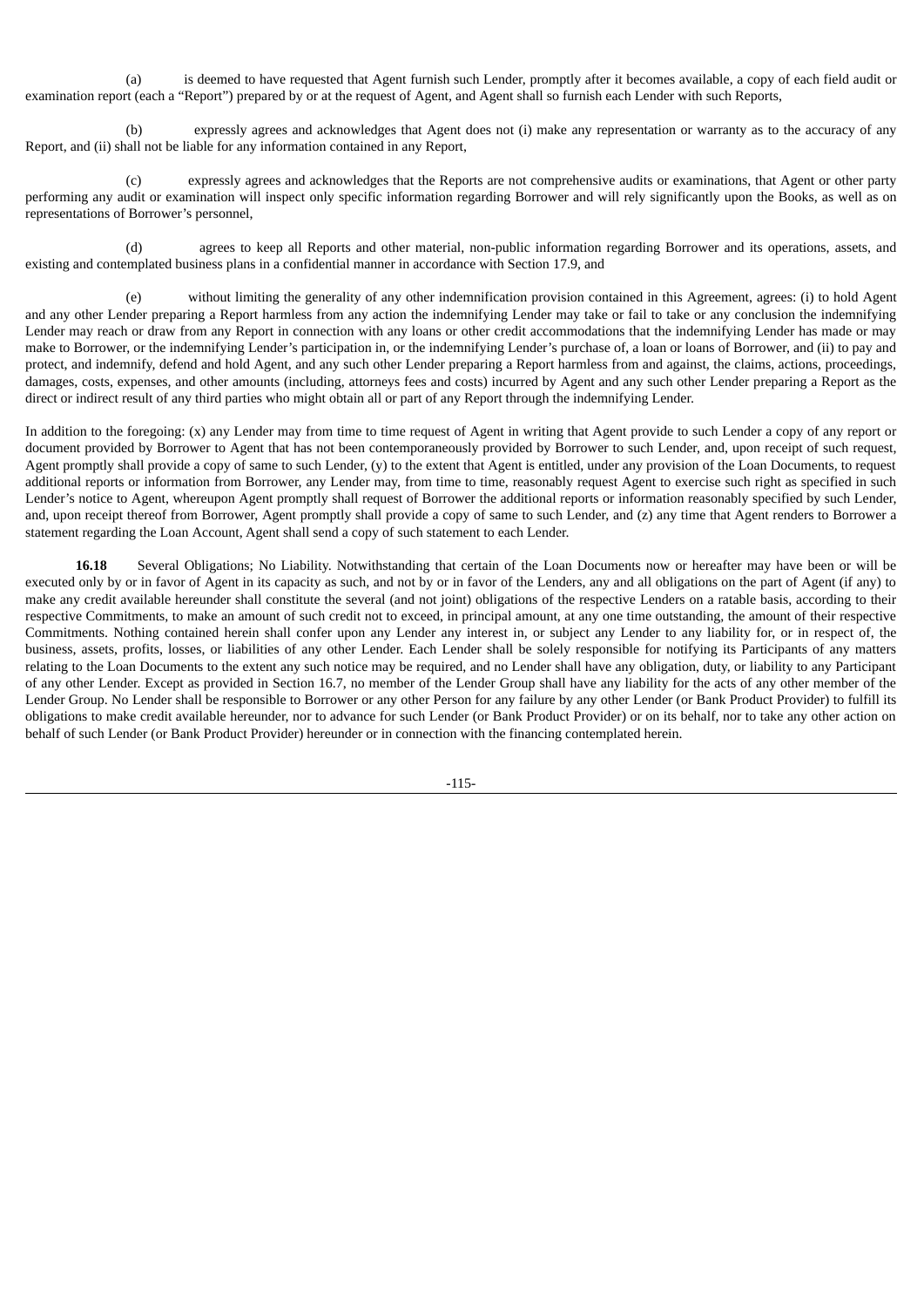## **17.** GENERAL PROVISIONS.

**17.1** Effectiveness. This Agreement shall be binding and deemed effective when executed by Borrower, Agent, and each Lender whose signature is provided for on the signature pages hereof.

**17.2** Section Headings. Headings and numbers have been set forth herein for convenience only. Unless the contrary is compelled by the context, everything contained in each Section applies equally to this entire Agreement.

**17.3** Interpretation. Neither this Agreement nor any uncertainty or ambiguity herein shall be construed against the Lender Group or Borrower, whether under any rule of construction or otherwise. On the contrary, this Agreement has been reviewed by all parties and shall be construed and interpreted according to the ordinary meaning of the words used so as to accomplish fairly the purposes and intentions of all parties hereto.

**17.4** Severability of Provisions. Each provision of this Agreement shall be severable from every other provision of this Agreement for the purpose of determining the legal enforceability of any specific provision.

**17.5** Bank Product Providers. Each Bank Product Provider shall be deemed a third party beneficiary hereof and of the provisions of the other Loan Documents for purposes of any reference in a Loan Document to the parties for whom Agent is acting. Agent hereby agrees to act as agent for such Bank Product Providers and, by virtue of entering into a Bank Product Agreement, the applicable Bank Product Provider shall be automatically deemed to have appointed Agent as its agent and to have accepted the benefits of the Loan Documents; it being understood and agreed that the rights and benefits of each Bank Product Provider under the Loan Documents consist exclusively of such Bank Product Provider's being a beneficiary of the Liens and security interests (and, if applicable, guarantees) granted to Agent and the right to share in payments and collections out of the Collateral as more fully set forth herein. In addition, each Bank Product Provider, by virtue of entering into a Bank Product Agreement, shall be automatically deemed to have agreed that Agent shall have the right, but shall have no obligation, to establish, maintain, relax, or release reserves in respect of the Bank Product Obligations and that if reserves are established there is no obligation on the part of Agent to determine or insure whether the amount of any such reserve is appropriate or not. In connection with any such distribution of payments or proceeds of Collateral, Agent shall be entitled to assume no amounts are due or owing to any Bank Product Provider unless such Bank Product Provider has provided a written certification (setting forth a reasonably detailed calculation) to Agent as to the amounts that are due and owing to it and such written certification is received by Agent a reasonable period of time prior to the making of such distribution. Agent shall have no obligation to calculate the amount due and payable with respect to any Bank Products, but may rely upon the written certification of the amount due and payable from the relevant Bank Product Provider. In the absence of an updated certification, Agent shall be entitled to assume that the amount due and payable to the relevant Bank Product Provider is the amount last certified to Agent by such Bank Product Provider as being due and payable (less any distributions made to such Bank Product Provider on account thereof). Borrower may obtain Bank Products from any Bank Product Provider, although Borrower is not required to do so. Borrower acknowledges and agrees that no Bank Product Provider has committed to provide any Bank Products and that the providing of Bank Products by any Bank Product Provider is in the sole and absolute discretion of such Bank Product Provider. Notwithstanding anything to the contrary in this Agreement or any other Loan Document, no provider or holder of any Bank Product shall have any voting or approval rights hereunder (or be deemed a Lender) solely by virtue of its status as the provider or holder of such agreements or products or the Obligations owing thereunder, nor shall the consent of any such provider or holder be required (other than in their capacities as Lenders, to the extent applicable) for any matter hereunder or under any of the other Loan Documents, including as to any matter relating to the Collateral or the release of Collateral or Guarantors.

-116-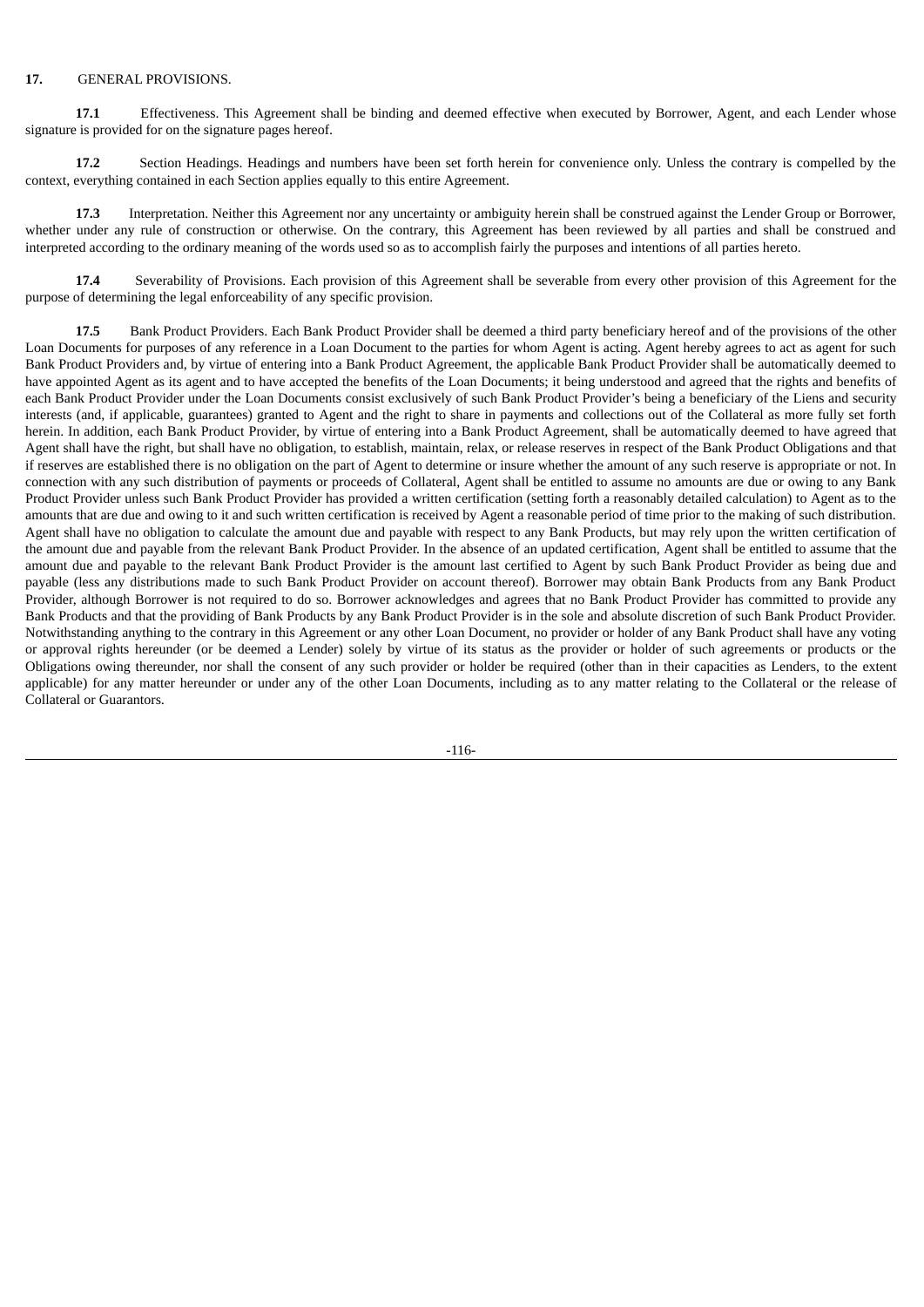**17.6** Debtor-Creditor Relationship. The relationship between the Lenders and Agent, on the one hand, and Borrower, on the other hand, is solely that of creditor and debtor. No member of the Lender Group has (or shall be deemed to have) any fiduciary relationship or duty to Borrower arising out of or in connection with the Loan Documents or the transactions contemplated thereby, and there is no agency or joint venture relationship between the members of the Lender Group, on the one hand, and the Borrower, on the other hand, by virtue of any Loan Document or any transaction contemplated therein.

**17.7** Counterparts; Electronic Execution. This Agreement may be executed in any number of counterparts and by different parties on separate counterparts, each of which, when executed and delivered, shall be deemed to be an original, and all of which, when taken together, shall constitute but one and the same Agreement. Delivery of an executed counterpart of this Agreement by telefacsimile or other electronic method of transmission shall be equally as effective as delivery of an original executed counterpart of this Agreement. Any party delivering an executed counterpart of this Agreement by telefacsimile or other electronic method of transmission also shall deliver an original executed counterpart of this Agreement but the failure to deliver an original executed counterpart shall not affect the validity, enforceability, and binding effect of this Agreement. The foregoing shall apply to each other Loan Document *mutatis mutandis*.

**17.8** Revival and Reinstatement of Obligations. If the incurrence or payment of the Obligations by Borrower or any Guarantor or the transfer to the Lender Group of any property should for any reason subsequently be declared to be void or voidable under any state or federal law relating to creditors' rights, including provisions of the Bankruptcy Code relating to fraudulent conveyances, preferences, or other voidable or recoverable payments of money or transfers of property (each, a "Voidable Transfer"), and if the Lender Group is required to repay or restore, in whole or in part, any such Voidable Transfer, or elects to do so upon the reasonable advice of its counsel, then, as to any such Voidable Transfer, or the amount thereof that the Lender Group is required or elects to repay or restore, and as to all reasonable costs, expenses, and attorneys fees of the Lender Group related thereto, the liability of Borrower or such Guarantor automatically shall be revived, reinstated, and restored and shall exist as though such Voidable Transfer had never been made.

-117-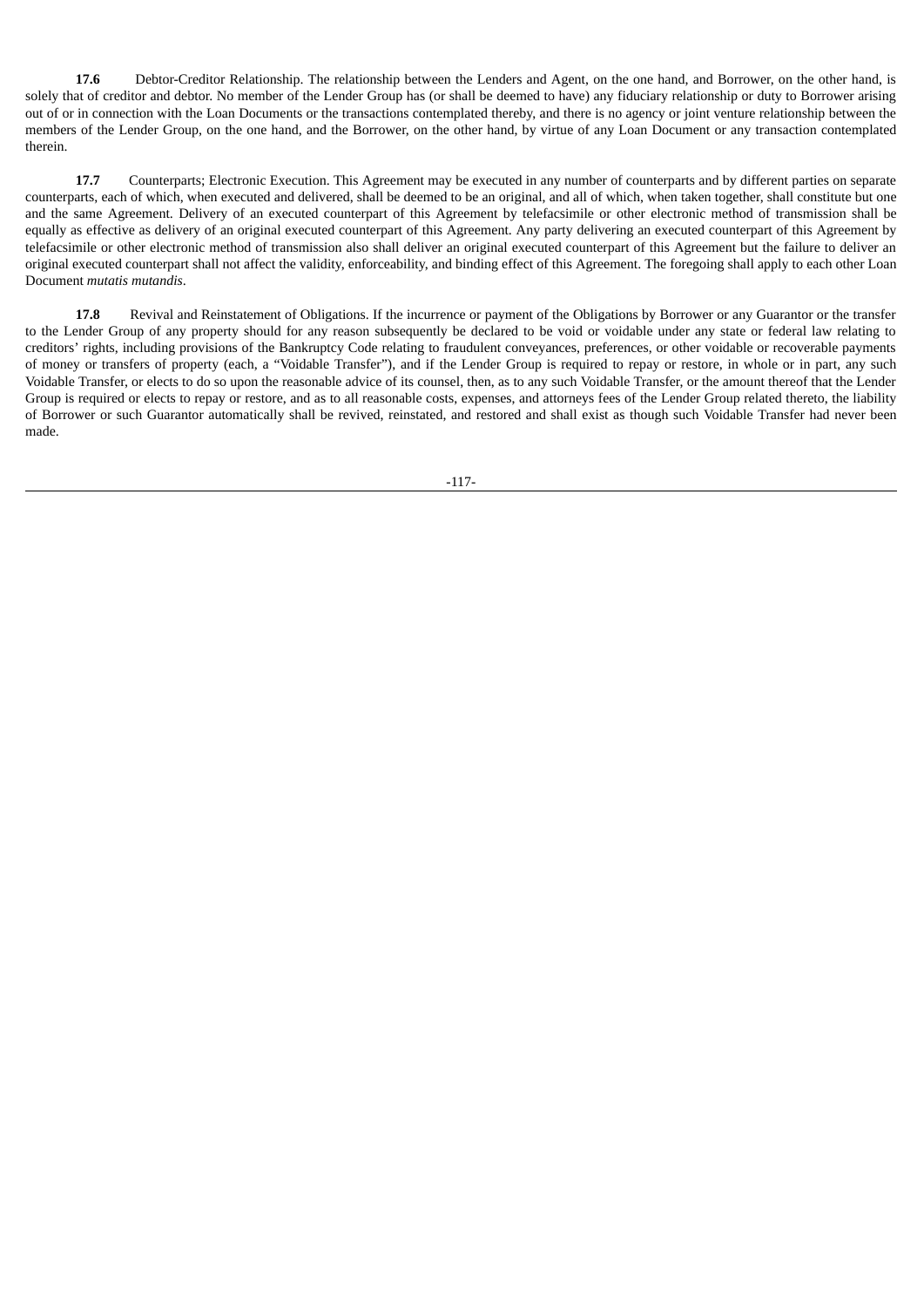#### **17.9** Confidentiality.

(a) Agent and the Lenders each individually (and not jointly or jointly and severally) agree that material, non-public information regarding Borrower and its Affiliates, their operations, assets, and existing and contemplated business plans ("Confidential Information") shall be treated by Agent and the Lenders in a confidential manner, and shall not be disclosed by Agent and the Lenders to Persons who are not parties to this Agreement, except: (i) to attorneys for and other advisors, accountants, auditors, and consultants to any member of the Lender Group and to employees, directors and officers of any member of the Lender Group (the Persons in this clause (i), "Lender Group Representatives") on a "need to know" basis in connection with this Agreement and the transactions contemplated hereby and on a confidential basis, (ii) to Subsidiaries and Affiliates of any member of the Lender Group (including the Bank Product Providers), provided that any such Subsidiary or Affiliate shall have agreed to receive such information hereunder subject to the terms of this Section 17.9, (iii) as may be required by regulatory authorities so long as such authorities are informed of the confidential nature of such information, (iv) as may be required by statute, decision, or judicial or administrative order, rule, or regulation; provided that (x) prior to any disclosure under this clause (iv), the disclosing party agrees to provide Borrower with prior notice thereof, to the extent that it is practicable to do so and to the extent that the disclosing party is permitted to provide such prior notice to Borrower pursuant to the terms of the applicable statute, decision, or judicial or administrative order, rule, or regulation and (y) any disclosure under this clause (iv) shall be limited to the portion of the Confidential Information as may be required by such statute, decision, or judicial or administrative order, rule, or regulation, (v) as may be agreed to in advance in writing by Borrower, (vi) as requested or required by any Governmental Authority pursuant to any subpoena or other legal process, provided, that, (x) prior to any disclosure under this clause (vi) the disclosing party agrees to provide Borrower with prior written notice thereof, to the extent that it is practicable to do so and to the extent that the disclosing party is permitted to provide such prior written notice to Borrower pursuant to the terms of the subpoena or other legal process and (y) any disclosure under this clause (vi) shall be limited to the portion of the Confidential Information as may be required by such Governmental Authority pursuant to such subpoena or other legal process, (vii) as to any such information that is or becomes generally available to the public (other than as a result of prohibited disclosure by Agent or the Lenders or the Lender Group Representatives), (viii) in connection with any assignment, participation or pledge of any Lender's interest under this Agreement, provided that prior to receipt of Confidential Information any such assignee, participant, or pledgee shall have agreed in writing to receive such Confidential Information hereunder subject to the terms of this Section, (ix) in connection with any litigation or other adversary proceeding involving parties hereto which such litigation or adversary proceeding involves claims related to the rights or duties of such parties under this Agreement or the other Loan Documents; provided, that, prior to any disclosure to any Person (other than Borrower, Agent, any Lender, any of their respective Affiliates, or their respective counsel) under this clause (ix) with respect to litigation involving any Person (other than Borrower, Agent, any Lender, any of their respective Affiliates, or their respective counsel), the disclosing party agrees to provide Borrower with prior written notice thereof, and (x) in connection with, and to the extent reasonably necessary for, the exercise of any secured creditor remedy under this Agreement or under any other Loan Document.

-118-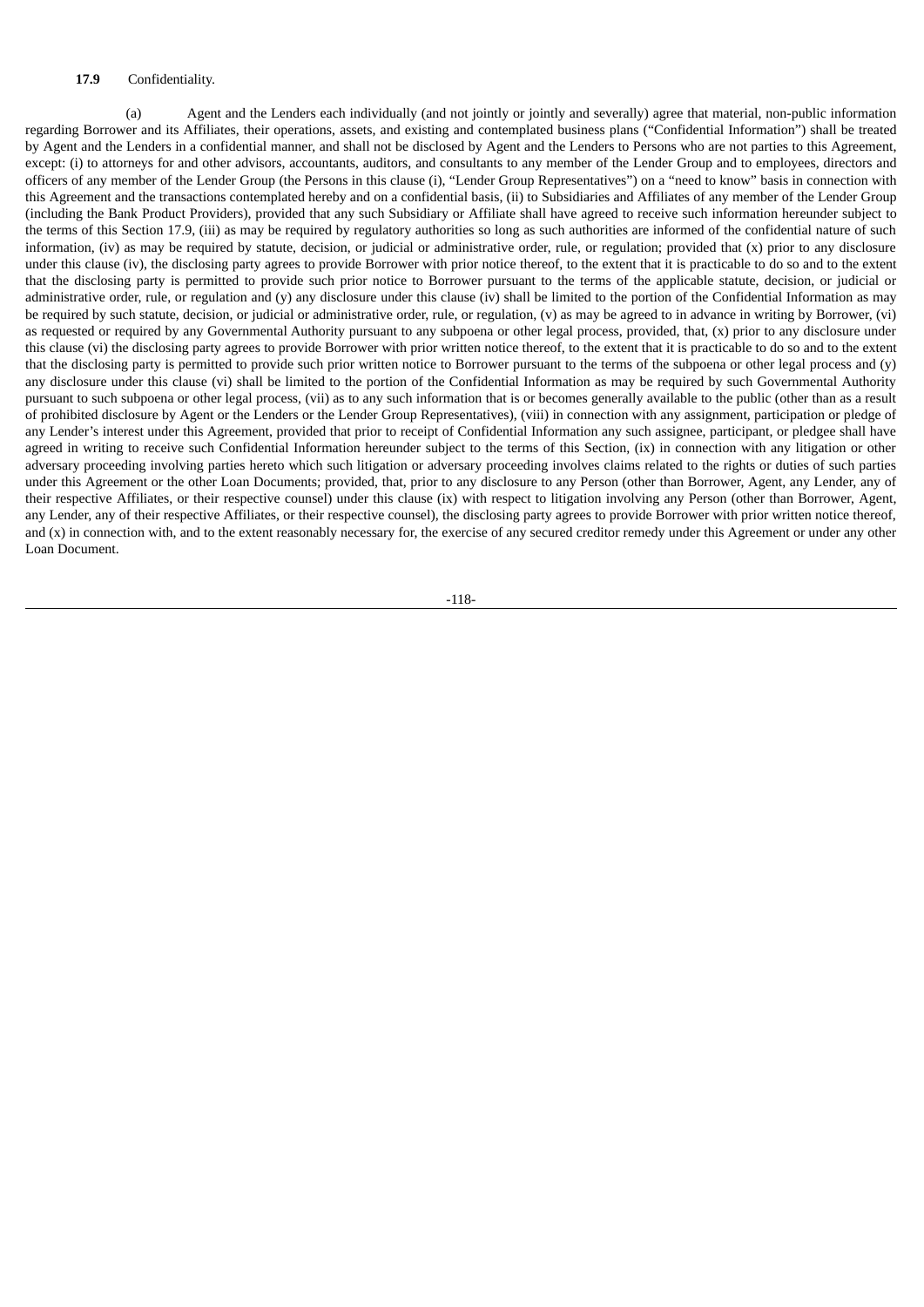(b) Anything in this Agreement to the contrary notwithstanding, Agent may (i) provide customary information concerning the terms and conditions of this Agreement and the other Loan Documents to loan syndication and pricing reporting services, and (ii) use the name, logos, and other insignia of Borrower and Horizon and the total Commitments provided hereunder in any "tombstone" or comparable advertising, on its website or in other marketing materials of Agent; provided, however, that Agent must first provide Horizon with an opportunity to review and approve any such use. Anything in this Agreement to the contrary notwithstanding, Borrower, Horizon and Horizon Management may use the name, logos, and other insignia of Agent and members of the Lender Group, along with the total Commitments provided hereunder, in any "tombstone" or comparable advertising, on its website or in other marketing materials of Borrower, Horizon or Horizon Management; provided, however, that Borrower, Horizon or Horizon Management, as the case may be, must first provide Agent and each member of the Lender Group with an opportunity to review and approve any such use.

**17.10** Lender Group Expenses. Borrower agrees to pay the Lender Group Expenses on the earlier of (a) the first day of the month following the date on which such Lender Group Expenses were first incurred or (b) the date on which demand therefor is made by Agent. Borrower agrees that its obligations contained in this Section 17.10 shall survive payment or satisfaction in full of all other Obligations.

**17.11** Survival. All representations and warranties made by Borrower or its Affiliates in the Loan Documents and in the certificates or other instruments delivered in connection with or pursuant to this Agreement or any other Loan Document shall be considered to have been relied upon by the other parties hereto and shall survive the execution and delivery of the Loan Documents and the making of any loans, regardless of any investigation made by any such other party or on its behalf and notwithstanding that Agent or any Lender may have had notice or knowledge of any Default or Event of Default or incorrect representation or warranty at the time any credit is extended hereunder, and shall continue in full force and effect as long as the principal of or any accrued interest on any loan or any fee or any other amount payable under this Agreement is outstanding and unpaid and so long as the Commitments have not expired or terminated.

**17.12** Patriot Act. Each Lender that is subject to the requirements of the Patriot Act hereby notifies Borrower that pursuant to the requirements of the Act, it is required to obtain, verify and record information that identifies Borrower, which information includes the name and address of Borrower and other information that will allow such Lender to identify Borrower in accordance with the Patriot Act. In addition, if Agent is required by law or regulation or internal policies to do so, it shall have the right to periodically conduct (a) Patriot Act searches, OFAC/PEP searches, and customary individual background checks for Borrower and its Affiliates and (b) OFAC/PEP searches and customary individual background checks for the senior management and key principals of Borrower and its Affiliates, and Borrower agrees to cooperate in respect of the conduct of such searches and further agrees that the reasonable costs and charges for such searches shall constitute Lender Expenses hereunder and be for the account of Borrower.

-119-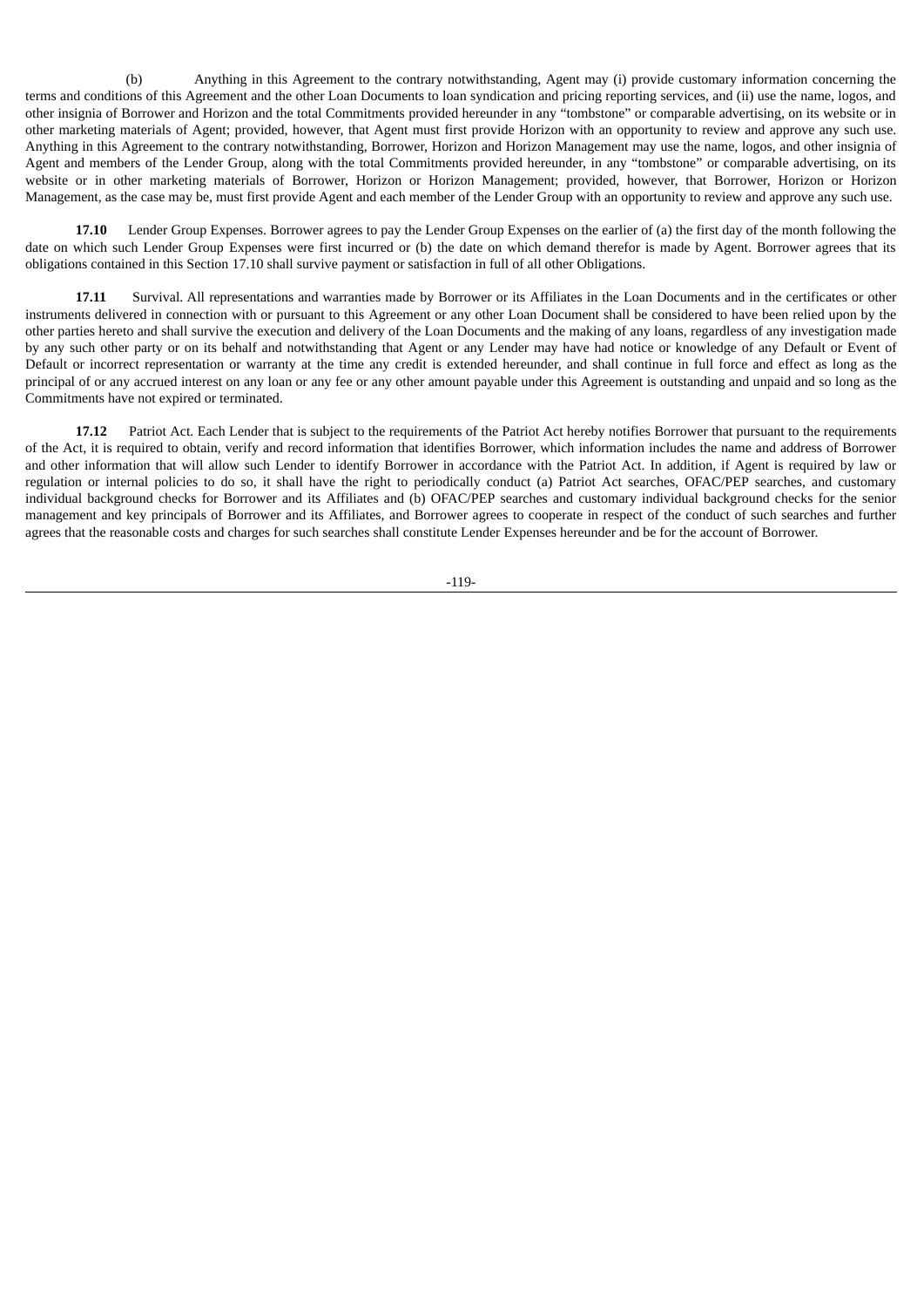**17.13** Integration. This Agreement, together with the other Loan Documents, reflects the entire understanding of the parties with respect to the transactions contemplated hereby and shall not be contradicted or qualified by any other agreement, oral or written, before the date hereof. The foregoing to the contrary notwithstanding, all Bank Product Agreements, if any, are independent agreements governed by the written provisions of such Bank Product Agreements, which will remain in full force and effect, unaffected by any repayment, prepayments, acceleration, reduction, increase, or change in the terms of any credit extended hereunder, except as otherwise expressly provided in such Bank Product Agreement.

[Remainder of page intentionally left blank; signature pages follow]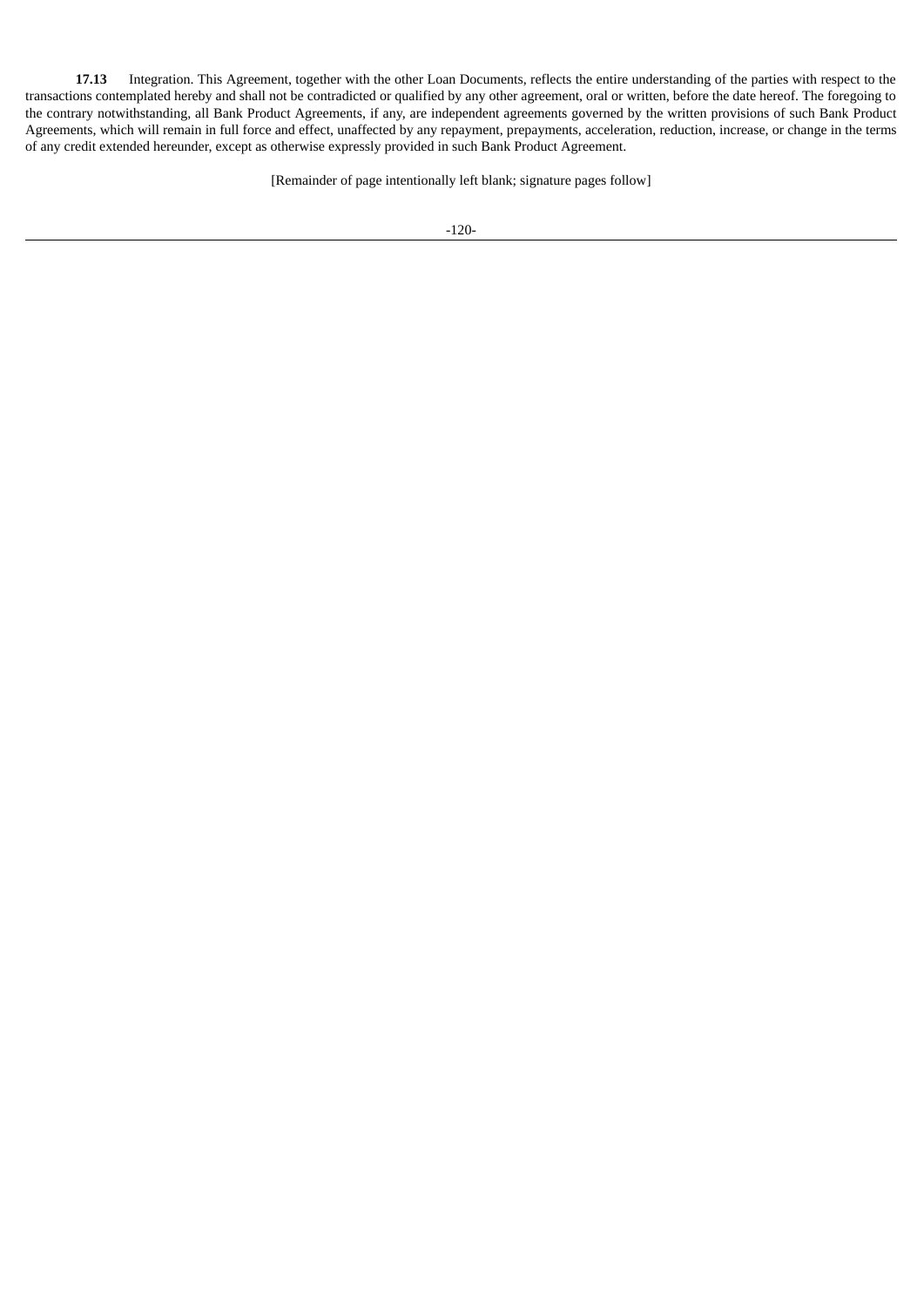IN WITNESS WHEREOF, the parties hereto have caused this Agreement to be executed and delivered as of the date first above written.

HORIZON CREDIT II LLC, a Delaware limited liability company, as Borrower

By: Name: Robert D. Pomeroy, Jr. Title: Chief Executive Officer

KEY EQUIPMENT FINANCE INC., as Agent and as a Lender

By: Name: Title:

> SIGNATURE PAGE TO LOAN AND SECURITY AGREEMENT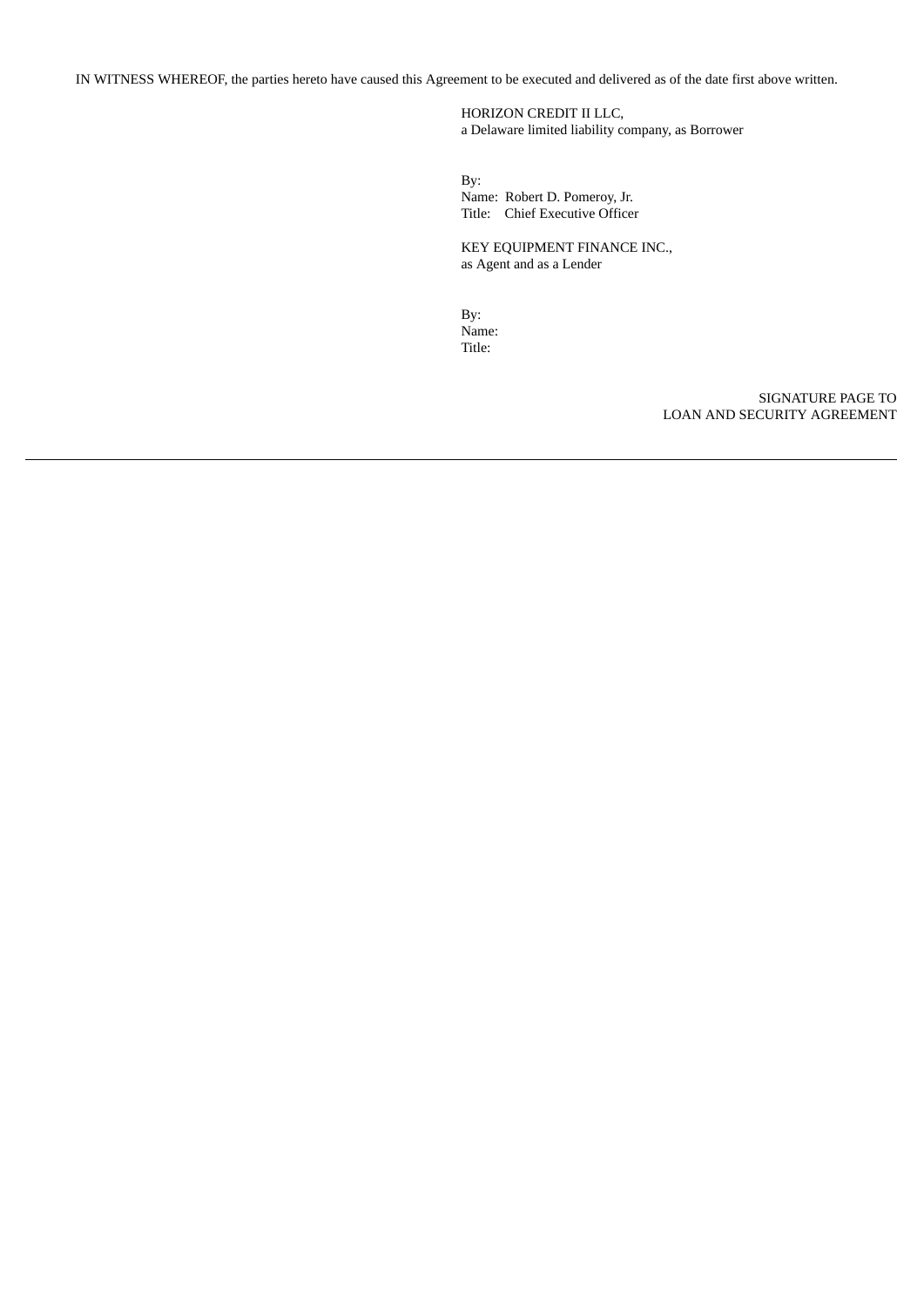## Schedule A-1

## Approved Third-Party Lenders

- 1. Comerica Bank
- 2. Silicon Valley Bank
- 3. Western Alliance Bank
- 4. Square 1 Bank and its affiliates
- 5. Fortress Investment Group LLC and its affiliates
- 6. Hercules Technology Growth Capital
- 7. MidCap Financial LLC
- 8. NXT Capital Venture Finance
- 9. Orix Venture Finance and its affiliates
- 10. Oxford Finance LLC
- 11. Western Technology Investment
- 12. City National Bank
- 13. Pearl Street Technology Finance LP and its Affiliates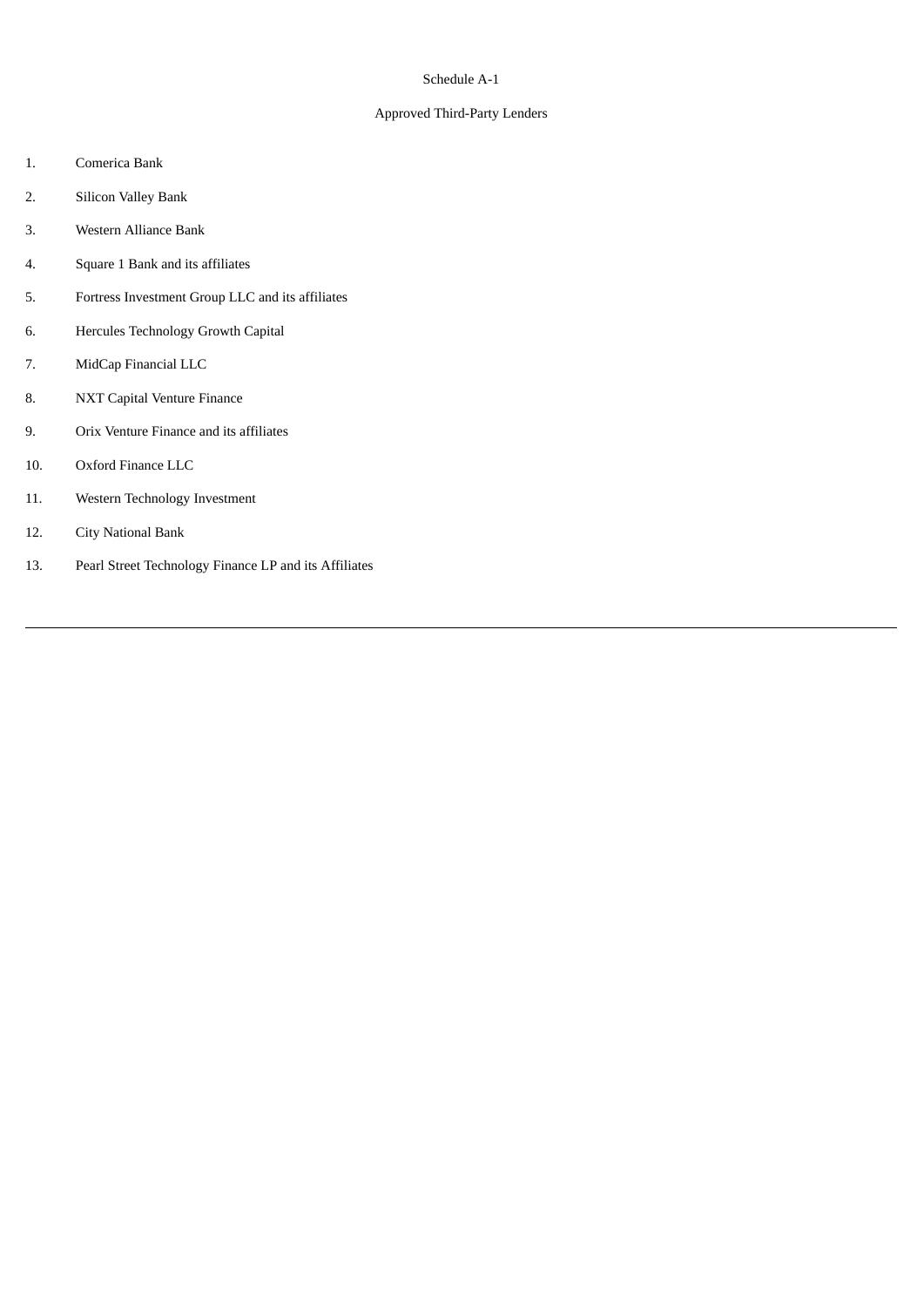## Schedule A-2

## Approved Third-Party Originators

- 1. Comerica Bank
- 2. Silicon Valley Bank
- 3. Western Alliance Bank
- 4. Square 1 Bank and its affiliates
- 5. Fortress Investment Group LLC and its affiliates
- 6. Hercules Technology Growth Capital
- 7. MidCap Financial LLC
- 8. NXT Capital Venture Finance
- 9. Orix Venture Finance and its affiliates
- 10. Oxford Finance LLC
- 11. Western Technology Investment
- 12. City National Bank
- 13. Horizon Technology Finance Management LLC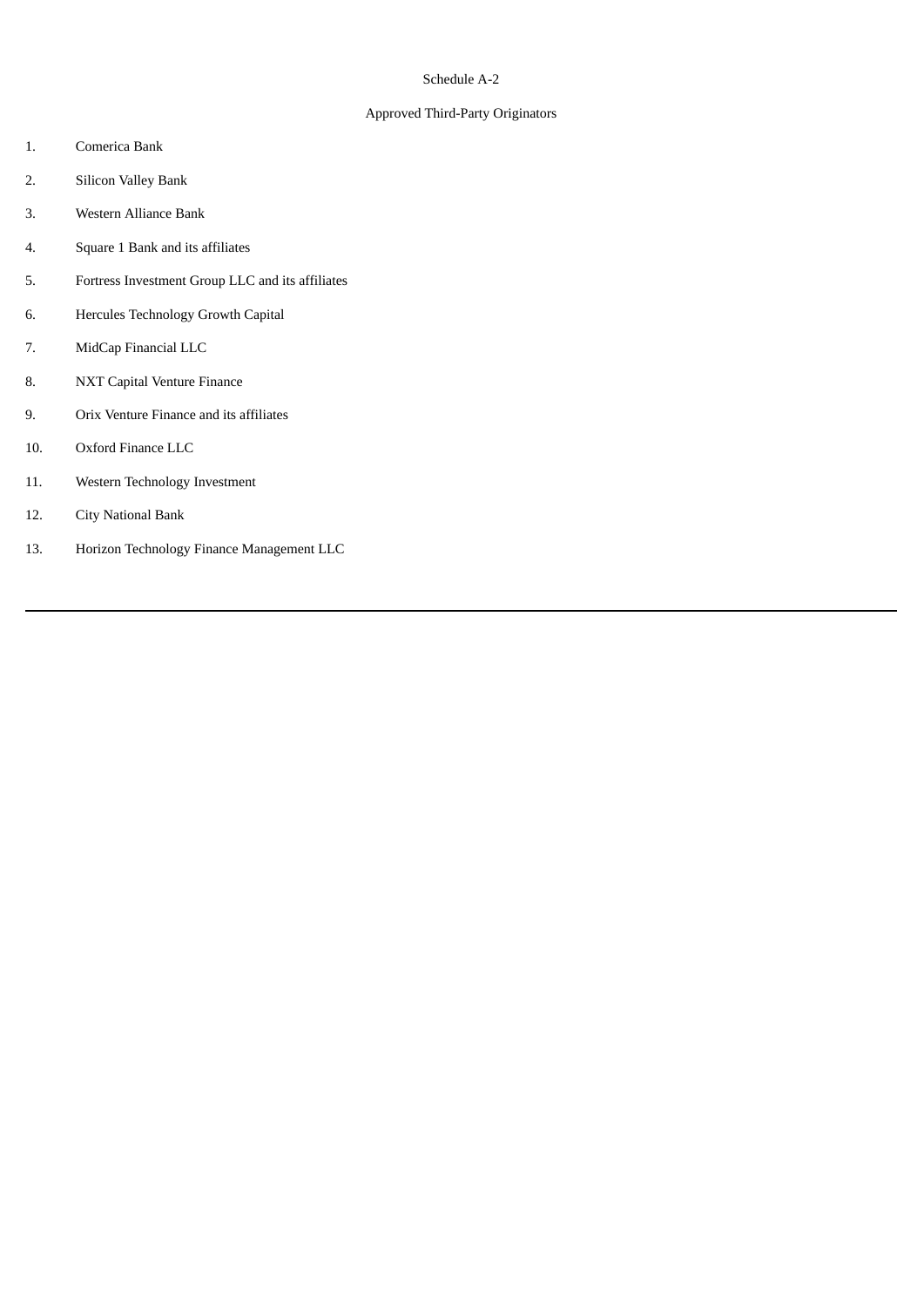## Schedule A-3

# Approved Senior Revolving Lenders

- 1. Comerica Bank
- 2. Silicon Valley Bank
- 3. Western Alliance Bank
- 4. Square 1 Bank and its affiliates
- 5. City National Bank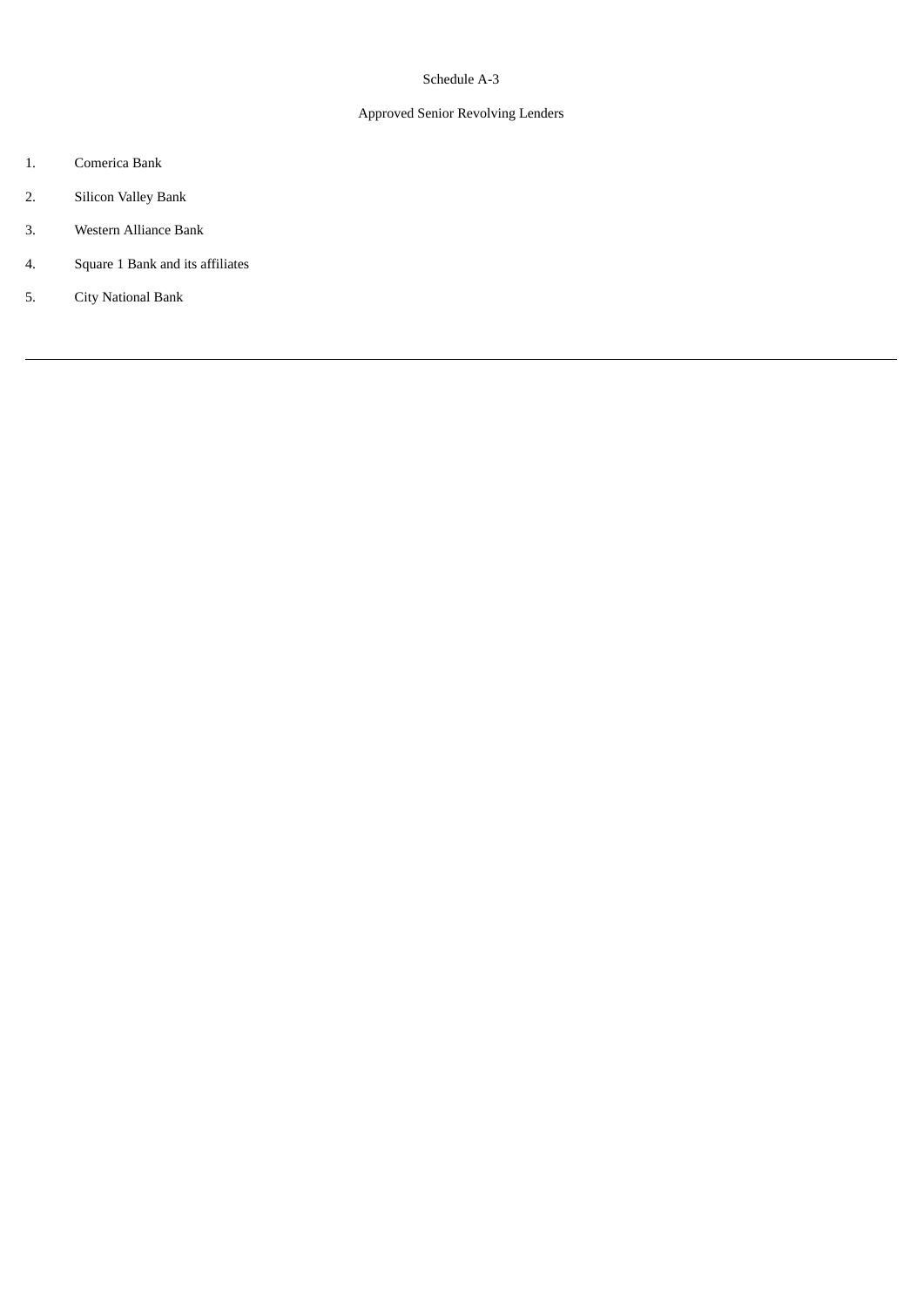## Schedule C-1 Commitments

## (as of **Amendment No. 3Restatement** Effective Date)

| Lender                                                                                                                        | Commitment    |
|-------------------------------------------------------------------------------------------------------------------------------|---------------|
| Key Equipment Finance Inc.                                                                                                    | \$75,000,000  |
| <b>State Bank and Trust Company (successor by merger to AloStar</b><br><b>Bank of Commerce)</b> Hitachi Capital America Corp. | \$20,000,000  |
| MUFG Union Bank, N.A.                                                                                                         | \$30,000,000  |
| All Lenders                                                                                                                   | \$125,000,000 |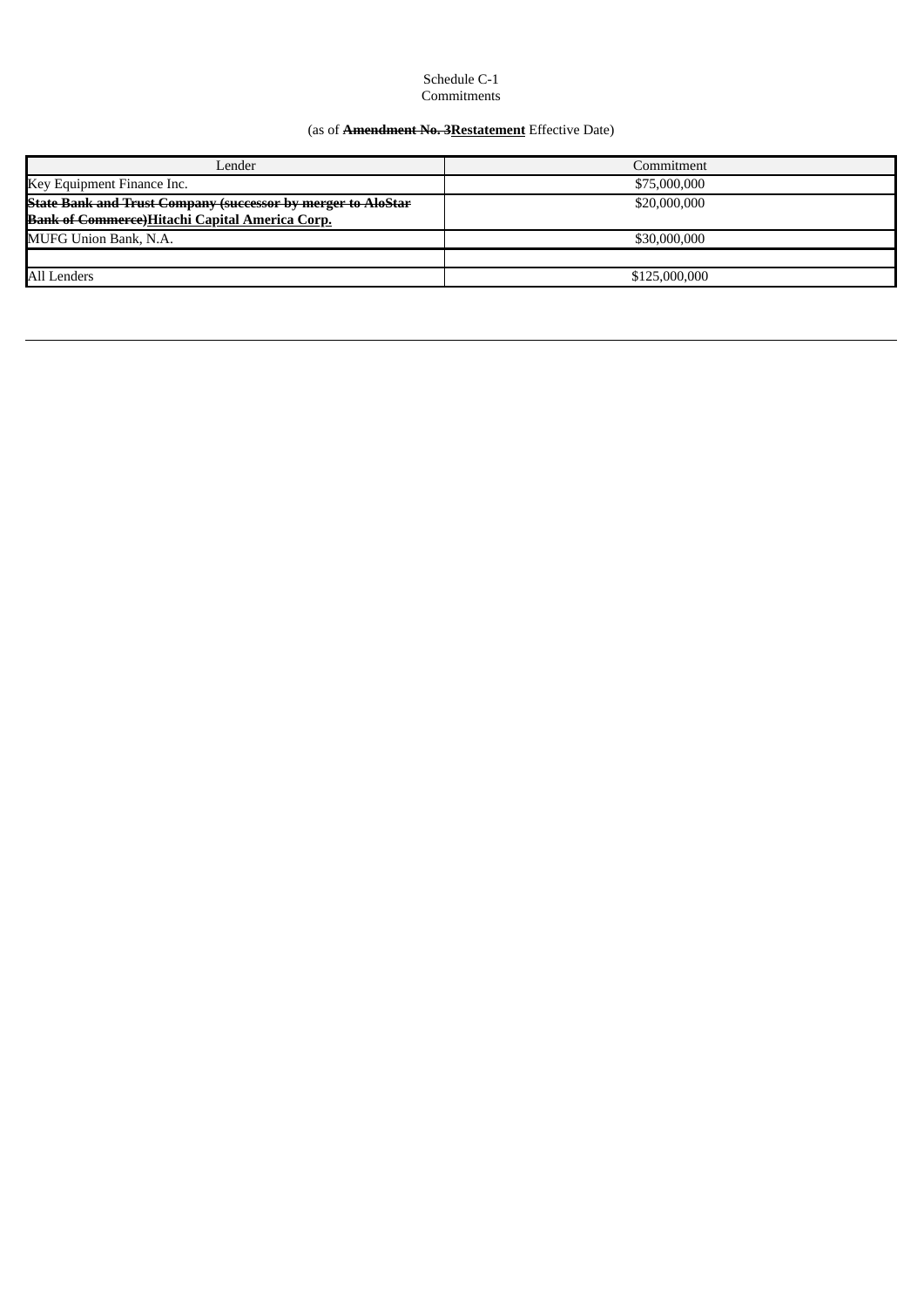Schedule P-1

Permitted Liens

None.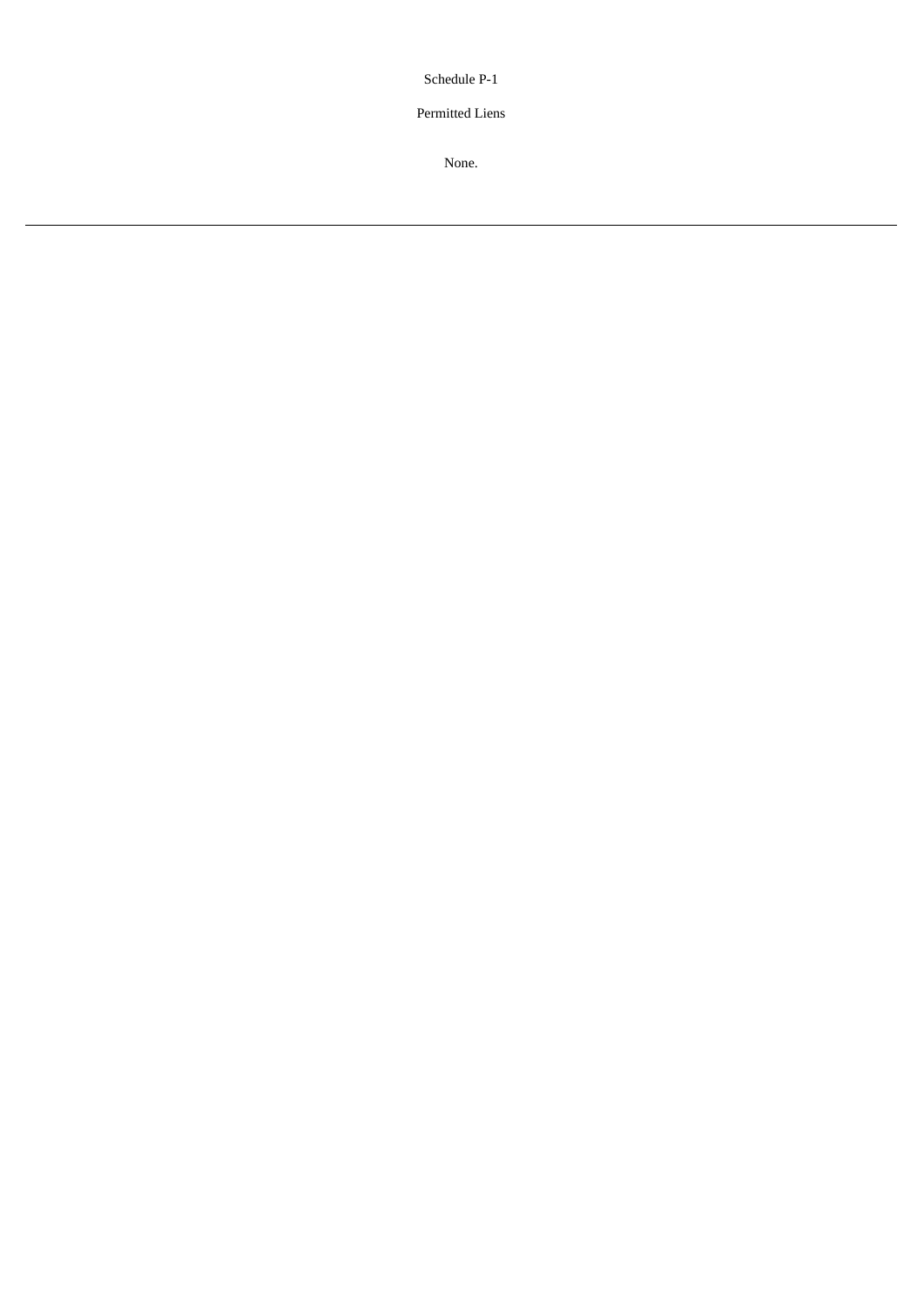#### Schedule R-1

#### Required Asset Documents

For all Notes Receivable:

With respect to each Note Receivable that Borrower proposes to be treated as an Eligible Note Receivable (except for those Notes Receivable in which Borrower has only a participation interest) the documents set forth in Part A of Appendix I attached hereto, including:

1. either (a) the original promissory note evidencing such Note Receivable, duly executed by the applicable Account Debtor as maker and payable to the order of the agent or the original lender who funded such Note Receivable, together with (i) originals of all assignments or endorsements to make such Note Receivable now payable to the order of Borrower, and (ii) an allonge endorsing such Note Receivable, executed by Borrower in blank, or (b) a certificate executed by an Authorized Person of the Borrower certifying that there is no promissory note or other instrument evidencing such Note Receivable, and the identity of the initial lender or agent, as applicable, together with an original assumption and assignment agreement transferring to Borrower all of the rights and obligations with respect to such Note Receivable;

2. the originals of any warrants or instruments evidencing any other equity interests issued in connection with such Note Receivable, together with (a) originals of all assignments or stock powers necessary to transfer all of such warrants or other equity interests to Borrower, and (b) an original assignment or stock power with respect to each such warrant or other equity interest, executed by Borrower in blank; provided, that if any such warrants or instruments need to be returned to the issuer to be registered and reissued in the name of Borrower, then Borrower shall deliver (a) PDF copies of such warrants or instruments and the re-registration request transmitted to the issuer, and (b) within forty-five (45) days after the transfer to Borrower of the related Note Receivable, the original replacement warrants or instruments issued in the name of Borrower, together with an original assignment or stock power with respect to each such warrant or other equity interest, executed by Borrower in blank; provided, further, that if the issuer of such warrant or other equity interest refuses to register the transfer thereof to Borrower because such warrant or other equity interest is subject at that time to a lock-up agreement that prohibits the transfer to Borrower of such warrant or other equity interest, then Borrower shall promptly notify the Collateral Custodian and Agent of such fact in writing and shall deliver the original replacement warrant or instrument issued in the name of Borrower, together with an original assignment or stock power with respect to each such warrant or other equity interest, executed by Borrower in blank, within five (5) Business Days after Borrower's receipt of the replacement warrant or instrument;

3. with respect to loans where Borrower is the sole lender or any agented lending transaction where Borrower is the sole lender, copies of (i) the applicable loan agreement, (ii) the applicable security agreement and (iii) the applicable intercreditor agreement, if any, together with originals or copies of the primary financing documents related thereto as identified by the Servicer;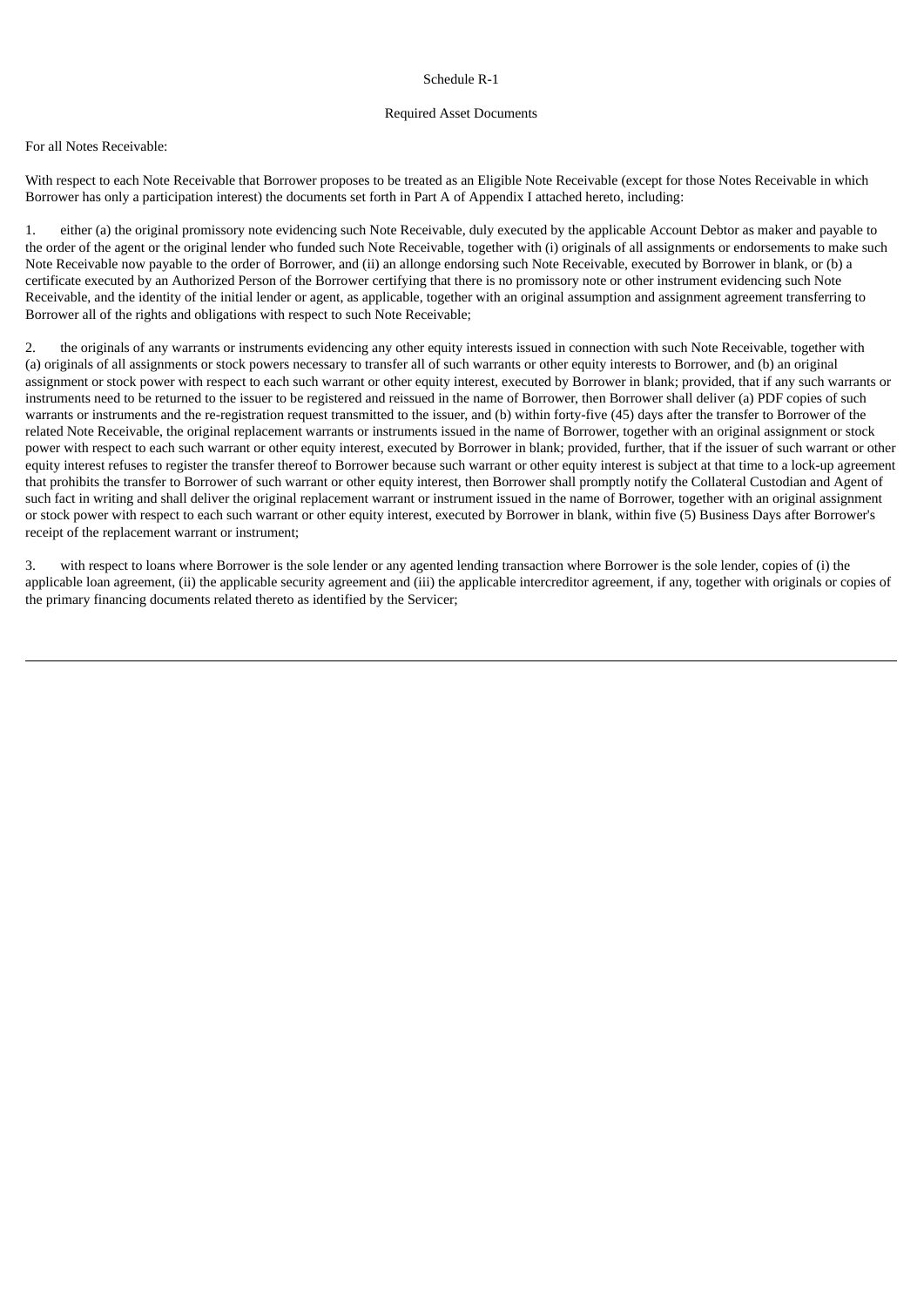4. with respect to any syndicated agented lending transaction where Borrower is not the agent, a copy of (i) the applicable loan agreement, (ii) the applicable security agreement and (iii) the applicable intercreditor agreement if any and any other underlying loan documents (if any) received by Borrower or the Servicer; and

5. copies of file-stamped UCC financing statement(s) naming the applicable Account Debtor as the debtor, and the agent or the original lender who funded such Note Receivable as secured party, and unless the agent or original lender is continuing to act as the collateral agent for Borrower, file-stamped copy(ies) of (a) UCC amendment(s) evidencing the ultimate assignment of the secured party's interest under such UCC financing statement(s) to Borrower, or (b) UCC financing statements naming Borrower as a secured party.

For those Notes Receivable in which Borrower has only a participation interest:

With respect to each Note Receivable in which Borrower has only a participation interest, the documents set forth in Part B of Appendix I attached hereto, including:

6. an original or copy of the participation agreement between Borrower and the lead lender, together with a copies of all underlying loan documents required to be obtained or reviewed with respect to such participation in accordance with the Required Procedures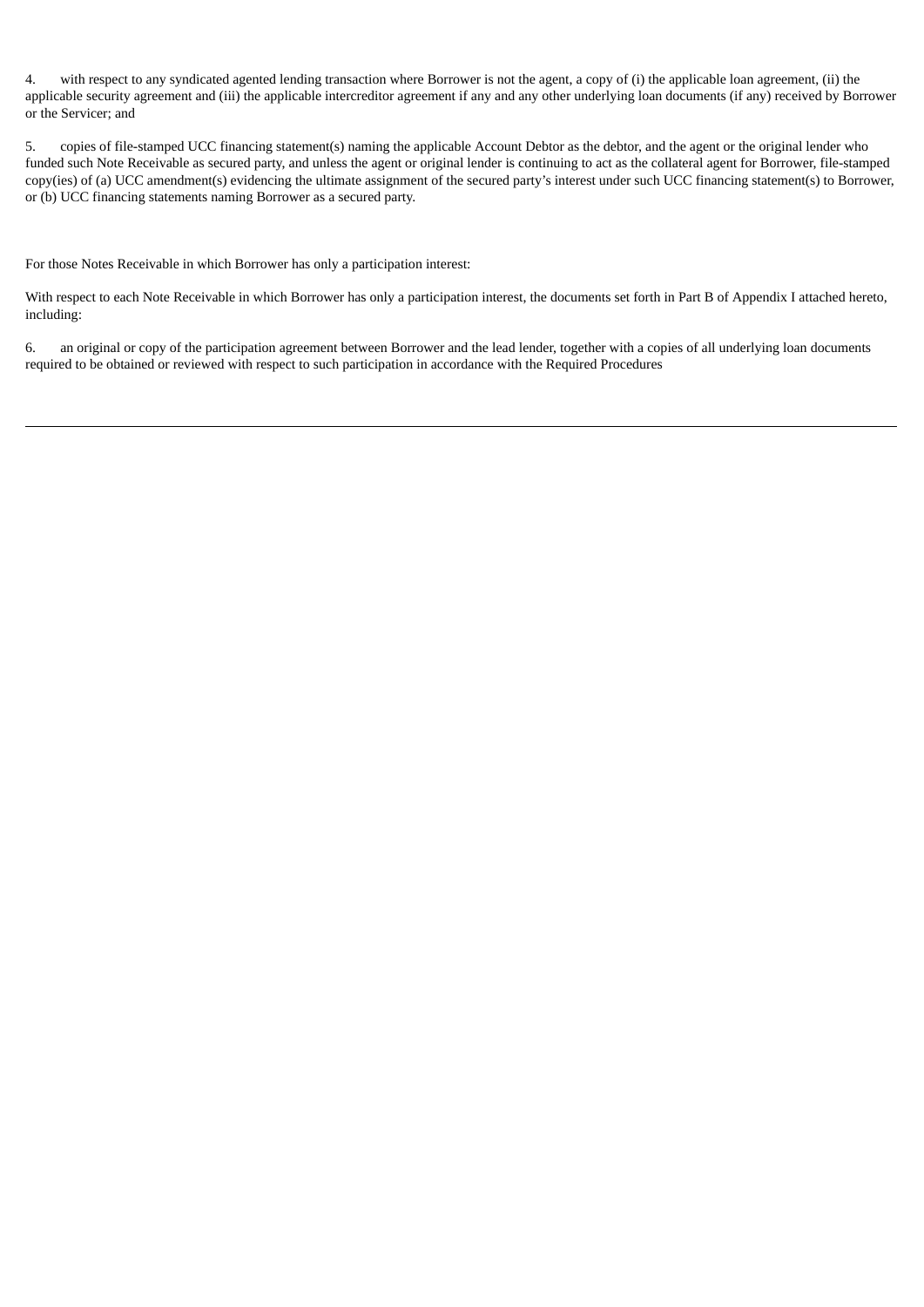#### Appendix I To Schedule R-1

### HORIZON CREDIT II LLC REQUIRED ASSET DOCUMENT CHECKLIST

# HORIZON CREDIT II LLC REQUIRED ASSET DOCUMENT CHECKLIST

Account Debtor Name: File #:

# Original Closing Date: of File Submission: of File Submission:

|              | Direct Loan                                                                                                                                                                                                                                                                                                         | Delivered (Check Applicable Box) |                |                |
|--------------|---------------------------------------------------------------------------------------------------------------------------------------------------------------------------------------------------------------------------------------------------------------------------------------------------------------------|----------------------------------|----------------|----------------|
|              |                                                                                                                                                                                                                                                                                                                     | <b>Yes</b>                       | N <sub>0</sub> | Not Applicable |
| 11.          | NOTE, TOGETHER WITH (I) ASSIGNMENT OR ENDORSEMENT TO MAKE PAYABLE TO THE ORDER OF<br>BORROWER AND (II) ALLONGE ENDORSING SUCH NOTE IN BLANK (OR CERTIFICATE OF AN AUTHORIZED<br>PERSON OF BORROWER CERTIFYING THAT THERE IS NO NOTE, TOGETHER WITH ASSUMPTION AND<br>ASSIGNMENT AGREEMENT TRANSFERRING TO BORROWER) |                                  |                |                |
| $\mathbf{2}$ | LOAN AND SECURITY AGREEMENT (PLEASE CAPTION UNDERLYING AGREEMENT)                                                                                                                                                                                                                                                   |                                  |                |                |
| В.           | WARRANT, TOGETHER WITH ANY REQUISITE ASSIGNMENT                                                                                                                                                                                                                                                                     |                                  |                |                |
| И.           | UCC FINANCING STATEMENT, INCLUDING UCC-3 SHOWING BORROWER AS ADDITIONAL SECURED<br>PARTY (IDENTIFY JURISDICTION(S) OF FILING(S) HERE:                                                                                                                                                                               |                                  |                |                |
| Б.           | INTERCREDITOR AGREEMENT (PLEASE CAPTION UNDERLYING AGREEMENT), IF APPLICABLE                                                                                                                                                                                                                                        |                                  |                |                |
| 6.           | OTHER PRIMARY FINANCING DOCUMENTS, IF ANY (PLEASE CAPTION EACH PRIMARY FINANCING<br>DOCUMENT PROVIDED, INCLUDING ANY OTHER COLLATERAL OR CREDIT ENHANCEMENT DOCUMENTS, IF<br>ANY)                                                                                                                                   |                                  |                |                |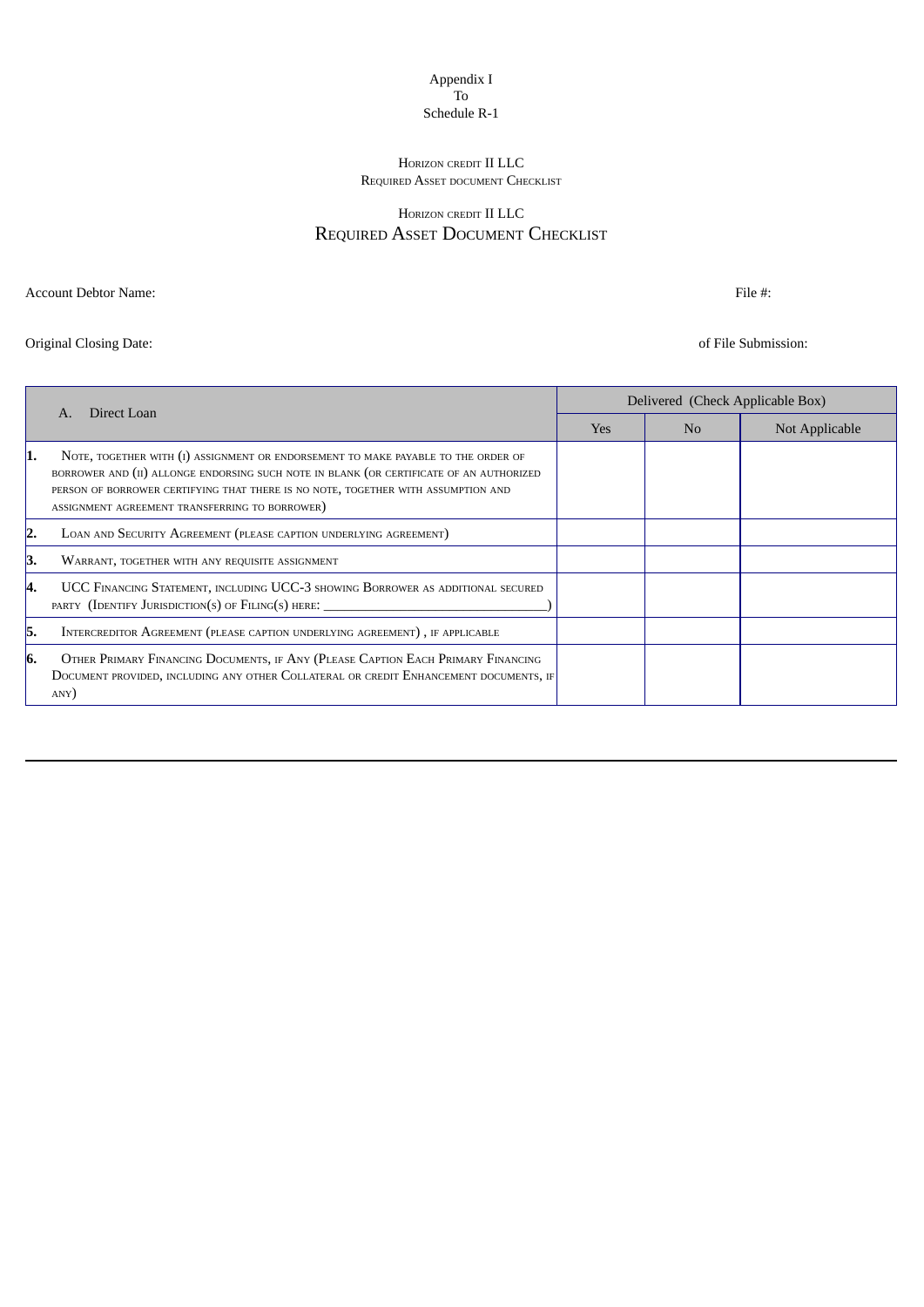|                | <b>B.</b><br>Participation in Loan                                                                                                                                            | Delivered (Check Applicable Box) |    |                |
|----------------|-------------------------------------------------------------------------------------------------------------------------------------------------------------------------------|----------------------------------|----|----------------|
|                |                                                                                                                                                                               | <b>Yes</b>                       | No | Not Applicable |
| 11.            | PARTICIPATION AGREEMENT                                                                                                                                                       |                                  |    |                |
| $\mathbf{2}$ . | <b>PARTICIPATION CERTIFICATE</b>                                                                                                                                              |                                  |    |                |
| Β.             | WARRANT/COPY OF WARRANT                                                                                                                                                       |                                  |    |                |
| И.             | <b>COPY OF NOTE</b>                                                                                                                                                           |                                  |    |                |
| Б.             | COPY OF LOAN AND SECURITY AGREEMENT                                                                                                                                           |                                  |    |                |
| 6.             | COPY OF LEAD LENDER'S UCC-1 FINANCING STATEMENT                                                                                                                               |                                  |    |                |
| 17.            | COPY OF INTERCREDITOR AGREEMENT, IF APPLICABLE                                                                                                                                |                                  |    |                |
| 8.             | OTHER UNDERLYING LOAN DOCUMENTS, IF ANY (PLEASE CAPTION EACH UNDERLYING LOAN<br>DOCUMENT PROVIDED, INCLUDING ANY OTHER COLLATERAL OR CREDIT ENHANCEMENT DOCUMENTS, IF<br>ANY) |                                  |    |                |

Servicer Signoff:

Authorized Person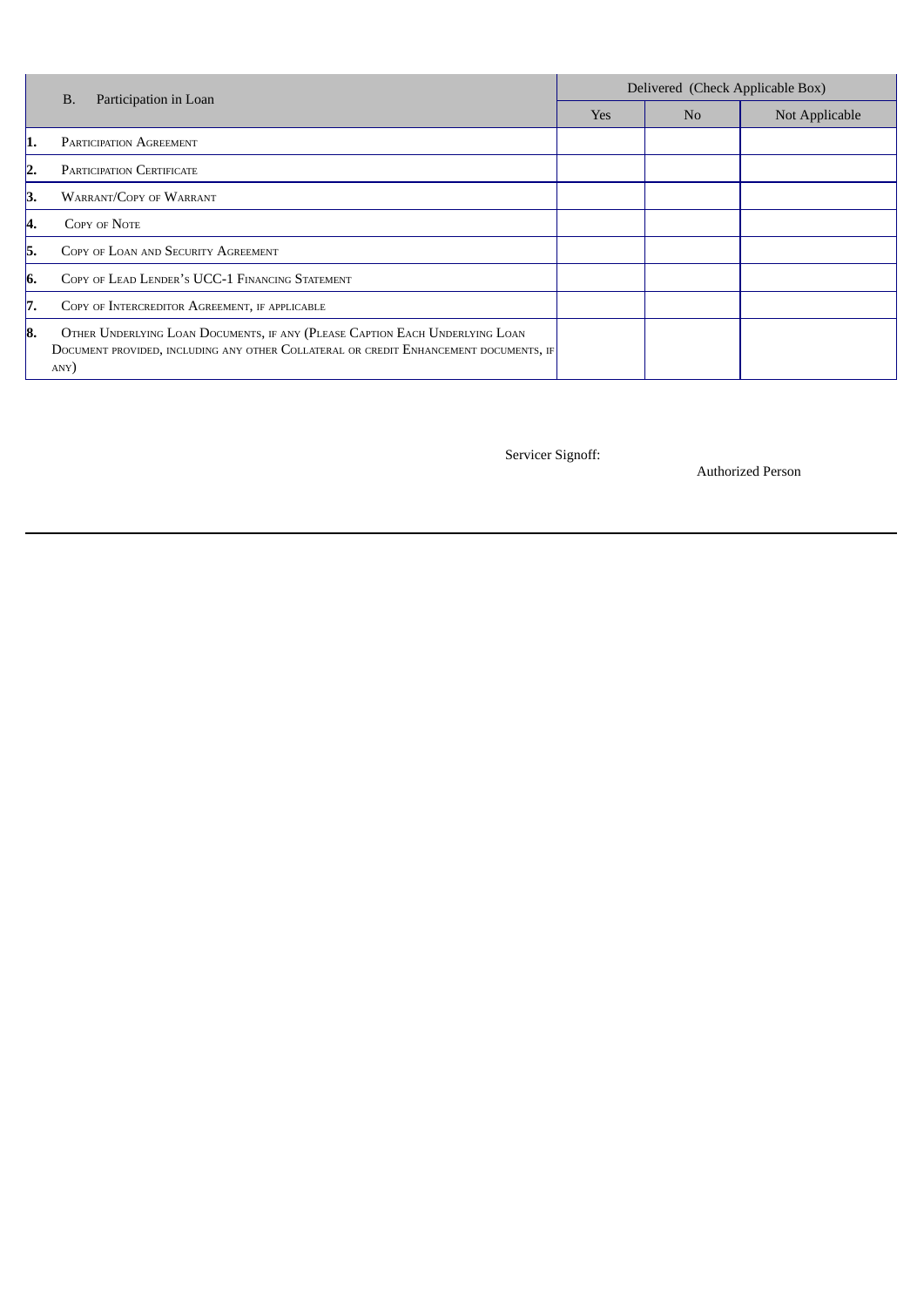## Schedule 2.6(a)

#### Cash Management Banks

For a period not to exceed 90 days from the Restatement Effective Date, Wells Fargo, N.A.

At all times from and after the Restatement Effective Date, Key Bank National Association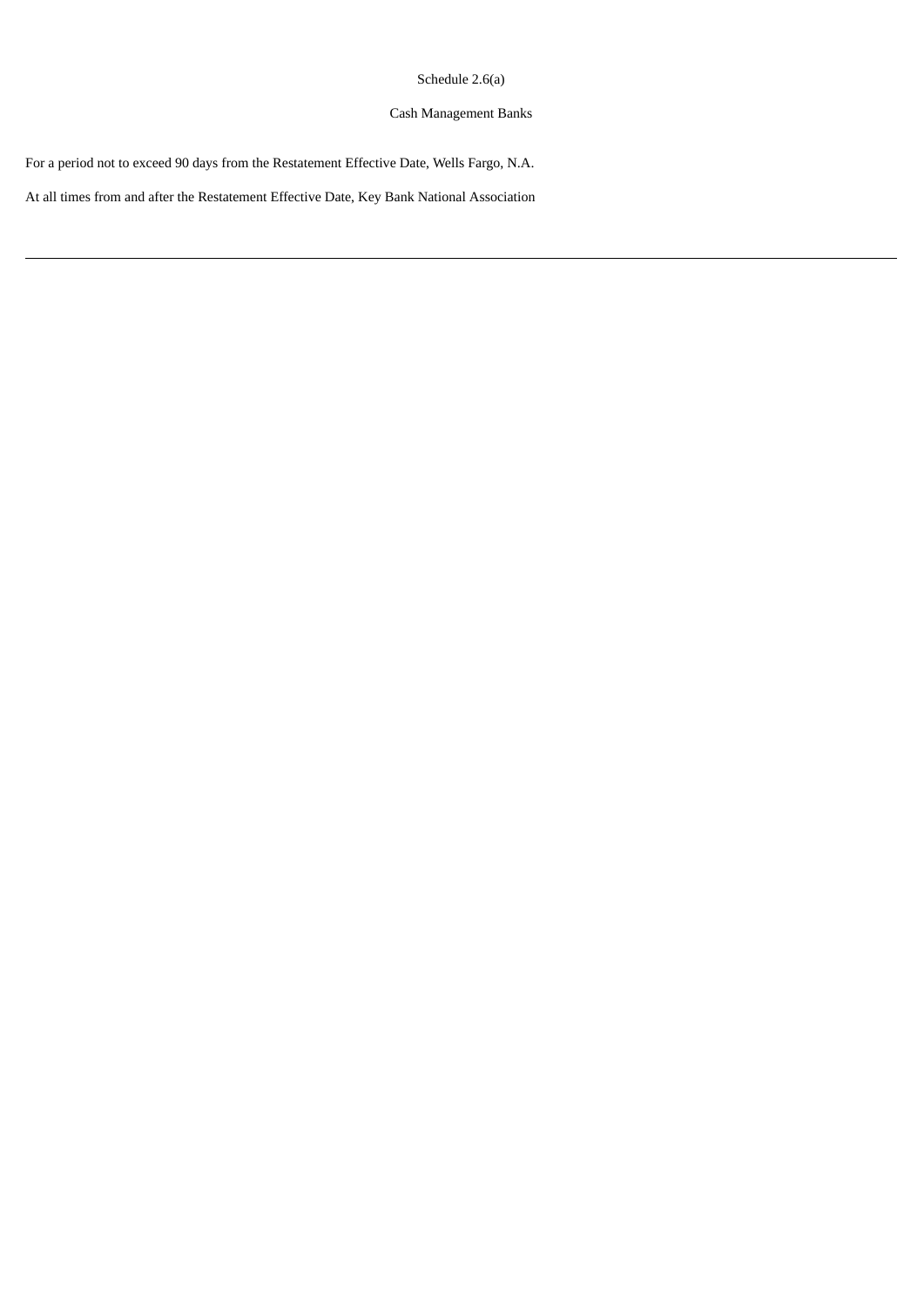Locations of Collateral

312 Farmington Avenue Farmington, CT 06032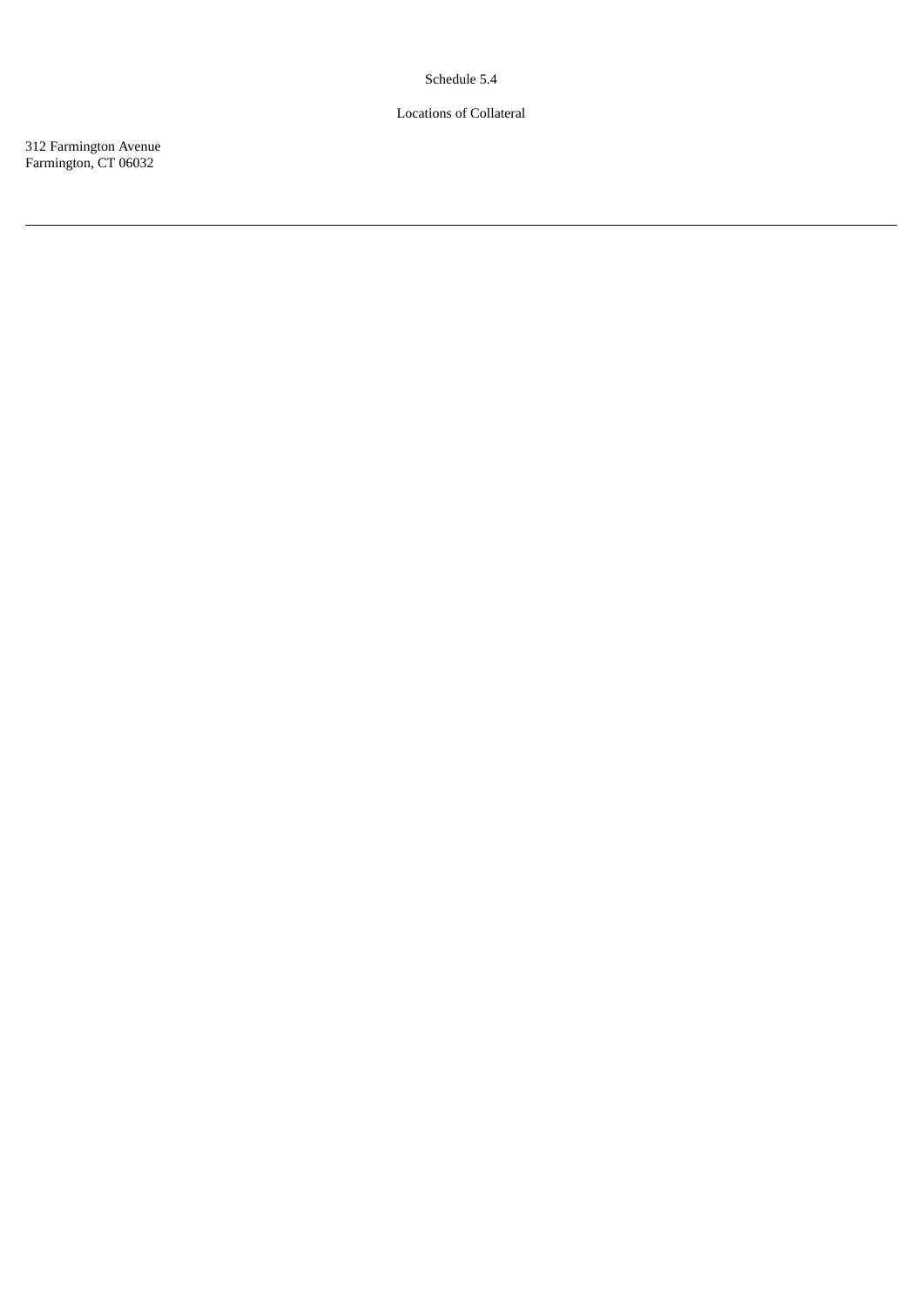Schedule 5.6(a)

### Jurisdictions of Organization

| Entity                                                                | Jurisdiction of Organization |
|-----------------------------------------------------------------------|------------------------------|
| Horizon Credit II LLC                                                 | Delaware                     |
| Horizon Technology Finance Corporation                                | Delaware                     |
| Horizon Technology Finance Management LLC                             | Delaware                     |
| Compass Horizon Funding Company LLC (wholly owned subsidiary of       | Delaware                     |
| Horizon Technology Finance Corporation)                               |                              |
| Horizon Credit I LLC (wholly owned subsidiary of Compass Horizon      | Delaware                     |
| Funding Company LLC)                                                  |                              |
| Longview SBIC GP LLC (wholly owned subsidiary of Horizon              | Delaware                     |
| <b>Technology Finance Corporation</b> )                               |                              |
| Longview SBIC LP (Horizon Technology Finance Corporation is the LP    | Delaware                     |
| and Longview GP is the GP)                                            |                              |
| Horizon Credit III LLC (wholly owned subsidiary of Horizon Technology | Delaware                     |
| <b>Finance Corporation</b> )                                          |                              |
| Horizon Funding 2013-1 LLC (wholly owned subsidiary of Horizon        | Delaware                     |
| <b>Technology Finance Corporation</b> )                               |                              |
| Horizon Funding Trust 2013-1                                          | Delaware Trust               |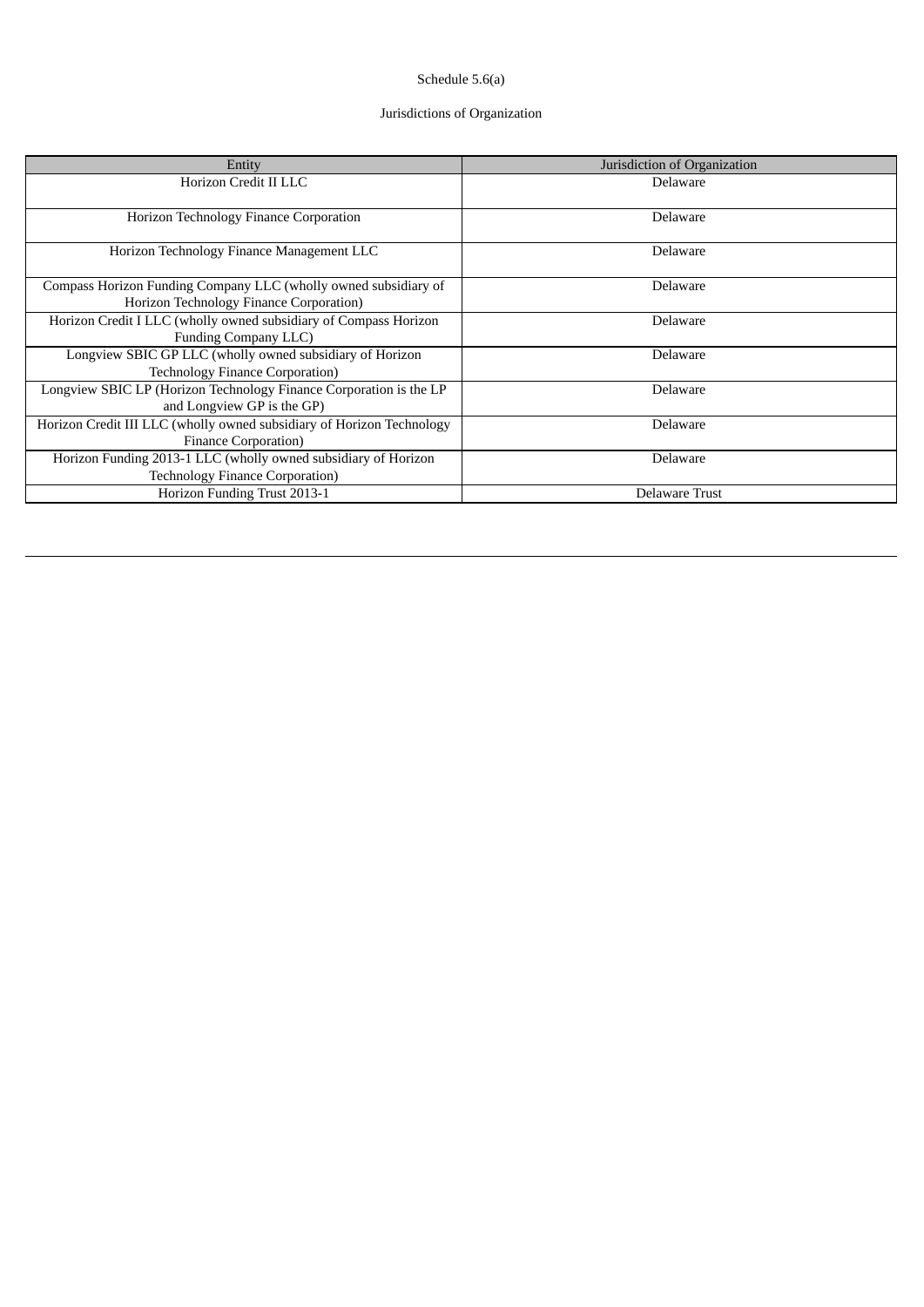## Schedule 5.6(b)

### Chief Executive Offices

| Name of Entity                                | <b>Chief Executive Office</b> |
|-----------------------------------------------|-------------------------------|
| Horizon Credit II LLC                         | 312 Farmington Avenue         |
|                                               | Farmington, CT 06032          |
| <b>Horizon Technology Finance Corporation</b> | 312 Farmington Avenue         |
|                                               | Farmington, CT 06032          |
| Horizon Technology Finance Management LLC     | 312 Farmington Avenue         |
|                                               | Farmington, CT 06032          |
| Compass Horizon Funding Company LLC           | 312 Farmington Avenue         |
|                                               | Farmington, CT 06032          |
| Horizon Credit I LLC                          | 312 Farmington Avenue         |
|                                               | Farmington, CT 06032          |
| Longview SBIC GP LLC                          | 312 Farmington Avenue         |
|                                               | Farmington, CT 06032          |
| Longview SBIC LP                              | 312 Farmington Avenue         |
|                                               | Farmington, CT 06032          |
| Horizon Credit III LLC                        | 312 Farmington Avenue         |
|                                               | Farmington, CT 06032          |
| Horizon Funding 2013-1 LLC                    | 312 Farmington Avenue         |
|                                               | Farmington, CT 06032          |
| Horizon Funding Trust 2013-1                  | 312 Farmington Avenue         |
|                                               | Farmington, CT 06032          |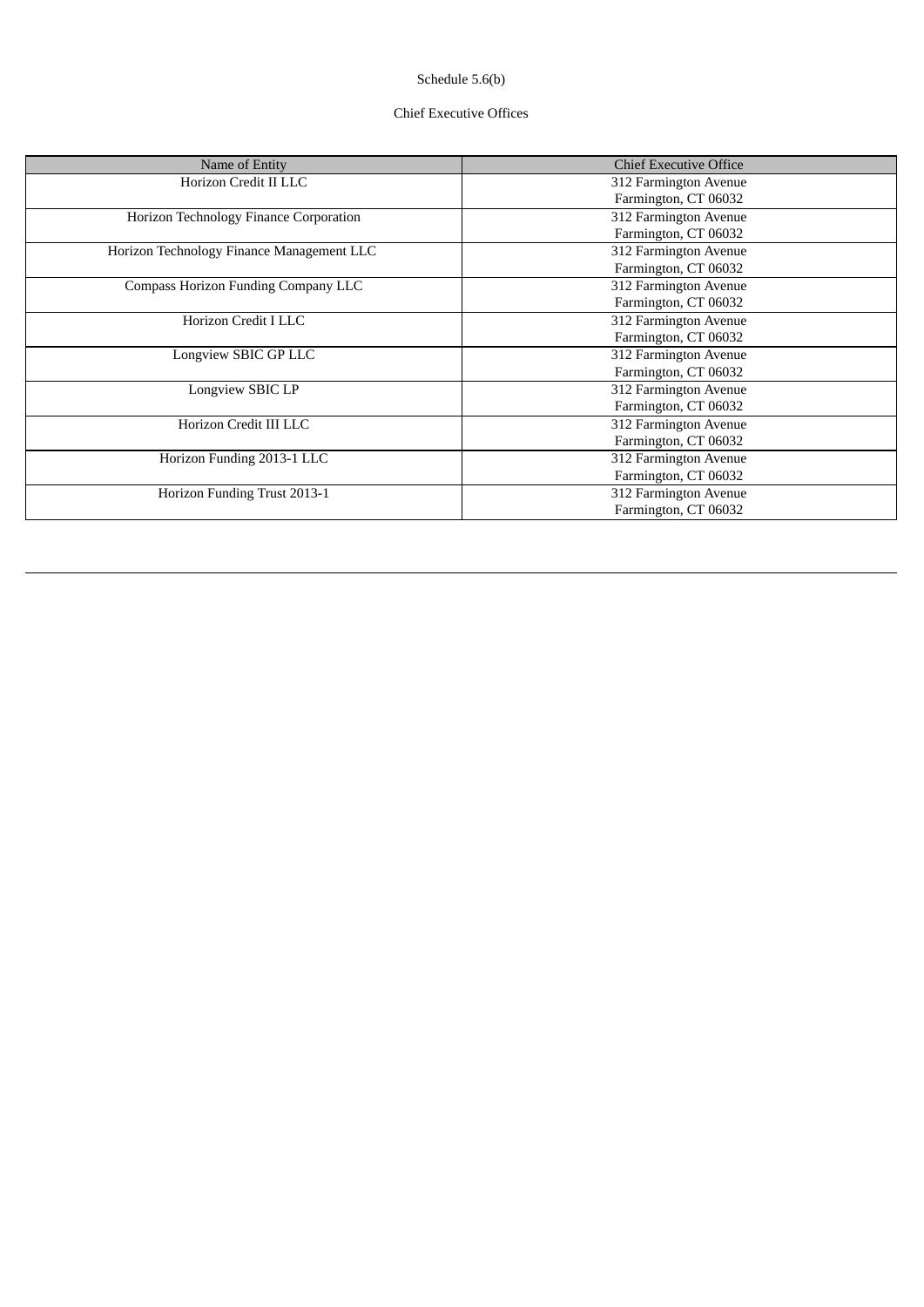# Schedule 5.6(c)

# Organizational Identification Numbers

| Name of Entity                         | Organizational Identification Number | Federal Employer Identification number |
|----------------------------------------|--------------------------------------|----------------------------------------|
| Horizon Credit II LLC                  | 5003371                              | 45-2635168                             |
|                                        |                                      |                                        |
| Horizon Technology Finance Corporation | 4793922                              | 27-2114934                             |
| Horizon Technology Finance Management  | 4493269                              | 26-2066279                             |
| LLC.                                   |                                      |                                        |
| Compass Horizon Funding Company LLC    | 4493270                              | 26-1971727                             |
| Horizon Credit I LLC                   | 4493271                              | 26-1971831                             |
| Longview SBIC GP LLC                   | 4939368                              | 27-4974088                             |
| Longview SBIC LP                       | 4939375                              | 27-4974842                             |
| Horizon Credit III LLC                 | 5159711                              | 61-1685238                             |
| Horizon Funding 2013-1 LLC             | 5347548                              | 38-3910608                             |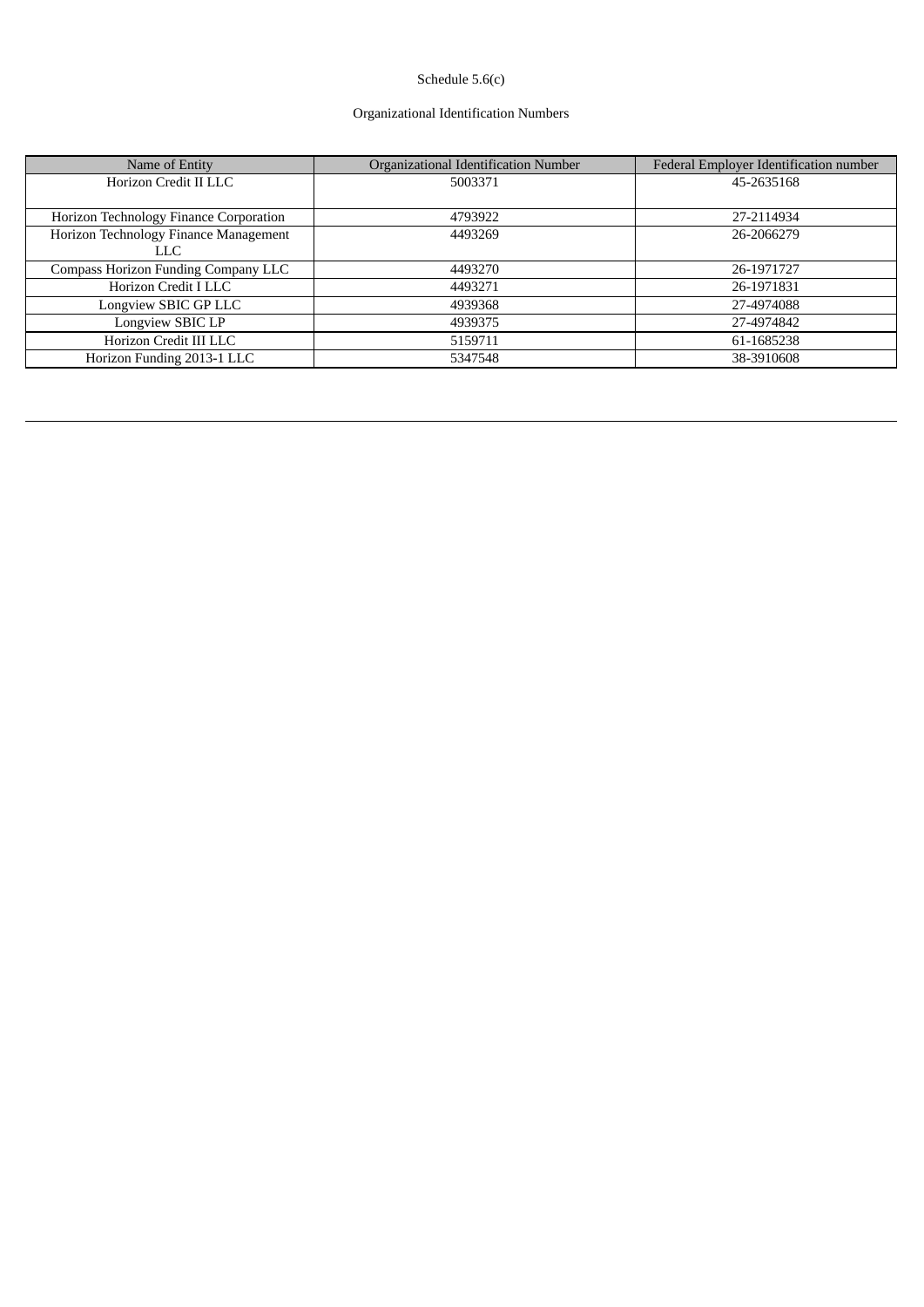Schedule 5.6(d)

### Commercial Tort Claims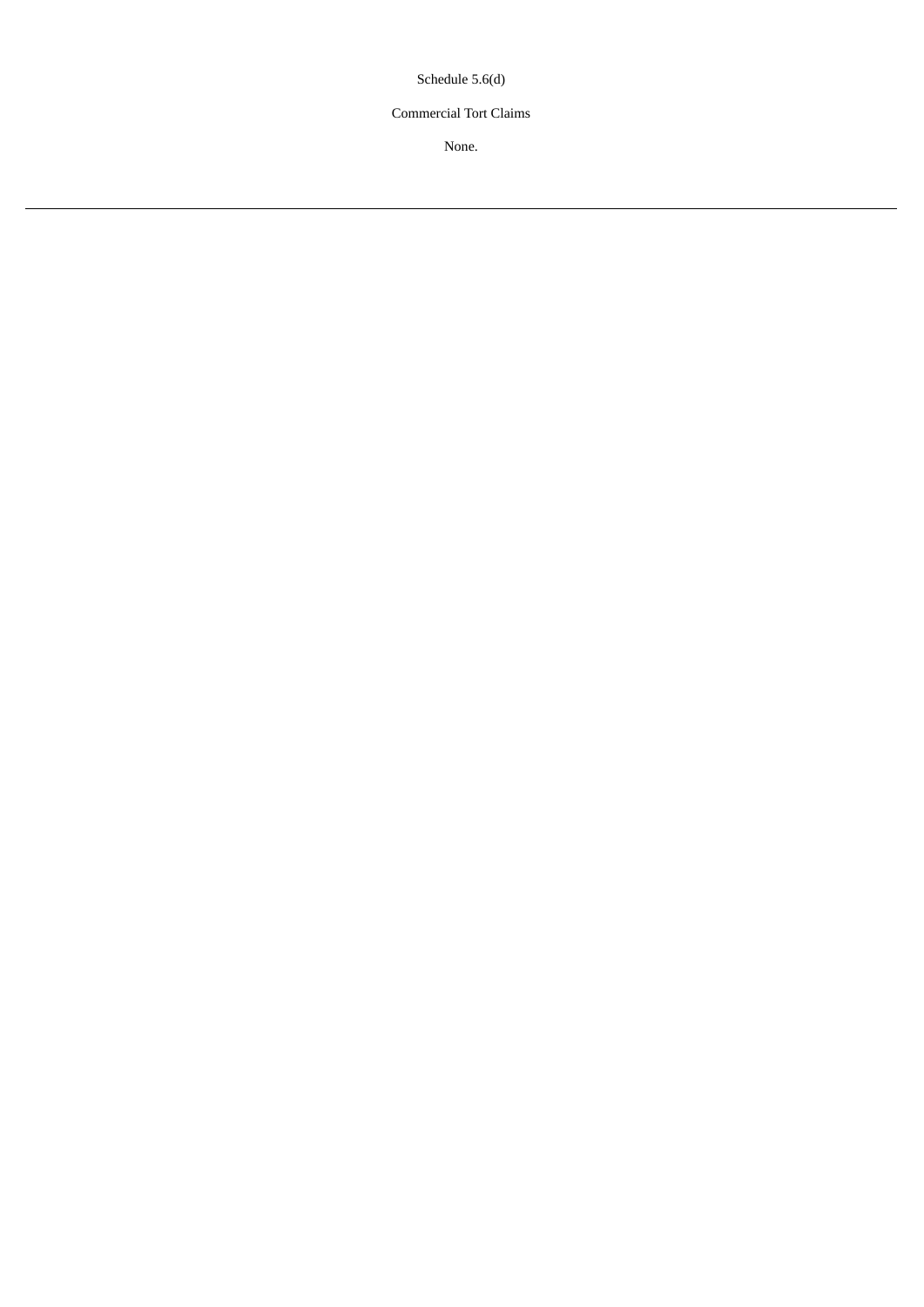#### Schedule 5.7(b)

#### Capitalization of Borrower and Horizon

Horizon Credit II LLC is a wholly owned subsidiary of Horizon Technology Finance Corporation having one class of membership interests, which grants the holder thereof the right to manage the day to day operation of the entity.

Horizon Technology Finance Corporation ("HRZN") is a publicly traded company whose stock trades on the NASDAQ Global Market under the symbol "HRZN". HRZN has two (2) classes of authorized shares – common and preferred. The common shares are entitled to one vote per share for all matters submitted to a vote of its stockholders. The common shares are also entitled to proportionately receive dividends payable either in cash, property or shares, if and when declared by HRZN's board of directors. There are no preferred shares of HRZN issued and outstanding as of the date hereof.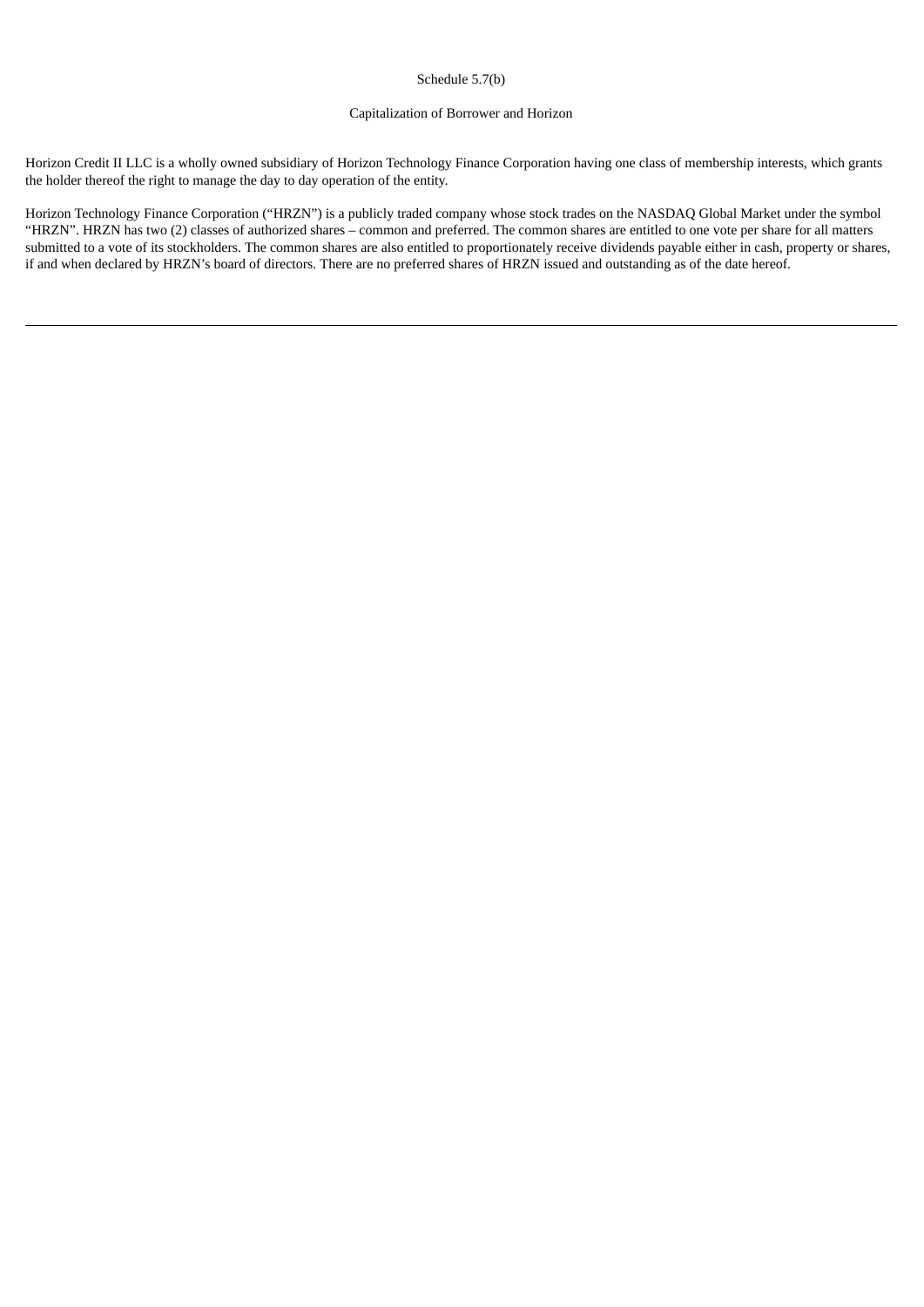## Schedule 5.7(c)

### Capitalization of Horizon's Subsidiaries

| Horizon's Subsidiaries                         | Jurisdiction of Organization | Number of Shares of Common<br>and Preferred Stock Authorized | Number and Percentage of<br><b>Outstanding Shares Owned</b><br>Directly and Indirectly by HRZN |
|------------------------------------------------|------------------------------|--------------------------------------------------------------|------------------------------------------------------------------------------------------------|
| Horizon Credit II LLC                          | Delaware                     | N/A                                                          | 100% of all membership interests                                                               |
| Horizon Credit I LLC                           | Delaware                     | N/A                                                          | 100% of all membership interests                                                               |
| <b>Compass Horizon Funding Company</b><br>LLC. | Delaware                     | N/A                                                          | 100% of all membership interests                                                               |
| Longview SBIC LP                               | Delaware                     | N/A                                                          | 100% of all partnership interests                                                              |
| Longview SBIC GP LLC                           | Delaware                     | N/A                                                          | 100% of all membership interests                                                               |
| Horizon Credit III LLC                         | Delaware                     | N/A                                                          | 100% of all membership interests                                                               |
| Horizon Funding 2013-1 LLC                     | Delaware                     | N/A                                                          | 100% of all membership interests                                                               |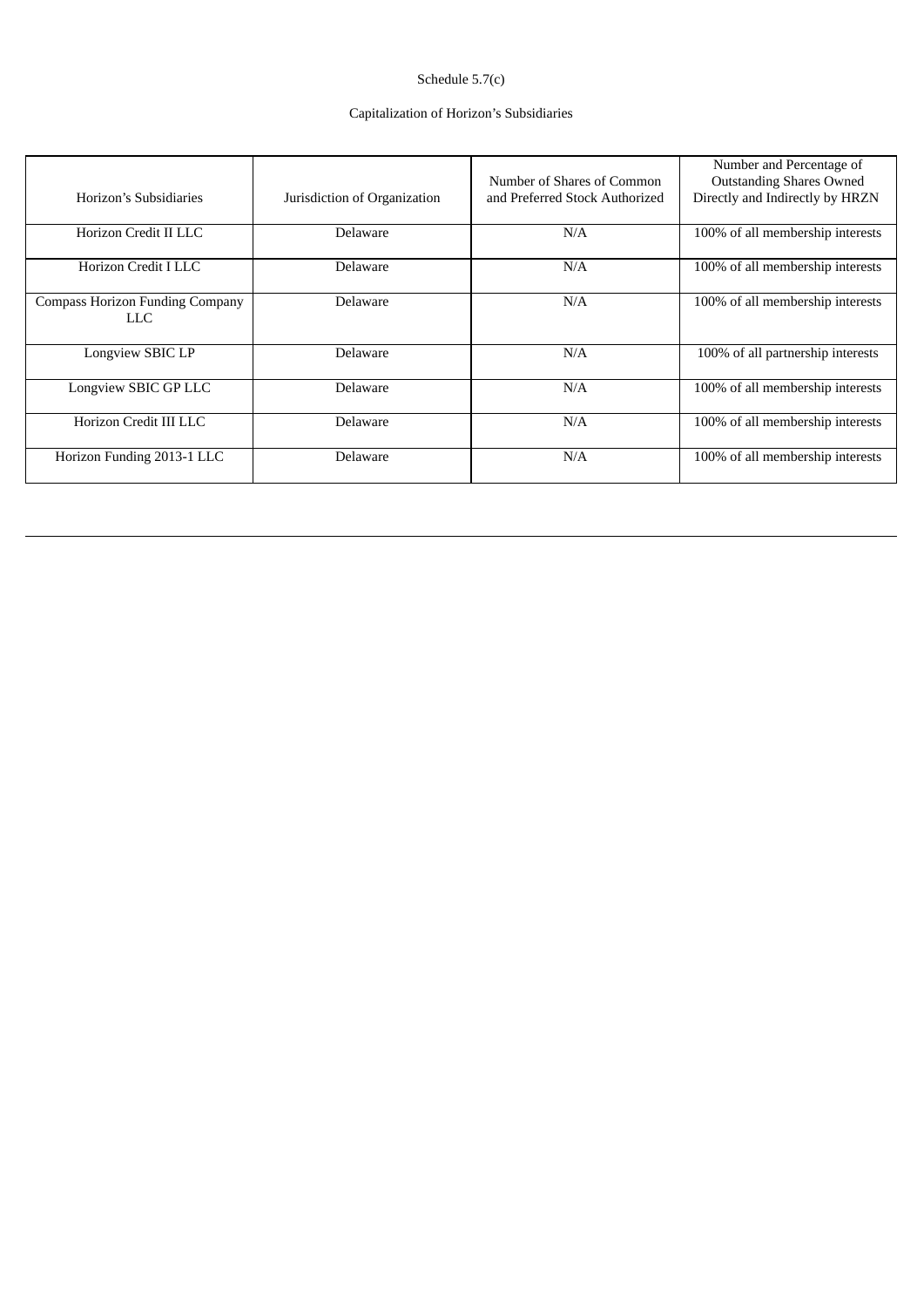Litigation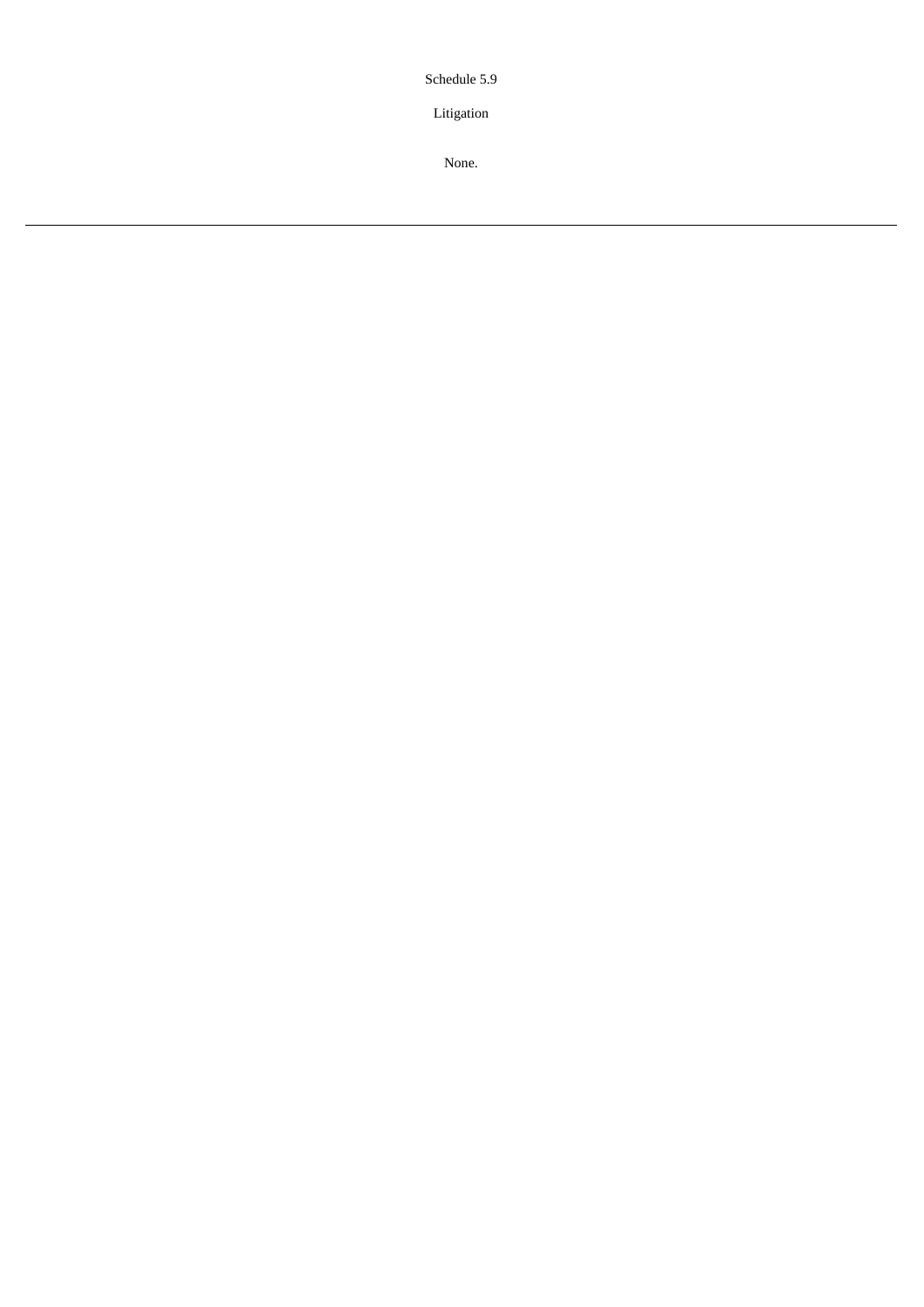### Environmental Matters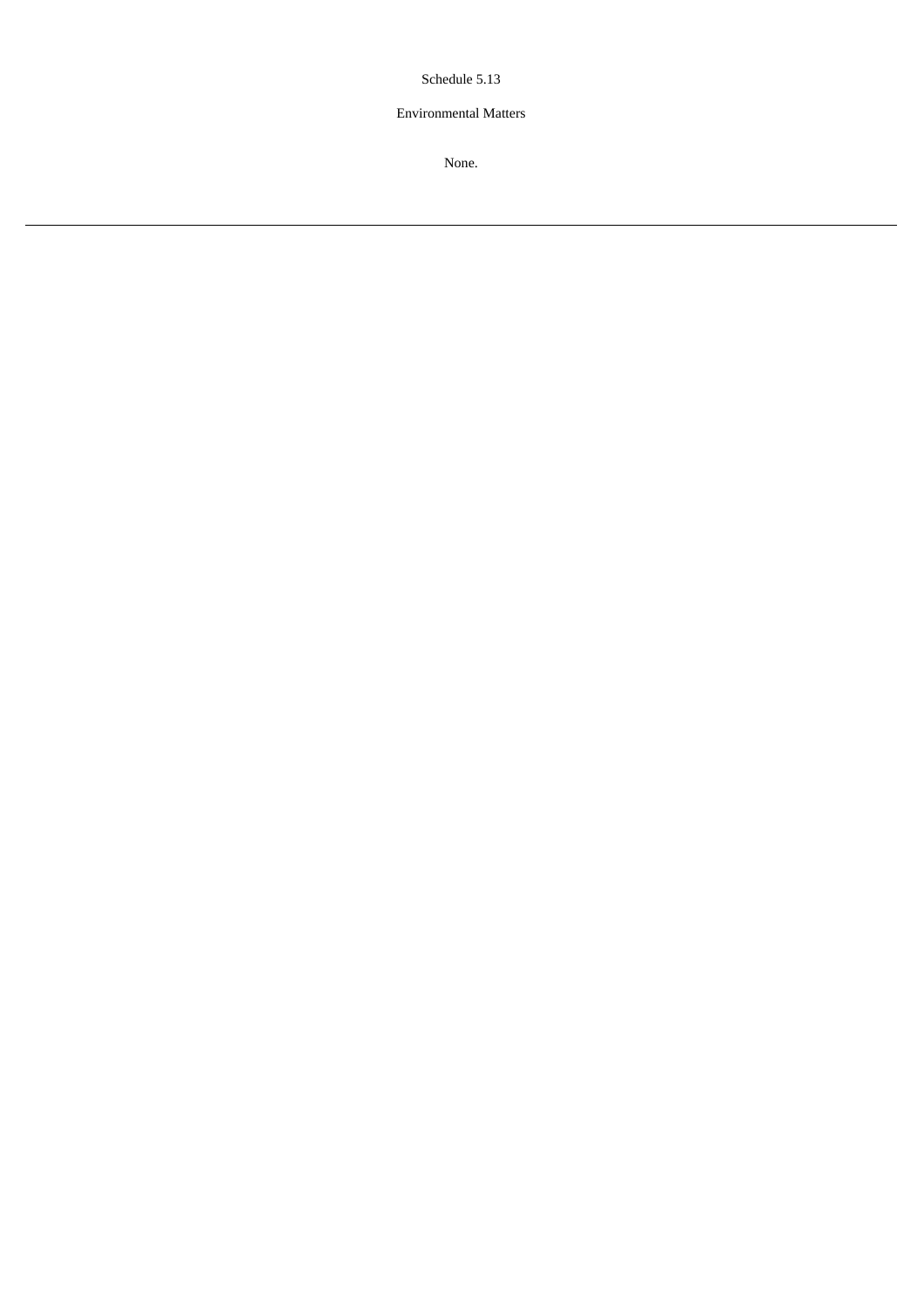## Intellectual Property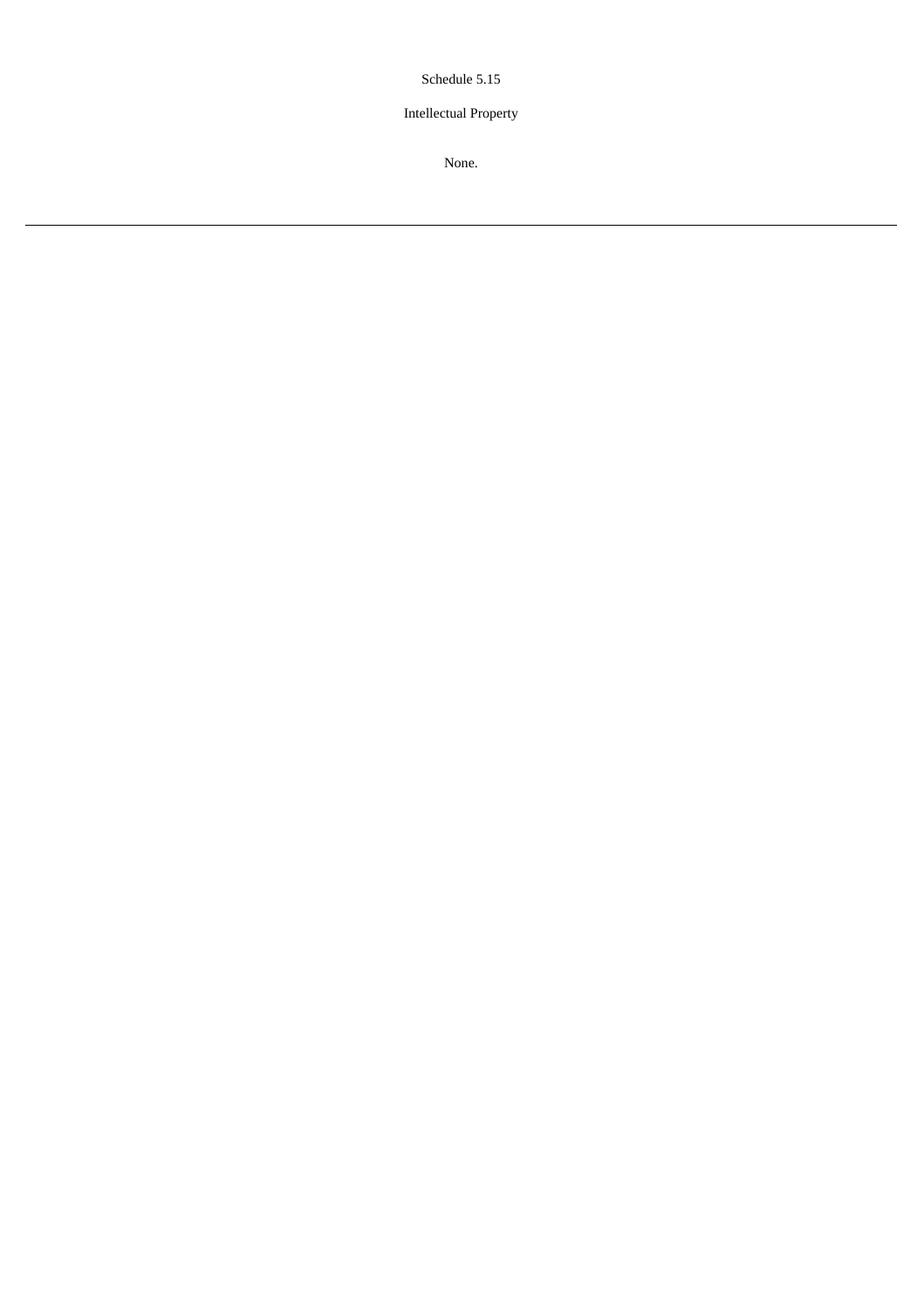#### Deposit Accounts and Securities Accounts

- 1. For a period of time not to exceed 90 days from the Restatement Effective Date, each of the following Deposit Accounts, and thereafter, each Deposit Account approved by the Agent in its reasonable discretion:
- a. Horizon Credit II Depository Account Account Number 4122183346 (the "Collection Account")
- b. Horizon Credit II LLC Master Operating Account Account Number 4122183338 (the "Designated Account")
	- c. Horizon Credit II LLC Wire Disbursements Account Number 412218336
	- d. Horizon Credit II Account Number 4122183353
- 2. Each of the following Securities Accounts, and each Securities Account hereafter approved by the Agent in its reasonable discretion:
	- a. Securities Account at Morgan Stanley, Account Number B2-13750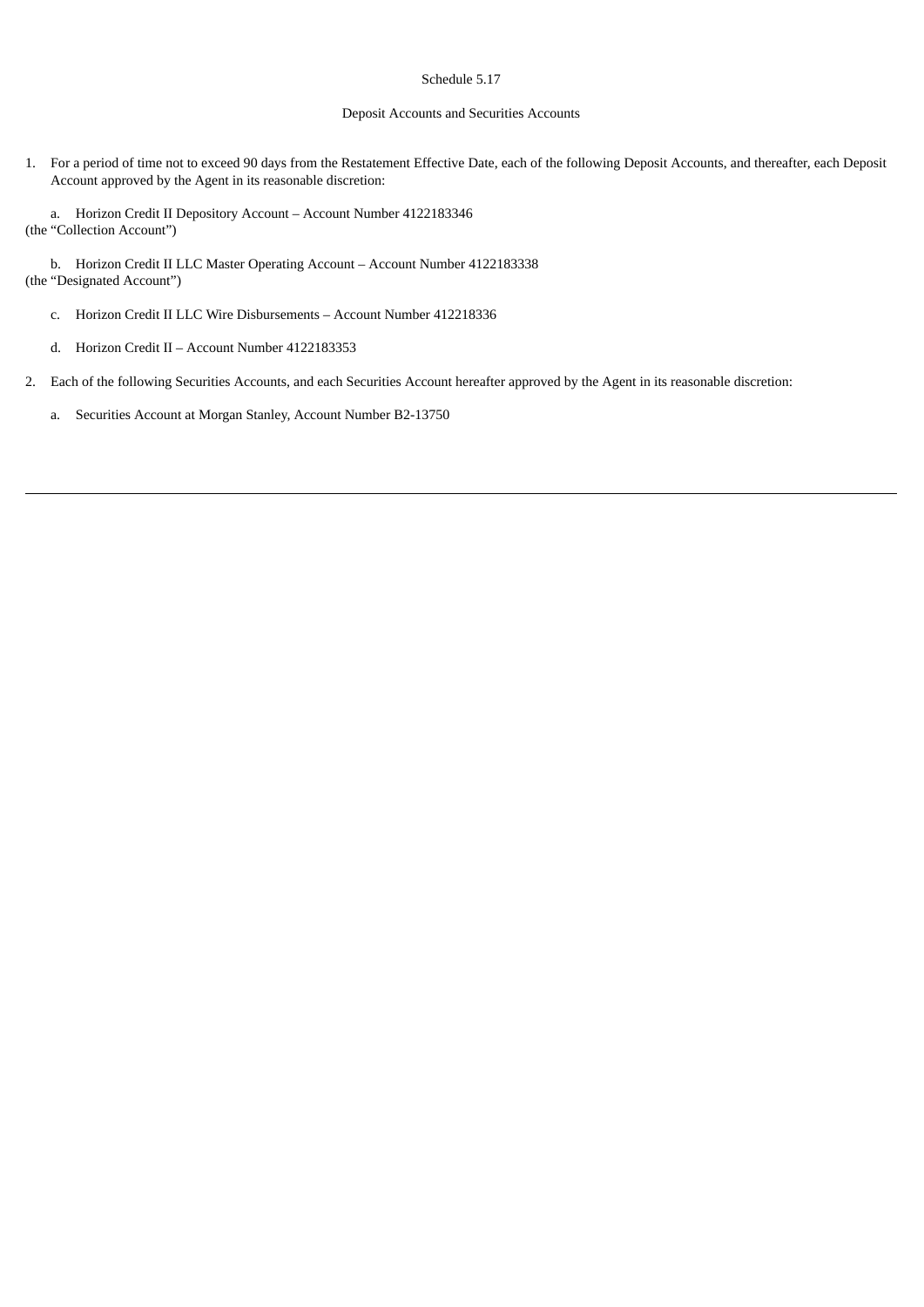### Permitted Indebtedness